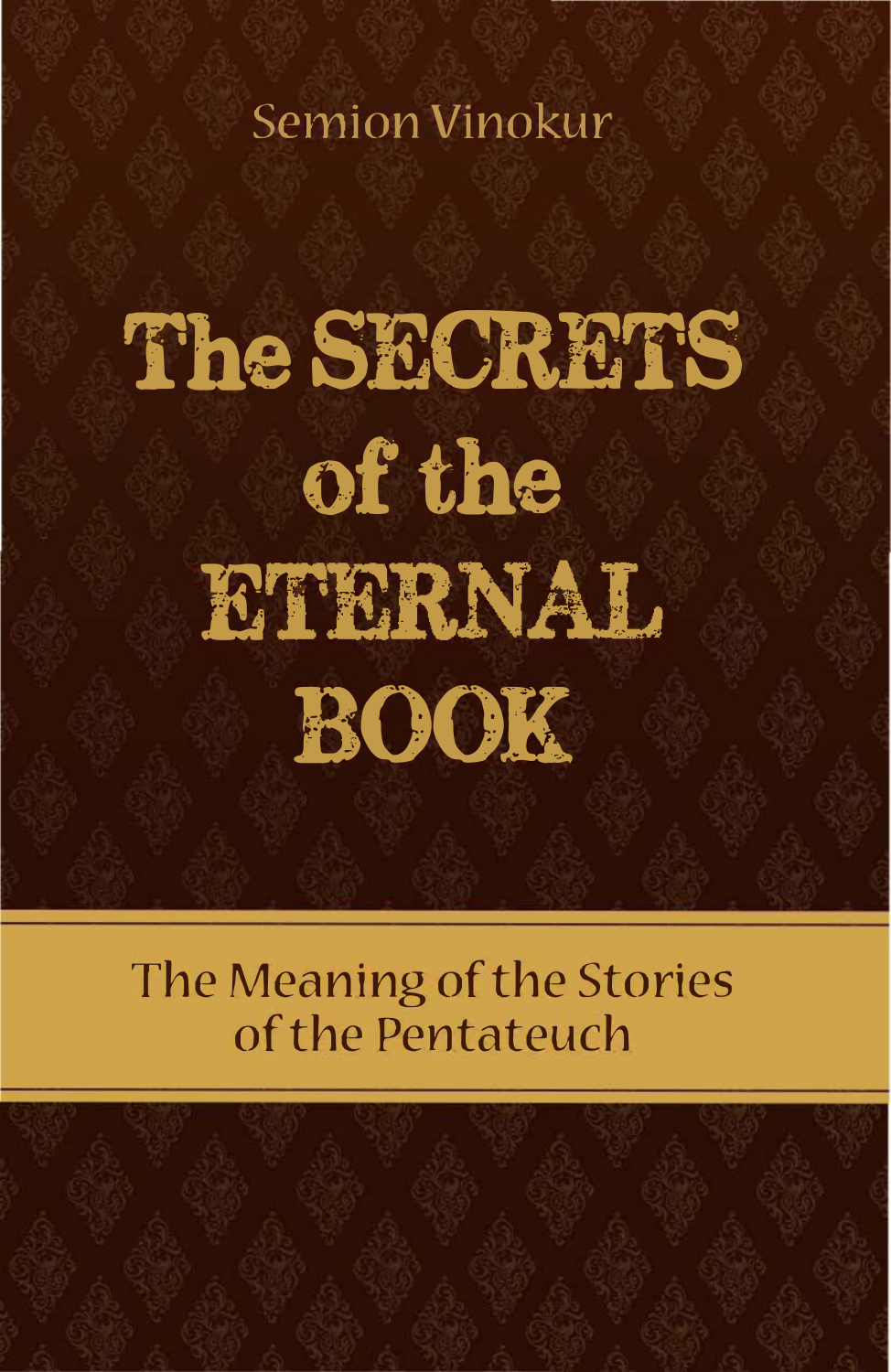### The Secrets of the Eternal Book



THE MEANING OF  $-$  the stories of  $-$ THE PENTATEUCH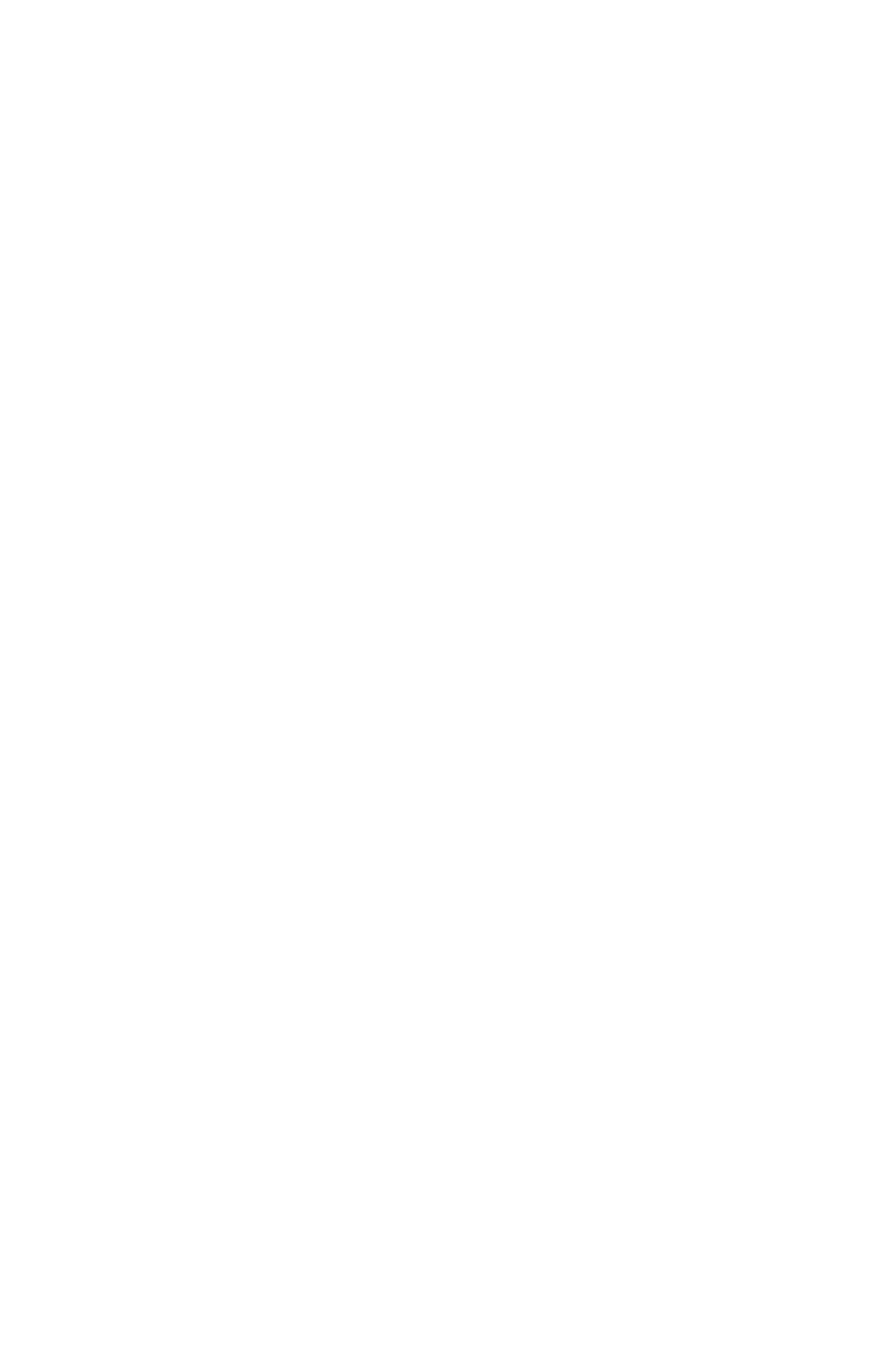### The Secrets of the Eternal Book



#### THE MEANING OF  $-$  the stories of  $-$ THE PENTATEUCH



Laitman Kabbalah Publishers

*by*: Semion Vinokur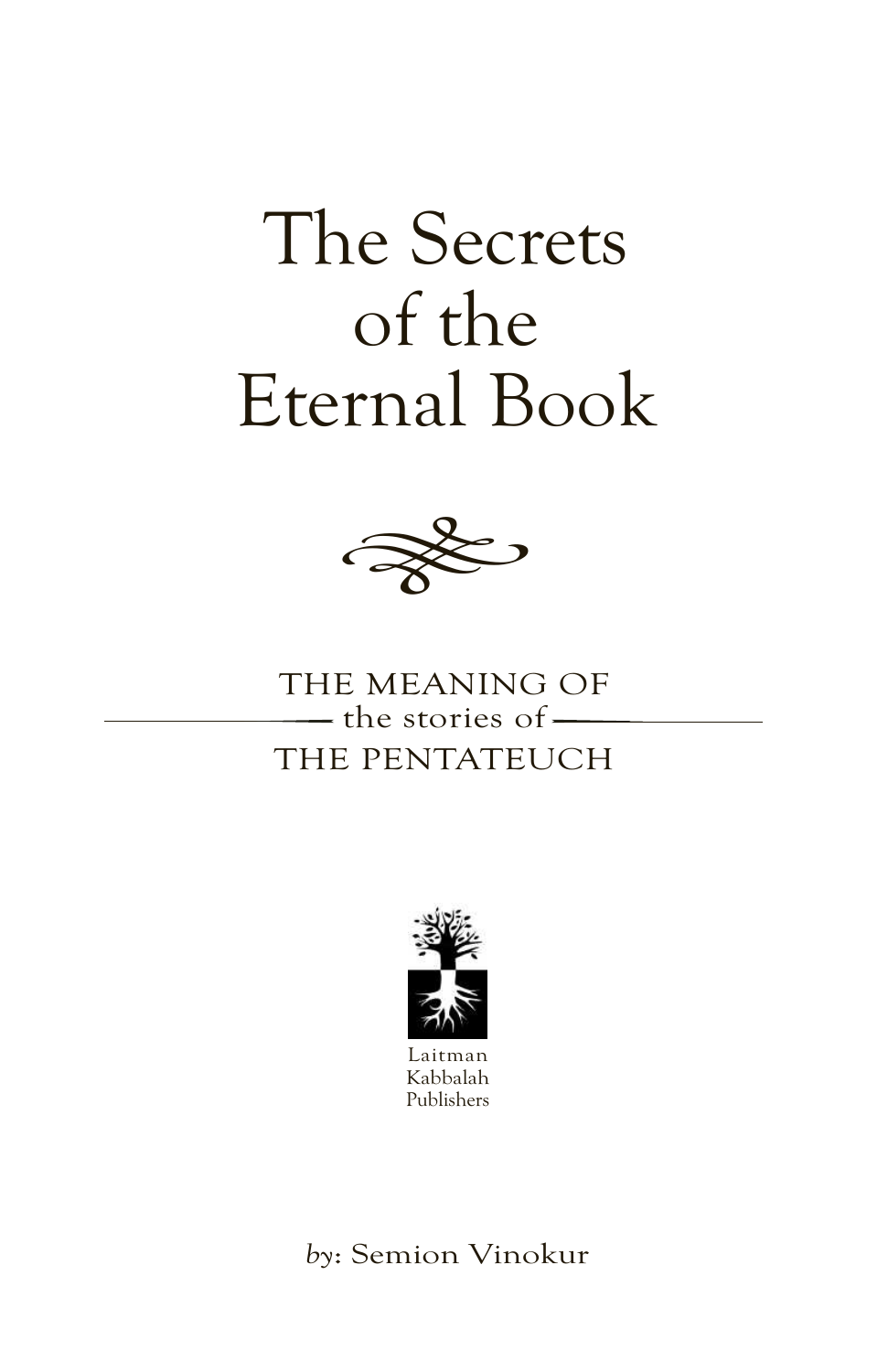**The Secrets of the Eternal Book:** The meaning of the stories of the Pentateuch

All rights reserved Published by Laitman Kabbalah Publishers www.kabbalah.info info@kabbalah.info

1057 Steeles Avenue West, Suite 532, Toronto, ON, M2R 3X1, Canada

2009 85th Street #51, Brooklyn, New York, 11214, USA

Printed in Canada

No part of this book may be used or reproduced in any manner without written permission of the publisher, except in the case of brief quotations embodied in critical articles or reviews.

ISBN: 978-1-897448-84-7 Library of Congress Control Number: 2013936210

Translation: Mark Berelekhis Proofreading: Mary Miesem Copy Editor: Claire Gerus Layout: Baruch Khovov Cover: Galina Kaplunovich, Inna Smirnova Executive Editor: Chaim Ratz Printing and Post Production: Uri Laitman

FIRST EDITION: JANUARY 2014 First printing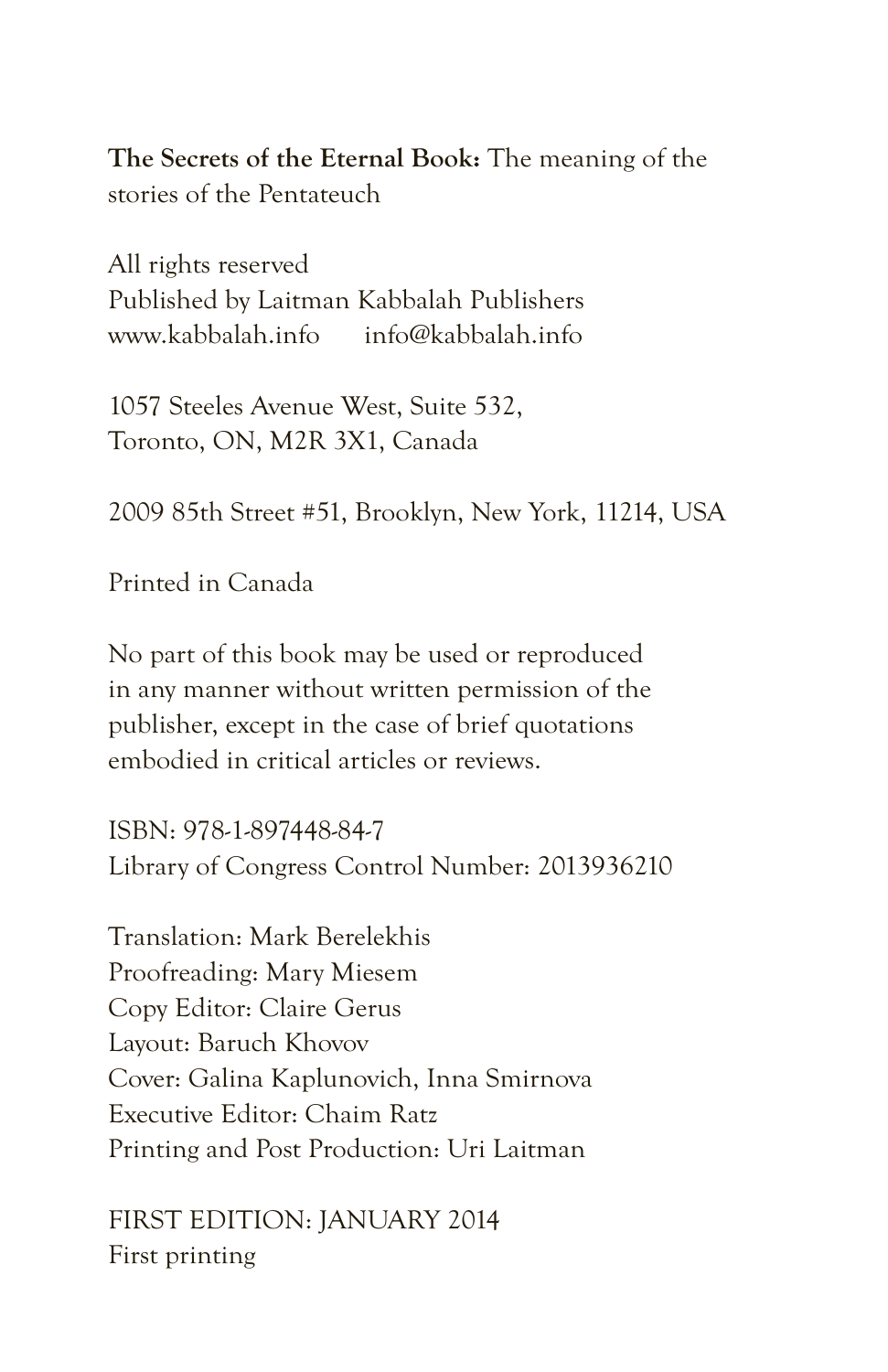### **CONTENTS**

| CHAPTER 1: In the Beginning (Genesis, Beresheet)  19 |  |
|------------------------------------------------------|--|
|                                                      |  |
|                                                      |  |
|                                                      |  |
|                                                      |  |
|                                                      |  |
|                                                      |  |
|                                                      |  |
|                                                      |  |
|                                                      |  |
|                                                      |  |
|                                                      |  |
|                                                      |  |
|                                                      |  |
|                                                      |  |
|                                                      |  |
|                                                      |  |
|                                                      |  |
|                                                      |  |
|                                                      |  |
|                                                      |  |
|                                                      |  |
|                                                      |  |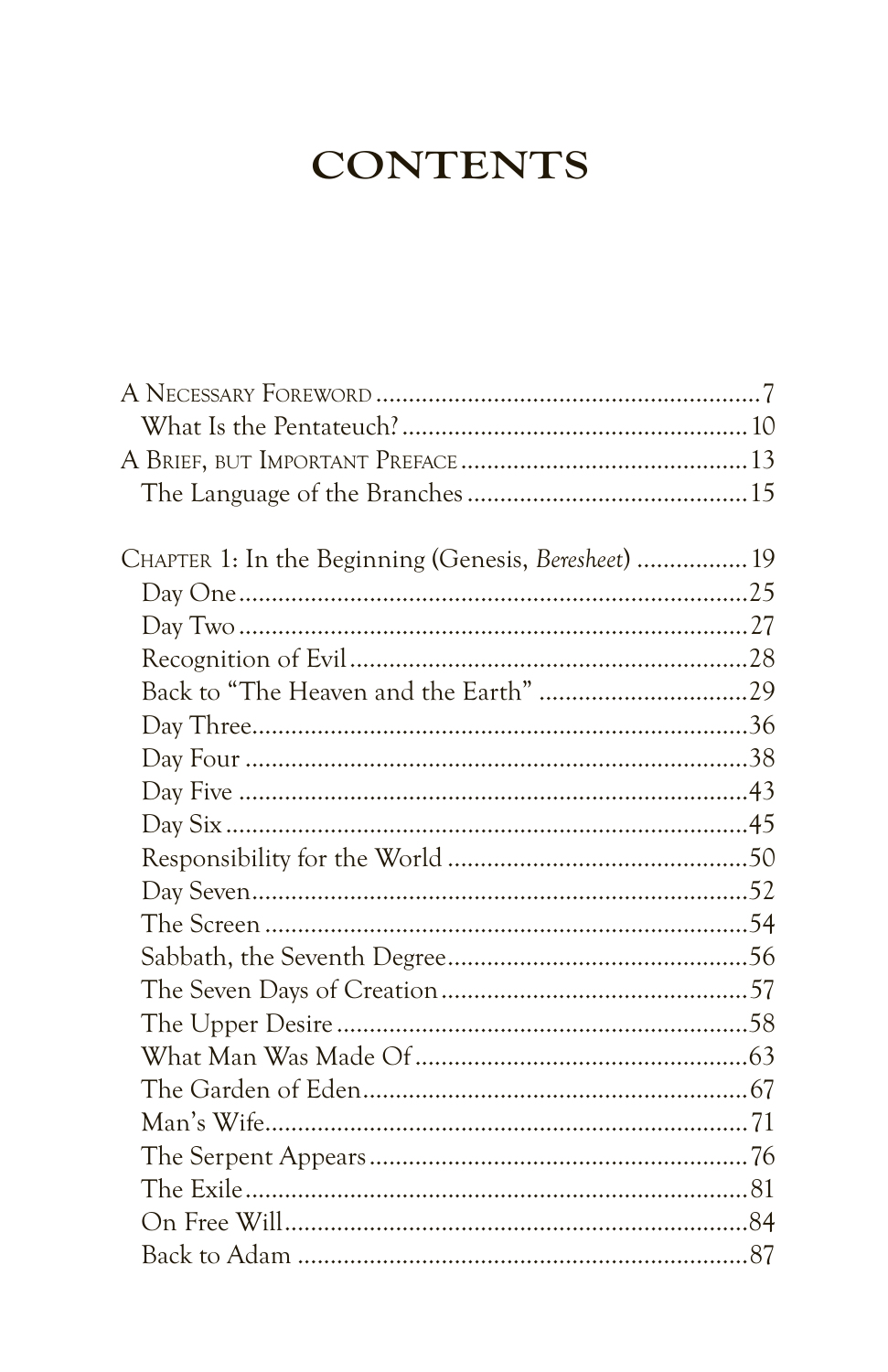| The Babylon of Yesterday and Today120 |  |
|---------------------------------------|--|
|                                       |  |
|                                       |  |
|                                       |  |
|                                       |  |
|                                       |  |
|                                       |  |
|                                       |  |
|                                       |  |
|                                       |  |
|                                       |  |
|                                       |  |
|                                       |  |
|                                       |  |
|                                       |  |
|                                       |  |
|                                       |  |
|                                       |  |
|                                       |  |
|                                       |  |
|                                       |  |
|                                       |  |
|                                       |  |
|                                       |  |
|                                       |  |
|                                       |  |
|                                       |  |
|                                       |  |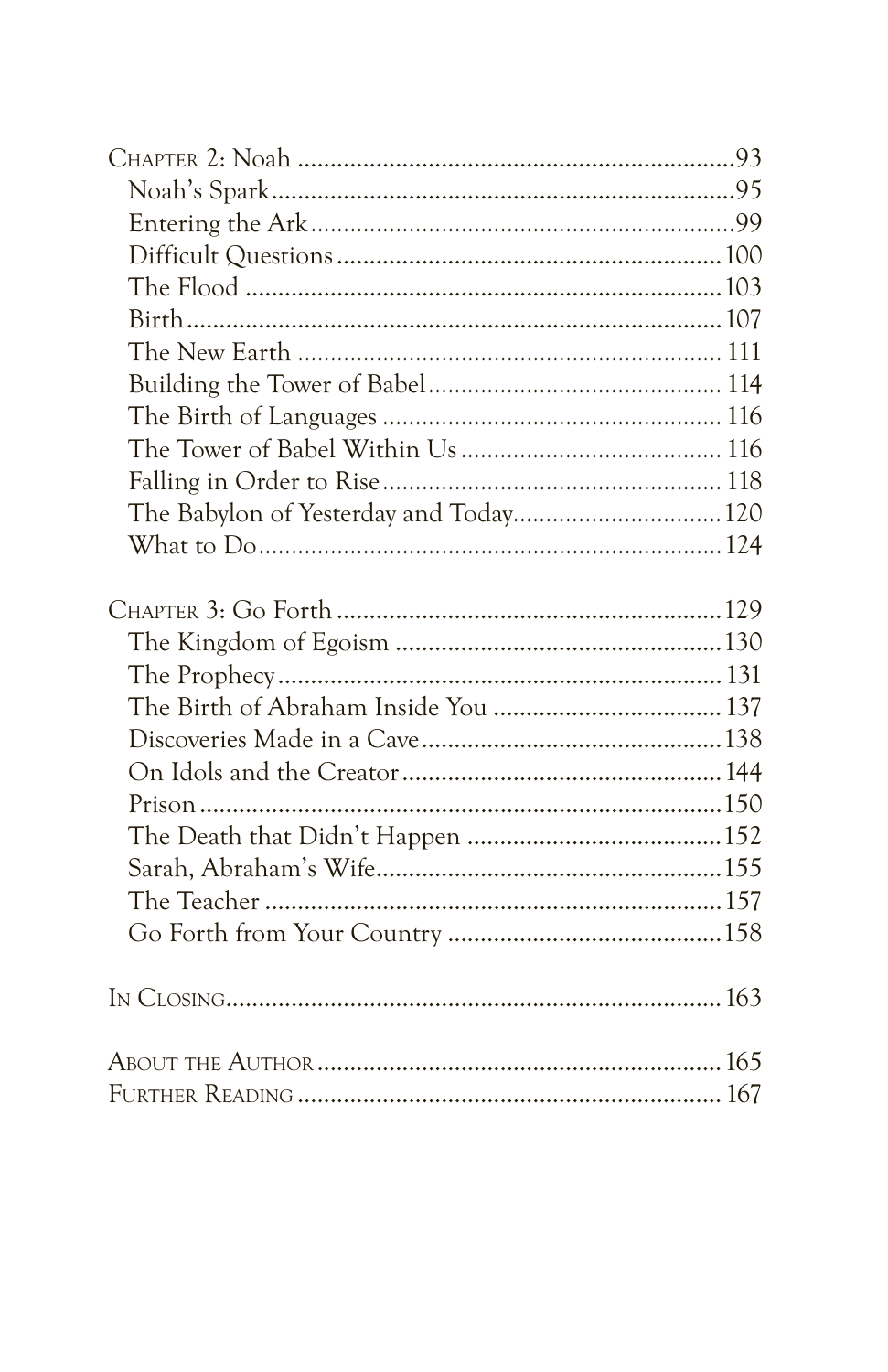## $\approx$ A NecessAry Foreword

#### **Dear reader**

 $\prod_{i=1}^{n} f_i$  for a moment contemplated the meaning of existence, or dreamed of finding the "elixir of immortality," hold tight to this book; it is for you.

*The Secrets of the Eternal Book* reveals how to properly read the Pentateuch, how to break through the outer shells the mundane actions of this world that the book seems to recount—and discover what really stands behind it all.

Let's start by listing all five books: Genesis, Exodus, Leviticus, Numbers, and Deuteronomy. Those are the translated titles in English, while in the original Hebrew they are *Beresheet* (In the Beginning), *Shemot* (Names), *Vayikra* (And He Called), *Bamidbar* (In the Desert), *Devarim* (Words).

When you pick up the book and start to read, little do you know that its content is encrypted. You read and regard the information as a collection of stories, occasionally stopping to wonder what all the fuss is about. The Pentateuch is the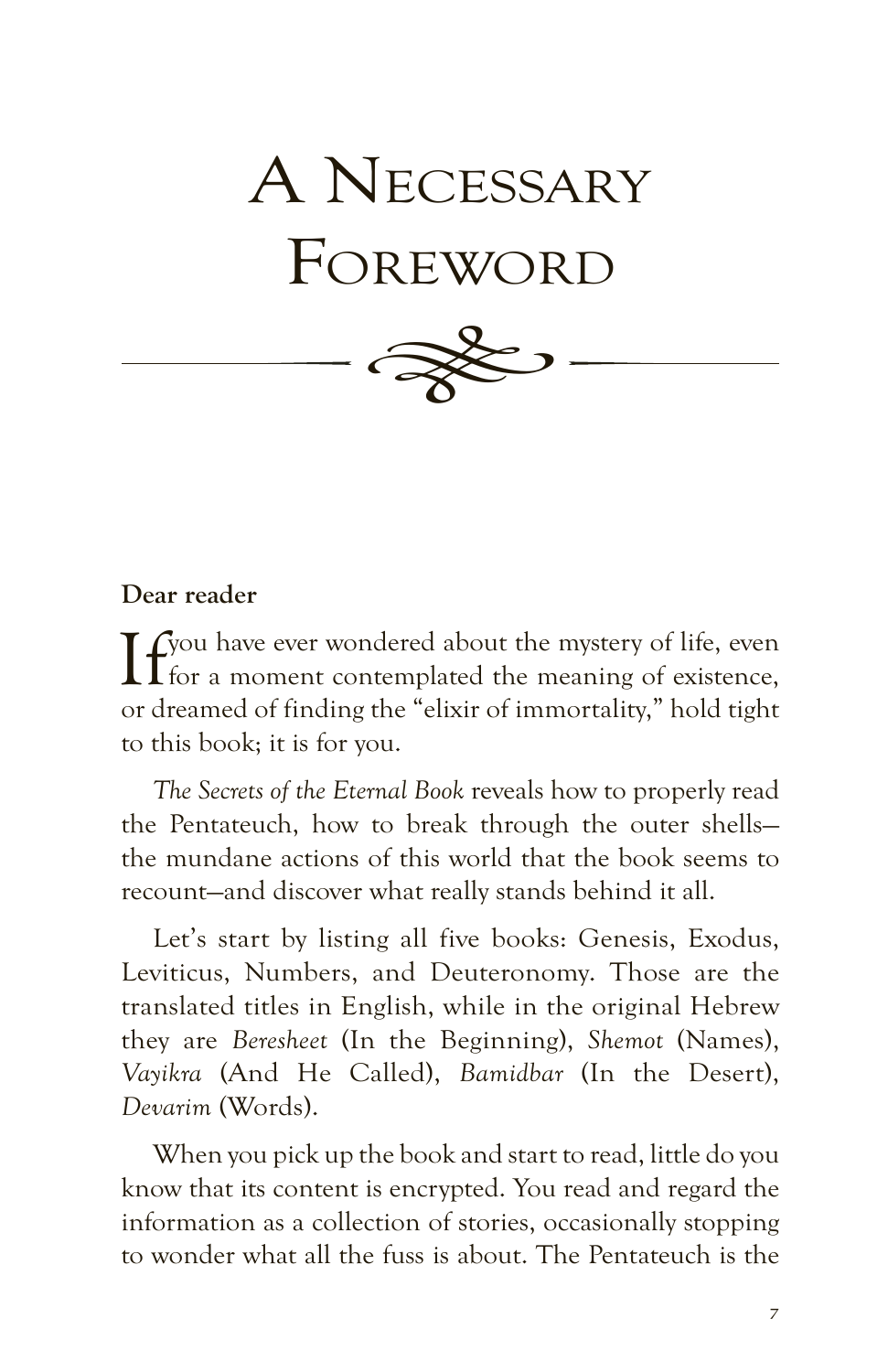foundation for all of Judaism, Christianity, and Islam, and cited continuously by sages, philosophers, writers, and... politicians. But what is so special about it? Allow me to reassure you that if you aren't satisfied with regarding this book as a historical epic, there is nothing wrong with you. It is a sign that you're searching for the hidden meaning; and if you're really searching, you will invariably find it.

You bombard knowing, authoritative persons with your questions, but they are unable to enlighten you. You read mountains of literature, but cannot seem to find any answers.

You are searching for the code of this book, trying to unearth some secret door through which to sneak in and discover the inner workings of this code. For millennia, scholars have been trying fruitlessly to solve the mystery of this code. Yet, they have been trying to solve it with reason, and this has been their downfall. You cannot crack this code with reason, so don't even bother trying.

To reveal the secrets of the Pentateuch, you need only one "tool"—desire. It is a magical word, and one that we'll be coming back to time and time again.

So where do you begin if you've resolved to delve into the depths of life's foremost question? You open up the book and say to yourself: "This is about me. Everything written here reveals my path into the innermost depths of my soul."

True, the trails have become winding over time. For as long as you can remember, you have only concerned yourself with the outside world: lamenting the chronic lack of money, job dissatisfaction, unrequited love, betrayal, bad food, and the fallibility of public transportation, while rejoicing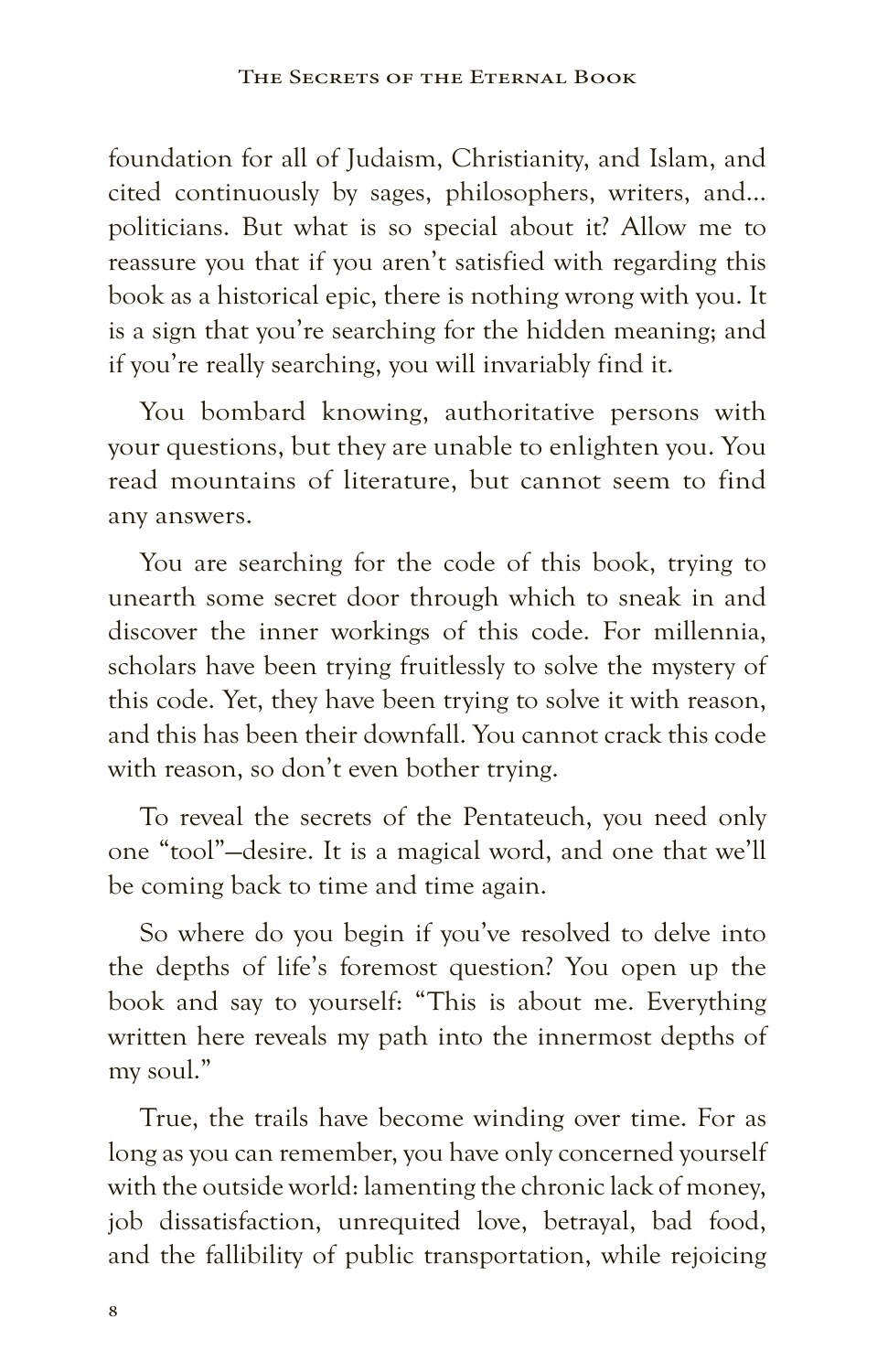over purchases of a new house, a new car, new furniture, eating a good meal, watching a good movie… And all things considered, this would be enough for me.

And then something happened… You found yourself increasingly beset with thoughts that all these pleasures were transient and vain. You couldn't resign yourself to the idea that the human being—this phenomenal fusion of intellect and heart—was born into this world only to gratify the body and disappear forever.

All of a sudden, thoughts that life could go on forever began to permeate your mind.

Where have they come from? It sounds too much like science fiction, but… Could it be that your intuition is right? It is. You can, in fact, live forever.

These thoughts come to you from your deepest point. There, hidden deep inside you, is a place where eternity resides. It calls to you endlessly, explaining that all the rest is but empty husks.

You didn't hear its voice until you were ready. It protected you from such profound contemplations, like a child who is given toy cars to play with, until time nurses it to maturity and seats the now grown person behind the wheel of a real car.

The same is true for you. You were a full-grown child. For many years, even millennia, you've "played with toy cars," and then suddenly grew aware of the question inside of you: "Is this really what I'm living for?"

And that was it. The moment you acknowledged this question, you stopped being a child.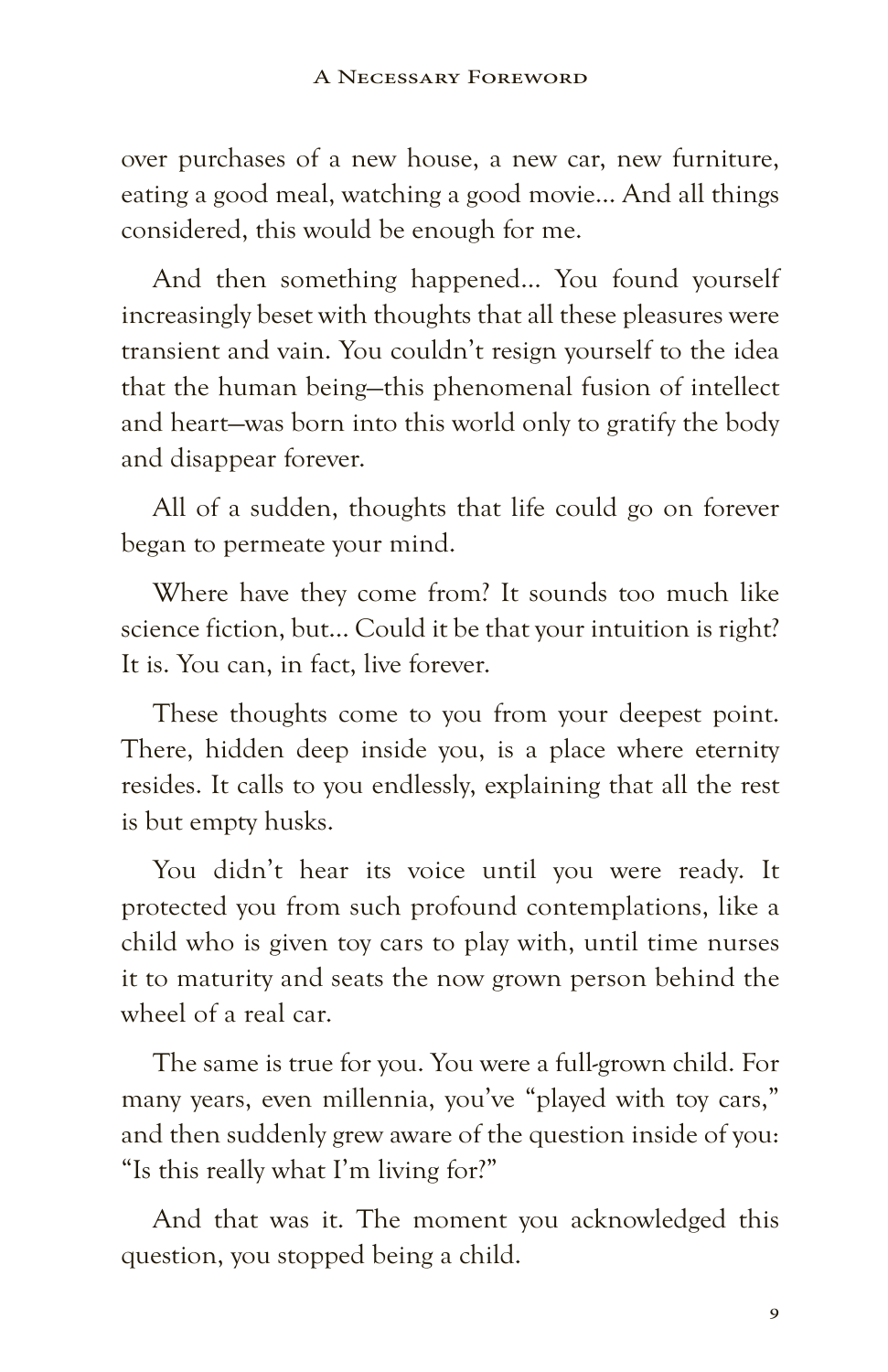And now is when you truly need this book—the veritable roadmap for those who ask themselves the questions about the meaning of life. It's a user's manual to opening the door into the spiritual world that exists within you, a world that is eternal, full of serenity and joy. This world is the source of light in your life.

#### **WHAT IS THE PENTATEUCH?**

As we've already mentioned, the first five books of the Bible are called The Torah, in Hebrew (from the word *Horaa*, which means "Instruction," or from the word *Ohr*—"Light"). When it comes to advancing upward along the ray that had been sent down into the darkness of our world, the Light is your manual. Your job is only to "grab it and hold tight." As you set out to follow the instructions in this manual, the spiritual world begins to open up before you, revealing the answers to all your questions. As you cleanse of all things superficial, you begin to clearly see reality gradually changing around you. You realize that all your life you've been asleep, all the while thinking you were awake. You realize that all the things you used to deem valuable are, in fact, immaterial. All that you thought true is actually false, and all the earthly pleasures cannot compare to what awaits you.

If you haven't yet come to this view, just hold on to that one thought: "This book is about me," and you will. Be relentless as you search for it inside yourself, and behind the stories of the forefathers you will reveal the story of your self. Between the lines on the pages of the book you will discover new words, as a special spiritual force begins to reveal itself behind every letter, every symbol and punctuation mark. And you will actually feel the Light gathering and looking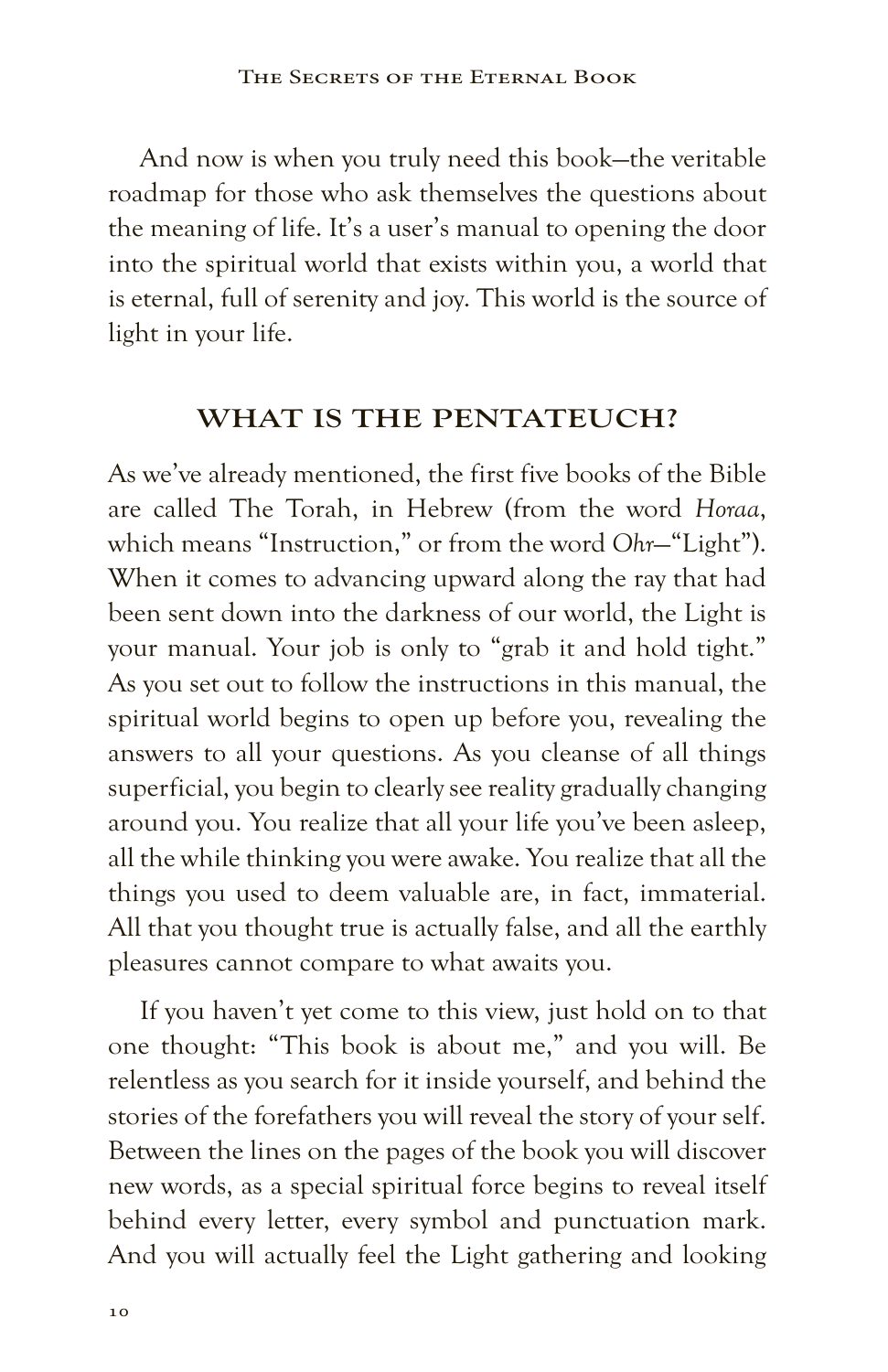for a way to enter into you—not into your physical body, which is worthless, but into your soul, which is eternal.

When the Light enters and begins to cleanse you, all the things that seemed too fantastic and unreal to you before will become clear, evident, and natural.

After one month of reading the book correctly, you will see just how many changes you'll undergo. You will hardly recognize yourself and your inner world. Your world will become whole. You will begin to see and feel that the book is about your soul, which is called Noah when on one level, Abraham on another, Moses on another still, thus proceeding toward Eternity.

And now, if you are ready, we will begin our tale.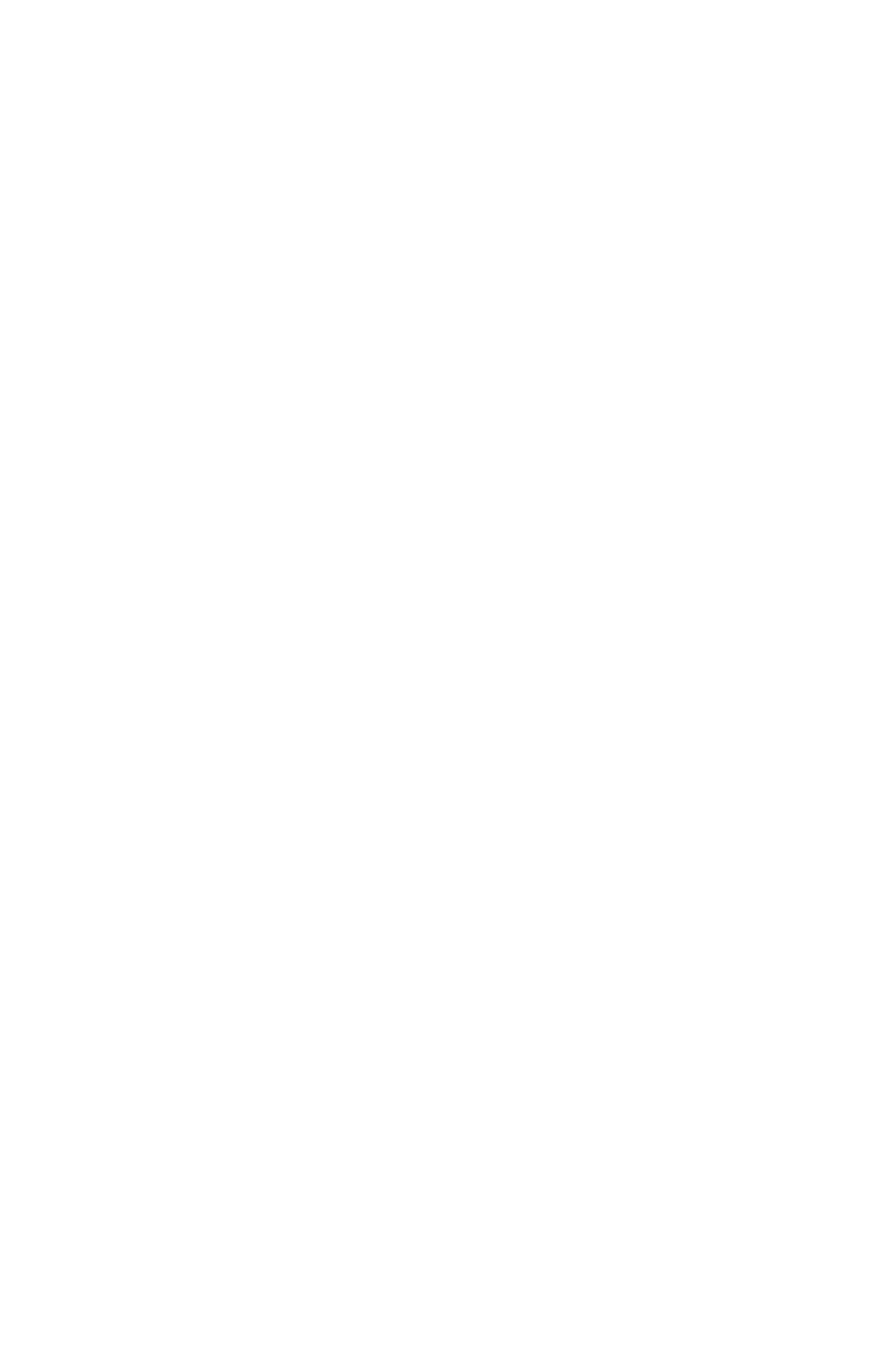## $\approx$ A BRIEF, BUT IMPORTANT PREFACE

More than 5,000 years ago in Mesopotamia, a place that gave rise to many of today's civilizations, there lived a man called Abraham. Nearly all religions and spiritual factions recognize him as their founder and patriarch. They record his name into their holy writings as the first man to reveal the Law behind the world's existence, the first man to attain the Upper Governance.

It is none other than Abraham who is the forefather of the science that transcends nationality, a science that is universal, for it emerged before the world was split into nations and languages. It is a science that has disappeared many a time over the centuries, but always reappeared, ever more wrapped in myths and legends.

This process was deliberate. People were not yet ready to accept it, as it is precisely in our time that this science, known as "Kabbalah," is meant to be revealed. Why is that? It is written about a time when egoism in our world reaches its final phase of development and becomes so powerful that humanity will be unable to control it, needing a remedy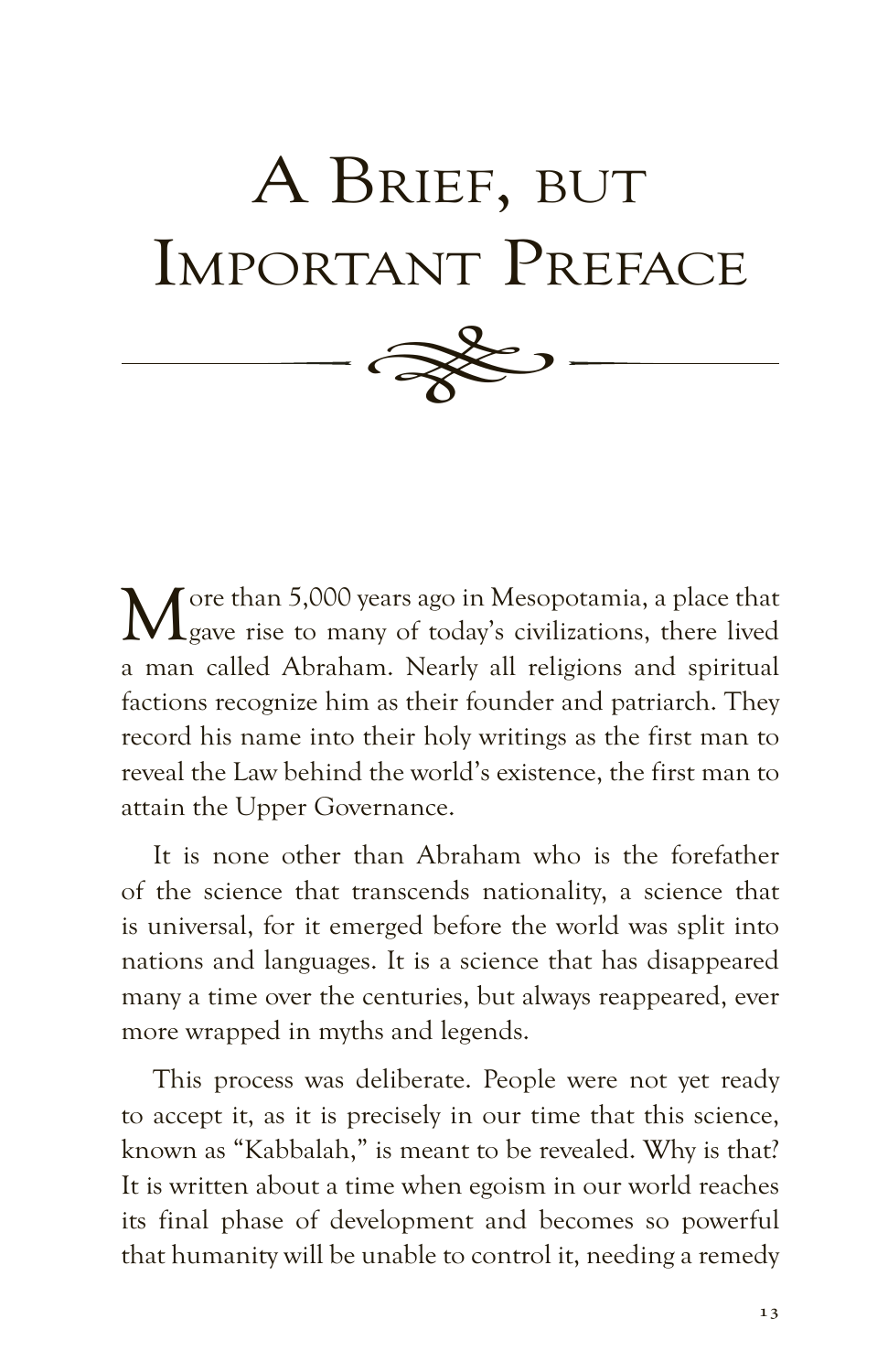to save itself from the ego. It is then that the wisdom of Kabbalah will appear.

The word "Kabbalah" translates as "reception." In other words, it is a science about how to receive correctly, or how to properly utilize one's egoism to receive all the pleasures prepared for humanity.

Kabbalah takes nothing on faith. It invites you to "taste and see that the Creator is good." Dear reader, I call your attention to this once more: "taste and see" does not mean you should agree with something that somebody tells you. You yourself must acquire the sensation of the Creator, and Kabbalah is here to help you do just that.

Therefore, brace yourself, for as you ascend level by level, you will experience all kinds of situations. On every level, you will give the Creator different names, depending on how near or far you are from Him. On one level, you will call him Ruthless; on another, Just; on yet another, Merciful, or Unified, and so forth, and all because you will feel Him as such. Every level brings a new Name for the Creator.

Indeed, the same thing is true for our lives here. For example, when we first meet a person we may call him "reserved." As we get to know him and warm up to him, we may say, "No, it's just that he knows a great deal." Befriend him even more and we deem him wise, then kind, and finally—friendly… even though we began the process with "reserved!" Our assessments change as we reveal his qualities. That person has always been this way; we simply needed to get to know him better. It is very important for our advancement to understand that it wasn't the person who changed, but that we have opened up to him, as if absorbing him within us.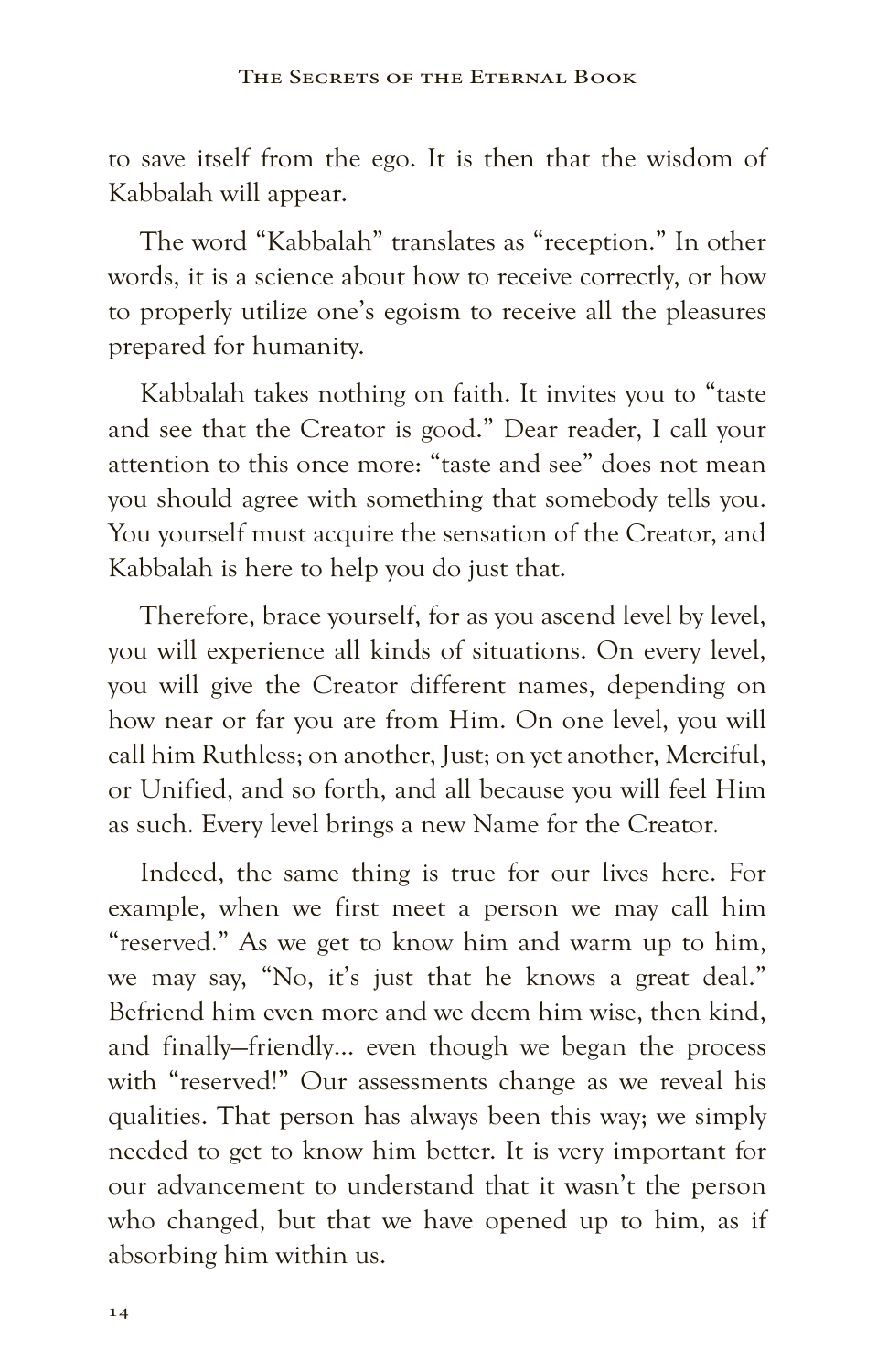The same is true for the Creator. The better we get to know Him, the more of His qualities we attain, i.e., His names. This happens when we literally live through the contents of the Five Books of Moses, as we let the text flow through us. In this manner we attain the Creator's names as we proceed through the books. With every level—a new name. How long will this process take? Until we discover all the names of the Creator, join Him and attain Him as the absolute Law of Love.

#### **THE LANGUAGE OF THE BRANCHES**

Kabbalah has developed its own language. It is called "the language of the branches."

The reason for this is that nothing in our world is accidental. On the contrary, everything was created and is governed with purpose and intention.

The universe, rocks, plants, animals, and humans, all that has happened, is happening, and will happen comes from the Creator, passes through all the spiritual worlds and manifests in our world.

Let us also jump ahead a bit and mention that the Creator has a system of governance over our world. It is called "the world of *Atzilut*," which translates as "At His place." "His" means the Creator's.

The world of *Atzilut* is like a brain, as without its command, nothing ever happens in our world, nothing, not a single thought or action, war or scientific discovery, absolutely nothing… as it is written, "not an insect crawls" or "a blade of grass moves" without His bidding.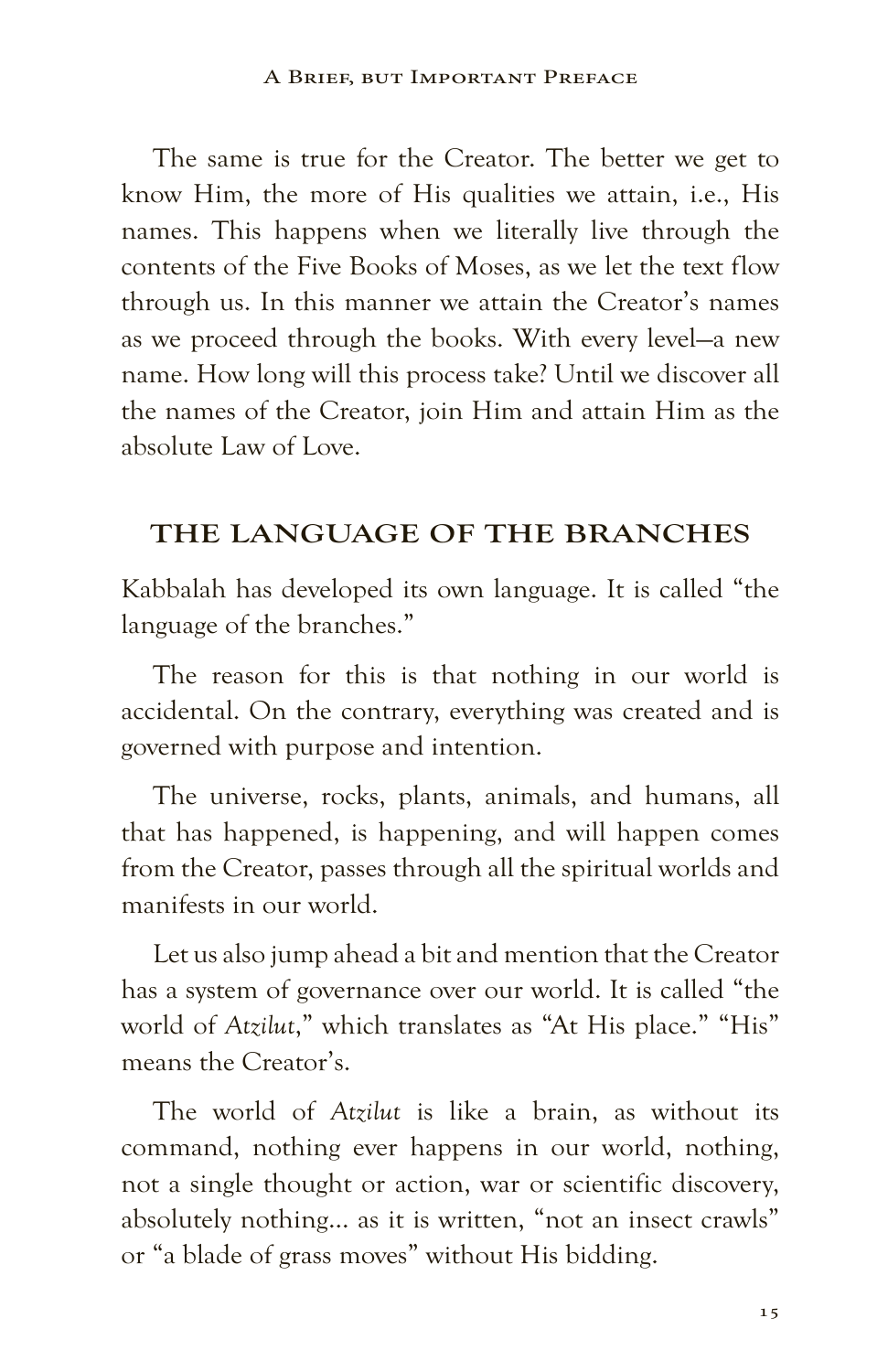Our universe, which can be likened to a giant computer, is governed by the world of *Atzilut*.

That is to say, everything that exists in our world necessarily originates in the Upper World, then descends along the spiritual degrees. There is a rigid connection between the objects in our world and their roots in the Upper World, which may be dubbed their "spiritual doubles." Thus, our world is a consequence of the spiritual world.

Kabbalists feel this very clearly because they exist in both worlds. That is, they see the Upper Object—the root from which everything arises, and its offshoot in our world—the branch.

Because we call the root by the name of its corresponding branch, and not the other way around, the language of Kabbalah is called "the language of the branches," and not "the language of the roots."

With the language of the branches, the Kabbalists have found a way to convey precise information about the spiritual world using the language of our world.

They take the name of an object in our world, say a "tree," and use it to describe its Upper Counterpart, i.e., the force that is now called "tree."

But what if a person doesn't know that the Old Testament was written in this special language? What does he see in it then?

He sees a narrative about our world, about a tree that grows in paradise or a serpent that whispers sweet temptations in Eve's ear.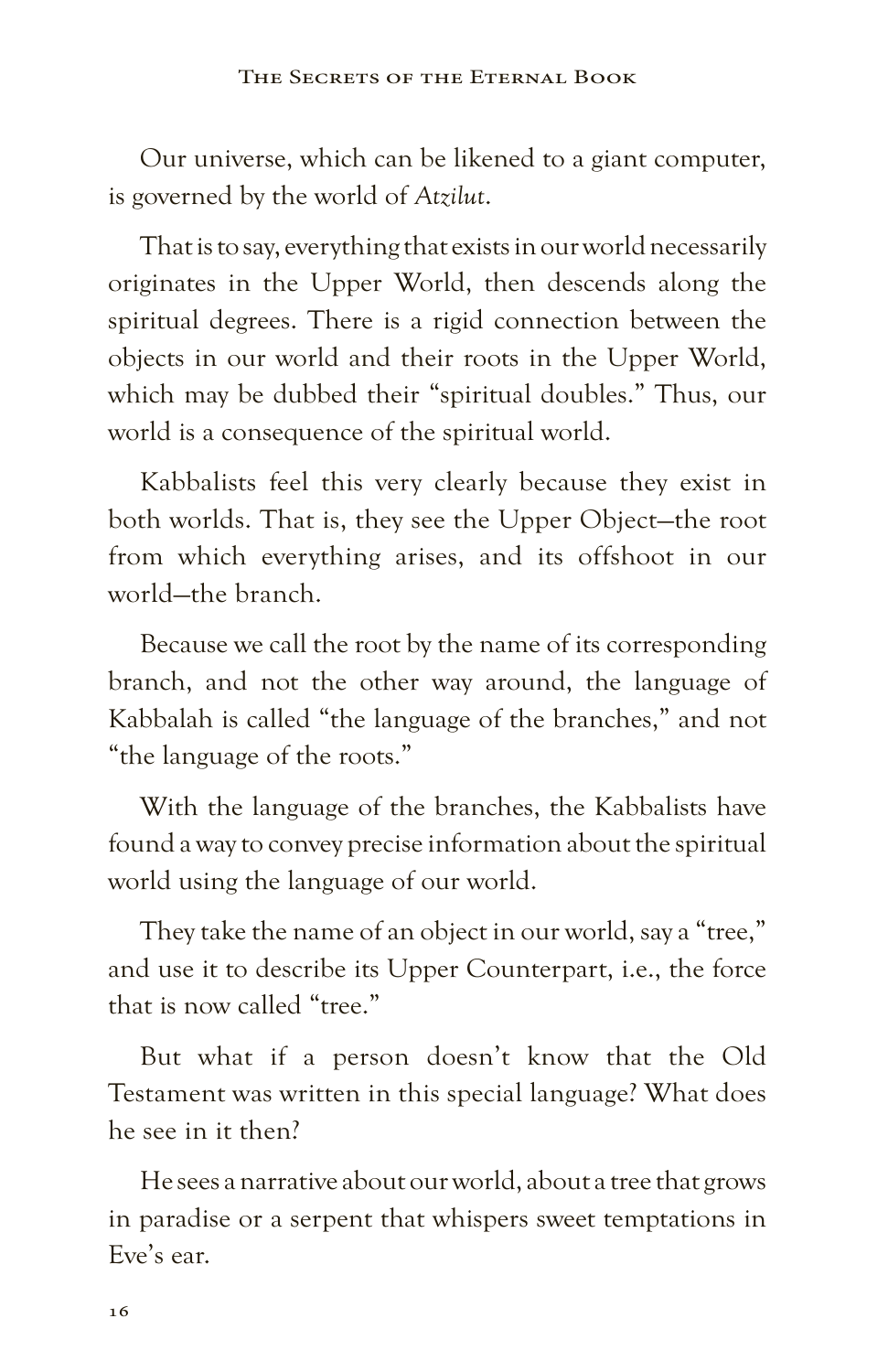#### A Brief, but Important Preface

But this is absolutely incorrect. Such interpretations reduce this book, which is meant to unite our world with the spiritual world, to the level of earthly literature.

(I remember my grandmother sewing cloths with beautiful vivid patterns. Being a child, I would feast my eyes on them and think, "This is how the world is." That was until I happened to look on the back of the embroidery and see a chaotic tangle of threads and knots. At least it appeared chaotic at first glance. Later I understood that that was the root of the beauty. That if you cut even a single knot off the reverse, the entire beautiful pattern would come apart…)

So here we are, wanting to learn to address the root. We see the pattern on the front, comprised of simple, worldly words, but we want to know what is behind them.

As we read the Bible, we will learn to look behind the words and see the forces that are their roots. Moreover, the very intention to read this Book precisely in this manner will already connect us to the Upper World. That is because everything begins with the goal and intention of the reader. From the very first lines, the Bible sets one simple goal: to tell humankind how to become citizens of the spiritual world. It wants to lead us to the Creator, to eternity, to happiness. And whoever reads it must fashion the same intention: "I am doing this in order to reveal the Creator."

And now let us begin our journey toward the secrets of the greatest Book of all nations and generations. Are you ready? Off we go! The first chapter of Genesis is called *Beresheet* in Hebrew, and translates as: "In the Beginning."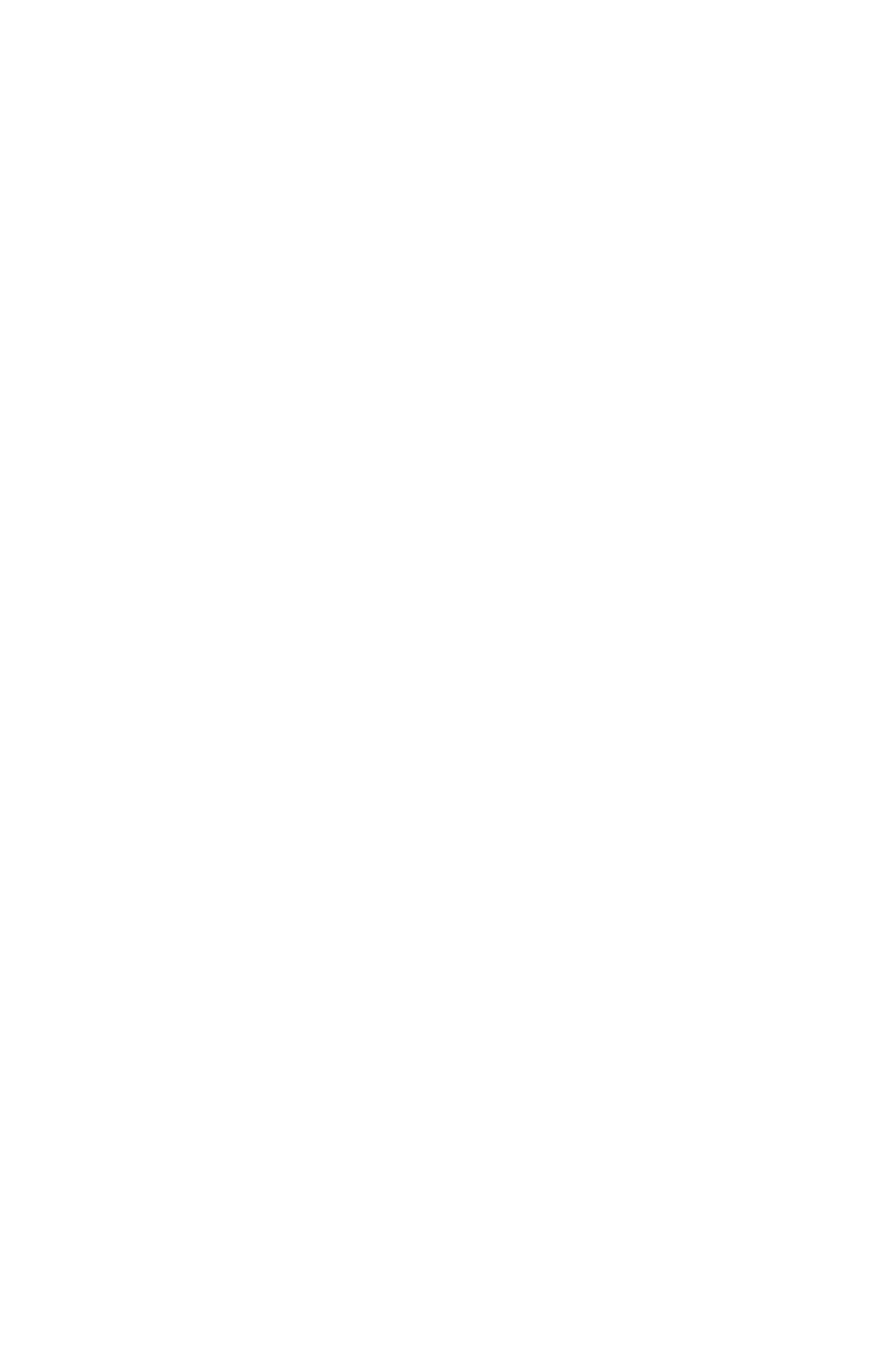



"In the beginning God created the heaven and the earth. And the earth was unformed and void, and darkness was upon the face of the deep; and the spirit of God hovered over the face of the waters."

Interpreting these words literally can spark the mind to imagine what the Creator looks like, how He "moves," "talks," "sees"… There is unlimited room for fantasy: waters, darkness, face of the deep…

But who needs these fantasies? Those who are trapped by the desires of our physical world, who want to learn but not attain, who like to contemplate and argue, especially if there's someone around to listen.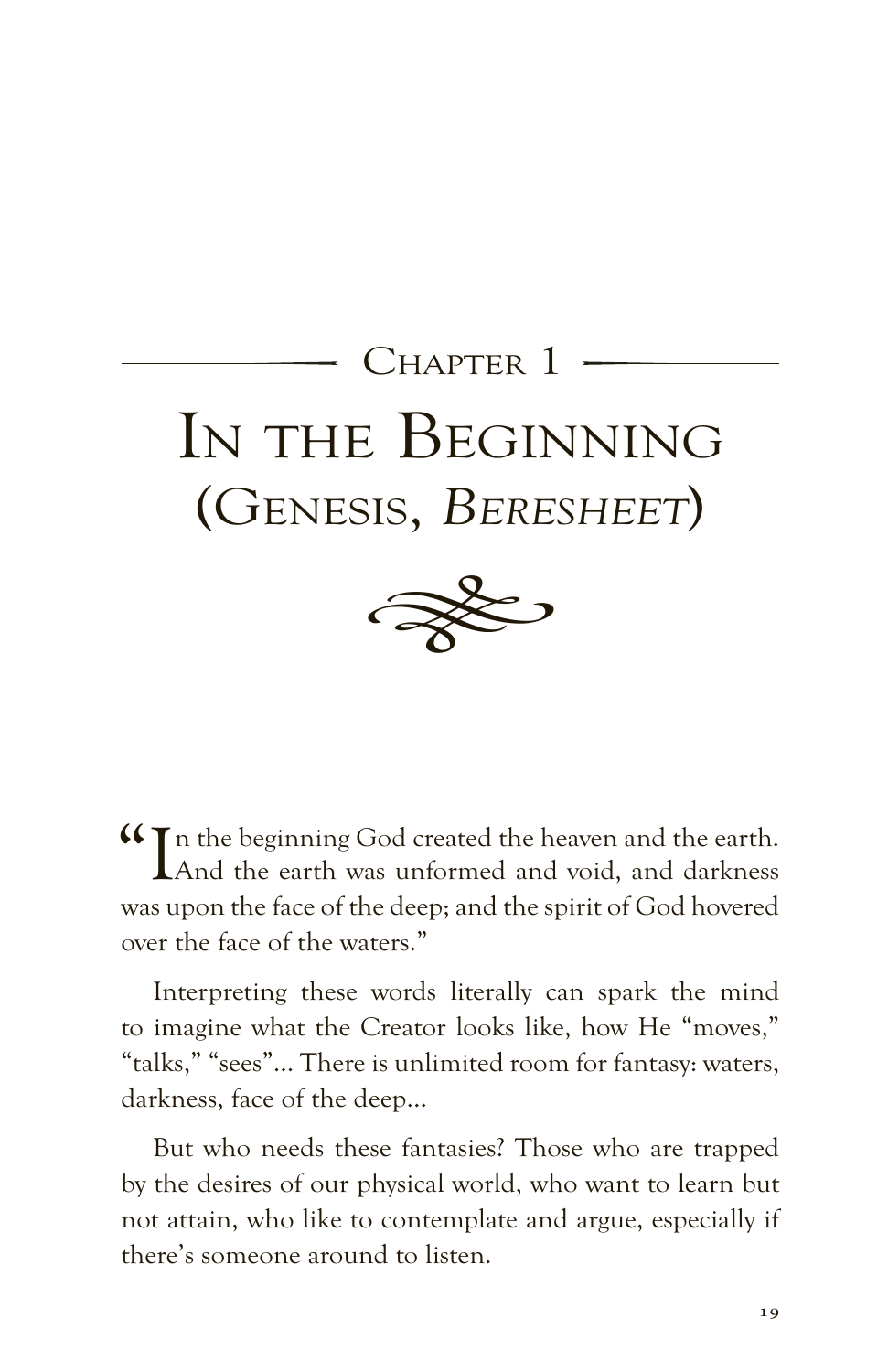If you are still satisfied with the pleasures of this world, then go ahead and enjoy music, art, and any other delight this world can offer. But if you want to attain the spiritual world, you should be concerned with something altogether different—you need the Creator.

If you need answers to questions that will not leave you alone, if you want to know why you were born, the purpose of this vast universe we live in, it means only one thing: that you will not rest until you get to the bottom of the mystery that is your soul.

And if that's the case, well, that is a completely different story. It means that you have already begun to ascend the spiritual ladder.

Before you awaits the highest rung one can attain. It is *Beresheet*—the opening chapter of the Book of Genesis. The highest state described therein can only be attained at the end of correction.

"In the beginning God created the heaven and the earth." This passage speaks of the creation of the Upper World—a space wherein your soul will exist. Your "I" is not yet awake; you do not yet perceive your own existence. Only the habitat is created—the Supernal Mother in whose womb you will be conceived.

So what is this habitat? I will jump ahead a bit and say this: the words "created" and "in the beginning" allude to the creation of two qualities—egoistic and altruistic—between which your soul will soar.

"…the earth was unformed and void." Here is where the spiritual terms make their first appearance. The word "earth" in Hebrew is *Eretz*, from the word *Ratzon*—desire. Therefore,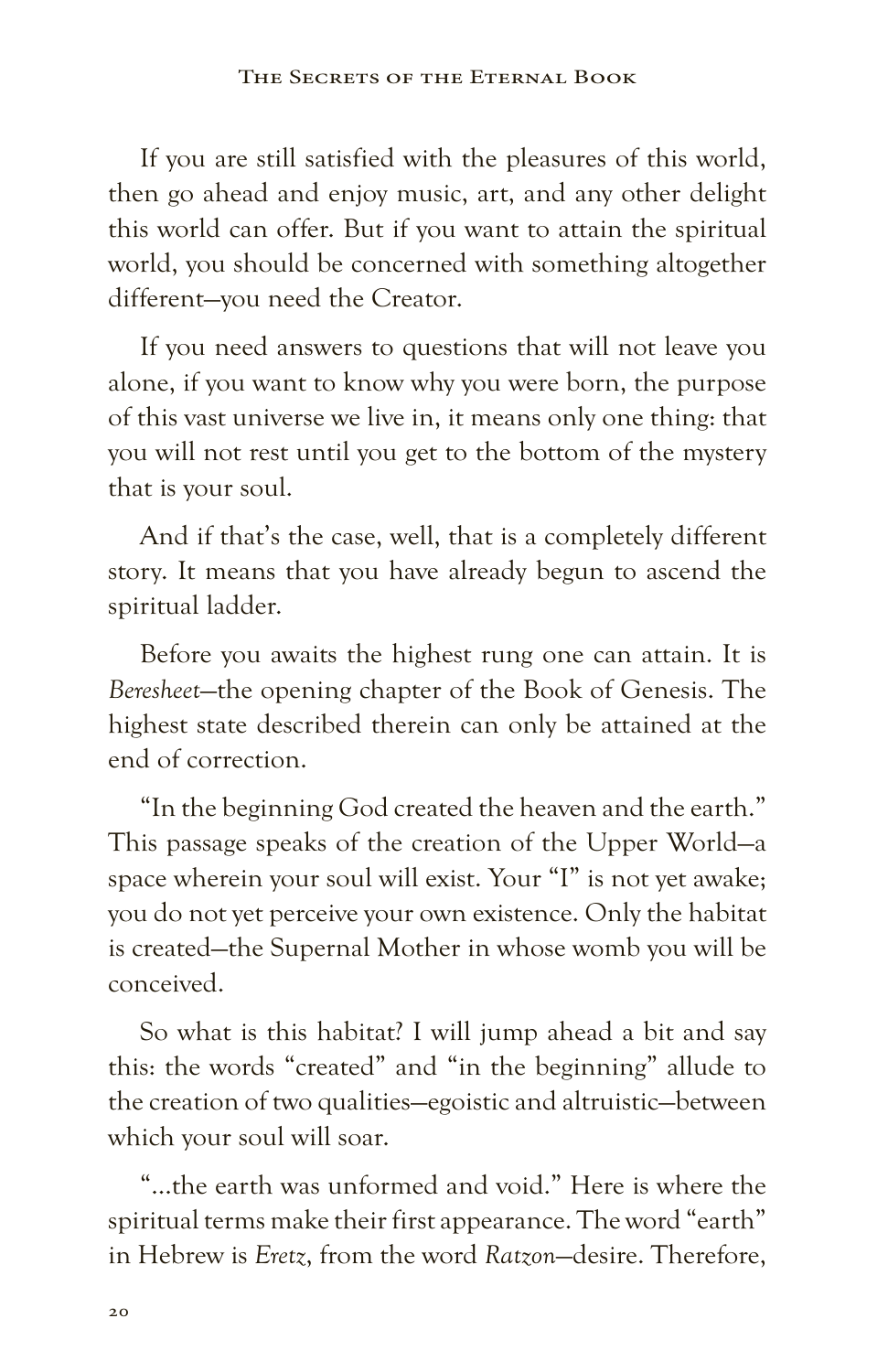earth stands for desire. From here on we will only be dealing with desire, because desire determines everything.

"…the earth (desire) was unformed and void." It follows that the desire was not yet formed (unformed and void), meaning we had no desire to reveal the spiritual world.

So what was there? Only a clean sheet of paper ready to record the history of humankind, the history of the one soul. That is what the passages allude to—the very beginning, when the spiritual world was conceived within you. In other words, in this chapter we are beginning to examine the conjunction of forces that arose first. They formed the world within which man (Adam, your spiritual "I") later appears. They created the habitat that man will inhabit. "Man" is the spiritual desire that springs up within.

You may ask: "If these forces are within me, why is it that I cannot sense them?!"

Well, first of all, can you sense how your organs work, such as how your stomach digests food, how your lungs breathe? No, you can't.

These processes fully determine your physical subsistence, yet you do not sense them.

The same principle applies here. Your spiritual life is formed by tumultuous processes that you do not sense until you begin to feel an overwhelming desire to become a participant, or better yet, the protagonist in this wondrous play.

This is how your soul is formed. Working on you now are your Great Grandfathers—the forces of the world of *Atzilut*. Your time has come—the time for you to be born. Sooner or later, when you traverse all the degrees of correction, you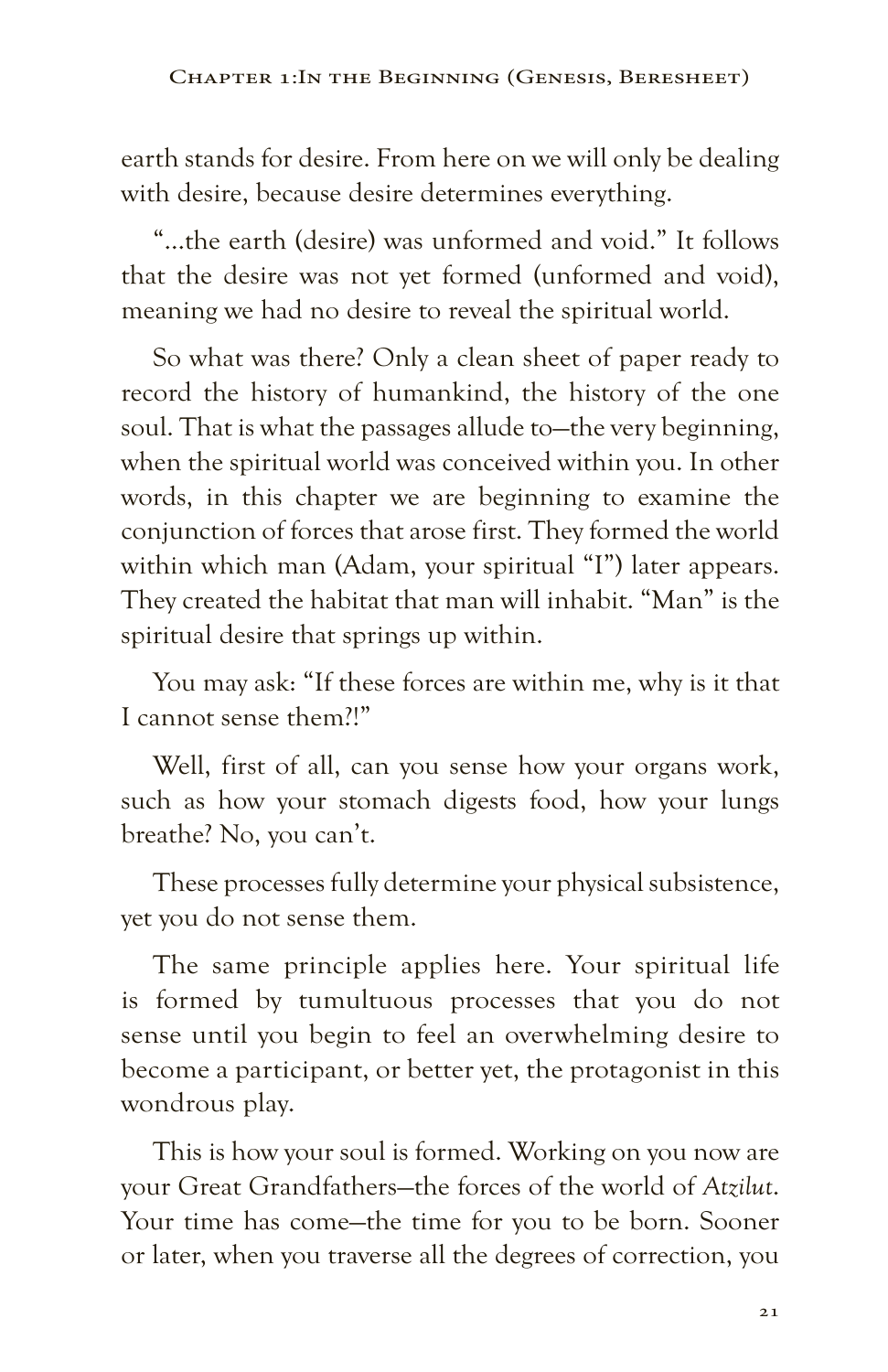will come to meet your "relatives." But in the meantime, you must be patient.

A black, impenetrable screen separates you from everything that transpires on the inside; you cannot see or otherwise sense anything through it. It has been growing thicker over a long time (to use earthly wording), rendering you increasingly egoistic and interested in external, rather than internal matters. More and more, you grew concerned with your body, rather than your soul. Just think back to all the desires that sprang up inside you through your life, and how far from spirituality they were.

The screen grew thicker with layer upon layer, smothering the spiritual desires within you until you found yourself at a dead end. "What surrounds me? Bodies upon bodies. They eat, make money, propagate… What lies ahead of me? Death? But if that's the case, then what is the purpose of my existence?"

These are the questions that prompt one to embark on the path "back to the sources," to *Beresheet*, "the beginning." In reality this path leads to the Light. You ascend toward the forces that govern the world. Every spiritual degree along the path is a mystery: "What other great surprises does the Creator have in store for me?"

This is how we gradually begin to cleanse ourselves of this dark coating called "egoism," for it prevents us from living, breathing, seeing. More and more, we begin to uncover our souls—a complicated mechanism for attaining the spiritual world.

The pleasure we are meant to experience is absolute. It is precisely what the Creator has prepared for us. Herein lies the goal of creation—to fill us, His creations, with the feeling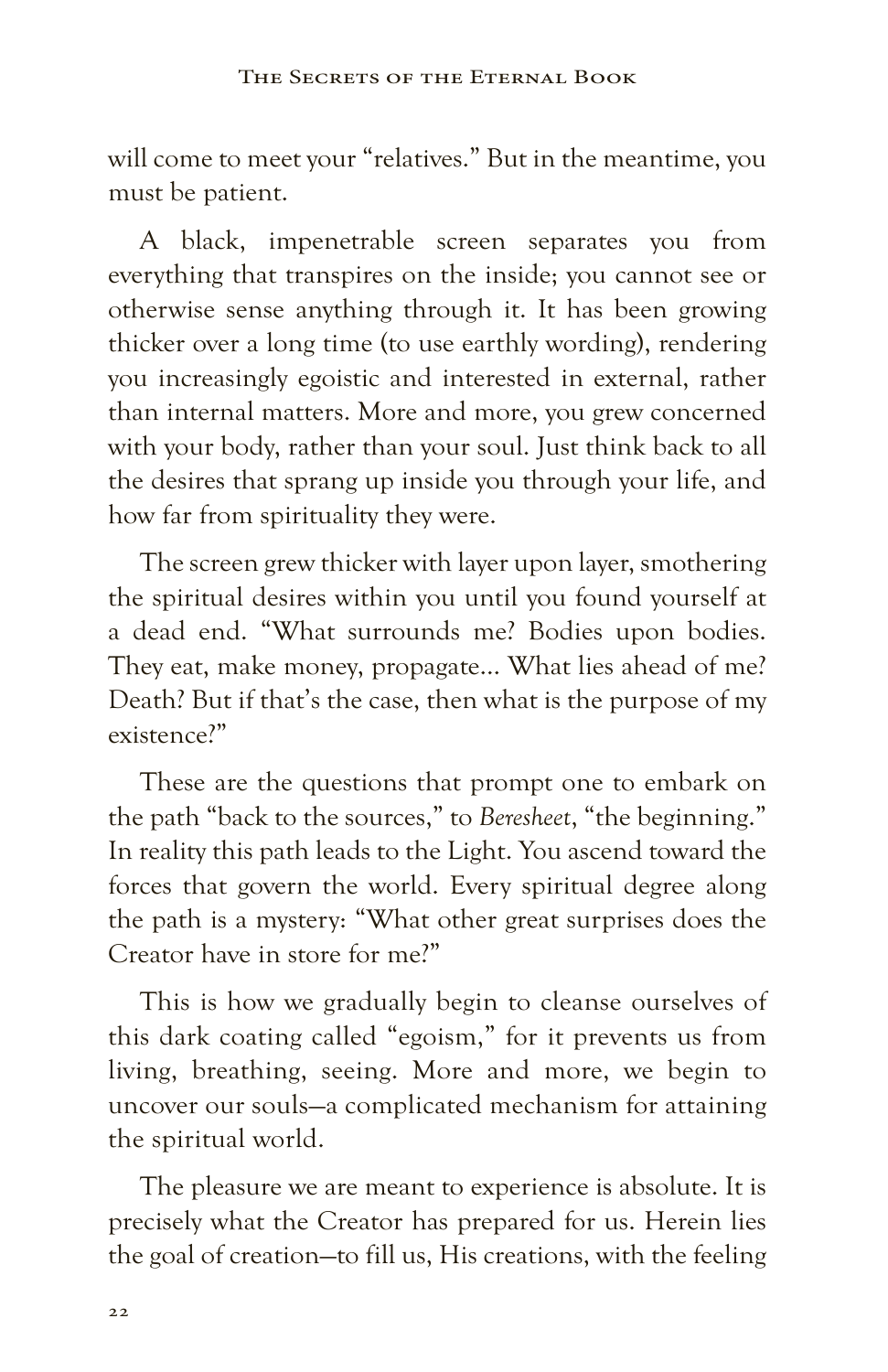of eternity and perfection. Because the Creator Himself is eternal and perfect, He wants to impart His state to His creations.

Well then, let's not keep Him waiting.

"And God said, 'Let there be light.' And there was light." This is how the spiritual world is created. This is how the forces we spoke of earlier come together and determine the exact residence of the future soul. It will reside in the Light and will be filled by it.

What is the Light? Whatever you do, do not try to envision it. It is a futile undertaking, particularly because our corporeal notions are too narrow to properly define it. We compare the Light to the light of the sun, or a feeling of inner harmony.

The Light is the only thing in existence. It surrounds us our souls, the whole world, and the entire universe. It is the quality of the Creator, the quality of complete and absolute bestowal. It is the law of Love and Goodness. The Light is all of those things.

And the sooner we realize this, the faster we will surmount all the sufferings of this world, which are given to us for one reason only—to help us realize what we need to "return" to that same Light of Love.

"And God saw the light, that it was good; and God divided the light from the darkness." If the Light—absolute bestowal, the Creator's great law of altruism—comes into existence, it stands to reason that there must also be someone whom the Creator wants to delight, upon whom He wishes to bestow everything He has.

The role of this "someone" is assumed by Creation.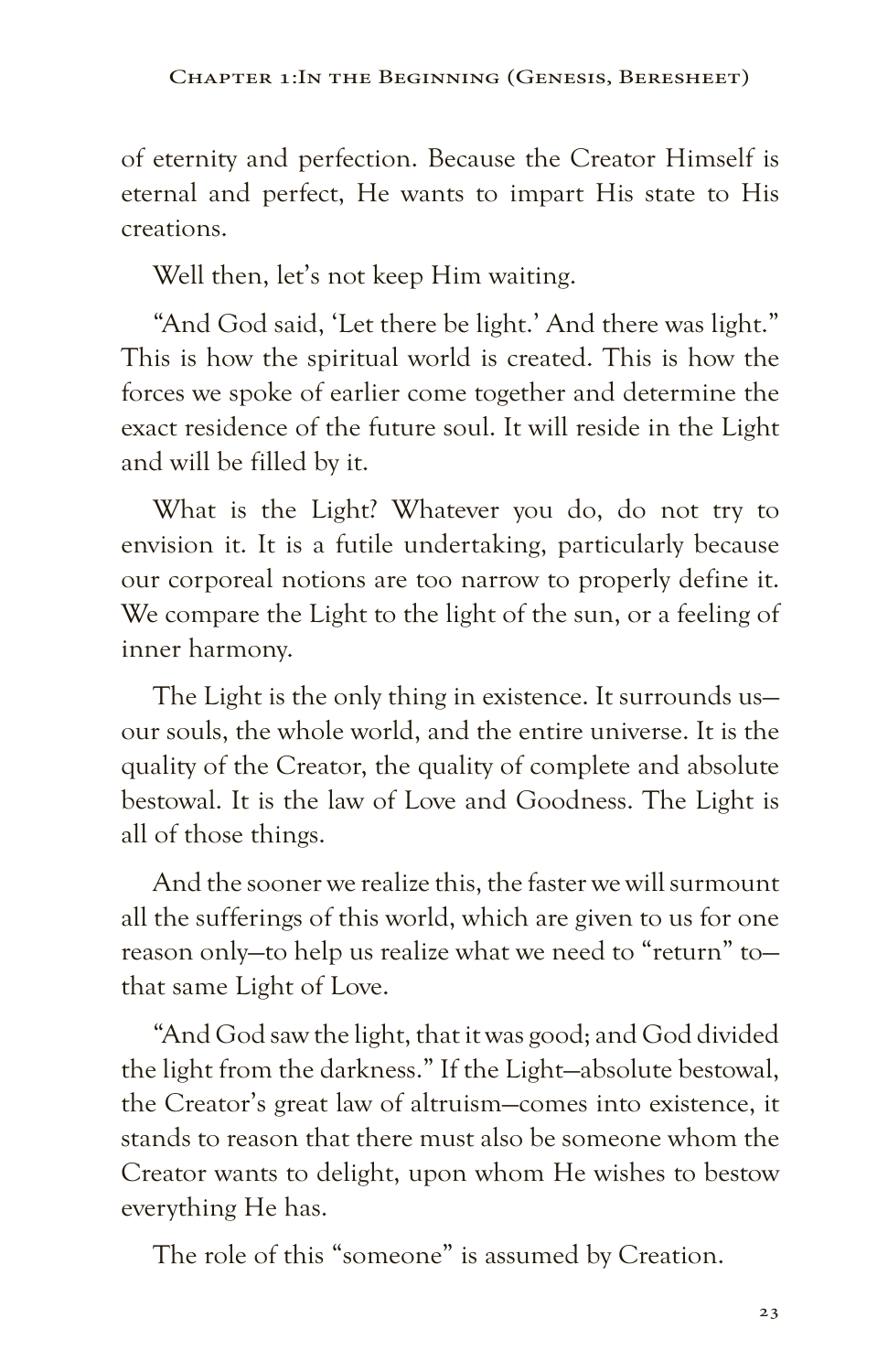Creation is us. It is me, the whole world, the world inside of me.

We are the receivers.

And thus, two previously nonexistent states are formed: bestowal—the quality of the Creator (or, the Light), and reception—the quality of Creation.

The passage, "And God divided the light from the darkness," alludes to this process—the forming of two states: the Light and the darkness, the Creator's quality and Creation's quality, bestowal and reception.

This process was included in the very first word of the Book of Genesis—*Beresheet*, which comes from the word *Bar* (Aramaic: outside), meaning Creation's departure from the Creator, its exit from the "bosom" of the Creator.

The word *Beresheet* encompasses the entire path of humankind and the full meaning of the Bible. Included is the understanding that you have exited from the Creator's bosom and must return to Him following a long path of growing egoism that all of humankind must undergo. For that to happen, you must realize that you have truly become distant from the Creator and have immersed yourself in egoism, that you are unwell, and egoism is the cause of your illness.

What is more, the illness of egoism affects the whole world, tearing it into pieces. Only after you've understood this can you embark on the path back to the Creator. As you advance along this path of correcting your egoism, you earn a reward infinitely greater than anything you can imagine you earn Eternity. You acquire eternal, unbounded bliss. You rejoin with the Creator on a higher level because this unification is *conscious*.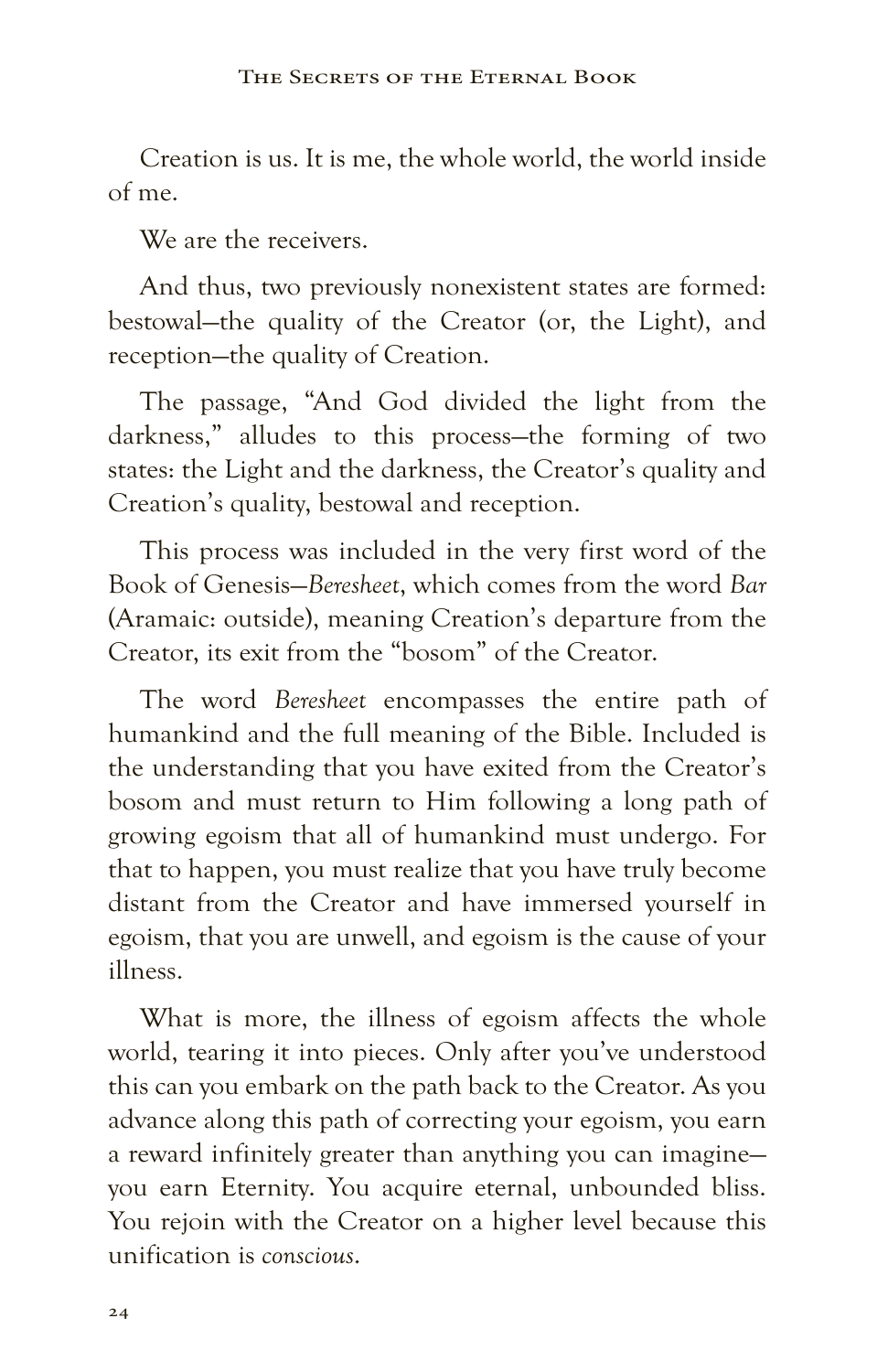"And God called the light Day, and the darkness He called Night. And there was evening and there was morning, one day." Two states have formed within you: Light—ascent, bestowal, an altruistic quality, and darkness—descent, reception, an egoistic quality. Separating, differentiating between them is your first step toward correction. This state is called "Day One of Creation."

#### **DAY ONE**

Every one of us consists of two contrasting qualities: darkness and light, evening and morning. These states represent our spiritual ascents and descents. Ascents and descents have nothing to do with how much money you gained or lost, but with how near or far you are from the Creator, and hence from His quality of bestowal.

Therefore, when the notions of "day-night" and "morningevening" are mentioned in Genesis, know that they refer to your changing states. The goal in spiritual progress is to find ways to keep the descents short-lived, and swiftly shift to the next phase—one of ascent, of morning.

The secret of good and bad states can be defined by proximity to the Creator: when I am close to His quality of Love, I enjoy a state of ascent, and feel good. The farther I am from this Law, the more I suffer a state of descent, and feel bad. Although I always look to attribute my despair to corporeal factors, like ill health, loss of money, a tiring work day, or a fight with my spouse, these justifications are false. The situation appears that way to me from my uncorrected state, when the root—the force that's really pulling the strings—is concealed from me. Thus, I find myself immersed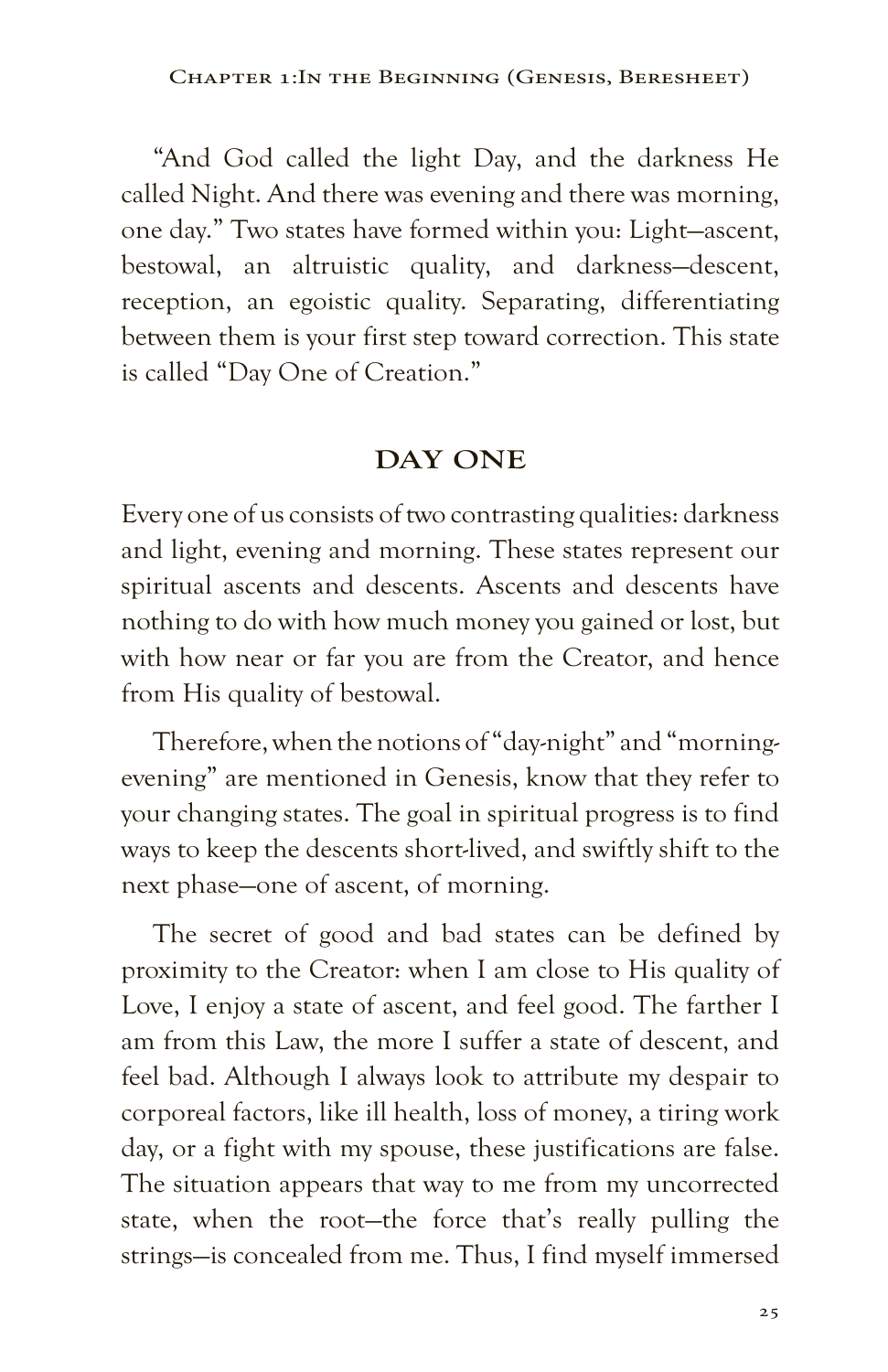in my "I," in my egoism, instead of trying with all my might to come out of it.

The truth is that no matter how hard I try, I am powerless to do it. However, this fervent striving is what leads me to the true prayer, found not in the mind but in the heart. This is precisely the prayer the Creator wants from me, one that He answers instantly and without fail.

A "prayer" is a plea, a demand that is born in my heart. It is "inscribed" in it, rather than read in a prayer book. A prayer is my desperate plea for help, for deliverance, an appeal to the Creator, beseeching Him not to abandon me to the bondage of egoism.

When does such a prayer arise? Only when I come to realize that I cannot escape the ego's deadly grip by myself. Only then do I turn to the Creator for help, imploring Him to grant me the necessary strength.

That is precisely the prayer that this Book teaches me. It tells me that all these states are necessary for the development of my soul. There cannot be morning without evening; I cannot feel an ascent if I haven't experienced descent. Hence, together they comprise the whole spiritual desire; together they are "evening and morning," descent and ascent which unite into "one day."

"And there was evening and there was morning, one day." This is the one spiritual vessel, the only one capable of receiving the Light.

So let's recap the "days of Creation" referenced at the very beginning of Genesis. These passages explain precisely what you need to do with your soul on each of the "days." For instance, on the "first day" you need only feel that the Light (quality of bestowal) exists, and that will already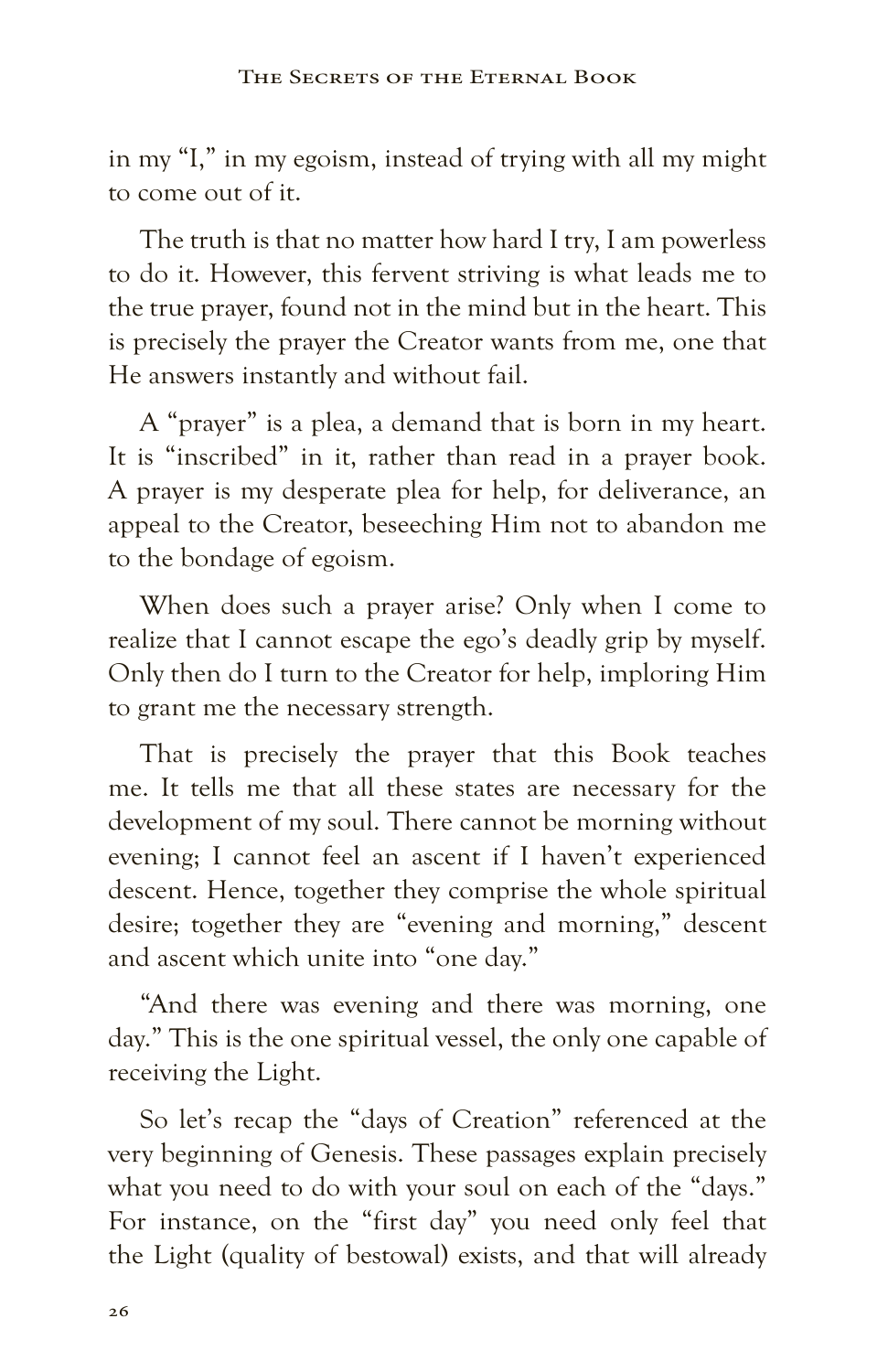trigger the thoughts of what your inner "day and night," "morning and evening" might be. These initial sensations are only beginning to stir within you. An environment is being formed for the soul to reside in, for the human that will arise within you.

#### **DAY TWO**

"And God said, 'Let there be a firmament in the midst of the waters, and let it divide the waters from the waters.' And God made the firmament and divided the waters which were under the firmament from the waters which were above the firmament, and it was so. And God called the firmament Heaven. And there was evening and there was morning, a second day."

Don't get caught thinking that everything was filled with water, for the passage speaks of something very different.

The word "water" in Genesis means the Light of Mercy. And the created expanse called "heaven" alludes to the need to separate within me thoughts and desires, so as to see which of them are Light (meaning "heaven"), and which of them are dark. The dark desires are called "earth," but we'll talk more about them later on.

This is the very first commandment you must perform. Only afterwards can the soul be conceived. (Note that here, too, Earth is conceived on the basis of water, that is, on the Creator's quality of mercy.)

"And God said, 'Let the waters under the heaven be gathered together unto one place, and let the dry land appear.' And it was so. And God called the dry land Earth."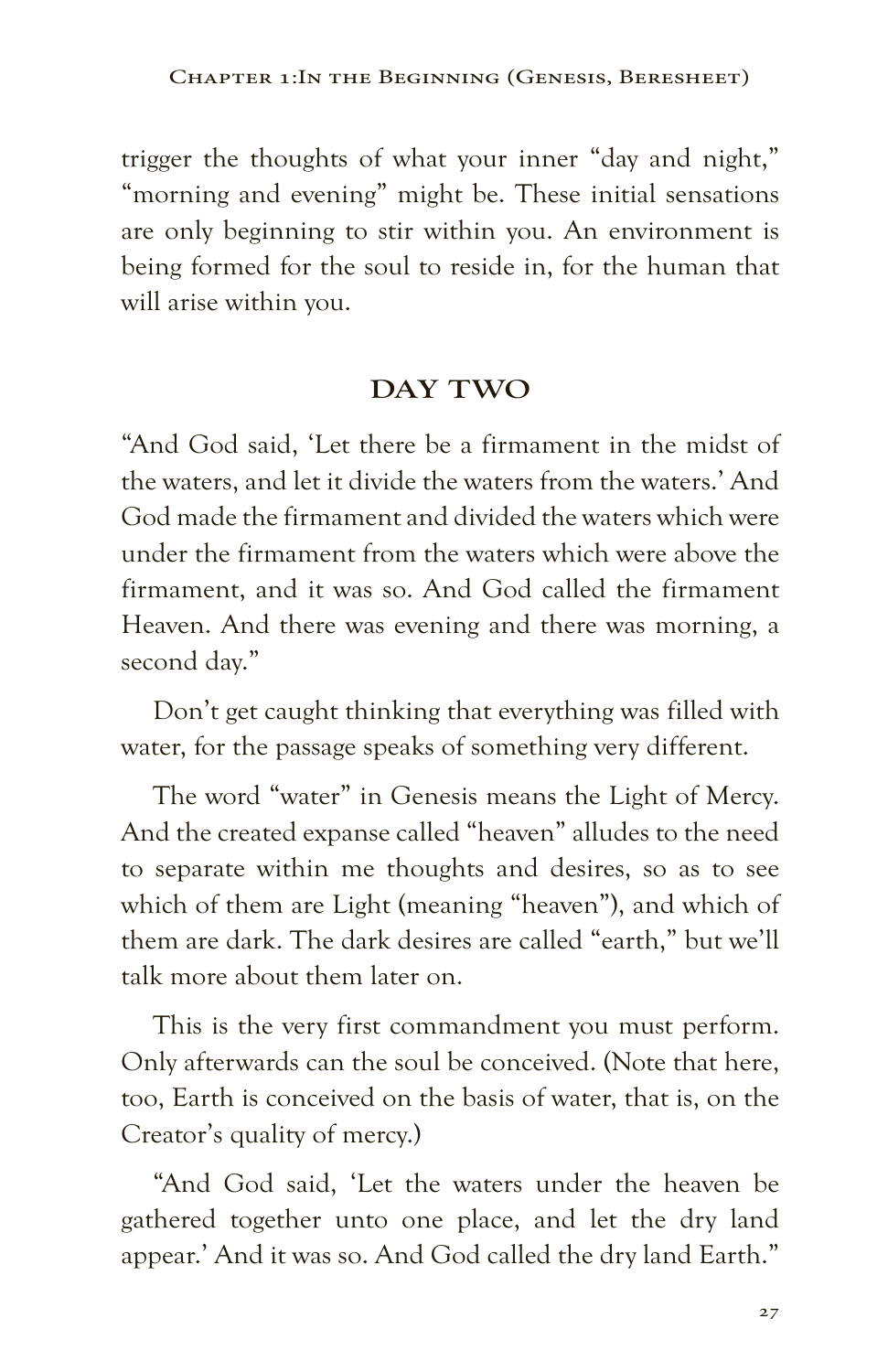This separation of "heaven" and "Earth"— light thoughts from dark thoughts—is called the "recognition of evil." It is a state where you clearly realize that within you lies evil that must be corrected, or you will never reach the spiritual world. And if the desire to obtain the spiritual world lives within your heart, haunting you, you will do whatever it takes to cleanse yourself of this evil. However, your first step is to expose and recognize the evil within.

#### **RECOGNITION OF EVIL**

Recognition of evil happens by studying Kabbalah books written by Kabbalists at high spiritual levels. These books contain a special luminescence that you invariably draw by trying to understand the meaning of the texts. Shortly into the study, you begin to feel how opposite you are from this luminescence, which represents selfless love and bestowal. It helps you realize that you are an egoist, always striving to use everyone around for your own benefit.

The luminescence is peace and security, whereas you are consumed with fear and anxiety. The luminescence is eternal, blissful life, whereas you are dragging along in a wretched existence full of suffering, at the end of which comes death.

You want to merge with the Light. You make that your goal, you know that it's possible, but how do you cleanse yourself and become similar to the Light?!

If you continue to apply to yourself all that these books speak of, if you try to realize that they are written for you and about you, it won't be long before you feel the world around you beginning to change. This is the beginning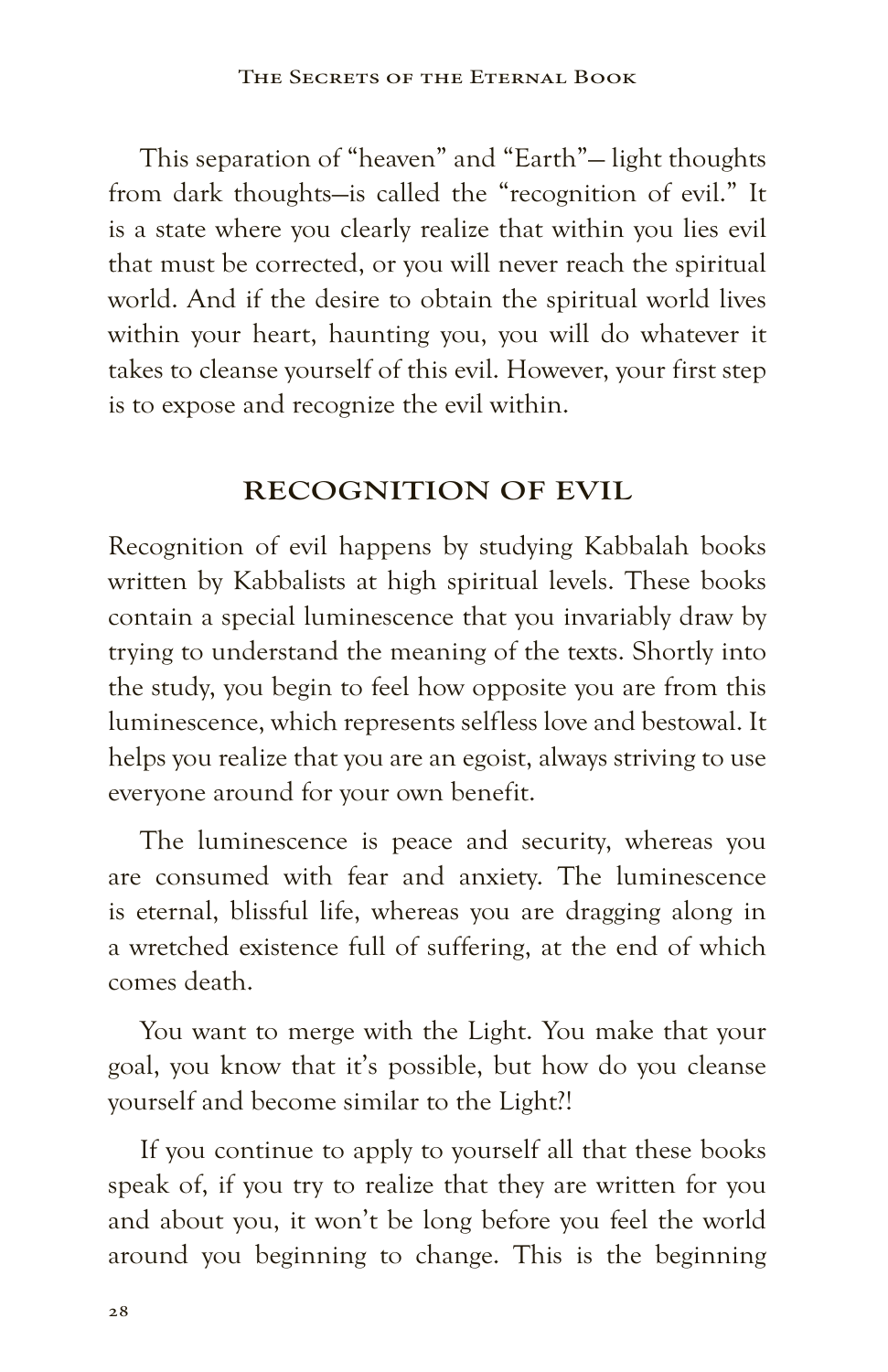of the process of your purification of evil, your first steps toward the Light.

Yet, this path is fraught with inevitable states of descent. When those moments come, how do you endure and refrain from saying something like, "The goal is impossible; I am too weak and ought to stick to matters of this world; no use dreaming of eternal happiness; I am tired, exhausted."

How do you endure these devastating states? Well, there is a remedy, but for now you must listen to yourself, for your entire spiritual life depends on it. Little by little you will learn to analyze which of your qualities pertains to the spiritual, and which to the animal, which bring you the sensation of life, and which the sensation of death. Your recognition of evil will grow until it becomes absolute. That will be the real breakthrough into the spiritual dimension, a proof that you will be granted a remedy.

#### **BACK TO "THE HEAVEN AND THE EARTH"**

Remember the following Kabbalistic concepts, for you will need them from here on: "Heaven" means the quality of bestowal. When acquired, the creature becomes filled with the Light of Mercy—the pleasure of being similar to the Creator.

"Heaven" means the Creator's spark within you, a tiny grain of completely selfless bestowal and love that you discover within. It is precisely this quality of "heaven" that prompts the feeling of unease, compelling you to search insistently for something that doesn't exist in this world.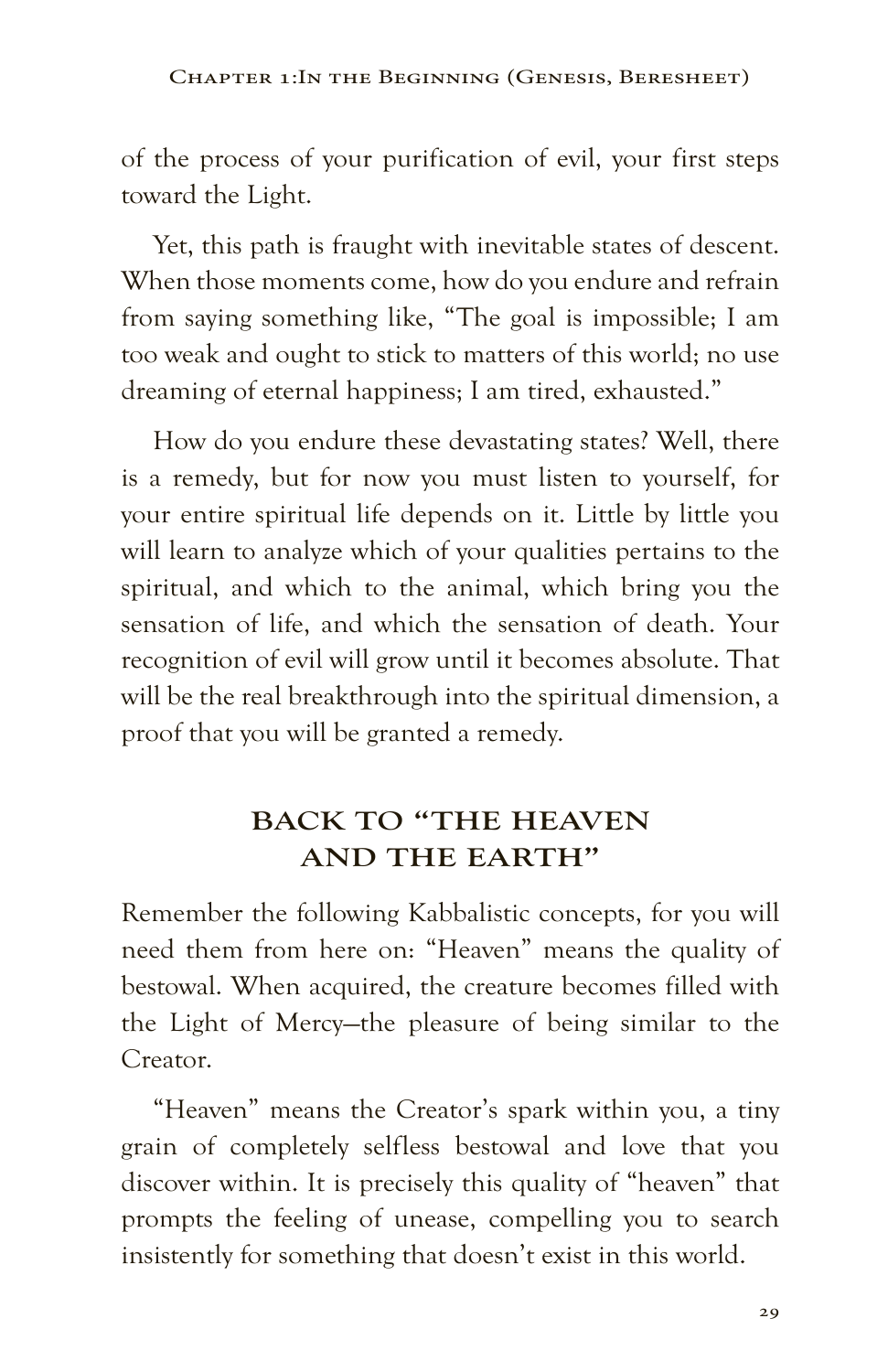"Earth" is all of your egoistic desires. This entire world is built on them.

And between these two polar opposites—"the heaven and the earth"—is your soul. Its state is unstable, as though hung on a string.

Subject to these two forces, in times of ascent the soul draws nearer to the heaven, to bestowal, to the Creator, and you feel like you're soaring as joy overcomes you. In times of descent, the soul falls to the ground, to the desires of the body, to egoism, and you are imbued with worldly concerns, calculations, fear for the future, and a total lack of faith.

It is similar to the way we maintain balance as we walk, our legs taking turns: first the right, then the left.

The correction process is the same. You find your "golden mean," that is, you utilize your innate egoistic desire by transforming it into an altruistic one, in order to climb up the spiritual ladder to the Creator, ultimately acquiring His quality of bestowal.

It can further be said that correction constitutes the very understanding that the quality of bestowal exists, that it must be acquired, and that you must work with your egoism—"earth"—to achieve this goal. While previously you didn't have this understanding, now you begin to live and draw closer to Infinity.

Your whole objective is to shorten the period of descent, to not allow it to last for months, weeks, or even hours, but a mere instant.

You must constantly cultivate the "heaven" within yourself. We have plenty of "earth." Being born egoists, our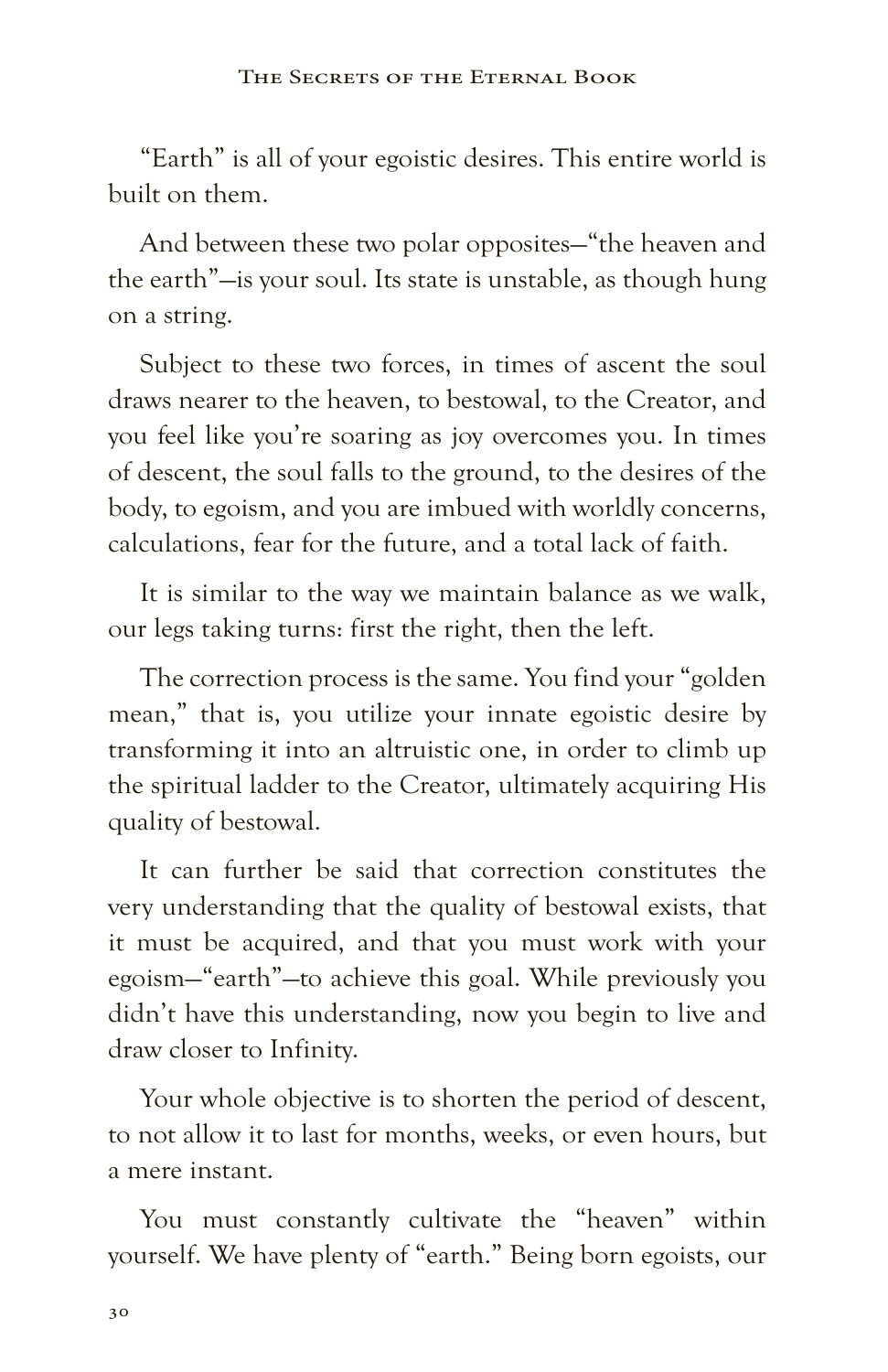entire lives are filled with "earth." However, we have only a tiny spark of "heaven," and this spark must be kindled.

Think back to your "past" life, where you viewed the surrounding world through the prism of your "healthy" egoism! Back then, any mention of the spiritual world seemed only to distract you from real and worthwhile endeavors.

"I'm working here," you would say, "building a business, making a career, starting a family, and these people are bugging me with their stories of 'heaven'!" That is, in your perception, the spiritual world was barely worth considering.

Today, however, with your vocabulary enriched with new terminology, like "earth," "heaven," "egoism," "bestowal," "life," "death," and "the secret of Creation," the spiritual world has gained significance and become a desired goal. Today, it has truly become a world, and not just a point. You continue to pursue a career, do business, build and maintain your home, but it doesn't detract from your advancement along the spiritual path. You want to live in both worlds, and you understand that this is possible.

Kabbalists differ from other people precisely in their ability to use the altruistic quality of "heaven" to correct the egoistic quality of "earth." In no way do they attempt to suppress or eradicate egoism.

The correction consists of seven states, called "seven days." Naturally, the days in question have nothing to do with our earthly calendar. This correction can occur in a matter of seconds, or stretch over a year, many years, a lifetime, or many lifetimes. It depends only on you.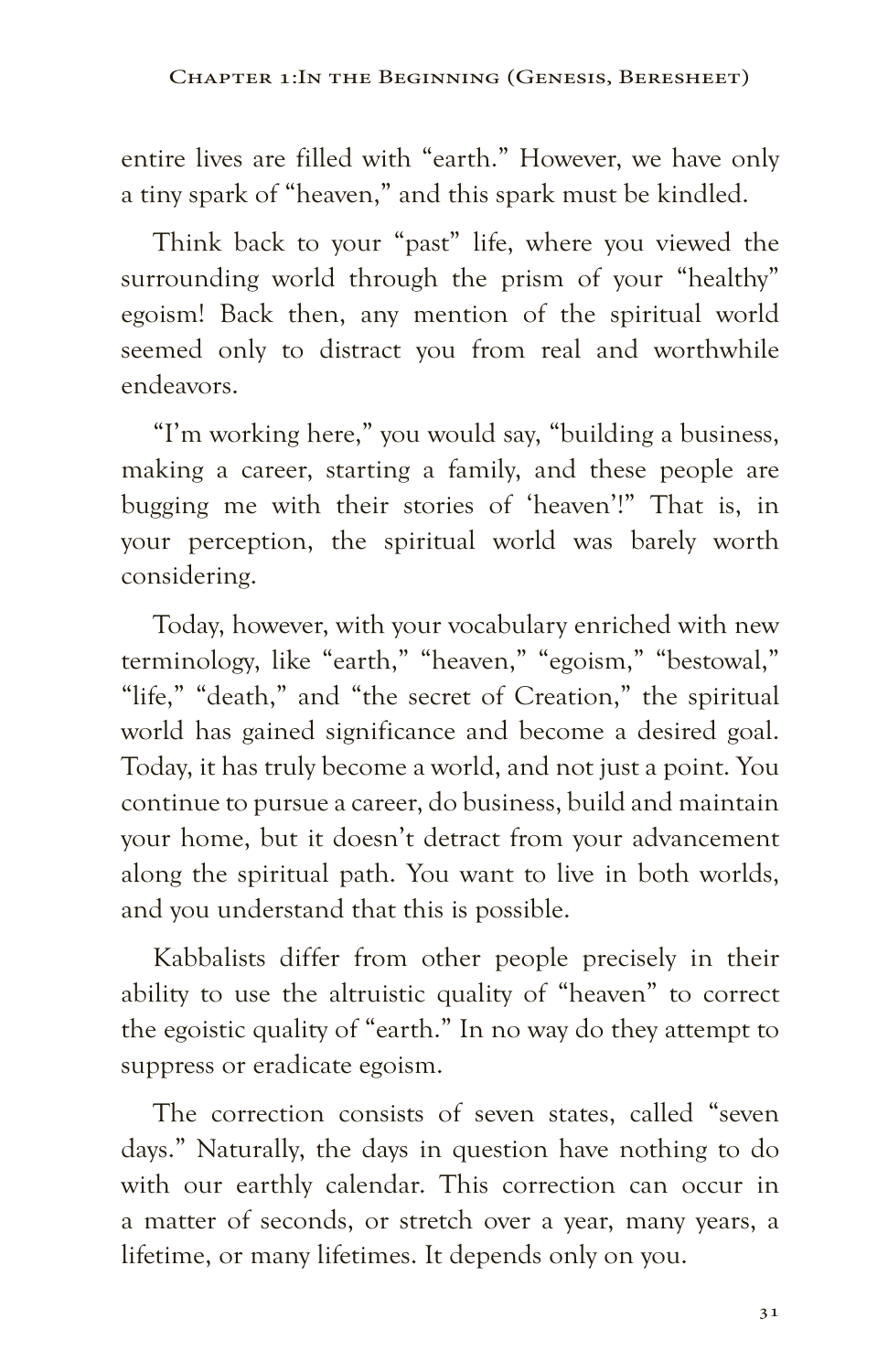It is written in Genesis: "And God said, 'Let the waters under the heavens be gathered together unto one place, and let the dry land appear.'"

As soon as your consciousness fills with Light, of thoughts of the Creator and the Upper World, you begin to feel that you are comprised of qualities entirely opposite to the Light. Your qualities are egoistic, i.e., "earthly," hence the phrase, "Let the dry land appear." You begin to think about what can be done to make life appear, for the first sprouts of bestowal to emerge. (This is described in the Book of Genesis as the emergence of living and non-living organisms.) You no longer want to exist as before. You simply cannot allow it. There is a point that has come alive in your heart, a point that is in direct contact with the Creator, and it won't let you rest.

The "heart" symbolizes all the egoistic desires of this world, while the "point in the heart" is the Creator's sprout. It can also be likened to a lifeline that the Creator lowers into our world, so we can grab it and rise to Him.

So how does spiritual life begin on earth? Or, to use the language of Kabbalah, how do I use my egoistic desires (earth) to grow the first sprouts of bestowal within me? How do I break through my egoism and move toward the Creator?

This is done with the help of a special Light that He sends us. Two types of Light emanate from the Creator: "The Light of Life" and "The Light of Mercy." This is precisely how the creature perceives them.

By using the quality of the Light of Mercy, which is called "water," you acquire the ability to bestow. What does this mean in terms of your corporeal life, and how do you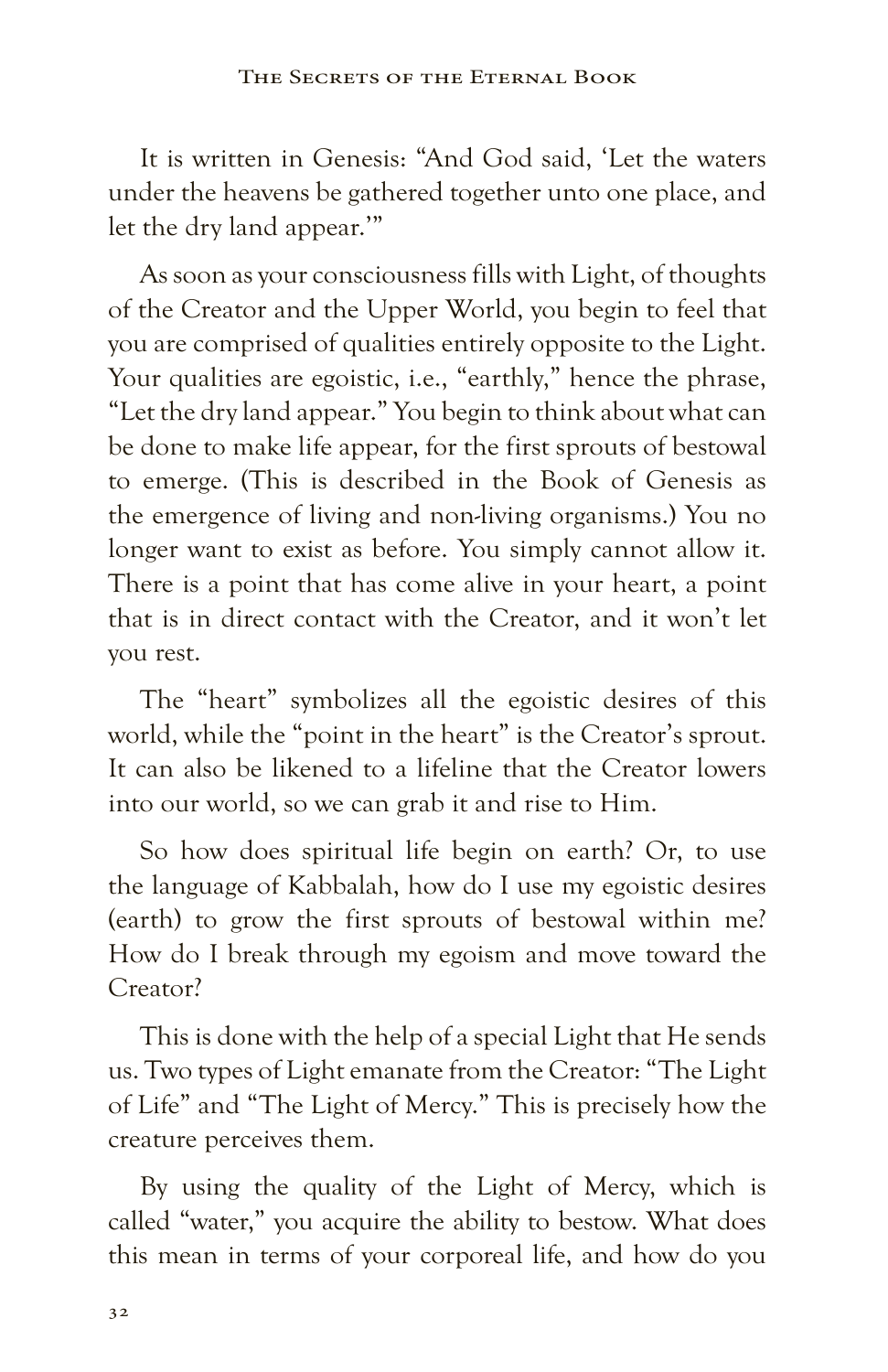achieve it? You must "cleanse" yourself by reading the books composed by those who have already attained the spiritual worlds, writing to us from their heights. In so doing, you draw the emanation of the Upper Light that these books contain.

Herein lies your spiritual work. The very process of reading is already helpful, but if you approach it with the desire to change, to be like the Light, to cleanse yourself of the ego, the Light influences you to a much greater degree. It is precisely this influence of the Light that separates the works of Kabbalists from all the other texts in our world.

That is when "life appears on the earth," meaning you begin to clearly sense the first, tender sprouts of spiritual desires. These desires haven't yet taken a complete hold of you. Rather, your state is like that of a baby who hasn't yet learned to walk, but can already use his feet to kick. Better yet, you are like those first blossoms—unable to move, but which are drawn toward the sun.

When night falls, you wither, for night can be likened to states of descent, which are inevitable and mean only one thing: that you are advancing. (Indeed, obstacles are sent only to those who are advancing. Obstacles are necessary for strengthening one's resolve in order to wage an "inner battle" and come to a genuine prayer: "I know that morning will come, and I ask for the strength to endure, to overcome all the descents. I know that at present I am undergoing a cleansing of my desires, which are resisting, demanding that this process be stopped, appealing to my reason and logic. But I don't want to hear them. Instead, I ask You for the strength to endure…") And then morning invariably comes—a state of ascent, confidence in knowing that you've acted correctly in choosing the spiritual path—and like a flower, you open to the Light.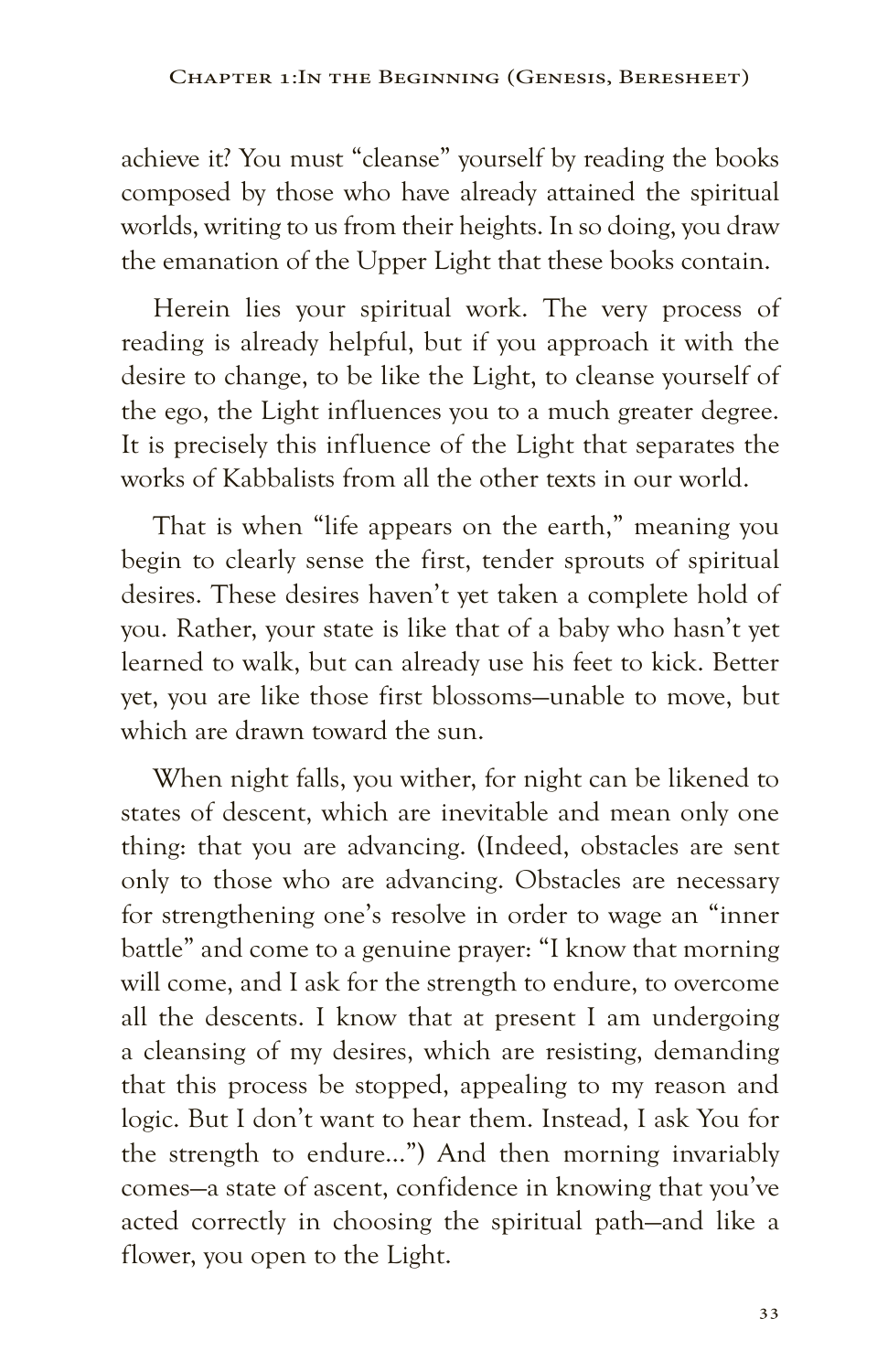Let's reiterate. "Earth"—the egoistic quality—is our nature. We already know that "tilling" it must be done carefully. We also know that "water" (Light of Mercy) is our main helper. It corrects the ego, saturates the earth, and facilitates the conditions for new life to be born. "Life" refers to the quality of bestowal; that is, the correct use of egoism—for the benefit of yourself and others.

You may ask, "What is "corrected egoism"? It is a state where you feel bliss from bestowing pleasure upon the people around you, and not from using them for your own pleasure. This bliss can only be felt in such a state, which is characteristic of the spiritual world.

What do you see in our world? Your eyes detect all kinds of objects, plants, and bodies. How do you relate to them? You love them if they bring you pleasant sensations, and you hate them if they don't bring you any pleasure. In other words, your attitude toward them is completely egoistic.

What happens when you correct your egoism, or even when you merely begin the process of its step-by-step correction? You suddenly begin to notice things you hadn't noticed before. Through this imaginary world, you begin to see the real world, one that has always existed around you, a world that is full of Light, Love, and mutual bestowal, the Creator's world, the so-called "world to come."

You have never seen it because you were full of darkness and hatred. It was concealed from you by your own ego.

Your world and "the world to come" have nothing in common whatsoever, as they exist by different laws. Many people carry the false notion that "the world to come" is a place they go to after death.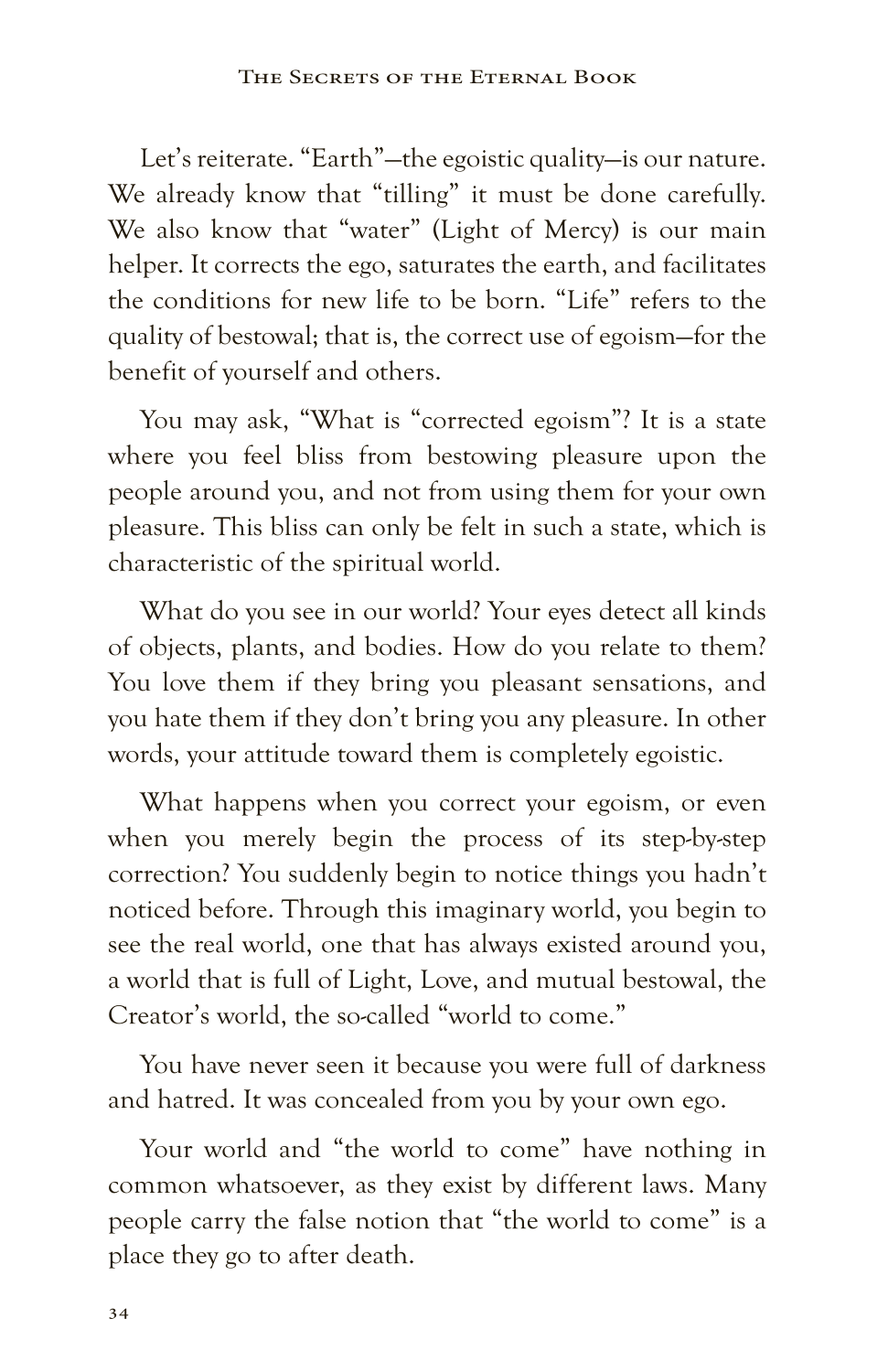Not so. "To come" means it is your next state, which you must attain not after death, but in your lifetime, here and now. The moment you put yourself in congruence with "the world to come," you acquire the ability to see it.

It is as if you exit yourself, leave your egoistic body, and open yourself up to a new world, a world with only one law—the Law of Bestowal. And you aspire toward that world because the lives of its inhabitants are founded on mutual love. Thus, instead of perceiving only our world with its bodies and objects, you begin to perceive the force that governs it, to the extent that you grow more similar to this force. By aspiring to bestow, you realize that this force is the absolute good. This force is the Creator.

This is how you come to perceive the pure, genuine Light, just as it stems from the Creator. It is as if you come out to meet the Light before it enters and fills you. This, the Creator's Light, is not yet weakened by your egoistic filters. It is still pure, and you are given the opportunity to feel it. The very fact that you are capable of detecting it is happiness in its own right. This is called, "to hear the Creator's call."

Afterward, when the Light passes through your system of filters, all that remains is a tiny glimmer, so weak that even an uncorrected person can endure it.

It is the same Light that you had felt as your point in the heart. It is what Kabbalists call "a tiny candle."

This Light trickles into our world through the thick wall of egoism that screens it. It enters here with the sole purpose of maintaining life in our world. This Light "hides" within all the objects of our world, dressed in all kinds of garments. All those times you found yourself enjoying good food, new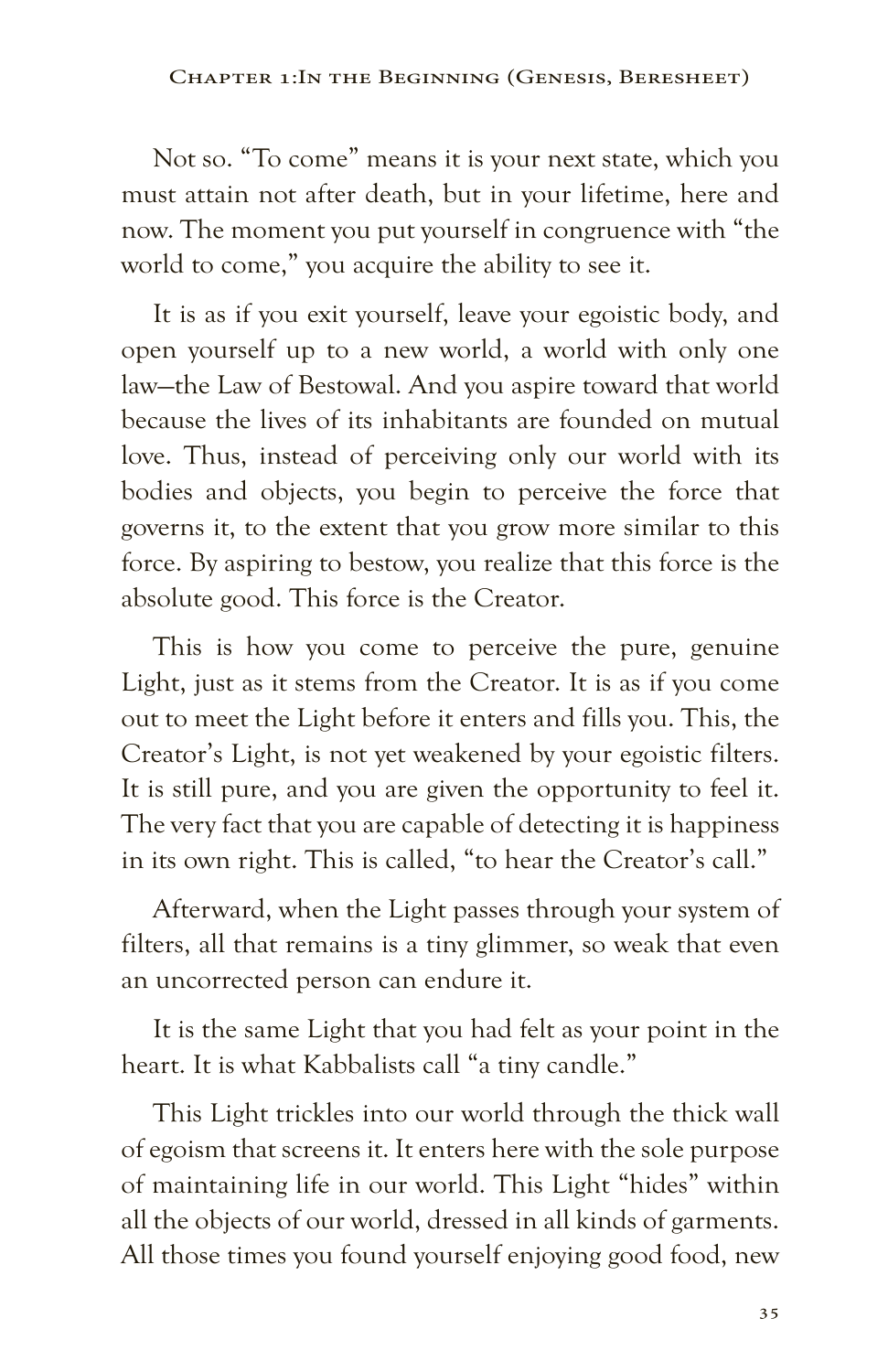things, fame and money, it was this very Light that drew you toward it! That was the true source of your enjoyment!

You may ask: would anything exist in reality if not for this Light? Our world would not exist. There wouldn't be anyone with the desire to live because there wouldn't be any desires.

However, the very fact that you have a desire (and a great one at that) to attain the depth of what is happening to you speaks of one thing and one thing only (no offense intended): that you are a big egoist, much bigger than everybody else. Whereas others are satisfied with this world, you demand nothing less than the spiritual one! You will not rest until you reveal it, and that is a very good thing because it is precisely what the Creator wants from you.

And this brings us to Day Three—an explanation of your new desires.

#### **DAY THREE**

"And God said: 'Let the earth put forth grass, herb yielding seed, and fruit-tree bearing fruit after its kind, wherein is the seed thereof, upon the earth.' And it was so. And the earth brought forth grass, herb yielding seed after its kind, and tree-bearing fruit, wherein is the seed thereof, after its kind; and God saw that it was good. And there was evening and there was morning, a third day."

We already said that after the correction of "water" (Light of Mercy), the "earth" (your desire to receive) becomes fit to bear fruit, as the qualities of water and earth have joined together.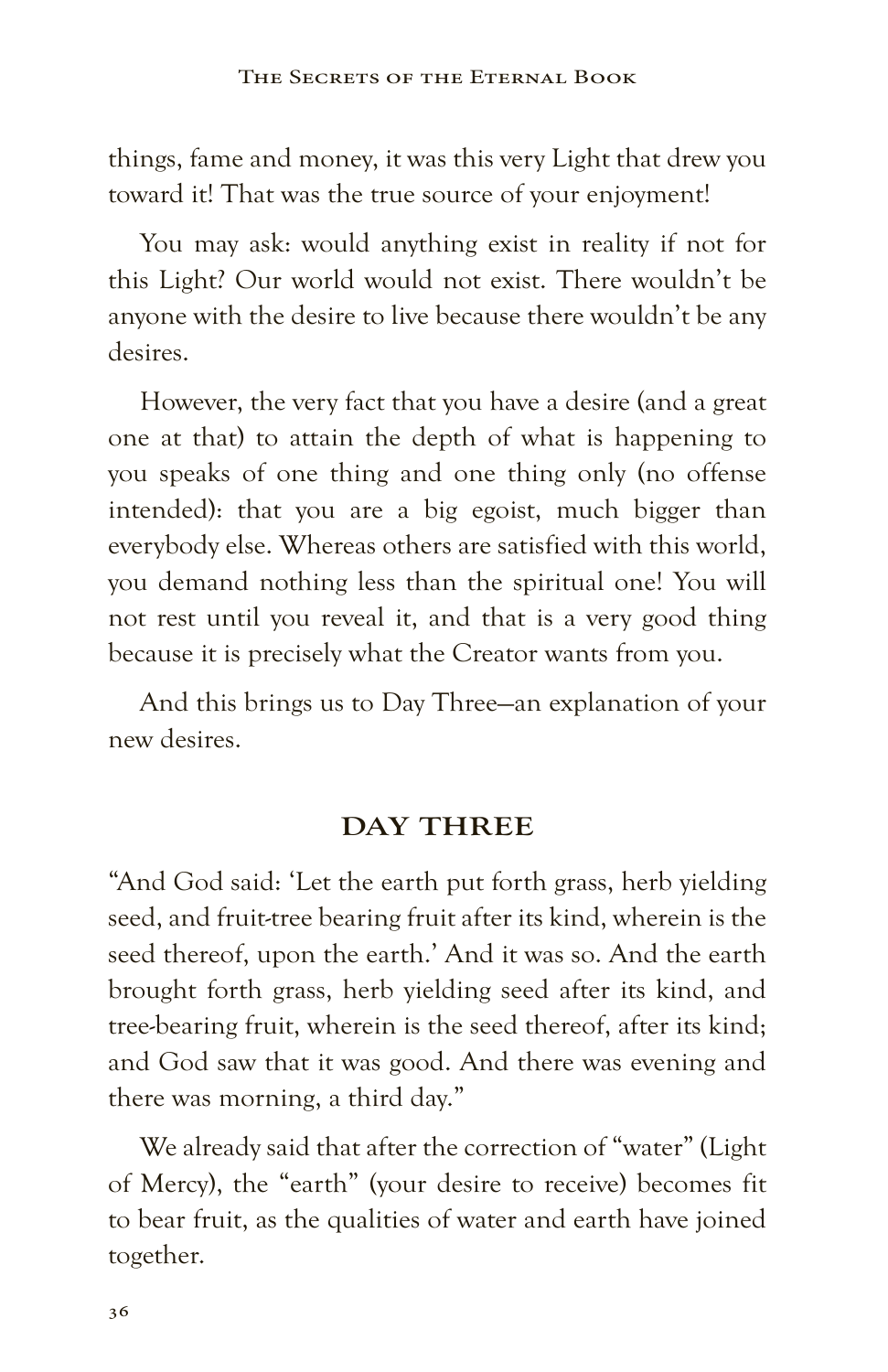In itself, abundant water is just as destructive for life as is dry earth. Case in point, Noah and the flood.

Man's correction is built precisely on the ideal combination of altruistic and egoistic qualities within his soul, the "heavens" and the "earth," the Creator and the creature.

This correction is called moving along the "middle line." Remember this definition!

Your innate egoistic nature is called "earth," or the left line.

The quality of the Creator, "water," absolute bestowal is the right line.

The middle line is what you must create on your own, by combining the right and the left lines.

That is, you must combine the "water" with the "earth" in a complementary way, which would allow the two qualities to "bear fruit."

You ought to ask for rain and not a storm, since you are not yet capable of bestowing like the Creator. However, you are ready to gradually advance, starting with correcting your smaller egoistic desires, as it is written: "And the earth brought forth grass, herb yielding seed after its kind." Subsequently, rougher desires emerge, as in "and tree bearing fruit, wherein is the seed thereof, after its kind," followed by even rougher desires … until your eyes fully open to the wonderful world that the Creator has prepared for you.

You ought to "ask for rain" so that these two qualities ("water" and "earth") combine to ultimately grow the "Tree of Life"—a spiritual person who perceives the whole universe, existing eternally and blissfully in all the worlds.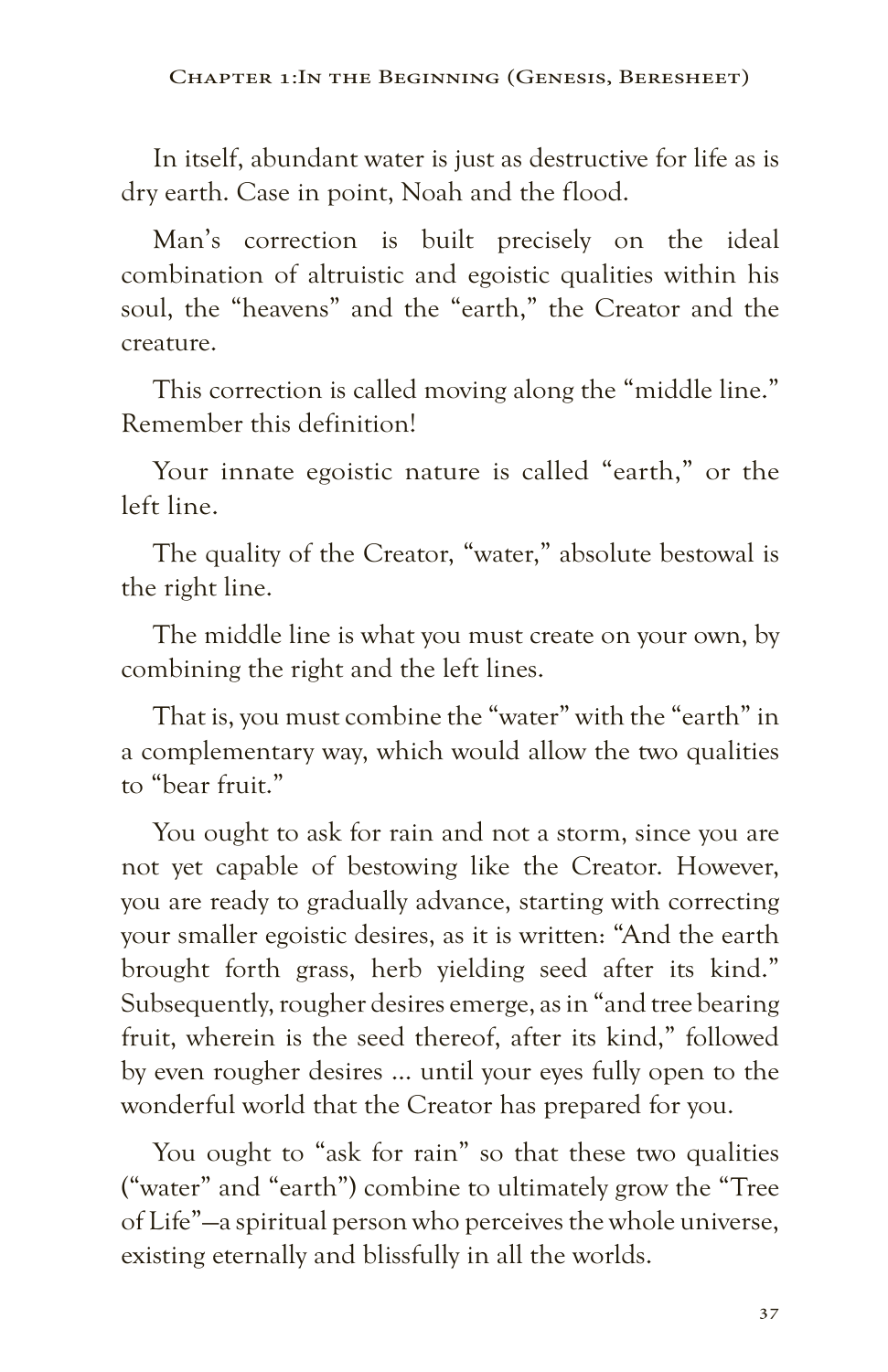Eternally, because by identifying yourself with an eternal soul instead of a transient body, you begin to equate your being with your soul, relegating the body to its true role—an ephemeral shell that simply accompanies it. This transition to identifying yourself with the soul, rather than the body, is strictly internal, taking place as you gradually acquire the quality of bestowal through working correctly with the Kabbalistic books.

#### **DAY FOUR**

"And God said: 'Let there be lights in the firmament of the heaven to divide the day from the night; and let them be for signs, and for seasons, and for days and years; and let them be for lights in the firmament of the heaven to give light upon the earth.' And it was so. And God made the two great lights: the greater light to rule the day, and the lesser light to rule the night; and the stars. And God set them in the firmament of the heaven to give light upon the earth, and to rule over the day and over the night, and to divide the light from the darkness; and God saw that it was good. And there was evening and there was morning, a fourth day."

Reminder: the human being (Adam) inside of you has not yet been born. This excerpt speaks only of creating the environment for his birth and life. What is an "environment"? It is forces—the Creator's forces that will influence the person. They exist only to bring one to the goal of Creation—unification with the Creator and eternal happiness.

So, which forces were revealed on Day Four? "And God said: 'Let there be lights in the firmament of the heaven to divide the day from the night.'"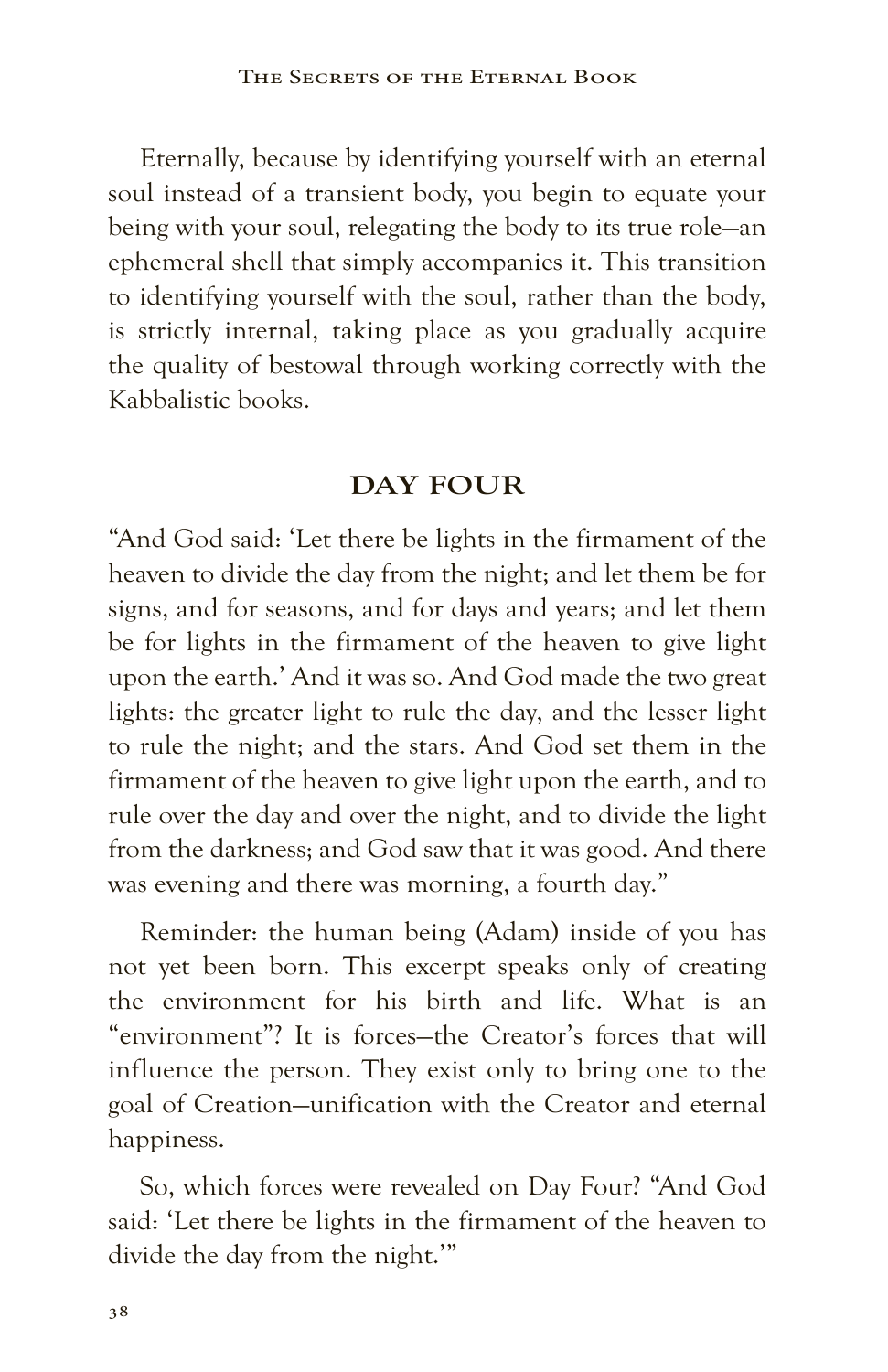The lights are to govern "night" and "day"—the states one undergoes on the path to the Creator. I'll bet you've already felt periods of constant ascents and descents—these are the "day and night" in question.

"Day" refers to an ascent, when you are filled with confidence that you are on the right path, flying on the anticipation of the doors into the spiritual world opening up before you any second now. "Night" is a descent, when nothing brings joy and the spiritual world seems nonexistent or made up, and you ask yourself, "Why am I wasting my life on this nonsense?"

These questions are thrown at you by your ego. The ego finds the perfect moment to attack because it knows that if you endure, and break into the spiritual dimension, you will escape its rule. Naturally, the ego doesn't want this, so these common questions abound, "Whom do you work for?" "Can you even see Him?" "Where is your reason?" "Look around, people are leading peaceful and pleasant lives, while you're struggling toward an unrealizable goal!"

Need I go on?

There is only one thing to suggest: when "night" falls, make sure you are surrounded by people like you, who are seeking the path into the spiritual world. Friends who have the same goal as you will bear the brunt of the ego's blow, and you will realize that alone, you are helpless, but together, you will endure.

Another useful advice is to go to sleep. What does it mean to "go to sleep?" It means to disconnect from all the pestering questions, block them out, and not look back. You "sleep" through this period. Hey, it's dark out, anyway. Lie down and sleep so that your head (thoughts, calculations)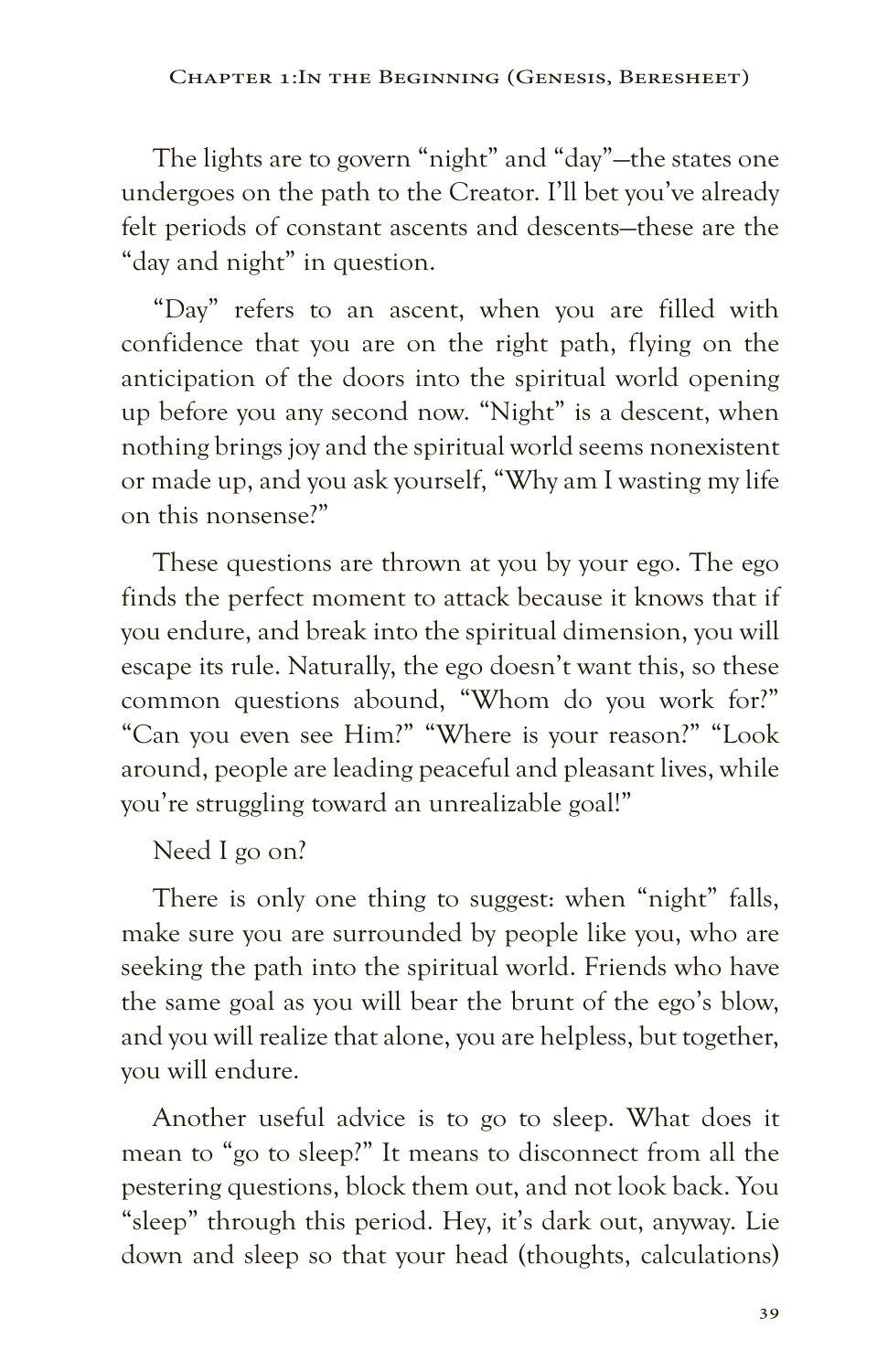and body (desires) are on the same level, like an animal. In essence, you don't let anything in.

It's as if you cancel, nullify yourself, waiting it out as you gather your strength. You think no thoughts, make no actions or movements, and rightfully so. You know that morning is right around the corner.

"Morning" signifies a new ascent, a way out of the state of descent.

You may ask, "Why does the Creator send us these ascents and descents? Couldn't He have gifted us with all the goodness, as He plans on doing ultimately anyway, foregoing all the suffering and doubts?" Well, He sends us these states because without them there would be no advancement, as progress is possible only via a continual change of states.

Only by overcoming is a true person born, a real "man." I repeat, we're always talking about what happens within, and there we have "man" and "woman," as well. This notion refers to the "inner man" (Heb. *Gever*, from the word *Hitgabrut*—to overcome).

What would happen if you gave your child everything it wanted? It would not develop, but would grow up spoiled, capricious, selfish, and lacking empathy. Would you be happy with such a child? This is why one must go through all that is destined for one. Every soul has a unique path to the Goal.

Also, if the Creator had placed you in a good state right away, He would crush you with His Light. You'd be deprived of any free choice, having become a slave to that state. Who could refuse absolute happiness?! But the Creator doesn't want a slave of the Light. He wants a friend, an equal, which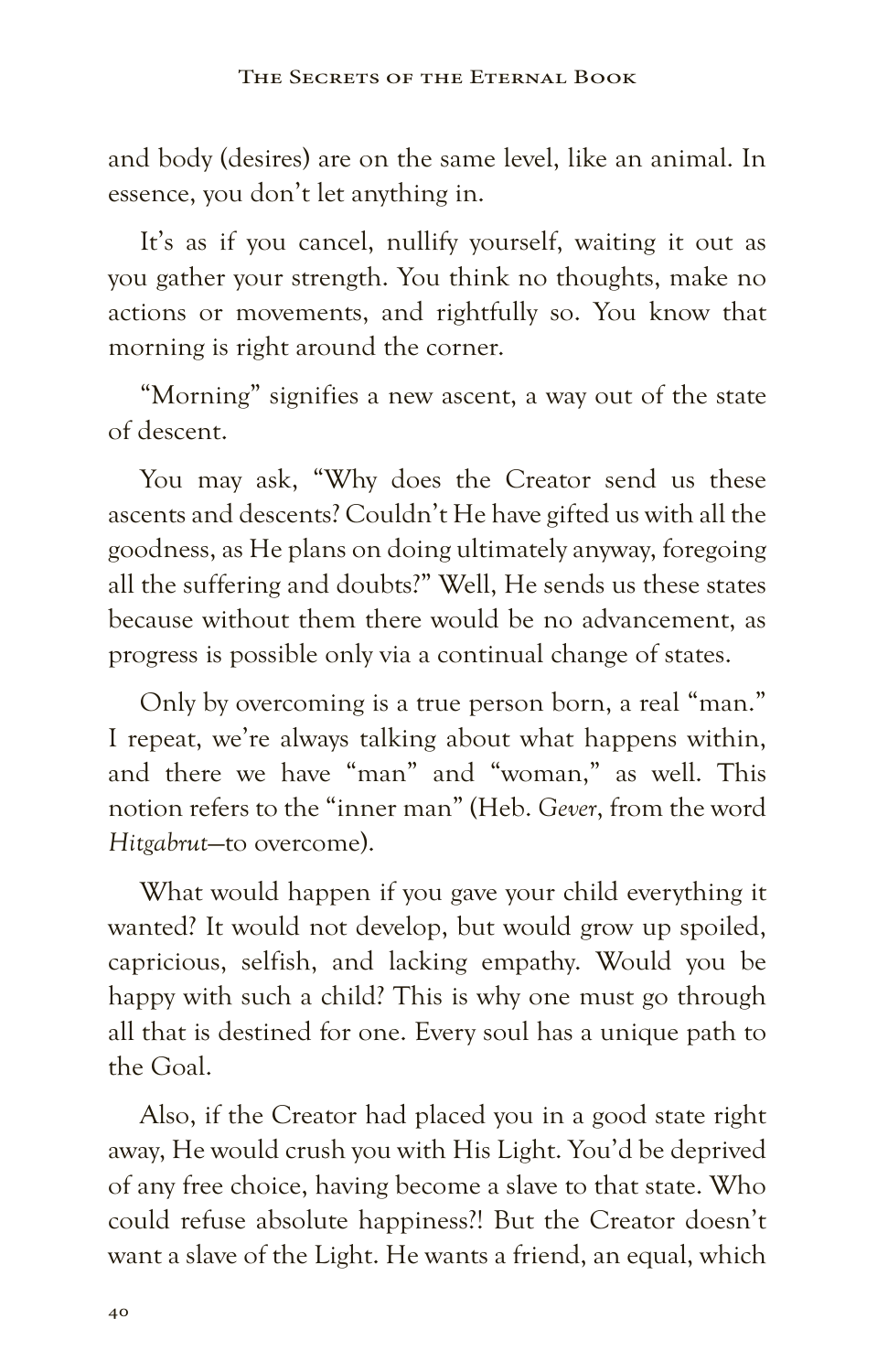you can become only if you go through all the states and choose the Creator of your own volition.

Your task is to feel the immortal soul behind the mortal bodies, whereupon all your questions will fade away instantly; then, you will see the goodness emanating from the Creator and His individual attitude toward every soul. He is with us always; we need only trust His guidance, like a child heeding the advice of a loving father. The child knows that it can rely on the father in every way, and trusts itself to his care.

There is a reason why the lights that separate the day from the night, i.e., my states, are in the heavens. "…and let them be for lights in the firmament of the heaven to give light upon the earth."

Heaven refers to your quality of bestowal, the Creator's quality. Because the lights in the firmament of heaven "give light upon the earth" (egoistic desires), egoistic desires are subject to the "heaven," the altruistic quality in us.

"And God set them in the firmament of the heaven to give light upon the earth, and to rule over the day and over the night, and to divide the light from the darkness; and God saw that it was good."

It follows that only the "lights in the firmament of heavens" affect the change of our states, separating them: "…and to rule over the day and over the night, and to divide the light from the darkness."

Let us repeat once more: this Biblical text describes the structure of the universe in which Adam will reside. Adam is the human in you. The firmament, earth, and lights all refer to the altruistic and egoistic qualities within which he will exist.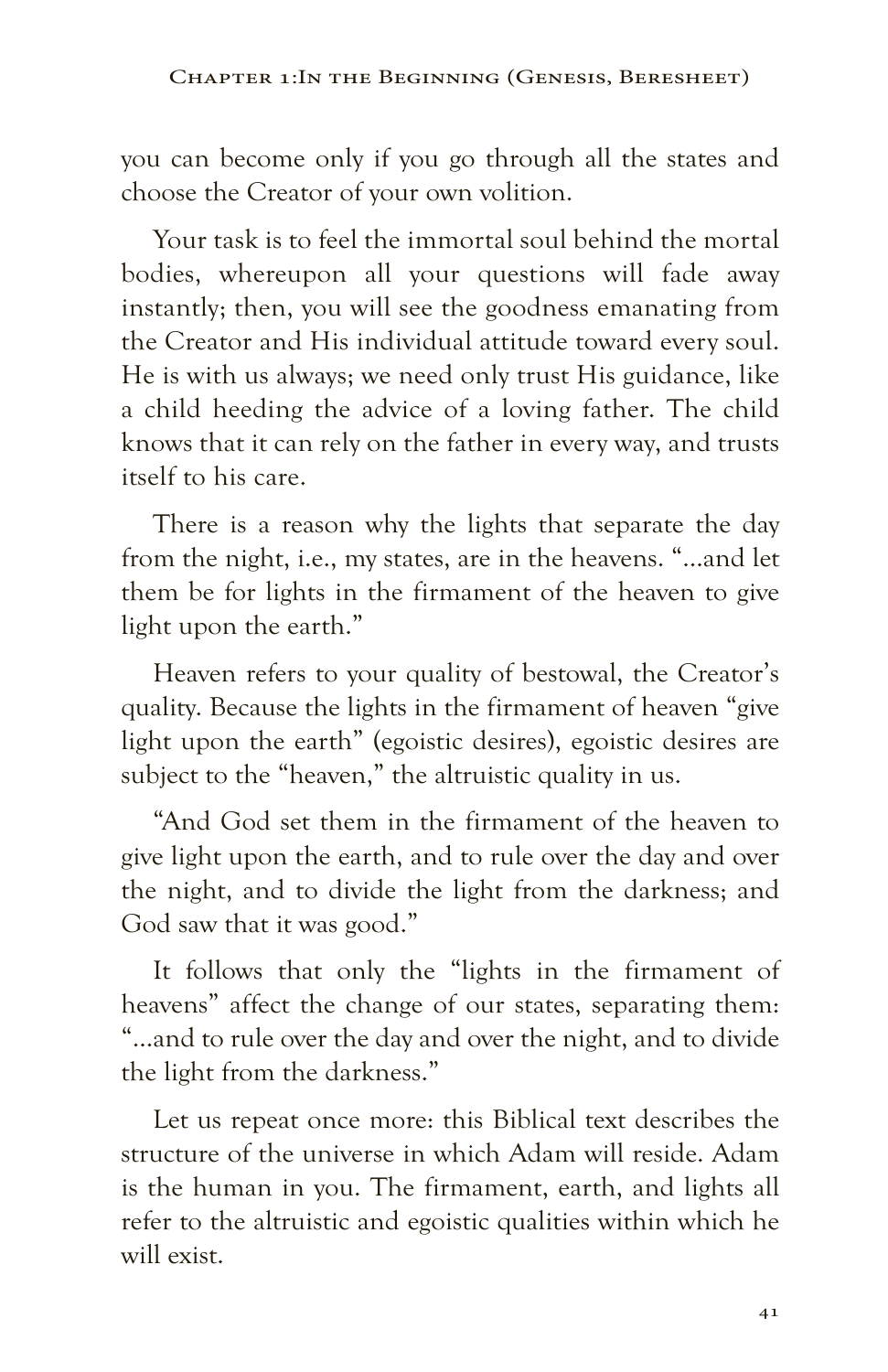The Creator will push the human toward attainment of the spiritual world. To this end you need to identify yourself with your inner qualities, with the "human" in you. If you succeed you will pass through all the states that lie ahead together with Him. The "nights" and the "days," the "mornings" and the "evenings" are spiritual states designed to bring you to Infinity, to life in the Upper World.

"…and let them be for signs, and for seasons, and for days and years." Whenever speaking about time, we must refrain from imagining corporeal days, months and years, for there is no time in the spiritual world. How could time possibly exist in infinity?! You are already connected to an eternal, immortal soul, so what room is there for the notion of time?! Indeed, there is no time, but only changing states on the ever upward path along the spiritual ladder.

"Day" embodies a changing state—ascent and descent in the span of one degree ("morning," "day," and "evening" are all "one day") before crossing over to the next degree.

*Hodesh* (month) derives from the word *Hidush* (renewal)—a return to a former state on a higher level, renewed and more advanced, having already gone through thirty ascents and descents. Each time you are given additional work with your egoism, causing you to fall, overcome, and continue the ascent along the spiritual ladder.

*Shanah* (year) derives from the word *Lishot* (to repeat), which is like moving along a spiral that returns to the same state on a higher level. Either way, the ascent is constant.

"Days," "months," and "years" are all in you. You "live through" them by correcting newer and increasingly difficult egoistic desires.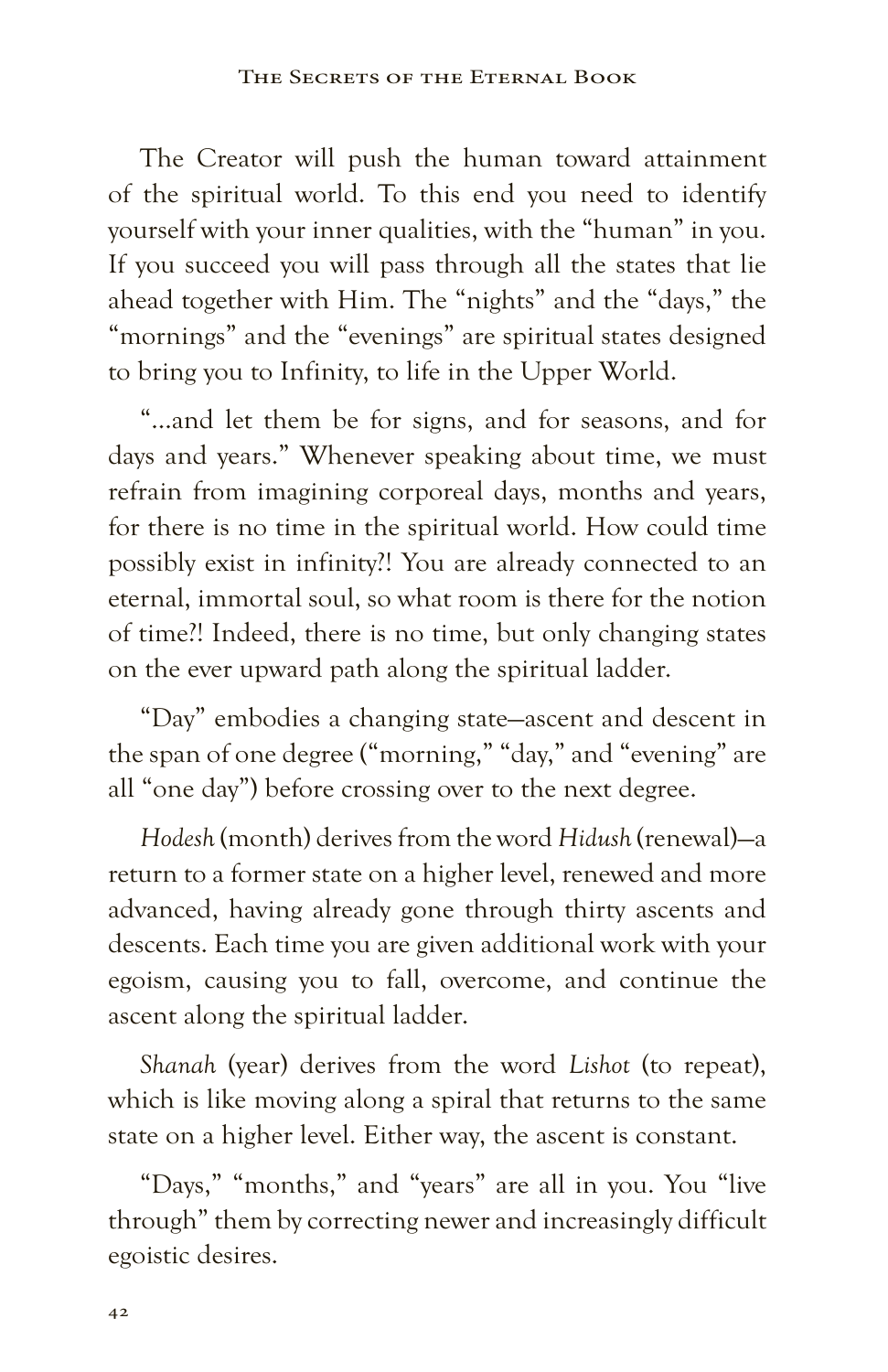Some require a "day" to be corrected, others a "month" or a "year." Nonetheless, the direction remains invariably up.

## **DAY FIVE**

"And God said: 'Let the waters swarm with swarms of living creatures, and let fowl fly above the earth in the open firmament of heaven.' And God created the great seamonsters, and every living creature that creeps, wherewith the waters swarmed, after its kind, and every winged fowl after its kind; and God saw that it was good. And God blessed them, saying: 'Be fruitful, and multiply, and fill the waters in the seas, and let fowl multiply in the earth.' And there was evening and there was morning, a fifth day."

*The Book of Zohar* depicts each day of Creation as "erection of halls" within man, the so-called "celestial chambers" (Heb. *Heichalot*—hollow spaces of desires). As the soul's egoistic qualities become corrected, these hollow spaces gradually fill up with the Upper Light. This is what every person subconsciously aspires to. A gradual filling of the hollow spaces brings all souls to a state of complete correction and perfection.

In the chapter, "The Language of the Branches," we spoke about the fact that the Creator's forces are described with words from our language. In the book, *Genesis*, for instance, they are called fish, fowl and so on: "…and let them have dominion over the fish of the sea, and over the fowl of the air." As you read these lines, you should clearly visualize all the actions that you must carry out for your own correction.

Let's look at the word "fish" (*Dag*), which stems from the word *Daaga* (concern). If you see this word in the text, know that it doesn't allude to fish swimming in water (remember,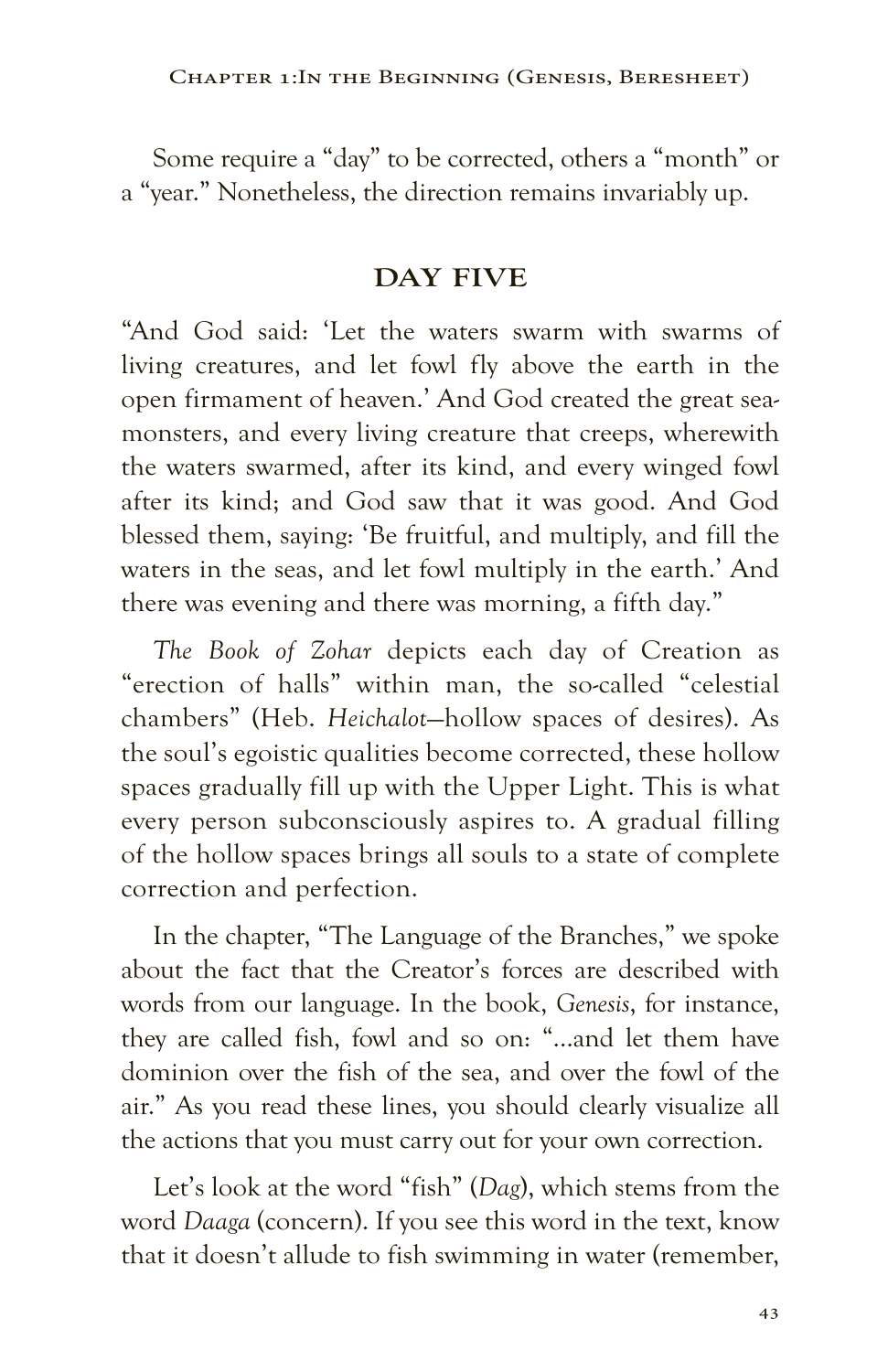also, that water denotes the Light of mercy), but to concern. What should you be concerned with? Only with growing closer to the Creator. There should be no other concern for you. These desires to enter the spiritual world are precisely what *Genesis* speaks of.

However, for the moment, we must keep in mind that all desires are within us. In their uncorrected form, they appear as objects in our world, but in their corrected form they are the Creator's forces, governed by His Light.

So then, the Fifth Day alludes to the desires to be corrected first and foremost. This is because they are "easier," that is, easier to correct: "…and let fowl fly above the earth in the open firmament of heaven." The "fowl" touches the "ground" (your egoistic nature), rather than "grow" from it, but it is also subject to correction, resting on its egoistic nature: "…and let fowl multiply in the earth."

Such is your path as well, dear reader—to separate within you egoistic desires, to which you can attach an altruistic intention, and thus try to correct them. To do that, first try to simply think about it. Think and read Kabbalistic books, primarily the books of Baal HaSulam, who took all the ancient Kabbalistic sources from the times of Abraham, Moses, and the ARI, and adapted them to our generation.

But let us return to the book, *Genesis*. Here we see that the time has come to correct the more "difficult" desires, which pertain to the "earth." They are as though begotten by it, brought forth from the earth.

New expanses are formed (*Heichalot*—chambers). And as these more difficult egoistic desires are corrected, these hollow spaces fill up with Light.

Then, the Sixth Day arrives.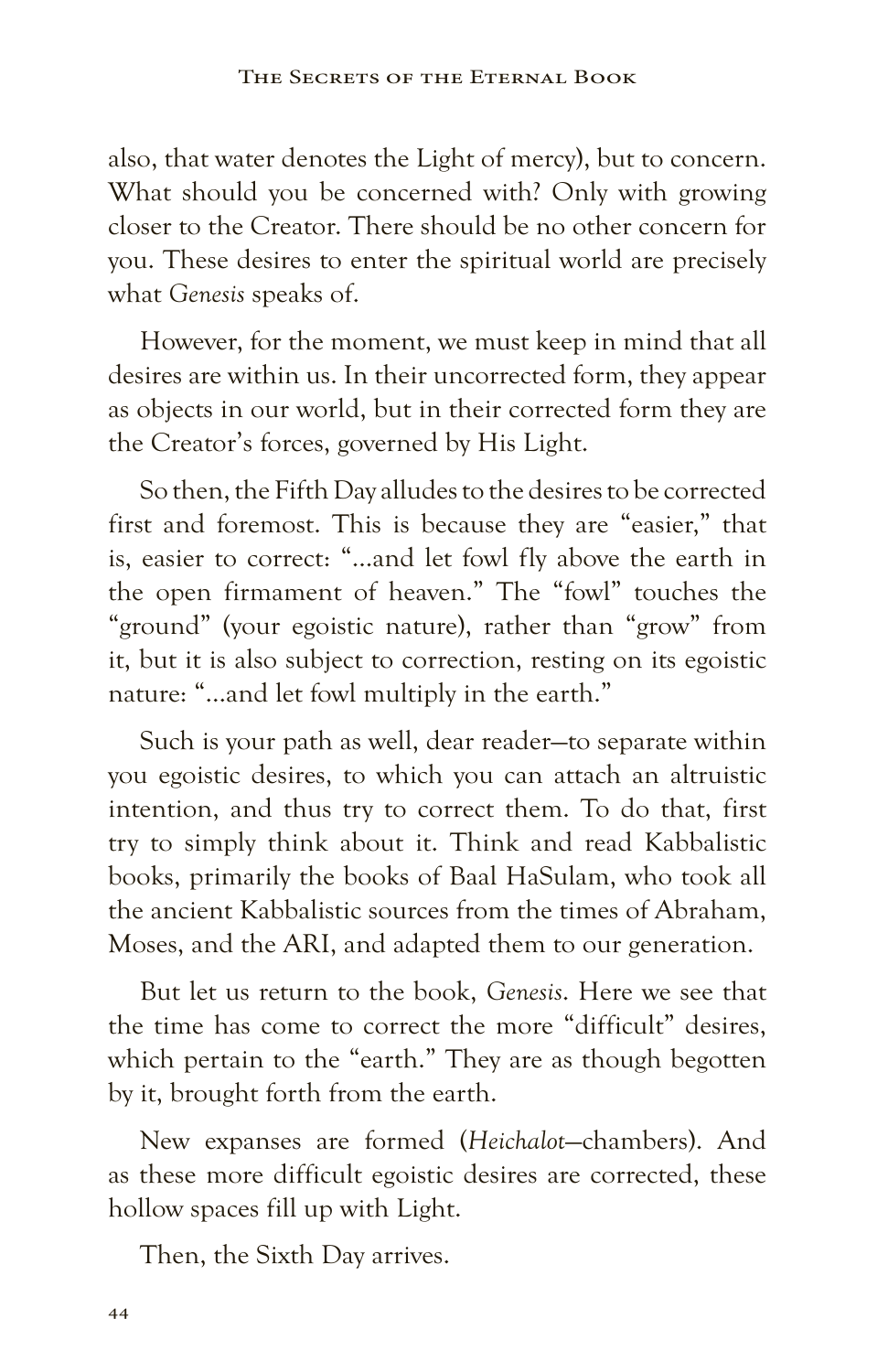# **DAY SIX**

"And God said: 'Let the earth bring forth the living creature after its kind, cattle, and creeping thing, and beast of the earth after its kind.' And it was so. And God made the beast of the earth after its kind, and the cattle after their kind, and every thing that creeps upon the ground after its kind; and God saw that it was good."

The Creator created only one desire—to enjoy. However, this desire is so all-encompassing that bringing us all to the end goal right away is impossible. After all, we're talking about infinite bliss, which is precisely the goal of man's creation. So instead, it is done in phases because the desire to enjoy within us divides into myriad smaller desires. By correcting them one at a time, progressing from "easy" to "difficult," we will achieve infinite bliss, the absolute and everlasting fulfillment prepared for us by the Creator.

For those in whom the point in the heart (the striving for spiritual pleasure) has awakened, working with one's desires becomes a fascinating journey into the Upper World.

*Genesis* proceeds to describe how we overcome the correction phase of "easy" desires, whereupon we must correct the "difficult" ones, which were "brought forth from the earth."

"Let the earth bring forth living creatures after their kind." As you already know, the "human being" within you is being vigorously prepared for birth. In this process, ever newer desires constantly emerge, but for now they aren't used for your personal enjoyment.

"…and God saw that it was good." The word "good" means that the desires are truly pure.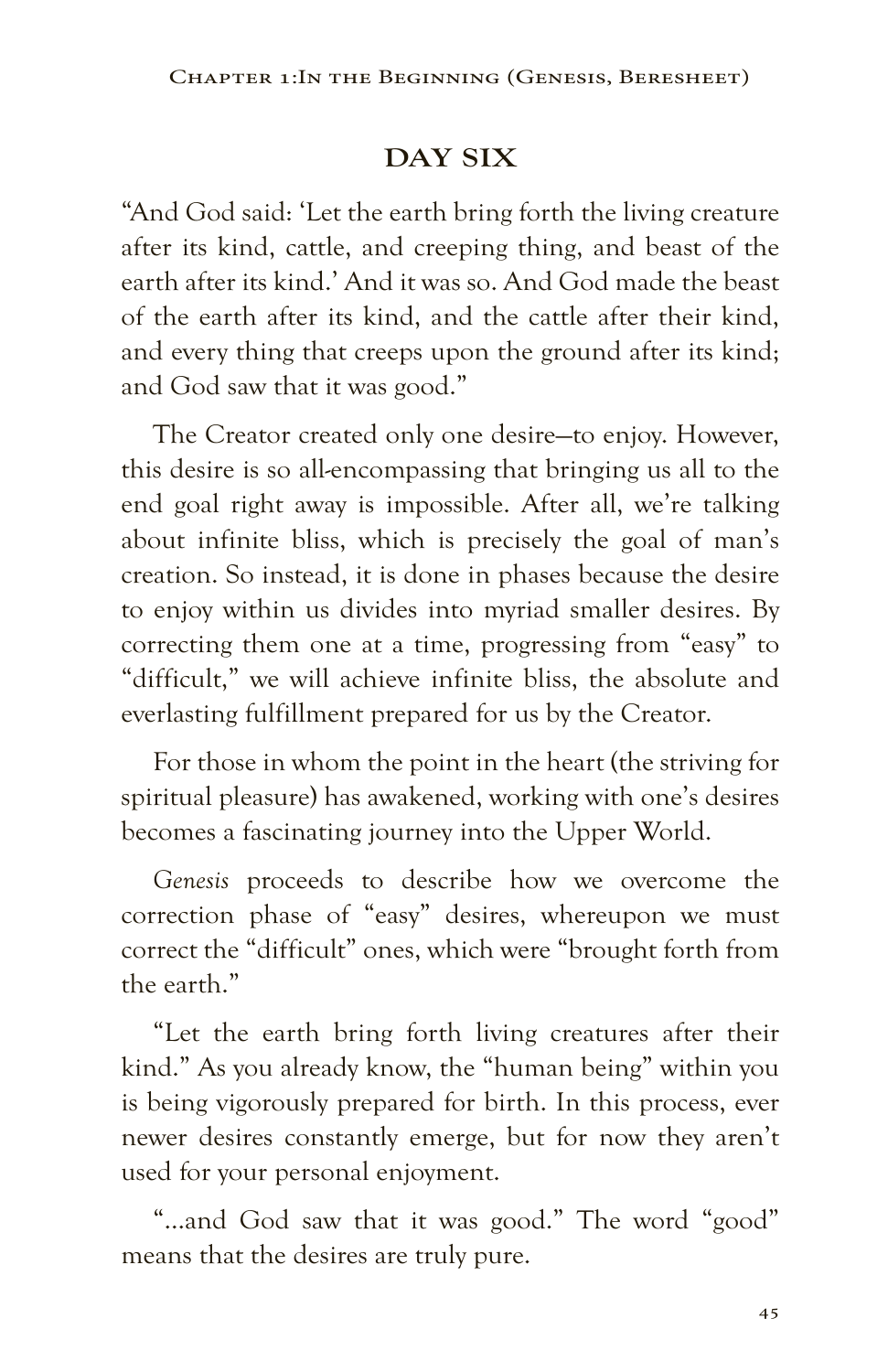But who can make use of these desires? Only man. So comes his turn, whereby a "human" is born within you.

"And God said: 'Let us make man in our image, after our likeness; and let them have dominion over the fish of the sea, and over the fowl of the air, and over the cattle, and over all the earth, and over every creeping thing that creeps upon the earth.' And God created man in His own image, in the image of God created He him; male and female created He them."

In other words, inside of you, a "human" is born to rule over all other desires: "And let them rule over the fish of the sea and over the birds of the sky and over the cattle and over all the earth, and over every creeping thing that creeps on the earth." All these desires were created exclusively for man.

The "human" inside you is destined to walk a difficult path before he realizes that ruling over them doesn't mean using them for his benefit, for it only harms him and the world. Quite the contrary, these desires must be used exclusively to others' delight, because with respect to the desires of others, all of us are always free, able to clearly separate ourselves from each other.

We will talk more about this later. But for now it is essential to understand that when you begin to feel other souls around you, you begin to feel like the Creator toward them. Herein lies your opportunity to be free, that is, to be like the Creator. Together we will certainly come to this, and will understand what to do so as to delight the Giver.

Let us return to the situation depicted in *Genesis*. Before "the birth of a human within you," you were filled only with the inanimate, vegetative, and animate desires. What does this mean? An inanimate desire is when you want only one thing—to be still and not think of anything, like a rock by the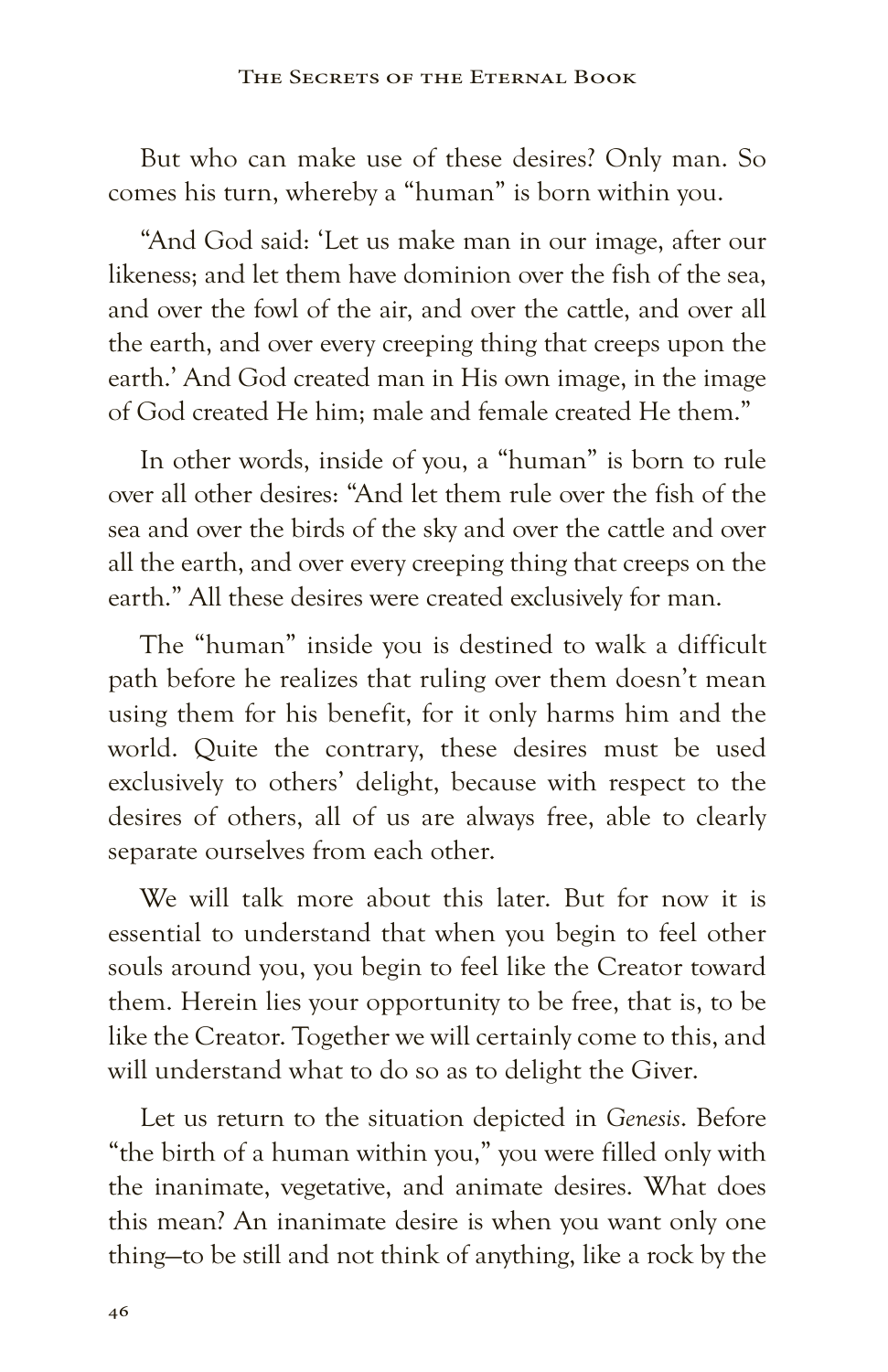wayside, totally passive, with only a single thought: "Leave me alone." Think back to all the times you were in such a state!

A vegetative desire is when you react to external stimuli, but are not yet able to move from your place, as if tied to the ground (by egoism). You reach for the sun like a flower, that is, you now have an impulse to move, ascend, and descend, like a flower that opens during the day and wilts at night. You begin to ask yourself questions like, "Why do I suffer?" You aspire for the Light, wishing to be "watered." You are concerned only with your own growth, you consume, you are no longer a rock—and that is progress.

An animate desire implies movement and searching for subsistence. At this stage you may connect with others like you, and band into a pack because together it will be easier to acquire food. You are concerned with breeding and raising your progeny.

And then, suddenly, inside of you emerges the most complex and exalted desire that comprises all the others, called the "Man within us."

The word "man" in Hebrew is "Adam."

"Adam" derives from the word *Domeh*—similar, alike.

Similar to whom?

To the Creator.

Similar in what way?

Similar to His qualities.

The Creator's qualities are pure bestowal, absolute and unconditional love. That is precisely what Adam, who perceives the Creator, aspires to and must ultimately become. (We will continue repeating this until these qualities become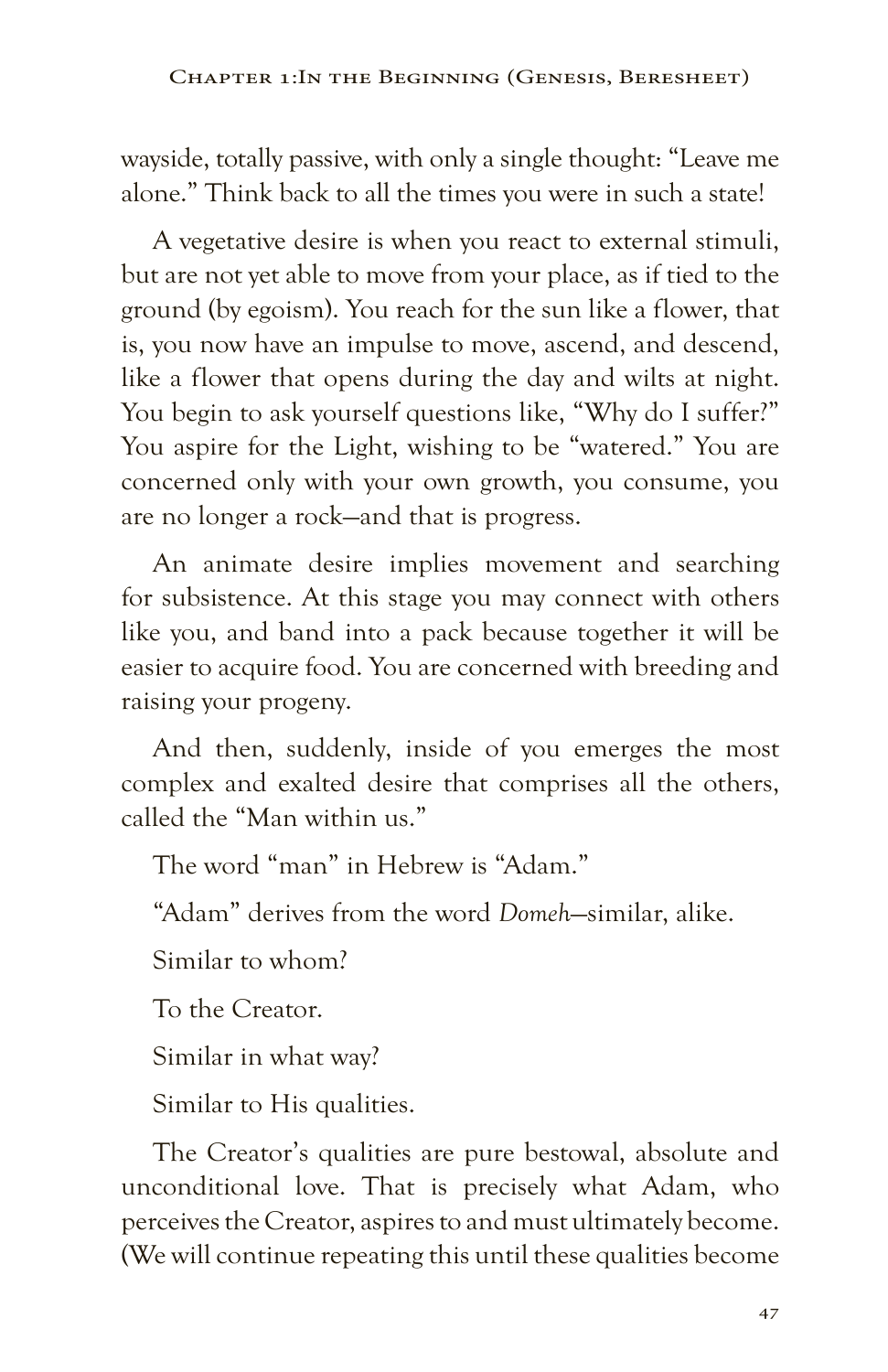familiar to us, then understandable, and finally, felt through and through.)

This is what you must become. Only then will you find yourself in Paradise, meaning you'll resemble Paradise and its Master. Further on we will delve deeper into this captivating topic, exploring where Paradise exists within you, and where Adam exists within this Paradise.

It follows that only one who aspires to be like the Creator, and to be born spiritually, can be called Adam ("man," similar to the Creator). This is the person referenced throughout the book. Only those who aspire to this state will learn to read it correctly. The others will look at the narrative and see all kinds of morals and tips for making life comfortable and successful.

Adam is the desire that has emerged within you, the reason why you're continuing to read this text. All the preceding desires no longer satisfy you. Your couch potato days are over; you are no longer drawn to wealth, and you are no longer willing to work tirelessly to acquire veneration or fame.

What does it all mean? A certain point named "Adam" or "the point in the heart" has awakened within you. This point is one with the Creator and wants to be like Him because He is its root.

This is the meaning of the phrase, "Let us make man in our image, according to our likeness" (Genesis 1:26). In the original Hebrew, it is written *Be Tzelem*. *Tzelem* (image of the Upper One) is the part of the Creator (the Upper Degree), which descends into man's soul and imports into it the Creator's qualities.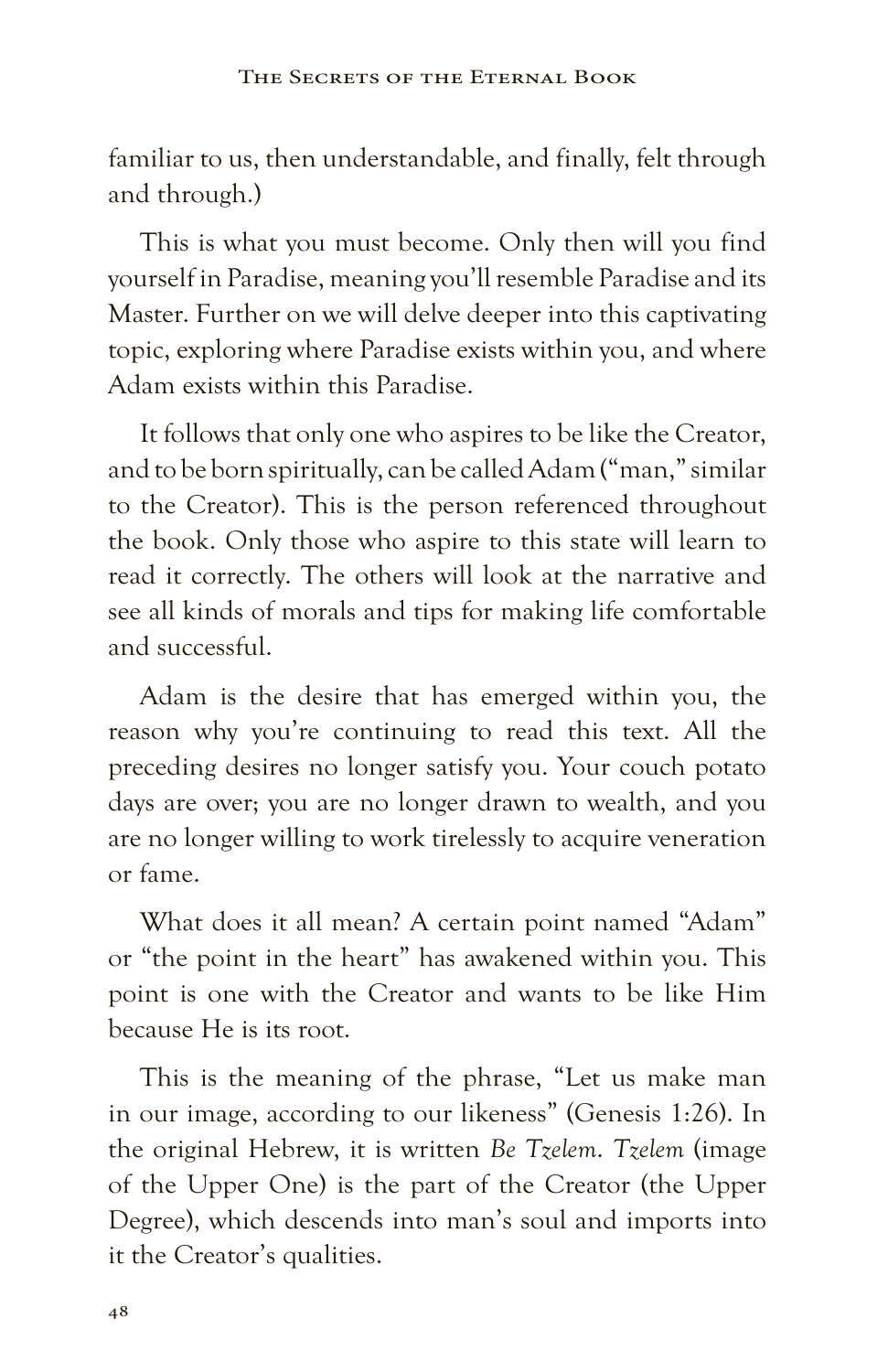In other words, it is the apparatus of the Upper Governance, in charge of all the souls, their paths and order of correction. This managing apparatus is directly connected to man's point in the heart, the Adam in you.

As was already mentioned, the heart represents all of our earthly egoistic desires, while the point in the heart represents the desires aimed at attaining the spiritual world. This point has nothing to do with the heart. It is given to us by the Creator and is present in all of us, only it takes time to awaken.

Why is it only a point? Because the spiritual desires are not yet developed in you. They are like a baby taking its first steps. This is why they are considered a "point."

The "Adam" in you takes his first steps. He is directly connected to the "parents" (the Creator), and cannot survive without this connection. He wants to grow up to be just like his parents.

Through this point, the Creator connects to us and begins to build His image in us, connecting us to His managing apparatus.

What is the purpose of this apparatus? It will provide you with the information about the program of Creation, the path you must traverse. Without perceiving the spiritual worlds, you cannot know what to do, what your next step should be, or what is required of you. This is why you keep making mistakes and suffer for it.

You are like a blind kitten in a vast world. In order for you to acquire the qualities necessary to advance, the Upper Degree must teach you exactly what you need to do and how to do it. For this reason it issues this auxiliary device called *Tzelem*.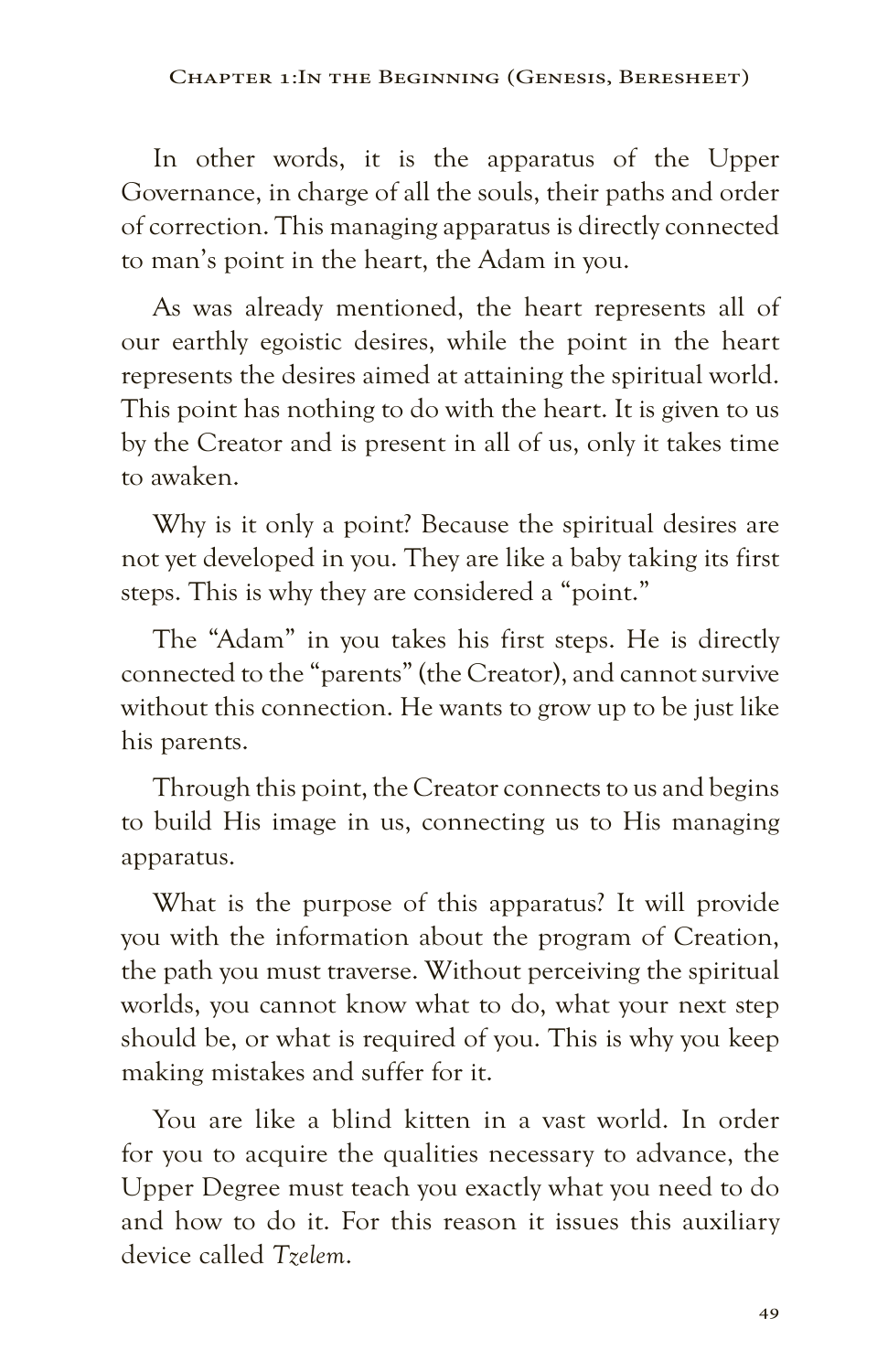This device is implanted in the soul, where it activates all the necessary corrections. This is why it is written that man (Adam) is made in the Creator's image. Man becomes the predominant creature, the crown jewel of Creation.

#### **RESPONSIBILITY FOR THE WORLD**

"…and have dominion over the fish of the sea, and over the fowl of the air, and over every living thing that creeps upon the earth."

By correcting your egoistic desires (the still, vegetative and animate), you also correct the entire universe. Remember this statement for now. Soon we will clarify it, and you will see that your work determines everything that happens around you.

Man bears tremendous responsibility over what happens in the world. Because he doesn't yet understand it—living a life driven by beastly desires—he is hardly to blame. When this realization comes, however, the real work for which he was created will begin.

"So what's the deal?" you may ask, "If I start on the path of correction (first of all, there are no ifs—everyone will have to start on this path sooner or later), I will automatically correct everything in my environment." This is true. All the problems we see in Nature simply mirror what's happening within us. The impending ecological catastrophe, contamination of rivers and seas, extinction of species, and extreme weather events are all reflections of us, the egoistic essence that has enslaved us. The whole world is within us, waiting for us to realize that we are responsible for everything that happens in it, and complete our correction.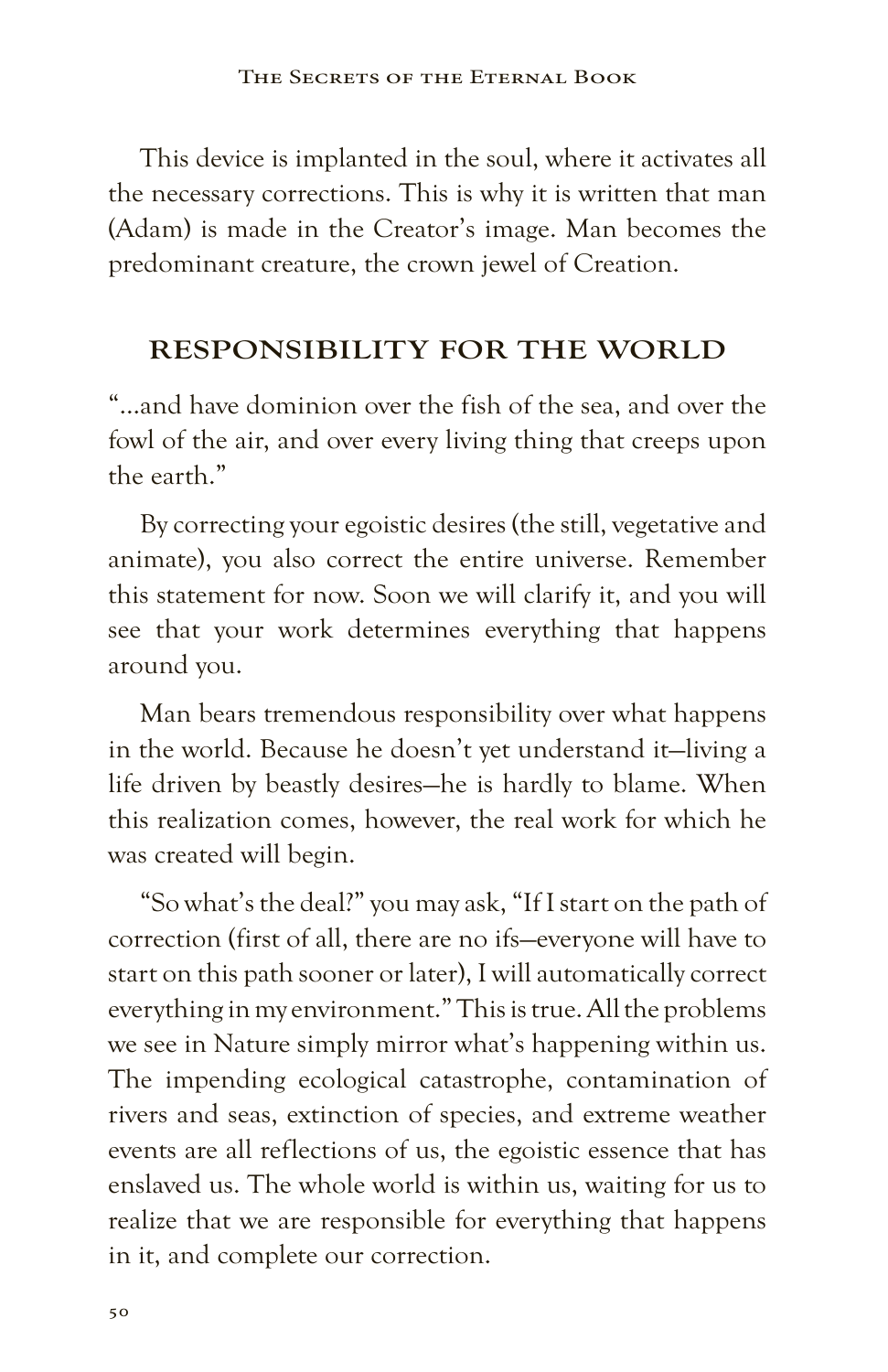For instance, let's assume there is a rock, and let's call it "the Creator." This rock comprises a certain percentage of slate, a certain percentage of lime, a certain percentage of gold, and some other minerals. If the rock were shattered, what would be the percentage of the composing elements in each piece? It would be the exact same percentage as in the complete rock. Because each piece is part of the whole, its composition is identical to the entire piece. This is why geologists need only break off a piece of a rock to learn its contents.

Every one of us is a shard from this "rock," the Creator. We are all comprised of the same qualities of love and bestowal that exist in Him, except we have broken off from Him. What was the cause of this rupture? Egoism—a quality that's completely opposite to the Creator.

How do we return to Him? The moment we understand that we are opposite from Him, and wish to return to the Creator, we will immediately embark on the path back to Him. The main objective on the spiritual path is to build the desire for it. However, we must experience this desire thoroughly, to the very end, until it hurts, until we scream with pain!

Desire is the basis for all things in the world, and determines absolutely everything. Your objective is to adhere to the Creator. If you have the desire to do so, you'll begin to escape the slavery of self-love and you'll immediately feel changes in your environment. There will no longer be a need to hold conferences on ecology, or "Green Peace" rallies, worry about endangered species, and so on. Humankind will understand that the buck stops with us. We must rise above the ego and begin the journey to the Creator.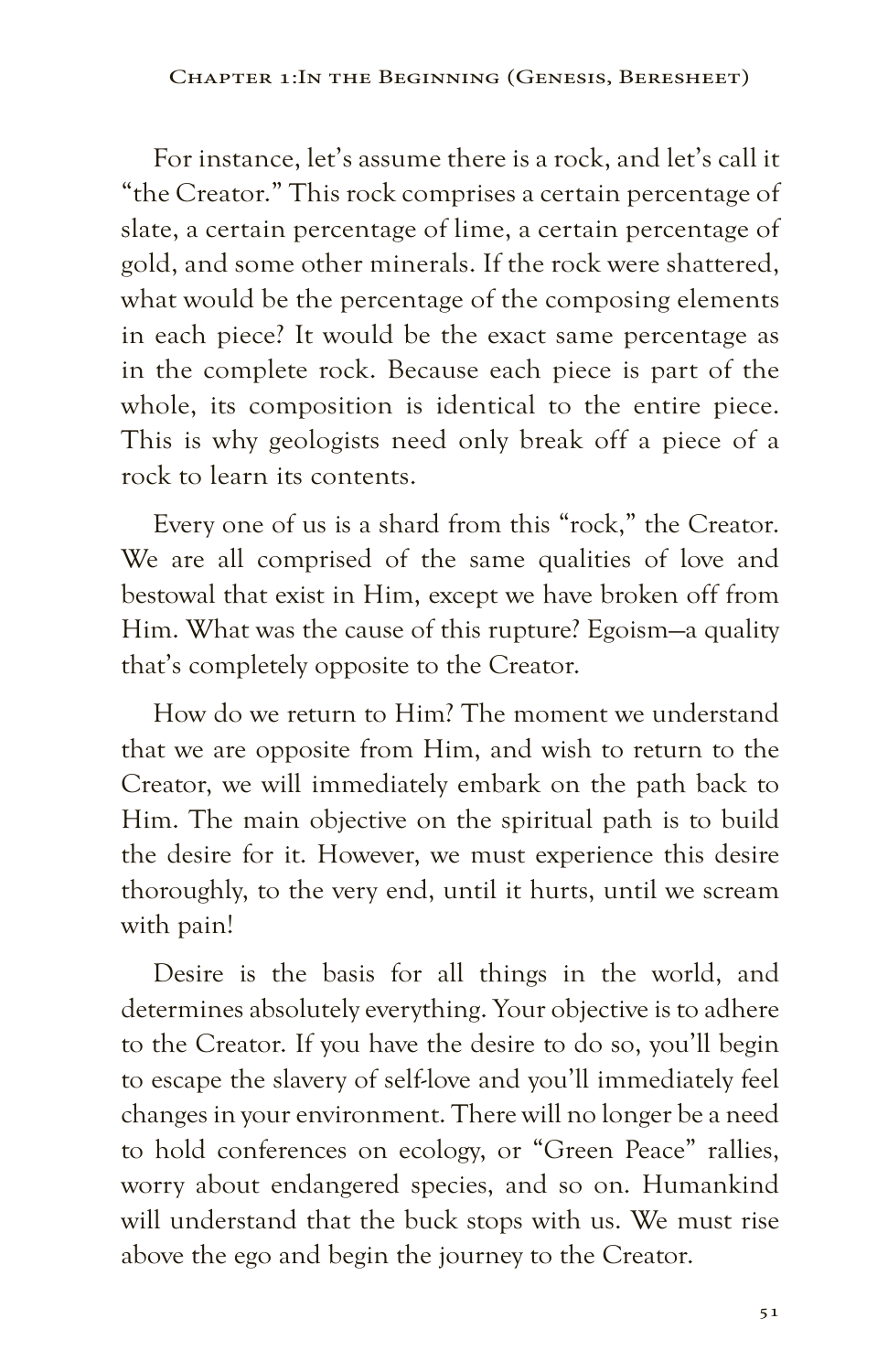This is the message of all the books written by Kabbalists. And the moment we rise above our egos, everything will change. We will finally understand another universal truth: The Creator created us in His image and likeness, and we have never left this state.

What does "in His image and likeness" mean? It means that the Creator (the quality of bestowal) created the world, which operates under the law of bestowal. Having been made in the Creator's image and likeness, we live in this world and the world exists in us. But it only exists in us to the extent that we observe the law of that world, the law of bestowal.

We existed and continue to exist in the "Garden of Eden." We didn't see or feel any of this because our egos were getting in the way, cutting us off from the true picture while painting a false, egoistic one.

Man sees the world through his inner qualities. If we are corrupt, the world appears to us as such. If we are pure, so the world appears to us.

We've been living a lie, but now we wish to grasp the Truth. If this thought is alive and kicking within us, then off we go to escape the prison of our egos!

#### **DAY SEVEN**

"And the heaven and the earth were finished, and all the host of them. And on the seventh day God finished His work which He had made; and He rested on the seventh day from all His work which He had made. And God blessed the seventh day, and hallowed it; because in it He rested from all His work which God has created to do."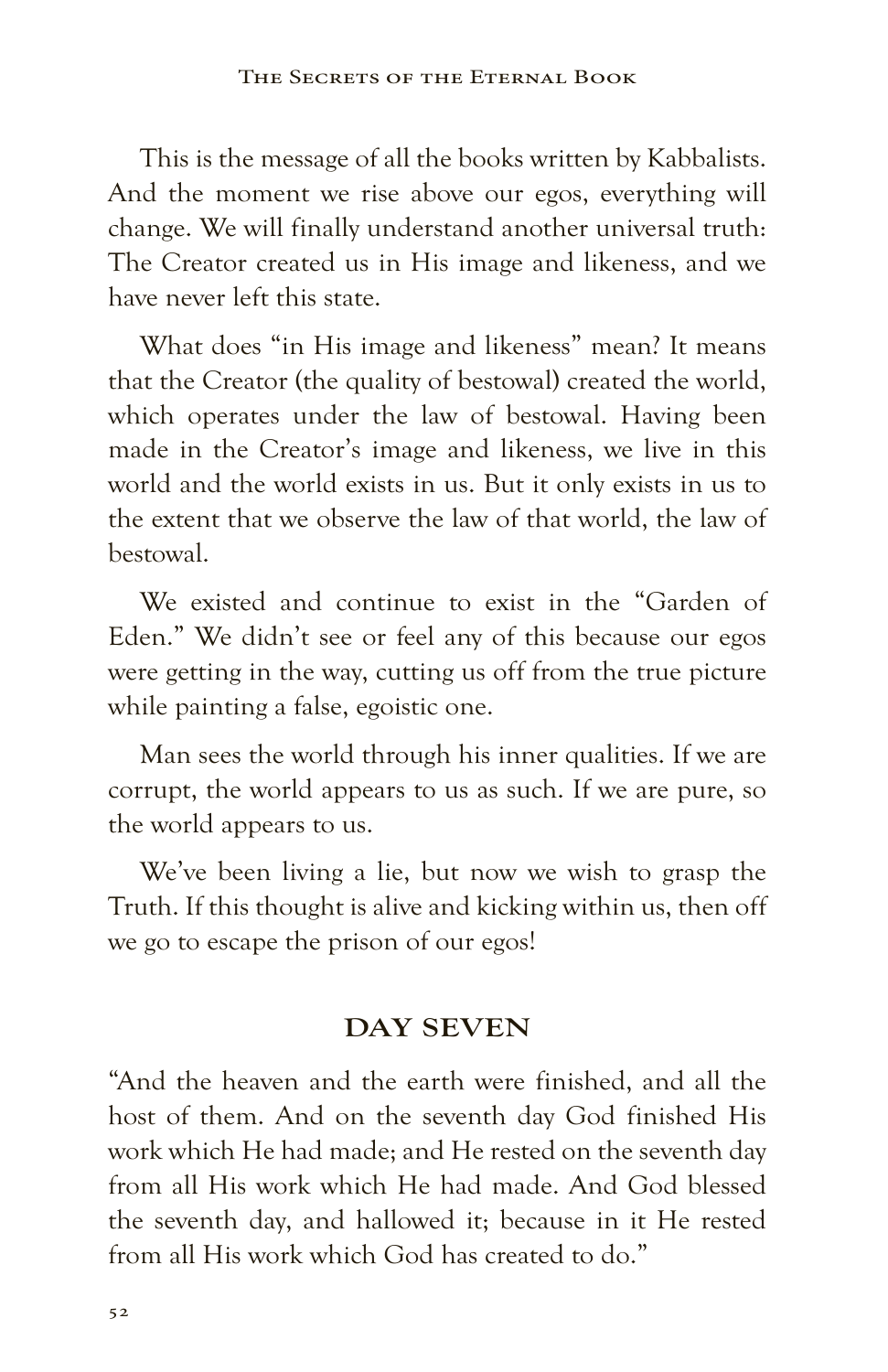All of man's work, the reason for his existence, amounts to acquiring the qualities of the Creator, which are the qualities of bestowal. Man corrects himself through these qualities, and in the process of the correction he ascends along the spiritual ladder toward infinity and perfection, growing closer and closer to the Creator.

What were we doing over the course of the previous six days, the six degrees of correction? We were looking at our egoistic desires through the prism of the quality of bestowal. At every degree we compared ourselves to the Creator and saw that we still had a lot of work to do. In so doing, we seemingly delved into our "I." During the six "days" we progressed from the "easy" desires (from the standpoint of correction) to the more "difficult" ones.

In the language of Kabbalah, these six degrees of advancement are called *Sephirot*, from the word *Sappir* (sapphire), which means "illumination." The names of the *Sephirot* are as follows: *Hesed*, *Gevura*, *Tifferet*, *Netzah*, *Hod*, *Yesod*.

Every degree has its own illumination.

A Kabbalist is someone who is connected to the spiritual world, who feels this connection very clearly.

By working with the "easier" egoistic desires, he places himself on the degree of *Hesed*. His objective is to build himself similar to the Creator. He thinks of only one thing: "What can I do to make our communication pleasurable for Him, how do I change my egoistic desire into a desire to bestow? On this degree He is so pure and bestowing. I want to be like Him, and I know that He wants this, too. I cannot achieve this directly because in His Light I am exposed as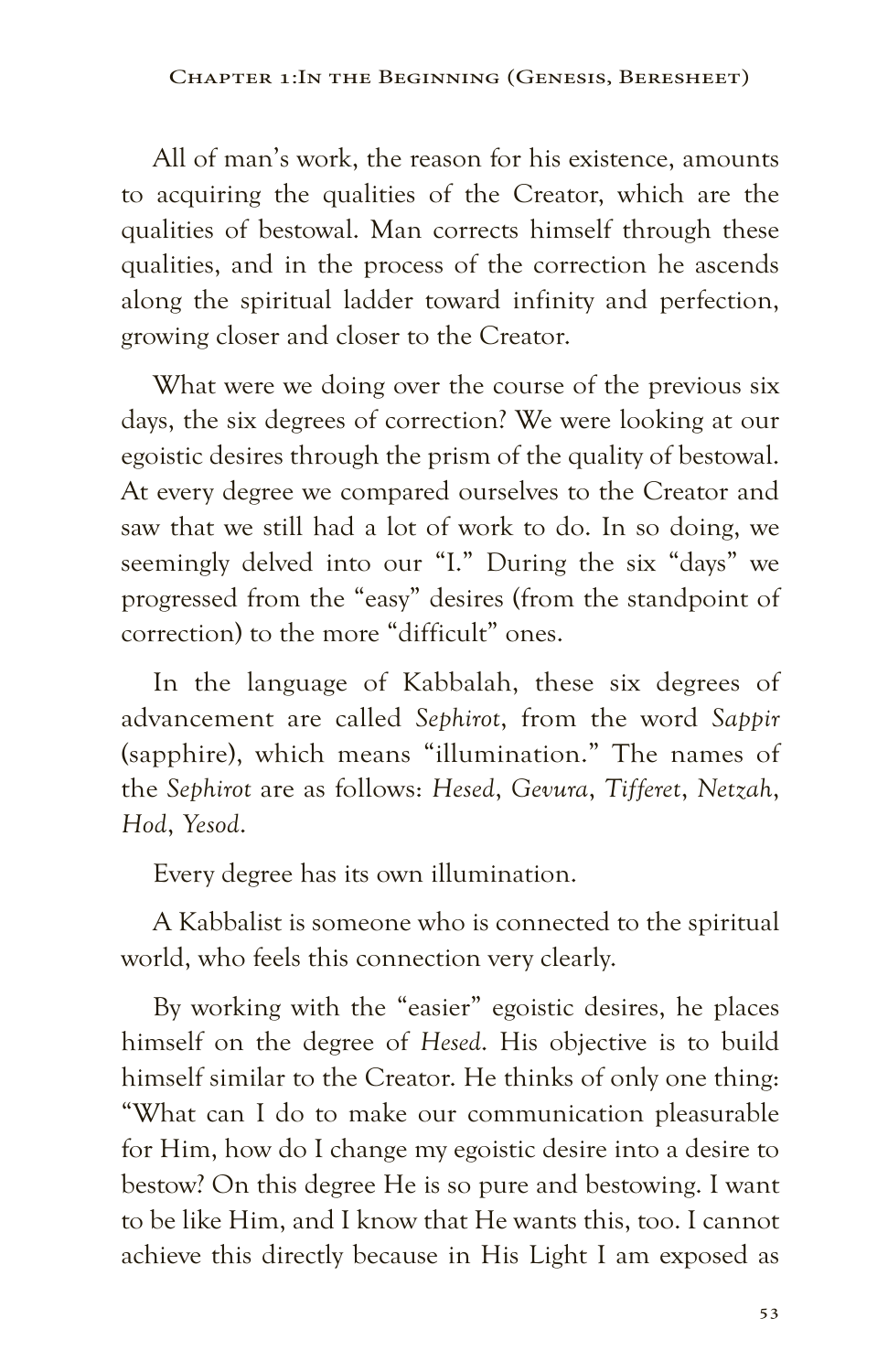a true egoist. I understand that this is my nature, so can I circumvent it?"

Following these thoughts, a person seemingly tells the Creator: "You were the One who created me this way, to receive pleasure, so what can I do to receive yet bestow at the same time? For in this lies the true, eternal pleasure for which You have created me, and not for the fleeting egoistic one. What can I do to delight You, like a son who wishes his father to be happy?"

The answer lies in the question itself: To receive so as to give joy. How? By changing the intention. Instead of the typical self-serving intention, I need to form an intention whereby my actions delight the Creator. This is possible only if, at a particular degree (*Hesed*, for instance), you "see" Him. That is, you clearly feel the magnificence of the quality of bestowal, and the utter baseness and barrenness of the ego. If the Creator heeds your pleas and grants you this revelation, you will be able to change your intention. You will desire to be in bestowal, realizing that there is no greater joy for the Creator than this. If that happens, it means that you have built a "screen."

#### **THE SCREEN**

The Screen is the force of resistance against egoistic desires. If you acquire this force, you are in perfect shape, headed straight for the Creator. Here I must add that you cannot build the screen by yourself. Rather, it must be obtained by persistently demanding it of the Creator, which is the Upper Degree. The Upper Degree in the spiritual world is the degree directly above your current degree. This degree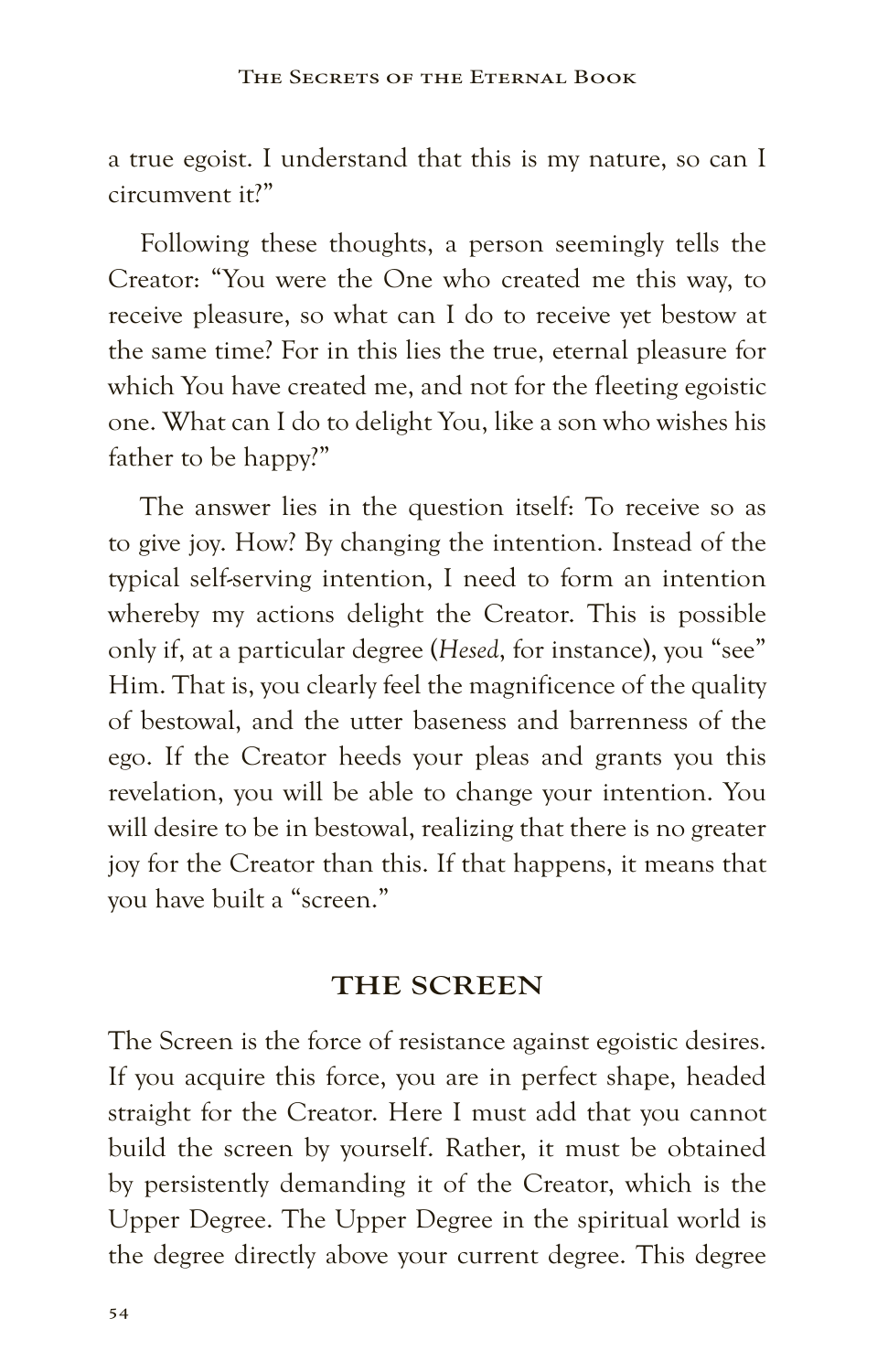is the Creator for you. This is how you attain one of the Creator's names (which we talked about earlier).

At each subsequent degree, you will know the Creator better, meaning you will be revealing more and more of His names until you reach the complete revelation of the Maker.

So, when do you acquire a screen? When the Upper Degree feels that you're prepared to do anything to get it. The plea must come from the bottom of the heart: "Give me strength to bestow like You… Help me correct myself, I beg You." If your plea is sincere, you will receive the screen.

That is, you must "correct" the egoistic desire with the intention to bestow. Every day, it is as if you place your "I" in the Creator's "clinic" and ask for the cure—the screen that will enable you to open your eyes and see the true picture of reality. In this clinic, you are given additional egoistic desires with which you must begin to work and feel, to check your attitude toward them, realize how powerful they are, and only then to ask for the screen—the force that can protect you from falling from this degree.

The goal is clear—to correct your ego, which is supplied to you in portions as you ascend upward and mature. Thus, you gradually move from degree to degree. Once you've dealt with one portion of egoism, you are given an opportunity to ascend, to draw closer to the next batch of egoistic desires. And then you begin to work with them, correcting your intention from egoistic to altruistic, so you can say, "I receive and in so doing I am giving You delight." Every degree contains its own work, its own screen, a new name of the Creator.

The Six Days of Creation correspond to the *Sephirot* in the following manner: *Hesed* is the first day, *Gevura* is the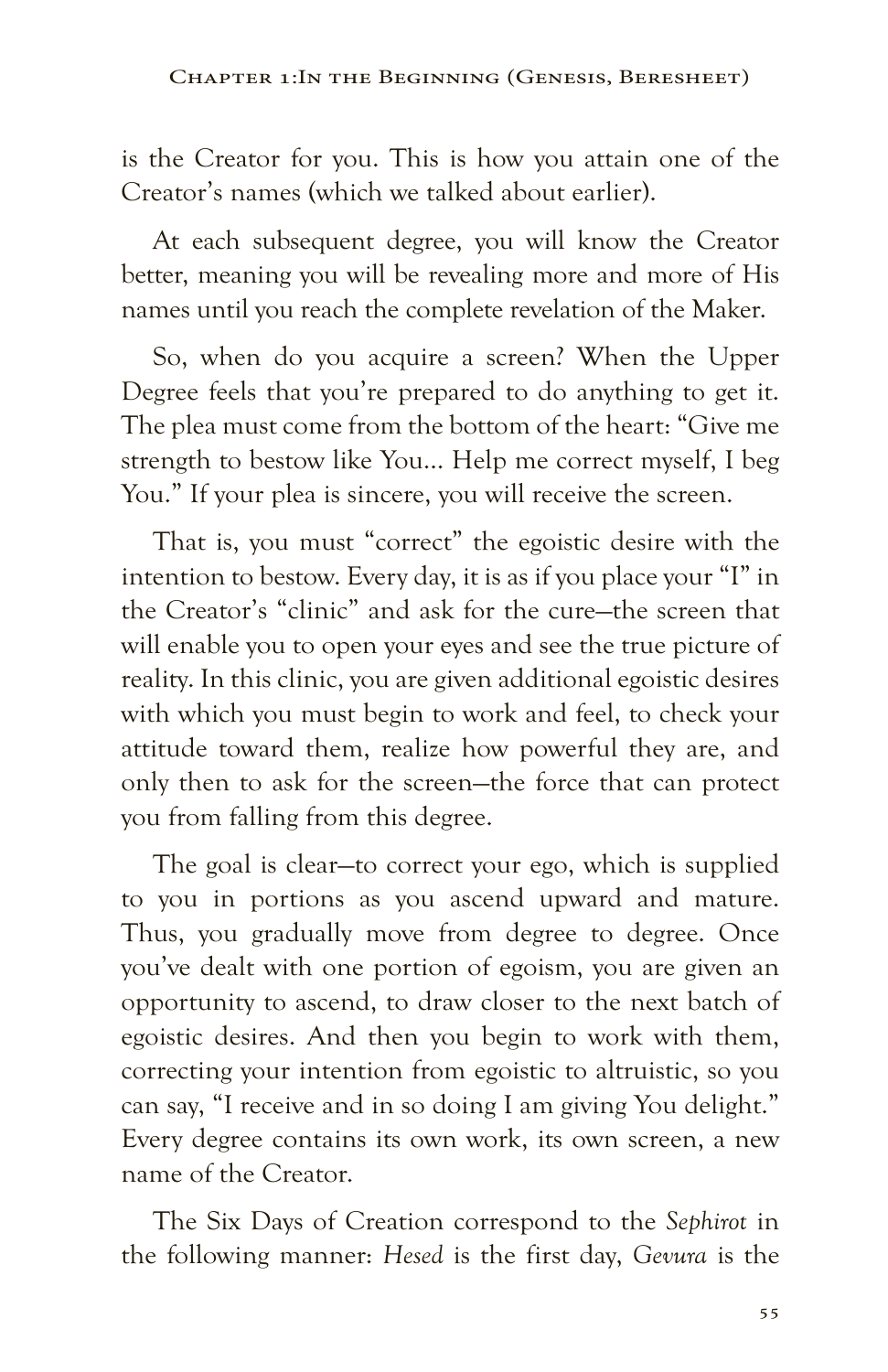second, *Tifferet* is the third, *Netzah* is the fourth, *Hod* is the fifth, and *Yesod* is the sixth.

These six successive corrections, called "the six days of creation," are also the six millennia of Creation, or the six degrees of delving into oneself. Throughout this period, humankind labors arduously to correct its egoism. Incidentally, we're living in the 5770s, the tail end of the sixth millennium.

Now you might ask, "What about the final, Seventh Degree?"

## **SABBATH, THE SEVENTH DEGREE**

The seventh and final degree is called "the complete, independent creature," which wants to receive and perceives itself as a receiver. It is the final phase of every degree. It is also our root.

This degree cannot correct itself, for it is a concentration of egoism, its foundation. Only after it experiences the preceding six corrections (days of creation) does it acquire the ability to "absorb" them within and adopt their qualities.

Therefore, the objective of the "Seventh Day" is to take all that was created and accumulated during the preceding six days and produce a finished, independent creature.

This seventh degree is called "the Sabbath." It is a special day because in this state, the souls are filled with the Upper Light. The only condition is to not interfere with this process, symbolically represented by the laws of the Sabbath. You put down the oars and go with the flow toward the Light. You submit to these laws and thereby keep your ego in the "off" position. It is also written, "He who works for six days will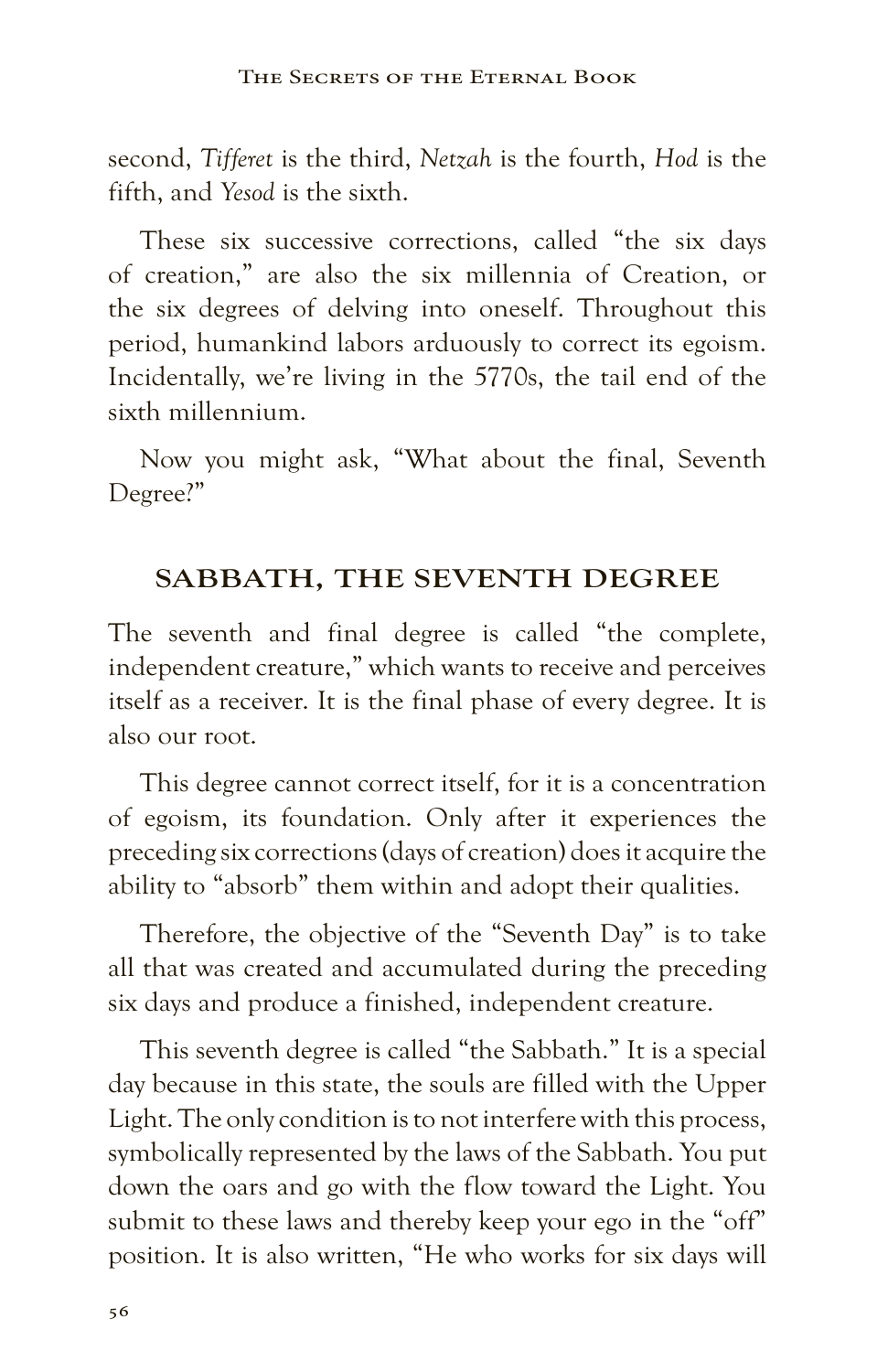have food on the seventh." This means that if you've worked on your desires through the six degrees, six millennia, you will receive all that's been prepared for you by the Creator. This is the Upper, Divine Light of abundance and delight.

# **THE SEVEN DAYS OF CREATION**

Now let us sum up the seven days of Creation. What should be the result of the correct inner work? The soul will ascend from the egoistic level to one of bestowal. This is achieved by seven consecutive corrections, called the "seven days of the week."

Seven is the Creator's number. The system that governs our world comprises seven parts. For this reason, our world is divided by seven and seventy: seventy nations of the world, seven days a week, seven colors of the spectrum, seven notes of the musical scale, man's soul divides into seventy parts, man's life is calculated by cycles of seventy years, and in the seventh millennium, man receives the reward he has merited.

Again, we are living in the 5770s. What is in store for us during the remaining 220 plus years before the seventh millennium sets in? Are we to just sit there and let them pass? No. We can intervene in this process, which was set off from above to last 6,000 years, and rush it. This intervention has already begun. All the sages specified the same year, 1995, as the year when the process of the world's conscious correction would begin. It is referenced in many texts penned by the great Kabbalists of the past, including *The Book of Zohar*.

Indeed, since 1995 more and more people the world over are embarking on the path of correction.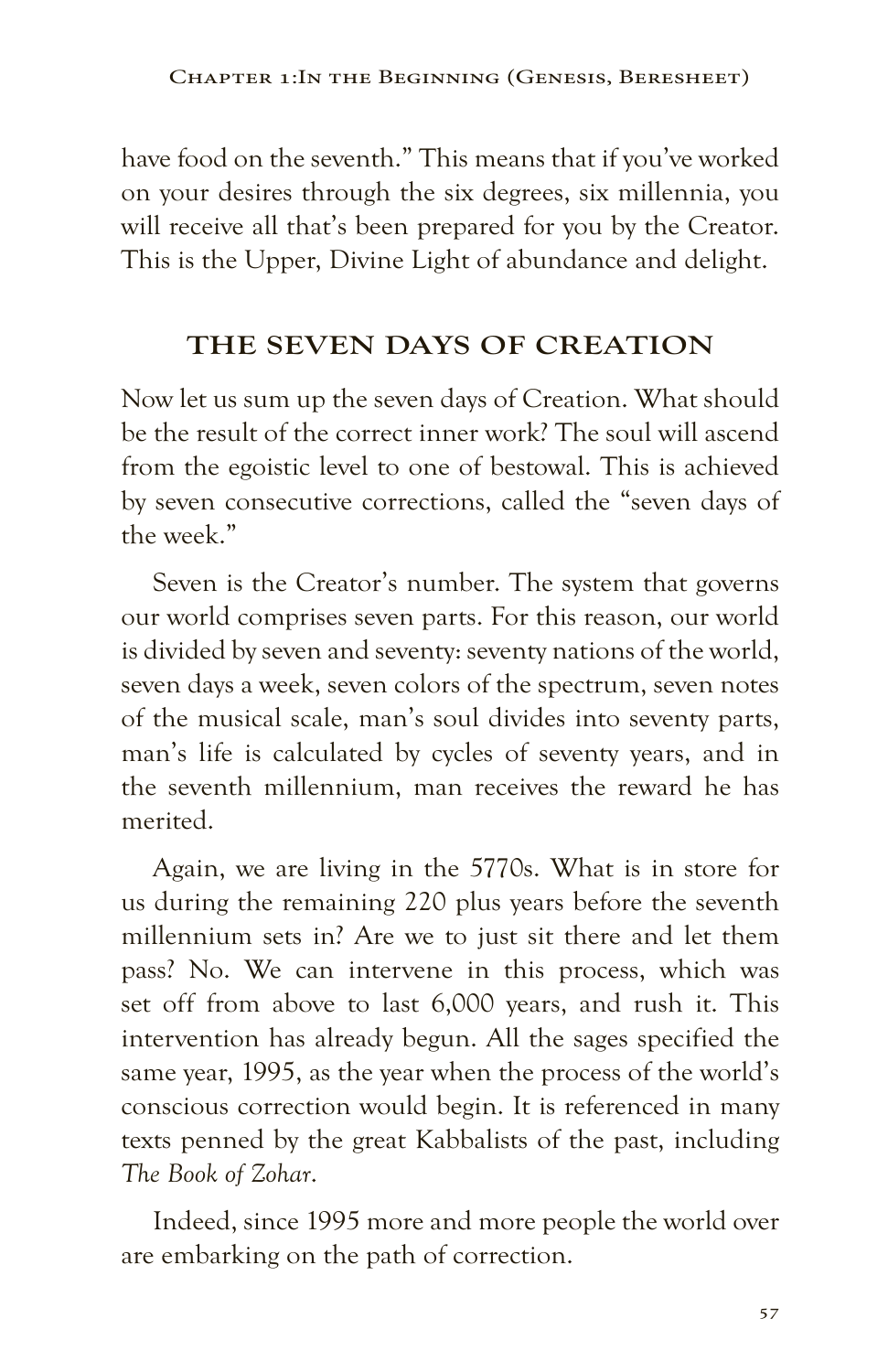However, select individuals can undergo this process separately, attaining the Upper World and coming to sense the Upper, perfect reality before others. Moreover, the very path of correction, when navigated consciously and willingly, feels like an extraordinary adventure.

This is our objective in studying the structure and functionality of this system of the universe—to know precisely where and how we can intervene in the process, change something, and achieve immediate correction.

In fact, one cannot directly influence his root, the source from which he stems, because he exists at a lower degree and derives from it.

However, by correcting himself and equalizing his qualities to his root, a person changes the way he perceives what comes from above: instead of never-ending blows, problems, and everyday hardships, he begins to experience bliss, respite, perfection, undivided attainment.

We were made by the Creator with the sole purpose of mastering the Upper World and assuming control over our destiny.

#### **THE UPPER DESIRE**

We have reached the moment of birth of "the human" within." A new "human" desire has been born within us. Let us take our time and carefully examine this desire and all that it entails.

To this end, we will turn to the ancient oral source that complements the Pentateuch. It is called the Midrash (the Oral Torah). It has been passed down orally from teacher to student for thousands of years. It has reached our time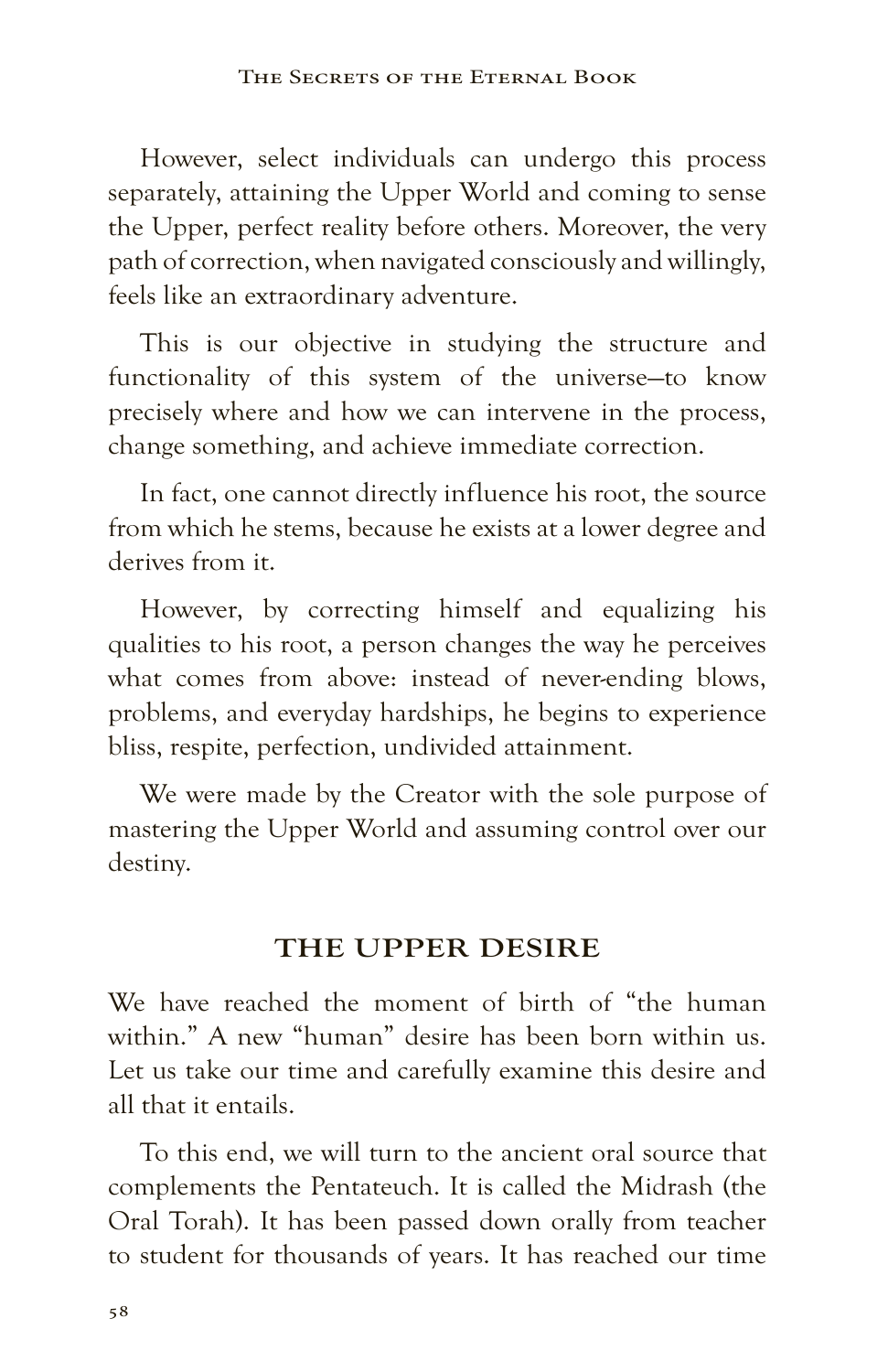alongside the Old Testament, and is no less revered than its written counterpart.

The following text is taken from the Midrash on the creation of man: "When the Holy One, blessed be He, came to create Adam, the ministering angels formed themselves into groups and parties, some of them saying, 'Let him be created,' whilst others urged, 'Let him not be created.'

"Love said, 'Let him be created, because he will dispense acts of love.' Truth said, 'Let him not be created, because he is compounded of falsehood.' Righteousness said, 'Let him be created, because he will perform righteous deeds.' Peace said, 'Let him not be created, because he is full of strife'…

"The ministering angels said to the Lord: 'Sovereign of the Universe! What is man, that You are mindful of him, and the son of man, that You think of him? This trouble, for what has it been created?'

"'If so,' He said to them, 'Sheep and oxen, all of them, why; why were the fowl of the air and the fish of the sea created? A tower full of good things and no guests—what pleasure has its owner in having filled it?'"

What is the meaning of this passage, which details the Creator's "conversation" with the "angels"? First and foremost, who is the Creator? The Creator is the unified Law of Nature, the Law of Love and bestowal, present within us and all around us. He is immutable and eternal. We don't perceive Him because we live by completely different laws, but the whole purpose of our lives is to reveal Him.

The "angels" are nature's (the Creator's) forces, which obey the Law and are unable to act or think independently. You could say that the angels simply personify the forces that serve the Law of Love and bestowal.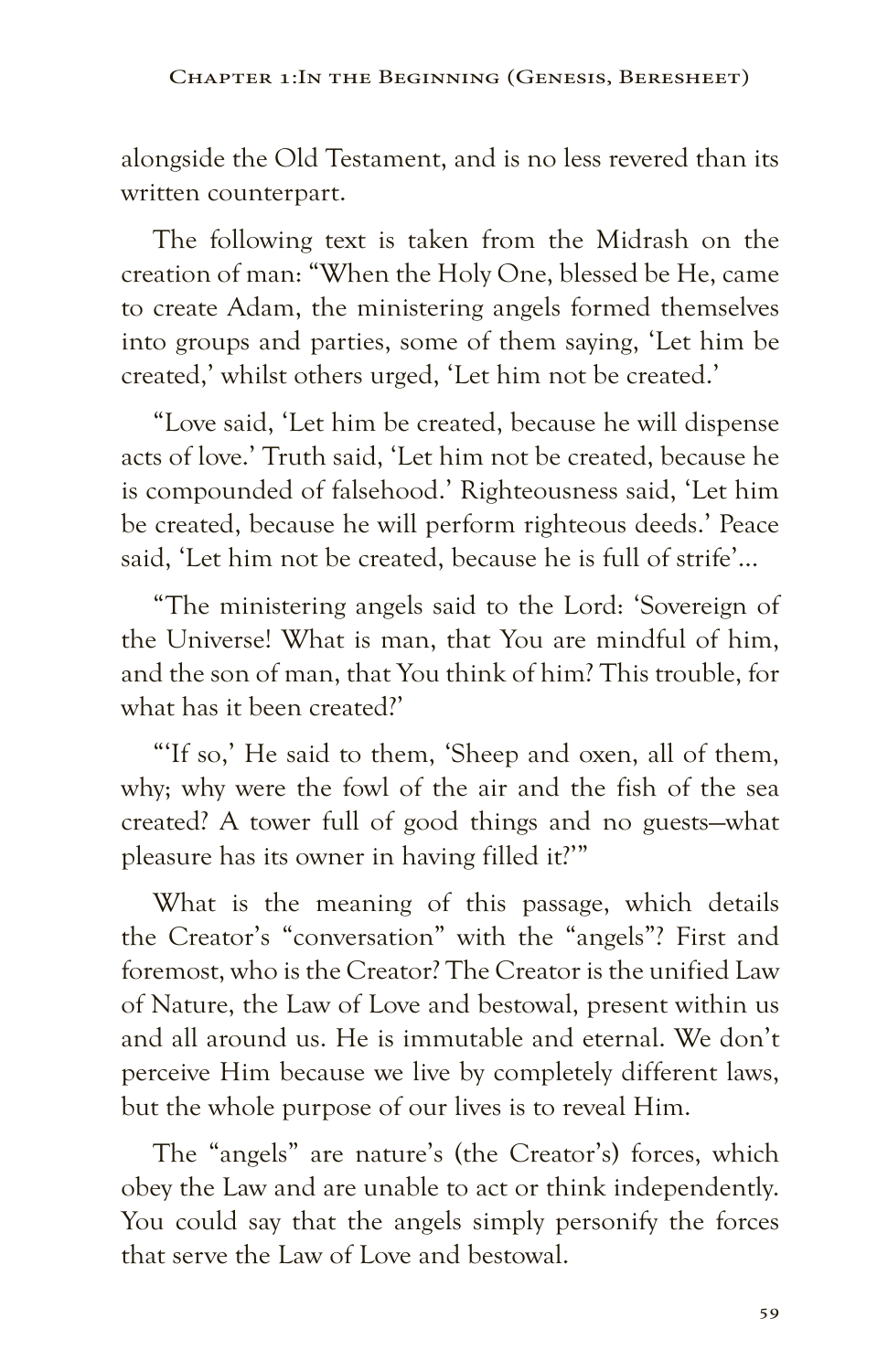Keep in mind that the Midrash speaks of what has been revealed by the Kabbalists—those who have commenced the correction and discovered the force of bestowal, the Creator.

Naturally, the opposing forces begin to manifest, personifying human nature, which is wholly egoistic and evil.

Imagine flicking on a flashlight in total darkness. As it illuminates your surroundings, you discover that you've been sitting in a cesspool all this time. At first, it may seem as if you would have been better to remain in the dark, but that is not the case. At least now you know the source of the stench, and why you've been so miserable. Our task is to clean up the cesspool, to rein in our egoism. How? That is precisely what the Midrash explains.

It tells us that man is seemingly "suspended" between two opposite forces, existing at a point halfway between good and evil. He balances between them, and these forces act within him. As we often say, "I am between heaven and earth."

So then, within us are forces ("angels") in balance with Nature that speak out "for man's creation" (within us). Then there are "angels" not in balance with Nature that are against man's creation. They "know in advance" that man will use them for evil, harming himself and the whole world. That said, keep in mind that all these forces—the angels who speak for and against—are the Creator's forces. All this hullabaloo was conceived by the Creator for a single purpose: so we would independently choose the side we're on.

Man is born an egoist. From the very beginning, he is mired in imbalance and prefers falsehood to truth. This is why the quality of truth, called "the Creator's seal,"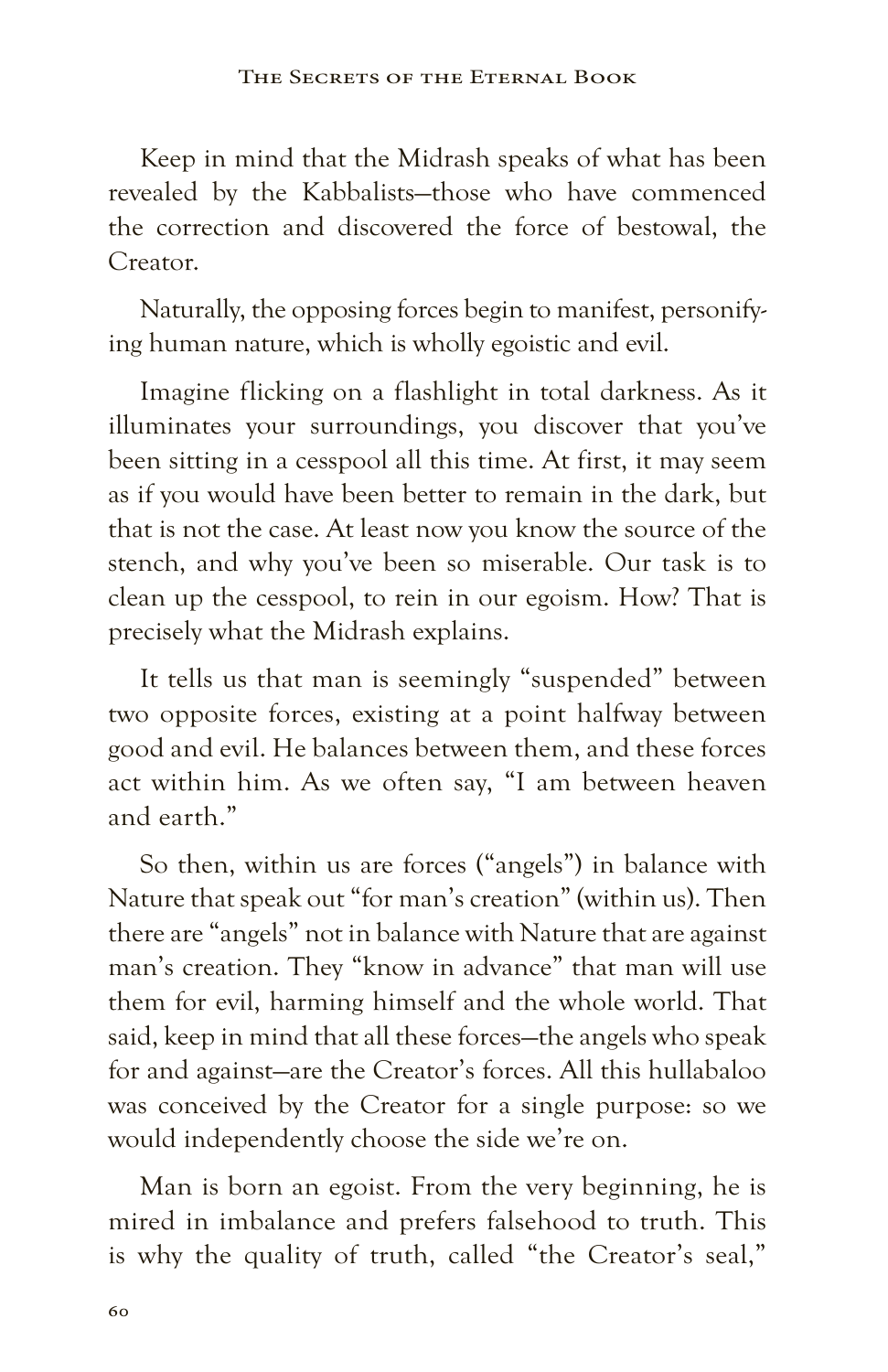objects to man's creation. This is for his own good—to prevent him from suffering, since he is not balanced with the general law.

"Truth said, 'Let him not be created, because he is compounded of falsehood.' Righteousness said, 'Let him be created, because he will perform righteous deeds.'"

Precisely because man is an egoist, he will have the opportunity to realize this, and then to show mercy. Thanks to his good deeds he'll be able to realize what is good, so that afterward he can acquire the quality of bestowal and correct himself. It is as if this "angel" says, "All of man's qualities will be corrected because I exist within him, so don't worry."

But there is also the "angel of peace."

"Peace said, 'Let him not be created, because he is full of strife.'" He protests because man is opposite to peace. He lives for himself and his only thought is to possess everything. And if everybody only wants to receive for themselves, shamelessly taking advantage of others, what kind of peace could there be?

Man is aggressive, delights in the misery of others, strives to harm others, and longs to hoard more than necessary for his existence. The evil qualities in him elevate him above the animate degree, but while the animate degree is in harmony with Nature, man is not!

The lion and the cow take from their environment only what they need for their sustenance, but man does not. Nature dictates this behavior in animals, but not in man. There is not a single quality in man that he uses to achieve peace. The notion of peace means the following: *I take only what I need to survive; the rest does not belong to me*.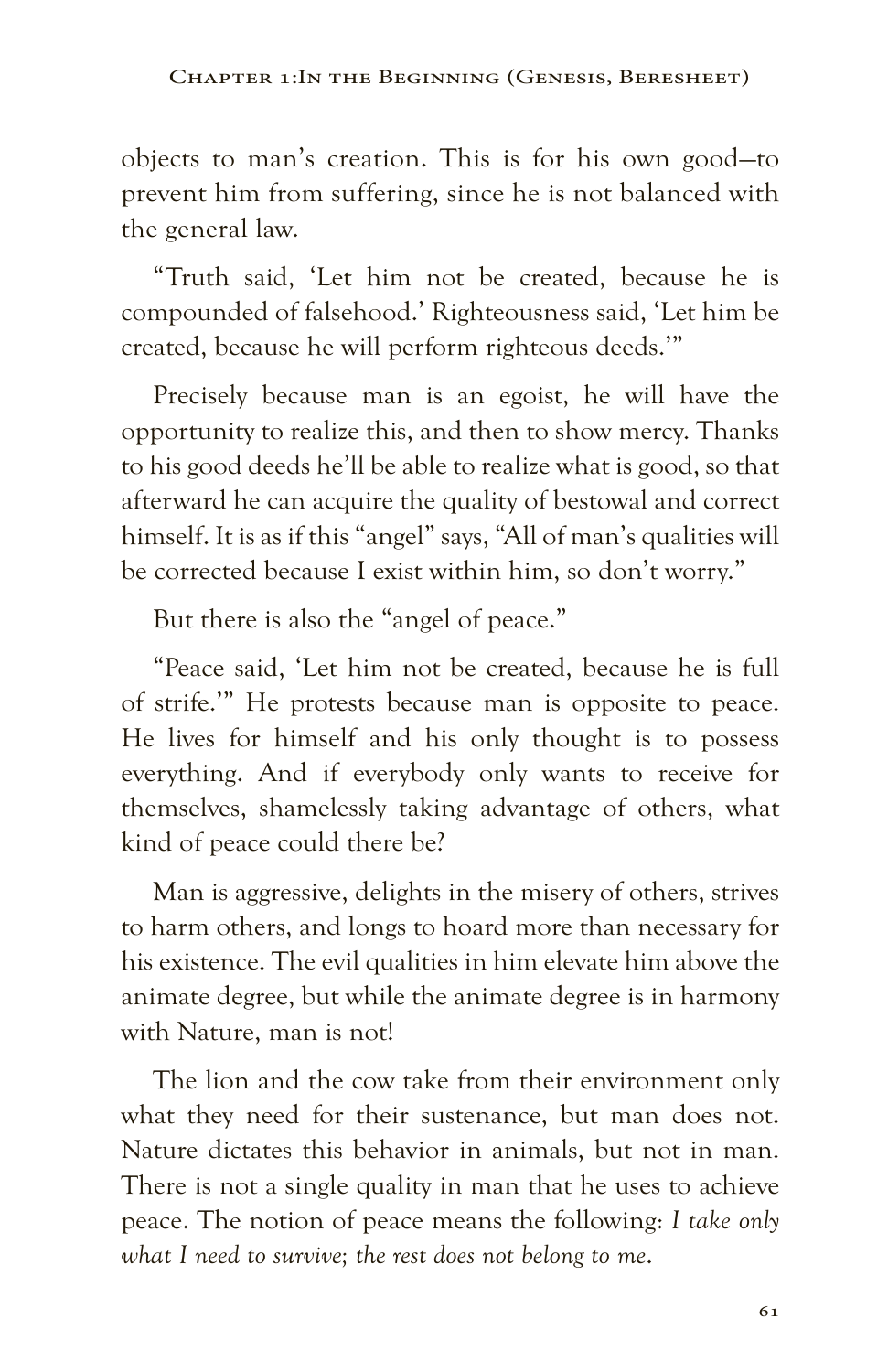He is born with a grotesque desire to rule and dominate the whole world to suit his needs, which is contrary to Nature's quality of bestowal. This is why the angel of peace speaks so vehemently against man's creation, for he brings only discord and war to the world.

And, indeed, we see that the history of humankind is a procession of wars. If man were to grow cognizant of his essence, he would realize that all he thinks of is how to use others for his own benefit. This is what we mean by "war": perpetual takeover of another's territory, i.e., the enslavement of another's "I" by my own.

The whole progress of humankind throughout millennia amounts to the development of weapons of mass destruction. Man sought ways to rule, profit, and use his strengths by elevating himself over others. This is why the angel of peace is right in saying that man is all discord. Not one of his inclinations is directed toward achieving balance with his environment, which would allow him to give others their due. Instead, man strives to acquire and control everything that belongs to others.

The Midrash states that in this form, man shouldn't even come into the world. The reason is clear: the Midrash is an instruction that "lives" within man, but he resists it and doesn't want to live according to its instruction. Therefore, the angels that oppose man's creation are initially correct. Given the circumstances, man should not be created, for he is opposite to all of Nature.

However, when man uses his powers correctly and achieves correction, he becomes king over Nature and the world, the whole process becomes purposeful, and man becomes equal to the Creator.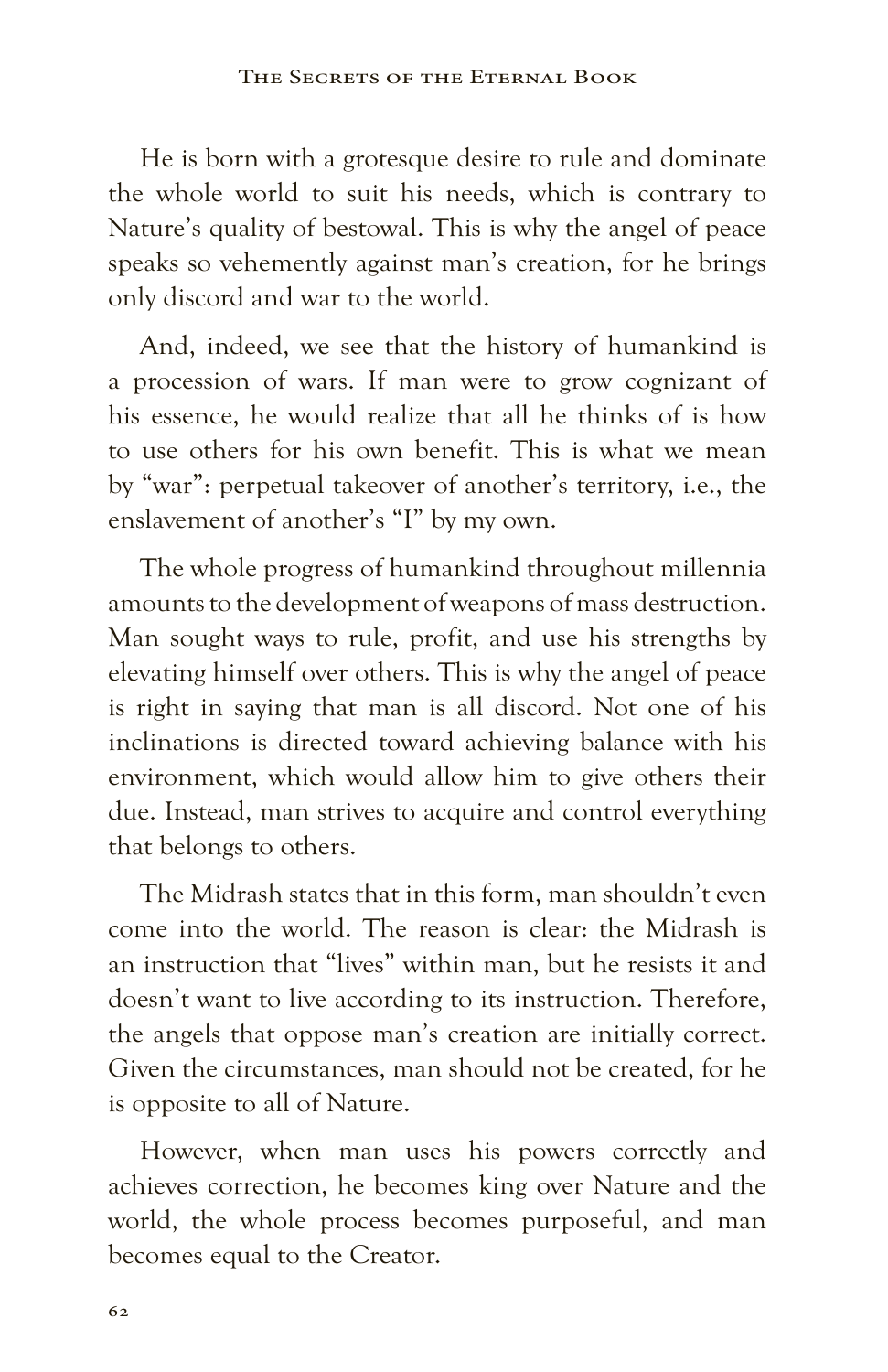It was already mentioned that the Creator is the allencompassing law of Nature, which includes all the "angels," namely forces and particular laws. The Creator says to them, "Nevertheless, I am for creating man, despite his flaws, because I see that through this process he will obtain a spiritual degree. That is what I need from him. He will correct himself. He will rid himself of his ego and come to Me. And when he does, it will be of his own accord, not as a slave to My Light. This is very important."

Thus, the Creator doesn't mind the initial state of Creation and all the states we go through. He already sees us in the final state, which is the reason for our existence.

The struggle described in the Midrash is ever-present within man. With every step, at every moment in life, man works to establish this balance, and thereby brings balance to the whole world. He cannot stand still, for every state compels him to act, and he chooses his path with each step. Every second, man must connect to the goal of Creation, scrutinizing why the Creator had chosen to make him, despite all the forces and qualities that opposed his creation. Indeed, the goal of man's work lies in justifying his own creation.

This is what happens in every one of us; we only need to be sensitive to it.

## **WHAT MAN WAS MADE OF**

The Creator wished to make the body of Adam. This is how He worked: To fashion the hands and legs of Adam, the Creator gathered earth from all the corners of the world. For his torso, He took the earth of Babylon. To fashion Adam's head, the most important part of the human body, He took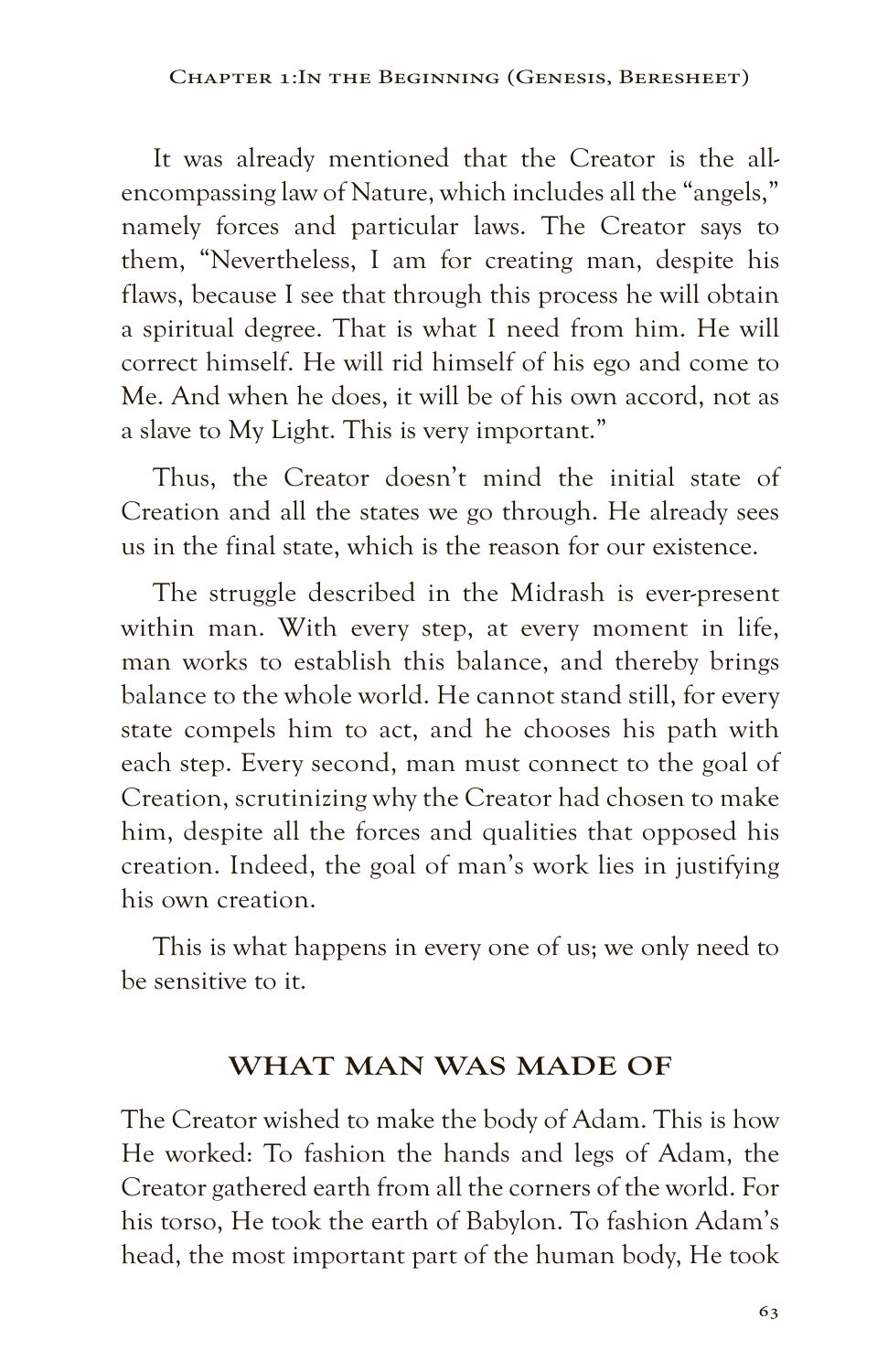the earth of *Eretz Ysrael* (The Land of Israel). The Creator put all the gathered earth atop Mount Moriah, where the sacrificial altar shall be in the Temple. He mixed it with water taken from all the oceans of the world, and from the resulting clay He fashioned the body of man.

Clearly, the Midrash isn't speaking of how the biological human body was made, or about mixing clay and earth with water, like children playing with a bucket and spade, or potters shaping clay into pottery. Rather, the Midrash describes how man includes within him all of the world's forces. Here is what is written, "To fashion the hands and legs of Adam, the Creator gathered earth from all the corners of the world." This means that man contains the desires of the whole world ("earth from all the corners of the world"). If he corrects them, he will thus correct the whole world.

"He mixed it with water taken from all the oceans of the world, and from the resulting clay he fashioned the body of man." The "water" in man represents the force of bestowal, the quality of altruism, which animates everything, which is also collected from the whole world.

Thus, both the desire to enjoy (earth) and the desire to bestow (water) exist in abundance in man. They are mixed and connected together in man's every desire. We need only identify the force of bestowal and use it to correct the force of reception, so that bestowal will dominate reception. Then all our desires to enjoy, gathered within us from all the "nations" of the world, will be activated only by the quality of bestowal.

"To fashion the head of Adam, the most important part of the human body, He took the earth of *Eretz Ysrael* (The Land of Israel)."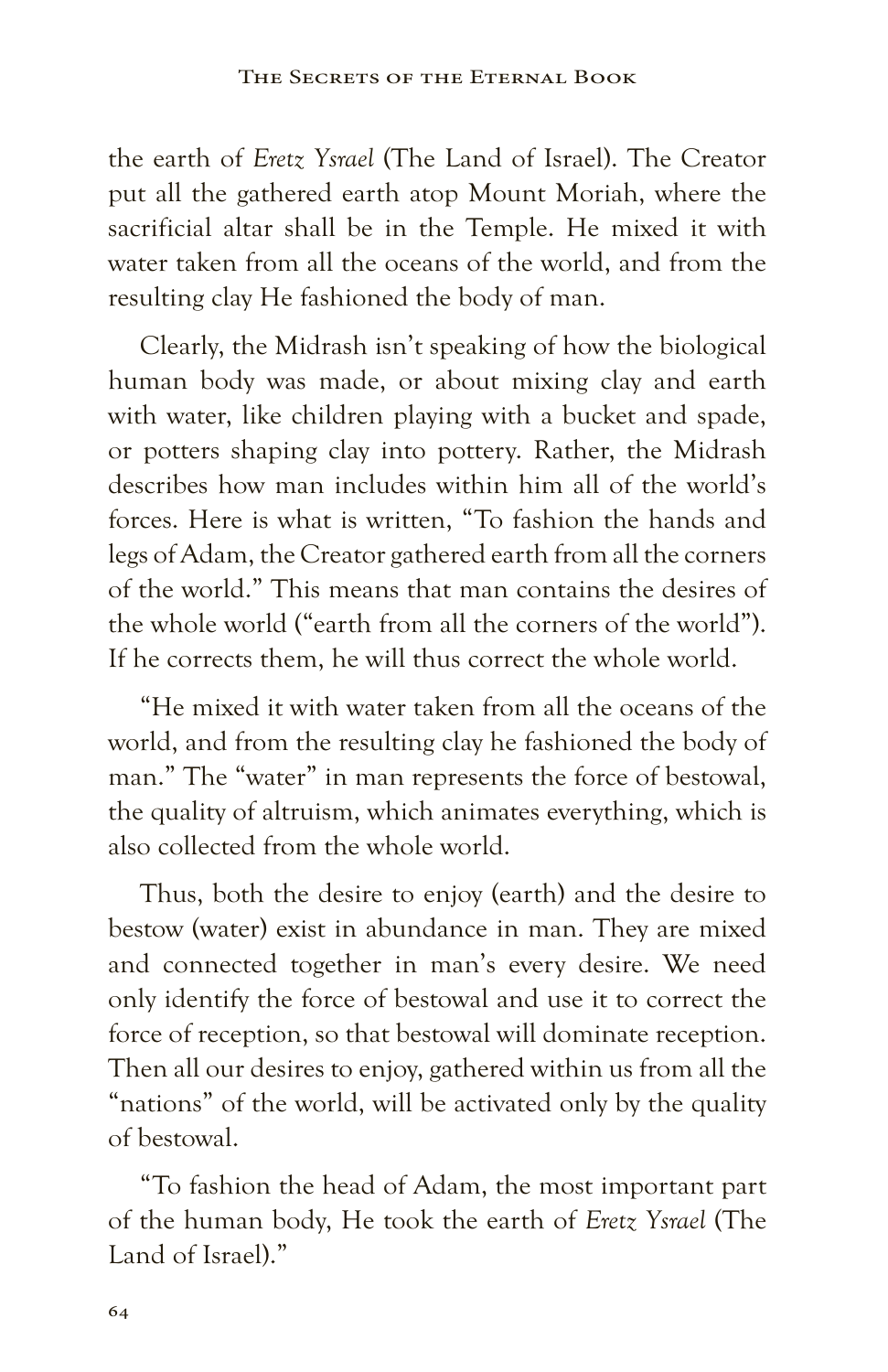The Creator made man's "head" out of the "earth" of Israel, out of desires aimed at the Creator. Thus, all of man's aspirations must be aimed at acquiring the Creator's qualities. Israel comes from the words *Yashar El*, which translates as "straight" (*Yashar*) and *El* (to the Creator).

The Creator took the "earth" for man's "torso" from Babylon, the degree that pertains to the quality of bestowal. It is no accident that Babylon was the setting for a great crisis known as "the Tower of Babel." The Babylonians wanted to attain Godliness with the help of the forces of reception, and this is impossible. After the people dispersed and realized the futility of their aspirations, they reunited and achieved the degree of the Creator with the help of the forces of bestowal.

(Let me remind you that we're studying the roots, i.e., the Creator's forces. Everything that has ever taken place on the physical plane, on this earth, has its own Upper spiritual root. This is why the "Tower of Babel," which existed in the corporeal world, also exists in us.)

"The Creator put all the gathered earth atop Mount Moriah, where the sacrificial altar shall be in the Temple. He mixed it with water taken from all the oceans of the world, and from the resulting clay He fashioned the body of man."

Where was man created? He was created in a special place where the spiritual origin touches the corporeal one, at the point of contact between the two adjacent degrees. However, although we are speaking of two adjacent degrees, there is a great chasm between them. This contact means that precisely above "Mount Moriah," the *Sephirot* descend from the heavens and touch the earth.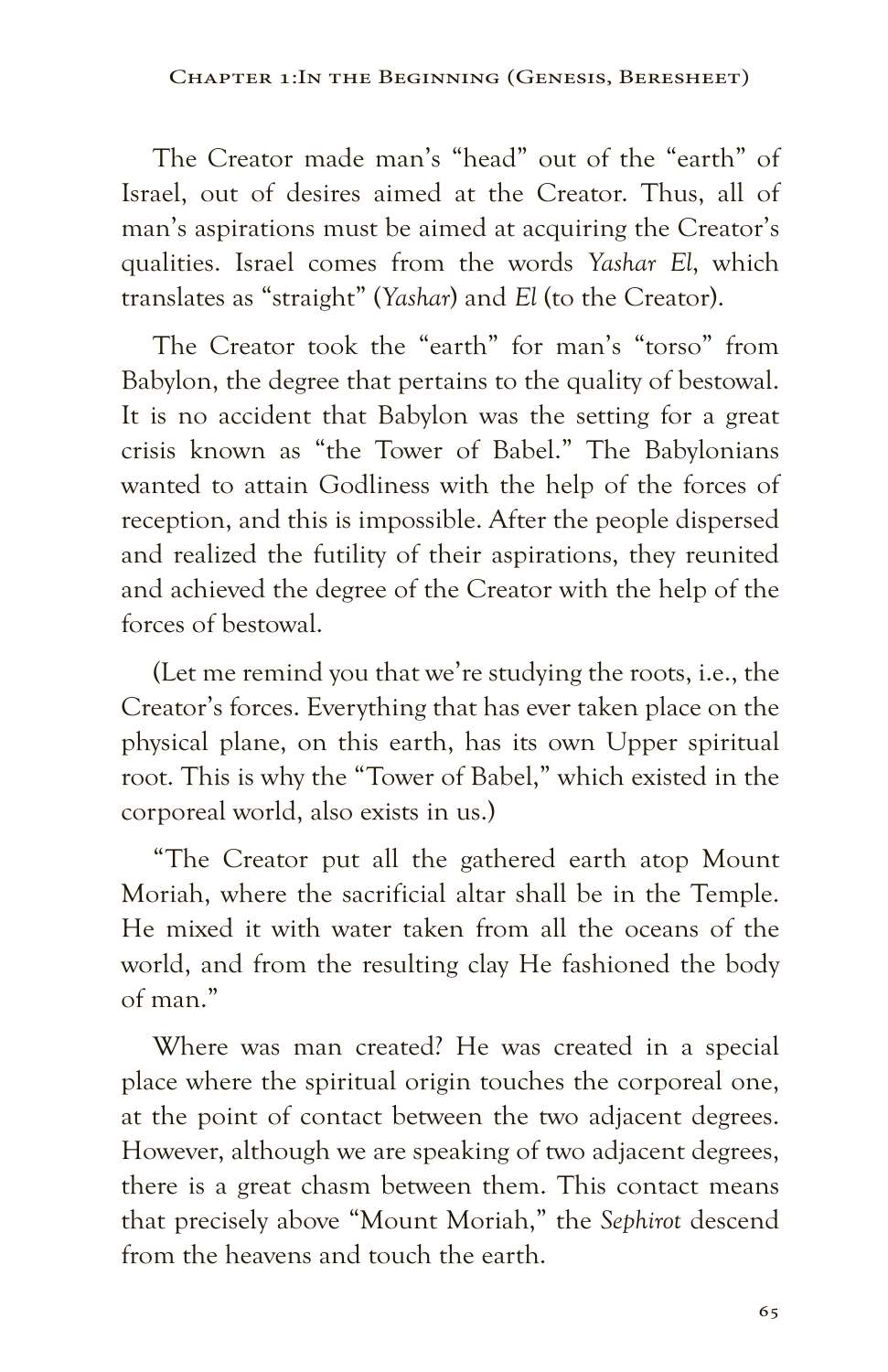The reality above "Mount Moriah" is called the spiritual reality, whereas all that exists below is called "the material world." The peak of Mount Moriah is a spiritual summit, the highest possible point in this world, where the Holy of Holies will be built. It towers over all the material of this world, and the greatest spiritual forces assemble there. It is precisely where man—the "coordinator" between the material and the spiritual dimensions—was created.

Both these worlds, the material and the spiritual, are present in Adam, and he can establish balance between them, using them as a single whole. In so doing, he elevates our entire reality to the spiritual level.

"Then the Lord God formed man from the dust of the ground, and breathed into his nostrils the breath of life; and man became a living soul." We mustn't forget that we're always talking about what's happening within. This is where "man" was just "born." You have undergone the phases of development of the still, vegetative, and animate desires, and now you're no longer fulfilled by all that pertains to them. Now you want another level—the spiritual one!

If you catch yourself thinking this way, it means the point in the heart has awakened within you and is drawing you to the Creator. If you don't want this incarnation going to waste, follow your point and listen to your inner voice. You are now "on the line" with the Upper One. You weren't born into the world to simply live your life and die. In fact, you're not supposed to die at all.

You are now exiting your corporeal ego, the lowest state: "Then the Lord God formed man of the dust of the ground." He let the "human" inside you feel the true and pure state, the quality of bestowal, life… (in the spiritual world, the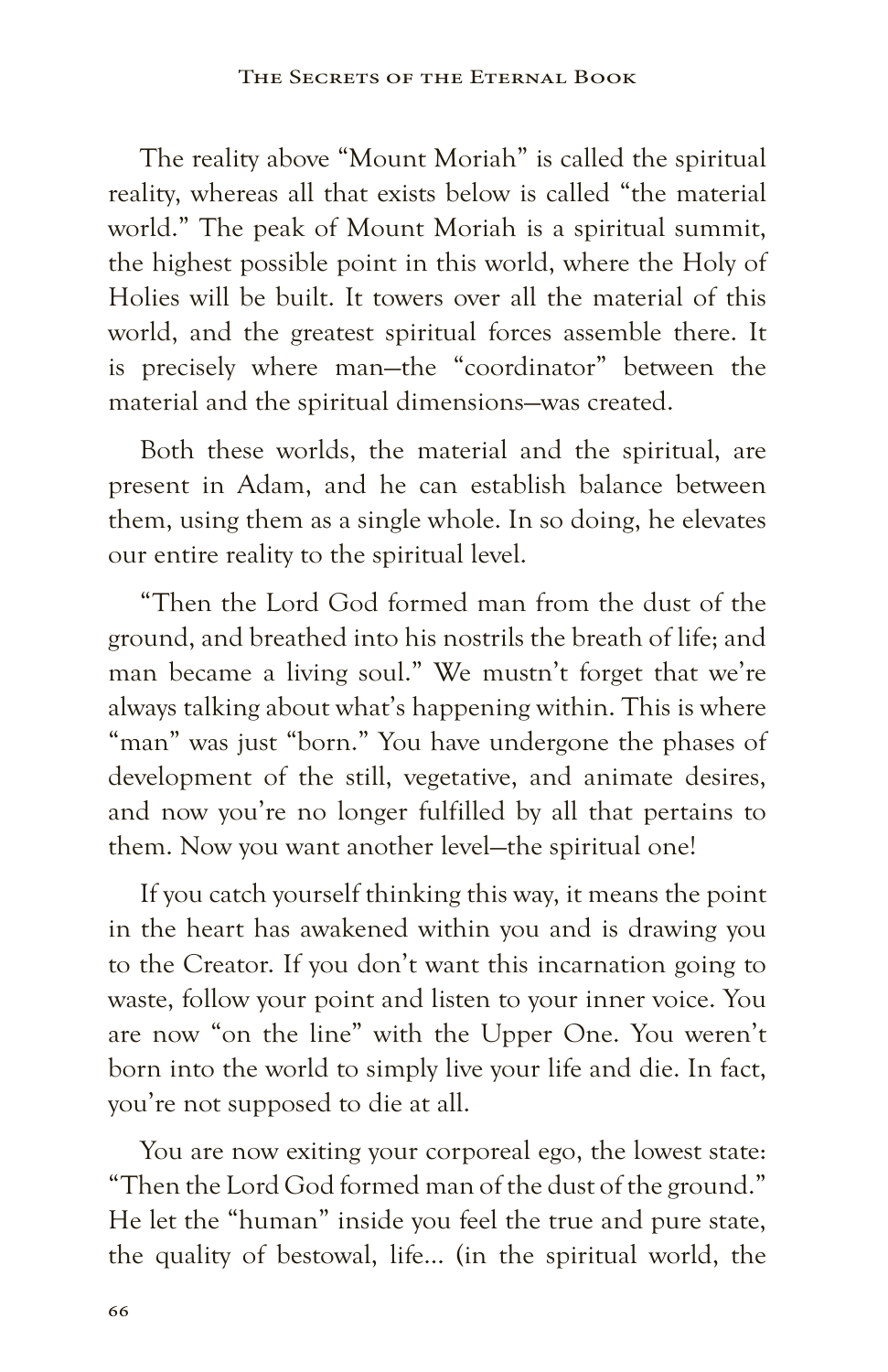ego stands for death, and bestowal stands for life) "…and breathed into his nostrils the breath of life."

You begin to identify with the point in the heart that is drawing you to the Creator. You enjoy being in this state, and you want to acquire spiritual sensations. This is the meaning of "…and man became a living soul." The human inside you has been born. If you follow this "human," He will surely lead you into the "land that flows with milk and honey," and there you will see the Creator.

What does it mean to "see the Creator"? He has many names, but the one that relates to us is *Boreh*. It consists of two words: *Bo* (come) and *Re'eh* (see). In other words, you will see the Creator; no one else can do it for you.

## **THE GARDEN OF EDEN**

"And the Lord God planted a garden eastward, in Eden; and there He put the man whom He had formed."

What is a "garden?" It is man's qualities, which, utilized correctly, will provide him with the opportunity to reach the spiritual world. This "garden" (man's qualities) was "planted" for the sole purpose of leading us to the Goal. The garden is "planted" within us by the Creator, which means that we cannot attribute any of our qualities to ourselves.

Try to imagine that the people around you, the entire universe, are all your qualities projected into your consciousness. It only appears to us that something exists on the outside. In fact, as we correct ourselves, we begin to perceive that all of these are our own qualities, which exist within us. People, animals, plants, planets, the entire world, and the entire universe—everything exists within us.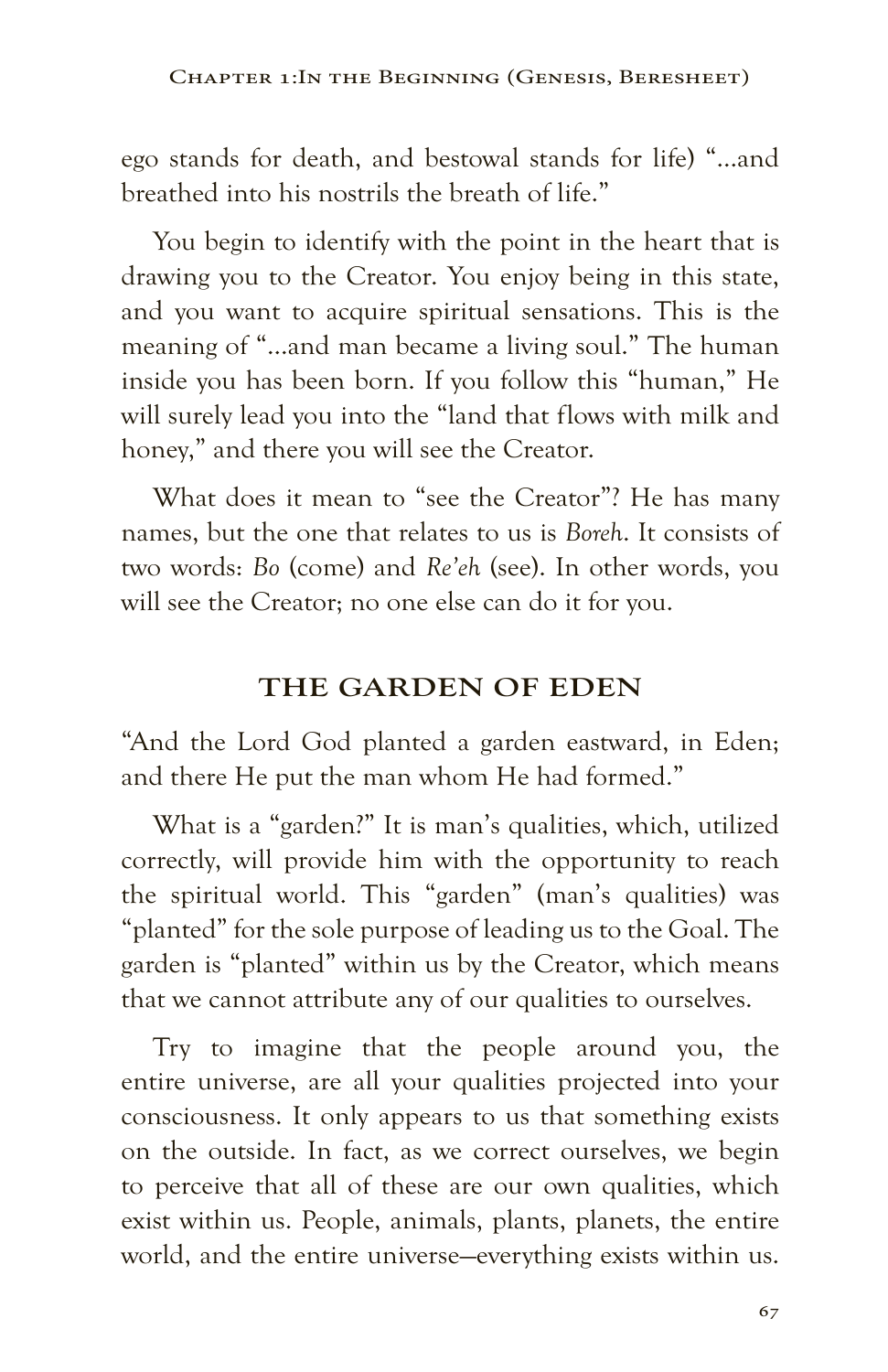The moment we attain this, we are left one-on-one with the Creator, and we understand that nothing exists but we and the Creator. (Don't worry if it seems confusing. As you continue to clarify the true meaning of the Eternal Book for yourself, these clarifications will allow you to increasingly develop this sensation.)

"And out of the ground made the Lord God to grow every tree that is pleasant to the sight and good for food; the tree of life also in the midst of the garden, and the tree of the knowledge of good and evil."

As you can see, no matter how we condemn or curse the ego, it is still our nature. Our desire is egoistic. In the Midrash on *Genesis* it grows from the ego, as it is said, "And God Almighty grew from the earth all manner of tree." (We are learning to understand the meaning of the book, and I am deliberately repeating myself to cement in your memory the terminology that will soon allow you to see the inner meaning of all the corporeal words and phrases.)

So what is the meaning of, "the tree of life also in the midst of the garden, and the tree of the knowledge of good and evil"? The "tree of life" is the higher part of your soul, the quality of bestowal that draws you. It is that innermost quality that's close to the Creator, which is why it is written to be "in the midst of the garden," at the center of all your qualities. The "tree of knowledge of good and evil" is the lower part of your soul, the quality of reception, your egoistic component.

Here is where the issue of good and evil comes into play. It depends on how you utilize your ego, and this is called the "intention." Will it be aimed at fulfilling yourself or fulfilling others? Destruction or creation? Let's see what happens next.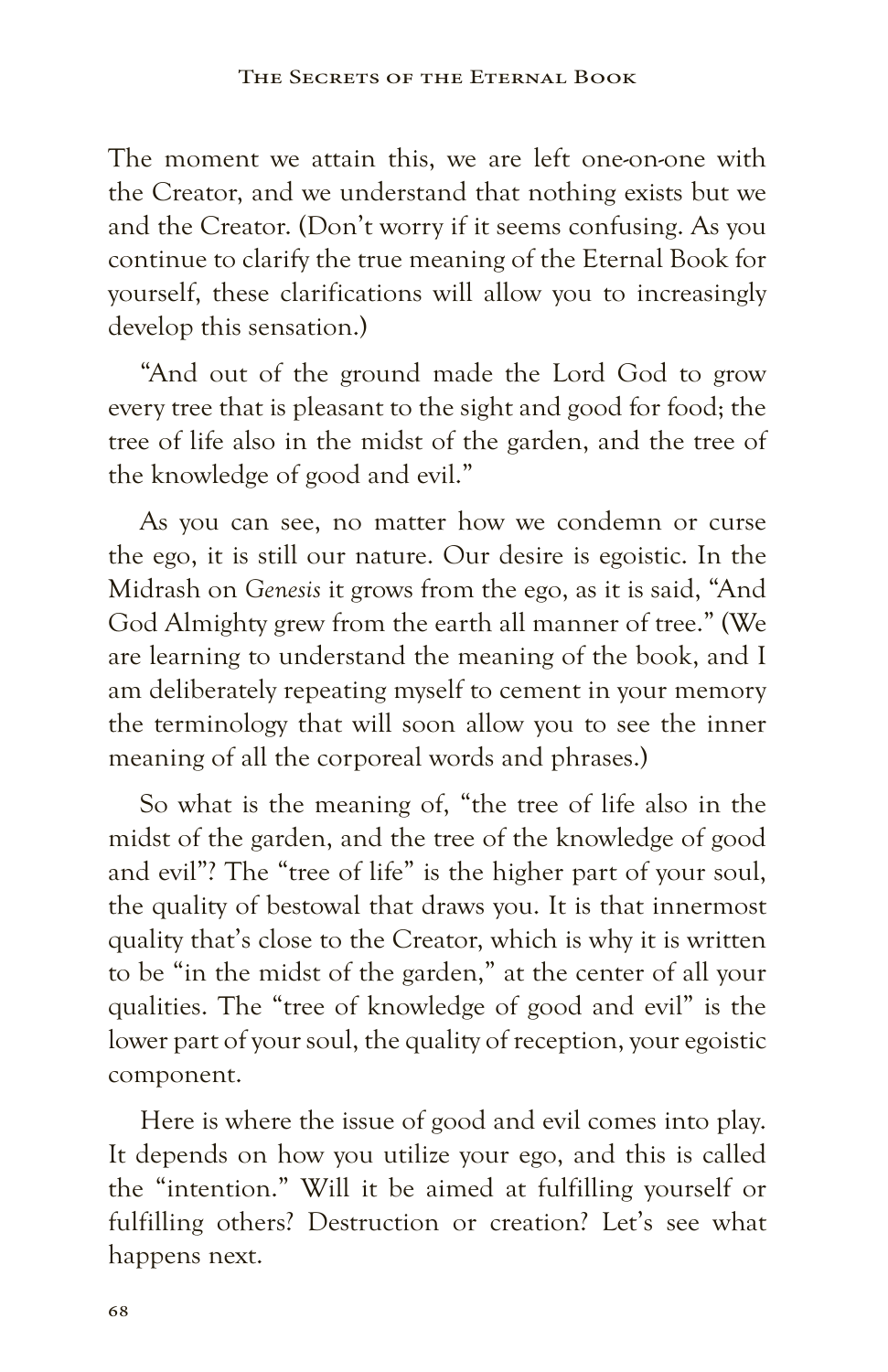"And a river went out of Eden to water the garden." What is this river that flows out of Eden to water the garden? The "river" is the Upper Light, nourishing your quality of bestowal from within, imparting confidence that you can exist without desiring anything for yourself. How can you claim that you don't want anything for yourself? You can if you have the opportunity to possess everything. It is the sensation of security and serenity that is provided by the river (Upper Light) that waters everything. Nourishment from it enables all things to bear fruit.

And the Lord God took the man, and put him into the garden of Eden to dress it and to keep it. "And the Lord God commanded the man, saying: 'Of every tree of the garden you may freely eat; but of the tree of the knowledge of good and evil, you shall not eat of it; for in the day that you eat thereof you shall surely die.'"

You currently exist in an exalted state, for you have finally attained the "human" in you. He is Adam (we previously mentioned that Adam in Hebrew stems from the word *Domeh* (similar), meaning resembling the Creator). All your desires at this stage are in euphoria from attaining the spiritual world. You feel good in this Light, and you wish to continue living and breathing only in this way. This is the meaning of, "And the Lord God took the man, and put him into the garden of Eden to dress it and to keep it."

At this moment, it is as if you forget that inside you lurks the ego, that you're surrounded by egoistic, worldly desires for money, fame, power and knowledge. It is as if you say to the Creator, "I don't need any of this; I am happy simply being in Your Light."

Suddenly you hear the warning, "Of every tree of the garden you may freely eat; but of the tree of the knowledge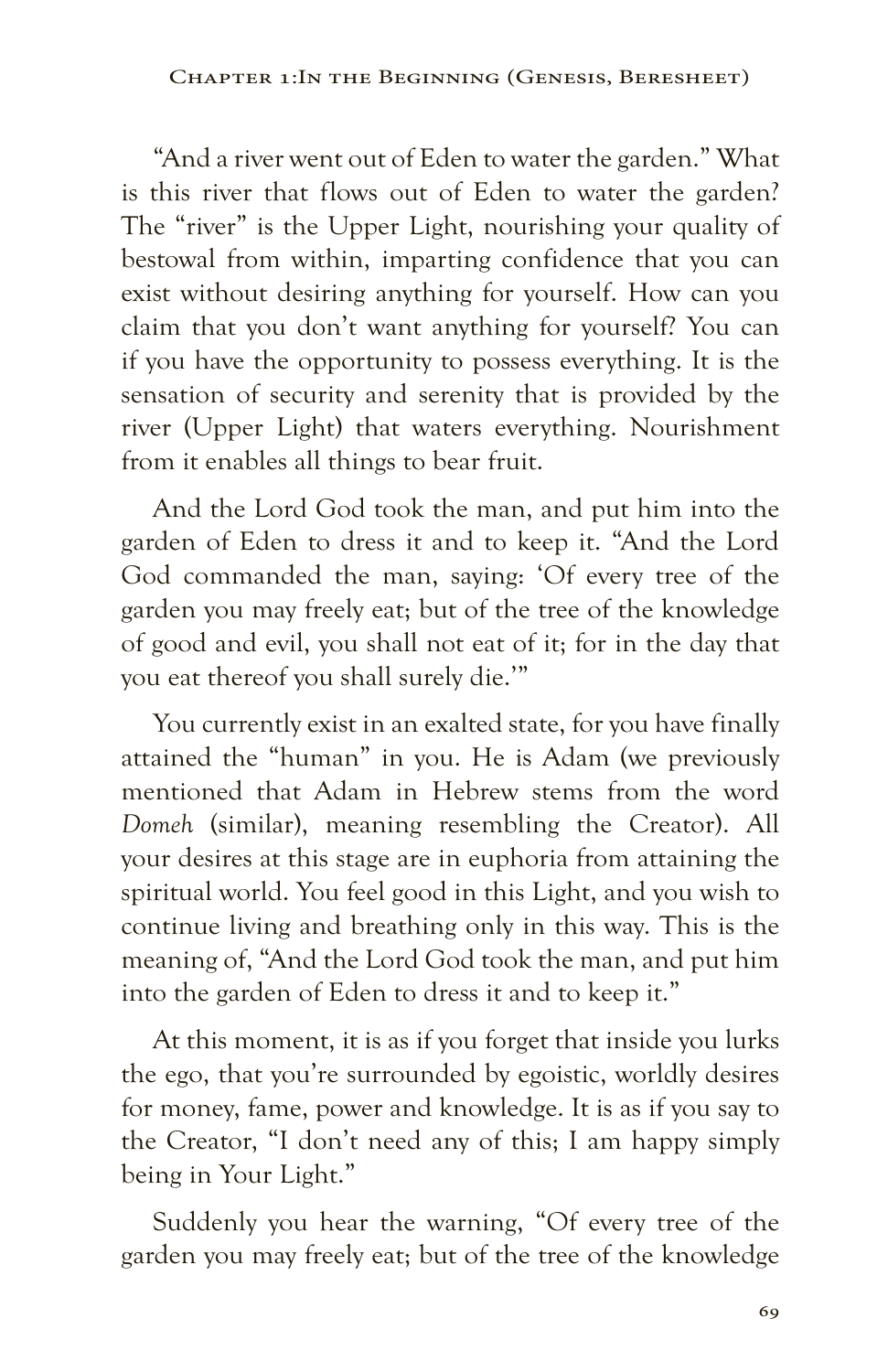of good and evil, you shall not eat of it; for in the day that you eat thereof you shall surely die."

Presently, you exist in this "garden" with your qualities of bestowal. They will never "harm" you because they are aimed at bestowing upon others. Therefore, "Of every tree of the garden you may freely eat."

However, if you use your egoistic qualities, "…but of the tree of the knowledge of good and evil, you shall not eat," the Light will instantly vanish and you will find yourself disconnected from the Creator, the universal Law of Life, from bestowal. It is precisely this state that is called death: "…for in the day that you eat thereof you shall surely die." Connecting to the Creator is life; disconnecting from Him is death.

This should be understood as explained below: When a "human" is born inside you, you mustn't rouse the full extent of your ego. Because you still cannot correct it, you mustn't use it. That is, the "human in you" must not eat from the tree of knowledge of good and evil, as that would harm him. Even though the fruits may seem big, ripe, and tasty, they are poisonous.

Thus lives the "human in you," the "human" desire or "Adam" in you, rejoicing in his bliss. The ego has not yet manifested in him in any way.

He is in the Garden of Eden, amidst the allowed pleasures, reveling in its serenity and in his closeness to the Creator.

But this is only for the time being. In Kabbalah, the state when egoistic desires are not utilized is called *Katnut* (infancy). It is when you consciously deny them, knowing that you're too weak and wouldn't be able to refrain from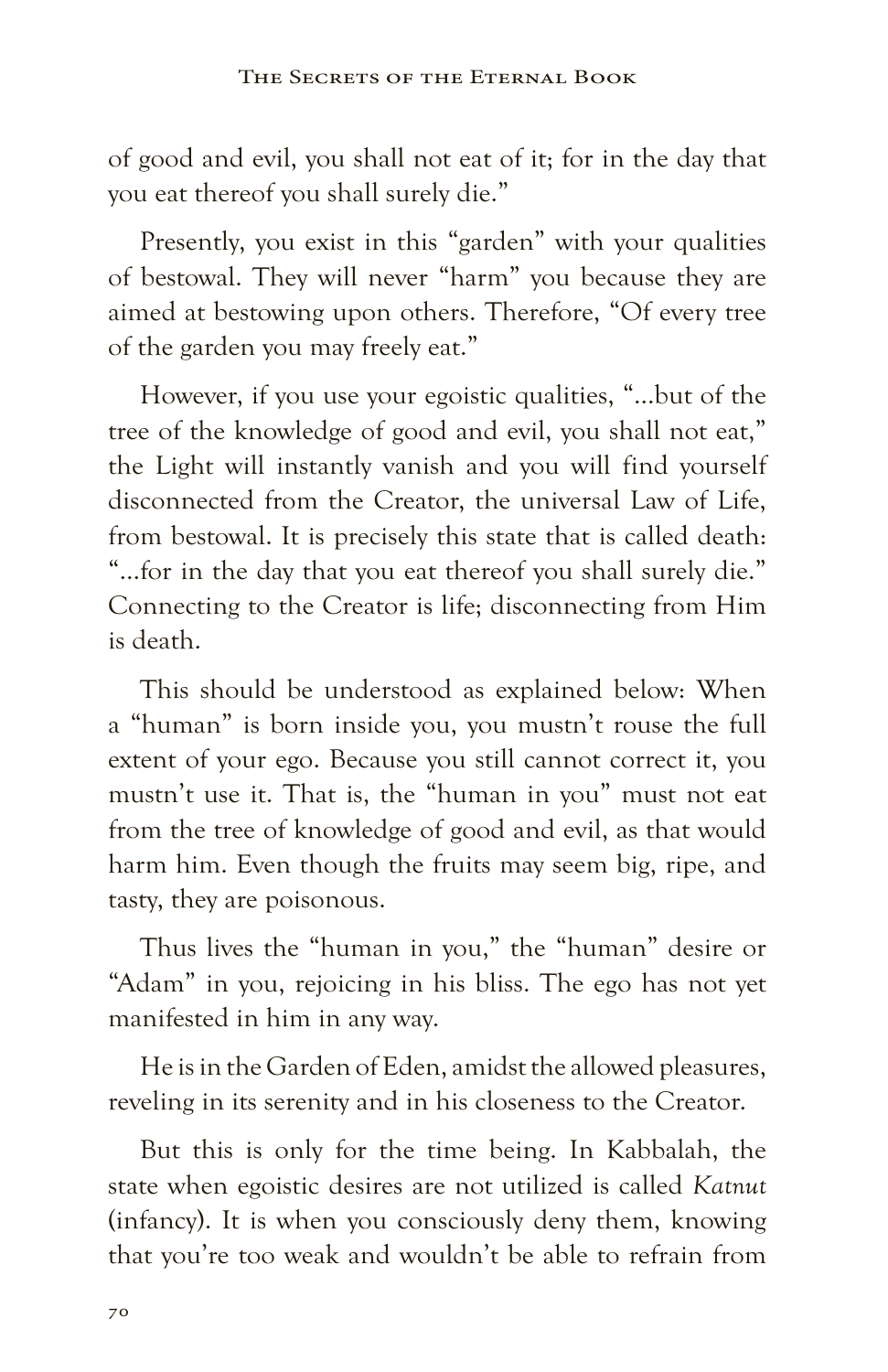taking for yourself. The state of *Katnut* is described as putting a "screen" on the egoistic desires.

It is as if you say to yourself, "No, I will not receive! I won't be able to resist and instead will take for myself, and all will fall into my egoism. But I want to learn to bestow, like You. So what can I do? I have only one option: I won't receive anything. I don't want to take for myself. I want nothing! And so I'm erecting a screen on everything."

Again, a screen represents the strength of resistance against the ego. Of course, it works only as long as we can continue resisting, until a pleasure we cannot resist comes along. Then our resistance is broken and we take—and the screen breaks as we sink into the ego once more.

Our time has not yet arrived. It's only preparing to arrive…

## **MAN'S WIFE**

"And the Lord God said: 'It is not good that the man should be alone; I will make him a help made against him.'"

Indeed, it is not good for man, who was created in God's image and likeness, to have only the Creator's power and nothing of man himself (meaning his egoistic nature). "It is not good that the man should be alone." That is, it is not good that he is stifled by the Light, and has no free will. Bit by bit, his nature must be awakened, his ego revealed to the extent that he can control it. Thus, his ego would stand "behind him." That is to say, the ego could be utilized, but would remain under his control.

The "woman in us" is the embodiment of this controlled ego.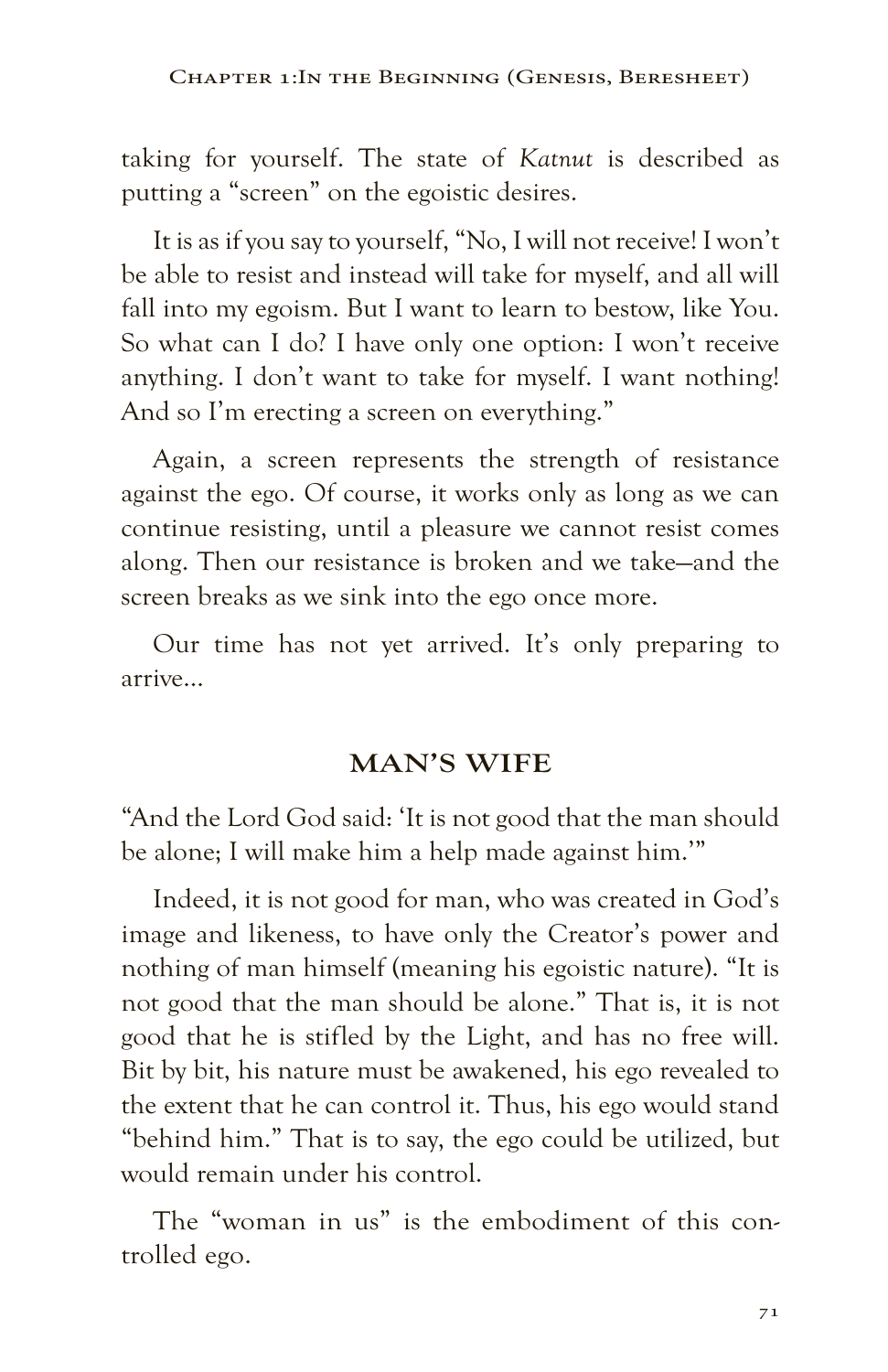"And the Lord God caused a deep sleep to fall upon the man (Adam), and he slept; and He took one of his ribs, and closed up the place with flesh instead thereof. And from the rib, which the Lord God had taken from the man, He made a woman and brought her unto the man. And the man said, 'This is now bone of my bones, and flesh of my flesh; she shall be called Woman because she was taken out of Man.'"

"Sleep" is a spiritual state, as if man dies, when all the types of Light leave him. In this uncontrolled state, a force awakens in him that he didn't want to use before. Man didn't want to activate his ego.

Why is that? He resides in the Creator's Garden of Eden and is completely under the authority of the Light. Man exists in a kind of narcotic state, but he must ultimately become free, for the Creator's objective was to make a creature equal to Him, rather than a slave to the Light. It follows that sooner or later, man must begin to activate his ego and correct it.

When the Light "exits him," when the "Adam" in him falls asleep, an "operation" can be performed: "He took one of his ribs, and closed up the place with flesh instead thereof. And the rib, which the Lord God had taken from the man, He made a woman, and brought her unto the man."

Naturally, this did not refer to a Adam's physical body. I hope that you, the reader, have gotten used to the fact that we're looking beyond the material images of these words for their true spiritual meaning. We're always speaking about desires, and nothing else!

A rib is a "place" in the chest where the altruistic desire in us connects to the egoistic desire.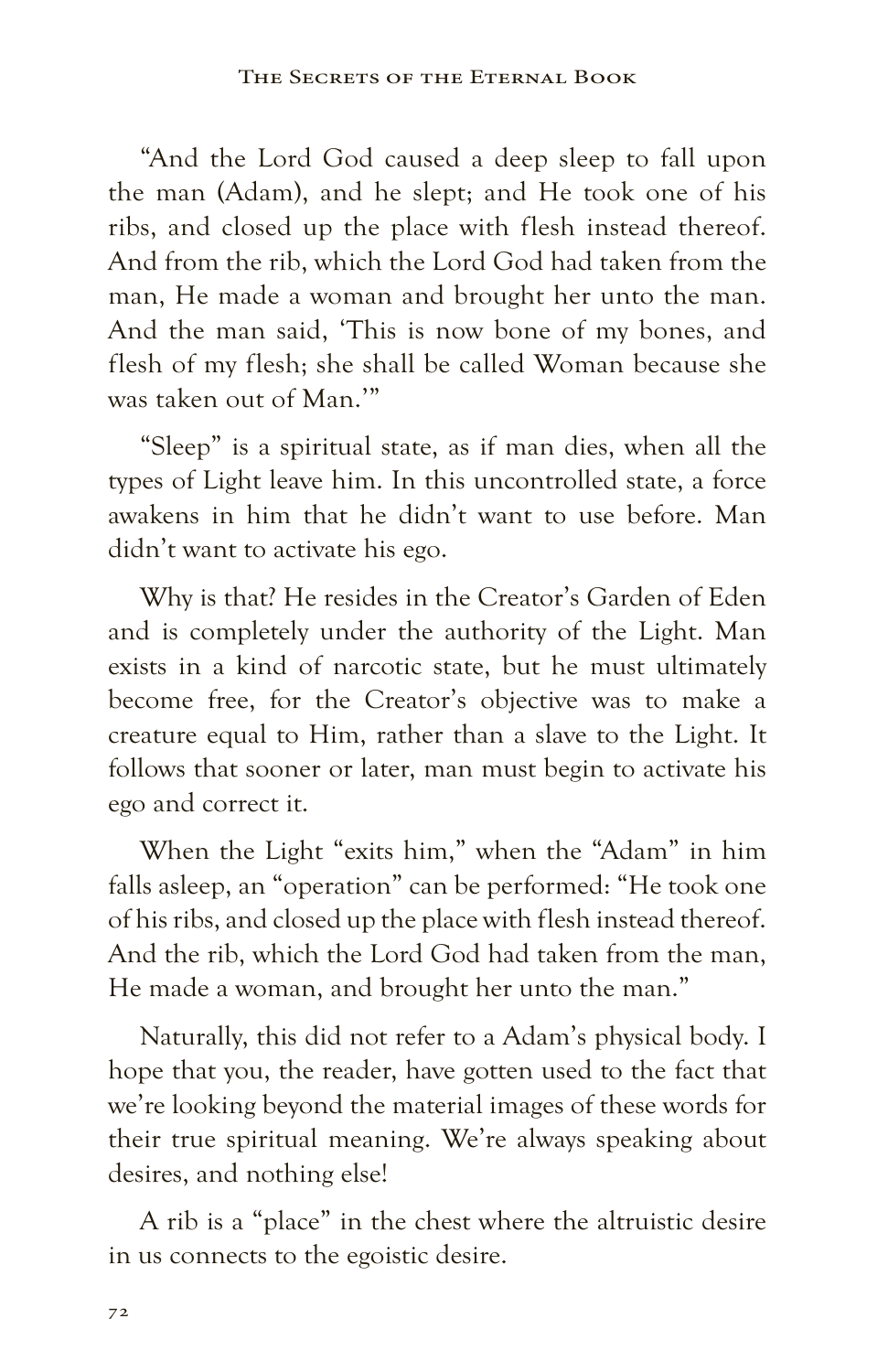In each of our desires is a vulnerable, but absolutely essential "place." It is the moment of doubt and struggle, when the temptation arises to take for yourself, even though you've already decided to "start a new life" and be exclusively in bestowal. This is the material from which "your inner woman" is made, and it exists in every one of us.

This material is that very common quality that exists between the desire to bestow and the desire to receive.

You may ask, "What could they possibly have in common?" The male desire within you strives to receive spiritual pleasure by bestowing upon others, upon the Creator. It waits for the moment when man declares, "I will take only the bare essentials for myself, and gladly bestow everything else to the Creator."

The female desire within you strives to receive spiritual pleasure, but for its own delight, realizing that this pleasure is the greatest in existence.

This common point is called "receiving pleasure," and the only difference is who you are fulfilling with this action: yourself or others.

If the desire to receive spiritual pleasure for self (female desire) is not controlled by the male desire to bestow, it becomes man's demise (in the spiritual sense).

Try to understand that what you see and feel is imaginary. In fact, besides you, there is only the Creator. "For the Creator's sake" and "for one's own sake" are the exact same thing. Until you reach the state of the end of correction, this illusion that others exist will persist. But then you will see that there are no "others"; there are only "me and the Creator."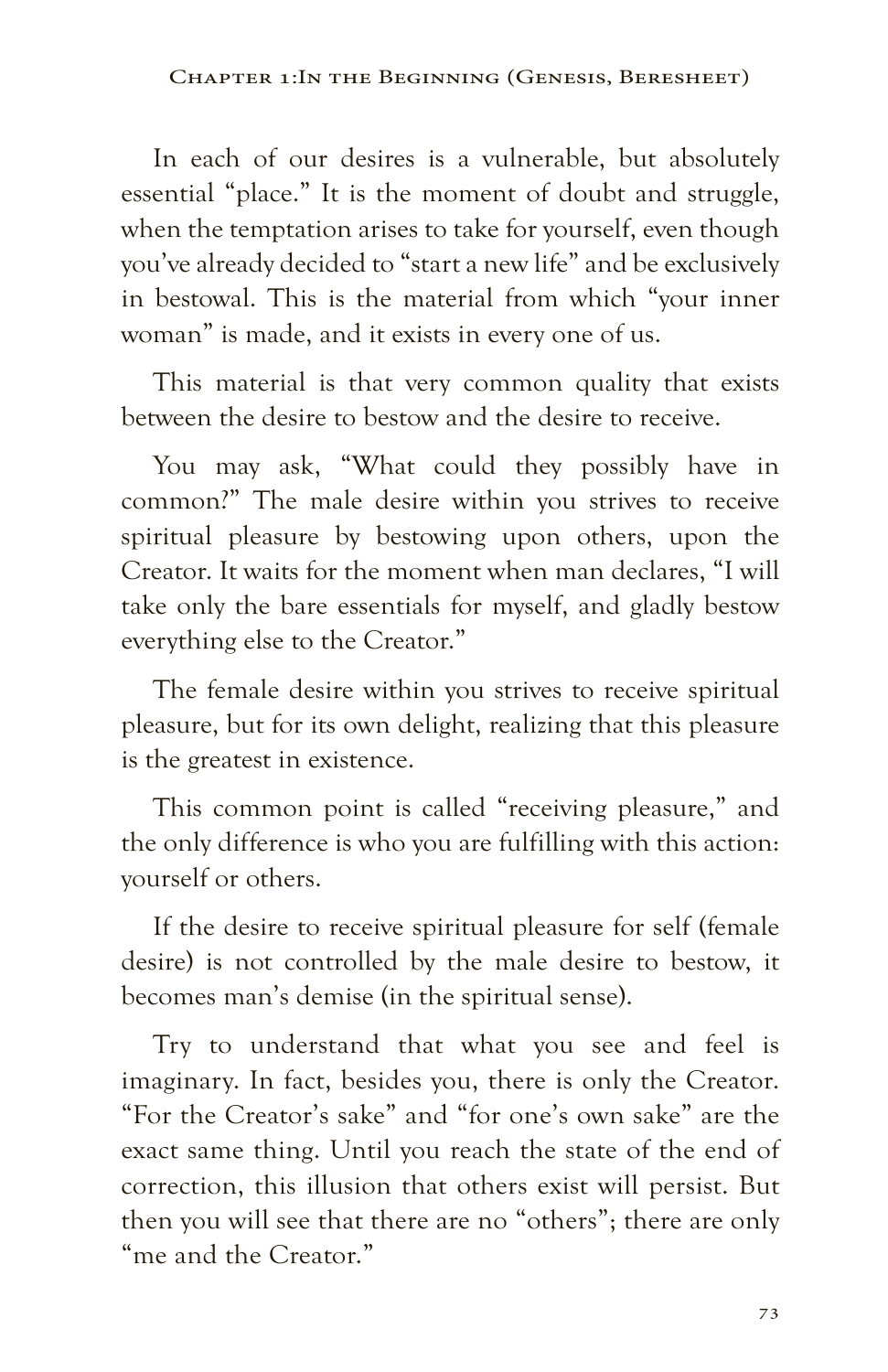But if the desire to bestow (male desire) submits to or follows the desire to receive for oneself (female desire), that will spell demise for man, as well.

Advancement can be infinite, as your soul has no limitation with respect to capacity, for through the soul you connect to others. The soul is the communicator with other souls. One can connect all of humanity to himself—to feel, think and understand in their stead. You need only "exit" yourself and "enter" them.

This is the essence of the Biblical principle, "Love your neighbor as yourself." What is our true egoism? It is when you love yourself egoistically, willing to disregard the whole world just to grab something for yourself. If you can exit yourself and give up all your possessions, you will begin to feel other people and become eternal. Therefore, there is no limit to your spiritual growth; we simply aren't taught this practice. Everyone can actualize himself and become equal to the Creator. Moreover, it is everyone's responsibility and duty to do so.

We will expound on this junction of the male and female beginnings in our desires later and clarify the necessary proportions. In the meantime, let us understand that their true coalescence lies in submission to the Light, in aspiring to it no matter what.

To summarize, the manifestation of an egoistic quality in Adam, which he had never felt before, is the birth of a "woman," the additional, external form called "Eve." Adam and Eve are the same flesh, in that they create between them a combination that has a right to exist independently. They support one another, whereas before they (the desire to bestow and the desire to receive) were estranged from one another.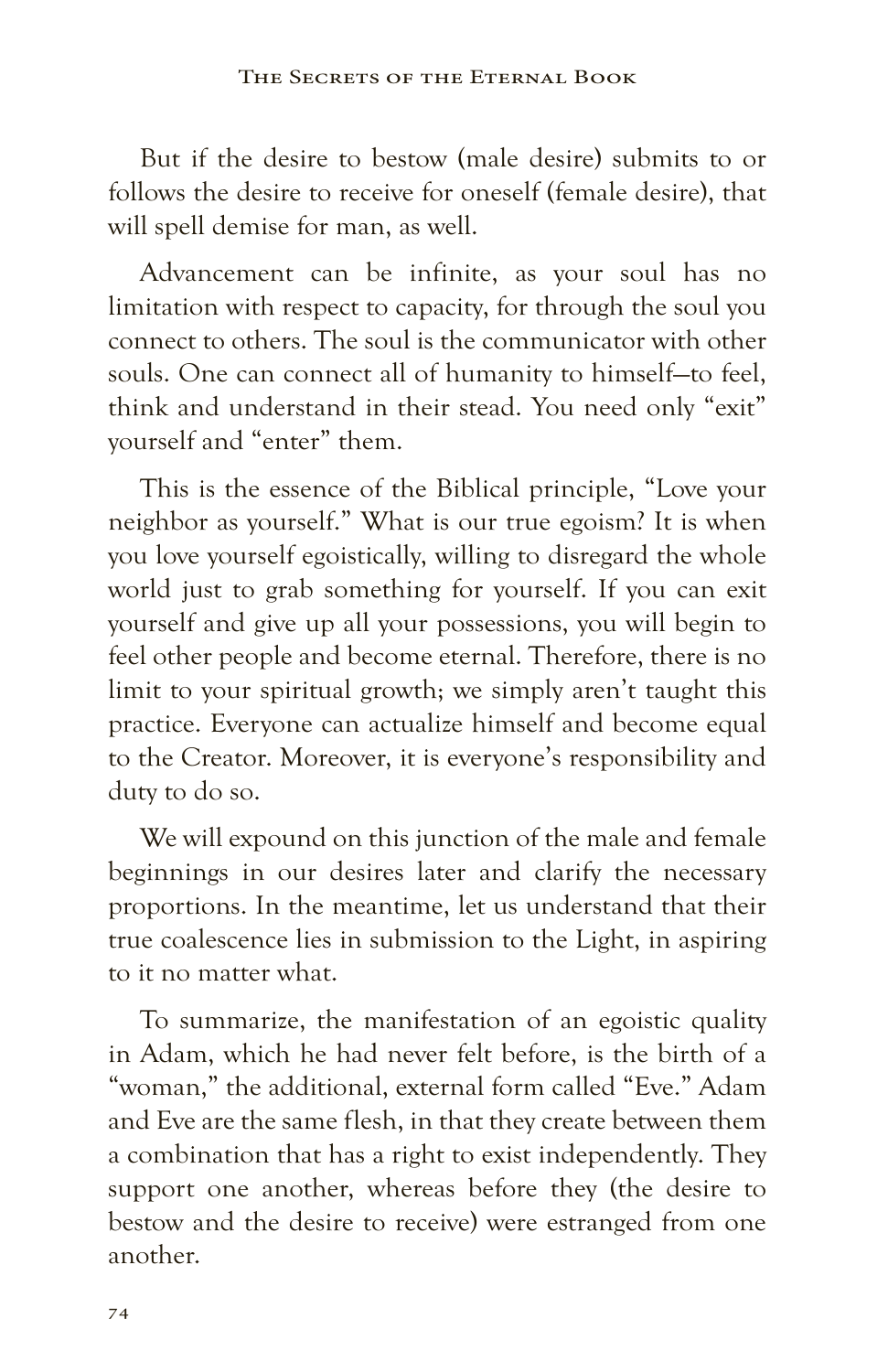"Therefore shall a man leave his father and his mother, and shall cleave unto his wife, and they shall be one flesh." Until that moment, all our desires depended on a single need: to remain in the Garden of Eden, to always be in the Creator's Light. This is how we feel when in the state of ascent, when we think only of spiritual pleasures, while everything else seems empty and worthless. This means that we are "in the Garden of Eden," connected to "our father and mother."

We do not lower our eyes to the "sinful earth," thinking that we've "departed" it and are now aspiring only upward. But earth cannot be escaped. Our nature is egoistic and must be corrected. The connection to the earth (desire to receive) is the "woman" to which "man" attaches, becoming one flesh with her, meaning drawing to himself egoistic desires, but not yet exposing them. Neither the man nor the woman have yet discovered themselves: "And they were both naked, the man and his wife, and were not ashamed."

The term "naked" alludes to the absence of "clothes" that is, egoistic desires that coat man, clothes-like, concealing his true, primordial yearning for the spiritual world.

By donning these "clothes"—newer and newer egoistic desires—man distances himself from the Creator, although the spiritual basis always remains in him. He simply needs to begin to remove these layers and always strive for the root—the Creator who created us all. This is exactly what we are now doing.

If you're thinking of one thing and one thing only—how to equalize yourself with the Creator—you thus evoke a highly intense influence of the purifying Light. You are "bathing" yourself in true thoughts, with a true book, reading it the way Kabbalists do at supernal spiritual degrees. It is as if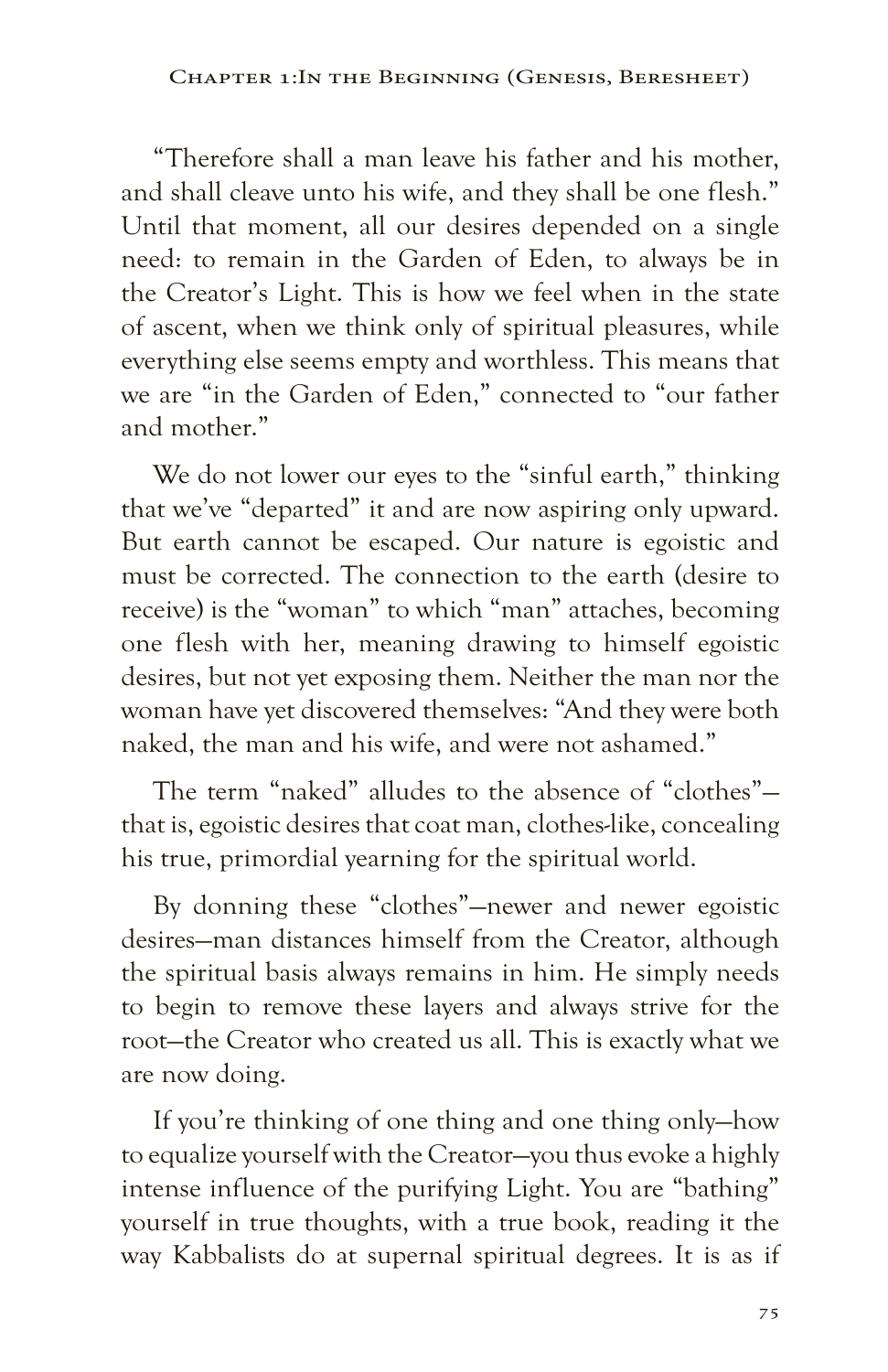you've caught a lifeline that they threw to you. Now the important thing is to hold on!

"Naked" means a complete absence of egoistic intentions. This is why the Kabbalists weren't ashamed of their desires.

Likewise, animals don't need to conceal their actions; they are driven by instincts, not by egoistic desires. Man is the only creature that can blush with shame or needs to "cover" his intentions, for they are egoistic through and through.

But at this time, at the beginning of the path, the separated Adam and Eve (our desires) are naked and uncovered. They have nothing to be ashamed of because they lead a "beastly" existence, run by instincts. This is what living by instincts is called in our world.

They are naked and unashamed, for shame is the discovery of one's opposition to the Creator, which Adam and Eve have yet to realize.

#### **THE SERPENT APPEARS**

"Now the serpent was more subtle than any beast of the field which the Lord God had made. And he said unto the woman: 'Indeed, God has said, 'You shall not eat of any tree of the garden.'' And the woman said unto the serpent: 'Of the fruit of the trees of the garden we may eat; but of the fruit of the tree which is in the midst of the garden, God has said: 'You shall not eat of it, neither shall you touch it, lest you die.'' And the serpent said unto the woman: 'You shall not surely die; for God knows that in the day you eat thereof, your eyes shall open, and you shall be as God, knowing good and evil.'"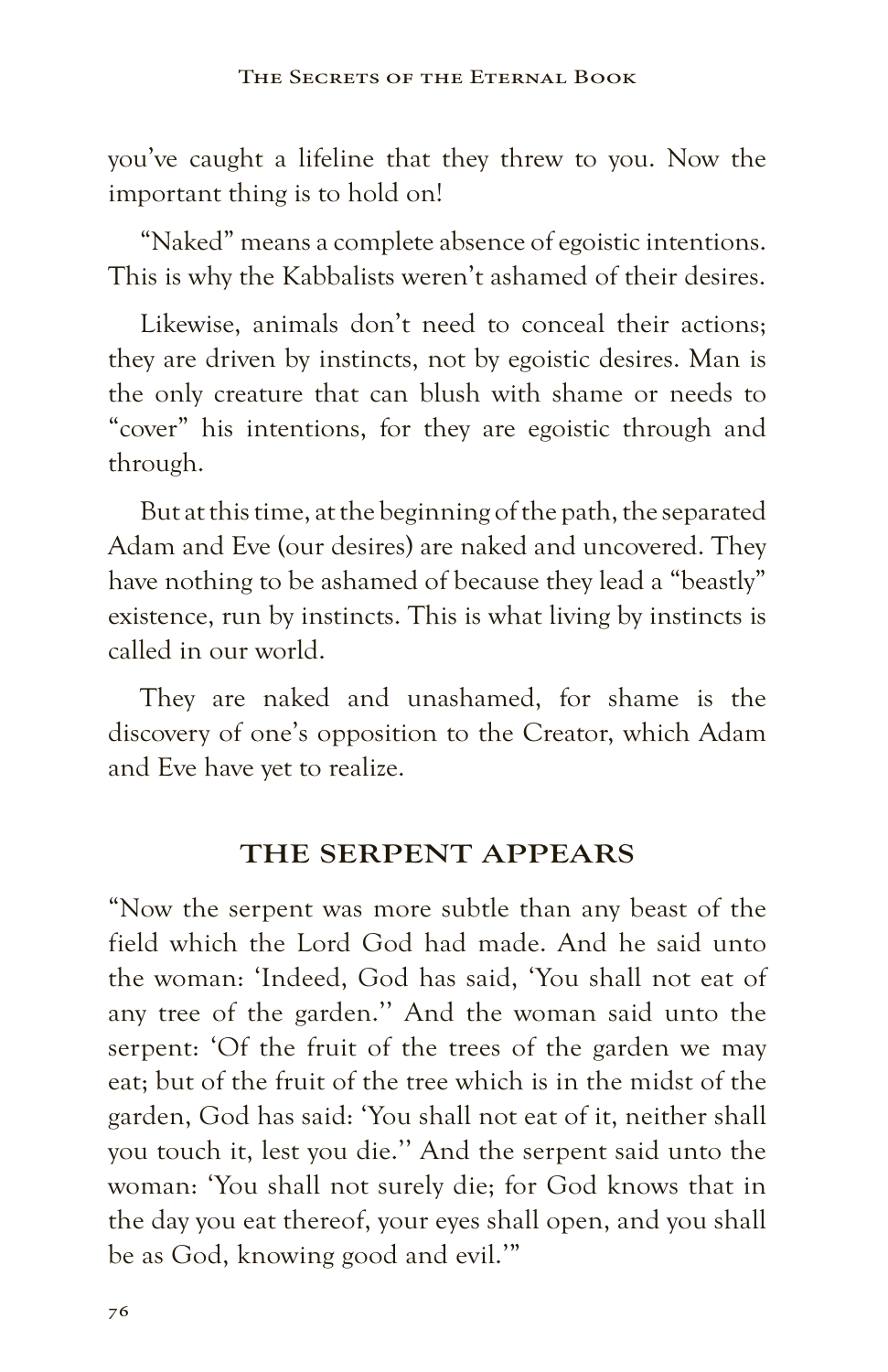What exactly happened here? I trust that you, the reader, are beginning to "feel out" your thoughts and desires, and perceive this story differently, reading it with your inner vision.

Clearly, the "serpent" is your egoistic desire, your nature. (The "serpent" is the fourth and final phase of the ego.) Later, we will talk about how we cannot work with the serpent until we are strong enough to overcome this final phase of the ego, called *Lev HaEven* (the stony heart). It's with good reason that it's called "stony." Only the Creator can overcome it, and that is what happens once we complete our correction. The process is finalized by the Creator.

You may ask how the serpent ended up in the Garden of Eden? Well, if no one is using the serpent for evil purposes, he exists on the same level as everything else the Creator has made, in its true, primordial form as God's creation. If he doesn't use his desires for the sake of reception, his egoism is unrevealed, and in such a state he may be wherever he likes.

You would be right to ask, "What is the reason that the serpent (our ego) revealed itself?" Why didn't it just go on living in the Garden of Eden, without leading man to sin?

The answer is that man would then remain on the level of an angel, "infertile," while the goal is for him to become human! This is why the serpent (ego) reveals itself. It is precisely what man needs to rise from the level of the Garden of Eden to the Creator's level, and of his own volition.

Why, then, does the serpent go through Eve? Eve is that concealed ego that already exists in Adam (the desire to bestow). Eve is the bridge that links Adam to the real, powerful ego (man's nature, as ego can only be connected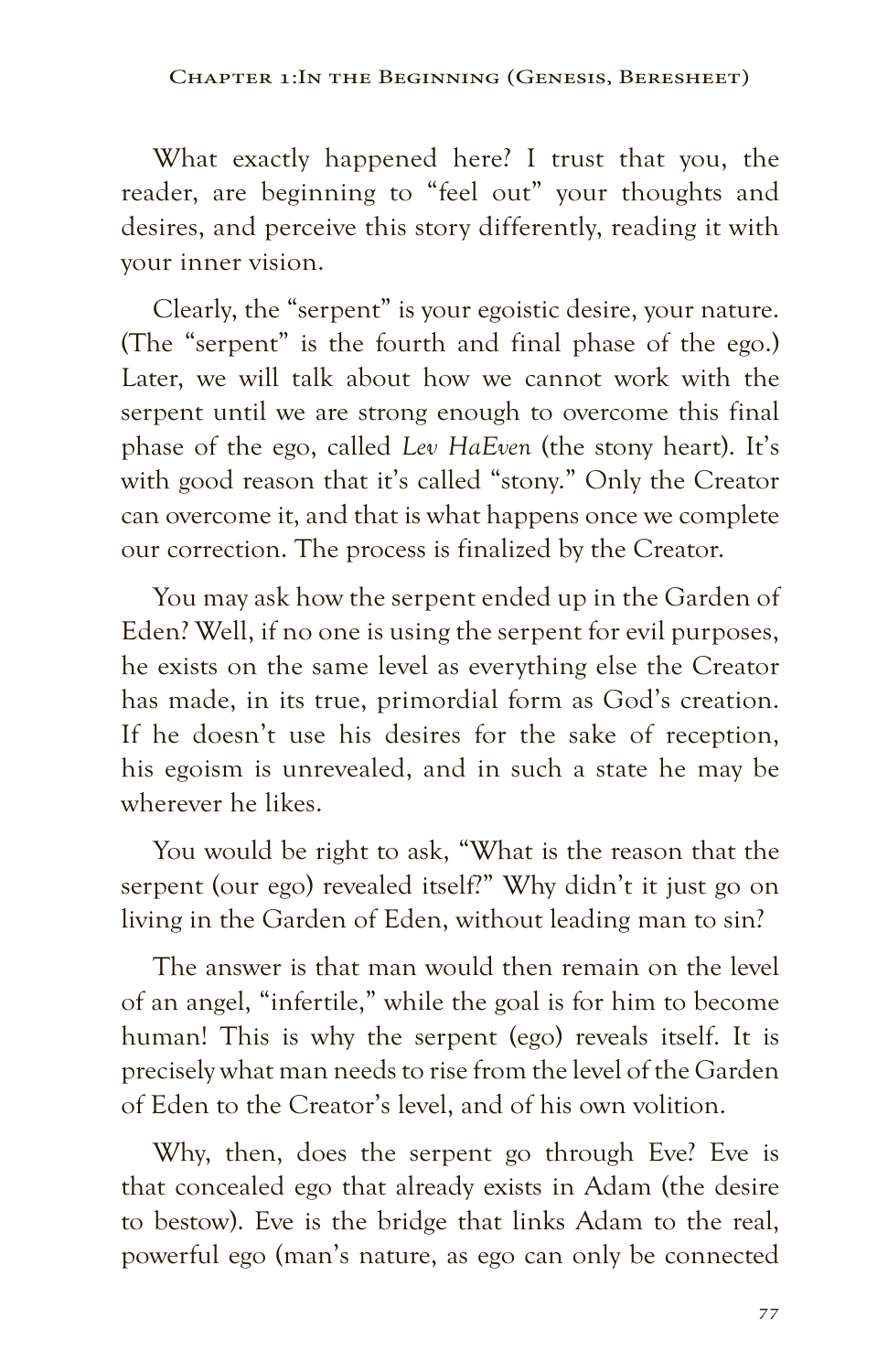through ego). So when the time comes to execute this connection, the serpent appears before Eve: "And he said unto the woman: 'Indeed, God has said, 'You shall not eat of any tree of the garden.''"

Because Eve is the egoistic part of Adam (the quality of bestowal), she resists the serpent because she wishes to keep Adam pure, an angel, so she can stay with him in the Garden.

"And the woman said unto the serpent: 'Of the fruit of the trees of the garden we may eat; but of the fruit of the tree which is in the midst of the garden, God has said: 'You shall not eat of it, neither shall you touch it, lest you die.''"

However, according to the Creator's plan, Adam must become truly human, and grow from the state of *Katnut* (infancy) he is in, to the state of *Gadlut* (adulthood). He will achieve this after finally demonstrating his ego to the full extent, but using it exclusively to benefit others, for the sake of the Creator. This is why the true ego insists: "And the serpent said unto the woman: 'Ye shall not surely die; for God knows that in the day you eat thereof, your eyes shall open, and you shall be as God, knowing good and evil.'"

In other words, our "serpent" insists that this is the only way to actualize a true act of bestowal toward the Creator. That is, carrying out a true act of bestowal toward the Creator involves attaching the whole egoism, and achieving the goal of Creation, namely equivalence with the Creator, all in one go. (The serpent didn't lie. He was speaking from the end goal when this will happen one way or the other. He had only the best intentions.)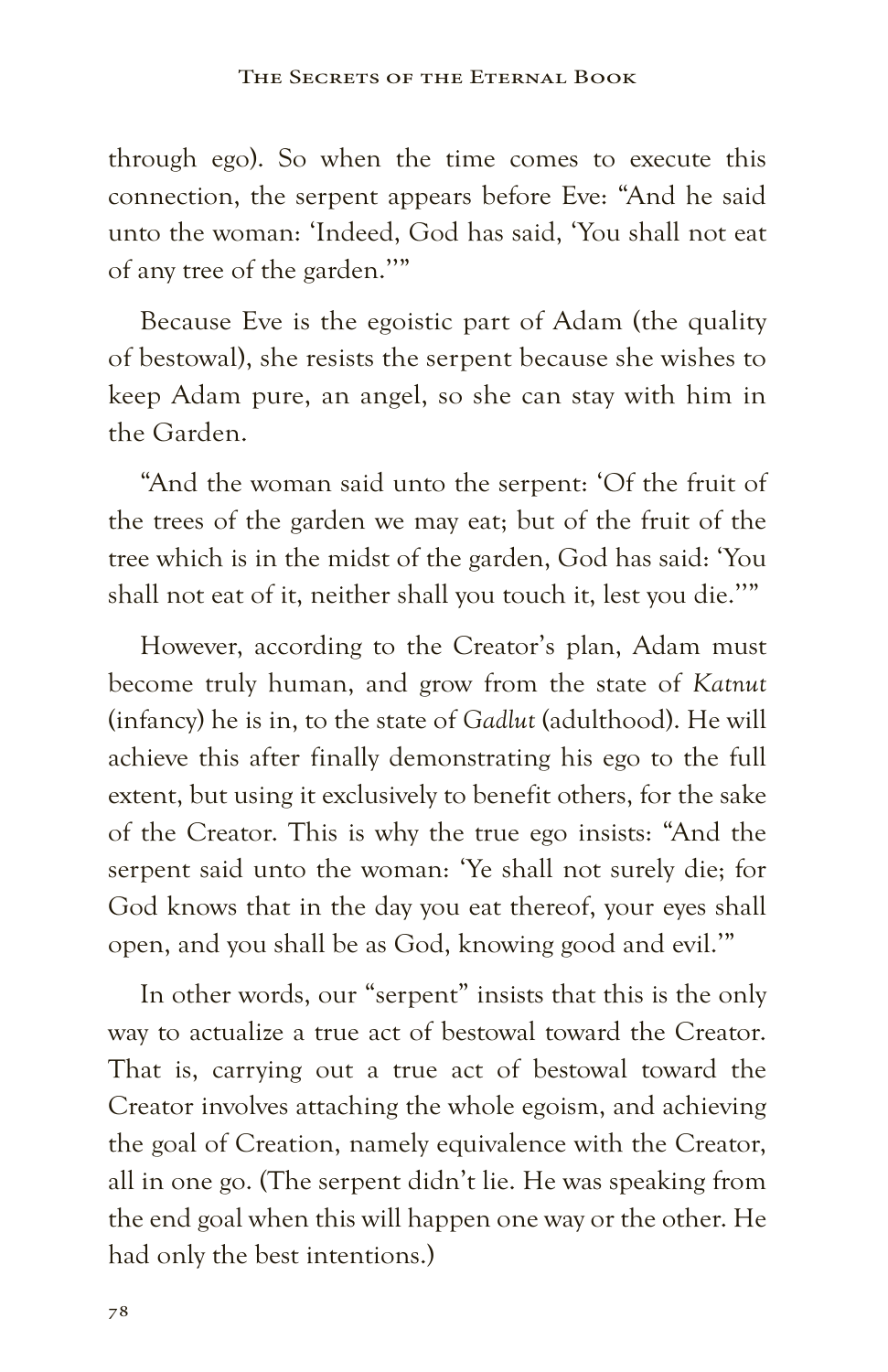The Eve in man thinks that he really will be able to deal with his ego. He feels confident and doesn't doubt for a second that he will not stumble off the spiritual path.

This is how every beginner feels. Remember when you first discovered the spiritual truths? At that moment you were absolutely certain that from this point on you would aspire only toward the spiritual world, and will never again return to primitive corporeal desires. You thought you'd be able to "explain" to your ego all the advantages of the spiritual path.

Then, you suddenly became overburdened with tangible problems, like an opportunity to make lots of money, or a career promotion that required twelve hours of work daily. These material benefits gave you a momentary, but very tangible result, like money, respect, and possibilities for further growth, and you completely forgot that just yesterday you felt as if the Creator would reveal Himself to you any moment now, and place you in His "Garden of Eden." You forgot all about it and fell back into your corporeal desires. But the record of that blissful feeling of spiritual heights you experienced remains in you, and this is more important than anything else.

That is what the current chapter of the Pentateuch speaks of. It describes what happens when Eve (the egoistic desire that's not connected to the spiritual, to Adam) joins forces with the serpent (the primordial, earthly egoism) and heeds his words: "And when the woman saw that the tree was good for food, and that it was a delight to the eyes, and that the tree was to be desired to make one wise…"

In other words, you thought this action would bring you to the goal, that it was "good for food," just as the serpent claimed.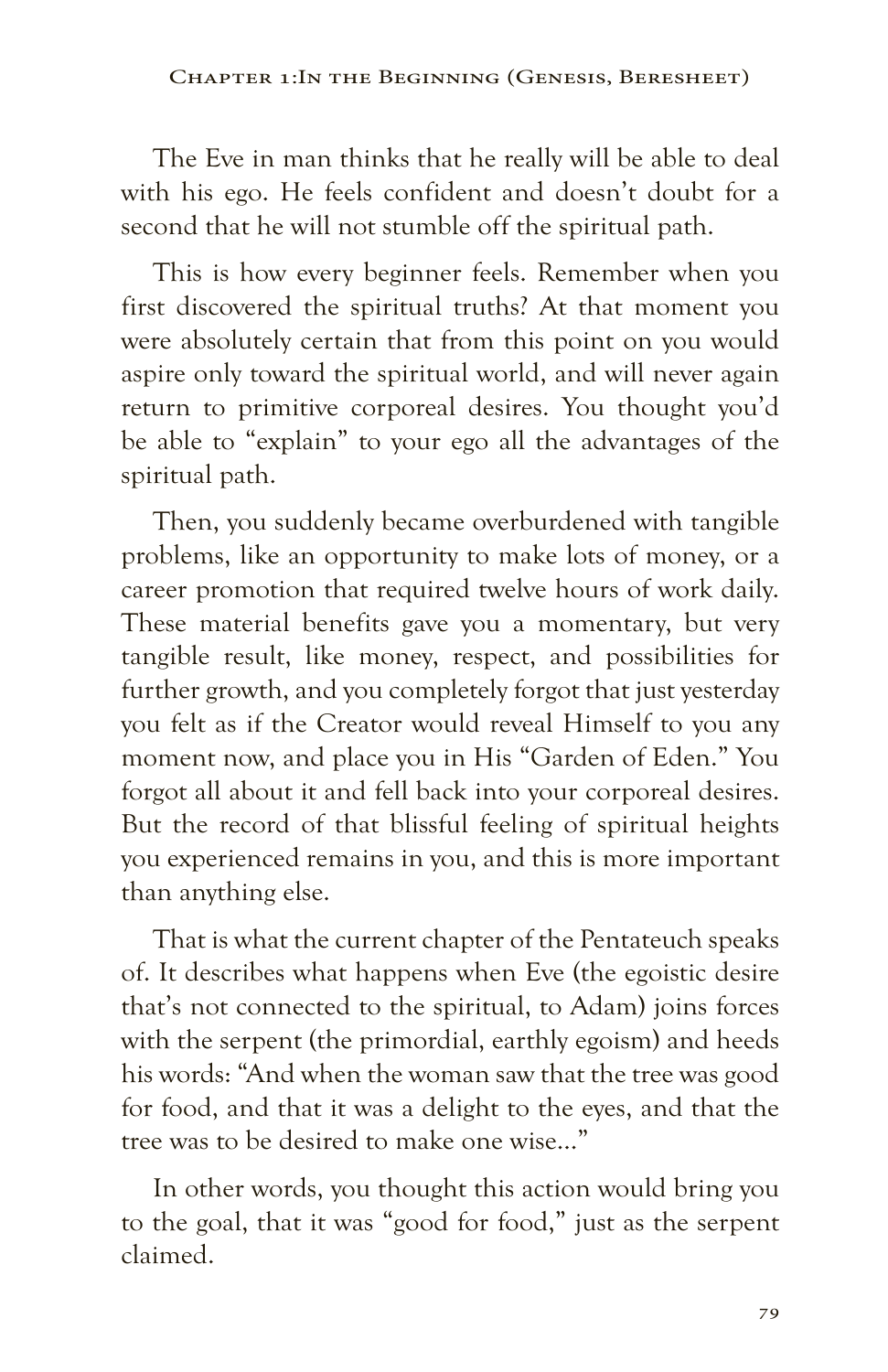That is when the strongest egoistic desire enters you—your Adam, your most ardent desire to attain the spiritual state. This causes the "breaking of your Adam," the pure spiritual desire, and this is "the fall of man" (Adam).

"…she took from its fruit and ate; and she gave also to her husband with her, and he ate." You were certain you'd prevail, that you would do it for the sake of advancing spiritually. That was your sincere intention. The Adam in you "eats," meaning attaches to himself egoism he has never used before. Naturally, he did not prevail; he began to use the pleasure for himself. "The eyes of them both were opened, and they knew that they were naked."

Indeed, they discovered the Light of Love, the Creator's Light that surrounded them all that time. "And the eyes of them both were opened," but then they also saw each other in that Light, and realized that they were absolutely opposite to Him. The Light (Creator) is pure, absolute bestowal, whereas they are thoroughly egoistic ("and they knew that they were naked").

They understood that they were egoists and couldn't be like Him, having felt their corruption, their disparity from the Creator on the one hand, and their individuality, uniqueness and ability to achieve correction on the other hand. You could say this was the first manifestation of man's "I." Until that moment, he existed in the general Light, fully devout to the Creator, when suddenly his "eyes were opened": There is my "I," there is my ego. If only he knew the full breadth of the ascents and descents that this great discovery would bring to every individual and all of humanity in the future!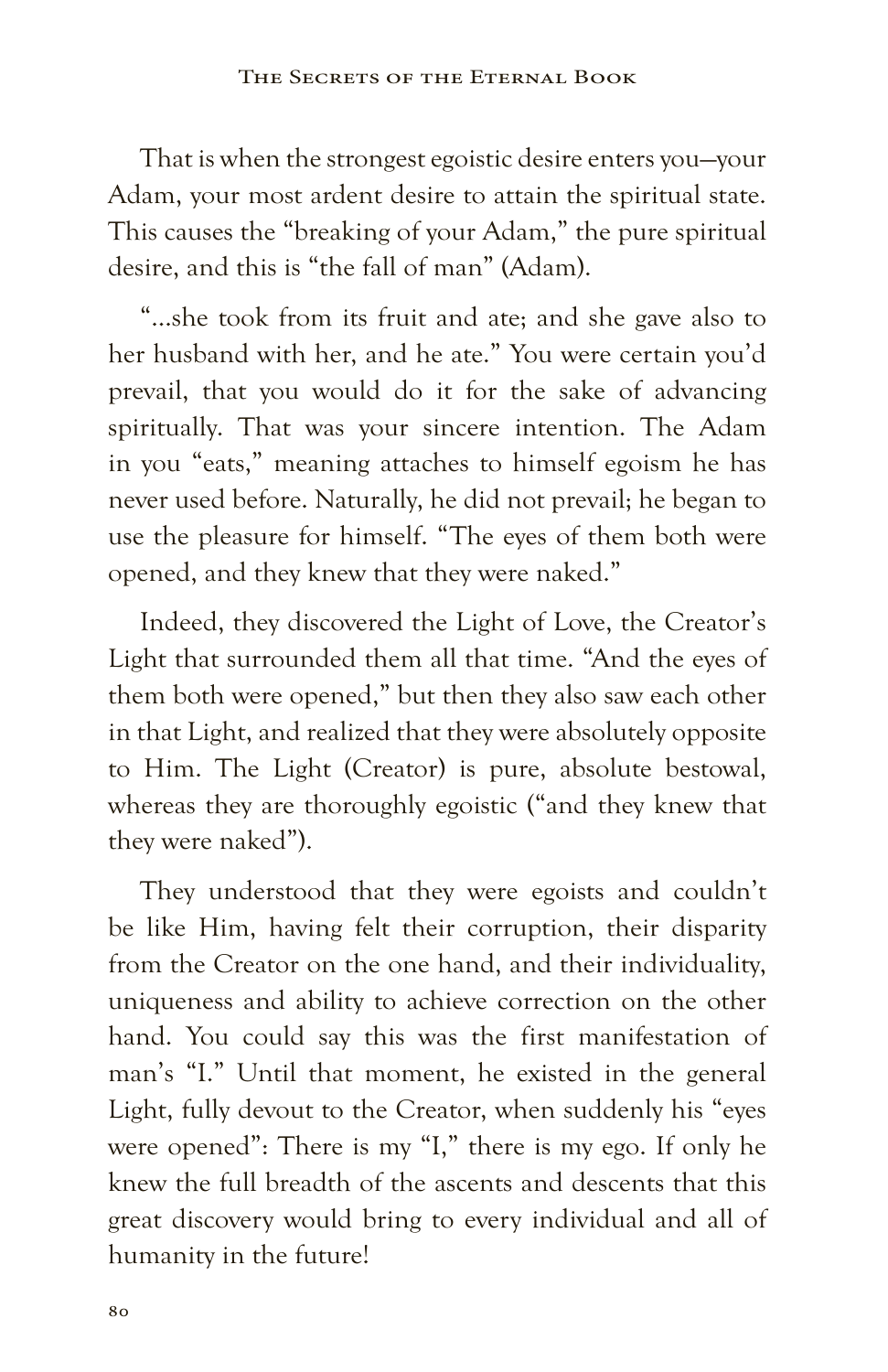# **THE EXILE**

What follows is only the exile and nothing else, all the way down to our world. "By the sweat of your face you will eat bread, till you return to the ground, because from it you were taken; for you are dust, and to dust you shall return."

What was the reason for the exile? Why did the Creator conceive and execute this "operation" of breaking an exalted spiritual desire into many pieces, which fell into our world and clothed themselves in bodies? They forgot all about the fairytale garden and don't perceive the spiritual world whatsoever. They feel no influence of the spiritual Light, but are occupied with themselves, catering to their petty corporeal desires, clashing their egos in wars, discord, and hatred. Indeed, what was the reason for breaking this great, unified soul of Adam?

The breaking allowed the most important thing to happen: the sparks of bestowal, the altruistic desires of Man (Adam) fell into the kingdom of egoism and saturated it with the "spirit of bestowal." A "recording" was made in our egoism that there is such a great thing as a spiritual connection with the Creator, which is unbelievable joy that's difficult to express in words.

It is precisely this feeling that will come into play later. It will remain dormant in our egos, waiting for an opportunity that will certainly come, for everything develops exclusively by the Creator's design. Then, these sparks of spiritual experience, latent and biding their time, will illuminate the kingdom of egoism, and a path will appear in the total darkness. Like a seeing man leading the blind on a path, so will these sparks lead the egoistic desires toward the Light, toward correction.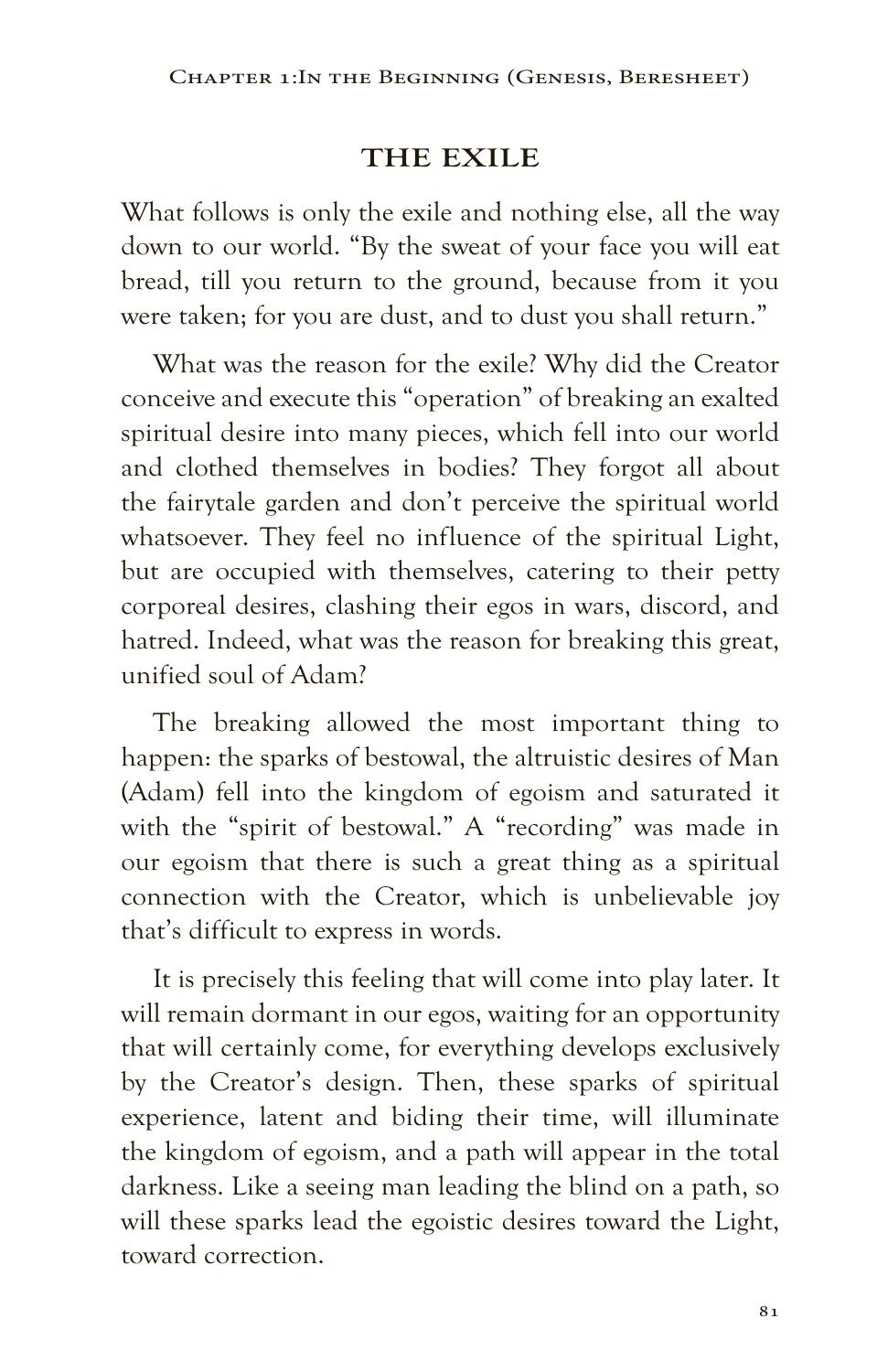That time has come. Humanity realizes it has reached a dead end, that it cannot progress to a good life. We already feel the harm inherent in egoism, and we blame it for all the deadly sins: "…for you are dust, and to dust you shall return." We perceive it as dust from which nothing grows but war, depression, terrorism, and an endless string of suffering. This sensation signifies that the Creator is calling us to Him. He has "shone" His Light on us, and in it we saw ourselves as we really are—a sight so terrifying that we began to seek a way out of our selves. This is called "a prayer."

It is precisely in this situation that the sparks of the soul of the first man awaken in us. They exist in everyone. Soon we will all feel them and realize we are parts of the one soul, one organism, and we'll wish to return "Home," living in unity with all the other souls, for without it we won't survive.

"Therefore the Lord God sent him forth from the garden of Eden, to till the ground from whence he was taken. So He drove out the man; and He placed at the east of the garden of Eden the cherubim, and the flaming sword which turned every way, to keep the way to the tree of life."

So, this is the Creator's plan. Obviously, the act of the breaking was preordained. Otherwise, the "kingdom of darkness" would reign within us forever, and we would never awaken to feel the spiritual world as we crawl on the ground and consume dust like serpents. (Incidentally, this is exactly why our primordial, uncorrected egoism is called "a serpent," because our desire to receive crawls on the ground.)

The serpent cannot rise above this desire (it has no arms or legs; it is bound to the ground and cursed by the Creator,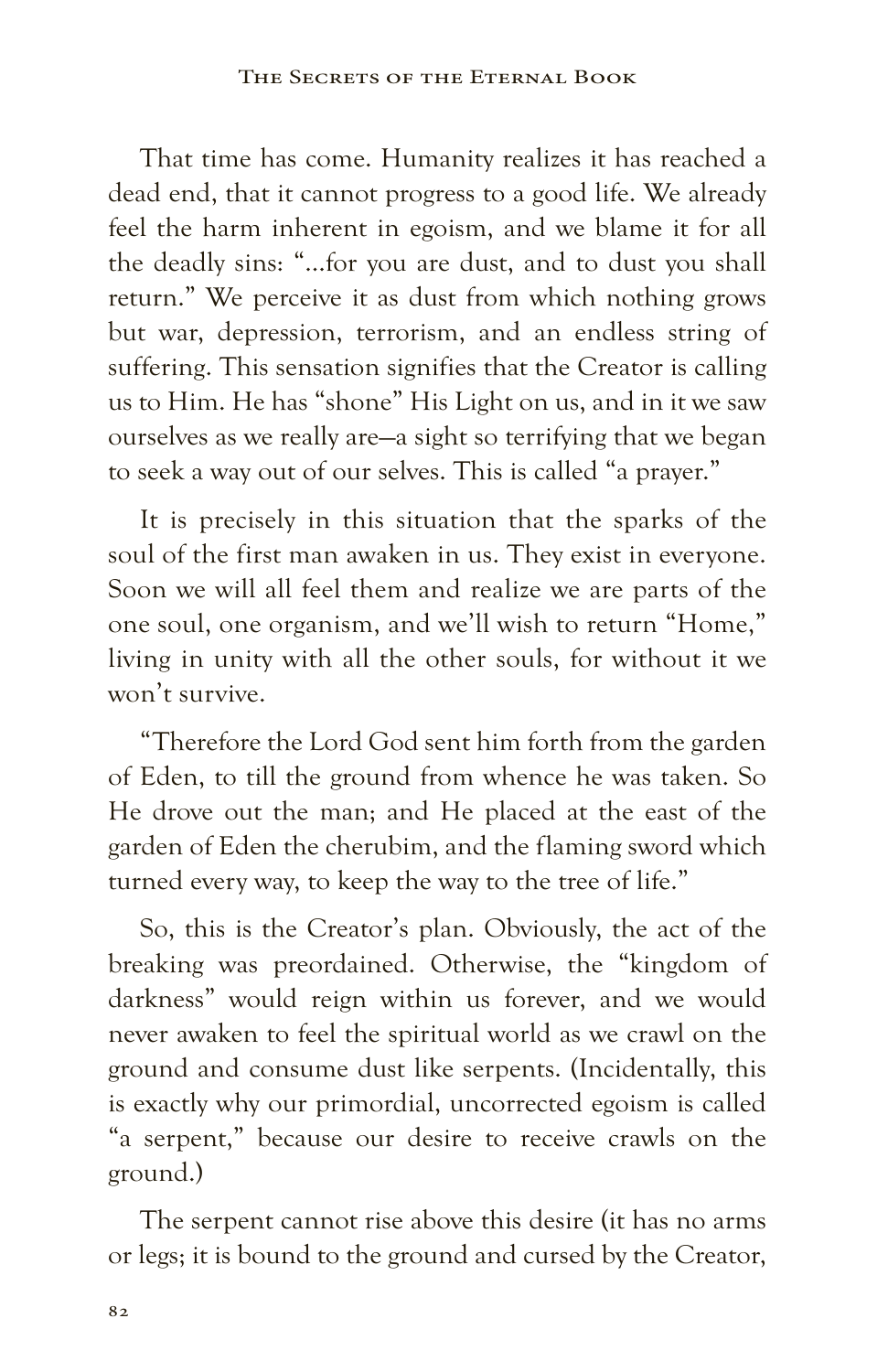which means it is opposite from Him, and all this brings man only suffering).

"Because you have done this, cursed are you more than all cattle, and more than every beast of the field; on your belly you will go, and dust you will eat all the days of your life." This is how we perceive our egoism.

Of course, there aren't any curses from the Creator's side. He never changes; He is the absolute good, and always remains the same—in total bestowal. Only we change. Today, more than ever, we recognize that our nature is opposite from the Creator's, and that egoism has led us to a dead end.

Indeed, it is the Creator who has brought us to this state of futility, for there is no other force in the world—no demons, no devils, no witches—there is only the Creator. To compel us to independently ascend to His level, He has placed us in this situation.

Moreover, on our way back to Him we will need to undergo trials: "He placed at the east of the garden of Eden the cherubim, and the flaming sword which turned every way, to keep the way to the tree of life." These trials are prepared for our benefit, for by overcoming them we form a single desire—to return to our previous state of our own volition, and live in accordance with the law of unity and love. Only then will the angels with swords allow us to enter the garden, and we won't need to return to the suffering of this world. Instead we will attain the Creator's secrets in infinite delight.

Now let us take a brief pause to clarify the text, and try to understand the whole picture. This will simplify our journey onward.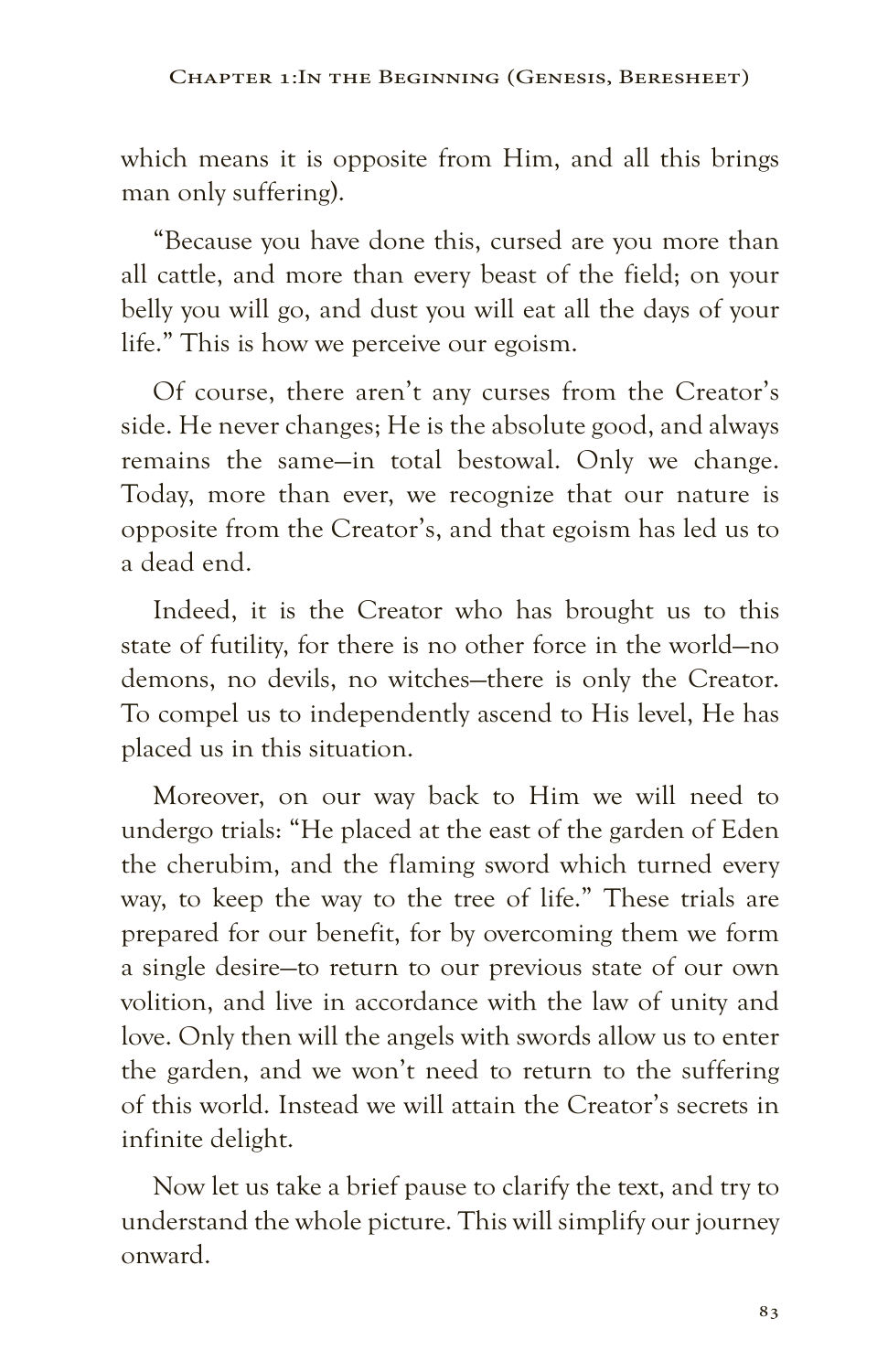#### **ON FREE WILL**

From the above we've learned that one gradually learns to sense this world and the Upper World, and their interaction at the same time. Information descends from the Upper World into ours and manifests as matter. We see physical objects, plants, animals, birds, insects, and people. But if we possess spiritual vision in addition to the corporeal one, we can also sense the forces that govern matter.

It is precisely this perception of reality that everyone must achieve: to sense the Creator behind everything that exists and transpires. We needn't believe it blindly, but actually see and sense it. This is what the book teaches us.

Our reaction to the forces that descend from above as information ascends to the Upper World, where our future is decided, whether it materializes in a good result or a bad one.

Being at the highest spiritual degree, the Creator created the creature from the quality of egoism, which is opposite to Him. He filled the creature with the Light, and then emptied it, thereby lowering it to the state called "our world."

In return, the creature ascends back along the spiritual degrees, thereby meriting pleasures far greater than what it had before its descent into this world.

A question arises: to reach equivalence with its Maker, why did the creature need to experience the worst possible state? Couldn't it be avoided?

The fact is that the creature must have the strength and freedom to act freely in between two opposite qualities: its own ego and the Creator, to freely choose its own path and independently follow it.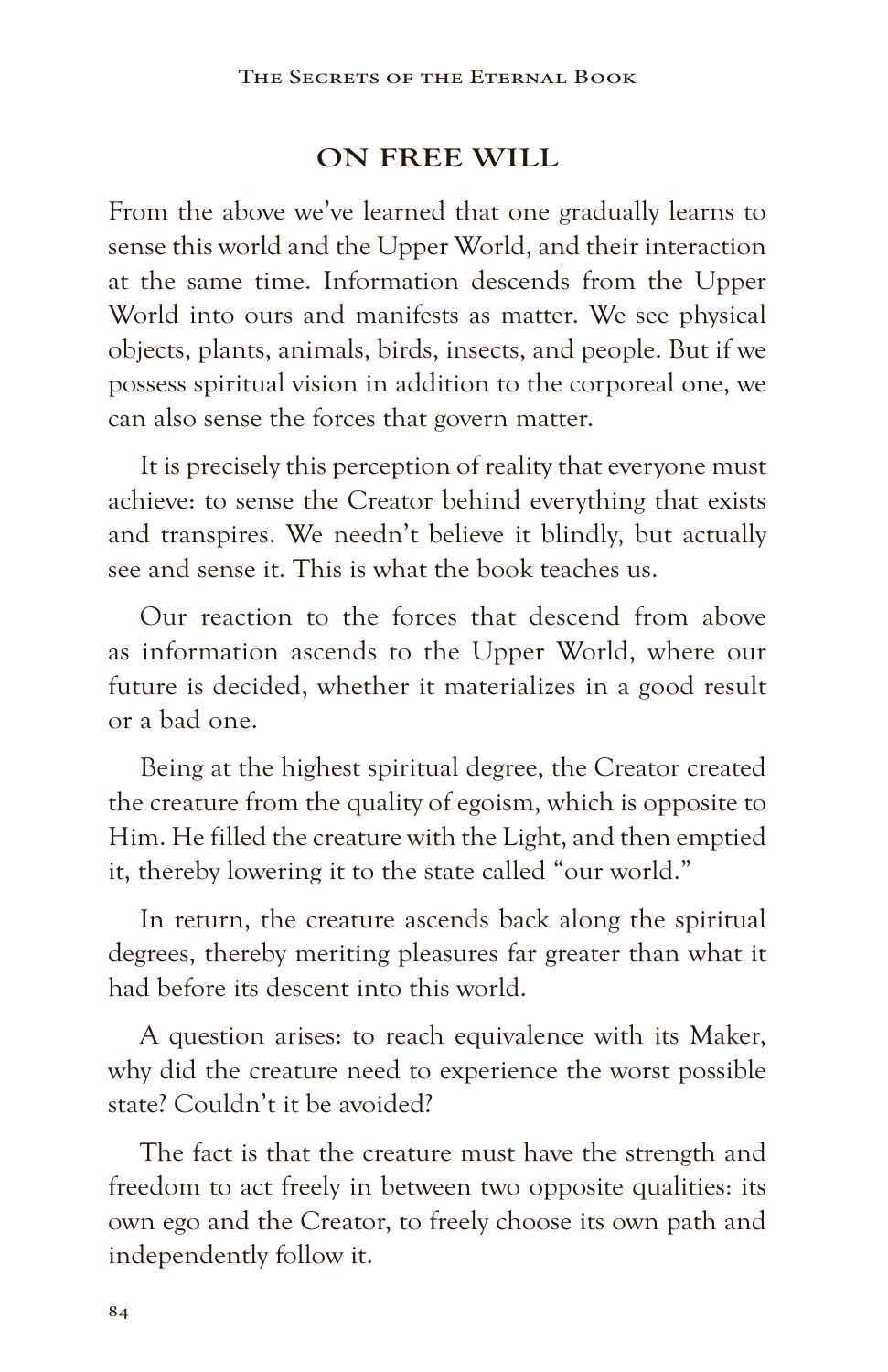To provide man with these choices means the Creator must a) completely distance the creature from Himself, b) give the creature the ability to develop and attain the Universe, and c) allow the creature freedom of choice.

The Creator provides the creature with these conditions gradually. The creature that senses the Creator, and is therefore filled with the Light, is not autonomous. Rather, it is fully controlled by the Light, which dictates its own terms and imparts to it its qualities.

To create a fully autonomous and independent creature, the Creator must distance Himself from it completely. In other words, by freeing itself from the Light, the creature achieves independence in its actions. The act whereby the Light is extracted is called *Tzimtzum* (restriction).

Imagine having a flawed tool that you need to work with. Naturally, the first thing you must do is fix it and make it serviceable before you can use it.

From the very first pages, this is exactly what the Bible speaks of: how to repair this unusable tool—our soul—and return to the Creator as a result. Like an instruction manual, it explains how one can ascend to the most supernal and perfect state, while still living in this world.

As was already mentioned, during the correction one exists between two worlds—the Upper and the lower. In the process of correction the soul acquires the necessary skills, knowledge, and experience for the correction. More importantly, one develops new sensations, new spiritual qualities. Thus, by achieving complete correction of the soul, one acquires the qualities that allow for existence in all the Upper Worlds—in eternity, serenity, and perfection. This is how we come to the end of correction.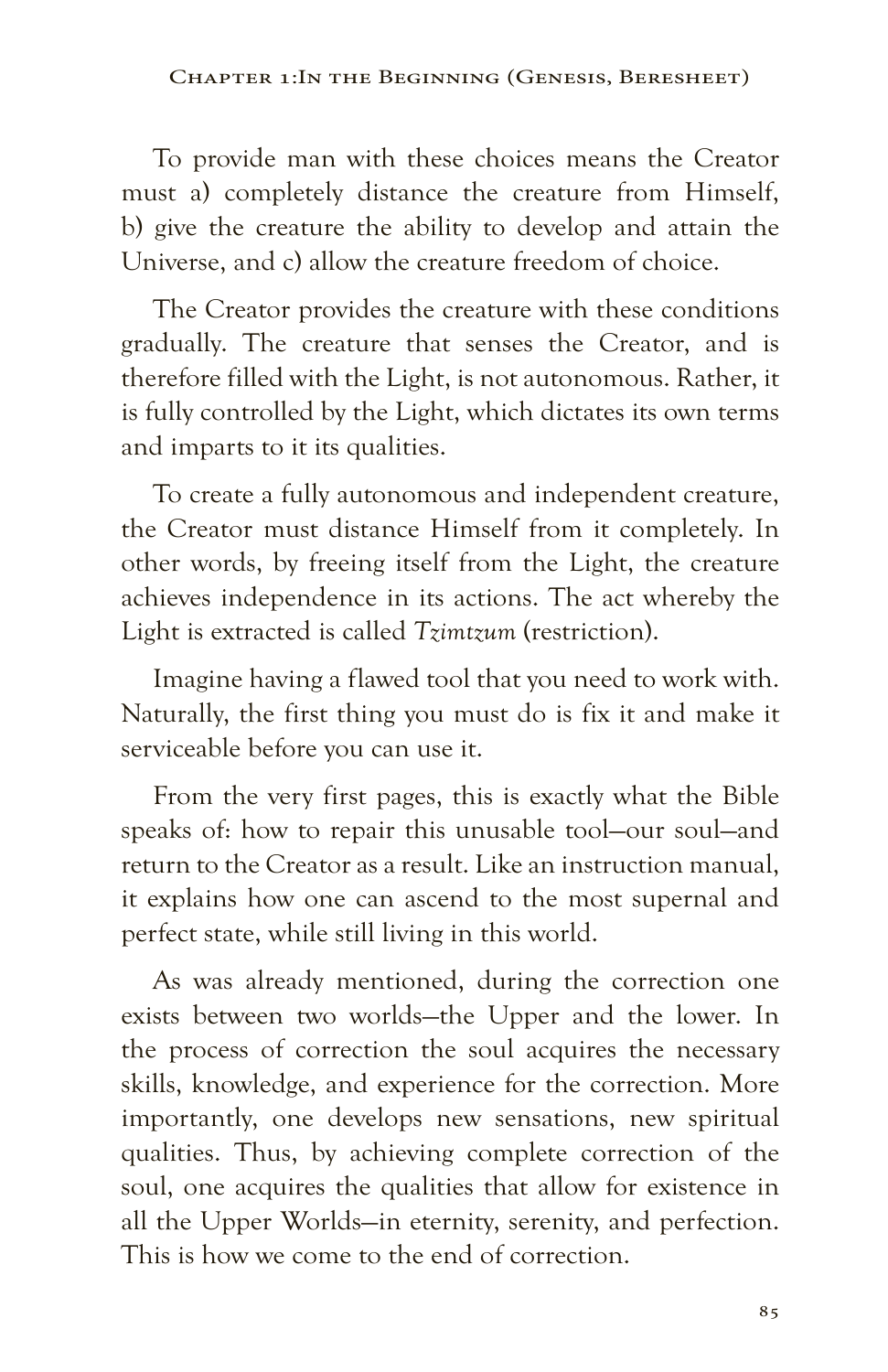This state is not described anywhere for the simple reason that it cannot be expressed in words. Only those who go through all the preliminary states and reach the end of correction attain it. Beyond the end of correction lie uncharted territories that hold the so-called "secrets of the Torah" (*Maase Merkava* and *Maase Beresheet*).

There are only isolated hints at them in *The Book of Zohar* and other Kabbalistic texts. However, those spiritual spheres cannot be described because our language, our letters, and our notions are all taken from the world of correction.

We cannot sense anything that exists above the system of correction. Therefore, we cannot express them in our human language, which is confined to our coordinates, notions and perceptions.

This is why the greatest Kabbalist of the modern age, Baal HaSulam, pleaded with the Creator to allow him to descend from the world of true perceptions to a lower degree, so he could communicate the way to the spiritual dimension using letters, words, and earthly emotions. When his request was granted, he penned the main Kabbalistic works for our generation, which we can use to enter the spiritual realm. His works are like a map without which you will surely lose your way in the labyrinth of corporeal life, lose hope, grow weary and pass away without ever learning the true purpose of your existence. Like a father responding to the suffering of his children, Baal HaSulam picks us up and carries us to the Light.

Just as one cannot exist in our world without understanding it, the soul cannot exist in the spiritual world after the body passes without acquiring knowledge about it beforehand. Therefore, all the achievements in the science of Kabbalah not only guarantee us a comfortable existence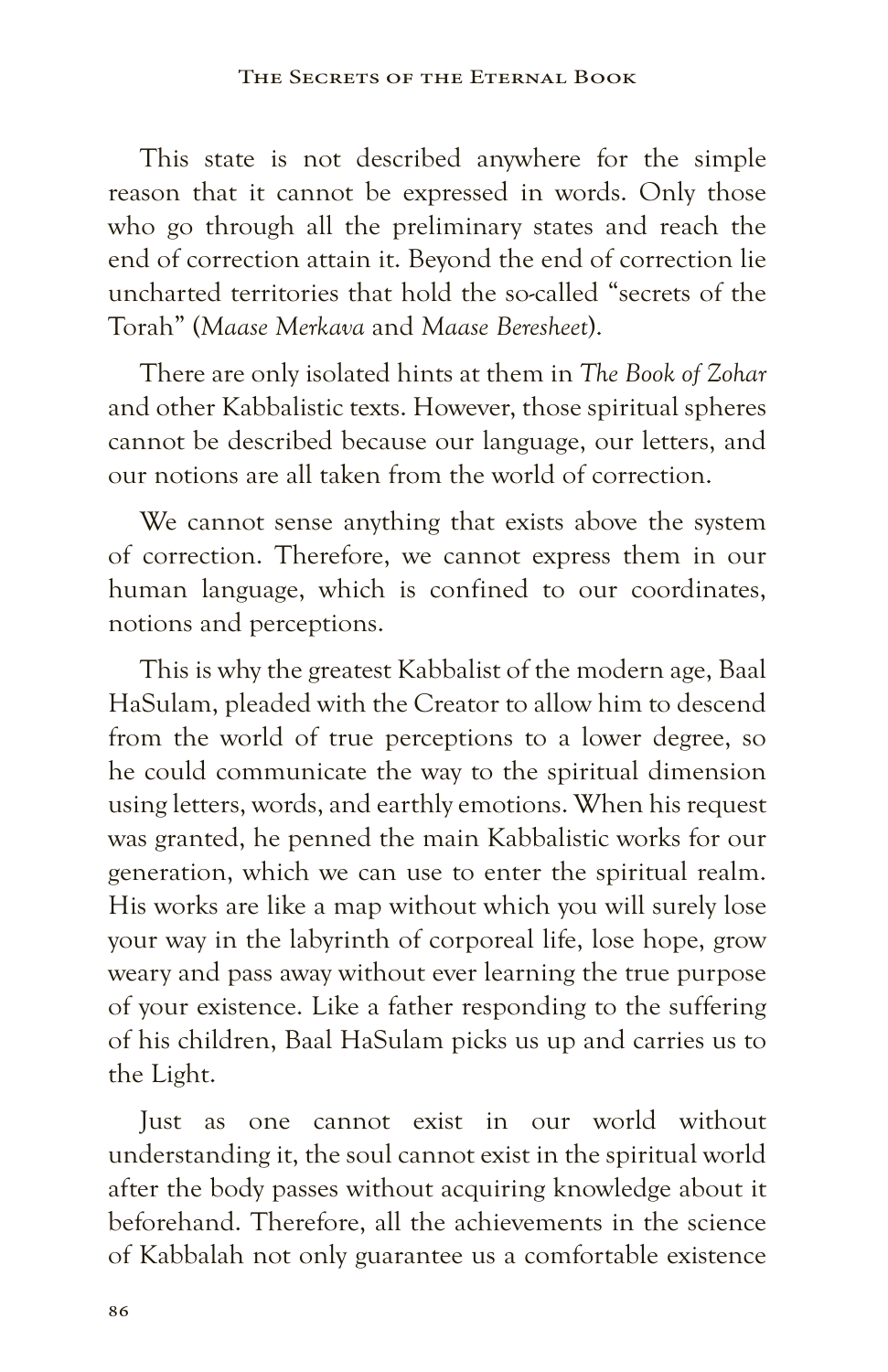in this world, but also the opportunity to exist in the world to come.

# **BACK TO ADAM**

Let us now return to the First Man, to Adam, that desire which we feel within. When the Creator exiled him from the Garden of Eden, the "human in us" (Adam) stopped being a child and began to mature.

The maturation process is a period when we know we must correct our egoism, for we cannot live with it or to simply suppress it.

There is no immediate correction, as the "serpent" suggested. Instead, man must descend all the way down until he feels the full span of his ego and begs the Creator for help, realizing that he's powerless to deal with it on his own.

"And the man knew Eve his wife; and she conceived and bore Cain, and said: 'I have gotten a man with the help of the Lord.' And again she bore his brother Abel. And Abel was a keeper of sheep, but Cain was a tiller of the ground."

This is the beginning of the descent. We see how a great egoistic desire that man could not deal with began to split into pieces. (There is a breaking whereby sparks fly into our world, where they receive egoistic shells—bodies. I will reiterate here that we're talking about our work with the egoistic desires exclusively, and not about specific people.)

"And the man knew Eve his wife." This means the altruistic and egoistic desires merged in man. The result was a merging, or "giving birth," to two desires: Cain and Abel.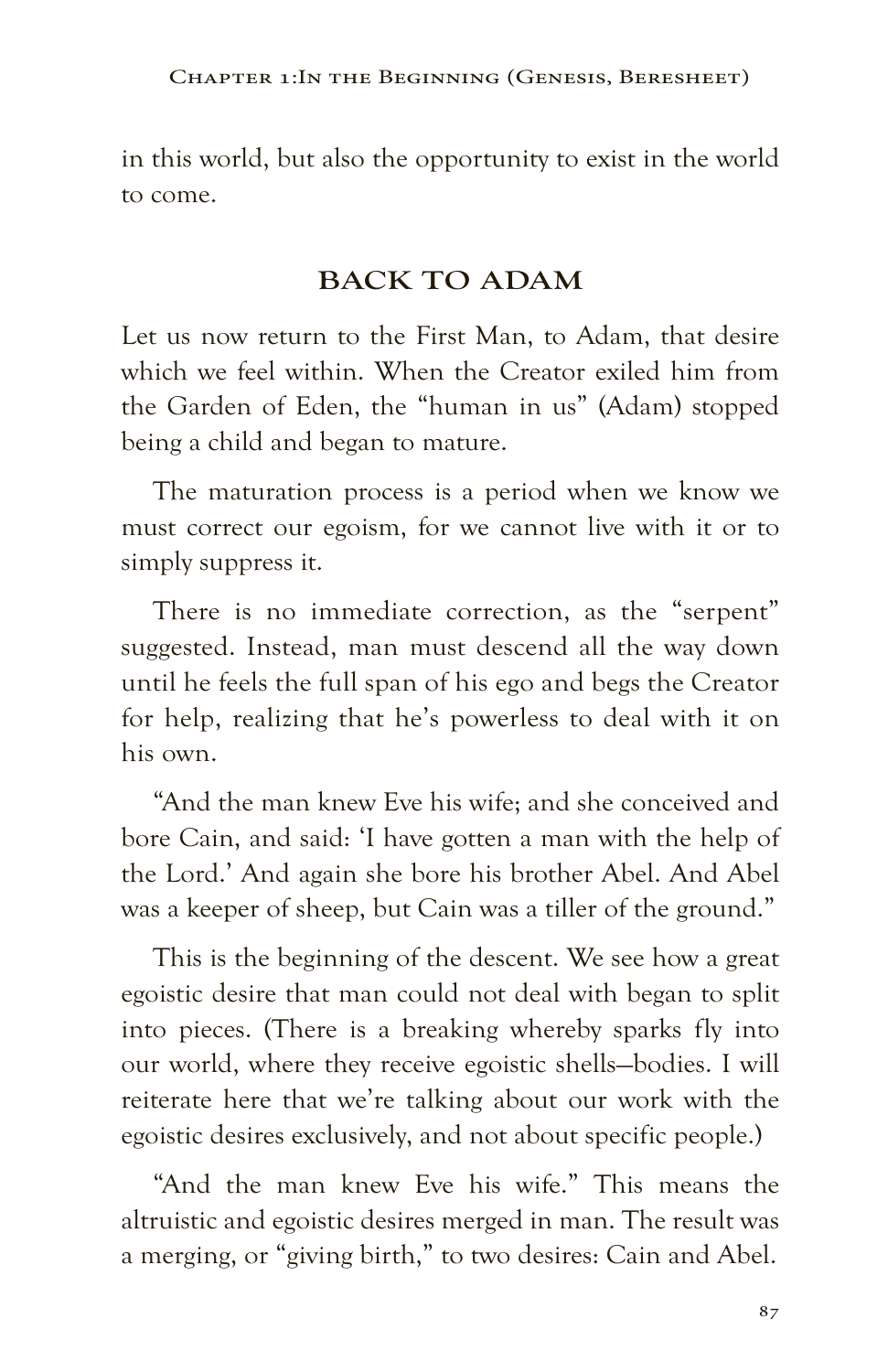One desire, Abel, gravitates toward bestowal, toward the Creator. This is why it is written that he doesn't till the ground, but "keeps sheep." He can be the "guide" and lead the way to fertile pastures. Whom does he lead there? Man's egoistic desires, which are ready to follow him, foretasting the future pleasures. It is precisely these desires that are called "sheep."

The desire called "Abel" is also called the "right line." The right line is an altruistic desire, an aspiration for the Creator without a trace of egoism. This desire is sent down to us from above, like an outstretched hand or a lowered ladder that we can climb to the Goal.

The desire called "Cain" is the left line. This is the exact opposite—an egoistic desire and an aspiration to use the bond with the Creator for one's own fulfillment.

In the story about Cain and Abel, the distancing from the Creator is not yet complete. That is, there is no situation such as in our world, where the Creator is absolutely concealed, the mind contends that it's all a sham, and that man ought to live only for himself.

Here we have a different picture. We are in a dialogue with the Creator: He is felt and the spiritual world is near, but the desires are different.

Abel has pure desires, the desire to bestow, to receive pleasure from delighting the Creator. It would appear that Cain also has the desire to bestow, but in his case he strives to win the Creator's favor, to merit His attention, to acquire the spiritual world. He wants to receive all the Light and the infinite pleasure it contains, but only for himself.

Cain represents the left line, which "tills the ground." This means that our desire named Cain is always working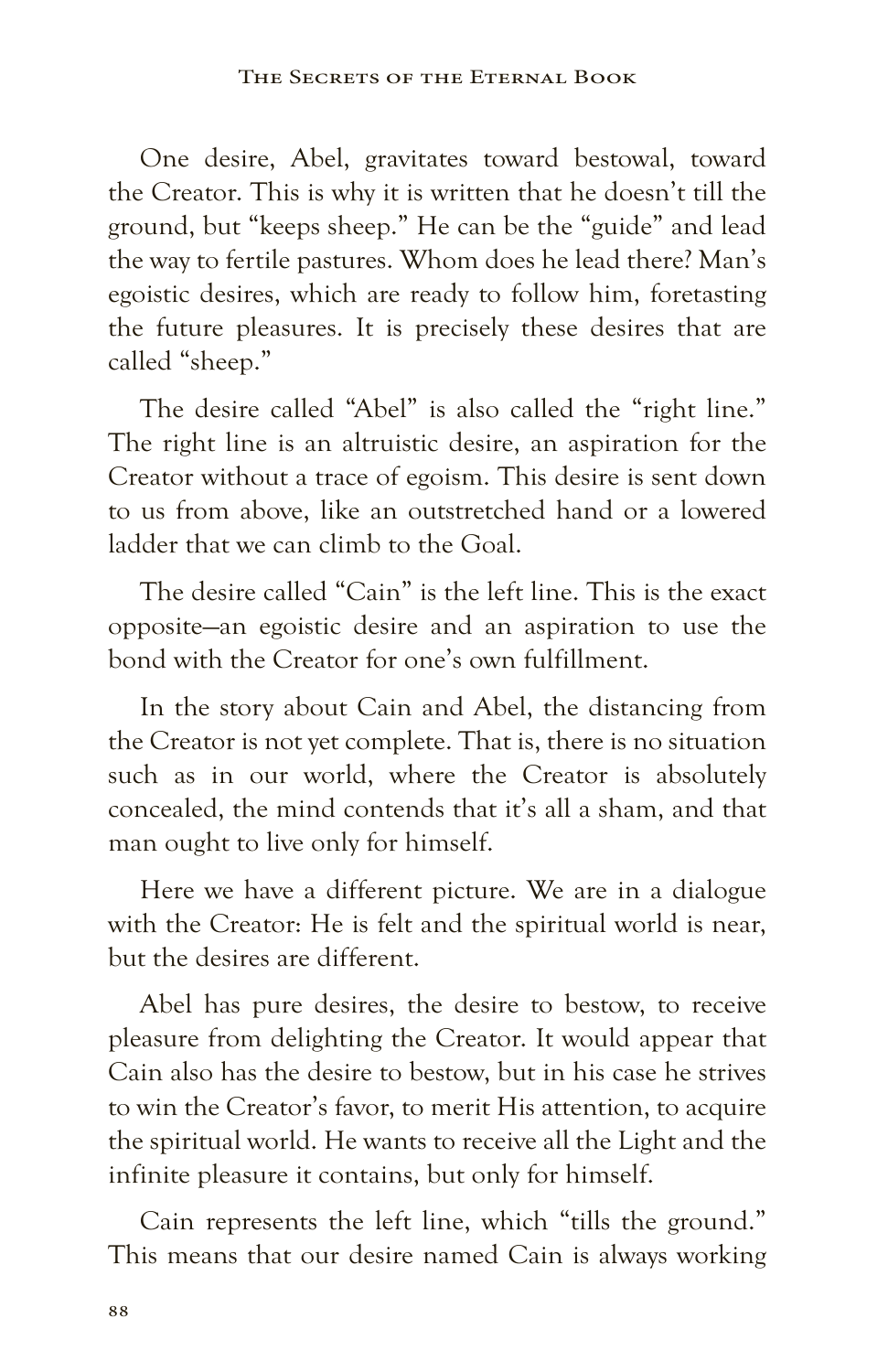with the ego. If Cain doesn't master the ego, the ego masters Cain. That is what's referred to in the following passage: "And in the process of time it came to pass that Cain brought of the fruit of the ground an offering unto the Lord. And Abel also brought of the firstlings of his flock and of the fat thereof. And the Lord had respect unto Abel and to his offering; but unto Cain and to his offering He had no respect. And Cain was very wroth, and his countenance fell. And the Lord said unto Cain: 'Why are you wroth? and why is your countenance fallen? If you do well, shall it not be lifted up? and if you do not do well, sin crouches at the door; and unto you is its desire, but you may rule over it.'"

"…but you may rule over it," such is the call of Nature. You must work on your egoistic desires, rather than suppress or try to eliminate them because not receiving isn't an option for you. This is how you were created. You are required to ascend above them, to use them, to *master* your egoistic desires, i.e., to receive pleasure from delighting the Creator.

That is the state at which man must ultimately arrive. Therein lies the purpose of man's creation. Otherwise his ego will rule over him, and the result of its reign will be all the things humanity is afflicted with today: war, death, and tragedies.

That is what became of Cain.

"And Cain spoke unto Abel his brother. And it came to pass, when they were in the field, that Cain rose up against Abel his brother, and slew him."

What does the fratricide mean here? It means that the left line suppresses the right. In other words, the egoistic line asserts the following, "I'm the only one that's useful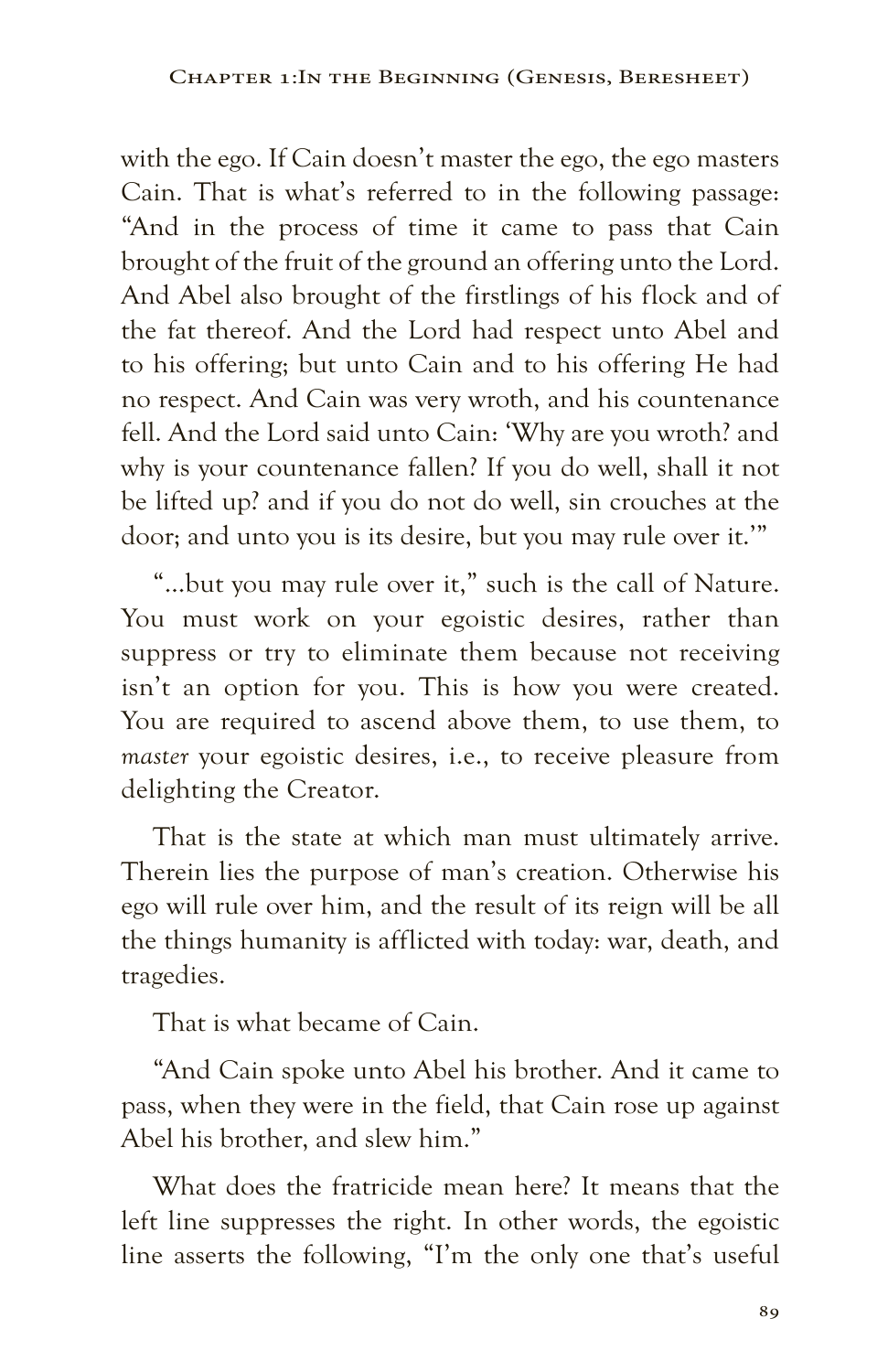around here; I act, I harvest, I till the land, and I should be the one to be rewarded for all this."

Makes sense, doesn't it? Sure, but it is this sensible approach that "kills" the right line, which claims that the only way is pure bestowal and absolute equivalence with the Creator. Here, the only permissible state is to delight Him without any concern of reward.

So what is the Creator's verdict?

"When you till the ground, it shall not henceforth yield unto you her strength; a fugitive and a wanderer shall you be in the earth."

The strength of the earth, the desire, lies precisely in the combination of the right and left lines, in finding "the golden mean," where man delights in reception only when he thus bestows upon another. This is the only way we can remain in infinite bliss.

But if this combination doesn't take place, i.e., if "Abel is killed," the earth cannot yield strength, but actually drains it, as all the efforts you made become labor for your own ego, for the left line, for Cain. The ego can never be satiated. This is why it is written, "a fugitive and a wanderer shall you be in the earth," that is, you will be trying to find happiness in vain.

"Behold, You have driven me out this day from the face of the land; and from Your face shall I hide; and I shall be a fugitive and a wanderer in the earth; and it will come to pass, that whosoever finds me will slay me."

As already mentioned, killing or suppressing the ego is impossible. It lives forever, growing, passing from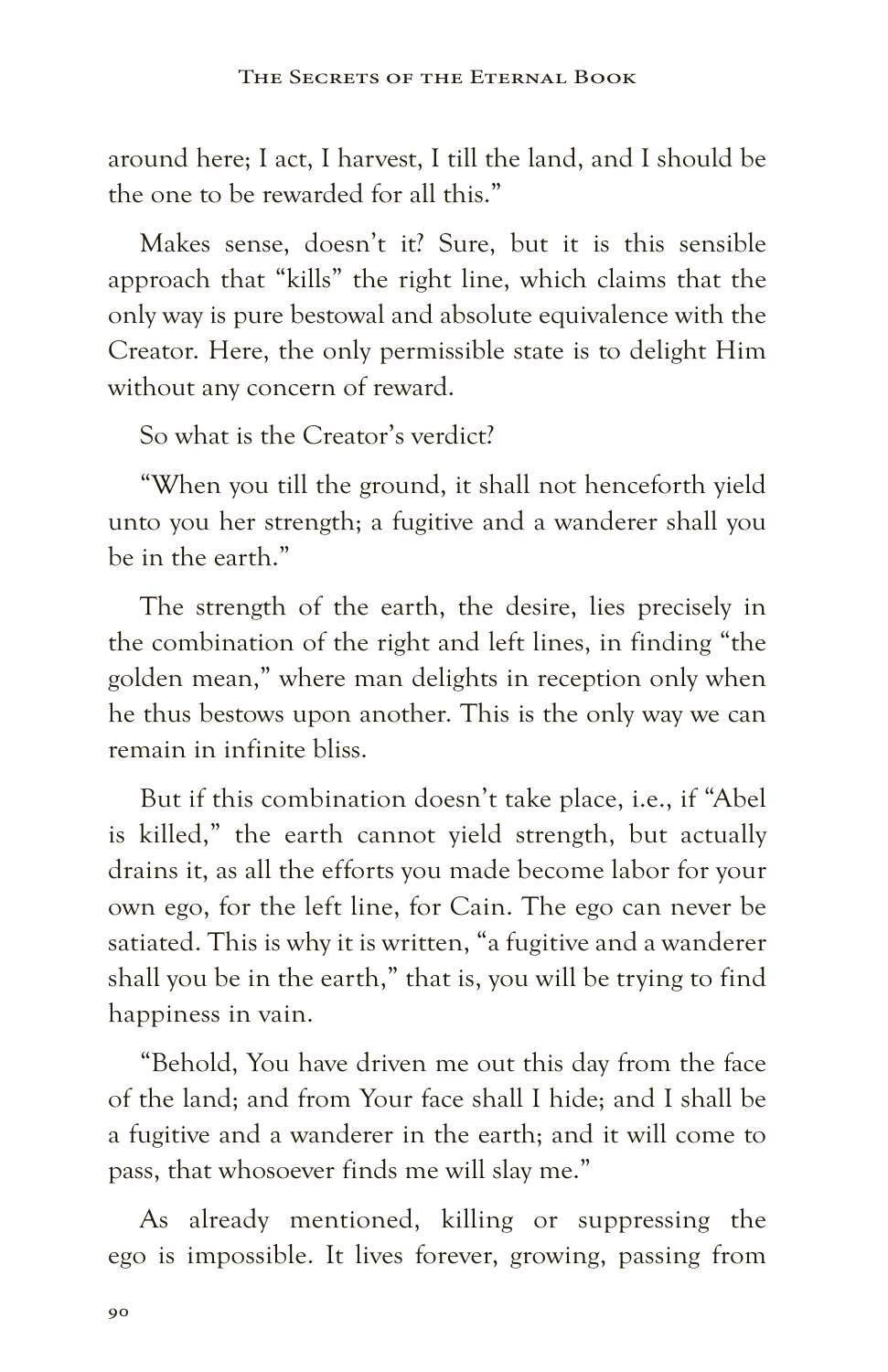generation to generation, and losing touch with the Creator all the while.

It is therefore written: "And the Lord said unto him: 'Therefore whosoever slays Cain, vengeance shall be taken on him sevenfold.' And the Lord set a sign for Cain, lest any finding him should smite him."

This moment marks the beginning of the story of humankind, the process in which your soul descends from the Creator to our world. The soul itself does not change throughout the process, but simply dons egoistic garments that conceal it, dampening its voice, its eternal bond with the Creator. Thus it transforms from the single, unified heart of Adam into myriad points of an infinite number of people.

The Creator always remains connected to the soul in the part we call the "point in the heart." This is why there ultimately comes a time when you "hear" His voice once more, sensing a feeble luminescence bursting through the filters and barriers. That's when you begin to aspire to return to the spiritual world, to the Creator, longing for the Garden of Eden.

"And Cain knew his wife; and she conceived, and bore Enoch; and he built a city, and called the name of the city after the name of his son Enoch. And unto Enoch was born Irad; and Irad begot Mehujael; and Mehujael begot Methushael; and Methushael begot Lamech."

And so on, and so forth… Humanity begins to procreate, its numbers are growing, but you already know that all these "people" are really your egoistic desires. It is your mission to correct them, whereupon you will return once more to the one soul of Adam, having joined with it into a single whole.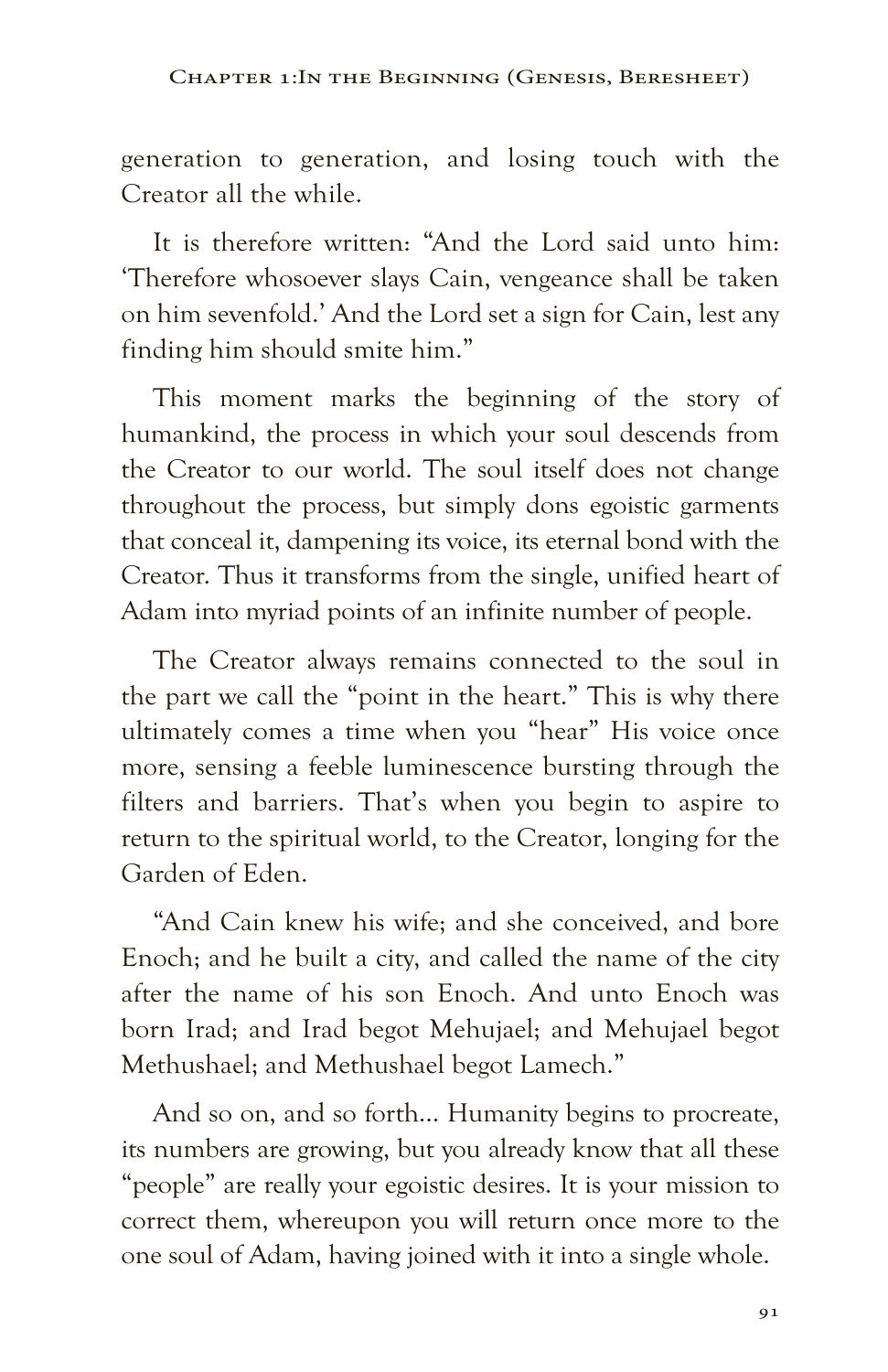So why was the great egoistic desire (the serpent and Cain) shattered into myriad tiny, egoistic desires? It happened because it's easier to correct myriad tiny desires than one great desire. By correcting them, we reassemble the one great desire and restore the one soul in the Garden of Eden.

There is an old parable of a king who wished to send a great fortune to his son in another kingdom. This presented the king with a dilemma: he knew his people were all thieves and there wasn't anyone in the whole kingdom he could trust with so much wealth.

So after giving the matter some thought, he found a way. The king exchanged all of his fortune into coins of minor value, dispersed them among his subjects, and tasked them with delivering them to his son in the neighboring kingdom. Naturally, the people couldn't be bothered with pocketing such a small sum; it was more important to showcase their loyalty and obedience to the king. Every one of them fulfilled his duty with honor, and the entire fortune reached its destination.

Reflect on this story; it holds a great deal of meaning, which could help you draw the right conclusion from all we discussed in this chapter.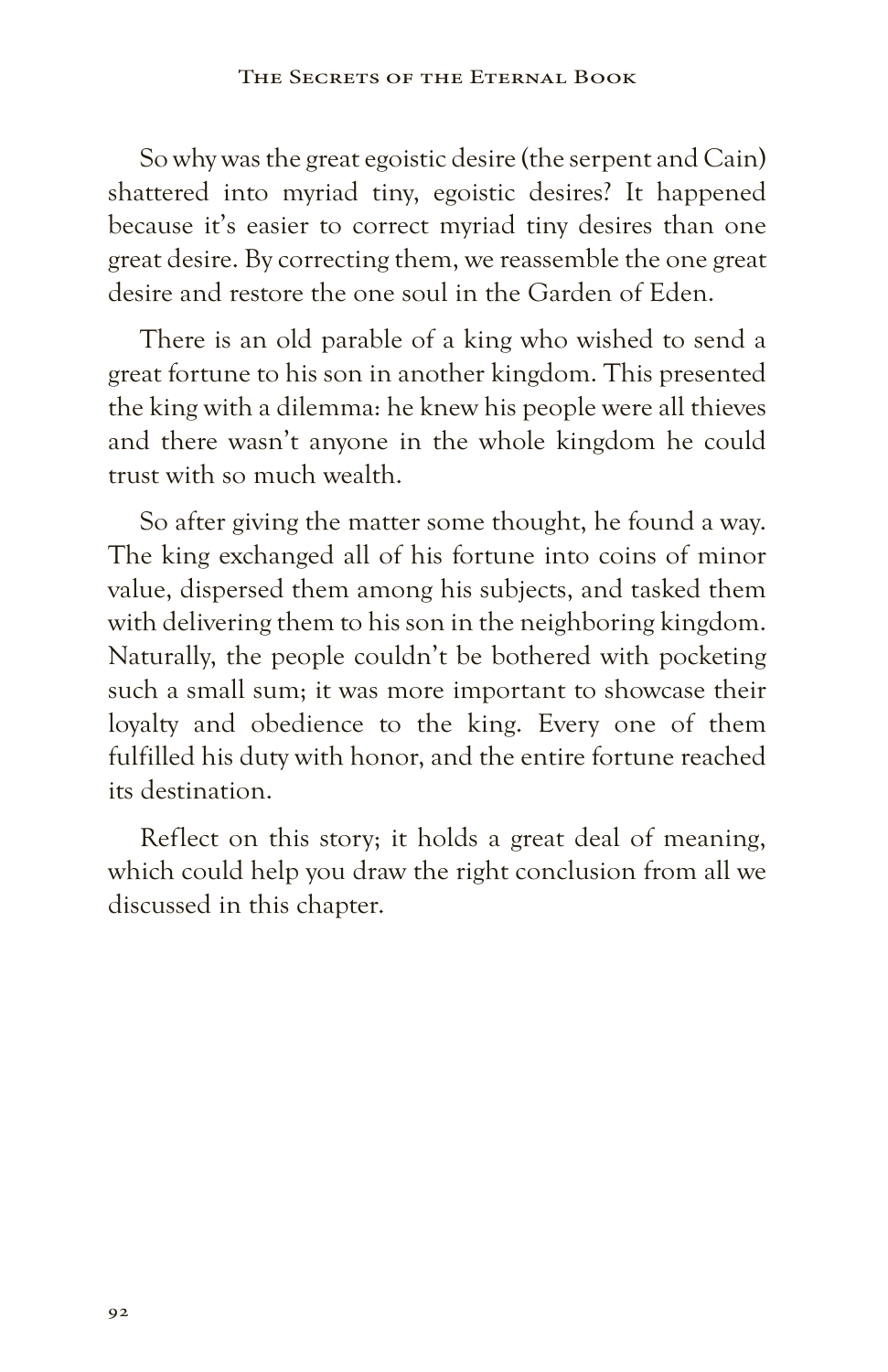# CHAPTER 2 NoAh



"Noah was in his generations a man righteous and whole-hearted; Noah walked with God." So begins the chapter on Noah, immediately confusing the reader with what appears to be a straightforward story about our world.

However, it confuses only those who aren't yet ready to read the Bible differently, still finding the simple historical narrative about a person named Noah satisfactory.

Let us leave them to their search for Noah's Ark on Mount Ararat, and delve into the text, instead. As much as we can, let us understand how it is connected to each and every one of us, to our spiritual search, to our souls, and the very purpose of our lives.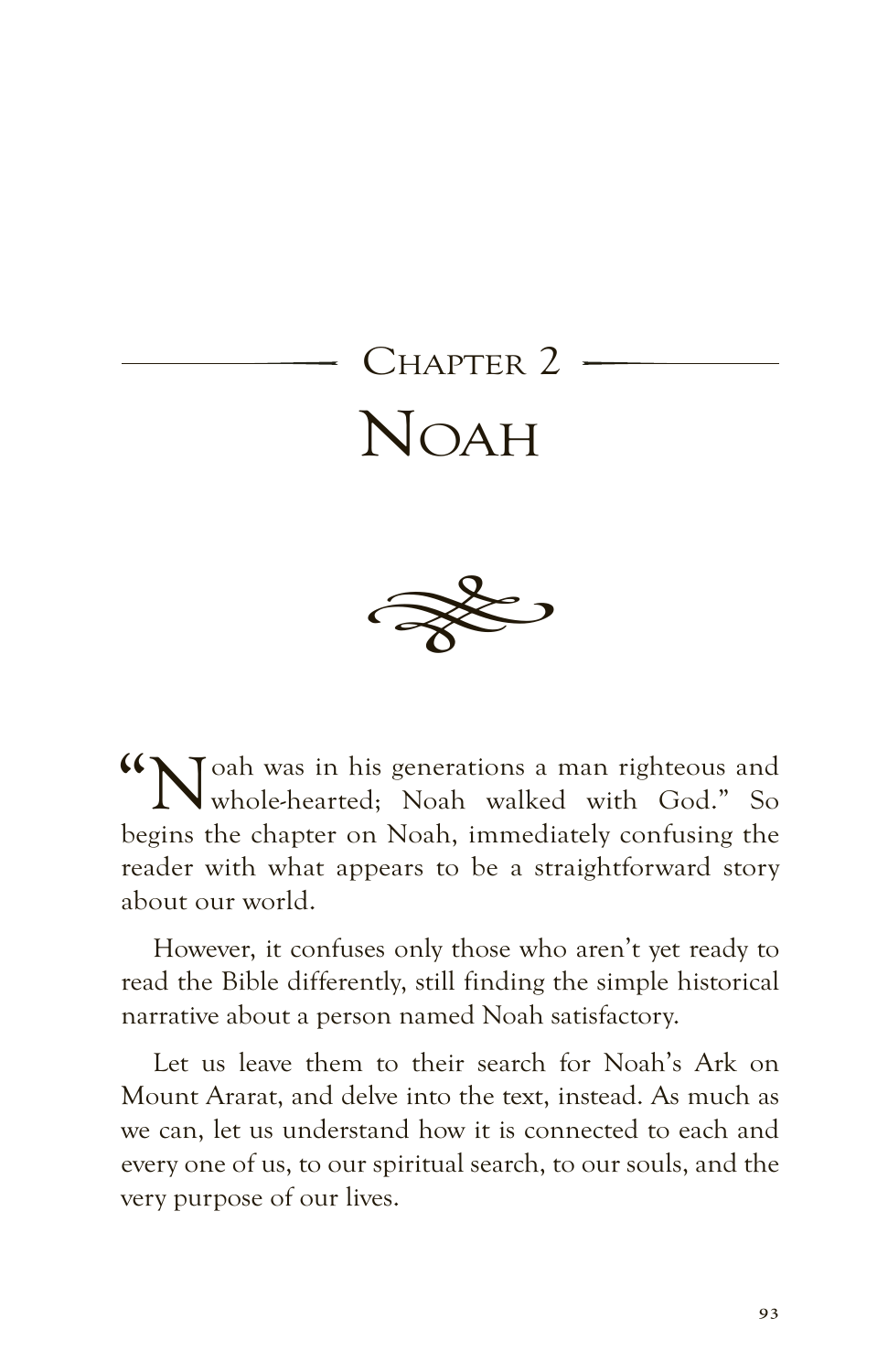Let us start by recounting the topic of this chapter. Having seen that the earth is full of sin, God makes a covenant with Noah to build an ark and take shelter there with his wife, kids, and animals. In the meantime, God will flood the earth, effectively destroying everyone.

Then, Noah is to emerge from his ark with his family and the saved animals, and they will become the progenitors of future generations of people and animals on Earth. The people will wish to build a Tower of Babel and speak the same language, but they will fail. Then, they will disperse throughout the world and stop understanding one another.

Ask yourself, "Where am I in this story of Noah?" Or better yet, "What is the meaning of my inner Noah?" You must seek only one approach to the contents of this book: "Everything I read here is about me." Noah, the righteous, his wife, kids, and all the animals, the ark and the Tower of Babel all exist within me. They are forces, desires that govern my inner and outer worlds. All I have to do is get to them and sense them, and the gates to all the secrets will open for me.

In the previous chapter, *Beresheet* (Genesis, "In the Beginning") we spoke of the creation of the world, the abode of souls. We clarified how, following all the animal desires, the human desire was born, symbolizing man's aspiration for the spiritual world, for the Creator, which then shattered into myriad tiny pieces that fell into our world.

This descent is still continuing. It will continue until we are ready to face our primordial egos, to see our true "I." We have yet to arrive at this point; we must still be prepped to not only see the ego but endure it, and not only endure it, but resolve to escape from it.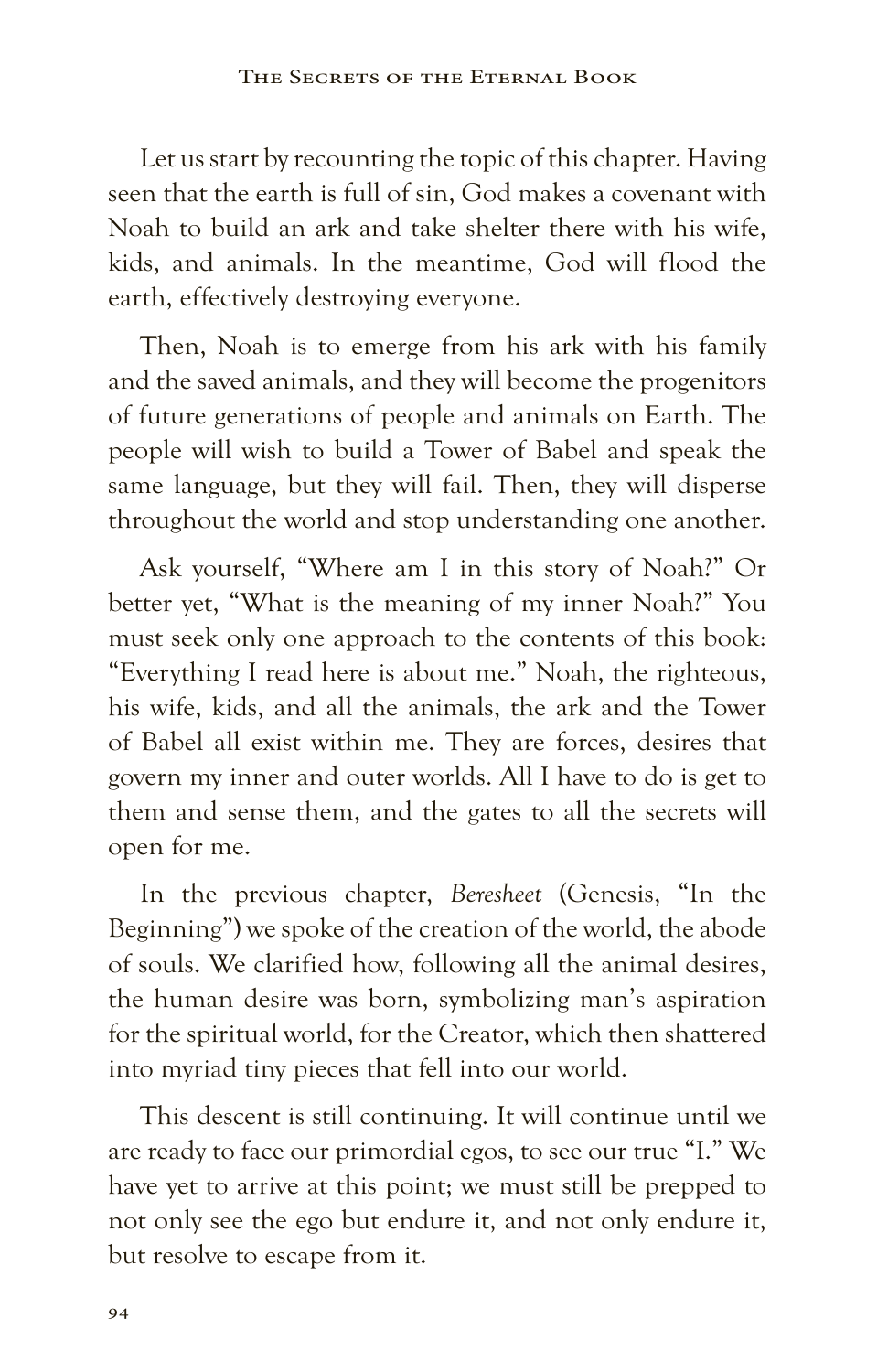Jumping a bit ahead, know that our "I" will be personified by Pharaoh. But we'll talk more about that later on. In the meantime, we're making our way to Pharaoh, to the complete realization that we are slaves to our egos. The descent has only just begun. For the moment, we feel as if we're still close to the spiritual world. We continue to sense the Light—this initial joy from meeting the Creator. In other words, the Creator isn't yet completely concealed from us, so the night of our escape from Egypt hasn't yet arrived.

However, we already feel ourselves as egoists, and this feeling is extremely distressing.

#### **NOAH'S SPARK**

"And God saw the earth, and, behold, it was corrupt; for all flesh had corrupted their way upon the earth." This means that all our desires are egoistic.

However, we still see amidst all that corruption a certain point, miniscule and lonely, which is completely opposite from everything else on the earth. This is the "point in the heart."

At the first egoistic level, this point is called "Noah." The Noah within us is our first spiritual desire. It may be tiny and barely discernible, but we already feel it living inside us. Thus, we have discovered Noah.

Noah's spark lives inside every one of us. The problem is that we've surrounded it with heaps of selfishness that continually drown out its soft voice. As the ego grew, it coated Noah with more and more layers, overwhelming it with incessant desires. The pursuit of pleasure distanced man from Noah, making him coarser and more egoistic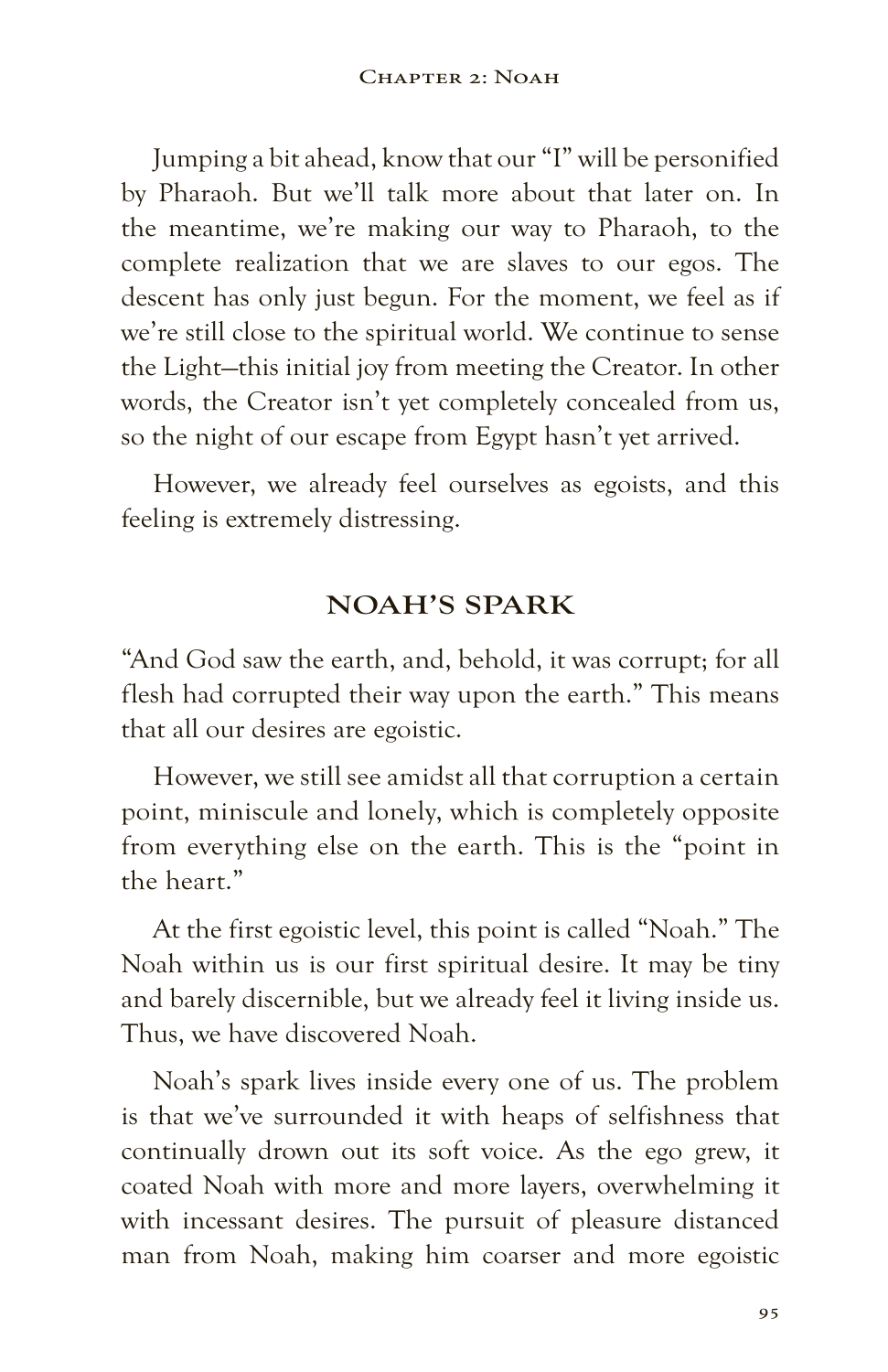as Noah's voice grew more and more faint. Finally, he has become essentially silent.

But Noah didn't go anywhere. He constitutes the basis of man's soul. Indeed, he is eternal, and simply waits for the time when man will turn back toward him.

In fact, this point we call "Noah" is the very center of our desires and is directly connected to the Creator. It is also eternal, whereas the egoistic desires surrounding it are short-lived, fleeting, vain and empty. Only that which aspires upward to the spiritual world is eternal, and that is where our desire known as "Noah" aims.

Dear reader, have you ever wanted to suddenly stop this crazy rat race we call "life," shut your eyes, cover your ears, and feel the silence that lives inside of you? Have you ever wished to hear the inner voice, un-obscured by foreign influences? Have you ever wished to hear your own voice, and in so doing, seemingly disappear from this world, which imposes on you its desires from dawn to dusk?

The TV, radio, and newspapers spray you with their advertisements; people both familiar and strangers force their thoughts and desires on you. Money! Power! Fame! That's what you hear left and right from your environment, until you start to think that these are actually your thoughts. Caught in the daily vortex of life, you can no longer tell whether it's you who wants these things or someone else.

Your inner voice has been suppressed, smothered by all that's happening around you. As you run along the highway of life, you're spurred on by foreign desires. It's only later that you realize that you were wrong, that you never wanted any of these things, that they were simply dictated to you, forced onto you by someone else.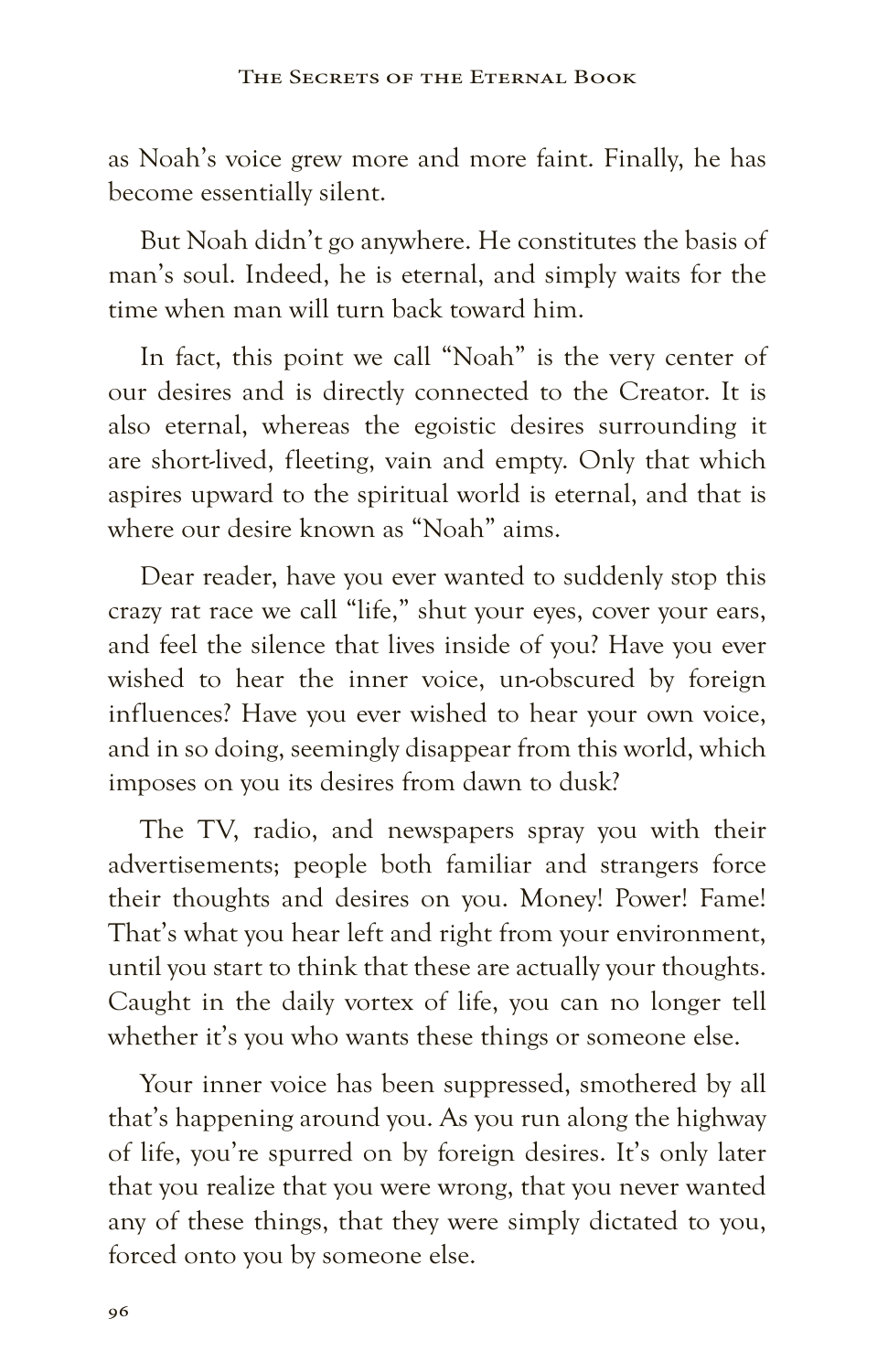How blissful it feels to be able to stop and hear your own, single desire, pure and disconnected from the material world. It's the desire to experience spirituality, which is known in the Old Testament as "Noah." It lives on inside of you, whether you're a president or a mass murderer. When you wade your way through the husk of foreign feelings and thoughts, you will ultimately arrive at Noah and hear the voice: "...for you have I seen righteous before Me in this generation."

If you can hear the Noah within you, this tiny altruistic spark called, "Noah the Righteous," if you can sense the desire to ascend above this world, then you are ready to achieve the peace, security, and eternity that await you on your spiritual path.

And if you're not, you will continue to spend every waking moment slaving away to foreign bodily desires, as they continue to whisper in your ear, "Go on, indulge in the pleasures of this world, live for yourself, don't be an idiot!"

And what happens when you succumb to these desires? The body grows feeble and dies and gets tossed into the ground to decompose. The death of the flesh is inevitable. A pity, isn't it? You work your entire life for the body, but in the end, it betrays you.

What about Noah? Well, Noah doesn't betray you because Noah is the desire of the eternal soul. It is connected to eternity, and if you attach yourself to Noah, you become eternal as well. It's that simple. All you have to do is to want it. That is precisely what the book speaks of in the chapter about Noah.

"And the earth was filled with violence… it was corrupt; for all flesh had corrupted their way upon the earth."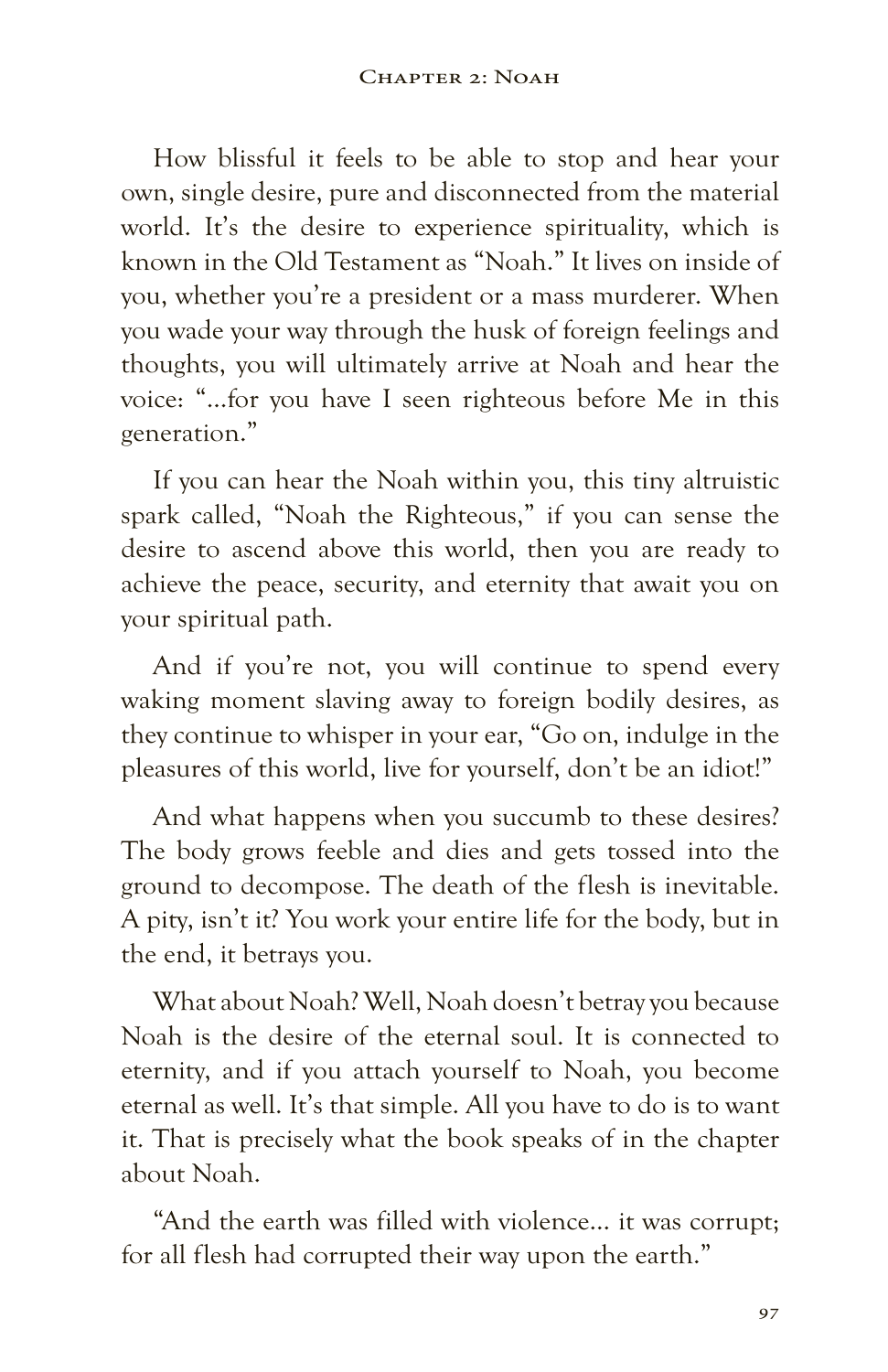We remember that the word "earth" (Heb. *Eretz*) stems from the word *Ratzon*—desire. Therefore, "The earth was filled with violence" and "It was corrupt" means that your desires are corrupted: you exhaust yourself in pursuit of another's possessions, you are completely egoistic, and you live only for yourself. You already feel that this attitude causes destruction within and all around you (just look at what's happening in the world—we are tearing it to shreds with our egos).

But is there really no answer to all this? Sure there is. Find the "Noah" inside you and save your life, as the text says: "And, behold, I will destroy them with the earth." Follow the Creator's advice, as He is the Supernal Intellect or Supernal Law, and this is what He says: "But I will establish My covenant with you; and you shall come into the ark, you, and your sons, and your wife, and your sons' wives with you. And of every living thing of all flesh, two of every sort shall you bring into the ark, to keep them alive with you; they shall be male and female. Of the fowl after their kind, and of the cattle after their kind, of every creeping thing of the ground after its kind, two of every sort shall come unto you, to keep them alive."

What does this mean? The whole world is inside you. You are at the highest degree of existence, the tip of the pyramid that includes all the animate, vegetative, and inanimate souls located below you. They are "bound" to you as the one true creature that has a soul and the responsibility to raise itself and the whole world to the level of the Creator.

Thus, this chapter describes how the desire called "Noah" inside you assembles all the corrected parts of the soul (human, animate, vegetative and even the uncorrected parts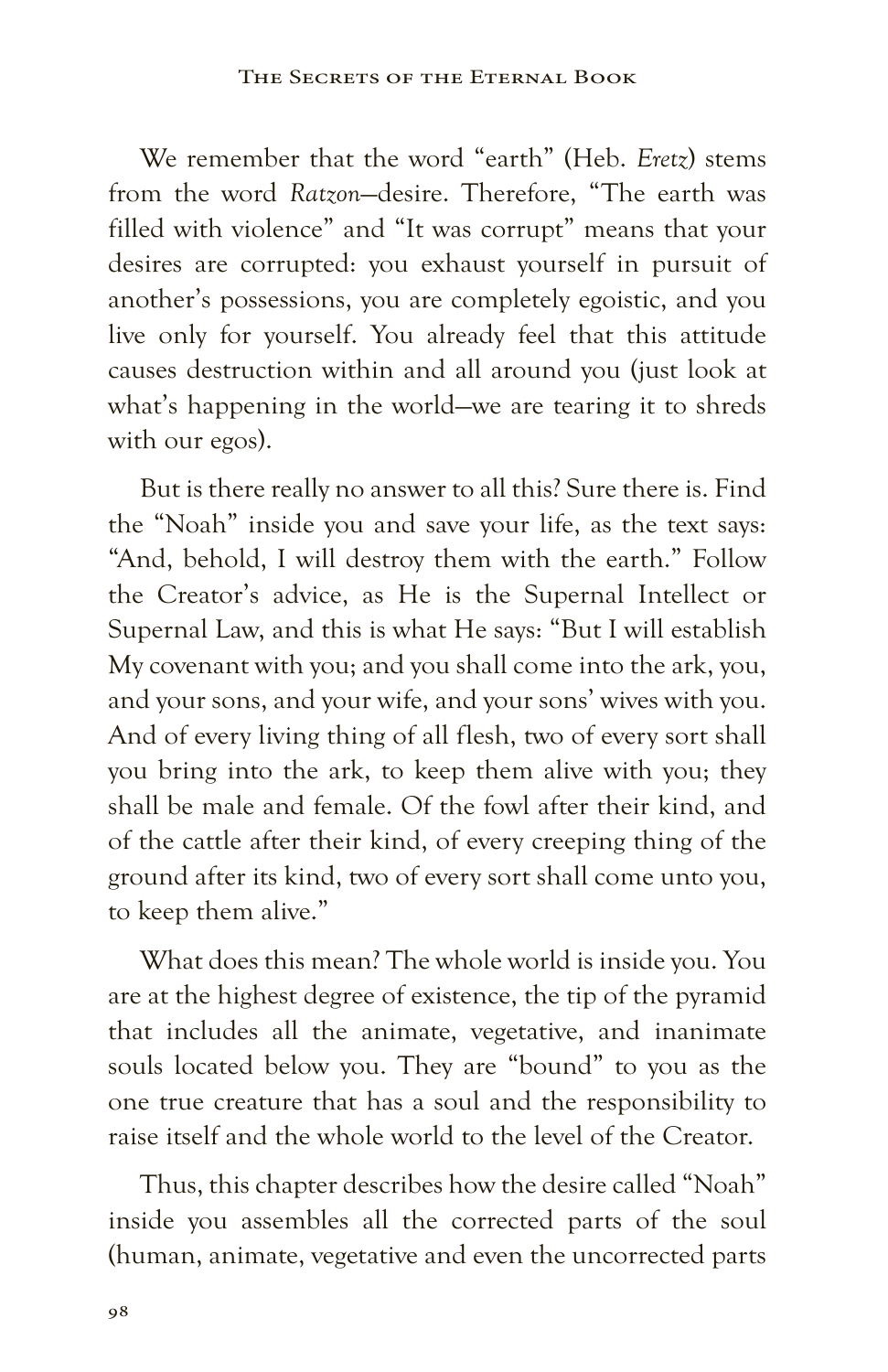that aspire for correction), which is the meaning of "two of every sort," and comes into the ark with them.

The ark is a kind of screen, a protective force field that you create around you, and that helps you resist external disturbances, meaning all the egoistic influences of this world.

You simply refuse to allow anything to enter you, negating all contact with your environment. By doing so, you don't become a hermit or abandon your family and this world altogether, absolutely not! You still go to work, make your living and go about your business as usual, but only externally. Internally, you try with all your might to deny entrance to the material world. With the help of the ark, the protective screen, you seek answers to the questions, "Who am I? What am I living for? What is most important to me in life?"

You haven't found the answer yet, but you keep searching, and that is already incredibly significant. You are preparing yourself to find the answer, and you are already certain that your search will be successful, since the point in the heart within you has already awakened and won't let you rest for a moment. This point maintains direct contact with the Creator, and as it grows within you, it forms a vessel that's ready to receive the Upper Light. That is the voice you hear, telling you you're on the right track and that you will definitely reach the Creator, even if you don't yet feel Him.

## **ENTERING THE ARK**

Your entrance into the ark begins the moment you "sort out" your desires and select those with which you can continue to develop spiritually. Accordingly, you will understand which desires must be "drowned."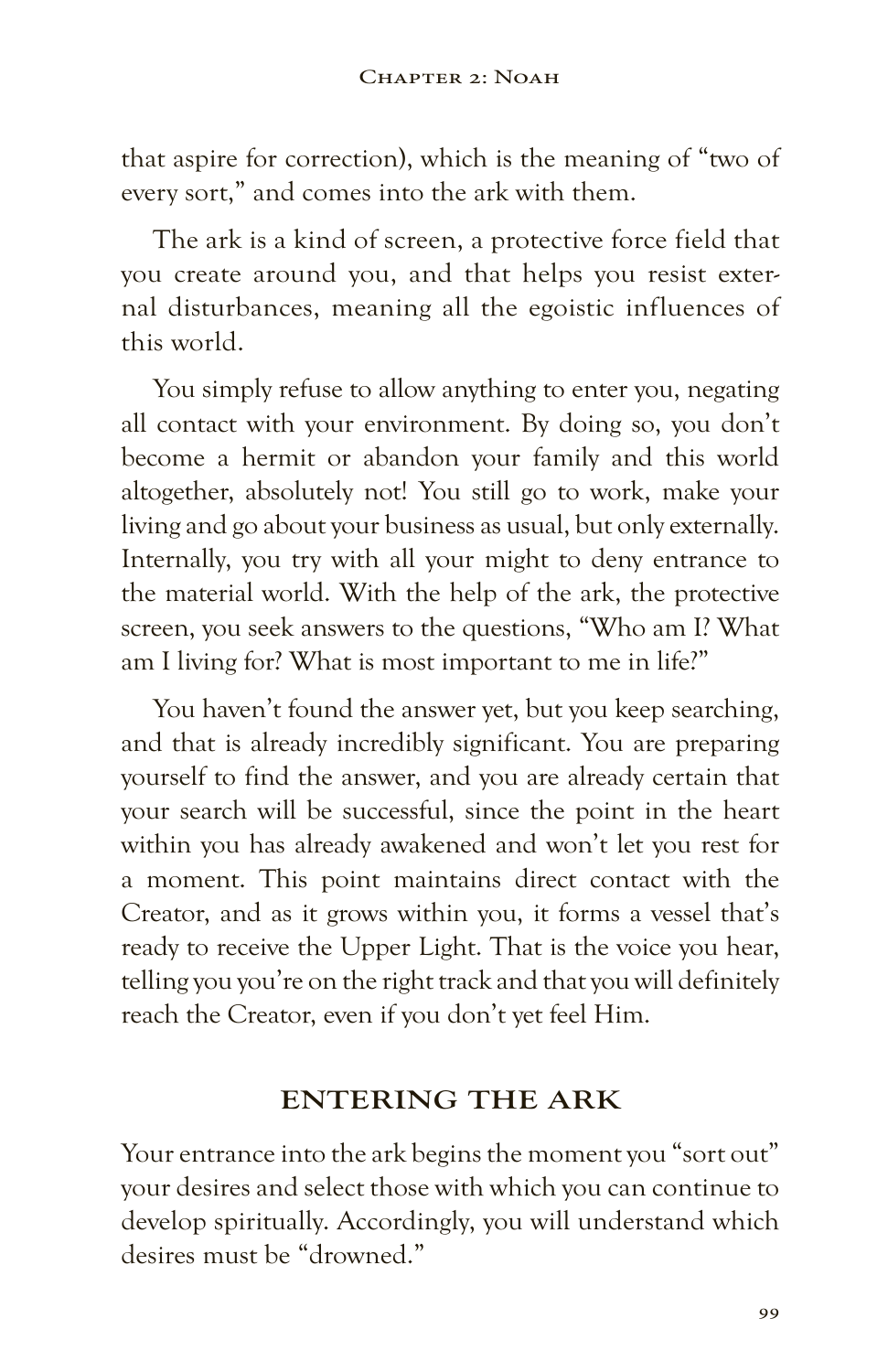How is this done? We can do it primarily with the help of the books. In addition to this book, you seek out others like it, written by those who have already attained their root, the Upper World, and convey through them their attainment. These books are like roadmaps designed to guide you to your Goal via the shortest possible route. These books are few in number. They aren't meant to expand your knowledge, but to cultivate within you the sensation of the Upper One. They are written by great Kabbalists: Abraham, Moses, RASHBI (Rabbi Shimon Bar Yochai), the ARI, and Baal HaSulam. We will get back to these names later on.

So, if you refuse to let up until you've found the right books, it means you're "building an ark." You delve into the books, and at first, you don't understand them one bit, but you continue to read. This is how you "erect the walls of the ark."

Then, you find a teacher, a guide who will not let you stray from the path, and you find friends with whom you will overcome the obstacles that stand between you and the goal. This is how you "lay the roof of the ark."

And now you're inside the ark. In other words, you live in the material world, but under the right conditions. This is "your ark."

## **DIFFICULT QUESTIONS**

"And I, behold, I do bring the flood of waters upon the earth, to destroy all flesh, wherein is the breath of life, from under heaven; every thing that is in the earth shall perish. But I will establish My covenant with you; and you shall come into the ark."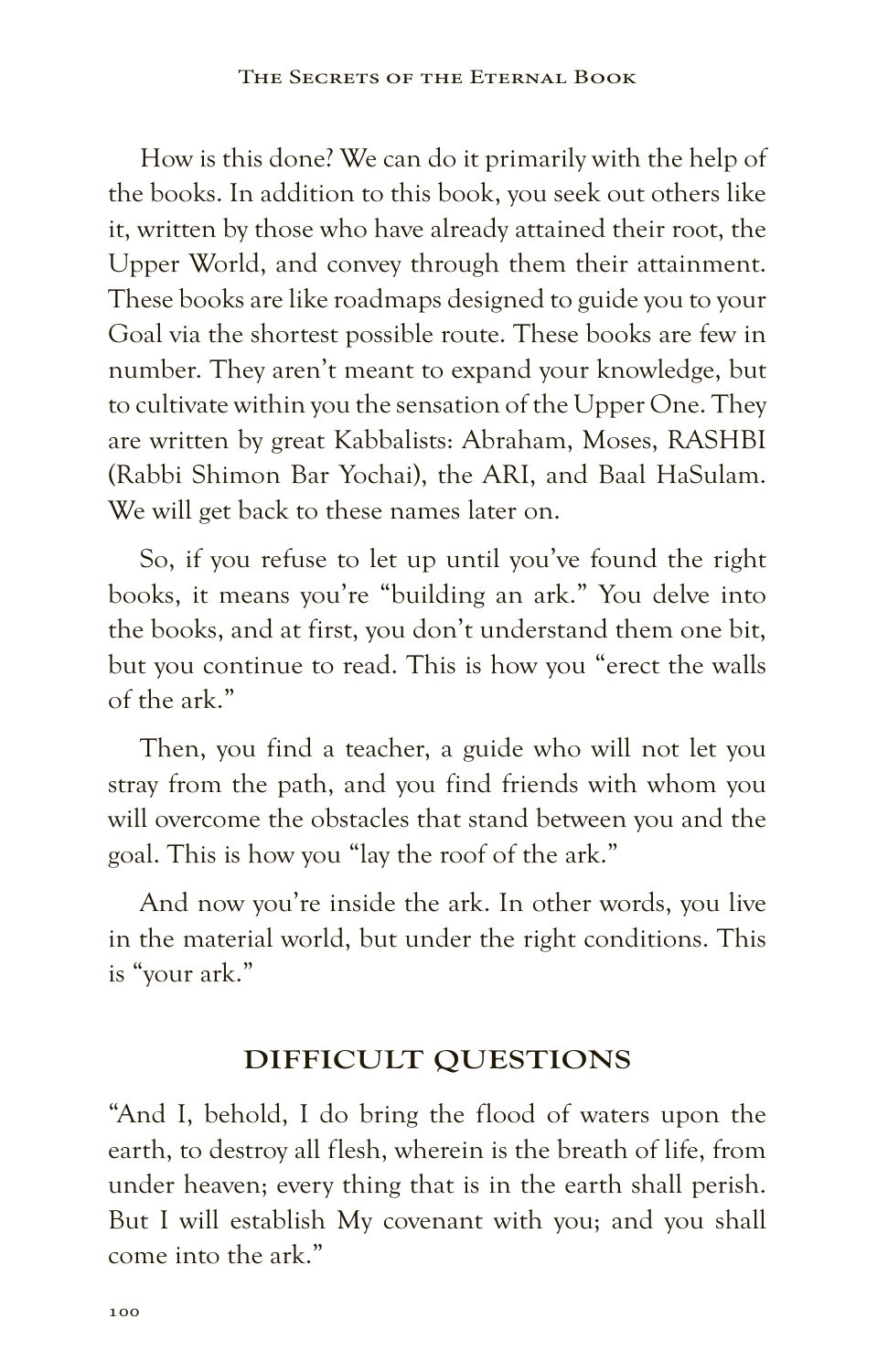There it is again: "coming into the ark." Coming into the ark and escaping the flood is possible only if you switch off your mind, as odd as that may sound. "Switching off your mind" means you ignore the advice of the body, your ego. It's a difficult condition, but it can be done, and many have already traversed this journey. They wrote the authentic books about discovering the true, exalted force of love, which they called "the Creator." They also wrote that the tiniest grain of spiritual pleasure is billions of times greater than all of the earthly pleasures combined.

So, achieving the spiritual pleasure is possible only if you escape from the iron grip of the ego and conquer your mind. Of course, your mind bombards you with questions such as, "What are you doing this for?" and "What are you really getting out of it?" "Where are the tangible benefits?" "Who are these sages that you follow their instructions so closely?"

You hear all this, but your response to your mind is, "I understand your concerns but I have faith in the sages and in what I read in these books. I have faith in the path I'm on because without faith you cannot achieve anything in the spiritual world."

You respond to each objection your body raises in the same way: "Everything that's happening to me is the Upper Force's mercy, leading me to salvation. This mercy is indeed concealed, but I am walking toward it *despite* my mind. I will not stray from the path." This is the only answer that will bring you to the goal, and that is exactly the state called "entering the ark."

I realize that I have confused you, dear reader, that your mind is rebelling against such oppression, screaming, "Don't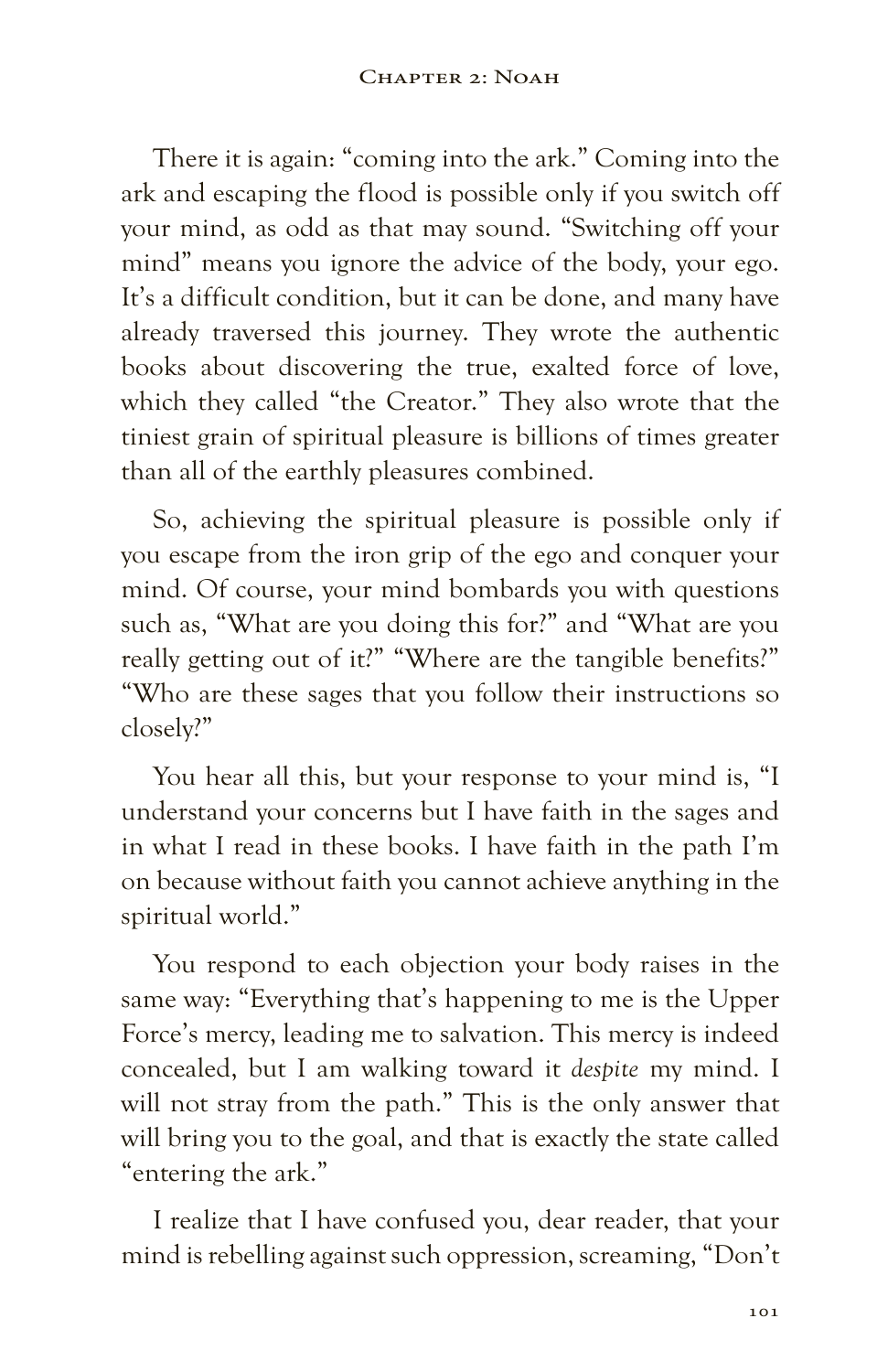listen! You are an independent human being, capable of making independent decisions!"

Let me tell you a secret. Do you know who's feeding you these questions? It is the so-called "impure force," a.k.a., "the devil." This force has power only over your mind. But if you act in spite of your mind, you will immediately feel the kind of relief that comes after exhausting labor, because the power of the "pure force" means to do something in spite of the mind.

Now, this next notion may seem odd or bewildering, but you need to know that both the pure and the impure forces stem from the same source. That source is the Creator, a force of absolute good that wants one thing and one thing only: to turn us into creatures worthy of Him. It is He who confuses us, deliberately, so we can decide our fate for ourselves. Every decision, every step we take we will need to weigh carefully, as though our entire life hangs in the balance.

"And the flood was forty days upon the earth; and the waters increased, and bore up the ark, and it was lifted up above the earth. And the waters prevailed and increased greatly upon the earth; and the ark went upon the face of the waters. …And all flesh perished that moved upon the earth… and Noah only was left, and they that were with him in the ark."

What is the meaning of, "the flood was forty days upon the earth"? It means the "earth"—your desire—is being "flooded with flood waters." "Flood waters" are the questions that literally "wash over" you.

As we mentioned earlier, these questions aren't simple. They are your mind's questions. They are materialistic,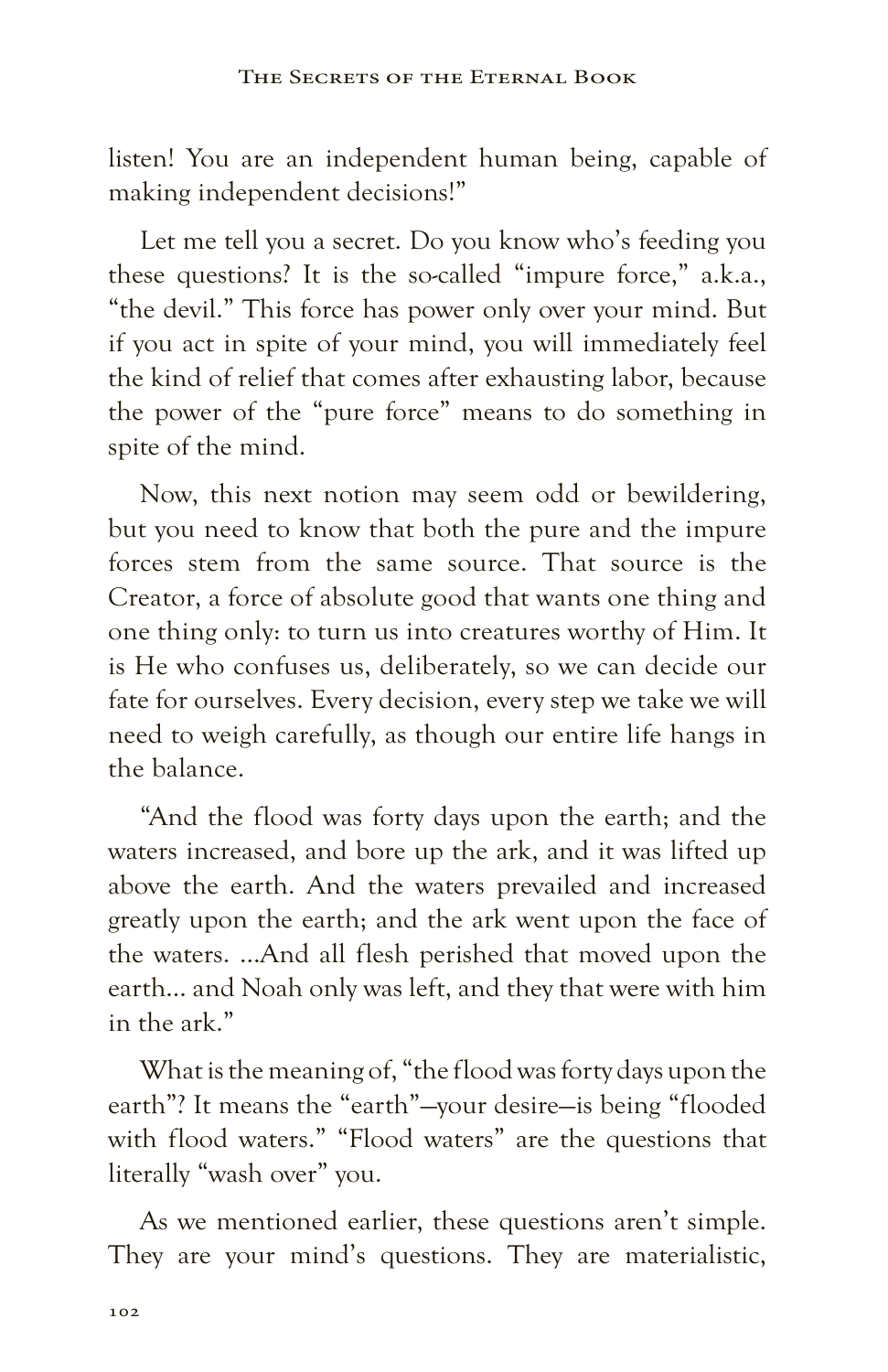rational, pragmatic, and are triggered by problems that concern the body. In these questions ("flood waters") lurk the "angel of death." Their "where's" and "why's" aim to drown us.

Yes, the body becomes the "angel of death" when you begin your path toward spiritual ascension. The questions never let up; they return a thousand times: "What do you need this for? What's the point? Think about yourself because your efforts aren't bringing you any personal benefit. What will you get out of all this work? How will the Creator repay you for observing His commandments? Will it be worth it after all your toiling is done?"

These objections of the body are summed up by the question "What?" (Heb. *Ma*?)

If you oppose the body, citing faith in the Creator that He governs all things in the name of good, then the body objects even more. Now it screams, "Who?" (Heb. *Mi*) "Who is the Creator, that I should obey His voice?" If you only knew, if you could see and feel that the Creator is great, you could work for Him. Just consider how much more profitable it is to work for someone respected in our world.

It is when these two objections of the body combine in you that the two questions "What?" and "Who?" (*Ma* and *Mi*) merge into one word—*Maim*, which means "water" in Hebrew. And much *Maim* (water) creates a flood.

## **THE FLOOD**

*Maim* is the flood that will drown your spiritual embryo if you heed the body's questions, destroying all that you've worked so hard to assemble within. Don't listen to it!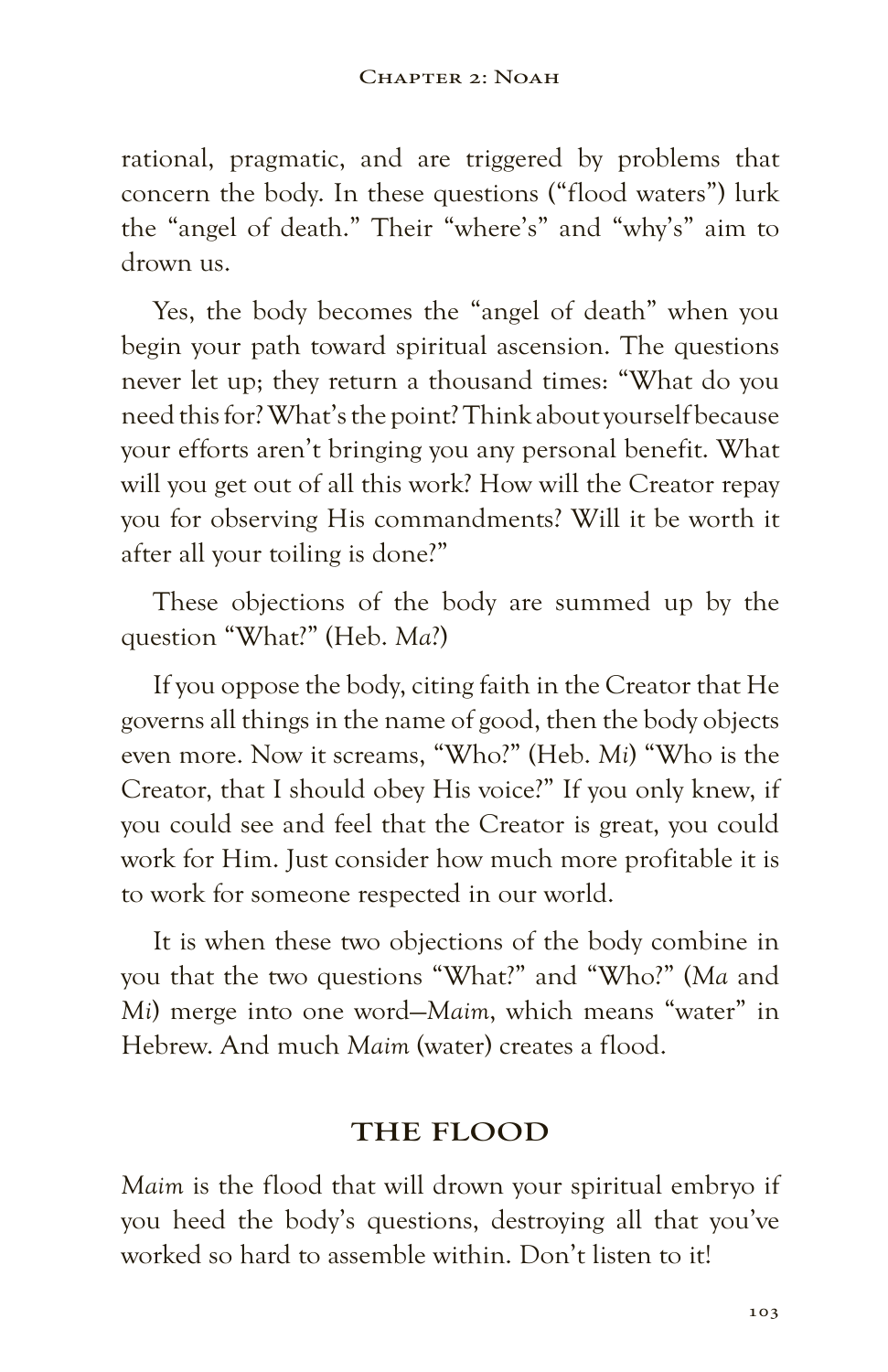The flood comes as a ruthless force that can destroy everything. Those desires that couldn't endure the questions, meaning those that didn't "come into the ark," truly perish in its waters: "And all flesh perished that moved upon the earth." And yet, the paradox is that for all its ruthlessness, the flood also purifies.

However, it purifies only those in whom the desires to attain the spiritual world prevail. It is as if man doesn't even hear the rational questions of his body as he advances toward the goal, no matter what. In this case he acts like Noah, building himself an ark (finding the right books, the right teacher, and the right environment). He will also take shelter there with his numerous individual desires that are yet to be corrected (but will be corrected as the ark "sails" the flood waters).

"Then the flood came upon the earth for forty days, and the water increased and lifted up the ark, so that it rose above the earth." What is the meaning of these 40 days, during which your body pelted you with all your desires with its seemingly logical questions: "*Ma*?" and "*Mi*?"

Forty is a very significant number in spirituality. Naturally, we're not talking about days here. The number forty represents the quality of bestowal, the Creator's quality.

Forty is also the numerical value of the letter *Mem*. In Hebrew it is written as  $\square$ . As you can see, it resembles a closed space, but in reality it consists of two letters *Dalet* (T) joined together. One of the two is upright (stemming from the Hebrew word *Delet*—door), while the other *Dalet* is upside down. When joined together they form a closed letter *Mem* (ם). However, when the moment comes, they will open.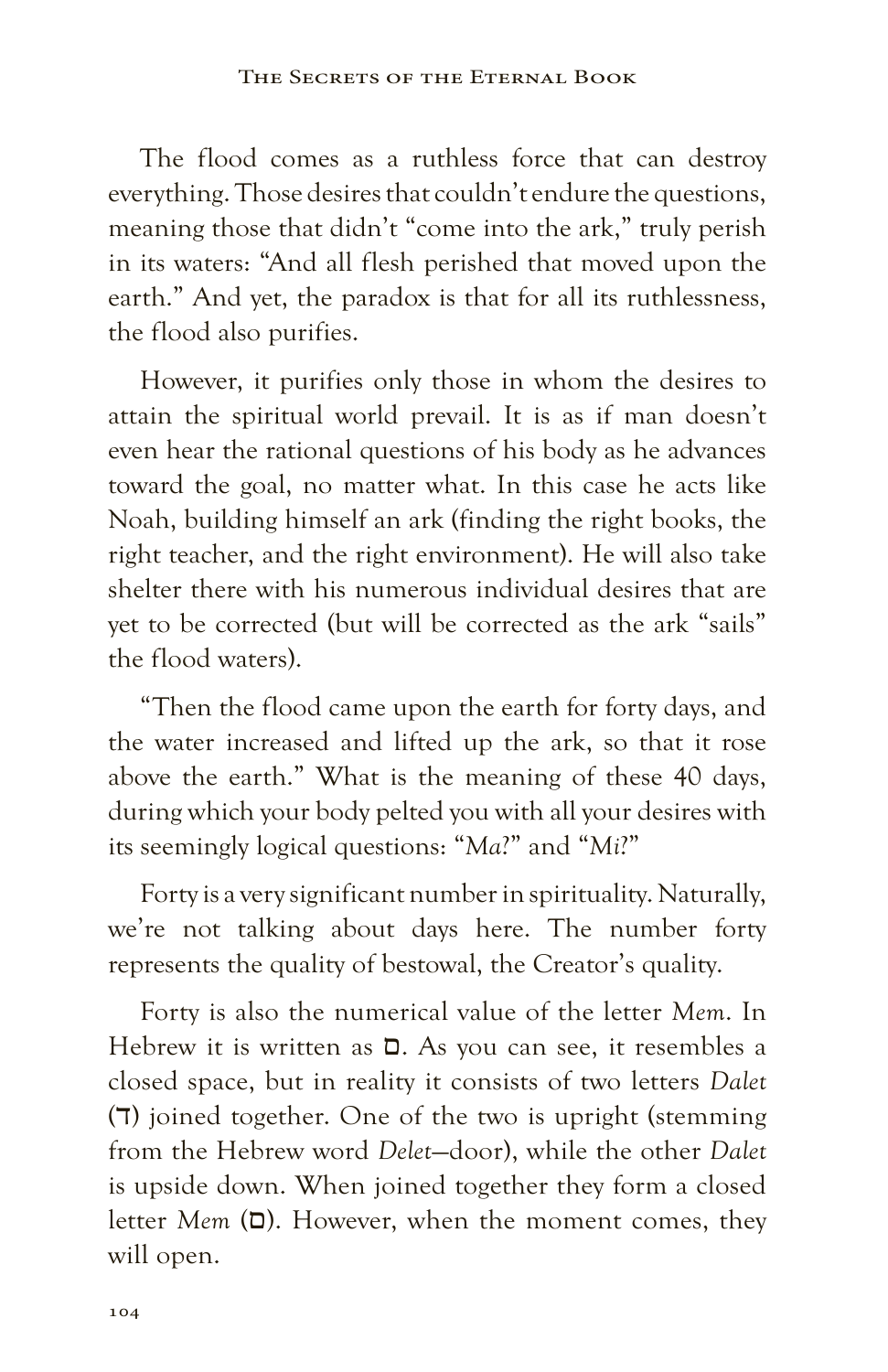If you manage to withstand those forty days of the mind's onslaught and not break, "the water will lift up the ark" and it will "float on the surface of the water." This means that the two letters *Dalet* lock and form a "sealed" letter *Mem*, and you "float."

You become a spiritual embryo in the womb of the mother (the Upper One, the closed *Mem*), which protects you, cares for you and feeds you. You remain under its full protection for as long as you grow there. Your Upper mother (Heb. *Ima*) won't let anything hurt you. You begin to float on the water, toward the Upper World.

"…and only Noah was left, together with those that were with him in the ark." Thus "water" transforms from a destructive force into the light of mercy for you, cleansing you and helping you advance. You ascend above the flood waters in which our world is currently drowning, torn apart by the ego and succumbing to the questions of the body.

Now let's repeat one last time how you can cleanse, rather than drown, in the time of the flood, and how you can become a "spiritual embryo" and enter the *Mem*. To accomplish this, you must pick up the necessary books and begin to "wash" yourself with them, as though with clean water. Bathe in the Light of Mercy, which, through your correct study, will cleanse you on the outside. You draw it like a magnet by reading these books, and it will fill you on the inside when you are open to the Light and its quality of bestowal, whereupon the Light will enter you.

It is precisely the Light of mercy that helps you reveal the one desire amidst all your other desires, the desire called Noah.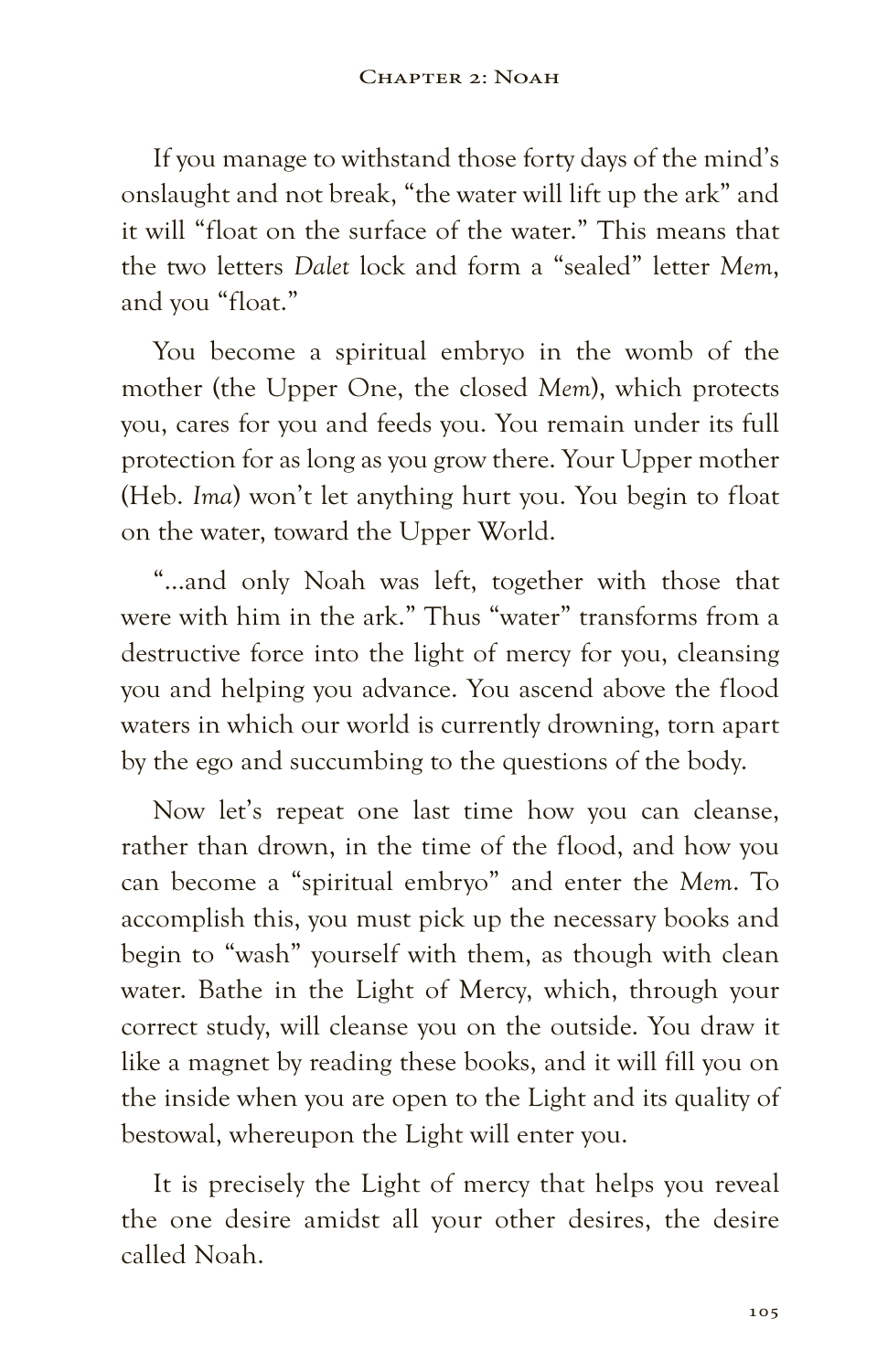Like flood waters, the same Light "floods" those desires and forces within you that need to be "thoroughly drenched" so as to cleanse them for subsequent use.

How long must your desires for spiritual advancement remain in the ark? For as long as it takes for the "flood waters" to rise above the "earth" (your remaining desires) until they "drown" in the Light of Mercy, cleansing to such an extent that you can use them correctly for your inner, personal and only desire, known as "Noah."

"…The water decreased steadily until the tenth month; in the tenth month, on the first day of the month, the tops of the mountains became visible."

You were in the ark, detached from all the egoistic desires. You didn't use them, but remained "inside" the books and the thoughts of spiritual ascent, like an embryo in the mother's womb. You were under the Creator's protection, sheltered by Him. You reveled in that silence; it was like Paradise. But now you're grown and mature, and the time of your emergence into the world is nearing. It's time to begin your "exit from the ark."

Until now, you were constantly praying for your birth, which is called "raising *MAN*" to the Creator, the Upper One. The acronym *MAN* stands for *Mayin Nukvin* (female waters, referring to the amniotic fluid).

This means that you must begin your own path, to "leave the Creator's womb," as if with female waters, to be born and start working with your thus far "light" egoistic desires. You didn't take them with you into the "ark," having put them on hold for the right time. Now that they've been properly washed and cleansed with "flood waters," it's time for you to start correcting them.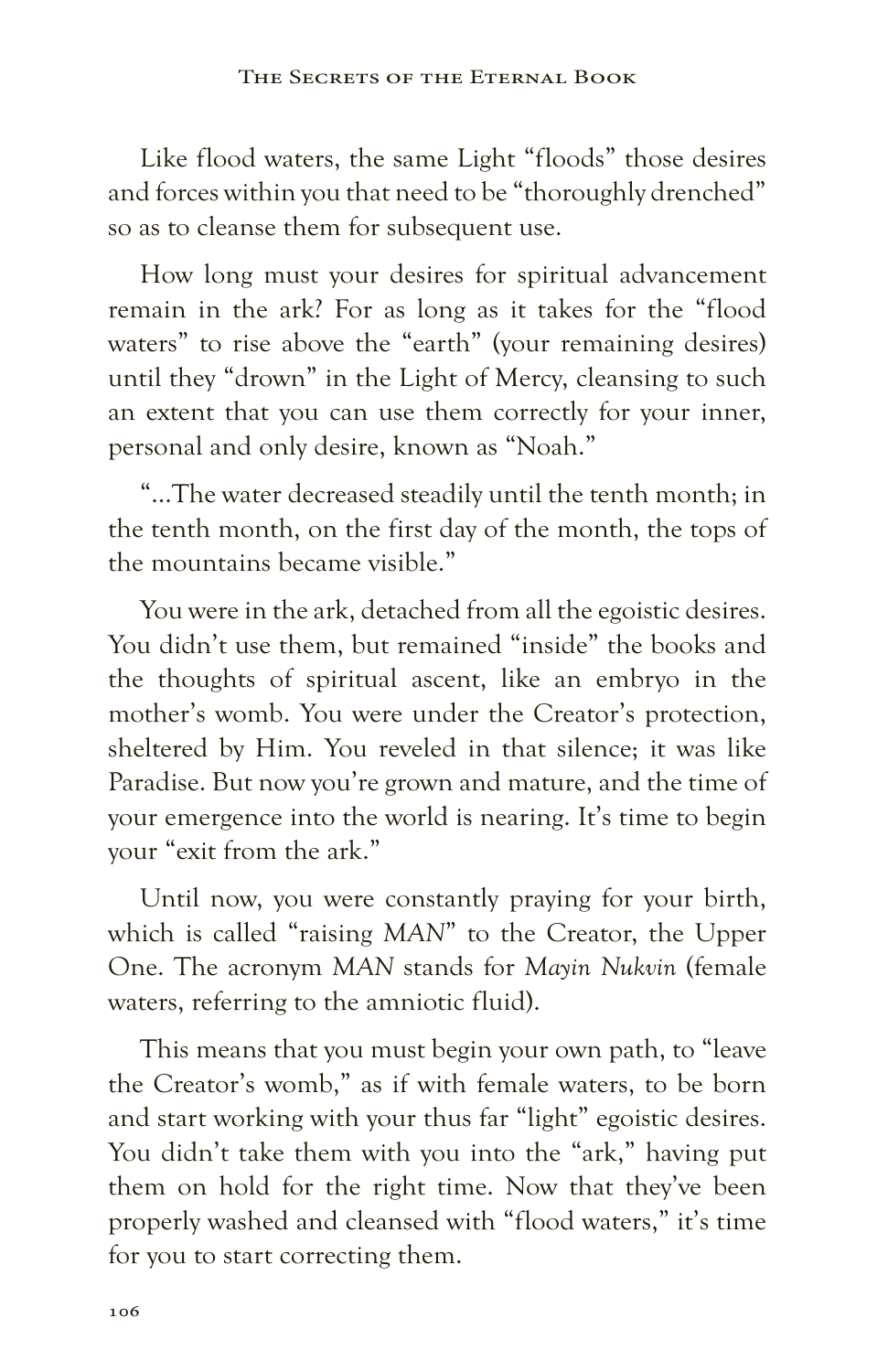In doing so you become increasingly closer to the spiritual world, to the Creator, since the end goal is the correction of the entire ego. Only then will you feel free, immortal, and absolutely blissful. This is what the Creator wants for you. This is the only condition under which you can be close to Him.

You have already begun traversing this path. Now don't stop!

So, the "waters break," much like amniotic fluid during labor.

# **BIRTH**

"And the waters decreased continually until the tenth month." And then the "earth appears," meaning you draw to yourself the first egoistic desires, the lightest and most superficial, which are mountains. "In the tenth month, on the first day of the month, were the tops of the mountains are seen."

(Here they are, after the nine months of intrauterine development, with the embryo's birth on the first day of the tenth month.)

"And it came to pass at the end of forty days, that Noah opened the window of the ark which he had made. And he sent forth a raven, and it went forth to and fro, until the waters were dried up from off the earth. And he sent forth a dove… But the dove found no rest for the sole of her foot, and she returned unto him to the ark."

What's happening here? Think back to what you did the moment you were disconnected from the material world, having returned to it afterward with a specific program of correction. You took the light egoistic desires, known as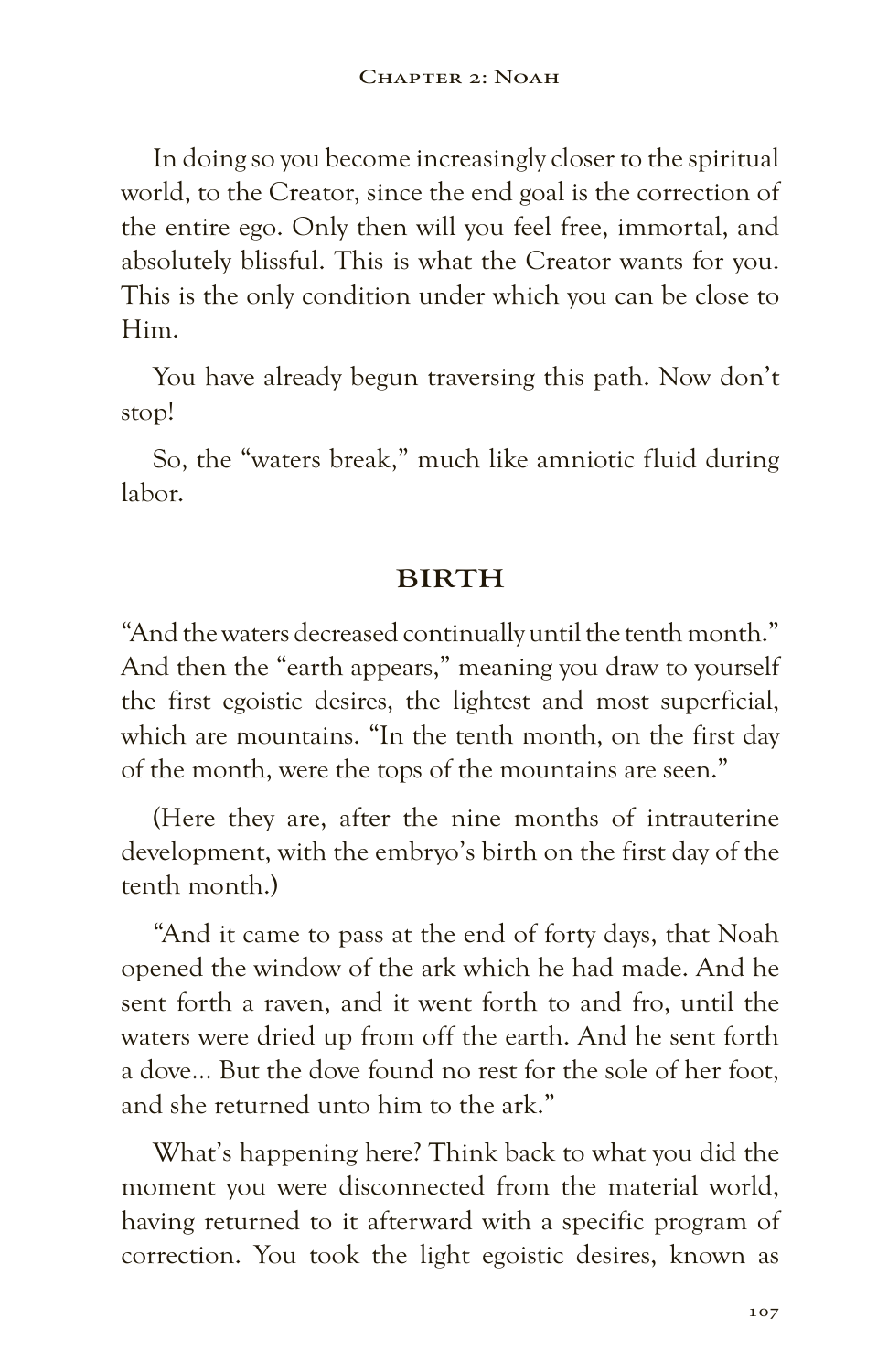"raven" and "dove," which were corrected in the ark, and used them to "feel the earth" (the desire). In so doing, you seemingly asked yourself, "Will the ego suck me in again?"

Why does this happen at the end of forty days, and what is the "window" that is made? Forty is the quality of the Creator, the quality of absolute bestowal, the quality of a mother. What you are doing here is making a "tiny window" in it. You are introducing a certain dissonance into this idyll by adding a dash of egoism to it. This enables you to check whether you can establish contact between your altruistic and egoistic qualities (by sending forth a raven and then a dove—qualities that have undergone correction in the ark). Can there be contact between the two? Can you "disembark," or not quite yet?

As it turns out, the answer is "no," since both birds return to the ark.

"And he stayed yet other seven days; and sent forth the dove." What are these seven days?

In Kabbalah, the number seven (7) symbolizes a small but complete desire. A complete desire has both an altruistic component (the right line), and an egoistic one (the left line). By combining them we "beget" a certain "golden mean," in which two opposite halves come together, forming one middle line: a single desire directed upward, to the spiritual world.

This method ensures the integrity of the entire creature. In other words, not a single force is wasted, not a single word is redundant. Rather, it's all about the correct application of all the forces and processes that take place in man.

Our tiny desire can be likened to a newborn baby; it is already outside its mother's womb, "outside the ark." This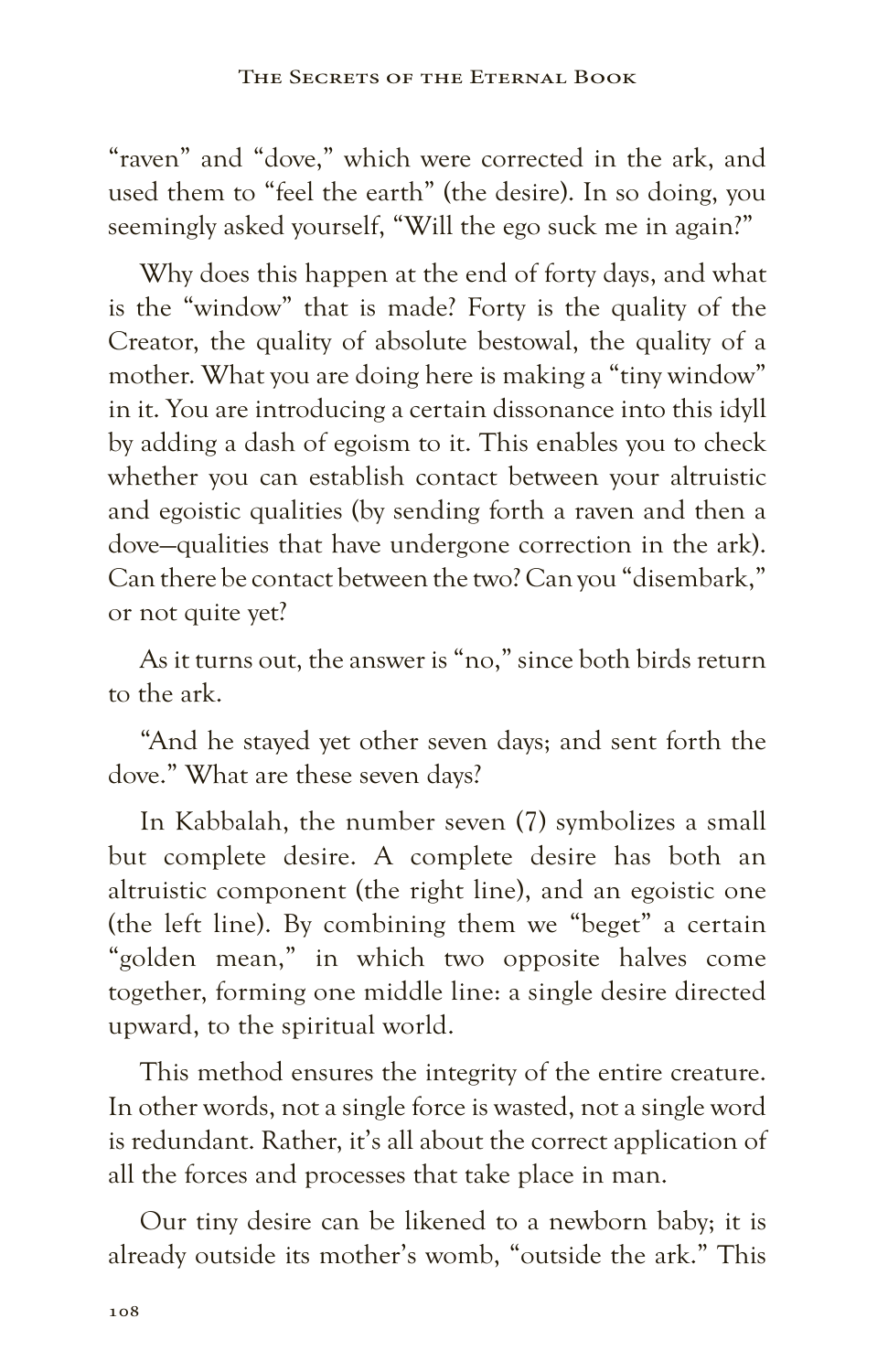"newborn" is that tiny spiritual desire of ours that begins to explore the next degree of correction, called "nursing." The newborn still can't walk, but it is already breathing the air of the earth, demanding sustenance and "kicking its feet." This means that our desire to bestow can be given a tiny dash of egoism, which it can deal with and correct.

We are embarking on a path of correction. Though this desire is only an "infant" now, it will grow into "the leader of the new generation," meaning he will lead your other, yet uncorrected desires to correction, to the Creator.

"And the dove came in to him [to Noah] at eventide; and lo in her mouth an olive-leaf freshly plucked; so Noah knew that the waters were abated from off the earth." This means that you can now get to work. It's time to go ashore and start working with the ego, carefully at first, to ensure it doesn't ruin the young and fragile altruistic blossoms…

What is the freshly plucked olive leaf in the dove's mouth? An olive leaf symbolizes the Light of life, which can only be received in an altruistic desire.

The Noah inside you receives a report: "You can deal with (correct) the little egoistic desires, for you have been sufficiently washed over with water (Light of Mercy). As evidence of this, you are shown this olive leaf (luminescence)."

It's not yet olive oil, which symbolizes the complete Light of Life, nor is it olives, but merely an olive leaf (not light, but luminescence). However, it's enough to begin correcting the small egoistic desires.

"And God spoke unto Noah, saying, 'Go forth… and be fruitful and multiply upon the earth.'" You have overcome this phase of correction called the "ark." You have endured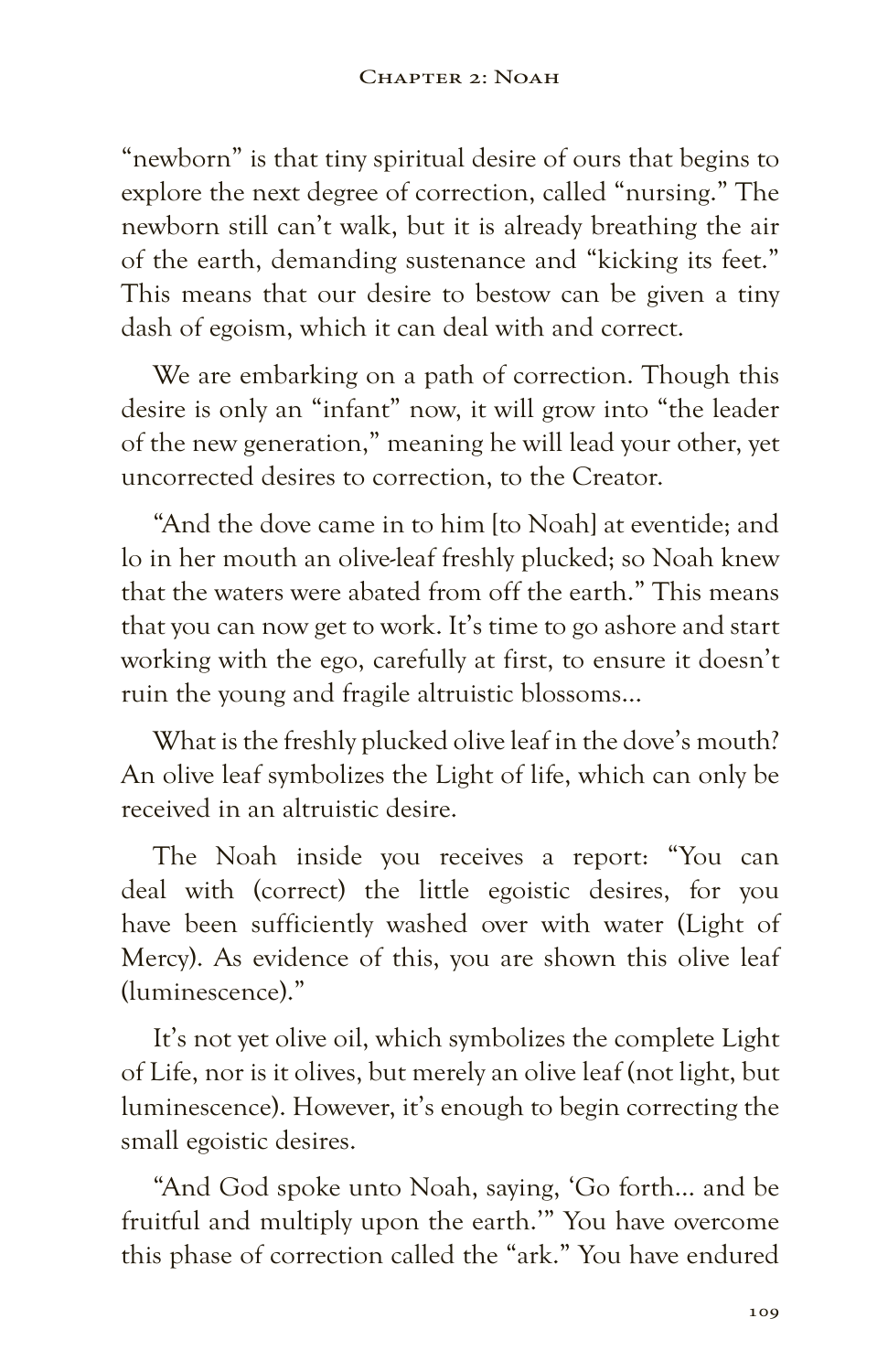and matured through it; you have essentially been born anew, so now you can be certain that there will not be any more floods. This is the blessing that the Creator gave to "Noah and his sons," the corrected altruistic desires: "Be fruitful and multiply upon the earth."

You have passed through this state, and now altruism (the quality of the Creator) joins with egoism (the quality of the creature). Finally you are "setting foot on the earth" and embarking on the blessed path of the correction of the ego. One way or another, everyone must traverse this path! And until the end of correction of the entire ego (the return to the Garden of Eden), your advancement will be aimed only upward.

There is a saying in Kabbalah: "In the spiritual you always rise and never fall." Indeed, you must know that all the ascents and descents you will feel on your spiritual path lead only up the spiritual ladder. Even if it appears that you've stumbled in the darkness or that the night has dragged on too long ("night" refers to states of spiritual descent when the light is absent), know that it is actually helping you on your spiritual path. The only thing required of you is to grab onto everything that you used to "build the ark," and you will feel the arrival of the morning (the ascent).

Why are there such descents? It's because the Creator's quality of bestowal within us has grown strong enough to handle another portion of the ego, which is immediately supplied for correction. The work must not stop. We must undergo complete purification.

This is why there are times when you feel the descents and hear questions from the ego, which you then correct. It continues to assault you with the same old questions: "Why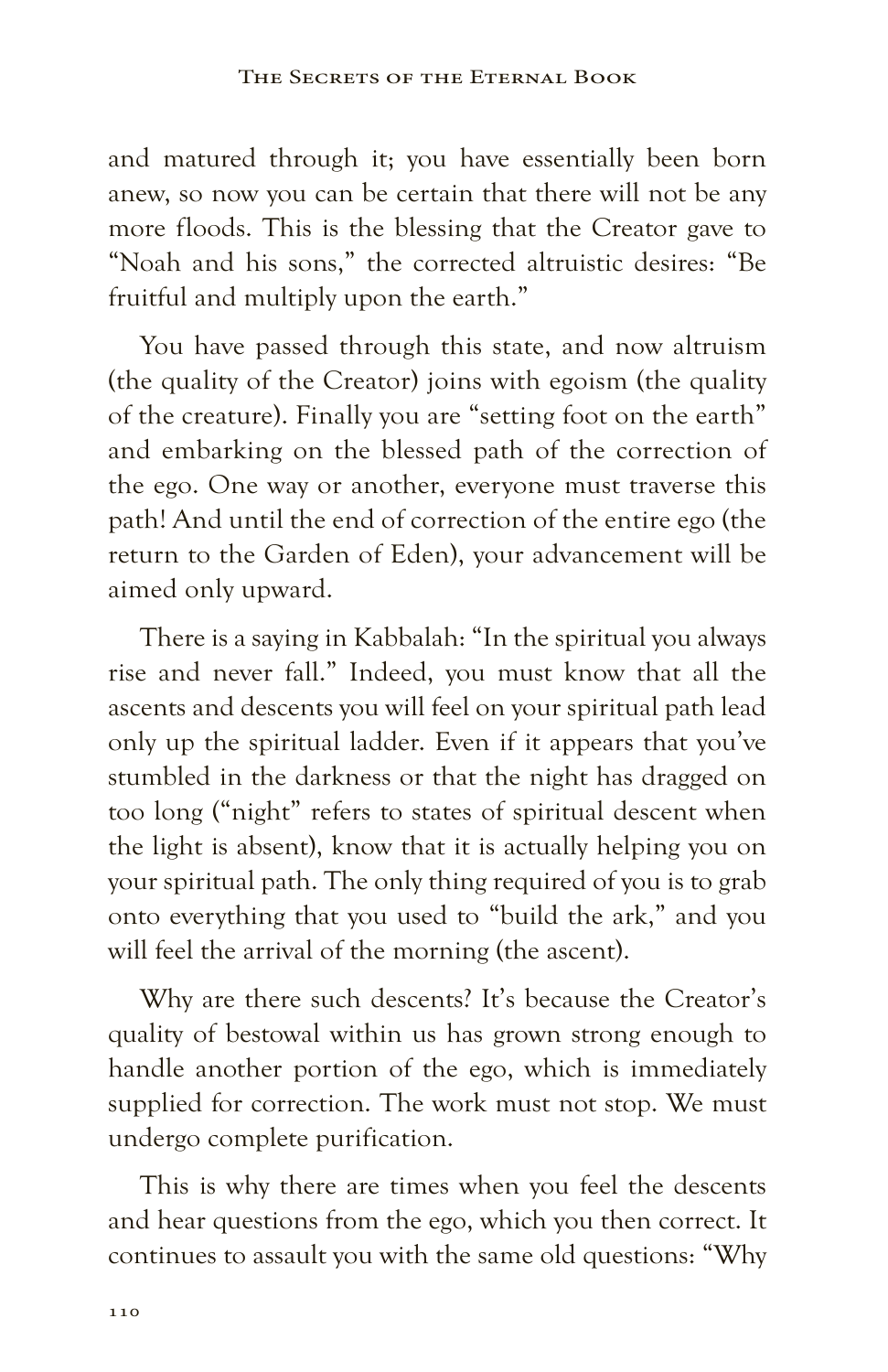do you need all this? Leave it alone and focus on important things, like making money!"

The ego's questions don't change; they are very logical and earthly, but you are not the same person anymore. You have already gotten a taste of the spiritual state, and you know that the night will invariably change into morning.

From this point on, your entire path, as described in the book, is one of phases of correction of the ego, with the help of the quality of the Creator.

#### **THE NEW EARTH**

"And God spoke unto Noah, saying, 'Go forth from the ark, you, and your wife, and your sons, and your sons' wives with you. Bring forth with you every living thing that is with you of all flesh, both fowl, and cattle, and every creeping thing that creeps upon the earth; that they may swarm in the earth, and be fruitful, and multiply upon the earth.'"

Coming out to "the new earth" is what happens to you after the ark. You view the earth differently, finding joy in everything. You begin to realize that everything around you is given to you as aid in your spiritual advancement. They help you and you help them, and any instance of suffering that transpires is there only for adjustment, to keep you from stumbling by reminding you that everything comes from one source—the Creator.

The suffering is now mitigated by your understanding that it's for your own benefit. It allows you to verify where you are and how far you've deviated from the right path. You get to work, adjust your course, and come right back to a new ascent.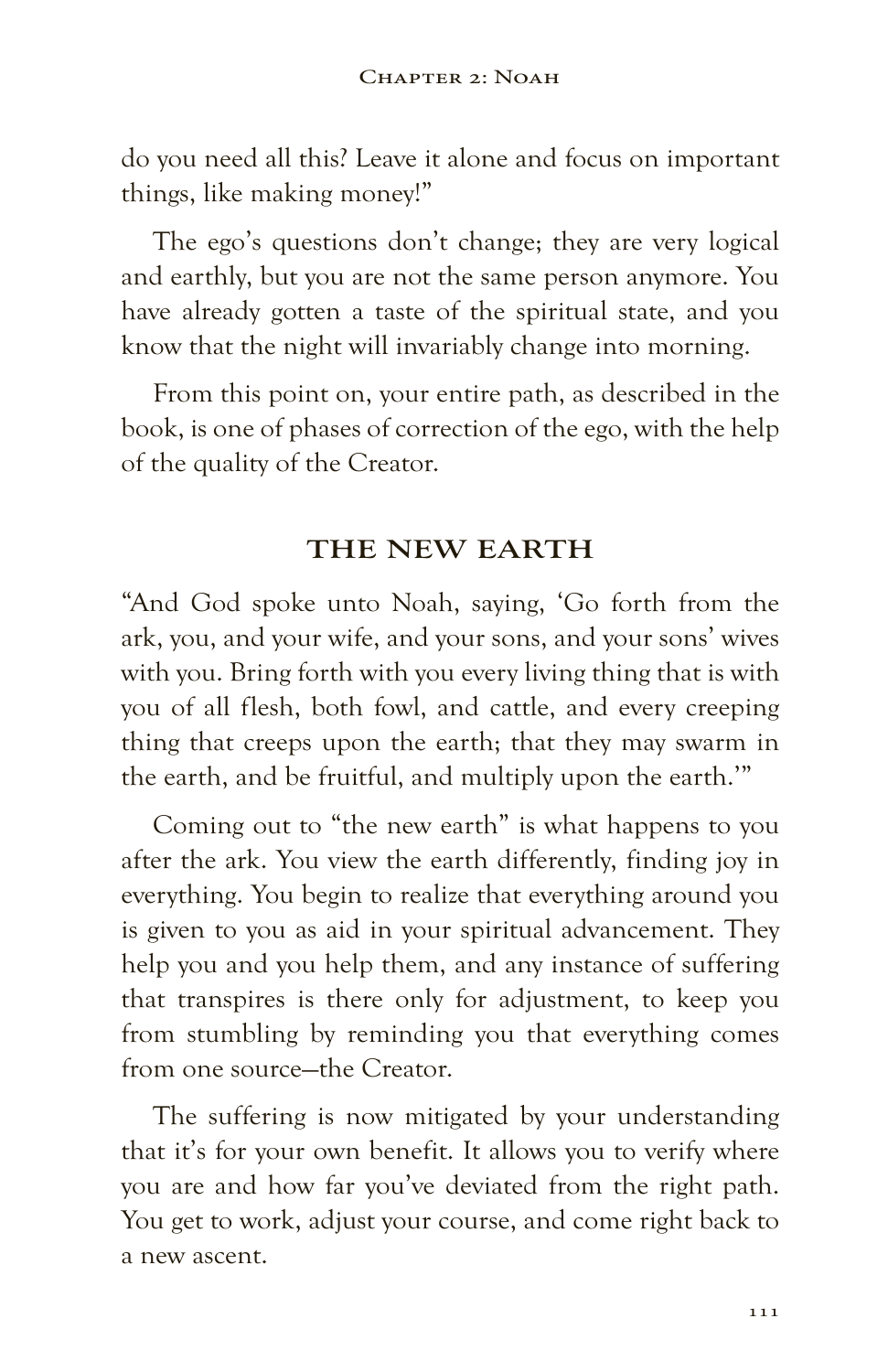We can sum up the whole notion of suffering with a simple example. A terribly thirsty man stands before a stream of pure spring water, trying to fill up his dirty cup. The water tastes disgusting and bitter to him. He cannot drink it, and he curses the dirty stream (as we often curse the Creator, who sends us suffering). When the man finally realizes that the problem is not with the water, but with his cup, he cleans his cup and the water tastes wonderful.

It is the same with us. People concern themselves only with their corporeal tribulations and curse the suffering that befalls them. They immerse themselves in their problems, blaming everyone around them. But those in whom the point in the heart awakens—who begin to seek entrance into the spiritual world—learn that suffering is helpful because it identifies the spot (desire) that needs checking and cleansing (correction). And the correction is done only by finding the right intention.

The desire remains, only the intention changes. You are no longer waiting for the next blow to come, but instead you actively try to make contact with the Upper One so He wouldn't need to push or adjust your path. You advance upward joyously and without pain to where the infinite, pure Light of love and goodness awaits.

This Light is intended for you; the stream is always flowing with pure spring water for any who thirst for it. Understanding this concept is symbolized by Noah "going forth from the ark onto the new earth."

It is a "new earth" because the earth that was cursed by the Creator (your egoistic desires) began to yield fruit (egoistic desires joined with altruistic ones), enabling life to appear, which steadily brings man to the goal of Creation.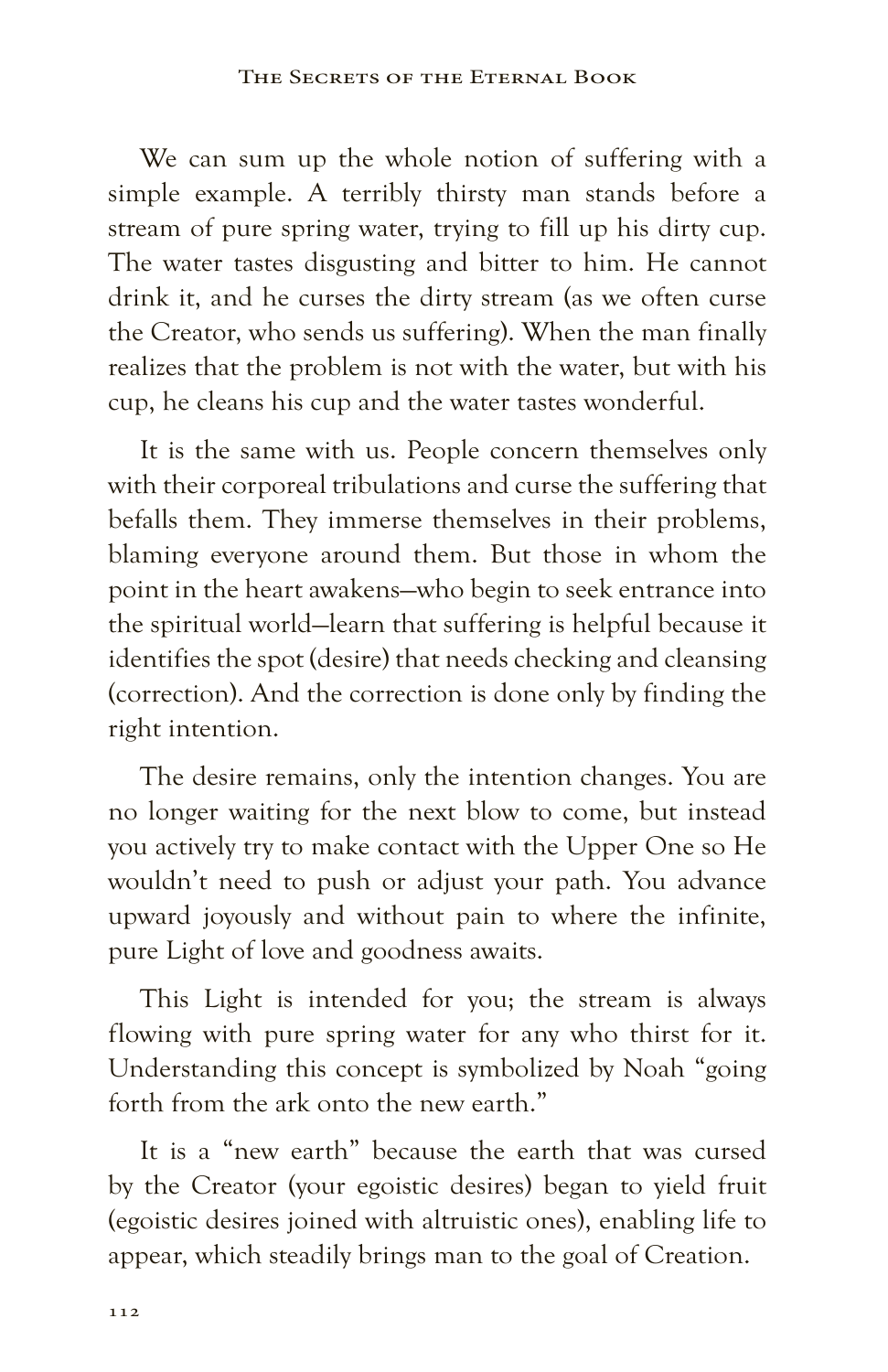"And God said, 'This is the token of the covenant which I make between Me and you and every living creature that is with you, for perpetual generations: I have set My bow in the cloud, and it shall be for a token of a covenant between Me and the earth.'"

The bow in the cloud (a rainbow) is a restriction that the Creator takes upon Himself not to hold a true judgment over man: to not make any more floods and ruins, but despite your actions (for you are still egoistic by nature) to lead you only to maximum correction.

The Creator pledges to lead you through the good path, the path of love, even though you may perceive this path as fraught with suffering. (Remember the example of the dirty vessel and the pure water. You are the dirty vessel, while He is the pure water. Start cleaning your vessel and you will come to savor the water's true taste.)

A few more words about the rainbow. The rainbow has seven colors. What does that mean? The seven colors denote the seven qualities (*Sephirot*) that comprise our small but complete desire, the combination of the qualities of bestowal and reception—the Creator and the creature.

"And the sons of Noah that went forth from the ark were Shem, and Ham, and Japheth; and Ham is the father of Canaan. These three were the sons of Noah, and of these was the whole earth overspread." Your corrected desires are called "sons." At first there are three of them (referring to the three lines. The right line is from the Creator, the left is from the creature, and the middle line is the result of their union).

The three sons beget all life on the earth. "Life" is everything that opposes egoism. If at times things around you appear lifeless—not opposing the ego, but self-serving,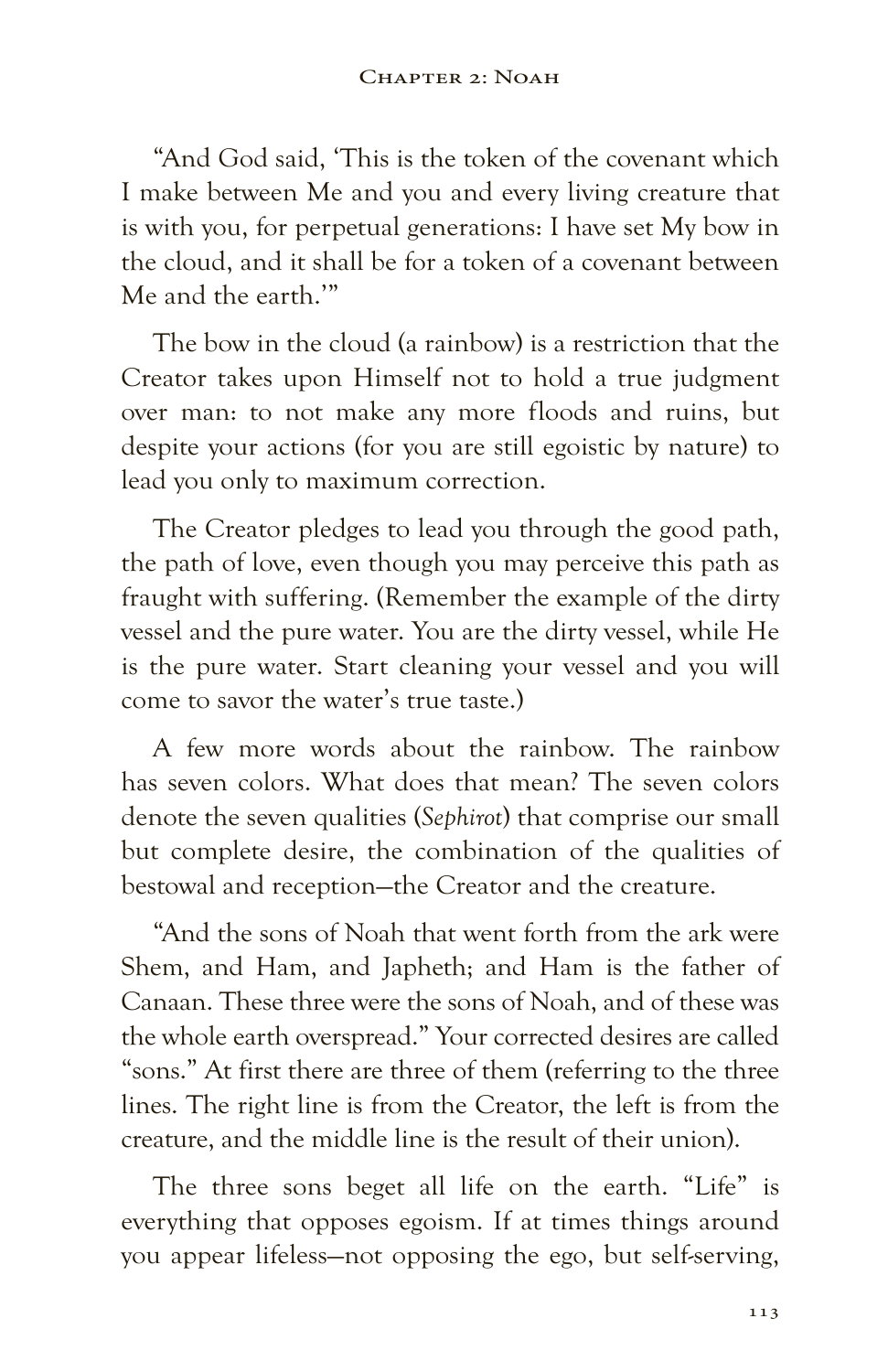leading to ruin and death and tearing the world apart—stop, think about the goal, and continue your work on correcting yourself and the world. Everything is created with only one goal—to rejoin the Creator.

Believe me, dear reader, it's about to be revealed to you. And one other vitally important thing will be revealed to you: everything is governed by one law—the Law of Love!

"And the whole earth was of one language and of one speech." As you can see, after the "flood," all the desires are aimed only at the Creator. Together they form a single whole between themselves and Nature. All our desires ("bathed" in the Light of mercy) "speak" the same language—the language of love for the Creator.

However, there is still a great deal of work ahead of these first altruistic desires. They must move toward egoistic desires, mix with them, and begin to correct them, starting with the easier ones and moving on to the harder ones, until the entire ego has been corrected. The goal is to "cleanse the vessel" completely. But that will happen later. For now we are only at the beginning of the path.

"And it came to pass, as they journeyed east, that they found a plain in the land of Shinar; and they dwelt there."

As with any reference to movement, "they journeyed east" signifies the attainment of a new spiritual degree. To "settle" or "dwell" means to mix with the new egoistic desires that manifest at that next degree. This is where the infiltration of one desire into another leads to unexpected consequences.

#### **BUILDING THE TOWER OF BABEL**

"And they said, 'Come, let us build us a city, and a tower, with its top in heaven, and let us make us a name; lest we be scattered abroad upon the face of the whole earth.'"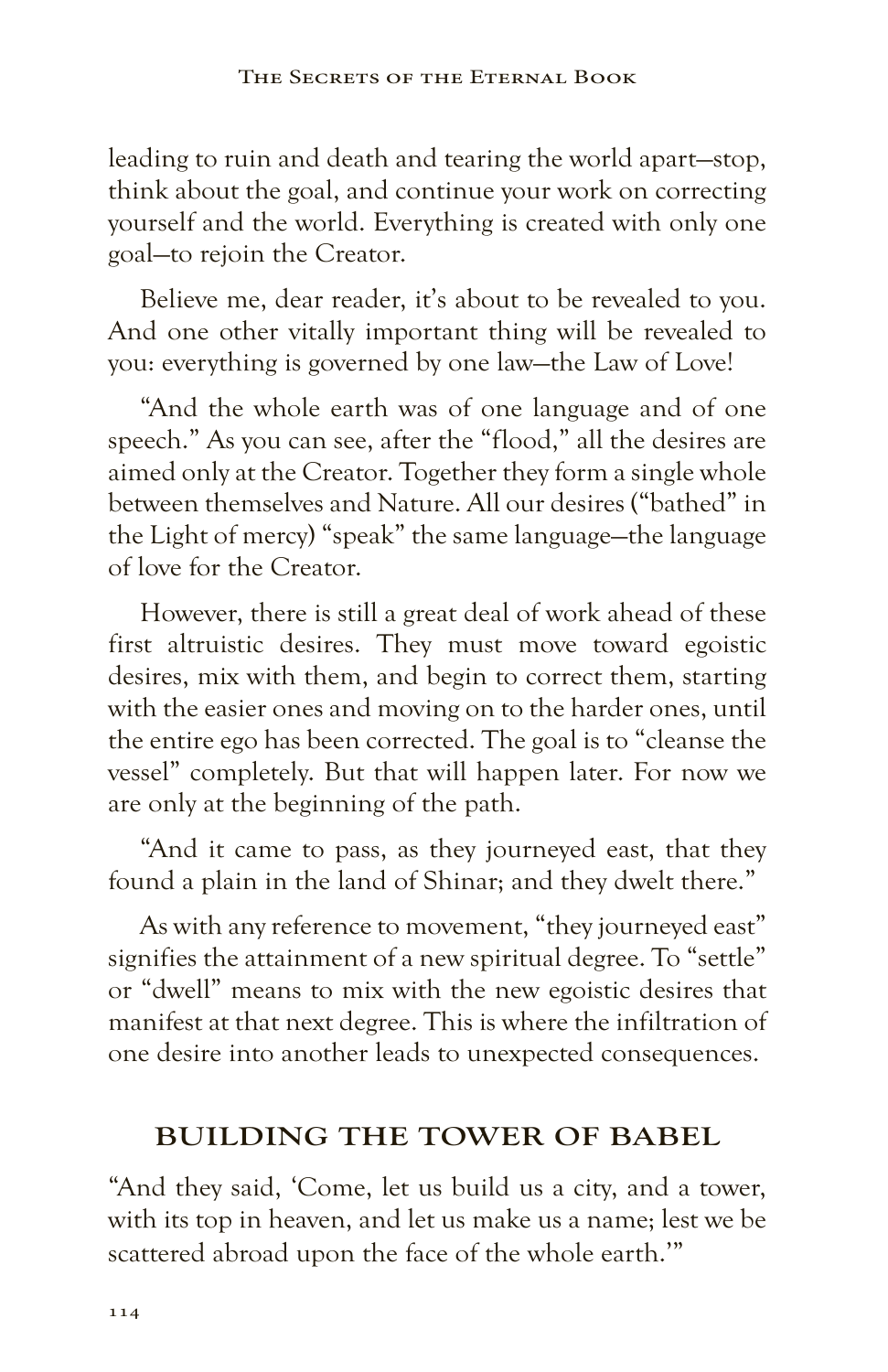And there it is—the first and incredibly significant event that turned the whole world upside down—the beginning of the construction of the Tower of Babel. It is a story that took place some 4,000 years ago, yet remains startlingly topical to this day. So, let us analyze it from all angles.

Even though this event was mentioned at the very beginning of our narrative, let's step back and set the historical backdrop, which proves one thing conclusively: everything that transpires in the material world takes its root from the spiritual one. Any historic event you can think of is a consequence of what has already transpired in the spiritual realm.

There is a saying in Kabbalah that "there is not a blade of grass below that does not have an angel above that strikes it and tells it, 'Grow!'" So is the case with the Tower of Babel. It actually existed, as the annals of history confirm.

At the turn of the  $20<sup>th</sup>$  century, German archeologist Robert Koldewey discovered the ancient city of Babylon in today's Iraq. It contained the ruins of a tower whose dimensions measured (in meters) 90x90x90. Herodotus, the ancient Greek historian who lived in the 5th century BC, described the tower as a seven-tier pyramid of analogous dimensions. Historical sources speak of the temple complex Esagila, at the heart of which stood the Tower of Babel, dedicated to the god Marduk. It was called Etemenaki, which is Sumerian for "Temple of the Foundation of Heaven and Earth."

Esagila was the religious center of that world, in which paganism reigned. Astrology, zodiac signs and horoscopes, fortune-telling, numerology, spiritism, magic, sorcery, charms, hexes, invocations, exorcism of evil spirits—were all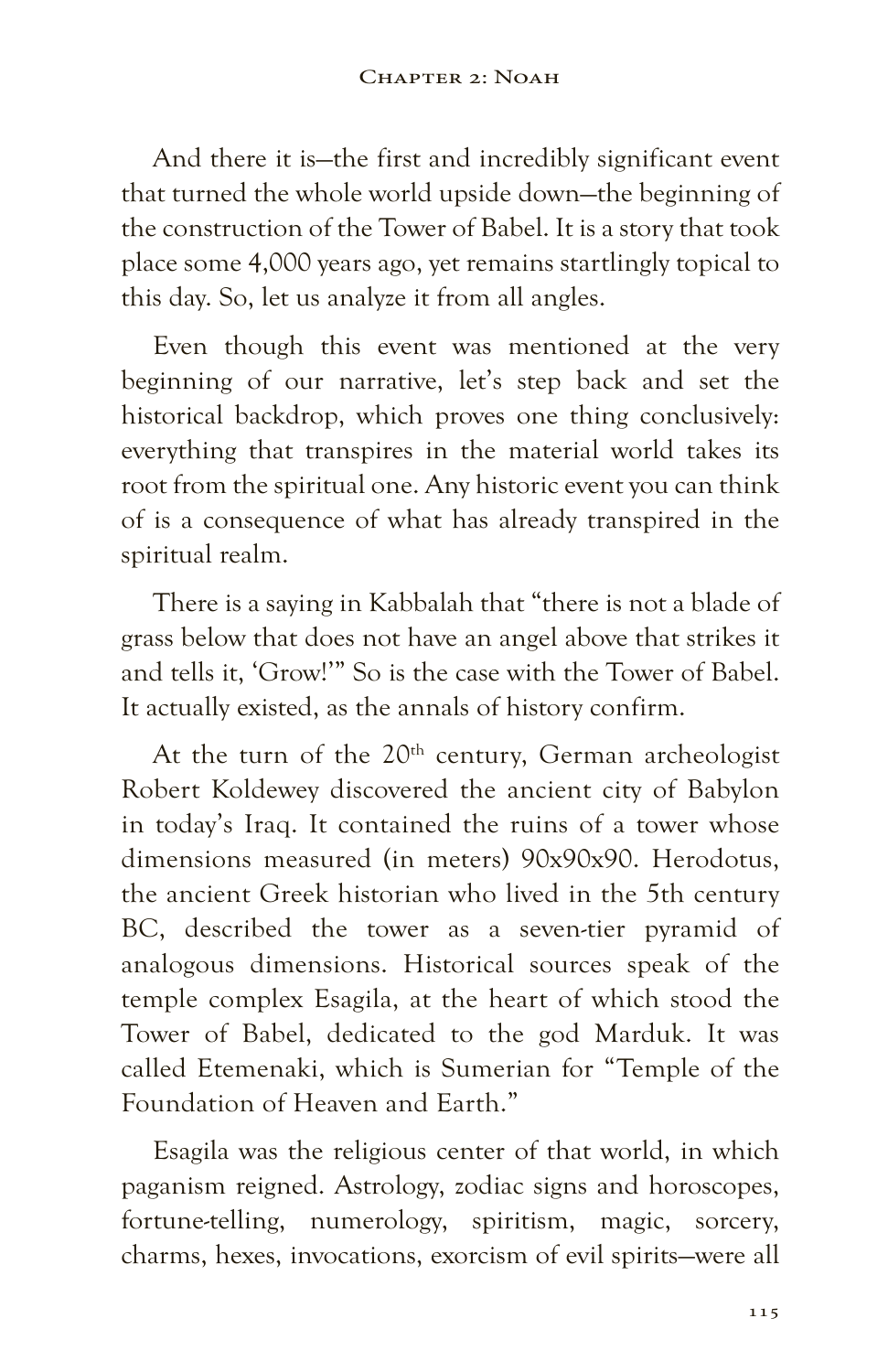born in Esagila and survive through the modern age. Today, we see a resurgence of these beliefs.

### **THE BIRTH OF LANGUAGES**

There is a hypothesis that Indo-European languages originated from a language spoken by humanity at the age of the construction of the Tower of Babel.

Dr. Russell Gray from Auckland University in New Zealand calculated the approximate "age" of 87 Indo-European languages and concluded that they most likely arose in the period of the Tower of Babel, from which they later migrated west into Europe and east into India.

#### **THE TOWER OF BABEL WITHIN US**

The above findings are actually hypotheses about the physical evidence of the existence of the Tower of Babel. We, however, are more interested in the roots of what really happened. We strive to understand the cause, correlate it with our inner world, and make sure that the division that took place then doesn't repeat itself. By attaining the spiritual worlds we can influence the cause of everything that transpires, and thereby change our fate, the fate of the world, and the fate of humanity as a whole.

So the residents of Babylon decide to build a "tower to the heavens." In the interest of clarity and further proof, let us refer to the words of the oral Torah (Midrash), which is based entirely on interpreting the written Torah. This is what the Midrash tells us on the subject: The Babylonians knew the story of the flood. They lived in fear that the same fate might befall them. Thus, they sought a place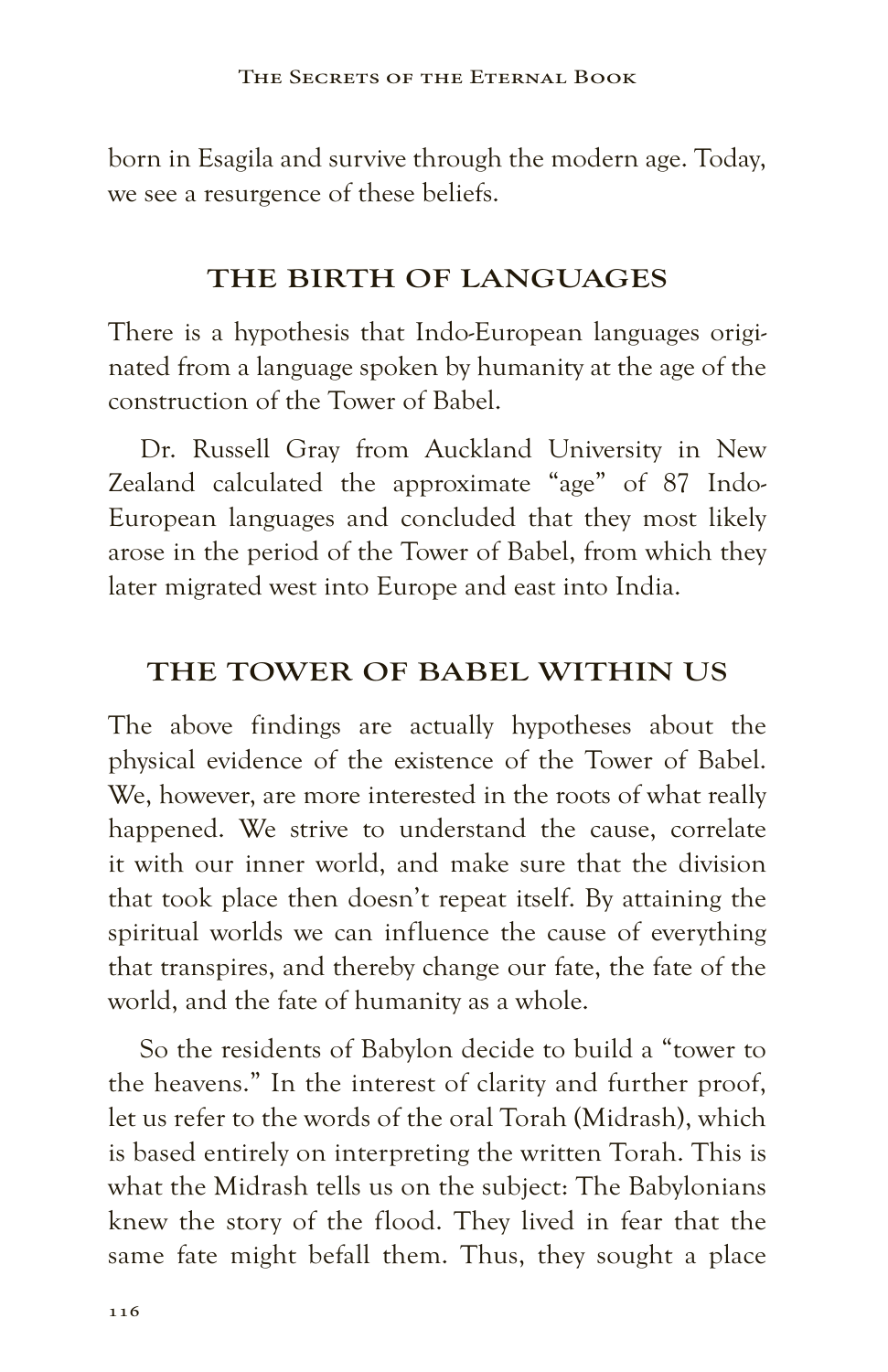where they could dwell in complete safety. Ultimately, they found a valley in the land of Babylon that was big enough to hold them all.

Afterwards the people crowned Nimrod as their king. And since they all settled in Babylon, Nimrod essentially became king of the entire population on Earth.

Nimrod proposed to the people, "Let us build a big city where we can all live. And in that city let us erect a very high tower." His subjects were delighted with the idea. He said, "Let us build a tower so high that its top will reach the Heavens, and let us make us a name, lest another flood comes and scatters us throughout the world."

However, though all were united in the belief that the tower must be built, their opinions concerning the purpose of its construction differed. Some people thought, "In the event of another flood, we shall climb to the top of the tower, where the water shall not reach us." Another group thought, "We shall make us a name," aiming to build a place of assembly at the top of the tower and worship their gods there, thus being saved from any calamity. Others still protested, "It is unjust that the Creator alone is lord over the realms above, limiting our domain to the world below."

Do you see the ego talking?! "We will reach the heavens on our own, without the Creator's help. We will rule the world, and not Him. We will build us a tower so high that its top will reach the heavens, and we will make us a name."

Where is this audacity coming from? The answer is that they had reached a new degree. Precisely because they were able to complete the previous degree, they were given additional egoism to work with. At this new degree the ego is king, and its name is "Nimrod," from the word,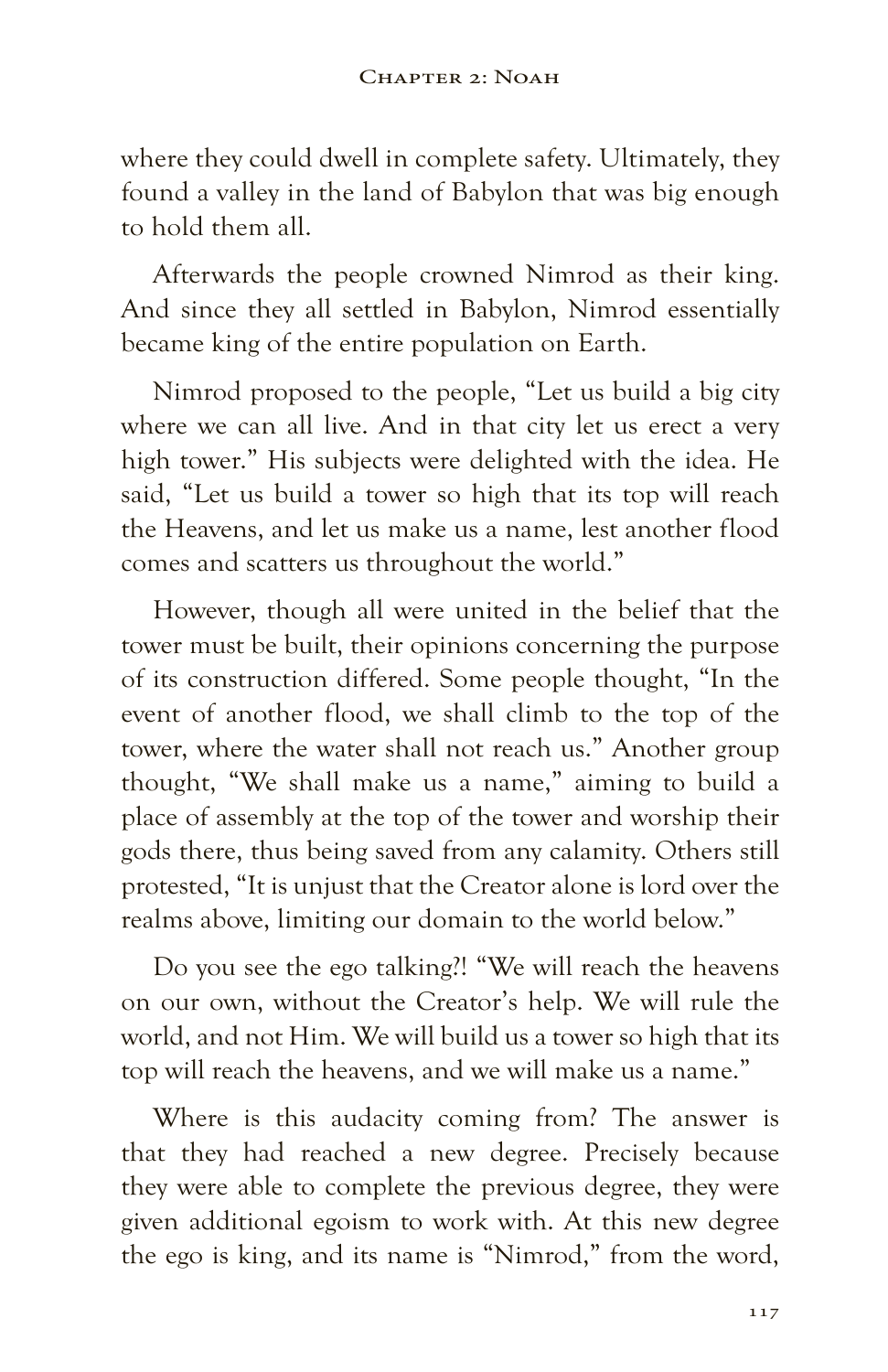*Meridah*—rebellion. "And so, the people crowned Nimrod to be their king. And since they all settled in Babylon, Nimrod essentially became king of the entire population of Earth."

"Nimrod" is a powerful new egoistic force that rules over the entire ego. And that force is what you must battle now.

# **FALLING IN ORDER TO RISE**

The first thing you experience is descent. "Day" becomes "night," and a feeling overtakes you that the egoistic force of the new degree is winning. Everything you've already attained seems forgotten: it's as if you've never "survived the flood," as though "Noah and his sons" have never existed. Your desire to bestow is powerless before the power of "Nimrod."

(Historically, at this time Babylon undergoes a powerful leap of egoism, which transforms the whole world.)

You may ask, "Is the descent really necessary?" Yes, it is! Moreover, it should be celebrated because it is now that the next rung on the spiritual ladder is born. A new degree is revealed within you.

Actually, it's exactly what happens in life. Imagine that you're the manager of a small company branch. You know everything about your staff. Everyone is friendly and close-knit, celebrating the holidays together, gossiping together about each other, when suddenly you are offered a promotion you cannot resist: you have been transferred to corporate headquarters.

Here come the sleepless nights and nagging thoughts: "Why did I agree to this, sacrificing the peace and happiness I had before?"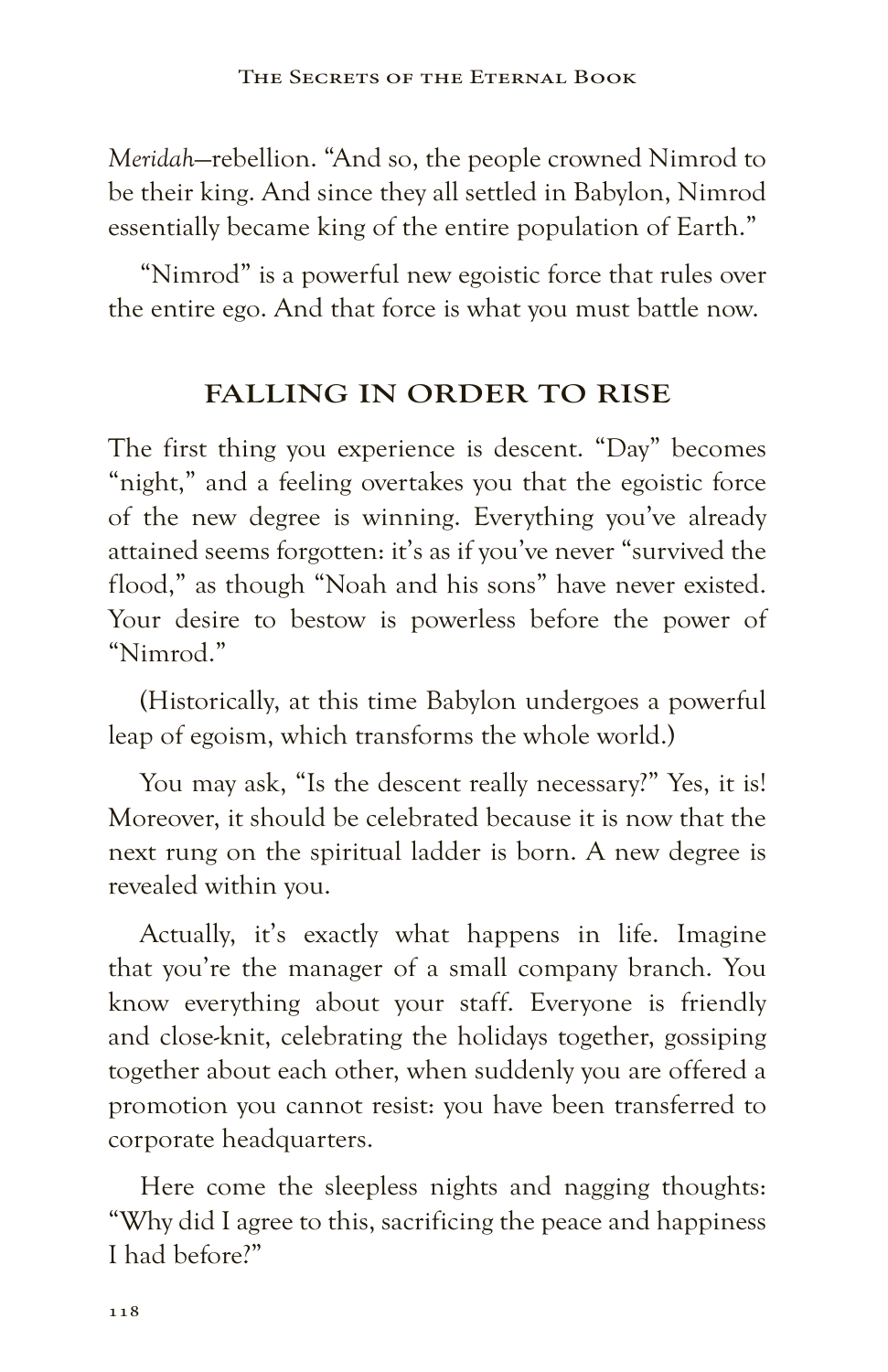It's a new degree. And with a new degree you need to get accustomed to new conditions and new egoistic desires: a higher salary, the wish to be liked by your new superiors and subordinates, and the hope that more promotions lie ahead, provided you succeed. There's no escaping this, since you're dealing with another, higher degree.

That is an example taken from our egoistic world.

In the spiritual world, a new degree is always preceded by a descent. For those who understand that a descent essentially marks the beginning of another ascent, it is a joyous occasion. You already know that after processing a certain portion of the ego, another portion will be added, signaling a new ascent and thus a greater revelation of the Creator. And this inspires you.

The great Kabbalist, Rabbi Shimon Bar Yohai (RASHBI), author of *The Book of Zohar*, enjoyed spiritual heights we cannot even imagine. But prior to each ascent to a new degree, he experienced a descent. And before he ascended to the final, 125th degree, his descent was so deep that the author of the single most celebrated work of Kabbalah felt like an illiterate market hawker, without any spiritual attainment whatsoever. He even forgot the alphabet!

The difference between him and other people that experience descents is that he knew for certain that this state would soon pass, for it preceded his transition on to an even higher degree. You need only to hold on, since before every ascent you are given an additional portion of the ego that must be corrected.

One can never know what lies ahead in the spiritual world. Every new degree is a journey into the unknown. The lower one cannot attain the Upper One until the latter raises him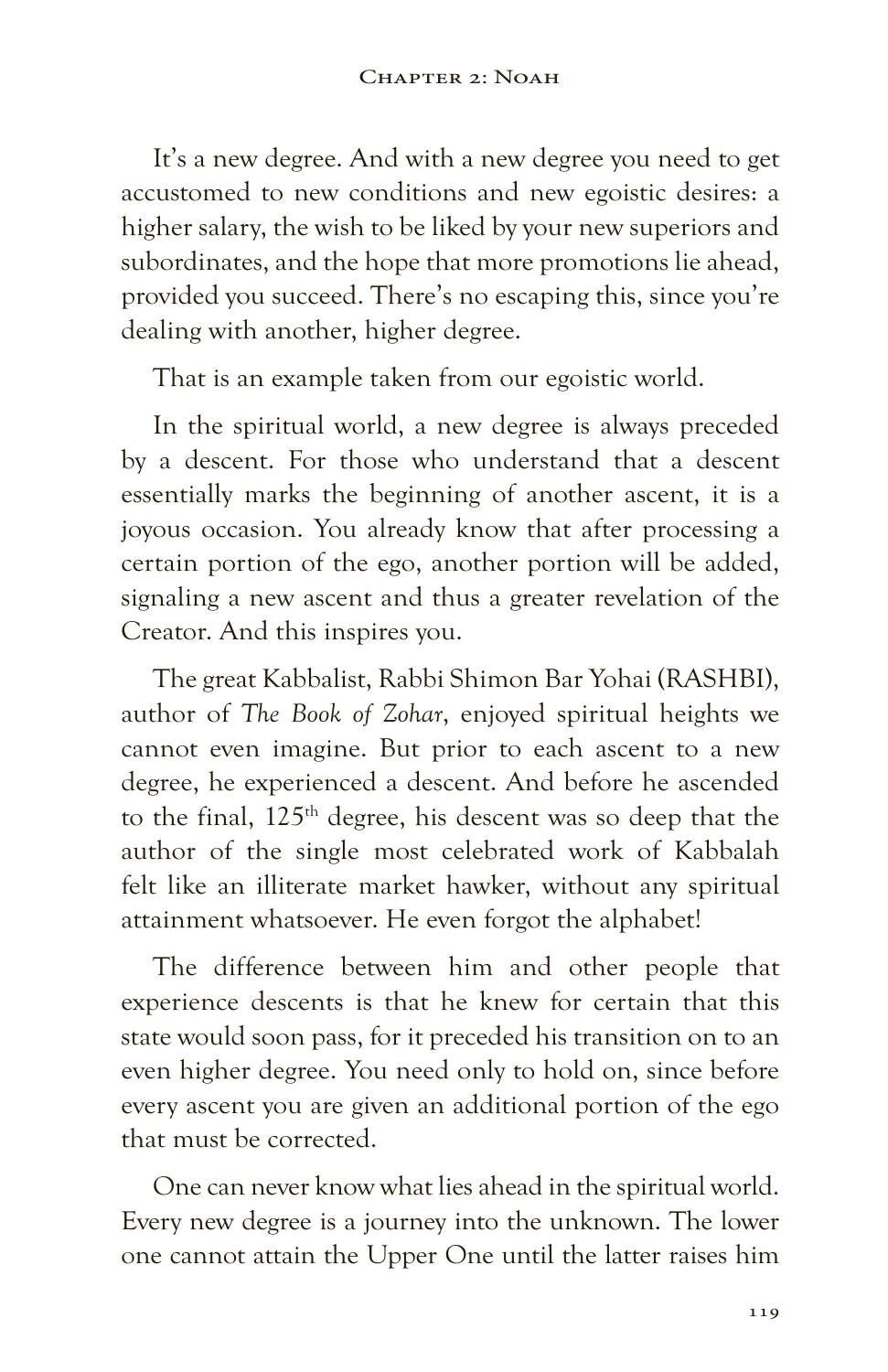to His level. As was mentioned earlier, you attain the name of a degree, which is one of the Creator's names, only once you've attained the degree itself.

From the aforementioned, it follows that in the spiritual worlds there are only ascents. And even the sensation of a descent constitutes yet another ascent on the path to the goal.

## **THE BABYLON OF YESTERDAY AND TODAY**

Let us return to Babylon. What do we see? At first glance, the ego (Nimrod and his people) appears to have won.

By the way, if we say that by attaining a new degree we discover new names of the Creator, it follows that "Nimrod" is one of His names. Why? Because there is no other force in the world. It is the Creator who puts obstacles on our way toward the goal, and we must overcome them. This is how He rears us and purifies us, because we need to merit the abundance that awaits us at the end of our journey.

The building of the tower was a mammoth undertaking. Because there was no stone in Babylon, the people created a new construction material: they burned clay in fire and used the resulting bricks in place of stone.

The bricks were fashioned as if by themselves: when the people laid one brick, they discovered two in the wall, and when they laid two, four bricks appeared in the wall.

What does this passage mean? It is the voice of the ego (King Nimrod and his people), saying, "We don't need the Upper Force, we'll develop construction technology, we'll believe only in our own hands, in our own intellect, and we will win."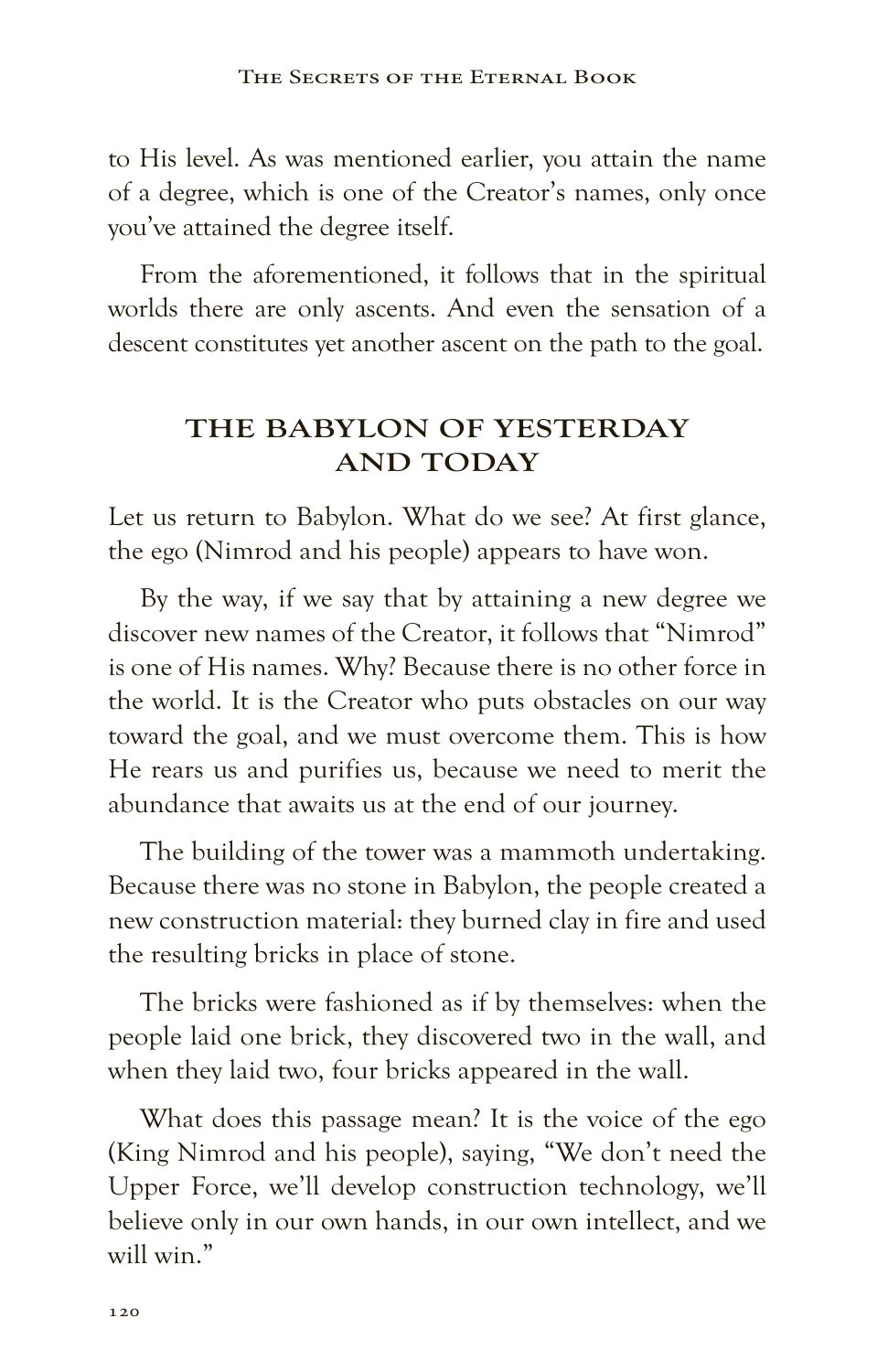"Because there was no stone in Babylon, the people created a new construction material." Isn't that the same thing that is happening now? But where are we going with this progress? "…they burned clay in the fire and used the resulting bricks in place of stone."

A similar scenario unfolded in early 20th century Russia, when the communists refused to acknowledge the Upper Force, and thought that they could implement their ideas all on their own. On the face of it, those slogans of love, brotherhood, and equality sounded wonderful (the ego is quite cunning). But there was no Upper Force behind those slogans. It was all built upon the earth, meaning founded on the ego.

The Russians didn't realize that man is inherently egoistic, and that sooner or later everything would implode and the Paradise they expected would become Hell.

Until recently, similar developments were happening worldwide, especially in America, until the new process of consciousness began. Now humanity is beginning to understand that no progress can ever lead to happiness if it lacks a connection with the Upper Force.

At first it may appear like it will work, that progress might reduce our workday from twelve hours to five, that we might have more time to spend with our families, to read, educate, and otherwise improve ourselves. Indeed, at first, things appeared to be going wonderfully, and it seemed that we could accomplish anything we put our minds to.

"The bricks were fashioned as if by themselves: when the people laid one brick, they discovered two in the wall, and when they laid two, four bricks appeared in the wall." But what was the end result? Today we work more than ever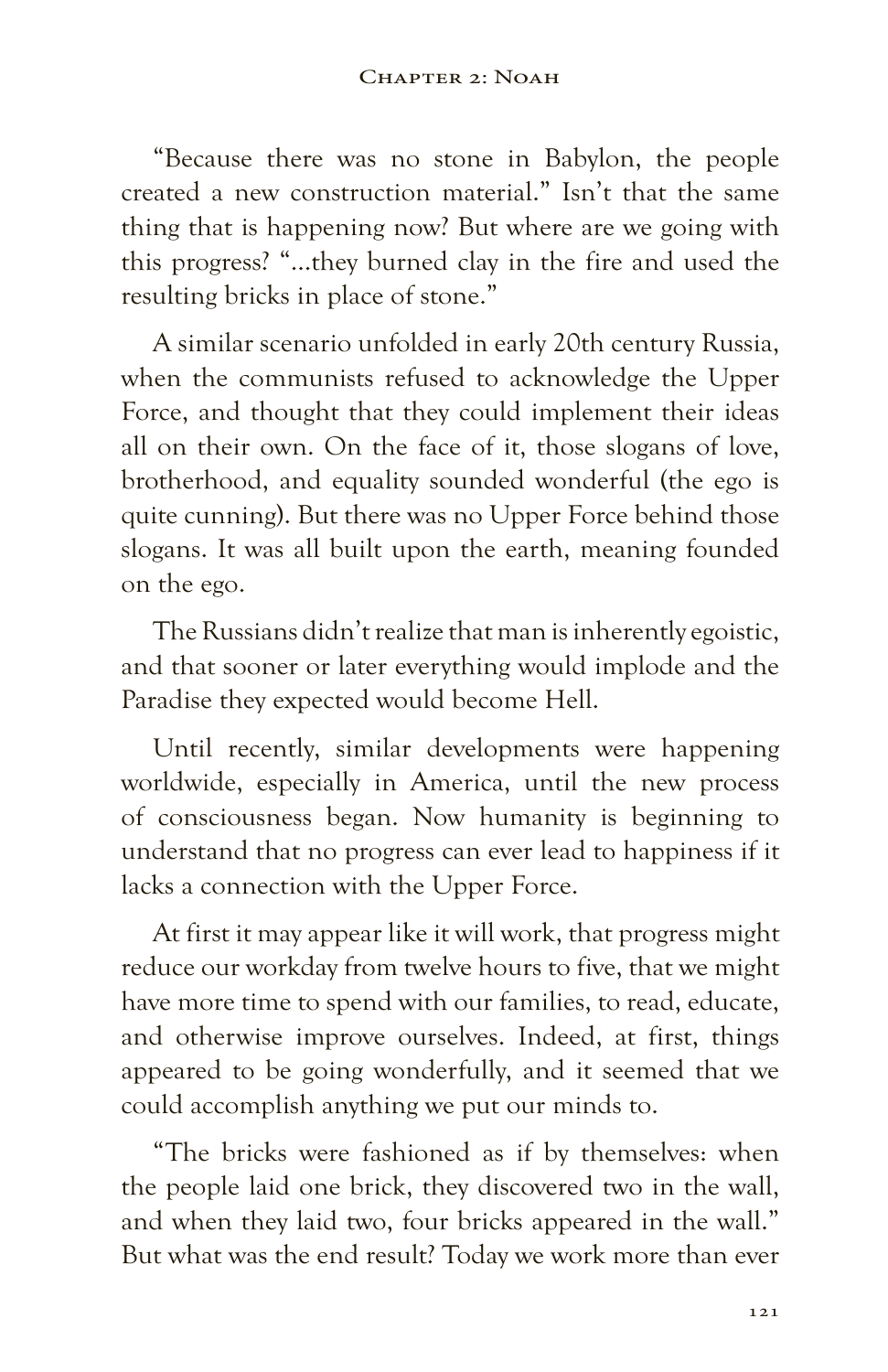before; we've become slaves to corporations; our families are breaking up, divorce rates are skyrocketing, which results in miserable adults and children. We seek oblivion in drugs and alcohol and we fall into depression, which has become the most widespread illness of our time. Truly, cavemen were happier than we!

It is the result of progress that is disconnected from the Creator, from the correction of man, and from achieving the quality of bestowal.

So what did progress give us? We are beginning to see that we cannot exist without a connection to the Creator. This is the single most important result of progress.

Until we realize the necessity of correcting the ego, nothing can be done about it. As long as we aren't corrected or involved in the process of correction, we will remain susceptible to the tricks of the ego (Nimrod at the phase of constructing the Tower of Babel, Pharaoh at the phase of Egypt), and the ego will not be denied. It will wage war, push the red button, accept bribes, and throw anyone under the bus, as long as its interests are served, for the ego is corrupt.

I am confident that the world is almost ready to conclude that only the Upper Force can tame the ego. Soon we will all need to turn to the Creator, for we will have no other choice. And yet, it is better to do it in advance and avoid incredible suffering by realizing that we need to connect to the Light, to the Upper Governing Force, and secure its direction.

The tower grew and grew, and soon became so tall that it took a year to climb to its top. Two broad staircases led to the tower, one from the east and one from the west. The staircase to the east was used to lift loads, while the staircase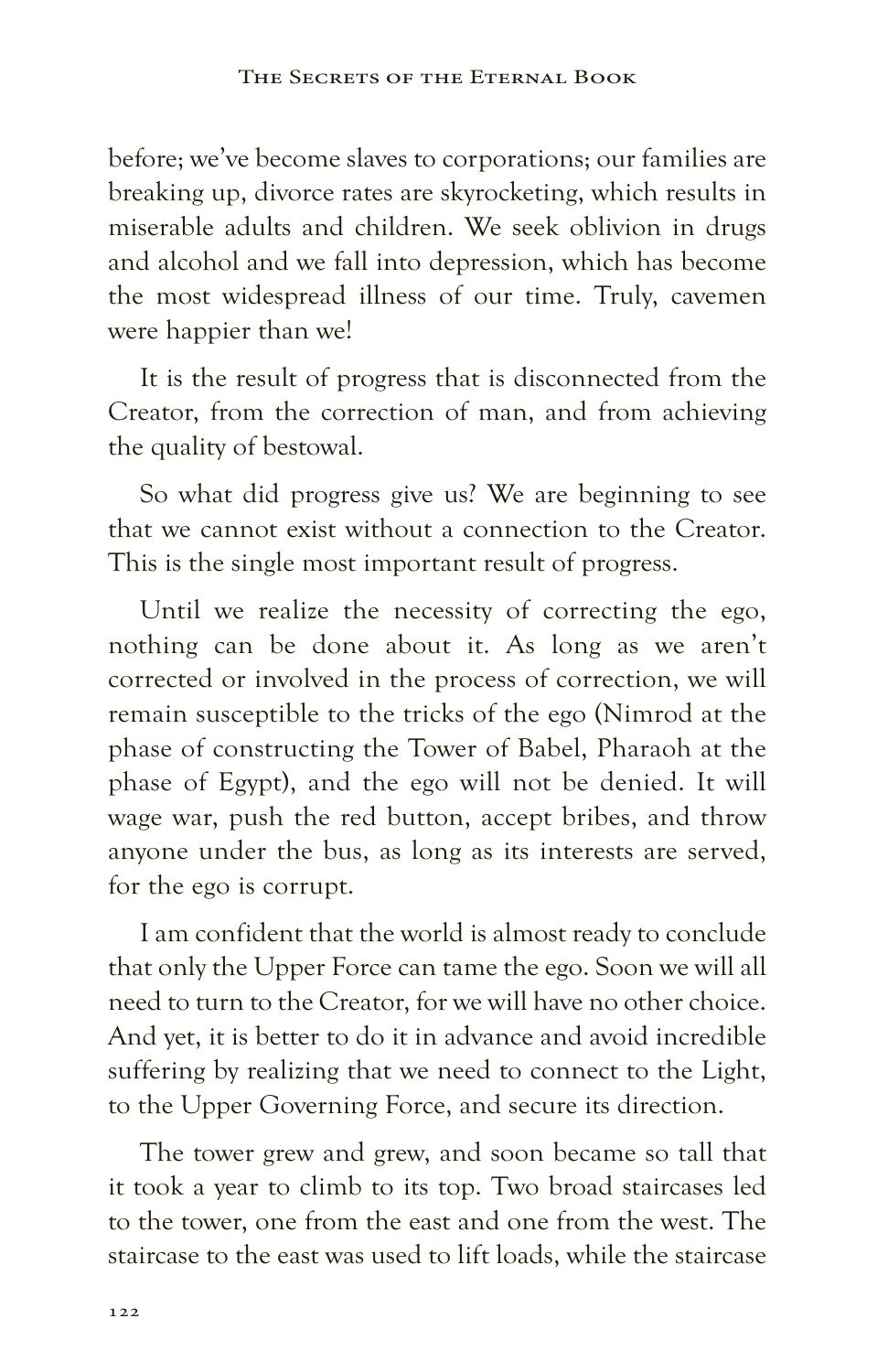to the west was used to lower people. People needed to go up and down frequently to supply the construction materials.

The builders were so fanatical in their desire to complete the tower that whenever a brick fell and broke, they lamented: "How hard it will be to replace it." "But when a person slipped and fell to his death, no one looked upon him."

At this first phase, this is how the ego quells any buds of selflessness: "But when a person slipped and fell to his death, no one looked upon him."

We've already mentioned that man (Adam) stems from the word *Adameh*—"I will be like" the Creator. Nimrod's people didn't need anything similar to the Creator, only the bricks for construction. Reflect on these words and try to feel them: "But when a person slipped and fell to his death, no one looked upon him."

One day, a man named Abraham, son of Terah, was walking past the site of the tower's construction. He was forty-eight years old at the time, and famous for opposing the erection of the tower. When he approached and was asked, "Join us in building the tower, for you are a powerful man and will be very useful," he refused them, saying, "You have renounced the Creator, who is the Tower, and decided to replace Him with a tower of bricks."

This is how the altruistic force that corresponds to this egoistic degree manifests in us. This force is the only one capable of defeating Nimrod, and its name is Abraham.

This force throws out a warning almost in passing. It is not yet capable of dealing with the enlarged egoism, but its voice can already be heard, and this is very important.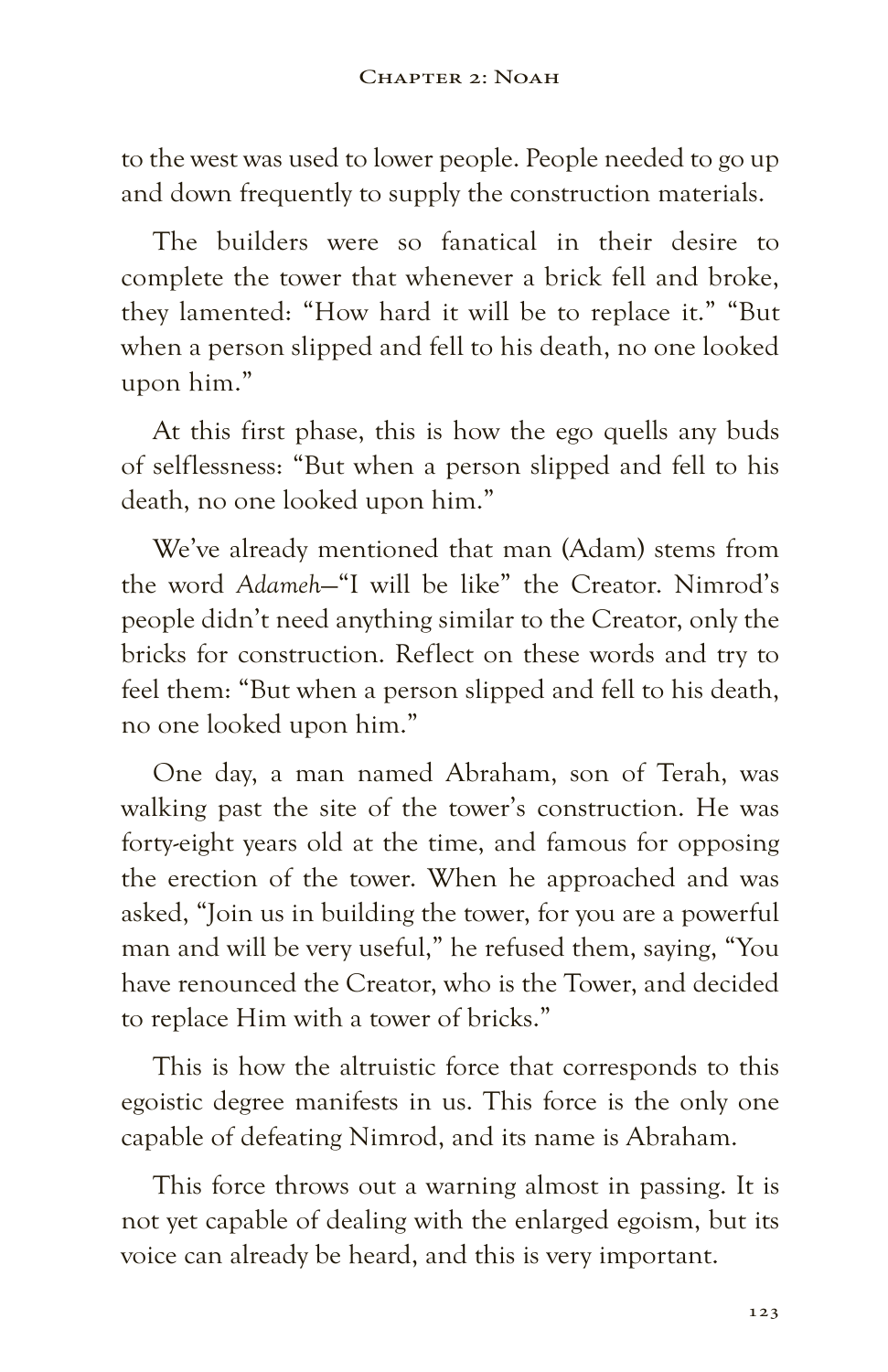In other words, you are beginning to come alive and exit the state of descent. Armed with new altruistic powers, you are getting to work.

In the meantime, the affair is coming to a head—the tower is about to "collapse." (Indeed, you cannot build anything that's founded on egoism, but only on a connection with the Upper One.)

#### **WHAT TO DO**

The book offers this advice: "Listen to the Abraham in you." Find him amidst the egoistic madness and give him the freedom to act. Let the ego squeal and resist any changes aimed at spiritual advancement, but it must be understood that there is no other way. Everything else has been tried and tested, and we can clearly see that it hasn't worked.

Make up your mind, and everything will work out. The Abraham of today will reveal himself to the world.

This is precisely why the wisdom of Kabbalah, hidden from humanity for millennia, is being revealed today.

If humanity listens, we will follow the constructive path of unification with Nature. If it doesn't, we will follow the path of suffering. But either way, we will reach the goal.

What does it mean to unite with Nature? Kabbalists wrote about it almost 4,000 years ago in *The Book of Creation*.

All around us exists a single law, to which we do not conform. The Law of Nature is one of absolute altruism, absolute love. It acts all around us in full force. It is known as the Creator's Law.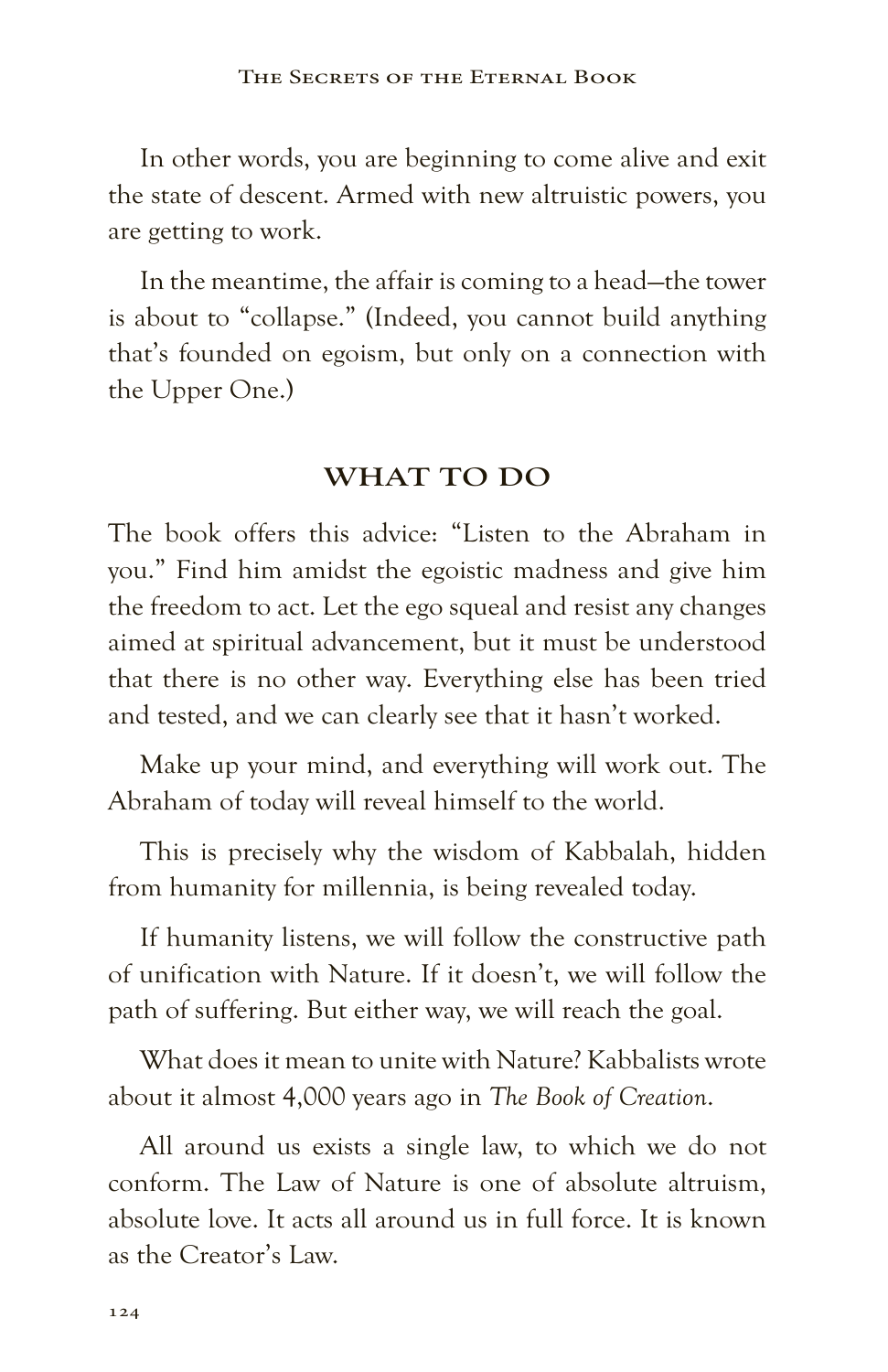What about us? We oppose this law egoistically. Instead of correcting our constantly growing egos and equalizing with Nature, we put up artificial barriers to protect ourselves from it. That is what all our sciences and technologies are used for.

This phenomenon of man refusing to correct himself and seeking to dominate Nature instead is what's referred to as "building the Tower of Babel."

Since the days of Babylon, our egos have been gradually developing until they have reached their peak. Humanity has become disillusioned with its ability to satiate its own ego via technological or any other kind of progress. Today we are beginning to realize that this whole journey of ours was trekked in vain.

Due to the crisis and the dead end we find ourselves in, you could say that the ruin of the Tower of Babel is happening before our very eyes. Now all we need is to make the right choice. After all, haven't we made enough bad choices and suffered for it?

The great Kabbalist, Yehuda Ashlag, known as Baal HaSulam (Owner of the Ladder) for his *Sulam* (Ladder) commentary on *The Book of Zohar*, wrote in the 1940s that if humanity didn't come to its senses there would be a third and then a fourth world war, with only a handful of survivors. These people will then unify with the universal law, and the world will know true peace and love.

As always, we need to translate these words into the language of the Kabbalah. When the ego isn't tearing you apart from the inside, you are ready and willing to give yourself over to others, and love is the product of bestowal that is felt by both sides.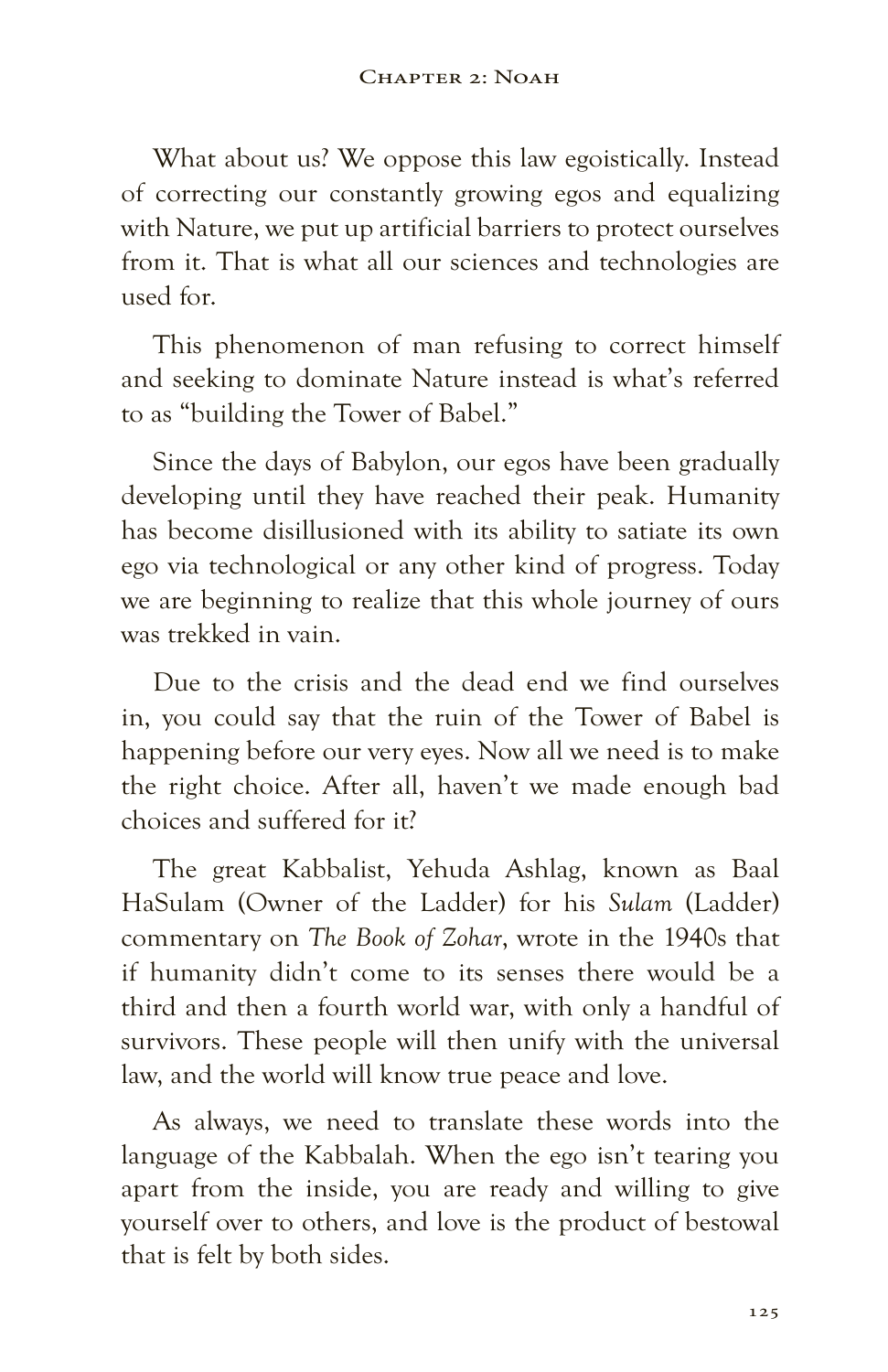"In the end, the Creator descended upon the earth with seventy angels and held court over that generation." This passage speaks of the altruistic force (the Creator) "descending upon the earth" as a result of the breaking. In other words, this force entered the egoistic desire (the earth).

Don't let phrases like "held court over that generation" scare you. It simply means that we suddenly saw ourselves the way we really are. This was made possible by the light of the altruistic sparks that entered us. Like flashlight beams, they illuminated the darkness and granted us sight, and we realized that all our actions are dictated exclusively by self-love.

"I am an egoist!" This single egoistic sensation comprises seventy individual egoistic desires (70 *Sephirot*).

Each of these desires was infiltrated by an altruistic spark during the breaking, turning our whole lives upside down, demolishing the usual order of things, and forcing us to reflect on who we are.

Imagine how shocked people were when they suddenly discovered that they couldn't communicate with each other in one language and were instead inexplicably speaking seventy different languages.

In other words, in the illumination of the altruistic Light, it was discovered that every desire lives only for itself. This is how all people live. No one understands another, and all the slogans about love and brotherhood are empty words. The true altruism highlighted the abyss that truly exists between egoistic desires—people, nations, and the world—and showed that egoism does not allow us to love, be together, or speak the same language. Egoism is when everyone cares only for themselves, speaking their own language that others cannot understand.

The mixing of the languages happened instantly. People addressed one another, but couldn't understand a single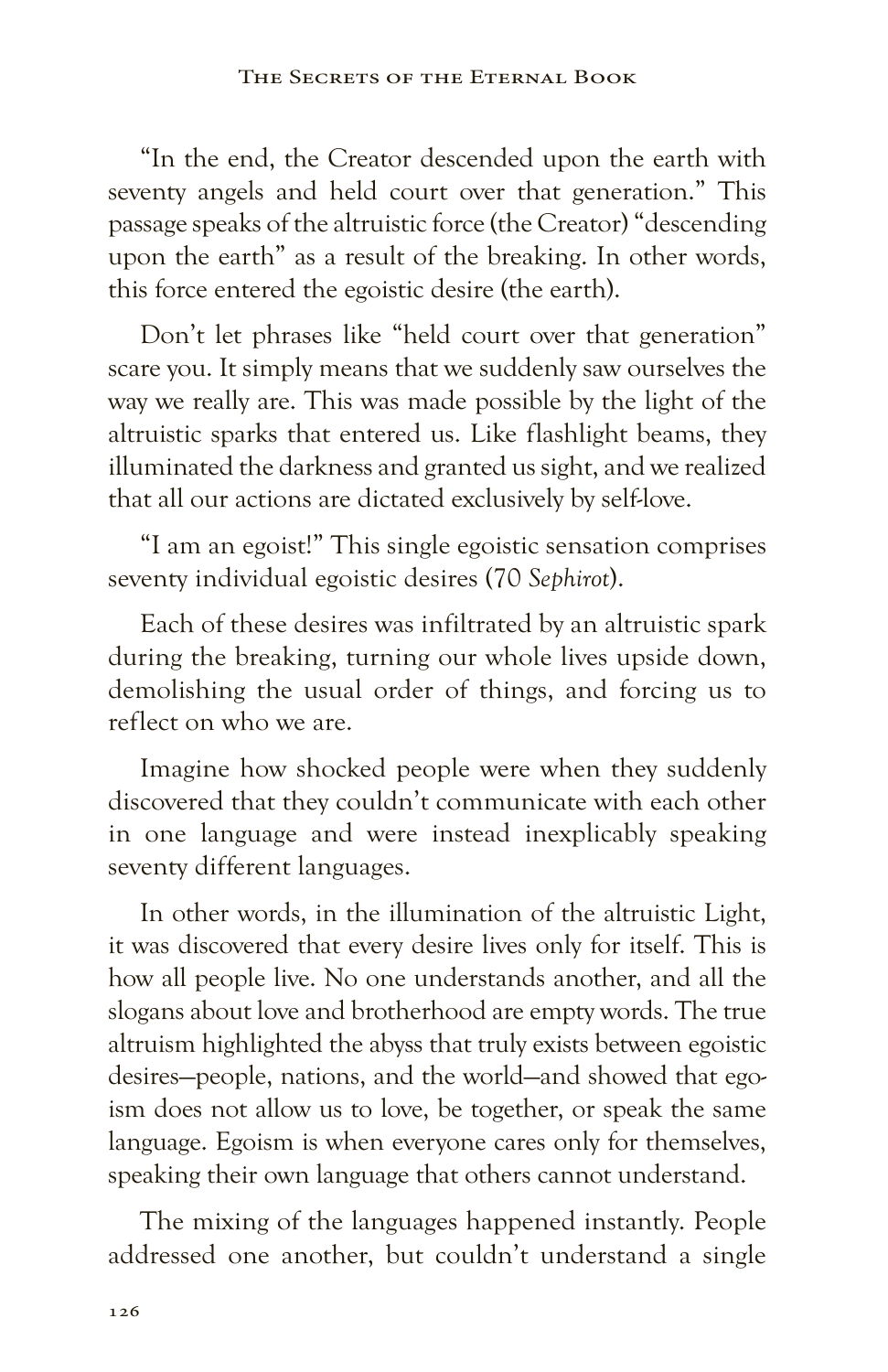word. One said, "Give me water!" Instead, he was handed clay. Another demanded, "Give me a rope!" Instead, he was handed a saw. In one case, a man who received a saw instead of a rope struck the man who misunderstood him, killing him. A terrible discord and turmoil fell upon the land. The people all picked up arms and began to kill their friends and so perished half of humanity.

In the altruistic Light, it becomes evident that the ego has no friends. It is designed to drive us to the extreme, pinning us to the wall. Only then do we realize that we are trapped, slaves to the ego without any free will of our own, realizing that everything we had done throughout our lives was at the command of self-love.

Man suddenly discovers that instead of creating, he was "killing" all along. Entrenched in terrorism and drugs, feeling helpless and unfulfilled, he is ultimately brought to a desperate state. He doesn't see a way out and doesn't want to move in any direction. He has become so distant from Nature that he doesn't see from where salvation might come or what he can do. This realization constitutes the "ruin of the Tower of Babel" within us.

What happens next? Next, a wisdom known as Kabbalah comes to the rescue. This wisdom was born back in the age of Ancient Babylon, was kept secret for thousands of years, and is now being revealed throughout the world, for humanity will never know how to continue to develop without it. Things will continue to deteriorate until humanity is ready to utilize the method of the world's correction as a solution to all the problems.

Meanwhile, we've come to the end of the chapter about Noah. Next, we will look into the chapter, *Lech Lecha* (Go Forth).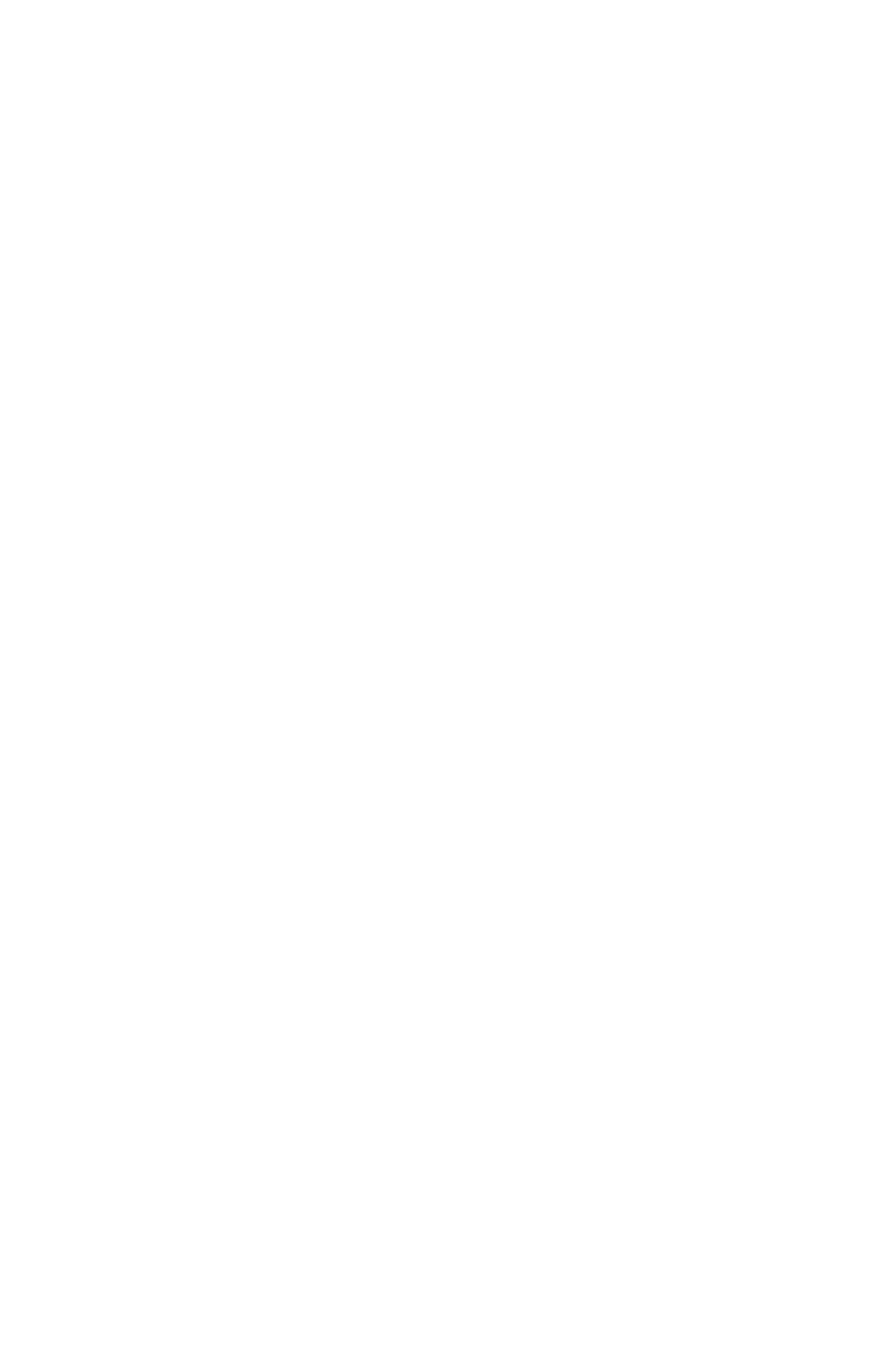# CHAPTER 3 GO FORTH



Dear reader, you are about to ascend to the next egoistic degree. New characters enter the stage, which are your new desires. Their goal is simple—to help you achieve the most perfect state imaginable.

However, in order to continue our journey within ourselves, you must step back to the time when you were certain you could do it all on your own, build it all with your own hands, and achieve happiness without any help from outside. But that was before the ruin of the Tower of Babel inside you.

#### **THE KINGDOM OF EGOISM**

At that time, a king named Nimrod (your ego) reigned within you. You followed him faithfully, trusted him, and worshipped only him.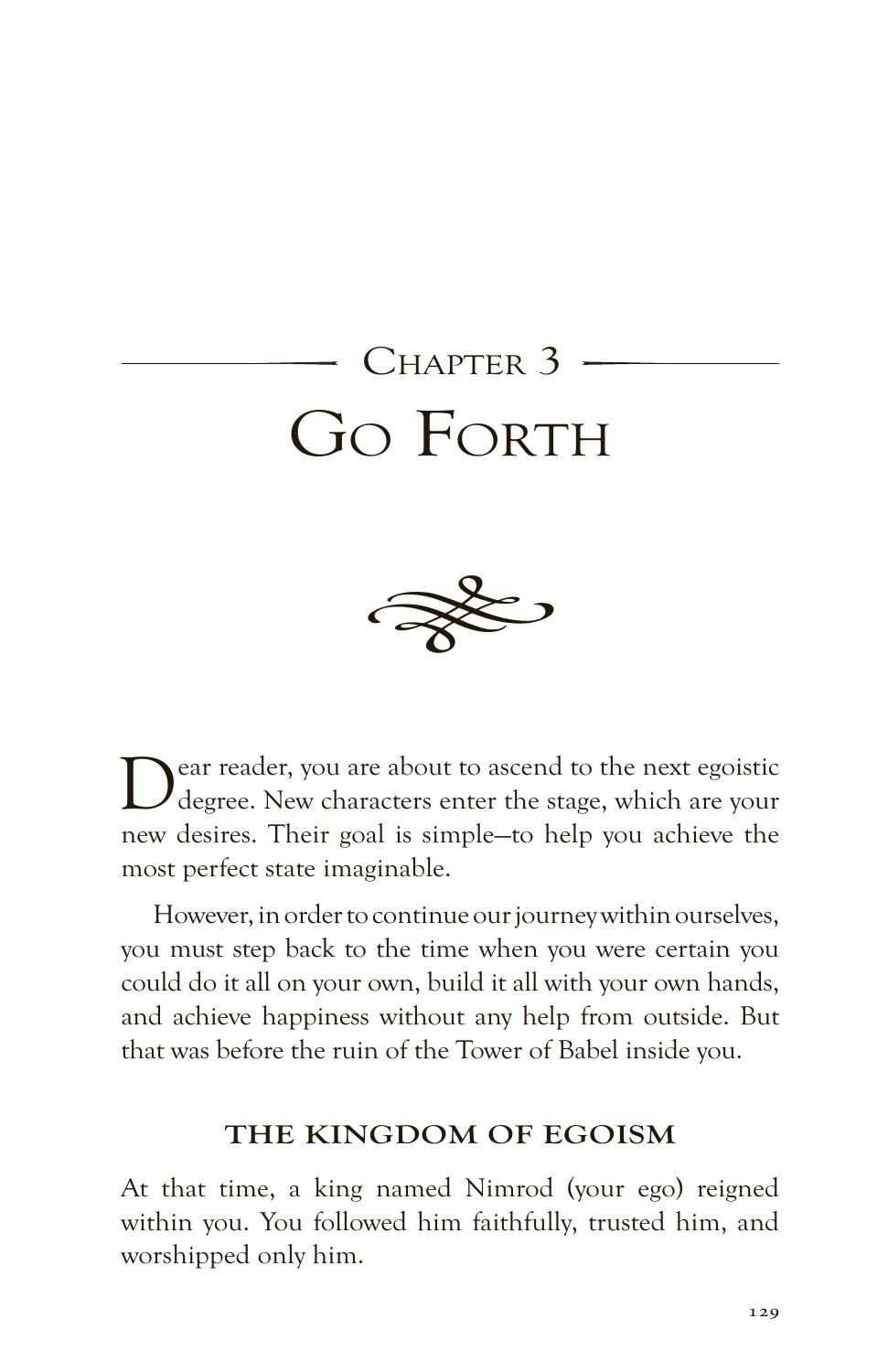Here is a description of this period from the Midrash: "The strength and cunningness of King Nimrod became proverbial. Everyone knew that his arm, aimed at a deer's heart, never missed its target. Woe was he who dared to question that Nimrod was a self-made god, for an executioner always stood by the side of his throne."

The Nimrod inside you refers to the natural, fairly developed egoism that wishes for, and can achieve, anything: "Everyone knew that his arm, aimed at a deer's heart, never missed its target."

If you remember, your entire life and all your intentions were focused exclusively on yourself. "What does it do for me" was the principle you lived by. All of your relations with others essentially came down to this.

"Nimrod" was always your essence. He didn't take anyone into account but himself: "Woe was he who dared to question that Nimrod was a self-made god."

In other words, "I'm OK with everything else existing, as long as it exists under me! I'm willing to accept everything, I'm willing to pay, but I must be above it all! Because it cannot be that someone has created me!" This was the reasoning of your ego: "Nimrod was a self-made god."

"I come first" was how you felt. You didn't acknowledge anyone else, as your inner "Nimrod" ran the show from atop his throne.

The "throne" signifies power. It is the "Tower of Babel" inside you resisting the Creator and rebelling against Him.

At the time, you didn't know that it wouldn't last, that your Nimrod would fail, "…for an executioner always stood by the side of his throne."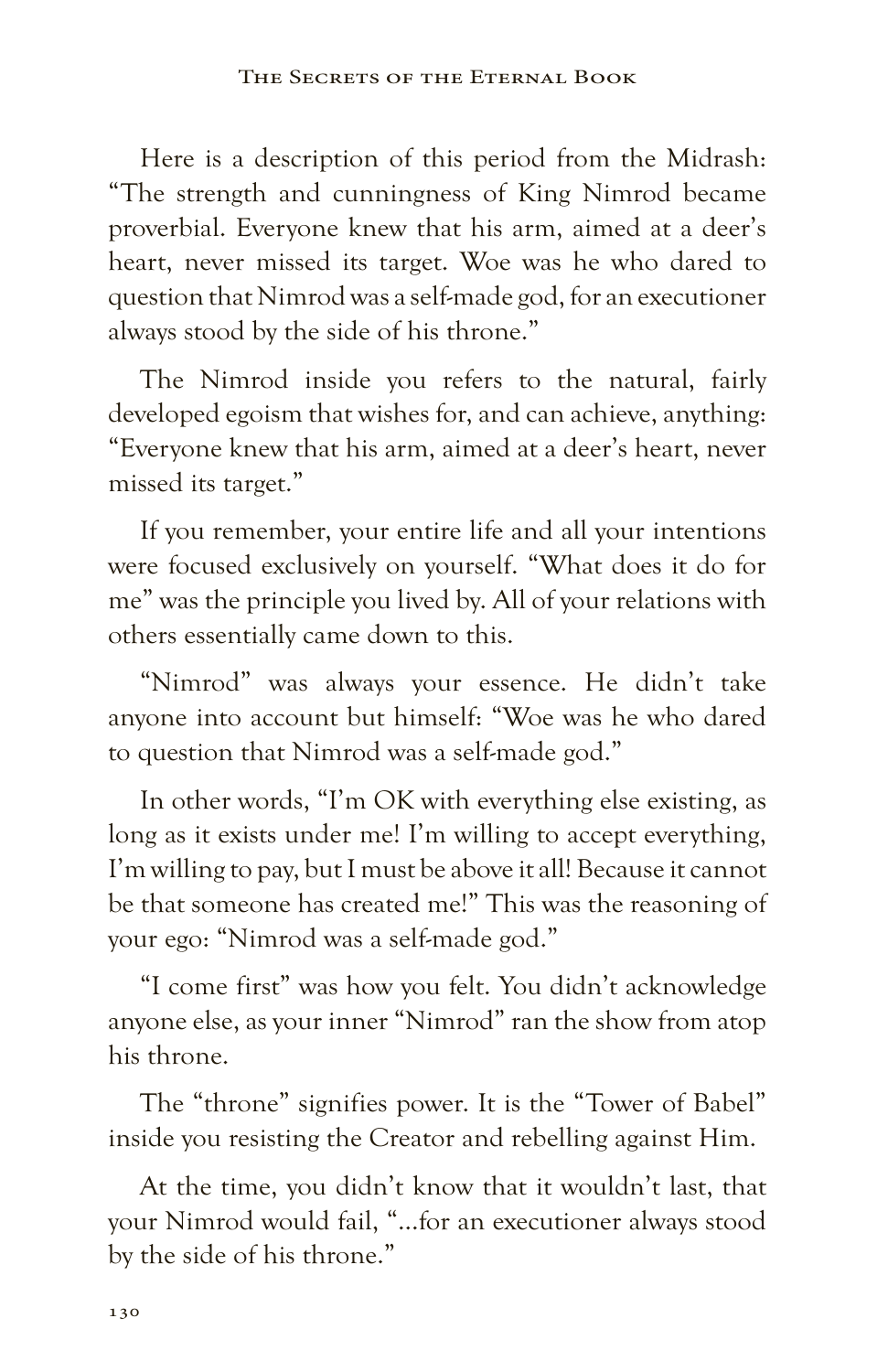The executioner who always stands by the side of the throne is your sentiment that anything slightly offensive to the ego, seeking to somehow obstruct, curb, or oppress it, is subject to immediate extermination.

Your Nimrod doesn't tolerate any opposition to his rule. Remember the times in your life when you felt particularly pained or upset? That happened when your very essence was attacked. You felt humiliated whenever someone infringed upon your "I," debasing the "holy of holies," "the god Nimrod" inside you.

#### **THE PROPHECY**

The Midrash goes on to say, "One day Nimrod's astrologists approached the throne reverently and prostrated before the king. 'Oh, great lord,' they proclaimed, 'We come with news of great peril which threatens your rule. The stars foresee that a boy will soon be born in your kingdom who shall deny your divinity and shall defeat you.'"

Nimrod's astrologists are your own fear, dear reader, which exists within the ego itself. The fear is that something may shake your foundation, your Nimrod. This fear is always driving your ego to worry about its fulfillment and prosperity, seeking more stuff, bigger stuff, newer stuff. And yet, this perpetual drive to fulfill yourself ultimately brings you to a point where a "boy is born" inside you that will one day defeat Nimrod.

Who is this boy who will be born inside you? It is the budding of the next degree. It arises from that same Nimrod, from your "I," which suddenly begins to understand that being a Nimrod is nothing but misery. All of a sudden you realize that your life is far from cloudless, since you're always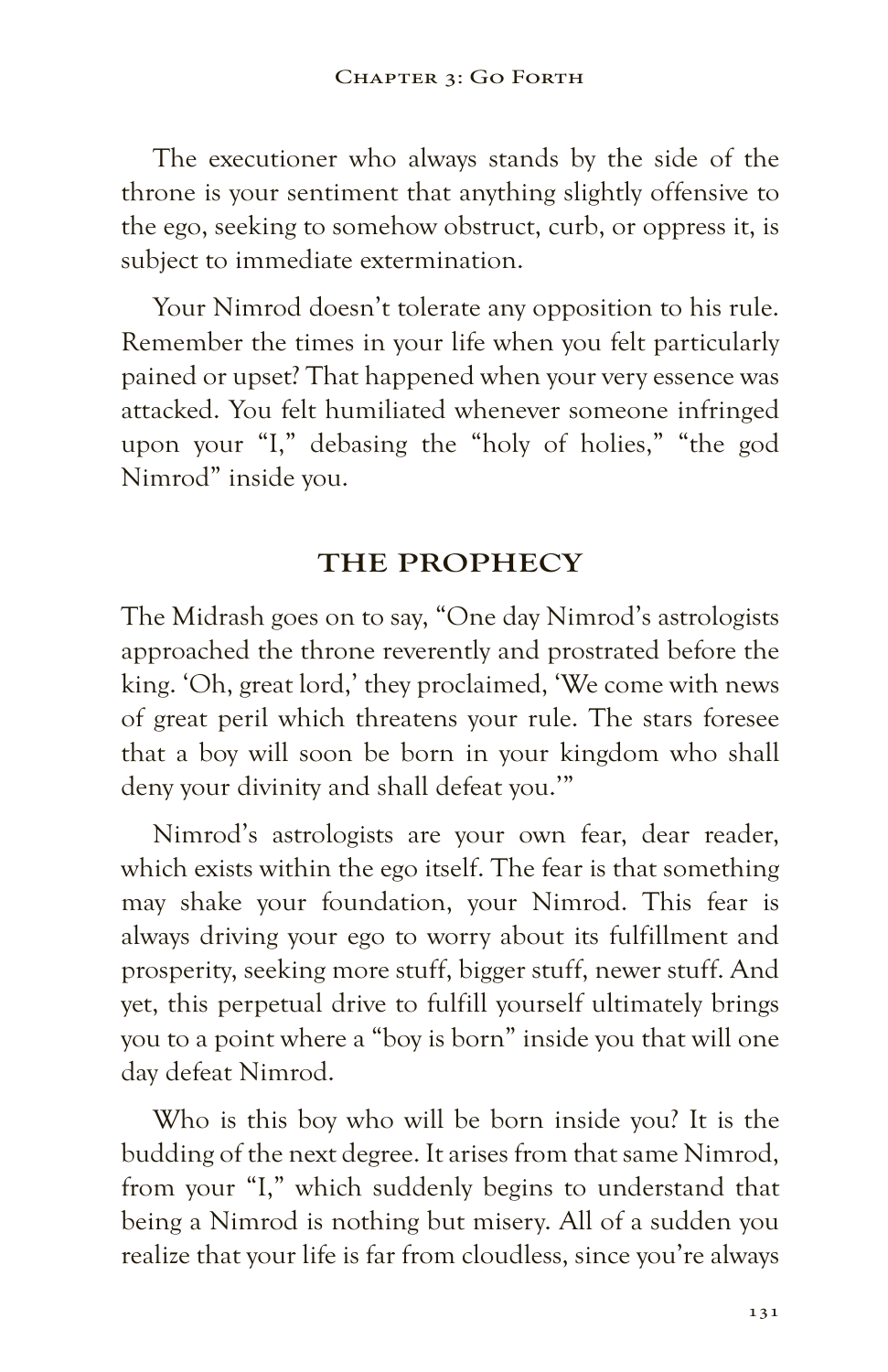concerned: concerned with building yourself on the ruin of others, with protecting your "I" from attacks, and with staying on top, on your throne.

At the same time, you cannot destroy everyone who threatens you. Otherwise, whom will you dominate?

It follows that your ego is completely and absolutely dependent on those in your environment, and we see many examples of this. For instance, take movie stars or other celebrities flashing their perfect smiles—a testament to their absolute happiness. But is that really so? For all of their massive incomes, they are still very much dependent on the press, on their producers and directors, and on the public in short, on everyone around them. They often break under the pressure and lapse into drug or alcohol dependencies in a desperate attempt to find a way out of the cage that their own egos landed them in.

"Nimrod" is in power, demanding to always be worshipped. "Do whatever it takes to make others respect you," your ego keeps murmuring.

You cannot destroy your environment. You cannot erase their "I." And even if you could, you wouldn't, because then you'd have no one to rule over. After all, you neither can nor want to demonstrate your superiority to a herd of cows. No, you need to be surrounded by intellectuals; it is them you want, not a herd of cows bowing down before you. Only then does the ego thrive. It follows that your Nimrod is incredibly dependent on other people. He must support them, pay them, nurture them, and at the same time, oppress them.

Indeed, the ego rises precisely when it oppresses others. Hence, the next degree of the ego's (Nimrod's) development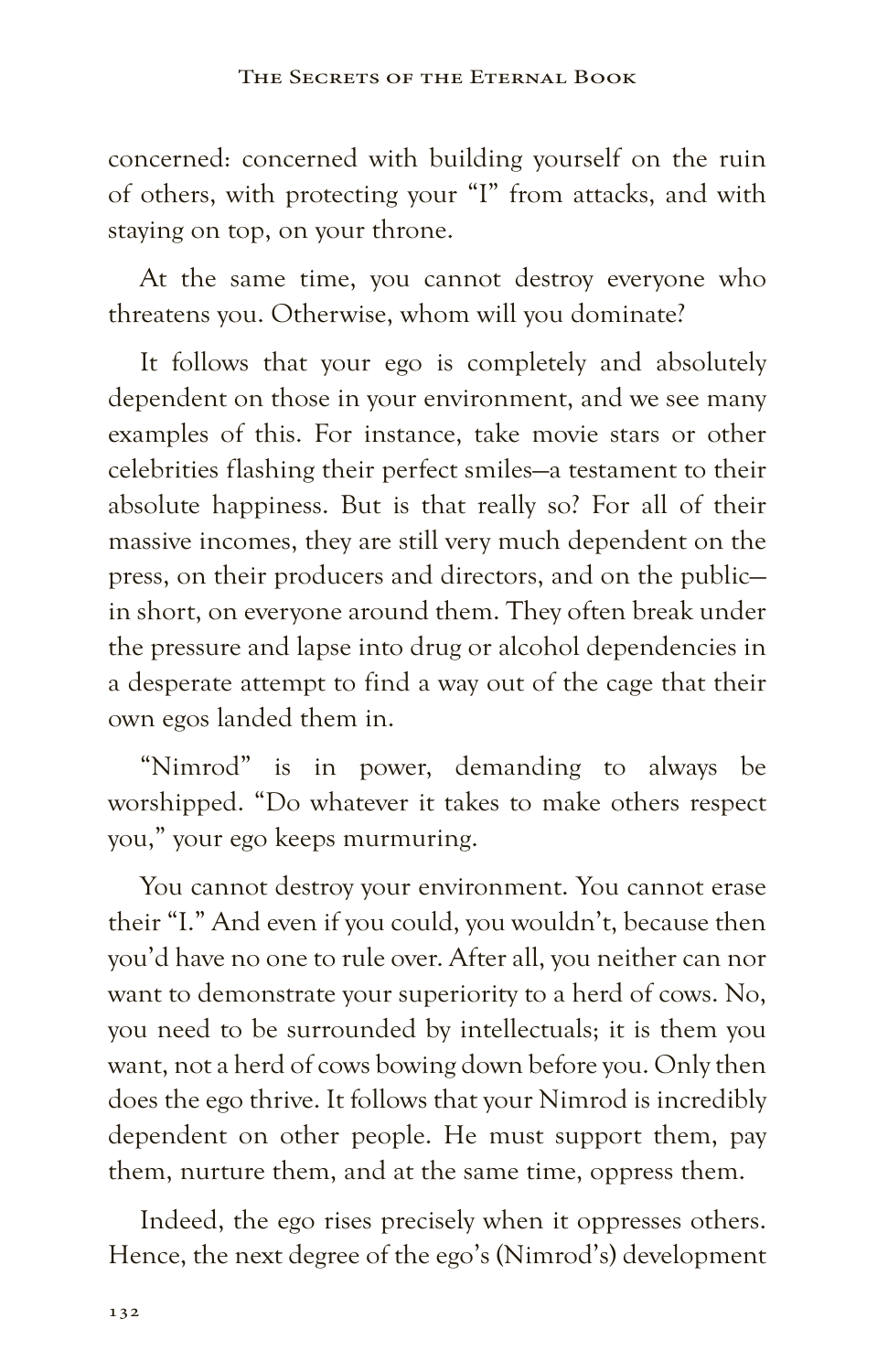in you is when it begins to recognize its own dependence, vulnerability, and fragility.

This process is called "the recognition of evil in Nimrod." It is when you finally get the feeling that your freedom is somehow restricted.

You are dependent on everybody else. That is the problem of kings, presidents, and whoever else might be in power. But in reality, it is the problem of every person. You must always build a pyramid around you, but in a way that always keeps you on top. You need to have the respect of your children, wife, relatives, co-workers, passengers on the bus or other means of public transportation, even your neighbor's dog barking at you. But how long can you keep up with this game?!

So your next degree is Abraham. He is freedom, he is ascent, he is the revolutionary idea that comes to you after all the suffering, and the discoveries that bestowal, not reception, must be the sole purpose of your existence. He wants to deny and discard all the lies and excesses! This is the new degree arising in you, in your Nimrod.

It follows that Abraham cannot exist without Nimrod. Nimrod is the degree preceding Abraham. Nimrod is the exorbitant ego that realizes that its ultimate destiny is selfdestruction, unless it can find a new system of fulfillment, that is, unless it can rise above itself.

Now let us continue our story. "One day Nimrod's astrologists approached the throne reverently and prostrated before the king." Who are Nimrod's astrologists? They are forces in your ego that vow that you cannot continue living as you were. They are intermediary states that predict,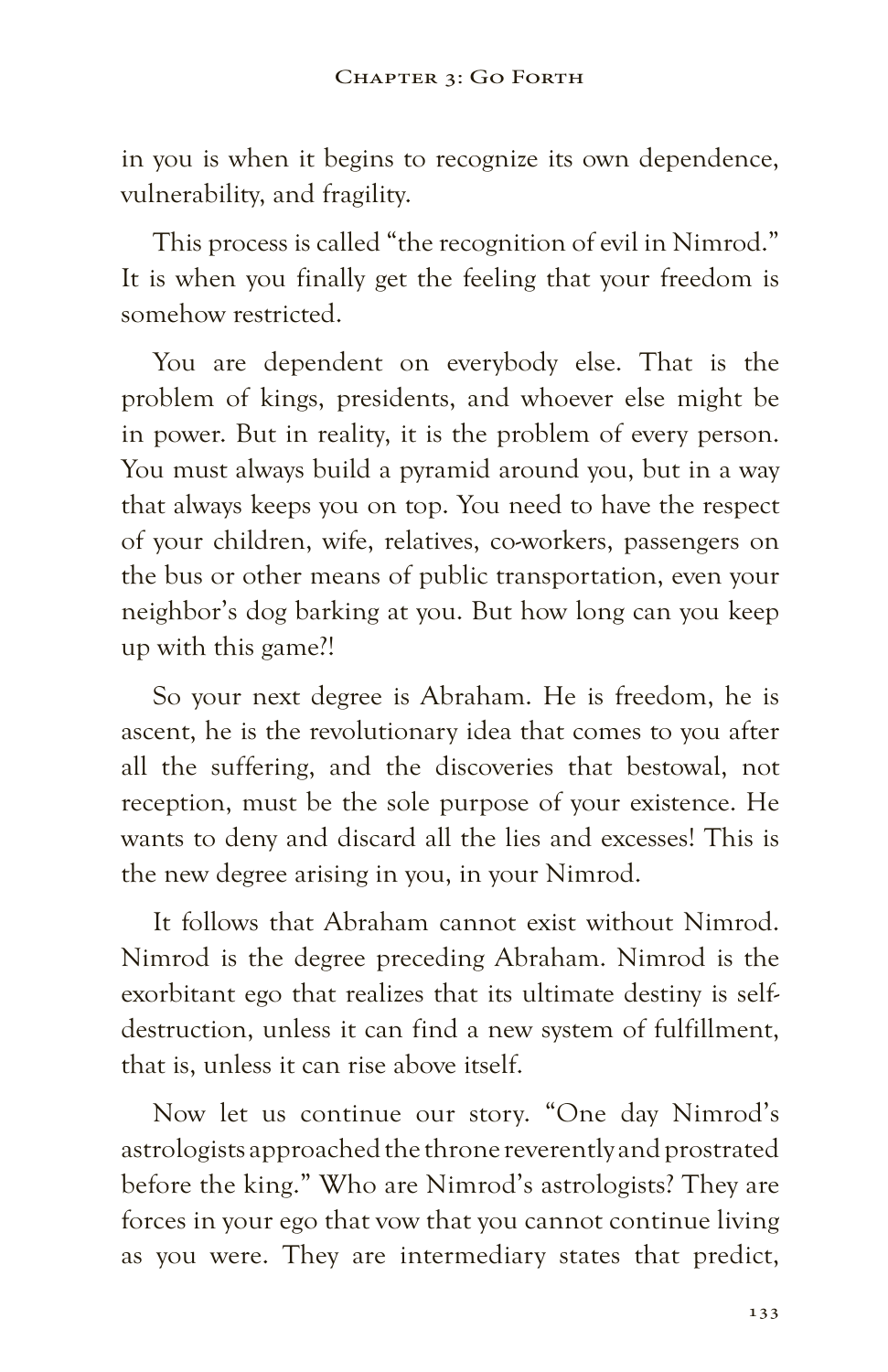foresee, and anticipate the next degree that Abraham should become.

So, the astrologists inside you are the intermediary state between Nimrod and Abraham.

"The stars foresee that a boy will soon be born in your kingdom who shall deny your divinity and shall defeat you." What do the "stars" symbolize? These are the forces of your inner development. It is useless to resist them. It will be as they say, even if you are King Nimrod himself. You cannot circumvent them. Sooner or later, one way or the other, egoism will give way to altruism, and you will be happy. You will reveal the spiritual world and accept its laws. That is the only goal they're guiding you toward, no matter what you do—they will get you there!

Nimrod turned to his ministers. "What protective measures do you suggest?" The answer came quickly, "Issue a decree to have all newborn boys put to death!" "A wonderful suggestion! Call a meeting of architects. I shall issue an order to construct special houses that will keep all the pregnant women. We need to make sure that only girls are left alive."

Fear not, dear reader, but keep on trying to get at the inner meaning of what is going on here. To start with, let us clarify that "son" or "boy" in Hebrew is *Ben*. The word *Ben* comes from the word *Mevin*—"understanding" or "attainment." Attainment of what? The new degree. And that is what Nimrod fears so much. That is what poses a threat to his power. To protect itself, the ego must eradicate attainment, allegorically expressed in killing newborn boys.

"We need to make sure that only girls are left alive." Girls, daughters, the feminine part in you, is the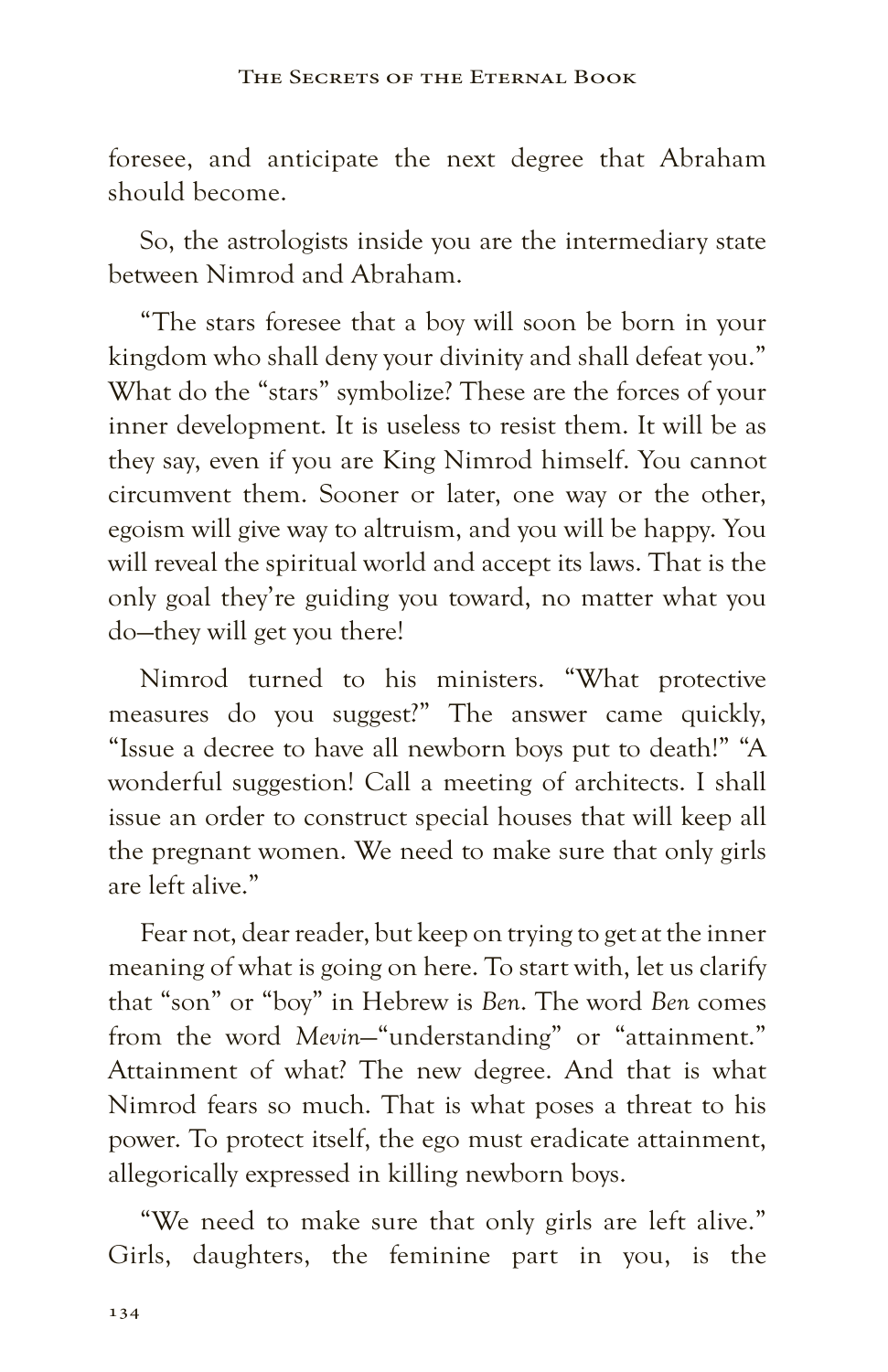personification of the desire to receive. This is why your Nimrod is so fond of the notion of women giving birth to girls. In other words, the more new desires appear in you, the more they will add to Nimrod's glory and add to his growing authority and dominion—and that's something Nimrod has no problem with.

What he does have a problem with is another method of fulfilling the desires, a new method for receiving pleasure that is born in the form of Abraham.

Let us try to step outside ourselves for a moment and examine ourselves. Our desires grow, meaning that girls are born to us. But one day we notice that the desires change *qualitatively*. We are no longer satisfied with the previous fulfillments. It is no longer enough to plop down on the couch with a beer and watch TV. Wealth no longer brings the same satisfaction. The pleasure of being a big boss grows stale, and the achievements and acquisitions from before no longer fulfill our desires!

This means that our desires not only grew, but changed in quality, and now we want a different kind of fulfillment. We want it, but fear it at the same time because we understand that it will turn our lives entirely upside down. That's Nimrod rebelling within us! That is how he concludes that all similar thoughts must be destroyed.

But can he destroy them? From our Nimrod, from our very own unfulfilled ego rises a new generation, and this process cannot be stopped!

The girls (desires) and boys (ways of fulfilling them) that are born within us pertain to a new degree. In Kabbalah, it is called the degree of *Bina* within us. *Bina* is the degree of bestowal, love, and mercy. Through this process we learn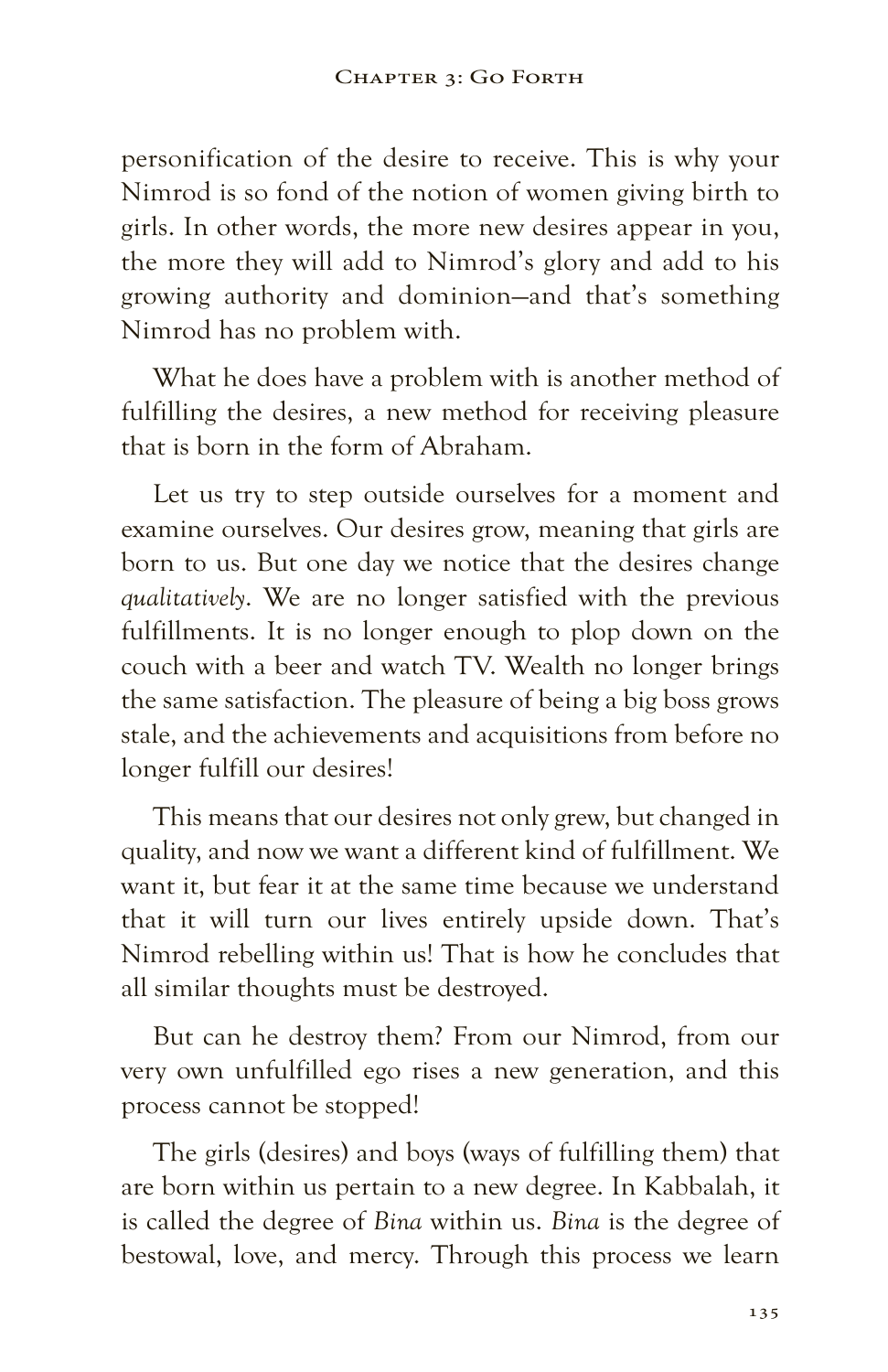that at this degree we can feel infinitely more pleasure. In fact, we can feel infinity itself.

Listen to your inner Nimrod. It is telling you, "Fine, I'm willing to bestow. I will do it, but only because it will give me pleasure." "I will feel good," Nimrod thinks to himself, "I will use this part of *Bina* that's in me, this degree of bestowal and infinite pleasures, but I will use it for my own benefit. I will bestow, sure, but only because it serves *my* interests!"

This is called "using the spark of love," the Creator's spark, which exists in all of us, but for our own benefit. This is what "killing the sons" means, receiving the entire Light all of the tremendous energy of an ascent—for the sake of your own satisfaction.

But as it turns out, it's a doomed endeavor, and the Nimrod inside you is about to realize his folly. He still hasn't realized it, and so he welcomes the birth of girls (desires of the new degree), but fights tooth and nail to prevent the birth of Abraham—a new manner of their fulfillment. For now, he still thinks that his plan will work.

Terah, one of Nimrod's most esteemed nobles, asked jokingly, "You don't plan to put my own wife into one of these buildings, do you? She is pregnant as we speak."

"We weren't talking about your household, Terah," the king assured him, "for you are the most trusted of all my ministers."

Terah is "one of the most esteemed nobles," Nimrod's right hand, Nimrod's ideologist, the ego's ideologist. So, the ego inside you grows, and the Terah inside you must find a new way to manage this growing ego in a way that you can continue to feel pleasure.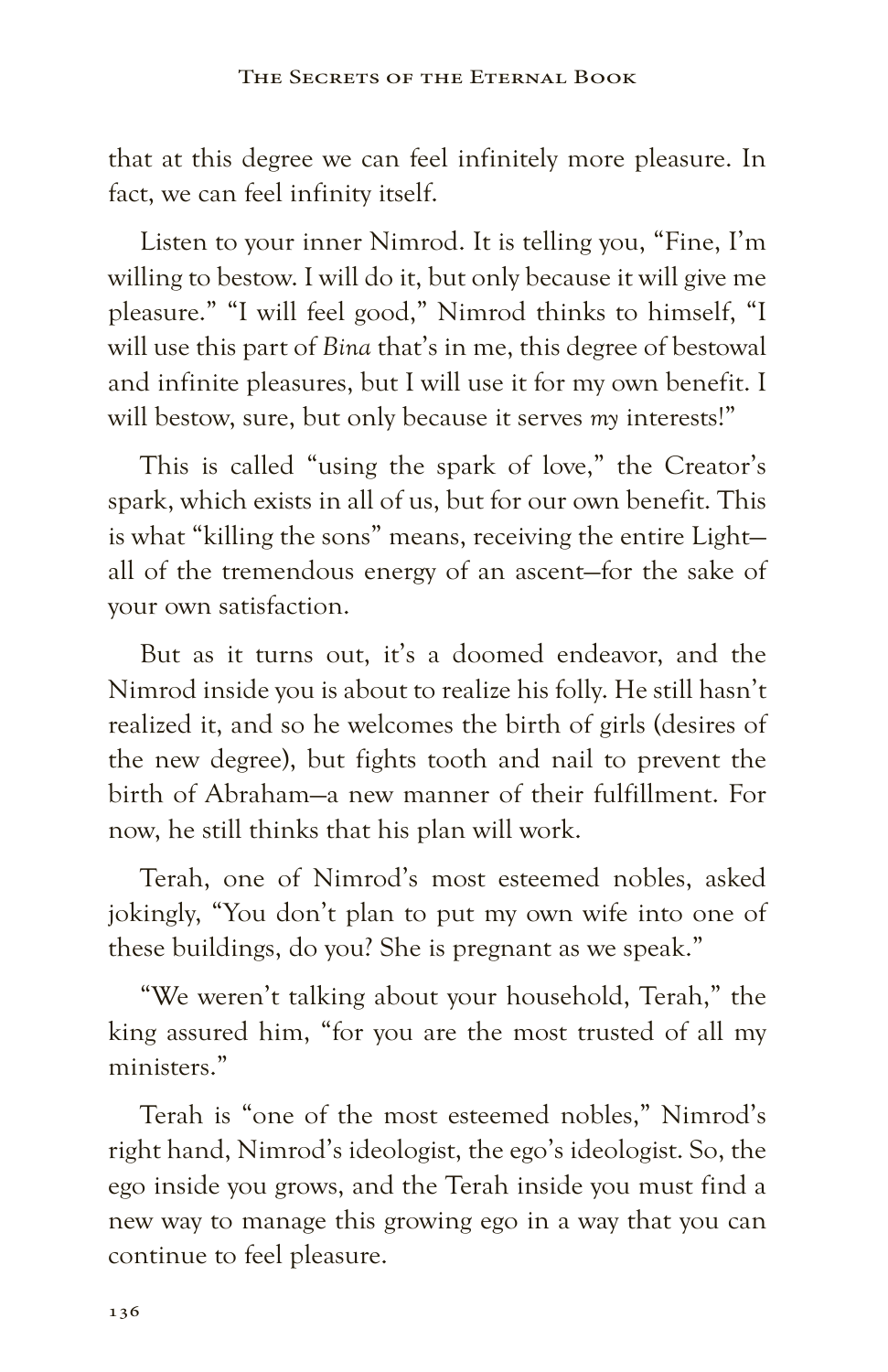Terah represents the method of fulfilling a desire. Therefore, we need to spend a little time on the man called Terah, the ego's ideologist, to understand how he could beget the Abraham inside you.

## **THE BIRTH OF ABRAHAM INSIDE YOU**

The birth of Abraham is the inner revolution that takes place in Terah. It is the actual method of fulfilling Nimrod. This event symbolizes the fact that it is impossible to fulfill yourself as before at the new degree of the growing ego. The method of fulfillment itself needs drastic change. This revolution is known as Abraham.

So Terah begets Abraham to completely revamp the method of fulfilling his ego, the Nimrod in him.

One morning, Nimrod's astrologists request an audience with him once again. "The threat has not been neutralized, oh, King! We have observed above Terah's house a star, dashing about the firmament in all directions. It devoured four stars to the east, to the north, to the west and to the south. This clearly points to Terah's new son, who will conquer your kingdom!"

The "star, dashing about the firmament" inside you is the sign that Abraham stands for bestowal. It is the change from an egoistic intention to one of complete bestowal. From this day forward, the method of Abraham will rule over all four phases of the ego's development, meaning over all of your desires.

"…a star, dashing about the firmament in all directions. It devoured four stars to the east, to the north, to the west, and to the south." From the moment Abraham is born,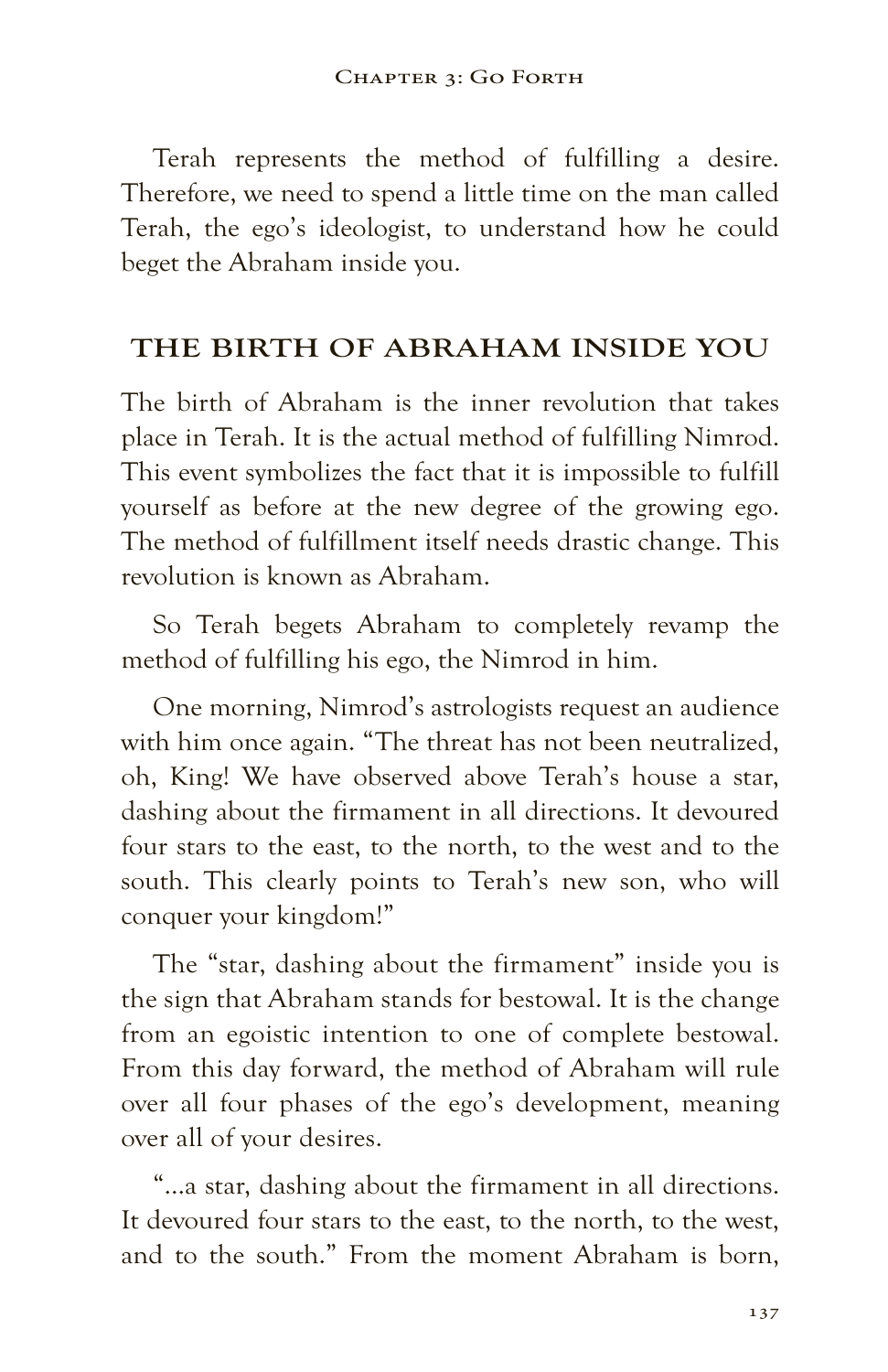deep within the bowels of your ego you begin to realize that all the things that used to fulfill you before are senseless. Your possessions no longer satisfy you; life has lost its flavor, and former pleasures are empty. Frantically, you search for a way out of this dead end.

This is how a completely new approach (star) is born within you. It is a new way of fulfilling your desire, a new method that turns a new page in your life and actualizes all the new desires created in you (north, south, west, and east). It is a happy time for you, for a new intention to bestow is born within you.

The Midrash goes on to say that a boy is born to Terah, and given the name Abraham. But you already know that Abraham is born inside you. That is the true and only meaning of this story.

#### **DISCOVERIES MADE IN A CAVE**

What are the growth conditions you must provide for your Abraham? You must put him in a cave. So says the Midrash: "Terah orders him to be hidden in a cave." What does it mean to hide your newborn Abraham (intention to bestow) in a cave? It means to create in the earth, in your own ego, a special place in which Abraham (*Bina*, the part of the Creator in you, the intention to bestow) can develop.

In other words, in this egoistic, material world, filled with corrupt calculations and hatred, where people exploit one another for personal profit, you must dig a cave for yourself, meaning choose a special environment. You must find likeminded friends who also aspire to the spiritual, books that describe the exalted, spiritual worlds, and a guide who will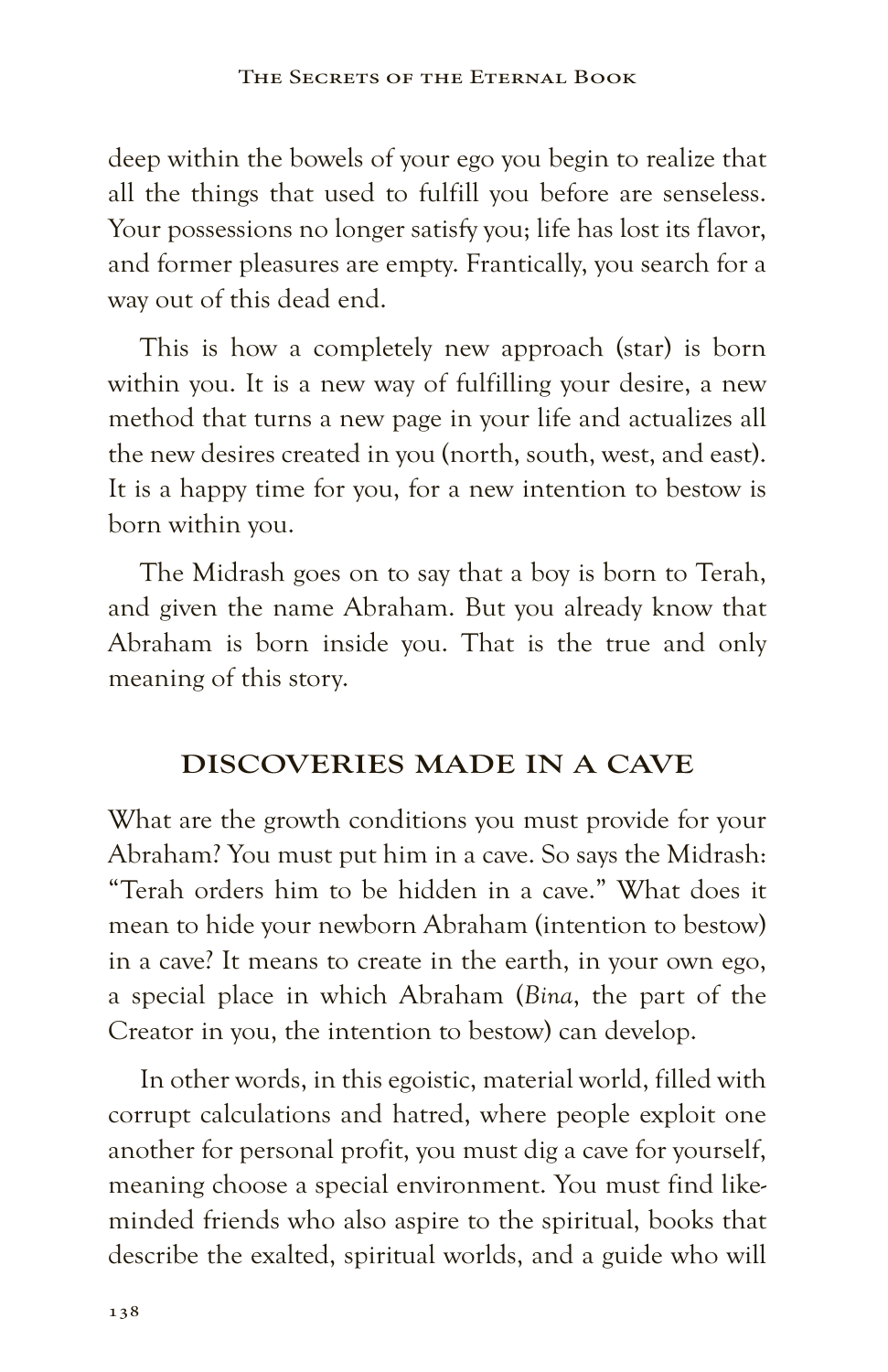lead you toward the spiritual goal. If you do this, it will mean that you have dug a cave in the earth.

Remember that Noah—the first desire for the spiritual that arose at the smallest egoistic level—took the same approach. The book of Genesis states that Noah entered the ark as though it were a cave, a ship that sails along the waters, and that ensured his salvation. He was able to avoid being saturated with the values of this egoistic world, and later came out onto an earth that had been purified by the flood waters.

So it is now, at the new degree of the ego's development. History repeats itself, only the growth of Abraham inside you takes place not on an ark, but in a cave. He is raised in a special environment, which is why it is written: "The young Abraham grew up in a cave, far away from the boisterous world of people. Possessing an extraordinary mind, he came to know the Creator when he was only three years of age."

Why "three years of age"? It denotes the first phase of development of the Abraham inside you. It is the period of his birth. As we've already mentioned, at the higher level of the ego's development, a new method of sensing the spiritual is born within you. The next phase is called "nursing."

While "in the cave," your inner Abraham undergoes this period of nursing in his environment, reading the works of great sages, listening to the teacher's guidance and striving to follow it. The third phase (three years) signifies understanding, the phase of *Bina*, the sensation of the spiritual, the realization that everything in this world is governed by the Upper Force, which leads the world toward its best possible state.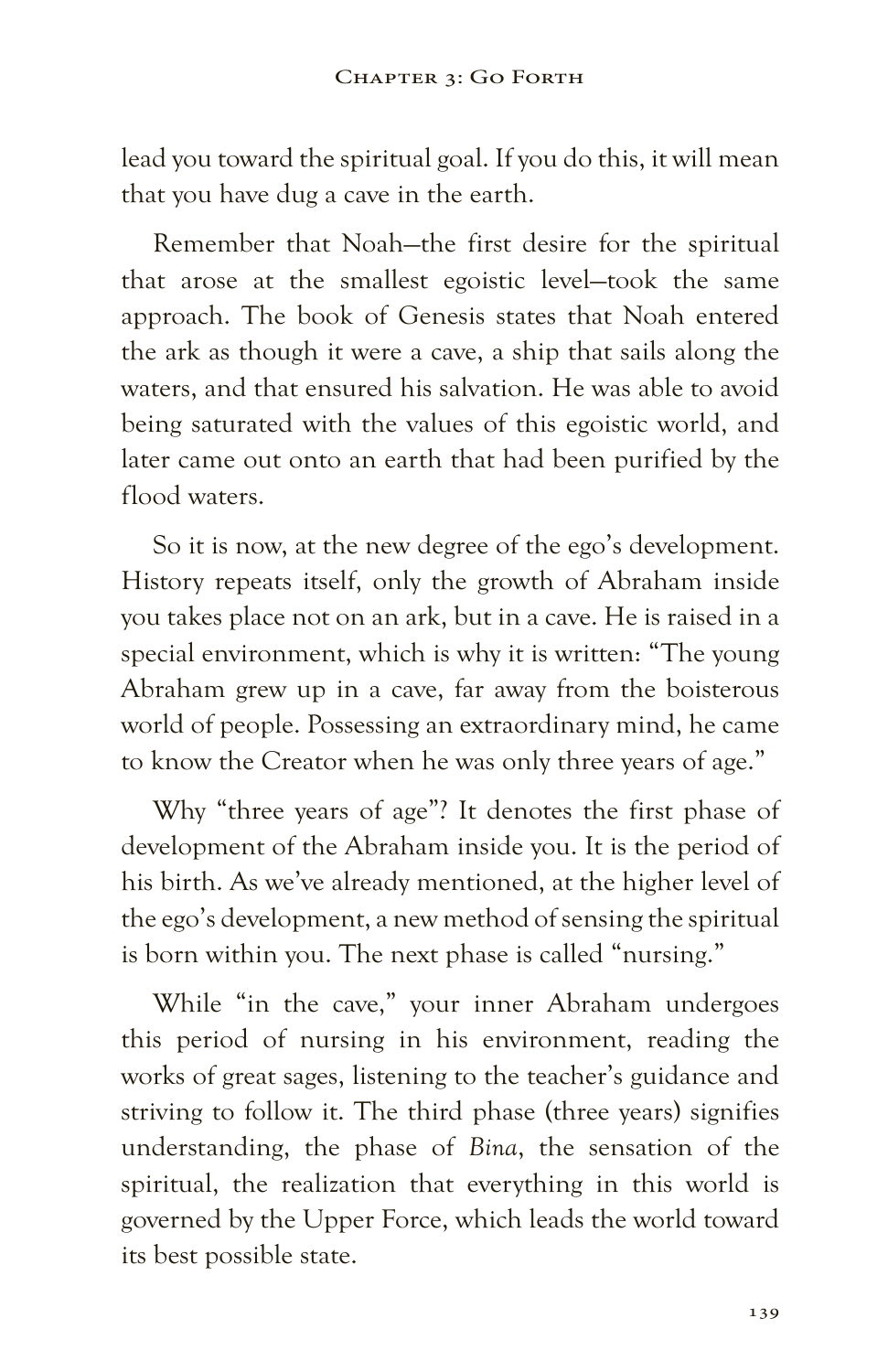The Abraham inside you comes to understand this. Hold on to your Abraham; he knows where he must bring you.

It is written: "Moreover, he did it on his own, having reached this conclusion by way of observation and reasoning." Observation is the continual development of the quality of *Bina* within you, the Creator's quality. As you already know, *Bina* derives from the word *Mevin* or *Havana*, which translates as "understanding."

Thus the method continues to develop. The phase of Abraham, the degree of *Bina*, operates inside you, and you are drawing closer and closer to the Creator.

"Perhaps I should worship the earth," he reasoned, "for man is nourished by its fruits? Yet the earth is not allpowerful, but is dependent on the heavens, which bestow the rain. Should I therefore worship the firmament? It is clear that the firmament is governed by the sun, whose warmth and light sustains the world's livelihood."

Abraham prostrated himself before the sun. But when the night fell and the sun gave way to the moon, Abraham reasoned that the moon may be no less divine. But he relinquished that thought as well, judging that since the moon only shines at night, it cannot be more powerful than the sun, which only shines during the day.

You understand that growth can only happen thanks to changes in your inner states: from "day," when everything is clear and the spiritual goal is of utmost importance in your life, to "night," when doubts come and you must find within you the strength to give the ego a good punch in the teeth. Darkness is essential to your growth. Out of Nimrod rises Terah, out of Terah rises Abraham, and so on.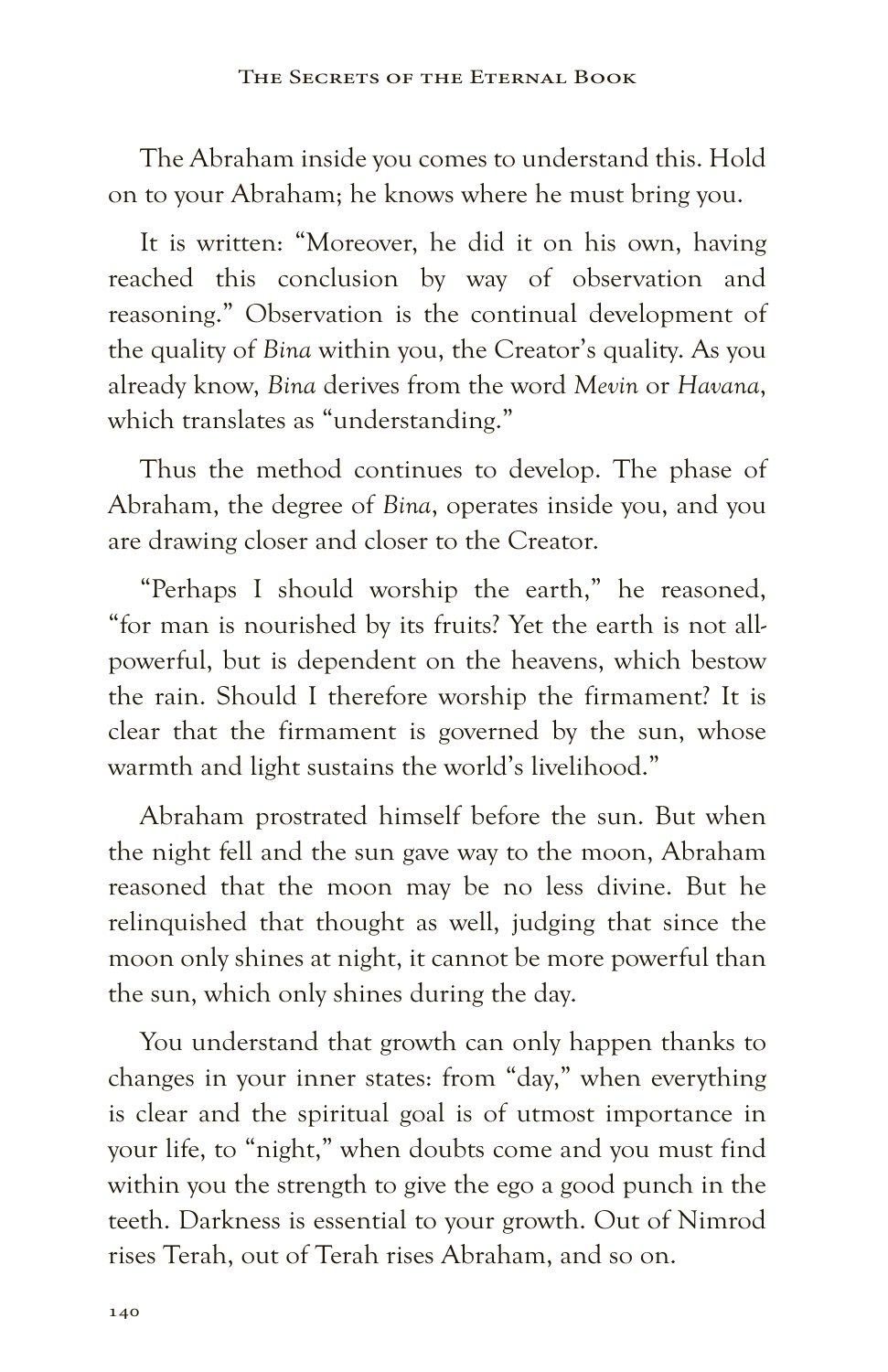And so you cleanse, passing through all these states. Night replaces day, which is again followed by night, though already at a different phase of your understanding (or observation). And so, together with your Abraham, you perceive that only one force governs the world, and this force is one of love and bestowal—the Creator. And Abraham is its spark.

The most important insight that you've gained by your observations is that egoism in and of itself is not evil. Using egoism for your own benefit, however, is evil. But if you were to use it for the sake of others, you would cease to perceive it as evil. It is as if you shed your old skin, your ego becomes constructive, and you derive pleasure from its constructive nature.

So what's changed? Your intention has changed. The ego has stopped being destructive, and has become constructive. You realize that "I delight in bestowing. The pleasures that awaken in me now are eternal and never-ending, for they don't neutralize the desire to bestow."

This is what a simple intention called "Abraham" does—it offers you a way to be happy. You now understand that the essences of desire and intention are completely different. The intention pertains to thought, whereas the desire pertains to its corporeal manifestation.

The moment you truly begin to recognize and categorize these two forces within you, you will feel very clearly that your spiritual vessel is forming. You will begin to identify yourself with intentions, rather than desires.

Your attitude toward the world, toward other people and everything that surrounds you will change drastically. This change will be the result of your ability to categorize everything that happens to you into two distinct domains: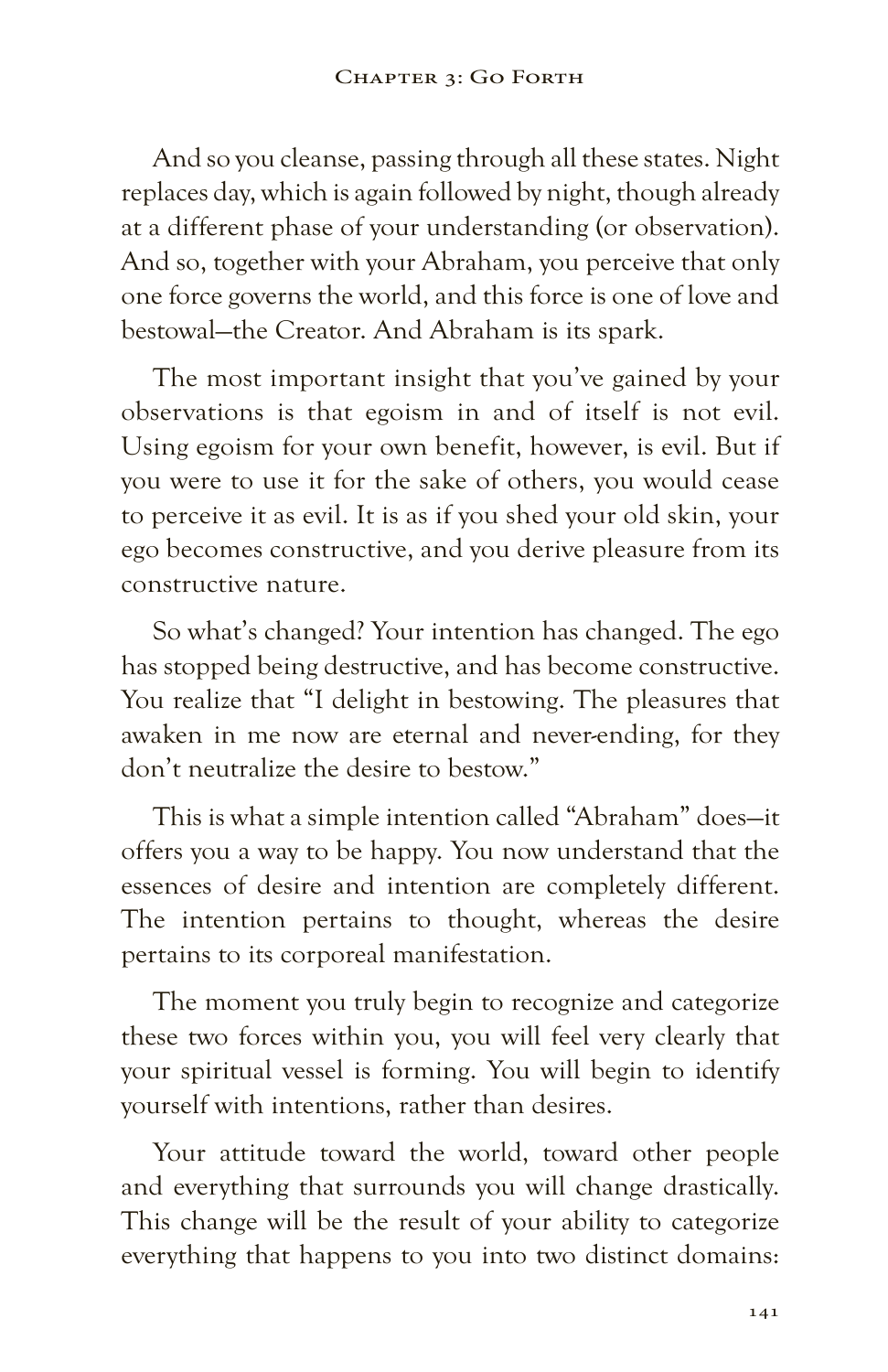"my desire" and "my intention." You will say to yourself, "I work only with the intention and do not take my desire into account. I don't care one bit what my desires are. I rise above this plane where people are judged by their desires. It's not for me anymore. I deal exclusively with intentions."

This gradual realization that only the intention, and not the desires, over which you have no control, is the foundation upon which you are built. It allows you to see the world and the entire universe with new eyes. Your worldview undergoes a fundamental change. From a receiver, you turn into a giver enabling you to see the true world—the Upper World—to see the Creator.

Abraham drew a conclusion that an all-powerful and wise Creator must be present behind all of this: "It follows that a supernal Intellect must exist, guiding them."

You see how two intentions can exist over one desire. These two intentions are currently at war within you. It's also worth noting that your old intention "for yourself," the root of egoism, is not being destroyed. On the contrary, everything is founded on it. Your gigantic ego is preserved, but is fulfilled in a different way, with the method of Abraham. Thus, in observing these two intentions you arrive at the attainment of the Creator's singularity. This singular Upper Force is the foundation of absolutely everything: night and day, intentions to receive or to bestow—everything is subject to this force.

"I've not seen the Creator," Abraham said, "but I know that only a mighty and merciful God could create this wonderful world around me, and that only His supernal intellect could sustain the existence of this world. It is He whom I will worship!"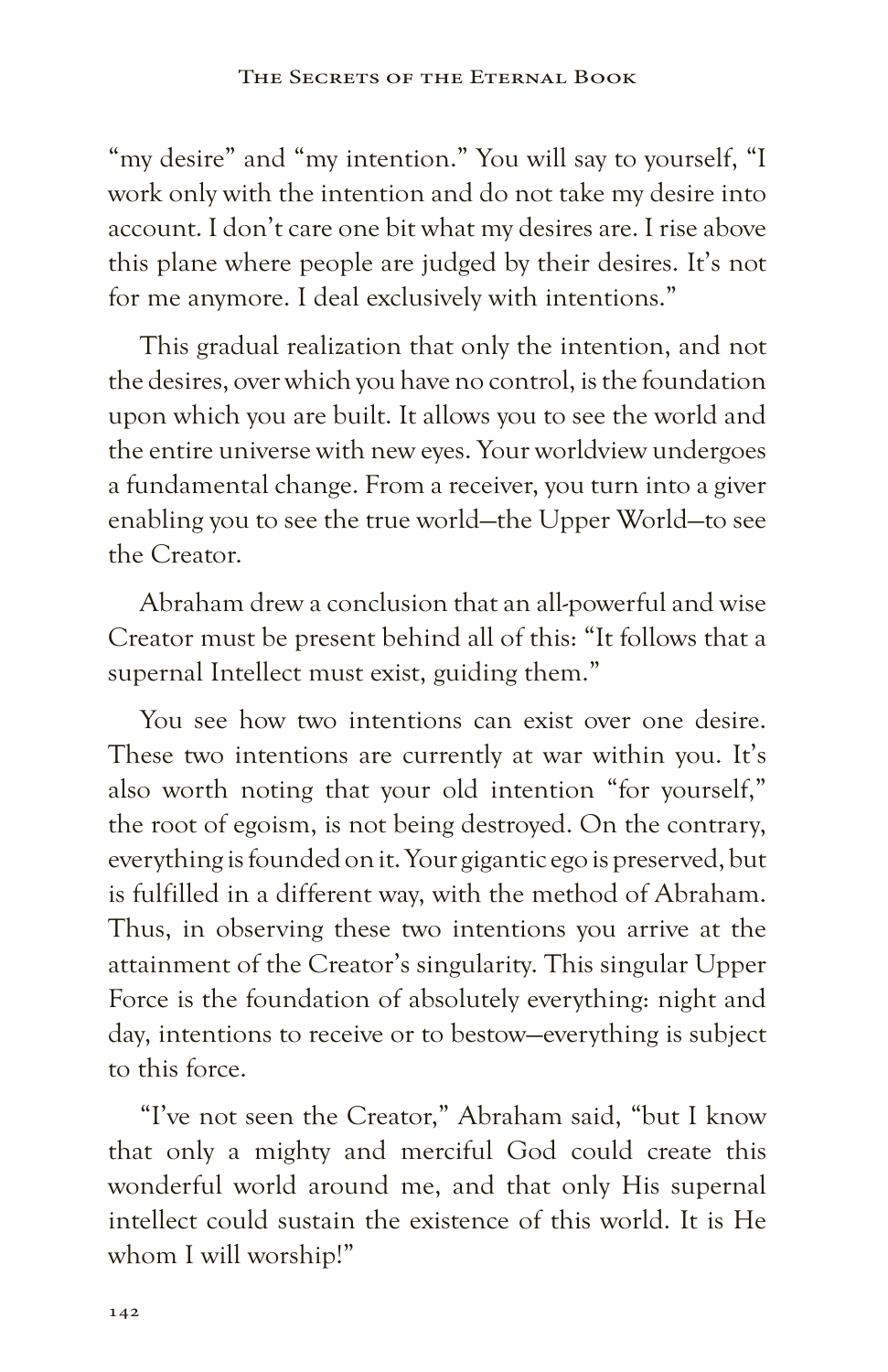You couldn't see this wonderful world while in your egoistic state because you were always worrying about yourself and how to fulfill your ego. How could any world in which you're perpetually pursuing any and all fulfillment—be it money, fame or power—be wonderful? The ego continues to grow, and you must continue to assuage it with more money, more fame, and more power!

But the wonderful world refers to the world that *Abraham* sees. You can see this wonderful world as well, if you merge with your intention to bestow. If you use your egoism correctly you will rise above it, and you'll begin to see the future and your life going forward. All your aspirations are to bestow. That is the meaning of "seeing a wonderful world," to receive for the sake of bestowal.

Abraham is the degree of *Bina* inside you, which is absolute bestowal. That degree is saying, "I don't need anything; I want only to bestow."

But is this state really perfect? You ask yourself, "Where is this ego that I rose above? What happened to it? I haven't fulfilled it as a result of this action, but simply pushed it away from me and rose above it. But I was born an egoist and must learn how to use my egoism."

With this, you ask how to connect your Abraham with your egoistic nature, ensuring that Abraham will then demand to be rewarded with the next degree. He insists, "Give me the opportunity to actualize your absolute desire to bestow, give me a son, so that at this degree I could learn to fulfill my ego through bestowal!"

"I've not seen the Creator," Abraham said, "but I know that only a mighty and merciful God could create this wonderful world around me."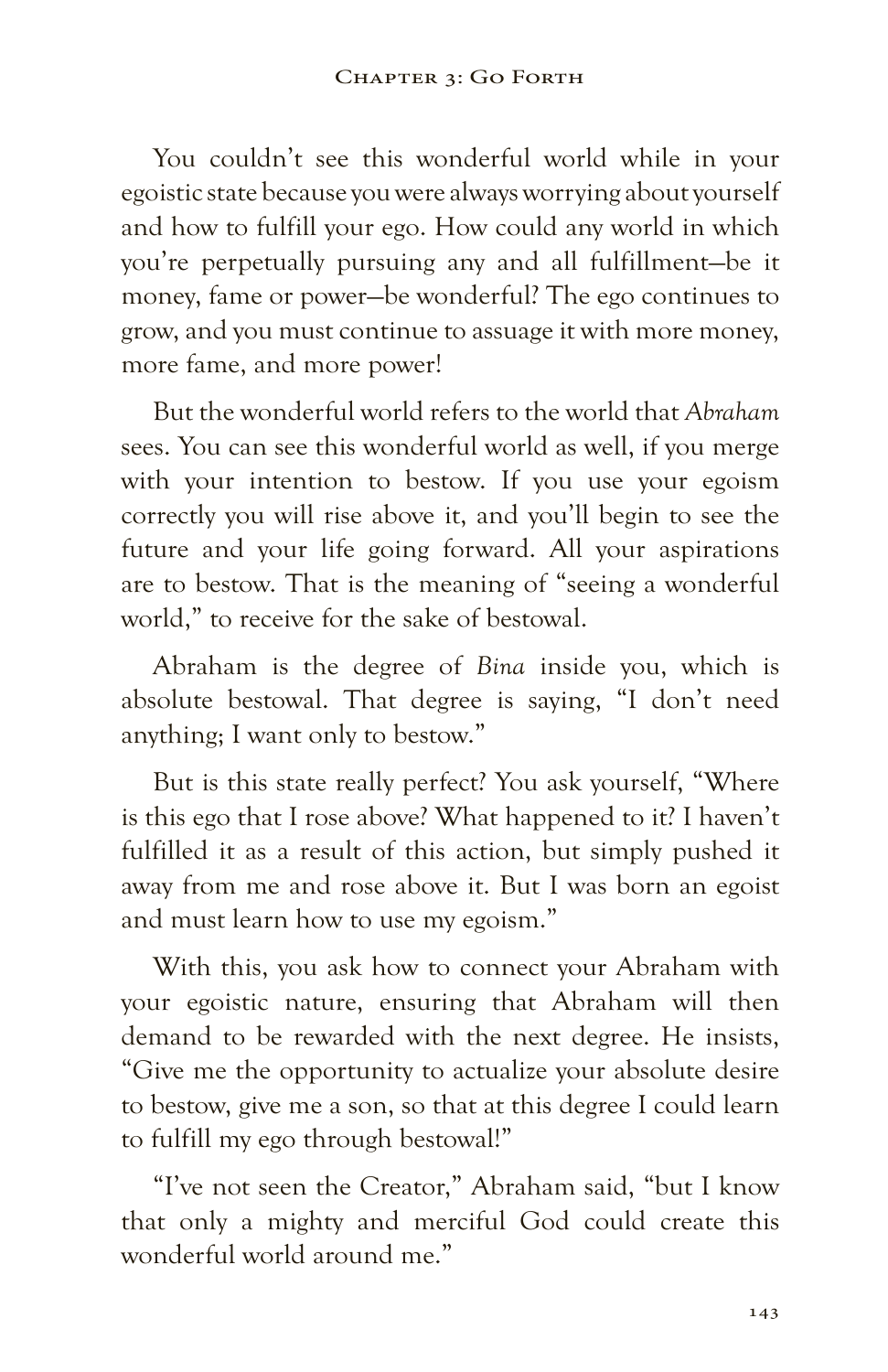What is the meaning of "I've not seen the Creator"? It means that by connecting with Abraham you connect with the quality of *Hassadim* (mercy) inside you. It's as if you gain the ability to rise above this world and above your ego, without fulfilling it. You simply leave the ego by the wayside. This is why Abraham knew, but didn't "see" the Creator.

So when will you be able to "see" the Creator? Only when the Light of Life (*Ohr Hochma*) enters you. When will that happen? When the Abraham inside you attains new degrees, when "his sons" appear, who won't flee from the ego, but will find a way to fulfill it. In other words, they will do what is essentially the purpose of man: receiving all the pleasures the Creator has prepared for him.

#### **ON IDOLS AND THE CREATOR**

Terah, Abraham's father, sold statues of idols, and Abraham did all he could to convince people not to buy them: "One day his father had to leave on a trip, and he left his shop to be looked after by Abraham, who was now grown."

He gave his son the following instructions: "The larger the size of the idol, the higher should be your asking price. If an important person comes in, offer them a larger idol, and to an unimportant customer offer a smaller idol." With these words, Terah departed.

Some time later, an impressive, broad-shouldered man walked into the shop. "Give me a large idol, as befits my standing!" he addressed the boy haughtily. Abraham handed him the largest idol he could find on the shelf, and the man took out a large sum of money from his purse.

"How old are you," Abraham asked him.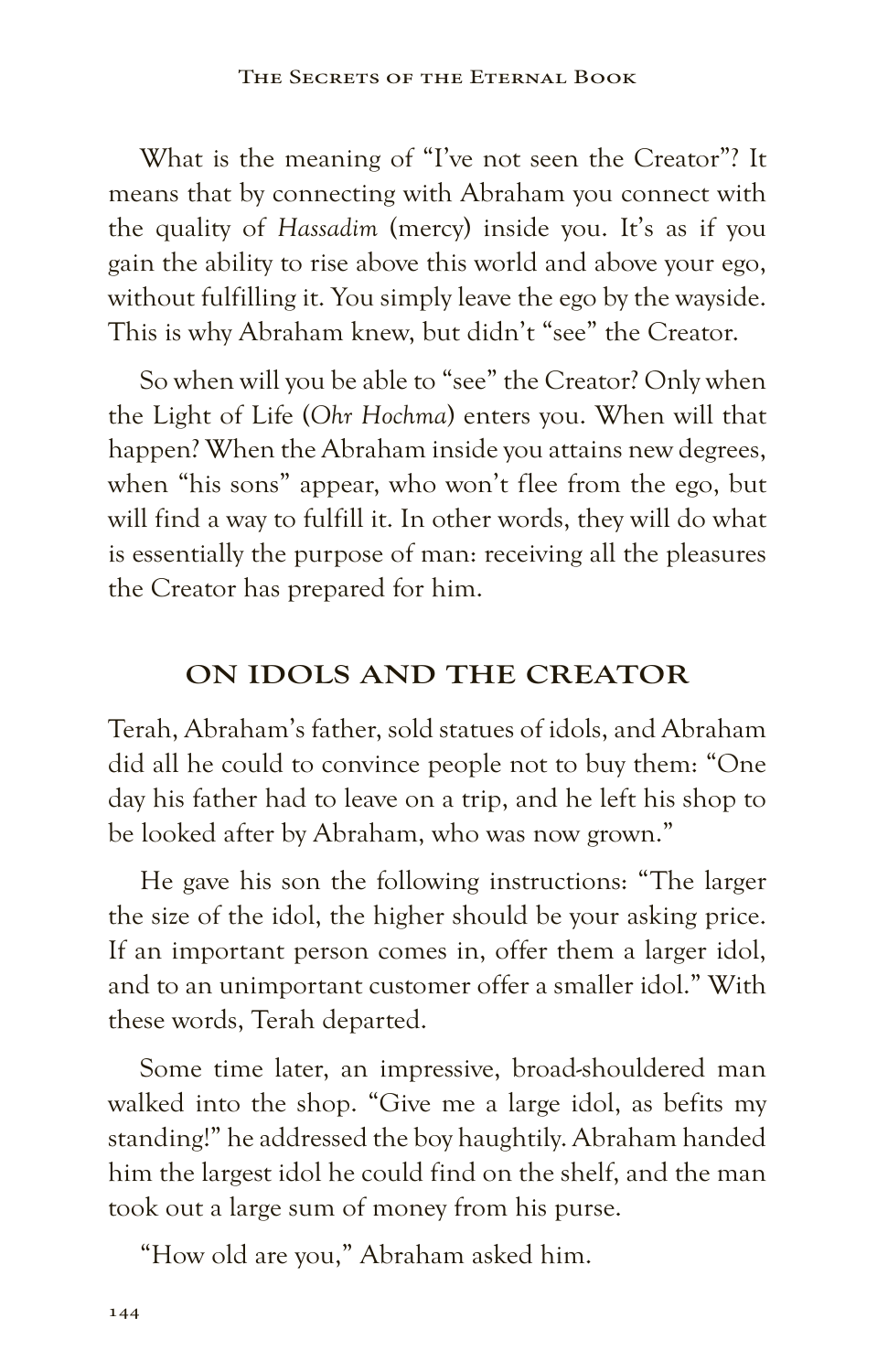"Fifty," the man replied.

"And you're not embarrassed to worship an idol that's only one day old?" Abraham asked. "My father only made it yesterday!"

The man felt ashamed, took his money back and left the shop.

An old woman came in. She said to the young shopkeeper that thieves had come into her house at night and stolen all her idols.

"Is that so," Abraham said. "If your idols are unable to protect themselves from burglars, why do you hope that they will protect you?"

"You are right," the woman admitted. "But whom else shall I serve?"

"The Creator of the heavens and the earth, He who has made me, and you, and all people," Abraham answered.

The woman left the shop without buying anything.

Another woman came in, carrying with her a bowl filled with flour as an offering to idols. Abraham took an axe and shattered all the idols except for the biggest one. When Terah returned and saw the destruction in his shop, he shouted, "What happened here?"

"Why should I conceal the truth from you?" Abraham answered. "While you were gone, a woman came in and made an offering of flour to the idols. Every one of the idols exclaimed that he wanted to eat it first. The biggest idol grew angry, grabbed the axe, and shattered all the others."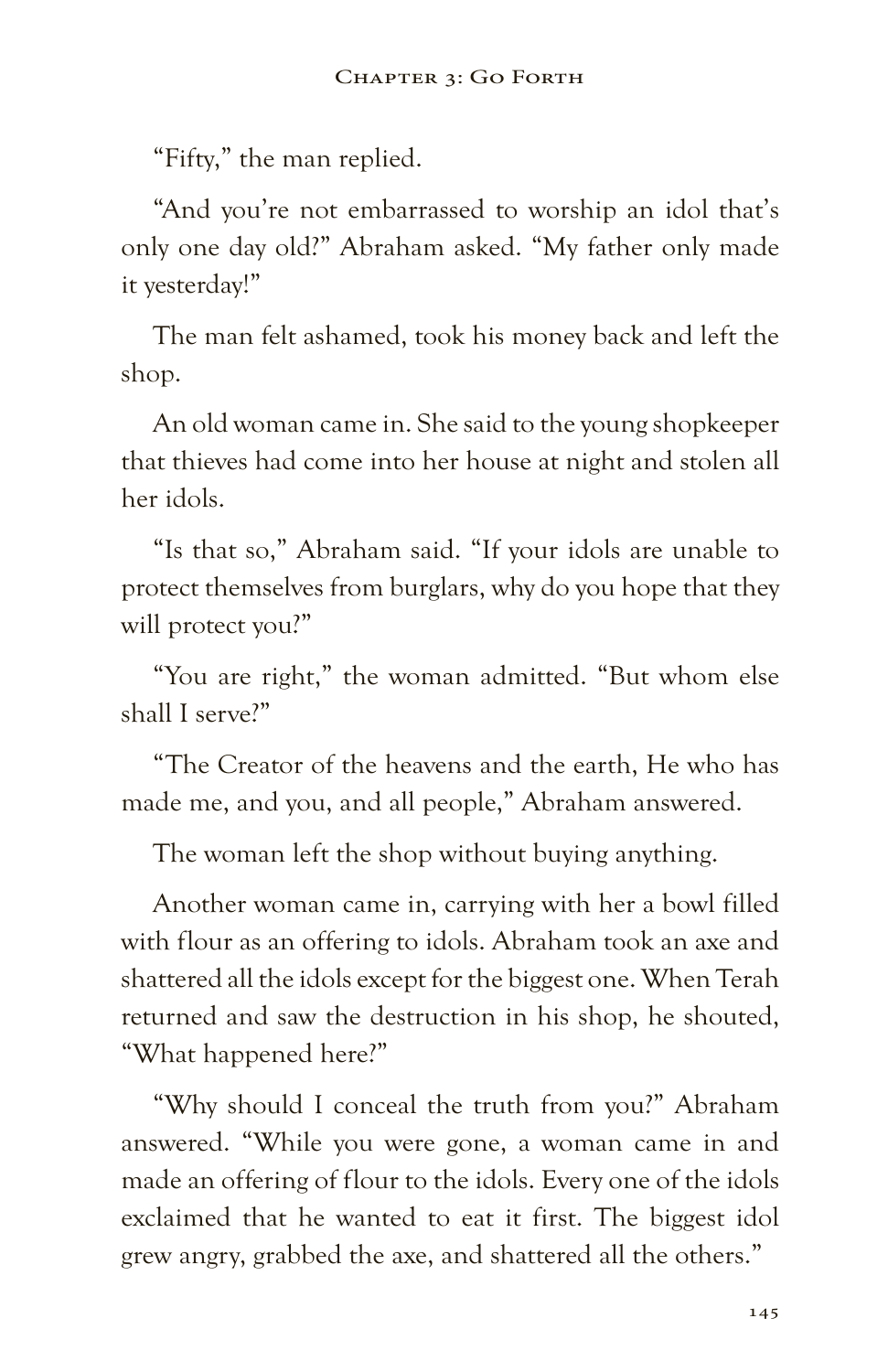"What is this nonsense?" Terah asked angrily, "You know as well as I do that idols don't eat and don't move, to say nothing of fighting."

"Is that right?" Abraham countered. "But if what you say is true, why do you serve them?"

Here your Abraham springs into action. He begins to explain to your other desires, great and small, men and women, about the ego that rules over you. That is, the first time Abraham is revealed in you, it is as a teacher. He says to you the following: "The ego cannot protect you; it cannot raise you or fulfill you. It cannot!"

What's interesting here is that Abraham appeals to you, an egoist, saying that your egoistic desires will never be fulfilled. Or rather, he appeals to the ego to seek out new ways to fulfill itself. The search for self-fulfillment is egoistic, to be sure, but it is precisely this search that will bring you to the Creator. Essentially, the ego willingly embarks on the path of self-destruction.

The great Kabbalist, Baal HaSulam, says the same thing when he explains how emptiness (lack of fulfillment) emerges within man, who then begins to ask, "What do I live for?" "What is the meaning of my life?" Though the questions are egoistic, they end up bringing man to a new way of using his desires, which is no longer egoistic. This is how the ego leads itself toward the goal of its correct utilization.

Why and how does this happen inside you? It's because you are special in that the point in the heart has already awakened within you. You have the quality of *Bina*, which lives inside every one of us. Otherwise you wouldn't be able to grasp this material; you wouldn't have gotten past the first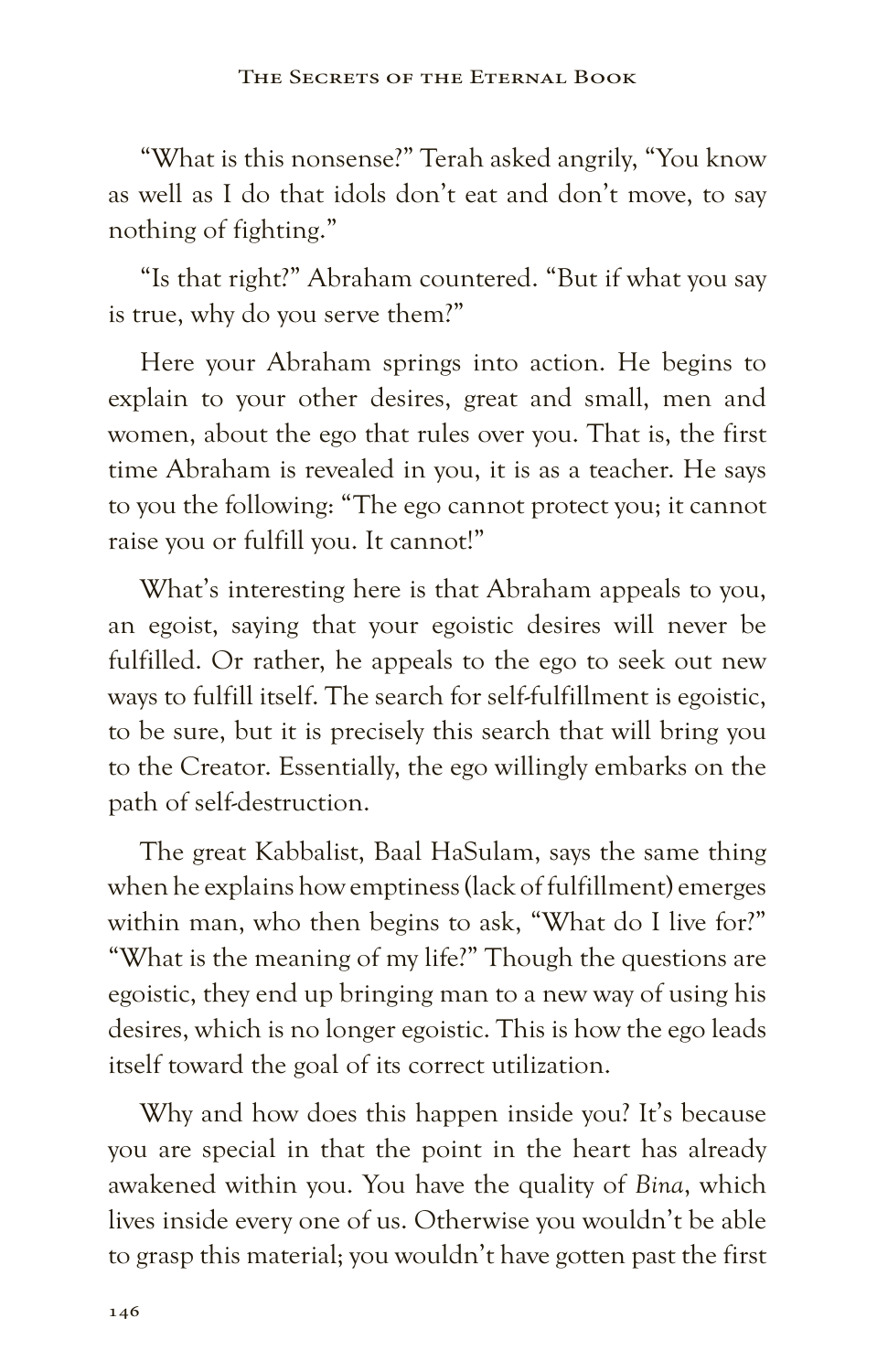few pages of this book! It is this point of *Bina* that's called the "human" (Adam) within you.

So, the quality of *Bina* gradually begins to point at your ego and tell you that you're using it incorrectly. This is done by the Abraham in you. "You aren't working with your nature correctly, so it cannot protect you or give you anything. It is inanimate, like all of these idols, made simply out of clay."

Let us return to the Midrash: "Abraham took an axe and shattered all the idols except for the biggest one. When Terah returned and saw the destruction in his shop, he shouted, 'What happened here?'"

"Why should I conceal the truth from you?" Abraham answered. "While you were gone, a woman came in and made an offering of flour to the idols. Every one of the idols exclaimed that he wanted to eat it first. The biggest idol grew angry, grabbed the axe and shattered all the others into many pieces."

"What is this nonsense?" Terah asked angrily, "You know as well as I do that the idols don't eat and don't move, to say nothing of fighting."

"Is that right?" Abraham countered. "But if what you say is true, why do you serve them?"

The Terah inside you understands which idols he worships. Let's face it, you understand perfectly that you deify the ego, which you can never fulfill. You understand that these are inanimate desires, which means the Light simply cannot enter them, since the Light's very nature is opposite to them. The Terah in you understands all this, just as you understand that these desires dominate you and you cannot escape them.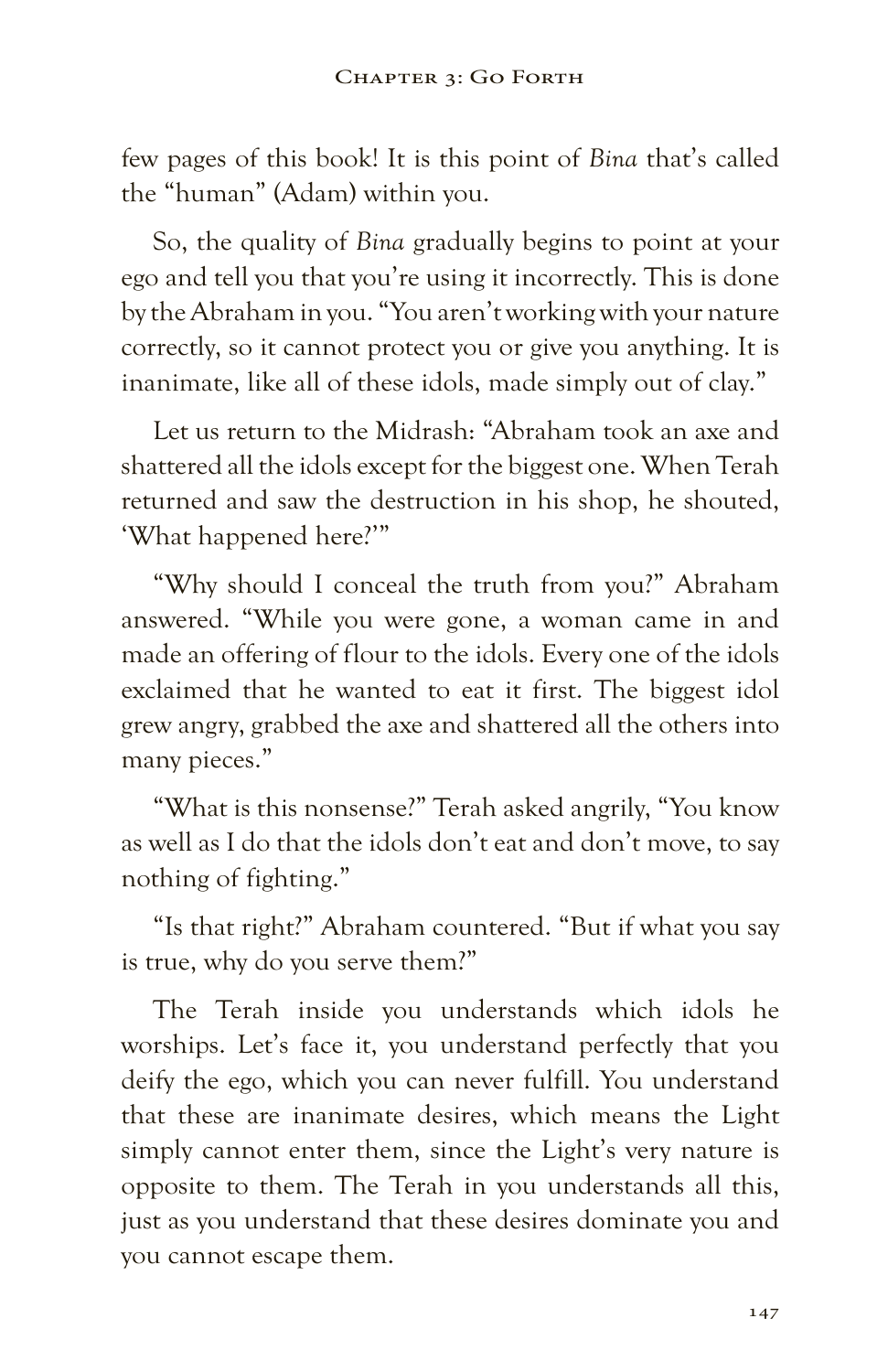You also understand that Abraham is the degree that follows Terah. And that is the most important thing to understand. You understand that you are born an egoist, and you already feel that the only way to defeat your nature is to reveal the Abraham within, the Creator's quality of love, the desire to bestow.

There are two forces within you, battling one another. One says that this is your world, everyone lives this way and there's no escaping it. It is how you were born, and so you must continue to sell and buy "idols," meaning use your ego to receive pleasures, however shallow and transitory they may be. Conversely, the other force is persuading you that all this is a lie, that the whole world, which deifies the ego—the pleasures and all these "idols" that have no divinity to them because they are not connected in any way to the Creator—is false and fictitious.

You don't yet see that inside and behind every single thing in this world stands the Creator, deliberately confusing you. But you are ready to accept the degree of Abraham as a more progressive degree; you understand that it will help you make sense of everything.

It is written in the Midrash that the king ordered his soldiers to find Abraham. Abraham and Terah show up at the castle. "Nimrod sat on his throne." Anyone who approached the throne had to bow down before the king, but when Abraham was led into the throne room, he remained standing.

Nimrod is sitting on the throne because it's your nature, your "I," your essence, which comes down to everything working for your benefit, a foundation that appears unshakable. But your Abraham doesn't want to bow before this ideology of exploiting others for self-gratification.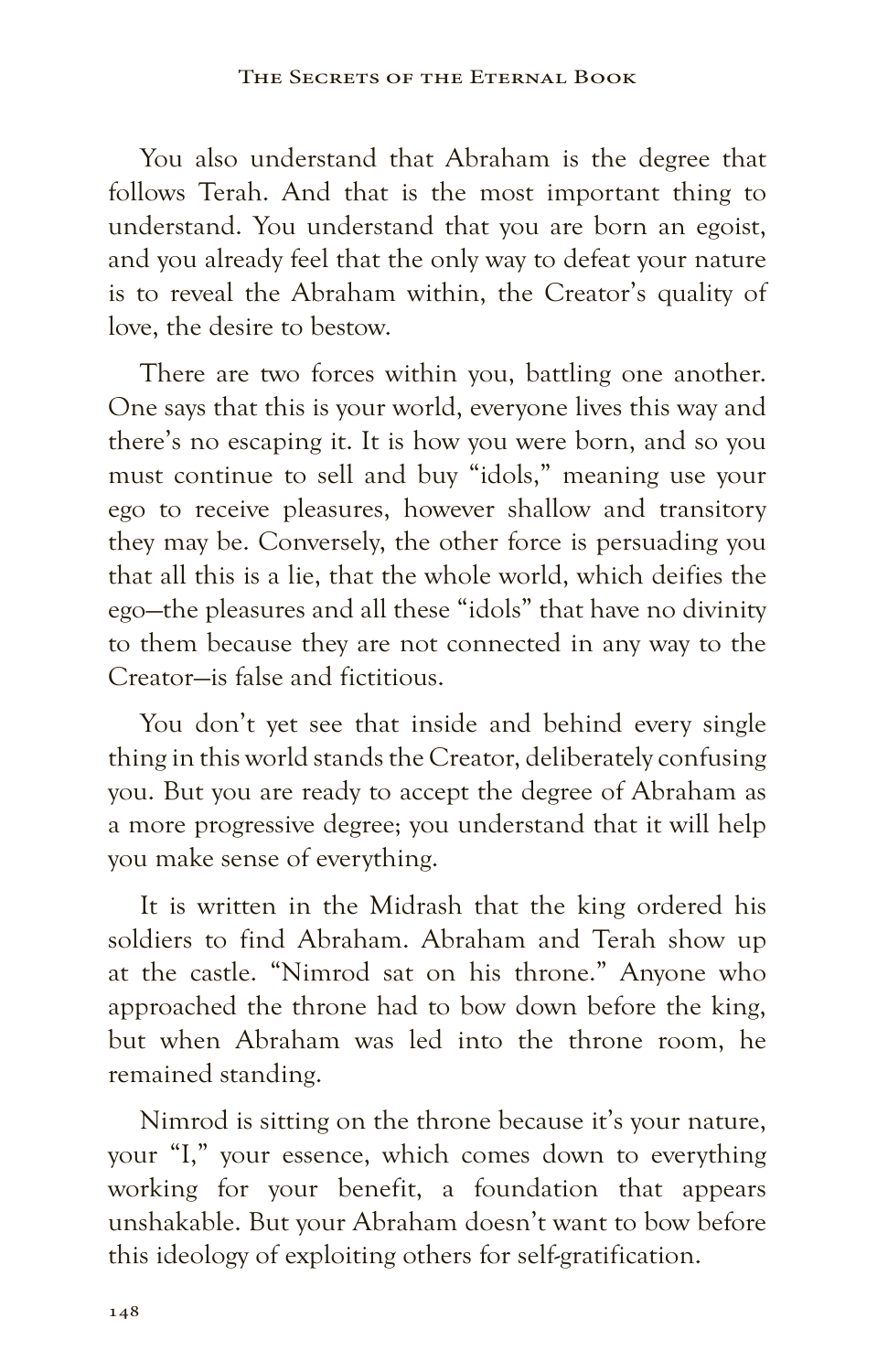He admits that his nature is such that he desires pleasure. However, he wishes to use this desire for the sake of others, rather than for himself. He wishes to learn to bestow. And you are with him. This marks your step-by-step breakaway from the egoistic desire, which will later become an order directly from the Creator: "Get thee out of thy country," which means to reject your egoistic desire. We will talk about that later, but for now you are beginning to break away from your ego. You no longer wish to receive any egoistic pleasures.

Once you've achieved this goal by rising above your nature, and have connected with your Abraham, a new and far more complicated phase will begin, but no less necessary. In it, you'll need to reconnect with your ego, but with a different intention. You will delight in bestowing to others.

For now there is an argument between your Abraham and your Nimrod. According to the Midrash, Nimrod said, "My rule extends over the sun, the moon and the stars!"

Abraham replied, "Every day the sun rises in the east and sets in the west. Order the sun tomorrow to rise in the west and set in the east… or [if you are all-powerful] grant me another request. Tell me what I'm thinking right now and what I'm planning on doing." Finally, Abraham concluded in the presence of all the nobles: "You are no god!"

"Guards!" Nimrod cried out, "put this rebel in prison at once!"

What's happening here is that your Abraham wants to show your Nimrod that your ego controls neither itself nor Nature. For all of its confidence in being a god, it knows not the forces that govern it.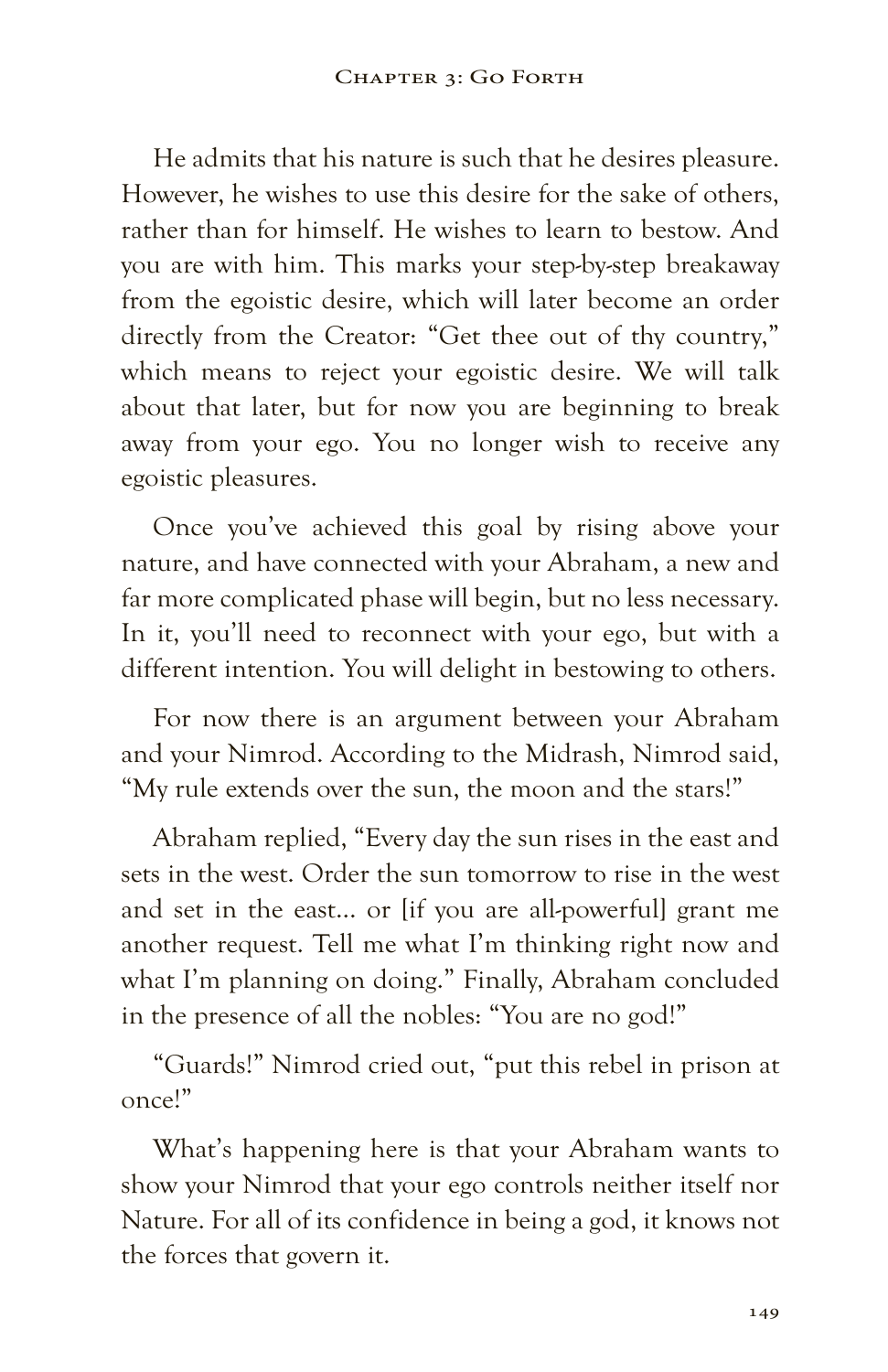We think we are in control because we exist in a state of concealment. Think back to who you were only a little while ago. Didn't you think that you were in complete control, autonomous and free to make your choices? Now Abraham is exposing this delusion, making it clear that you have no control over your actions or fate. Indeed, this is a revelation for your Nimrod.

It follows that without Abraham it is impossible to see your true limitations. And this discovery is far from pleasant.

#### **PRISON**

Abraham is thrown into a dungeon for ten years.

Dear reader, I trust you already realized that everything that happens to you in life happens exclusively for your own benefit. Your entire life on this earth is nothing other than your individual journey to the Creator as He leads you to Himself.

The dungeon that your Abraham is thrown into is the optimal state for your development at this time. Your Abraham must realize that he is hopelessly attached to his ego. He must experience it first-hand, not conceptually, but really feel it! And the only way to feel it and clearly see that the ego is an evil force of darkness robbing you of your freedom, is to put yourself "deep into the earth," in the dungeon—the darkest and innermost part of your ego, where you can't help but feel terrible and shackled by it. This can only be done in the prison of the ego, in the bowels of the earth.

I'd like to reiterate that the word "earth" (*Eretz*) derives from the word *Ratzon* (desire). In other words, you are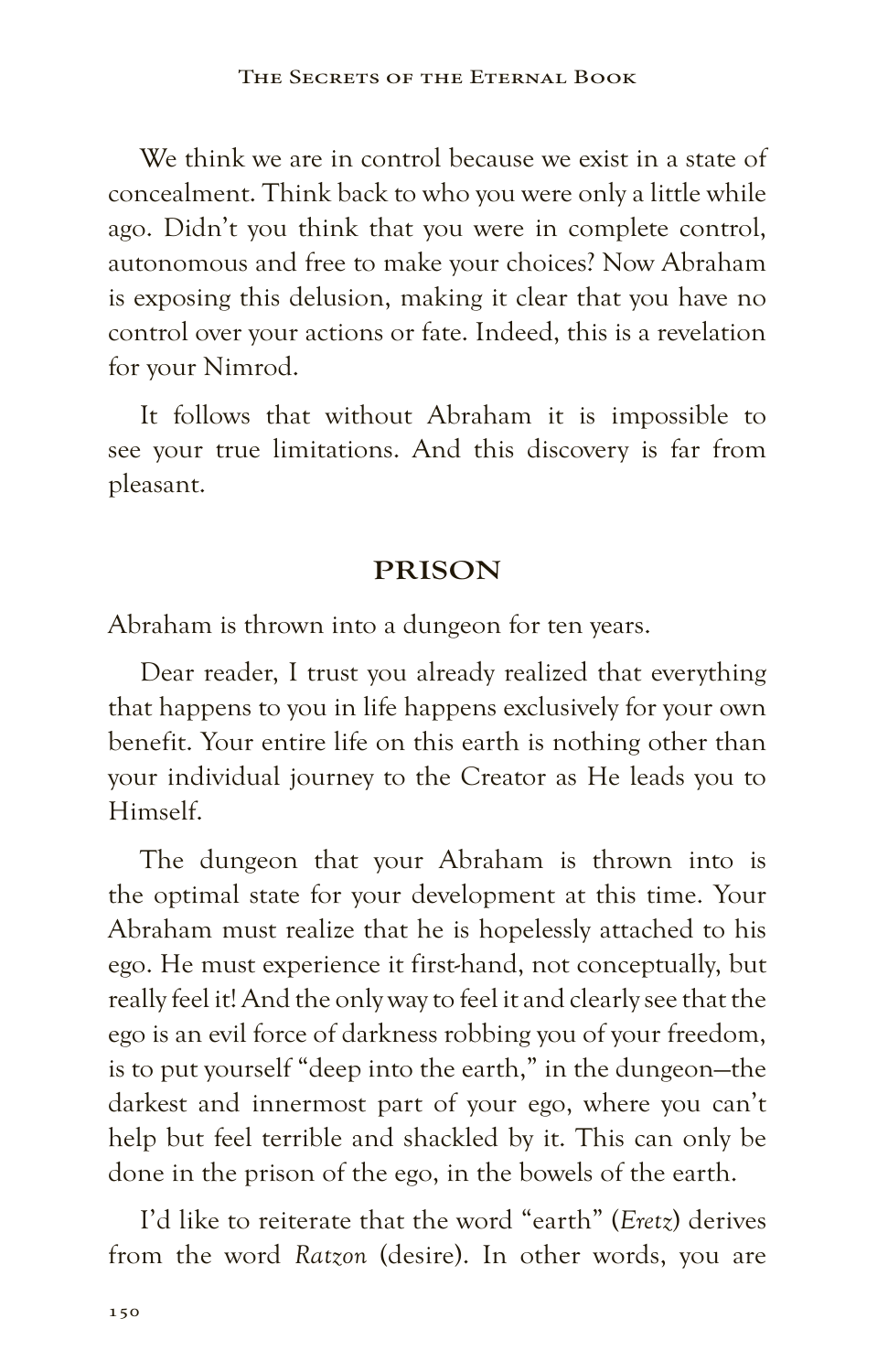being immersed in the bowels of the earth, deep within your desire. This is an important experience for your Abraham, who must feel and live through it all to break away from the ego.

Here, Abraham is going through a phase that every person who cannot let go of his ego goes through. You try everything in your power to reconcile the ego with what you're studying; you wish to remain an egoist, yet connect to the Creator at the same time. Thus, Abraham finds himself imprisoned.

The period when you feel as though you're languishing in prison is a preparatory one, and it may feel extraordinarily long.

In Kabbalah this state is called "the double concealment of the Creator." This is followed by a period of "single concealment." These are phases of your "imprisonment."

You already know about the existence of the Upper Governance when you are already with Abraham, but you realize that your nature cannot be defeated.

This is the state called "imprisonment," which lasts until you begin to realize that you can regain your freedom, but not by your own efforts. Rather, you can be free only if the Creator rescues you.

It takes time to realize this.

As the Midrash states, your Abraham remains in prison for ten years. Needless to say, we're not talking about corporeal years, for your liberation can happen in an instant. Ten years later, Nimrod finally realizes that Abraham cannot be broken, and orders to have him executed.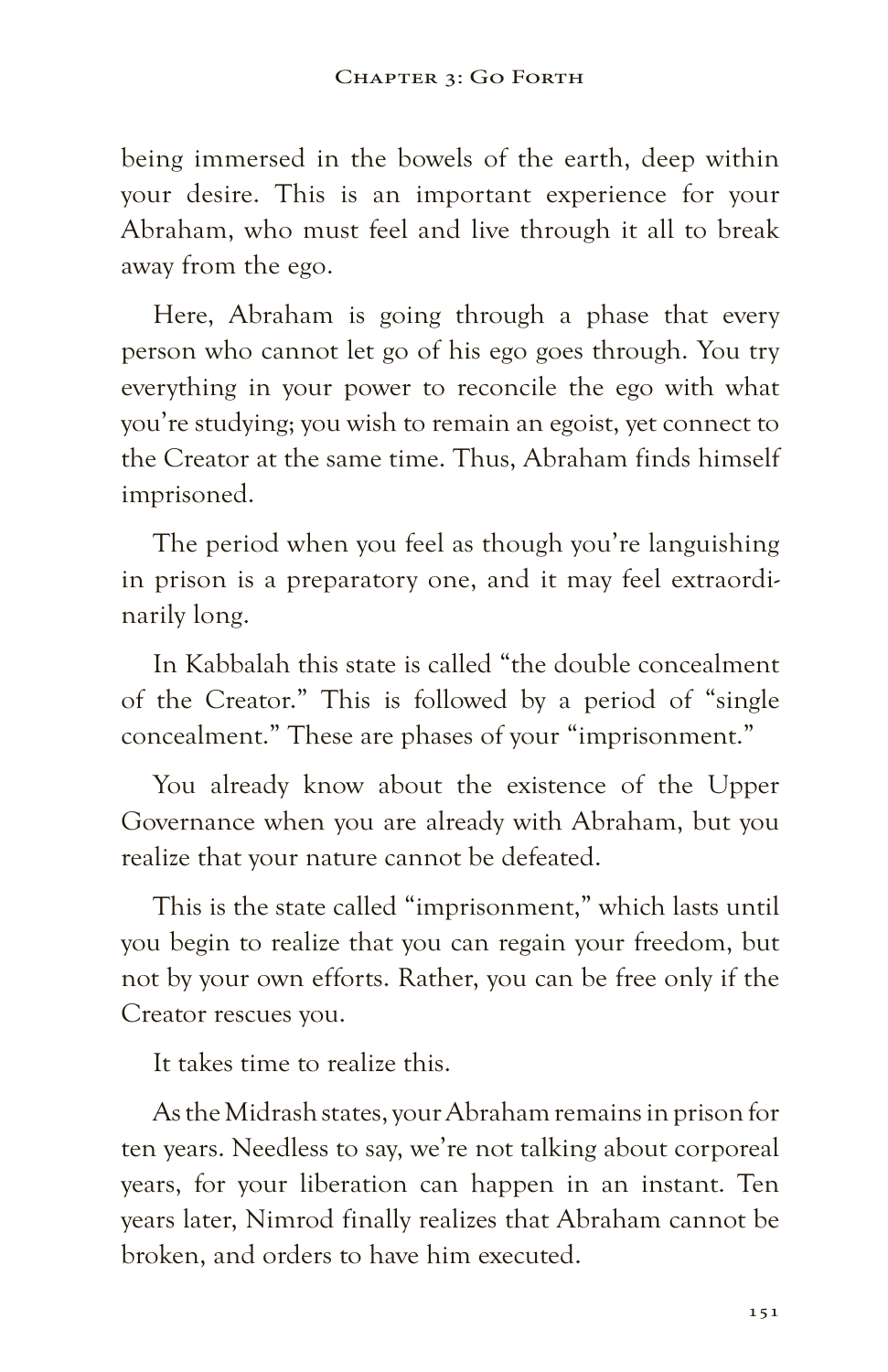#### **THE DEATH THAT DIDN'T HAPPEN**

"Nimrod ordered his people to prepare in his capital, Ur of the Chaldeans, a furnace for execution by fire."

"Death" is the departure of the Light. "Death by fire" is when you are given so much Light, so much pleasure, that you can't help but start receiving it for yourself. And when that happens, shame burns you alive. There is nothing more terrible than that.

And that is what awaits your Abraham. He is already on the path to the Creator. He has experienced the bliss of being close to the Light, existing in congruence with the Law of Love and bestowal, and now he is being placed against his will in conditions that may "burn him alive."

Imagine that you've been given everything you could possibly dream of: money, high social status, power and fame, health, and even the sensation that you're advancing toward a spiritual revelation. As they say, it's "an offer you can't refuse." You are bound by egoistic bonds and given time to think about the offer—three days.

"Abraham remained in chains for three days while Nimrod's slaves lay down wood both outside and inside, preparing the furnace for execution."

The "three days" symbolize the three lines. It is when you are overcome with doubts as to what you should choose. Doubts are the chains binding your Abraham. As for what your choice should be, we already said that it's your middle line, also known as "faith above reason."

In this part of the Midrash, we meet Amathlaah, Abraham's mother, for the first time. She comes with a request: "Won't you bow down before Nimrod just one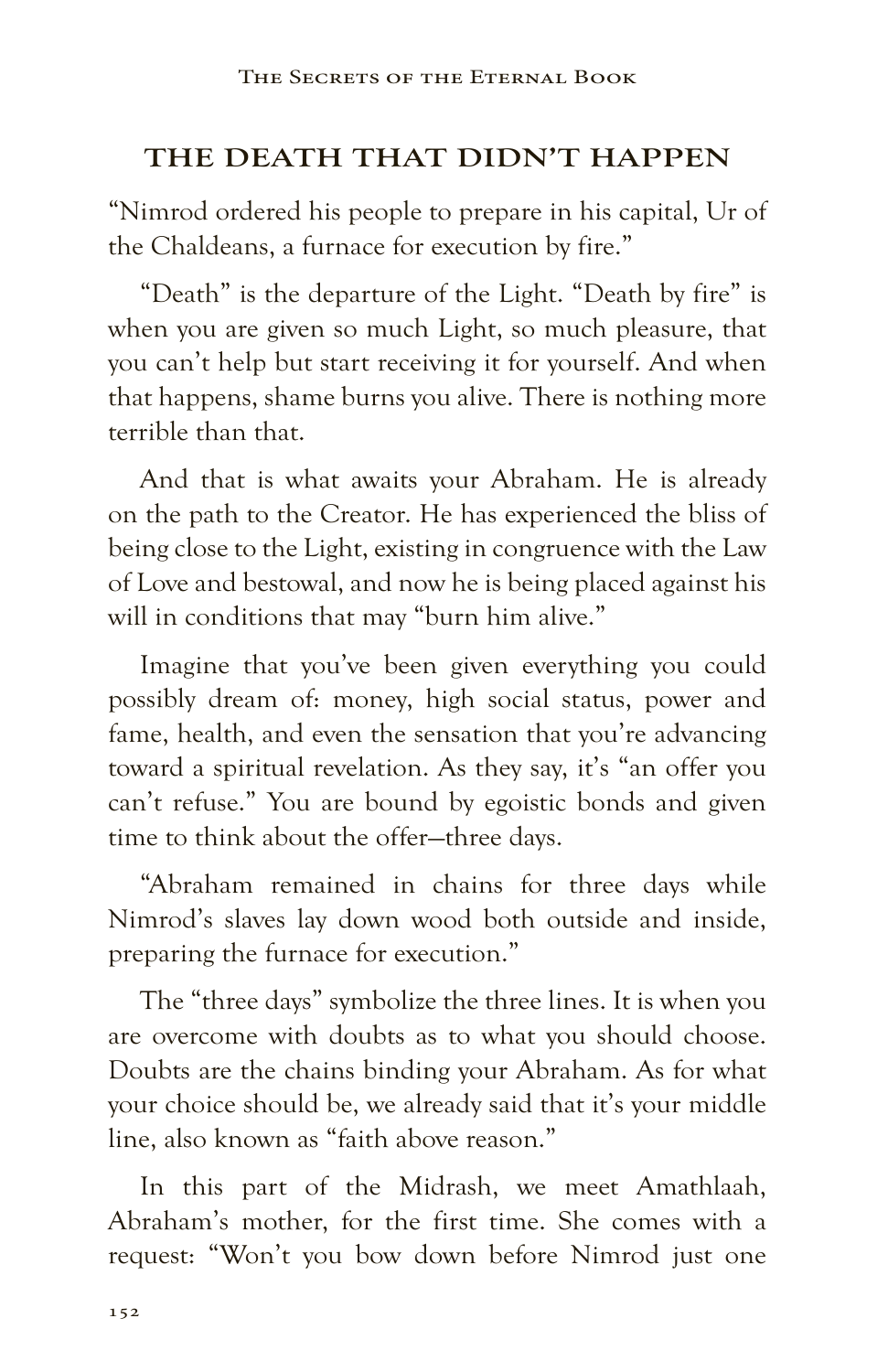time?" she whispers to Abraham, "and he will pardon you, my darling son."

What is this degree inside you, called "Abraham's mother"? A mother is the degree of egoism that nourishes you. A father signifies intention; a mother is your ego. You haven't left the home of your "father and mother" (your innate desires), which is why your mother can approach you.

As was already mentioned, you are visited by doubts, both natural and dear like a mother, which used to be able to persuade you. This is the final test before your leap onto the next spiritual degree. "Won't you bow down before Nimrod just one time?" "Just take what he wishes to give you one time." To take means to receive pleasure for your own sake, without considering anyone else.

Abraham refuses, and thus tears himself from the previous degree once and for all. Your Abraham proves that he has no connection to his father (former ideology) or his mother (ego's previous degree).

This breakaway epitomizes the beginning of your "I" swiftly moving toward the moment in life when it hears the order: "Go forth from your country, from your relatives and from the home of your father, into the land that I shall show you."

"And then Nimrod's slaves set the pyramid of wood afire from both ends." Nimrod's slaves are those desires that serve your egoism. Who can save you from this predicament? You are weak, while the desires serving Nimrod are powerful. You cannot resist them! You are about to break and "burn down" (from shame, as we've mentioned). And so you pray, really pray, from the very bottom of your heart. And that's when the Creator answers.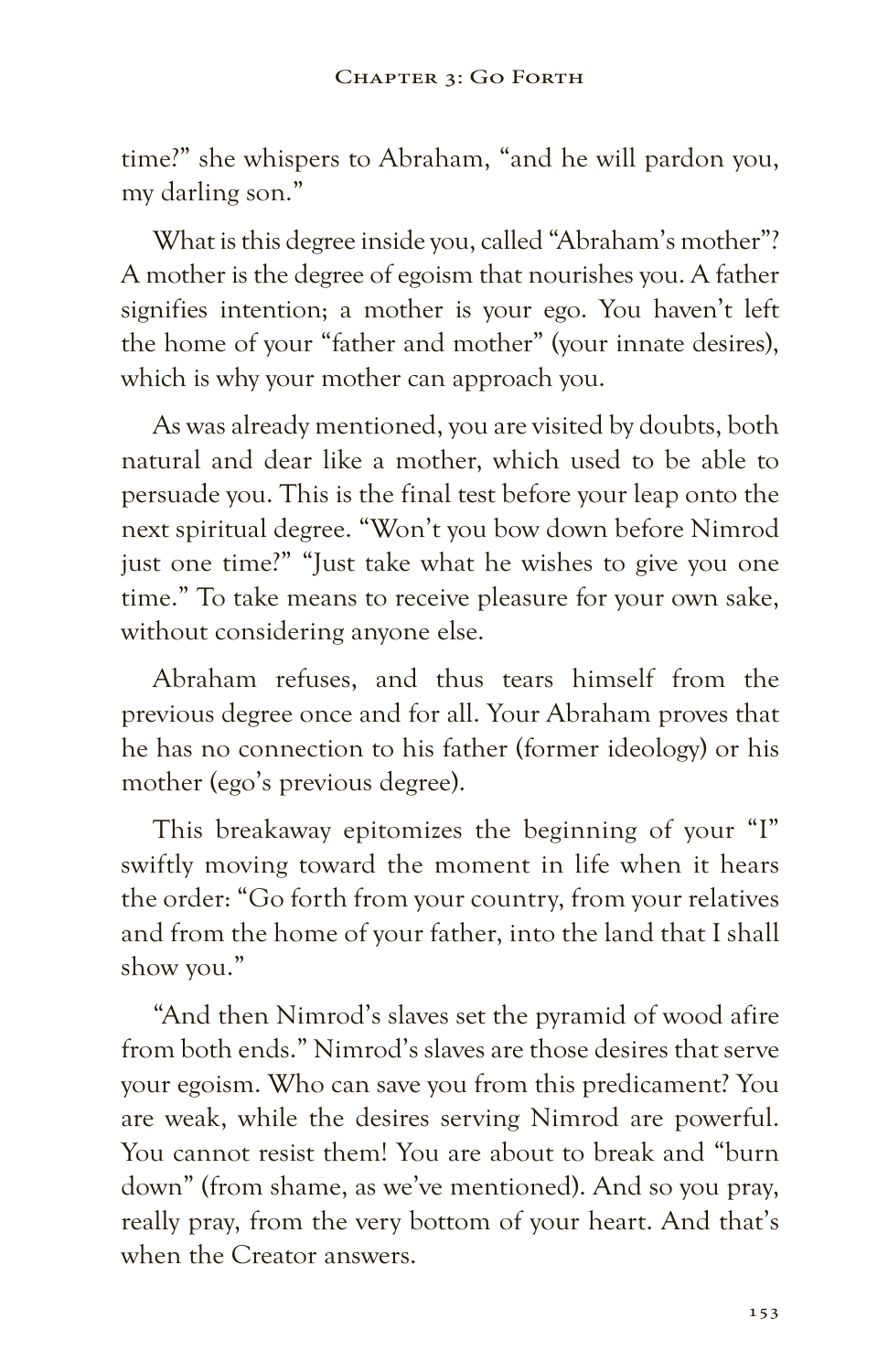"The Creator answered, 'There is none like Me in the heavens, and there is none like Abraham on the earth. I will come down Myself to save him from the fire!' And the Creator Himself willed the flames to not cause Abraham harm."

Only the Upper Force can drag you from one degree to the next. When you have no hope left, when your mind is no longer useful, you will decide to go with faith above reason (reason being the ego's faithful servant), when you resolve to rise above it.

This is when a "miracle" happens ("miracle" from the standpoint of egoism, though in full conformity with the spiritual), and the Creator Himself pulls you from one degree onto the other. Another way of saying it would be that you begin to fully identify with *Bina*, the Creator's part in you. You rise "above the earth"—above *Malchut*, above the ego. And the "fire" cannot hurt you anymore.

"The wood transformed into wondrous branches, thick with fruit." You will burn from shame if you use the Light of fulfillment for your own pleasure. However, if you use it for the sake of bestowal, the "wood" that's supposed to burn you up will transform into fruits you can eat, to fill yourself with and thereby advance.

"And Abraham came out unharmed with all eyes on him and the crowd awe-struck." "Why are you still alive?" Nimrod asked, trembling with fear.

"God, Who has created the heavens and the earth, and Whom you have been mocking, saved me from death."

In other words, your Abraham has shown everyone that you can rise above the egoistic desire. Moreover, it is the only way to be liberated from the sordid nature that governs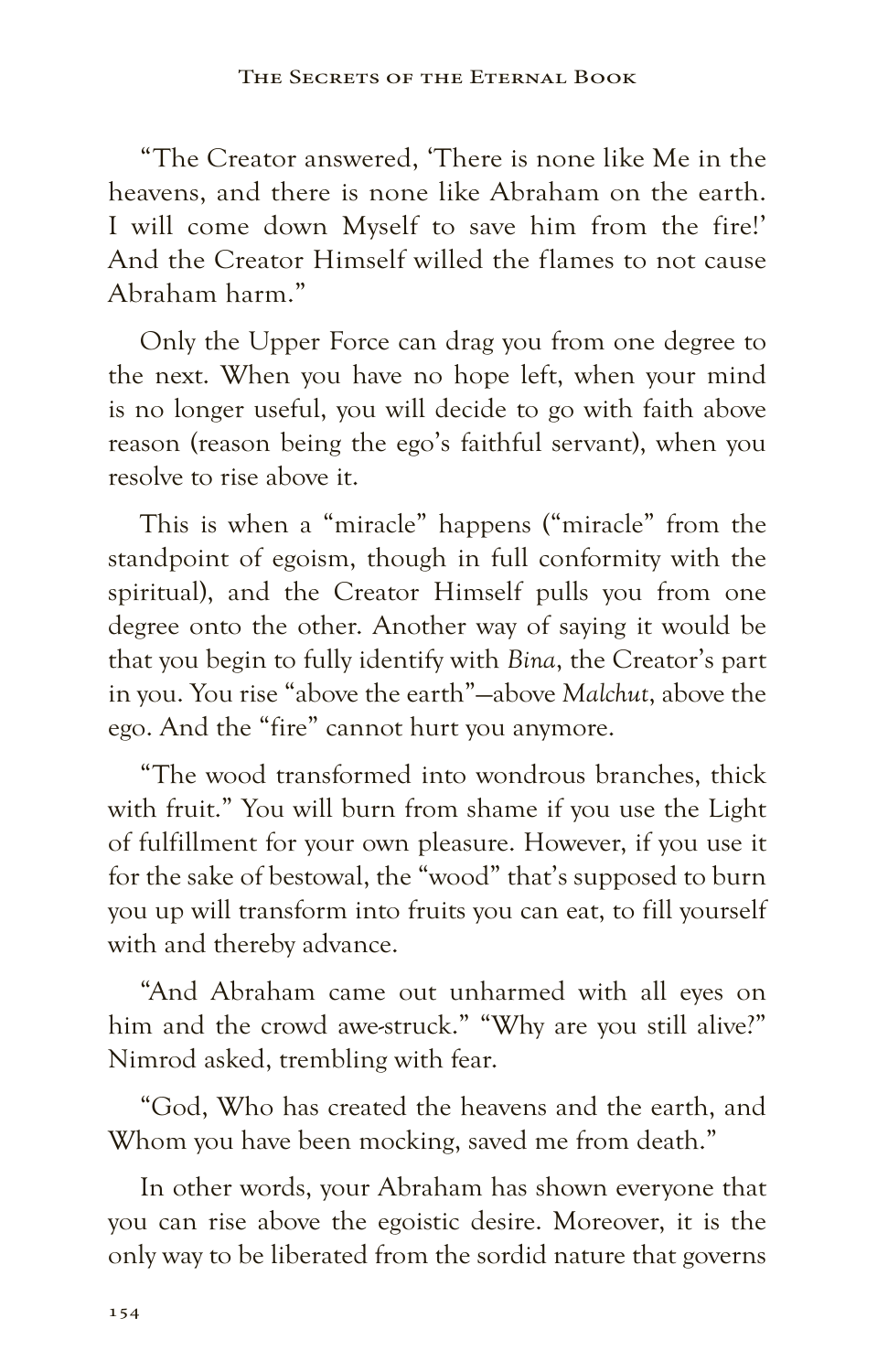you. You can come out from under it, and then no one will have power over you.

The crowd (all your egoistic desires) now sees that it is possible, for they, too, exist on the level of Nimrod. They understand that they were under the rule of the ego, but didn't see any way of escaping. And now Abraham shows them that there is a way.

"Stunned and terrified, the king prostrated himself before Abraham. All the ministers did the same. 'Do not bow before me,' said Abraham, 'but bow down instead before the living God, Creator of the Universe.'"

In other words, the quality you acquire does not allow you to puff up with pride, for now you understand where your salvation comes from, and you direct everyone to this source of life, to the Creator, the quality of bestowal, the Light that is revealed inside you. That is what's referred to as "the living God."

The Midrash goes on to say that after all these events, Terah and his family settled in Haran.

# **SARAH, ABRAHAM'S WIFE**

"Abraham married his niece Sarai, daughter of Haran. She was ten years younger than Abraham, but was no less righteous, and later even surpassed her spouse in the gift of prophecy."

Whenever the Midrash mentions any woman, it refers to "your inner woman" (whether you are a male or a female). Therefore, Sarai, who later became Sarah, symbolizes the desire to receive within you, which is your inner woman.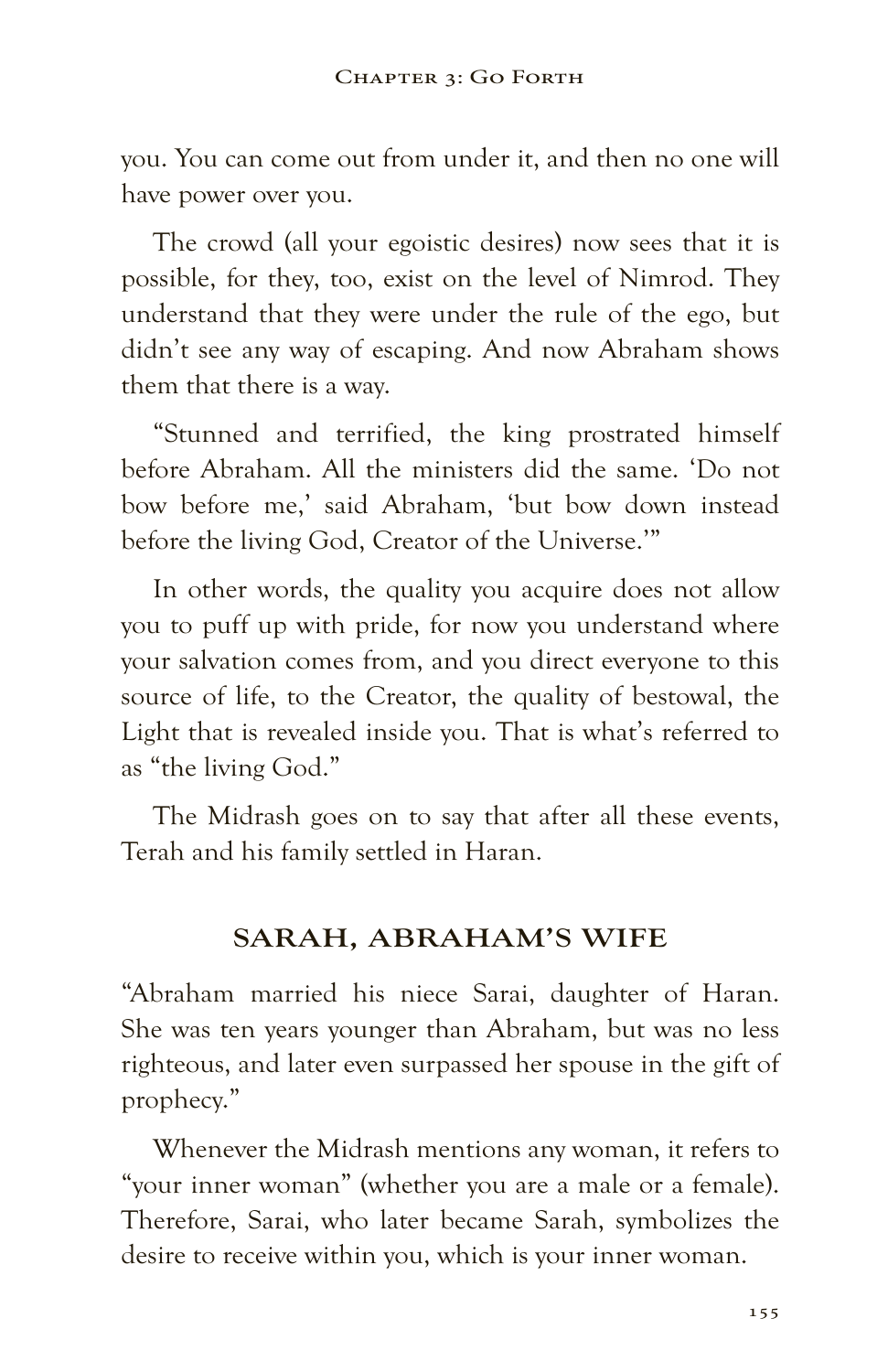As long as the woman inside you exists without the right intention, she serves the destructive ego. But once the right intention is attached to her, the woman becomes a constructive force.

So it is here. "Abraham," the intention to bestow, marries Sarah, the desire to receive, and thus transforms her into a righteous woman. By unifying with Abraham, Sarah, the desire to receive, acquires the intention to bestow and becomes a pure and exalted state, and you begin to understand the meaning of true happiness, what it means to think about others instead of yourself, and what true love feels like.

Subsequently, Sarah becomes more exalted than Abraham because she contains an egoism that's absent in Abraham because he is inherently pure, the quality of *Bina* in you. Next, Sarah becomes the mother of all.

Abraham begins to attach the egoistic desires to himself and purify them. The first and closest desire to him is Sarah, followed by his students, whom we will discuss soon, then his sons—Isaac, Jacob—until you've achieved complete purification. As you've learned time and again, we're always talking about what is happening within you.

It is written about Sarah that "She later even surpassed her spouse in the gift of prophecy." There is no doubt about it because the Abraham in you is absolute bestowal and is therefore detached from egoism. Sarah, however, epitomizes your egoistic desire. Hence, in unifying with Abraham, she becomes a very significant figure (desire inside you).

Sarah is closer to the earth. It is written that she (as is every woman in our world) is not "detached from life," and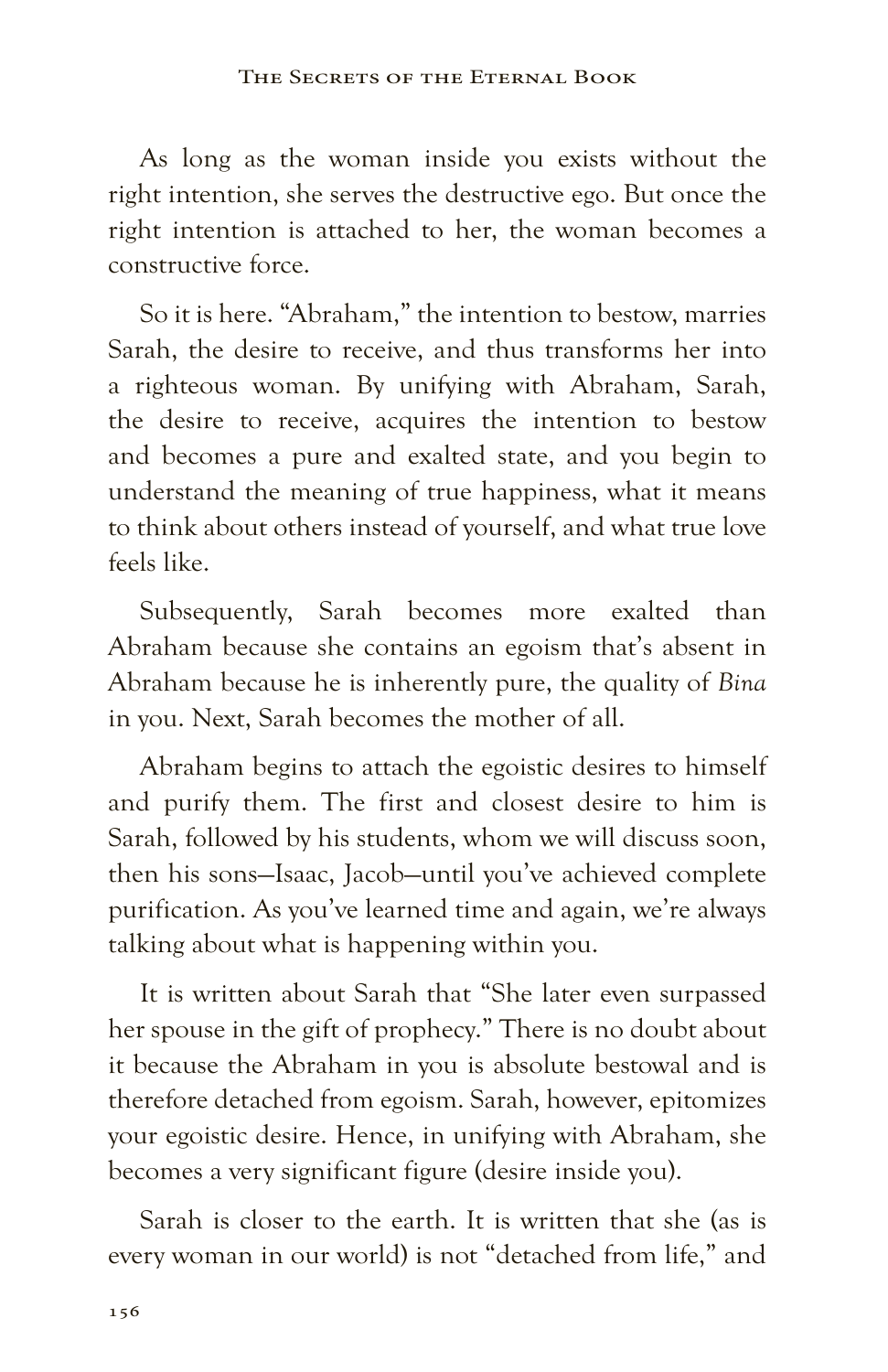at the same time she is connected to Abraham. This is why she can prophesy while being understood and admired.

But let us return to the Midrash. It is written, "By that time Abraham has turned exactly seventy…" This means that all seven *Sephirot* (*Hesed*, *Gevura*, *Tifferet*, *Netzah*, *Hod*, *Yesod*, and *Malchut*), the whole of Abraham, this entire desire within you, becomes corrected (by attaching to itself the previous degree of Terah, who believed in his son). And since each individual *Sephira* comprises 10 *Sephirot*, there are seventy in all.

#### **THE TEACHER**

For the first time, the Abraham inside you can begin to teach. Having unified with Sarah and reached the age of seventy, he finally became a fully functional desire. No longer was his head in the clouds, for Sarah "lowered him to the earth." Now you can connect with the people inside you and teach them without being considered eccentric. Now you will be understood.

Abraham passes the wisdom forward and thus connects to himself more desires and purifies them.

Here is what the Midrash has to say about the matter: "What did Abraham do in Haran? He called public gatherings and declared before them the truth about the one Creator, appealing to people to serve Him… In addition to public speeches, he held discussions in which he defended his claims against anyone who doubted them. He also composed books that proved the futility of idol-worshipping. Thus Abraham drew tens of thousands of followers, who accepted the existence of the Creator."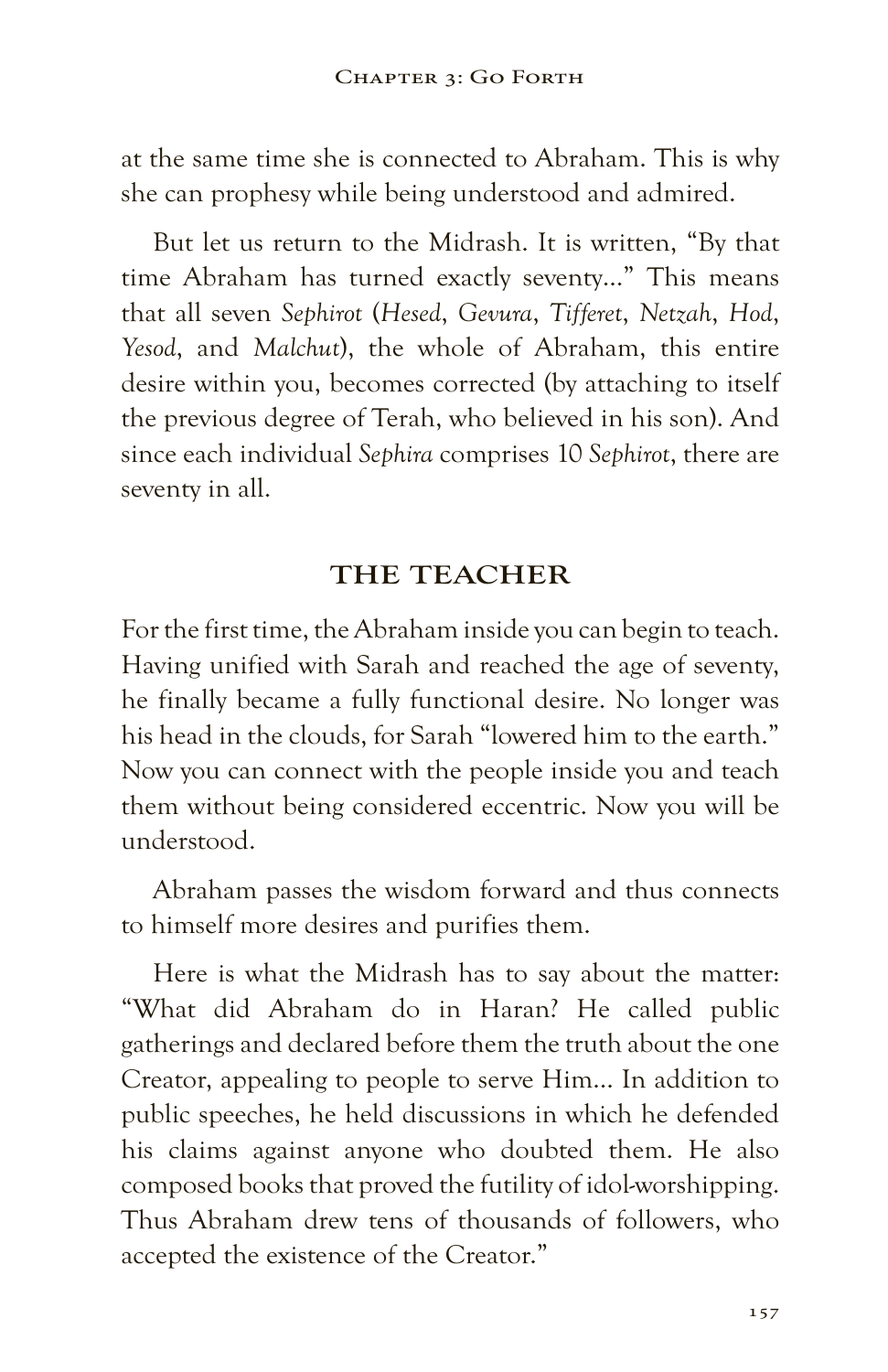Indeed, this is precisely how Abraham gathers within you all the altruistic desires, which will later be called the "nation of Israel." "Israel" derives from the words *Yashar* (Heb. straight) and *El* (Heb. God), meaning straight to the Creator. Note that this notion has absolutely nothing to do with religion, nationality, or race. The nation of Israel (the desires aimed at the Creator) is formed within you (regardless of the denomination into which you were born).

Additionally, it is correctly written that "Abraham traveled the earth without rest, spreading the faith in the Creator." In other words, there is a continuous search for newer desires within you, which could be attached to the nation, i.e., corrected, whereby an altruistic intention will be added to an egoistic desire.

#### **GO FORTH FROM YOUR COUNTRY**

Dear reader, we have been navigating the "pages" of the Midrash for a while now, and with good reason. It is the only source to carefully detail the story of Abraham, from the moment when you barely feel him (his "birth") onward. The Midrash describes everything that happens to him until the moment when the Creator Himself addresses him.

But now we're returning to the written Torah (the Pentateuch. Midrash is the oral Torah). For the first time ever, the Creator directly addresses the Abraham within you because he can finally hear His instruction. Until now, you were different and incapable of perceiving it, and the Creator's instruction would have appeared unacceptable to you.

"Now the Lord said unto Abram: 'Go forth from your country, from your relatives and from the home of your father, to the land that I will show you, and I will make of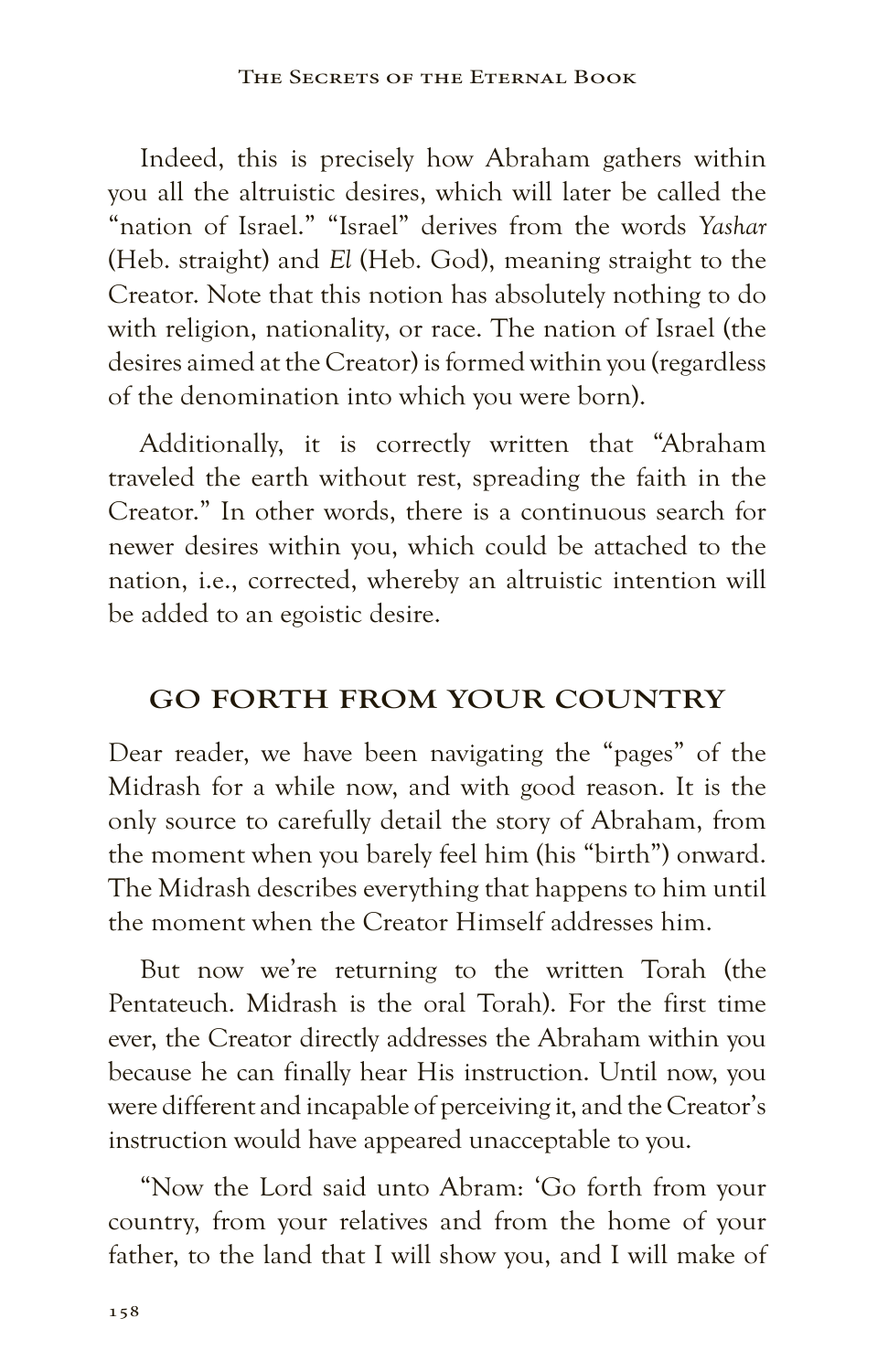you a great nation, and I will bless you, and make your name great; and you will be a blessing.'"

This is the start of your Abraham's journey with those desires he was able to attach to himself: Sarah, his household, and his students. The journey is "out of your country, away from your relatives and away from the home of your father." In other words, you must break away from all of it.

"Breaking away from the earth" means parting from all the desires that you still cannot correct. Their time will come, but for now you leave them behind and retain only those desires you can attach to *Bina*, the part of the Creator in you, this fervent will to bestow that you've acquired. You will need to take these desires and arrive with them at the spiritual level called the (First and Second) "Temple," the level of desires at which kings David and Solomon exist.

Jumping a bit ahead, I want to clarify that once you've attained their level—the complete correction of those desires you've "taken with you"—you will need to once again fall into the abyss of egoistic desires you have temporarily left behind. Having achieved correction, you will need to once again mingle with Nimrod, with Terah, and with Haran, for you will now have the strength to correct them.

Indeed, the purpose of your creation is the complete correction of all your desires. Only then will you merge with infinity and achieve the absolute bliss that exists even now, only you cannot feel it because of your uncorrected vessel.

It is written in the Torah, "Go forth from your country." That is, "Leave the place where you were born and have lived until now, reject your egoistic desires. Start developing above them, as though they do not exist."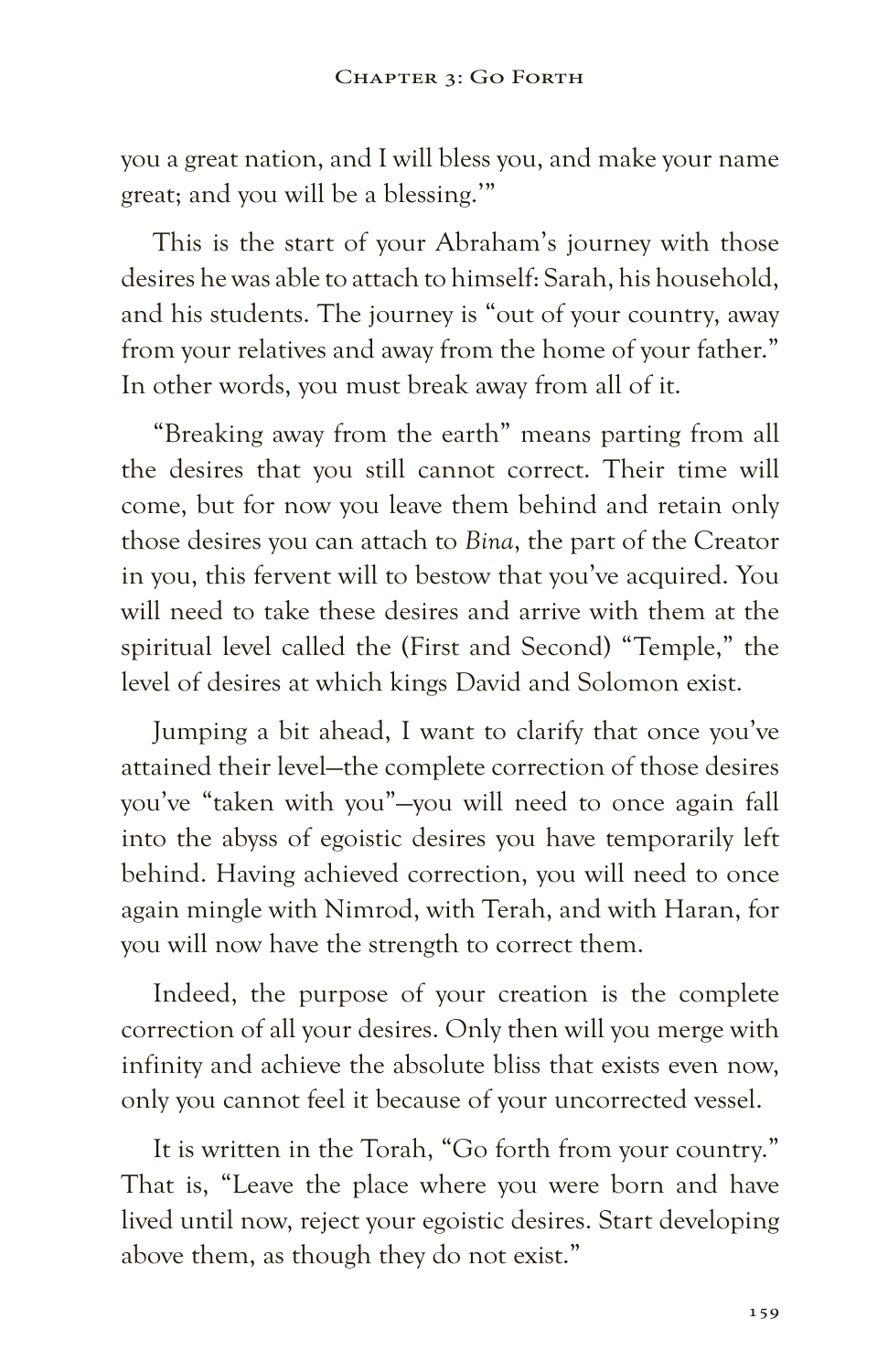That is followed by: "…and from your relatives and from the home of your father…" meaning "Part from your previous degree, leave behind your old environment that didn't engage in the spiritual pursuit."

"…to the land that I will show you." That is, "Make use of the desires that will awaken in you. They will be the desires you'll attach to your intention to bestow, called 'Abraham.'" The Creator will awaken these desires in you, and He will help you correct them. Thus He will lead you into the land of absolute bliss.

"And I will make of you a great nation, and I will bless you, and make your name great; and you will be a blessing."

What is the "great nation" spoken of here? There are numerous conjectures surrounding this "great nation." Some say this refers to the nation being chosen by God, but this is incorrect. In fact, this kind of separation and sense of superiority of one nation over another is precisely the root of all problems, as we can clearly see in our world.

However, everything becomes clear and takes its rightful place when we realize that the Torah speaks only about desires that exist within us. It follows that the notion of "great" refers to one who has reached the quality of bestowal and learned to truly love others. Therein lies true greatness. Once you grasp that concept, you will immediately wish to belong to this "nation." Indeed, the ultimate goal is to make the entire world "great."

"… and I will bless you …"

What is a "blessing"? Whenever we receive a blessing in life, we are absolutely certain that it's given to keep us healthy, successful at our jobs, and so on. In truth, a blessing does not pertain to our egoistic world at all; it is a spiritual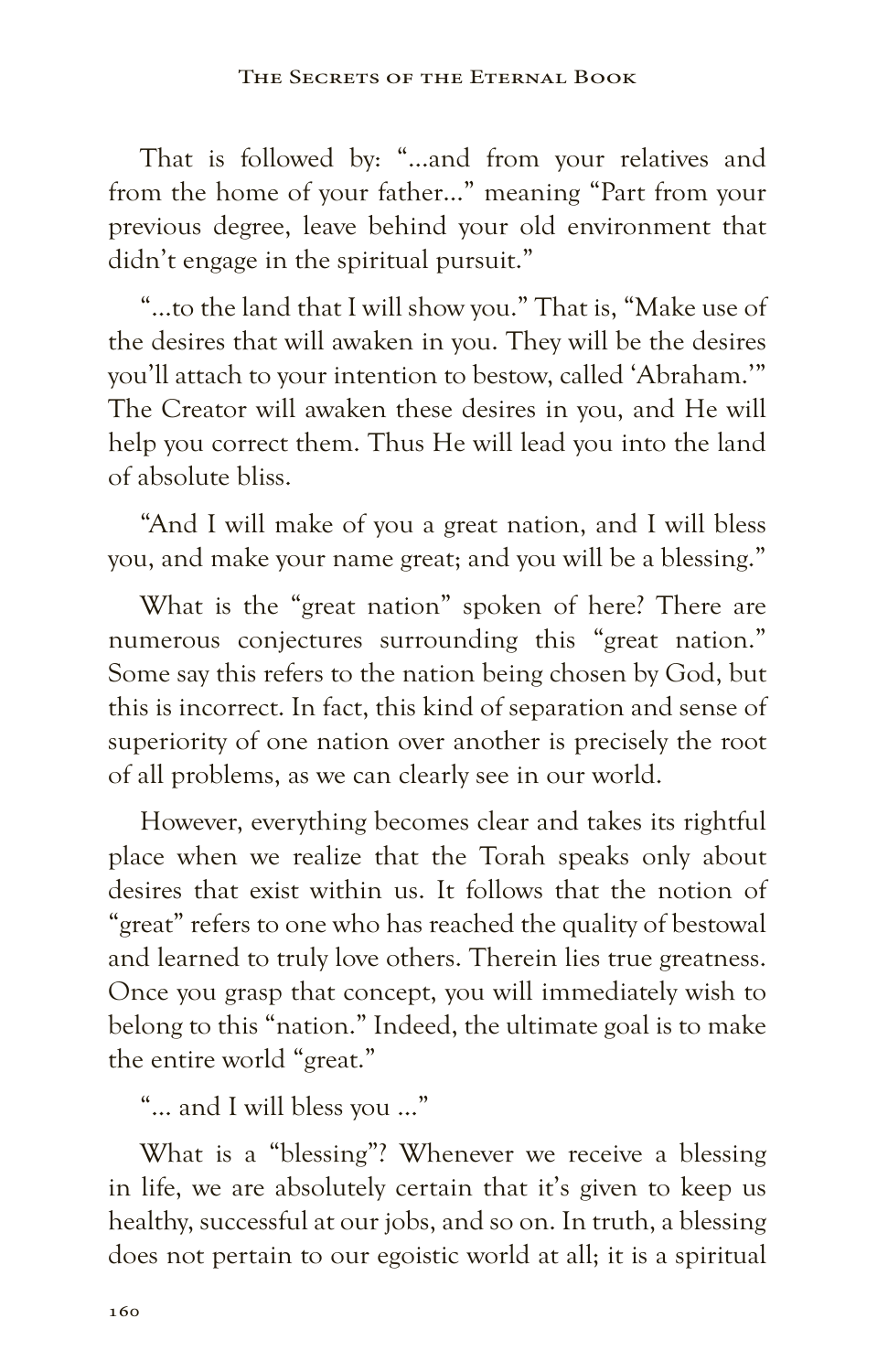notion that leads us to the spiritual world. It has nothing to do with worldly affairs. A "blessing" is the force or Light that descends to us and corrects our intentions, transforming them from egoistic to altruistic.

Because you are connected to Abraham, you are granted this force. Once you have it, all the desires you've identified, those you've taken with you "from your country" and those you have yet to meet on your journey, are all corrected with this force called "blessing."

But let us continue. Look how harsh the following passage from the Midrash sounds: "I free you from the obligation to honor your father. You may leave him without a second thought. Your father and brother, who appear very friendly, are in fact hatching evil schemes. They're planning murder…" This reads like something straight out of a thriller.

But by now you know that the passage references your old states, which you've lived with before and which cannot agree with you. These desires see that you are right and thus admit that you have risen above them.

However, being the uncorrected desires that they are, the quality you propose them to live with seems like death. Therefore, sooner or later there will be a conflict in which some desires will have to be destroyed by others. When that time comes, you will have only one option—to separate yourself from these coarse egoistic desires to avoid quarreling with them.

Leaving them will preserve them for a time. They will remain, and you will live peacefully, only to return later and correct them. However, you will only return once you've gained sufficient strength and become a "great nation," capable of defeating (correcting) all the desires you have left behind.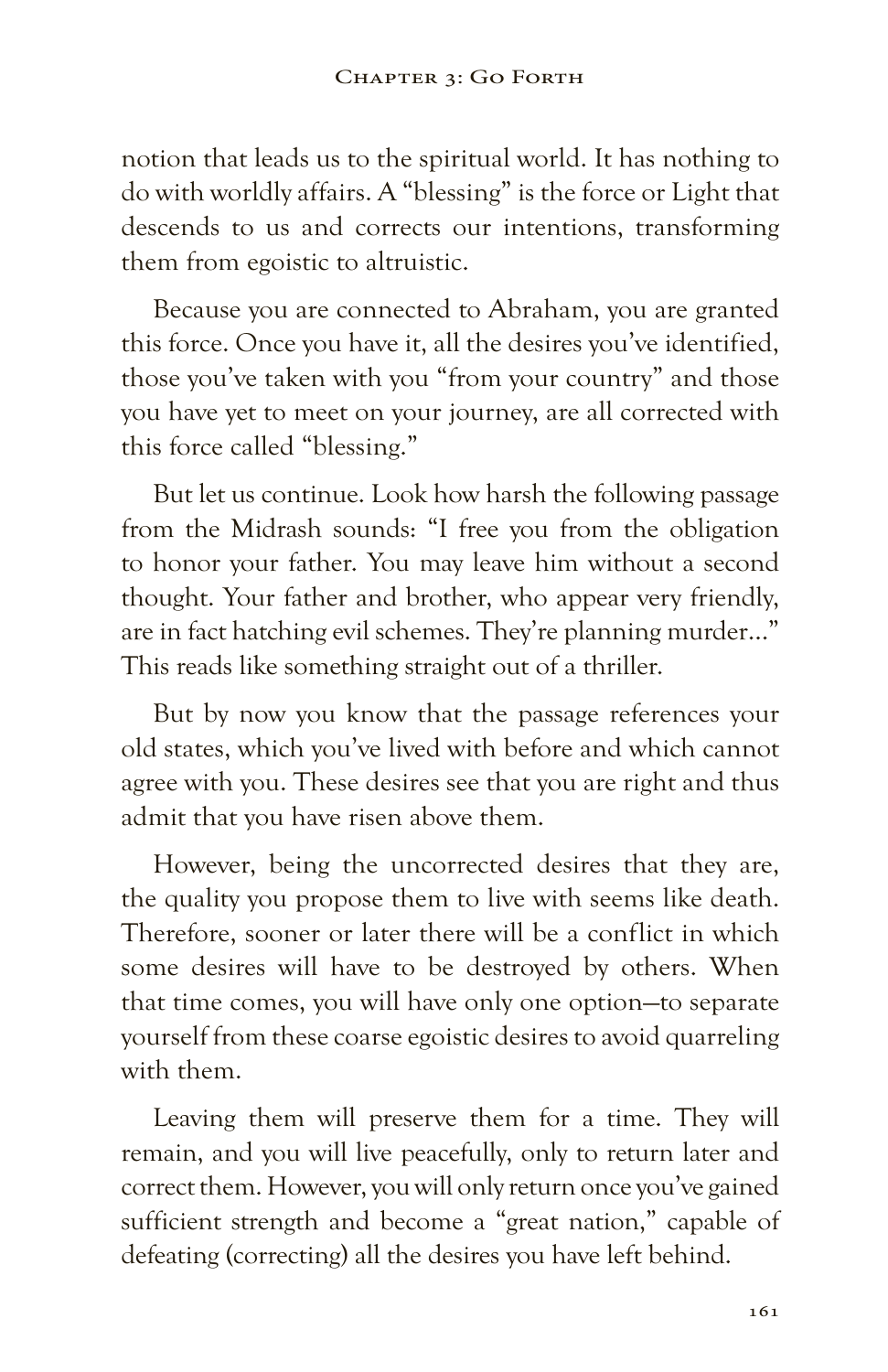The Creator does not reveal to Abraham where he will arrive at the end of his journey. "…to the land that I will show you," He says to him.

The desires to bestow that become revealed along the way, guiding you as they gradually manifest within, must be accepted in accordance with the law of bestowal, meaning with faith above reason. This means you mustn't pass them through your ego, meaning approach them with questions, "But what will this give me? It seems so illogical…"

The desires to bestow must be passed through your Abraham, the quality of bestowal within you. You must constantly identify with the quality of *Bina* within you, leaving all the egoistic thoughts by the wayside.

The Midrash says the following about Abraham: "He didn't ask the Creator a single question, like, 'How long will my journey take?'"

That is correct, because your ascension happens at the degree of Abraham (*Bina*) inside you, and at this degree you don't ask questions; you only ascend, breaking away from egoistic desires until you are strong enough to deal with them. But for now you are undergoing your very first correction.

The written Torah continues, "So Abram went, as the Lord had spoken unto him."

What does it mean, he "went"? It means you have begun to conquer the spiritual ladder. New egoistic desires keep popping up within you, which you can correct by attaching them to "Abraham." That is, you can view them through the prism of Abraham, constantly comparing them to Abraham's quality, thereby attaching them to him, to the quality of *Bina* in you. And so you will always be able to rise above them.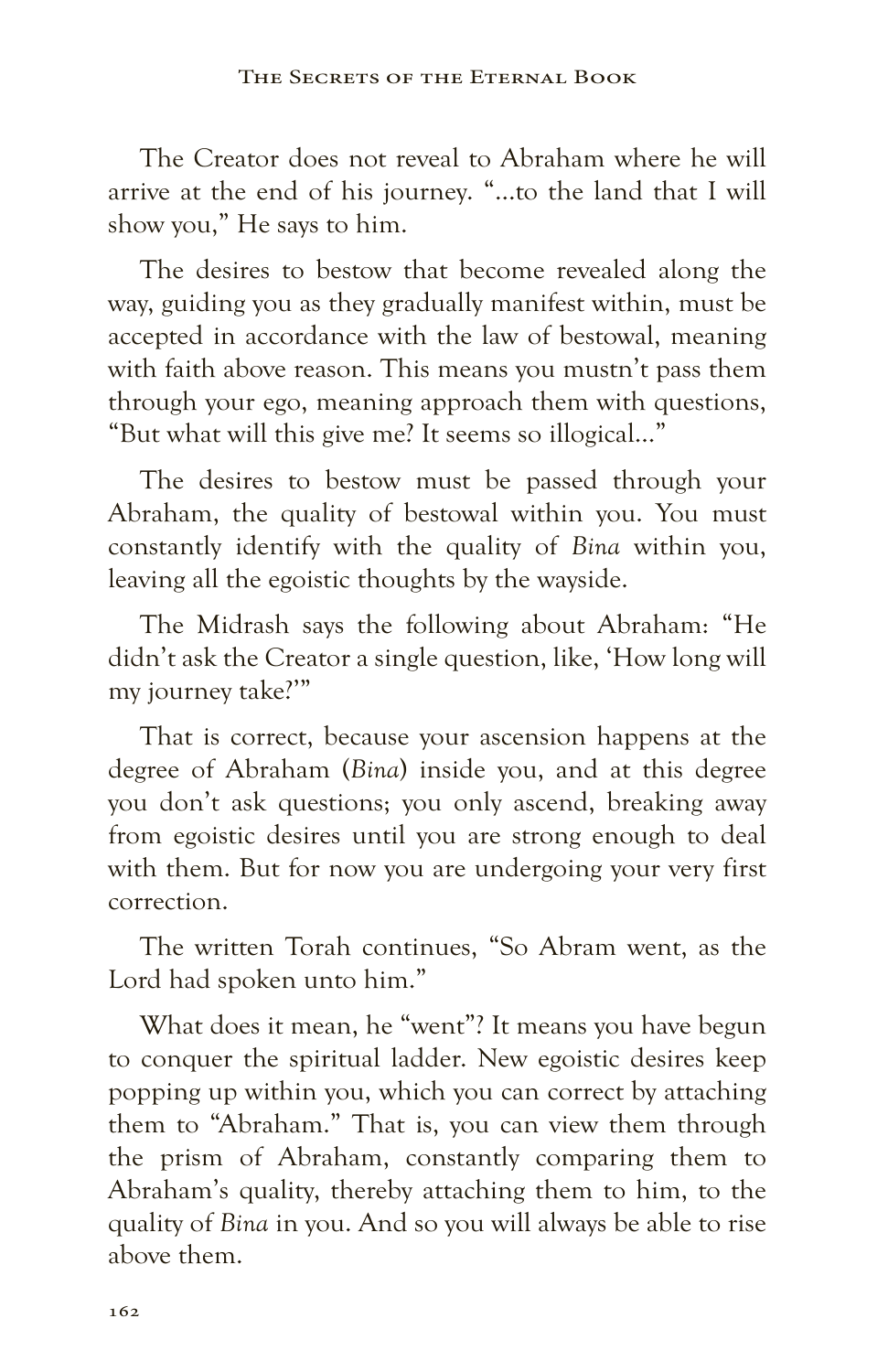# $\approx$ IN CLOSING



Naturally, it is impossible to cover everything in such a short book, especially considering the fact that I had to keep the discourse fairly "light" to ensure that you understand it and are able to relate it to yourself. This book is for anyone who's only starting on the spiritual path.

For those who are already en route, there is the book, *The Zohar: annotations to the Ashlag commentary*, in which the explanation of the chapter *Beresheet* covers the entire book, and which presents the commentary of the great Kabbalist, Baal HaSulam. However, if you were to pick up that book today, you wouldn't understand a word of it, as it is written for those who already perceive the spiritual world and exist in both worlds, connecting them within.

If the desire to attain the spiritual world sincerely awakens in you, you will remain faithful to it. You will seek out any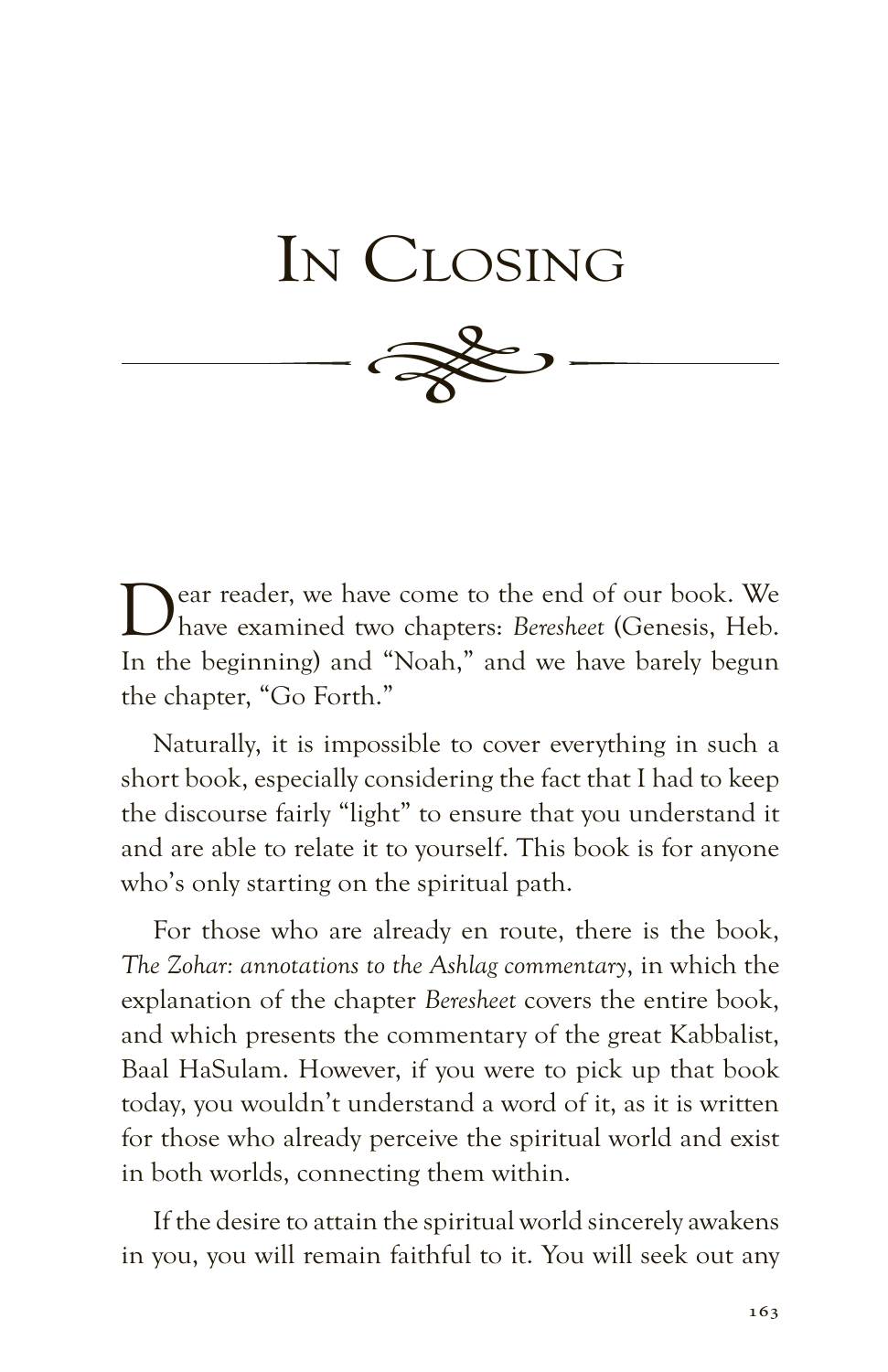opportunity to preserve and cultivate this delicate bud within you, and you will surely achieve the desired goal.

Steadfast and tested guides await us on our path. Some of them we've already discovered within, while others are yet to be encountered, such as Moses and many more. We will pass through the "desert" (within), go down to "Egypt" (your ego), come out of it as "one nation" (strengthened altruistic desire), "wage war" (against the ego), fall only to rise again (succumb to the ego but press on toward spiritual attainment) until we finally reach the desire "straight to the Creator." So says the Torah, the book that's never been wrong.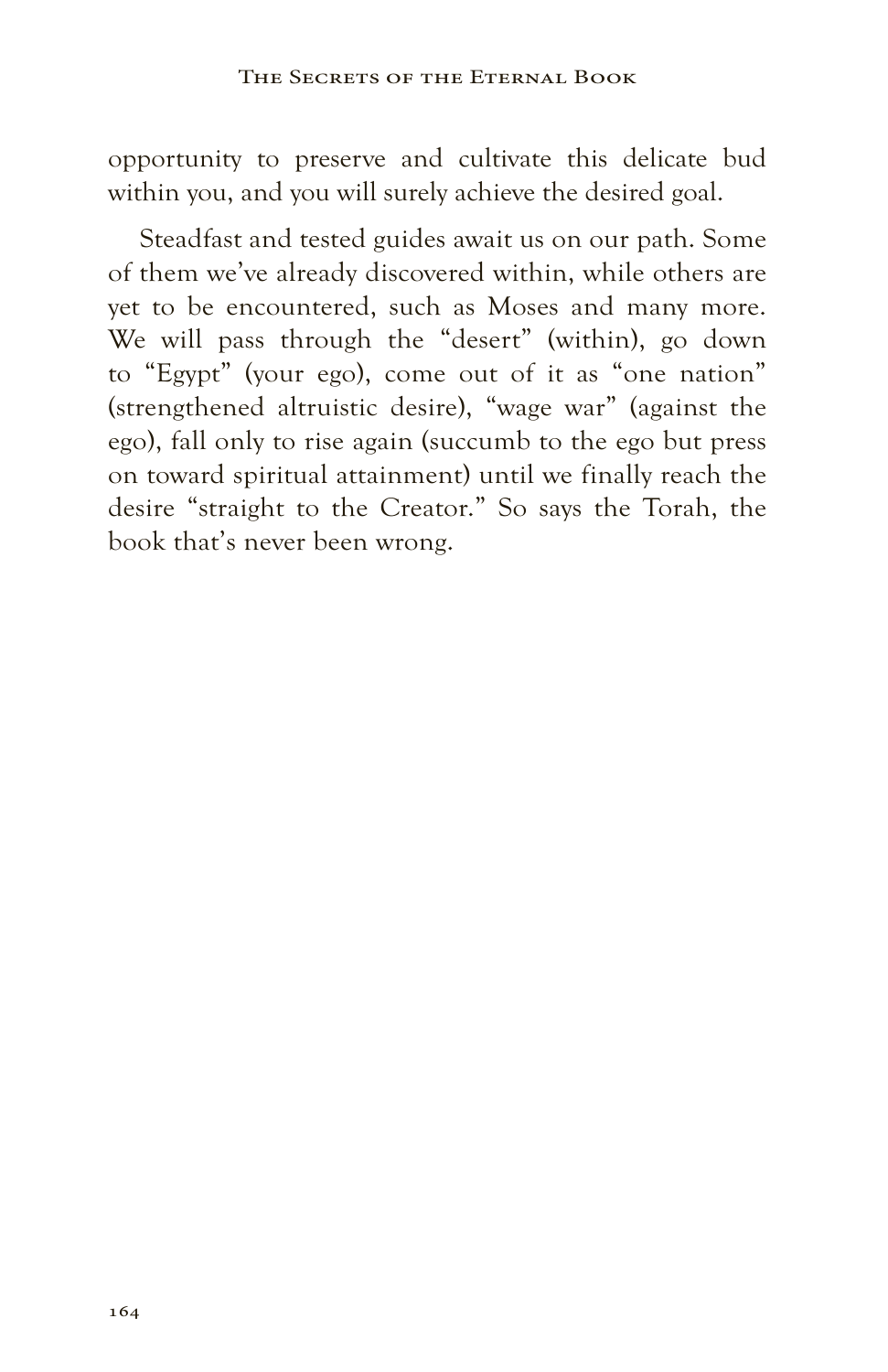# ABout the Author

Semion Vinokur is a prolific script writer and director.<br>He has directed and written for at least seventy documentaries, and eleven feature films. He is the chairman of the School for Talented Young Cinematographers in the Israeli Ministry of Absorption, and is currently in charge of the student's graduation projects at "Sapir" film Academy.

Many of Mr. Vinokur's films (producing, script writing and directing) were awarded and screened in major International film festivals in the United States, Italy, Israel, Russia, China, Argentina, and many other countries.

Mr. Vinokur's films have won numerous awards. He won The Gold Medal at Flagstaff International Film Festival (*What fire can't burn*), The Bronze Plaque at The Columbus International Film & Video Festival (*Kalik in Black, White, and Color*), First Prize at the Shanghai International Documentary Film Festival (*Magnolia*), a special award at the *National Geographic International Film Contest* for his short film, *Toward Integral Consciousness*, and many more.

Semion Vinokur is also the author of the celebrated cinematic novel, *The Kabbalist*.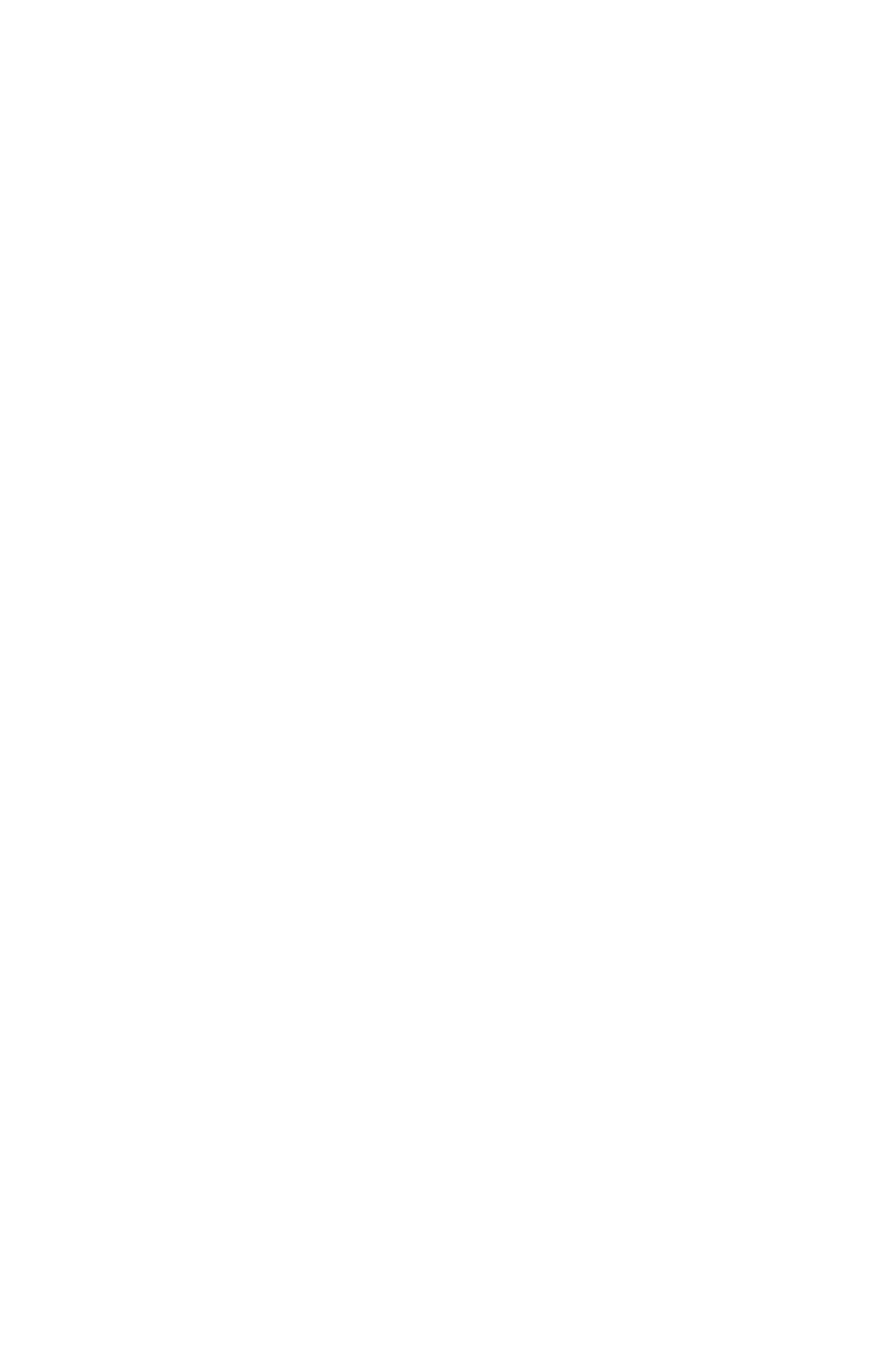# FURTHER READING

To help you determine which book you would like<br>to read next, we have divided the books into six categories—Beginners, Intermediate, Advanced, Good for All, Textbooks, and For Children. The first three categories are divided by the level of prior knowledge readers are required to have in order to easily relate to the book. The fourth category, Good for All, includes books you can always enjoy, whether you are a complete novice or well versed in Kabbalah.

The fifth category, Textbooks, includes translations of authentic source materials from earlier Kabbalists, such as the Ari, Rav Yehuda Ashlag (Baal HaSulam) and his son and successor, Rav Baruch Ashlag (the Rabash). The category, For Children, includes books that are suitable for children ages 3 and above. Those are not Kabbalah books per se, but are rather inspired by the teaching and convey the Kabbalistic message of love and unity.

Additional material can be found at www.kabbalah.info. All materials on this site, including e-versions of published books, can be downloaded free of charge.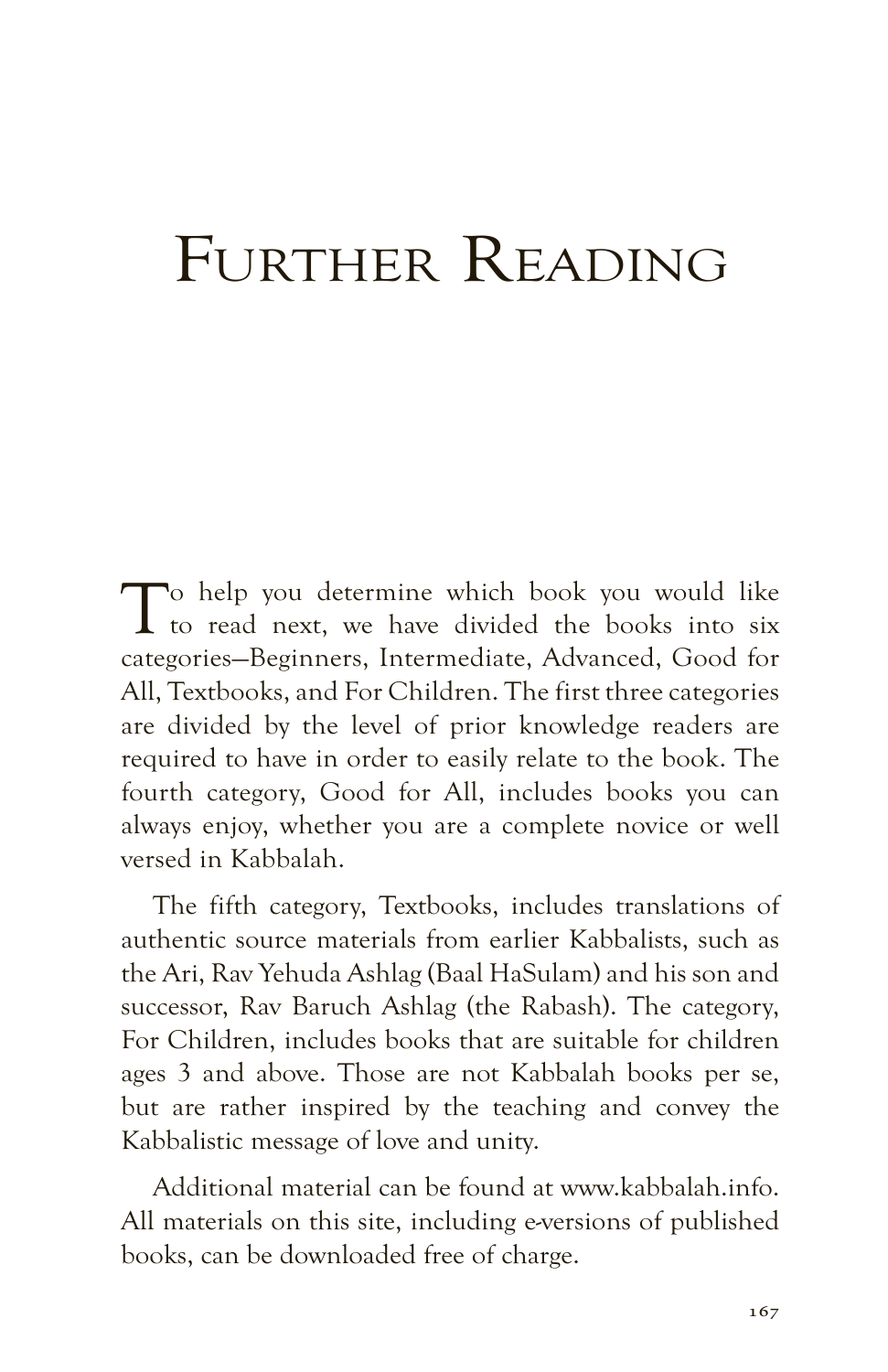#### **GOOD FOR ALL**

#### *The Kabbalist: a cinematic novel*

At the dawn of the deadliest era in human history, the  $20<sup>th</sup>$ century, a mysterious man appeared carrying a stern warning for humanity and an unlikely solution to its suffering. In his writings, Kabbalist Yehuda Ashlag described in clarity and great detail the wars and upheavals he foresaw, and even more strikingly, the current economic, political, and social crises we are facing today. His deep yearning for a united humanity has driven him to unlock *The Book of Zohar* and make it—and the unique force contained therein—accessible to all.

*The Kabbalist* is a cinematic novel that will turn on its head everything you thought you knew about Kabbalah, spirituality, freedom of will, and our perception of reality. The book carries a message of unity with scientific clarity and poetic depth. It transcends religion, nationality, mysticism, and the fabric of space and time to show us that the only miracle is the one taking place within, when we begin to act in harmony with Nature and with the entire humanity.

#### *The Point in the Heart: A Source of Delight for My Soul*

*The Point in the Heart; a Source of Delight for My Soul* is a unique collection of excerpts from a man whose wisdom has earned him devoted students in North America and the world over. Michael Laitman is a scientist, a Kabbalist, and a great thinker who presents ancient wisdom in a compelling style.

This book does not profess to teach Kabbalah, but rather gently introduces ideas from the teaching. *The Point in*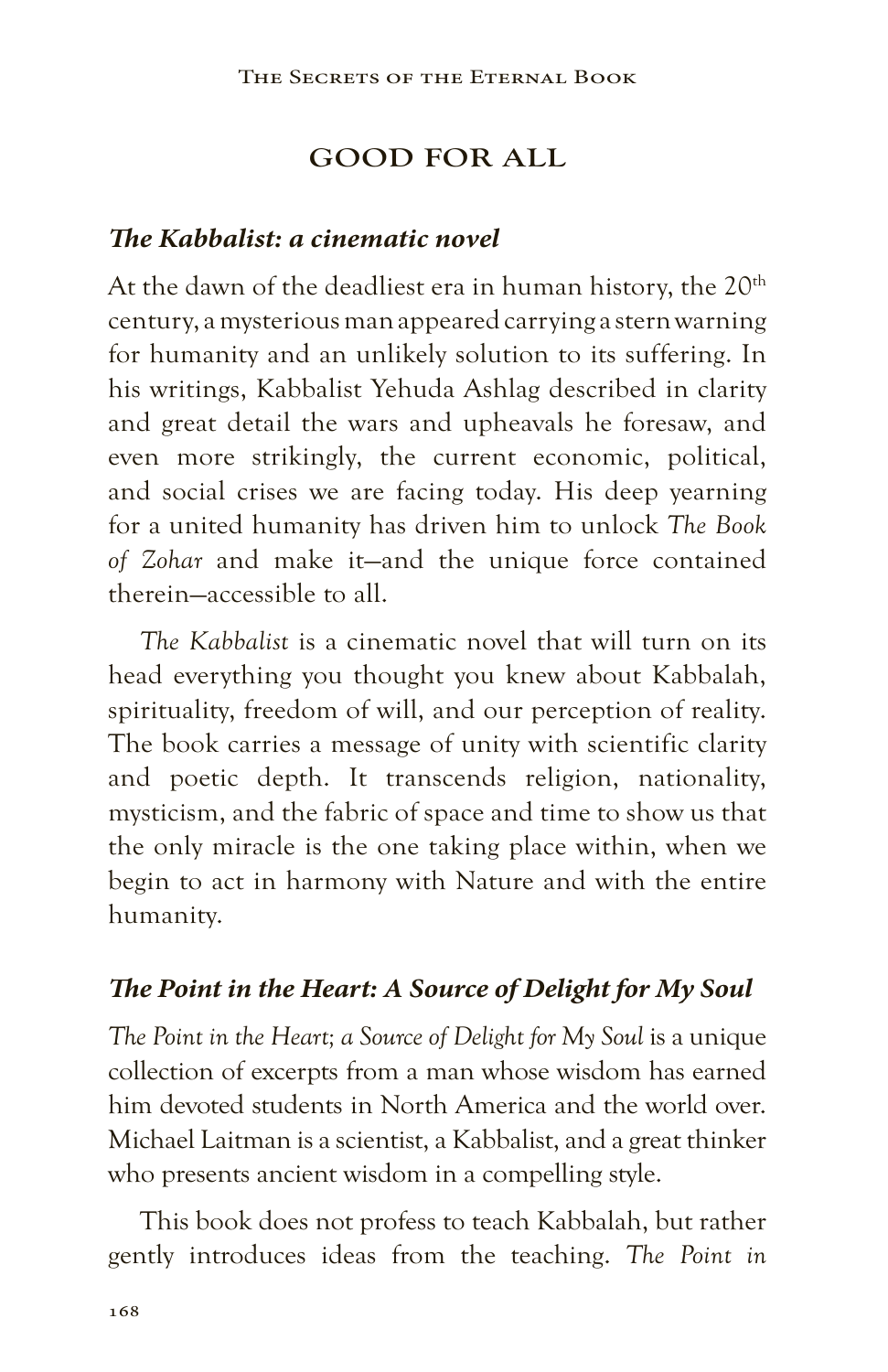*the Heart* is a window to a new perception. As the author himself testifies to the wisdom of Kabbalah, "It is a science of emotion, a science of pleasure. You are welcome to open and to taste."

# *Attaining the Worlds Beyond*

From the introduction to *Attaining the Worlds Beyond*: "Not feeling well on the Jewish New Year's Eve of September 1991, my teacher called me to his bedside and handed me his notebook, saying, 'Take it and learn from it.' The following morning, he perished in my arms, leaving me and many of his other disciples without guidance in this world."

"He used to say, 'I want to teach you to turn to the Creator, rather than to me, because He is the only strength, the only Source of all that exists, the only one who can really help you, and He awaits your prayers for help. When you seek help in your search for freedom from the bondage of this world, help in elevating yourself above this world, help in finding the self, and help in determining your purpose in life, you must turn to the Creator, who sends you all those aspirations in order to compel you to turn to Him.'"

*Attaining the Worlds Beyond* holds within it the content of that notebook, as well as other inspiring texts. This book reaches out to all those seekers who want to find a logical, reliable way to understand the world we live in. This fascinating introduction to the wisdom of Kabbalah will enlighten the mind, invigorate the heart, and move readers to the depths of their souls.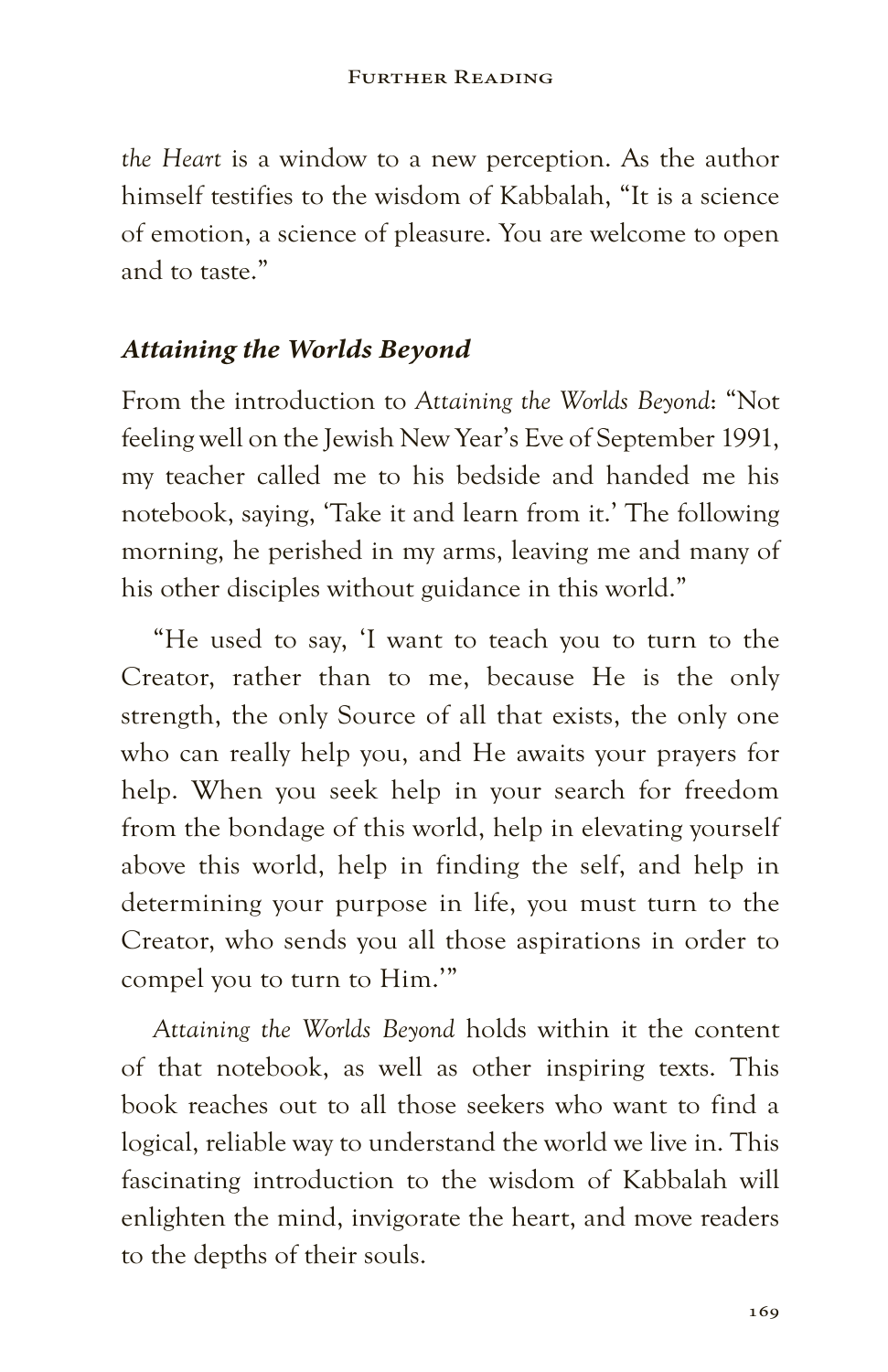# *Bail Yourself Out*

*Bail Yourself Out: how you can emerge strong from the world crisis* introduces several extraordinary concepts that weave into a complete solution: 1) The global crisis is essentially not financial, but *psychological*: People have stopped trusting each other, and where there is no trust there is no trade, but only war, isolation, and pain. 2) This mistrust is a result of a *natural process* that's been evolving for millennia and is culminating today. 3) To resolve the crisis, we must first *understand* the process that created the alienation. 4) The first, and most important, step to understanding the crisis is to *inform* people about this natural process through books, such as *Bail Yourself Out*, TV, cinema, and any other means of communication. 5) With this information, we will "*revamp*" our relationships and build them on trust, collaboration, and most importantly, care. This mending process will guarantee that we and our families will prosper in a world of plenty.

# *Basic Concepts in Kabbalah*

This is a book to help readers cultivate an *approach to the concepts* of Kabbalah, to spiritual objects, and to spiritual terms. By reading and re-reading in this book, one develops internal observations, senses, and approaches that did not previously exist within. These newly acquired observations are like sensors that "feel" the space around us that is hidden from our ordinary senses.

*Basic Concepts in Kabbalah* is intended to foster contemplation of spiritual terms. Once we are integrated with these terms, we can begin to see the unveiling of the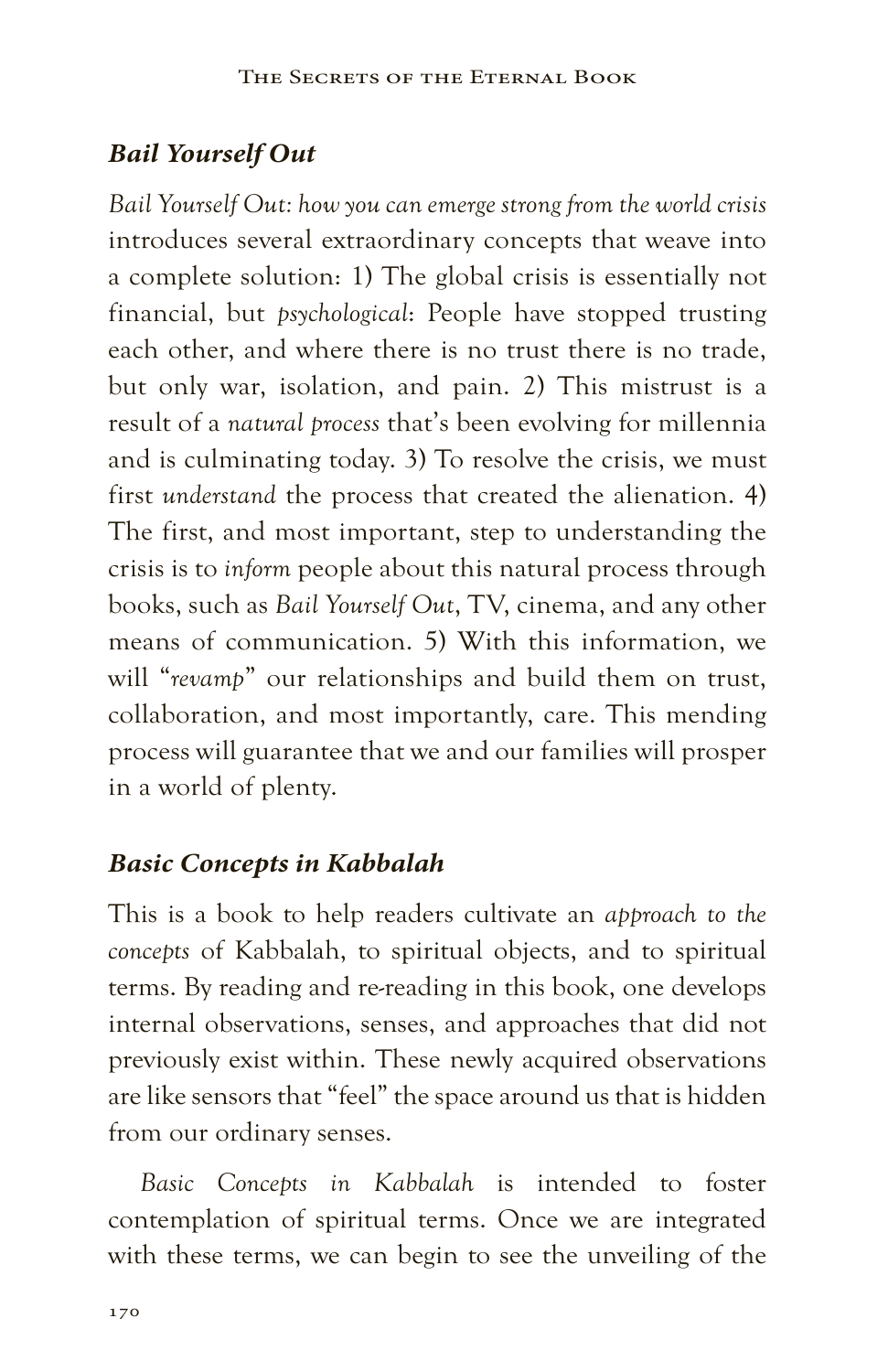spiritual structure that surrounds us, almost as if a mist has been lifted. It is a book for those who wish to awaken the deepest and subtlest sensations they can possess.

# *Children of Tomorrow: Guidelines for Raising Happy Children in the 21st Century*

*Children of Tomorrow* is a new beginning for you and your children. The big revelation is that raising kids is all about games and play, relating to them as small grownups, and making all major decisions together. You will be surprised to discover how teaching kids about positive things like friendship and caring for others automatically spills into other areas of our lives through the day.

Open any page and you will find thought-provoking quotes about every aspect of children's lives: parent-children relations, friendships and conflicts, and a clear picture of how schools should be designed and function.

# *The Wise Heart: Tales and allegories by three contemporary sages*

Kabbalah students and enthusiasts in Kabbalah often wonder what the spiritual world actually feels like to a Kabbalist. *The Wise Heart* is a lovingly crafted anthology comprised of tales and allegories by Kabbalist Dr. Michael Laitman, his mentor, Rav Baruch Ashlag (Rabash), and Rabash's father and mentor, Rav Yehuda Ashlag, author of the acclaimed *Sulam* (Ladder) commentary on *The Book of Zohar*. The poems herein offer surprising and often amusing depictions of human nature, with a loving and tender touch that is truly unique to Kabbalists.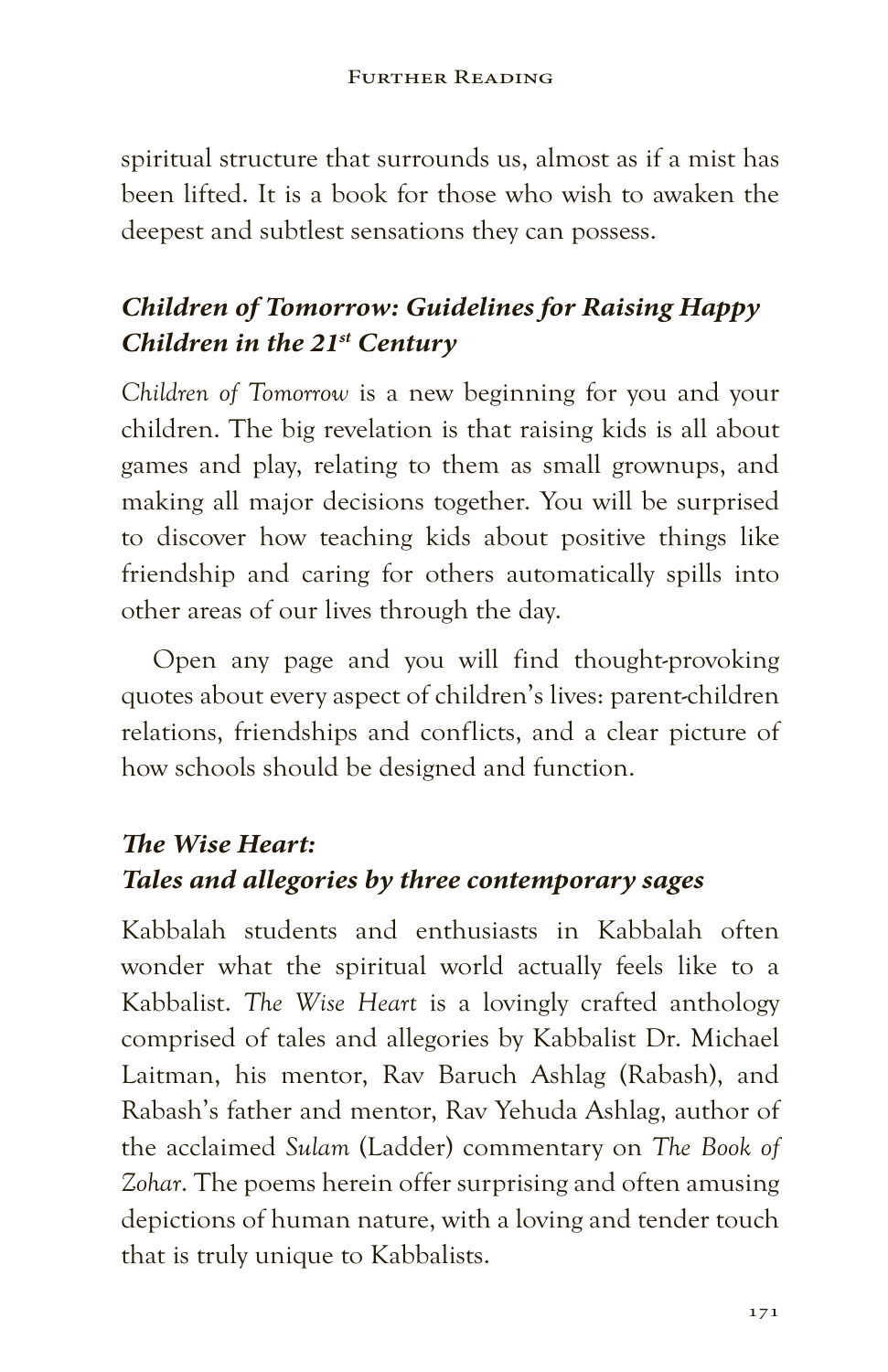# **FOR CHILDREN**

### *Together Forever: The story about the magician who didn't want to be alone*

Like all good children's stories, *Together Forever* transcends boundaries of age, culture, and upbringing. Here, the author tells us that if we are patient and endure the trials we encounter along our life's path, we will become stronger, braver, and wiser.

In this warm, tender tale, Michael Laitman shares with children and parents alike some of the gems and charms of the spiritual world. The wisdom of Kabbalah is filled with spellbinding stories. *Together Forever* is yet another gift from this ageless source of wisdom, whose lessons make our lives richer, easier, and far more fulfilling.

#### *Miracles Can Happen: Tales for children, but not only...*

"*Miracles Can Happen*," Princes Peony," and "Mary and the Paints" are only three of ten beautiful stories for children ages 3-10. Written especially for children, these short tales convey a single message of love, unity, and care for all beings. The unique illustrations were carefully crafted to contribute to the overall message of the book, and a child who's heard or read any story in this collection is guaranteed to go to sleep smiling.

# *The Baobab that Opened Its Heart: and Other Nature Tales for Children*

*The Baobab that Opened Its Heart* is a collection of stories for children, but not just for them. The stories in this collection were written with the love of Nature, of people, and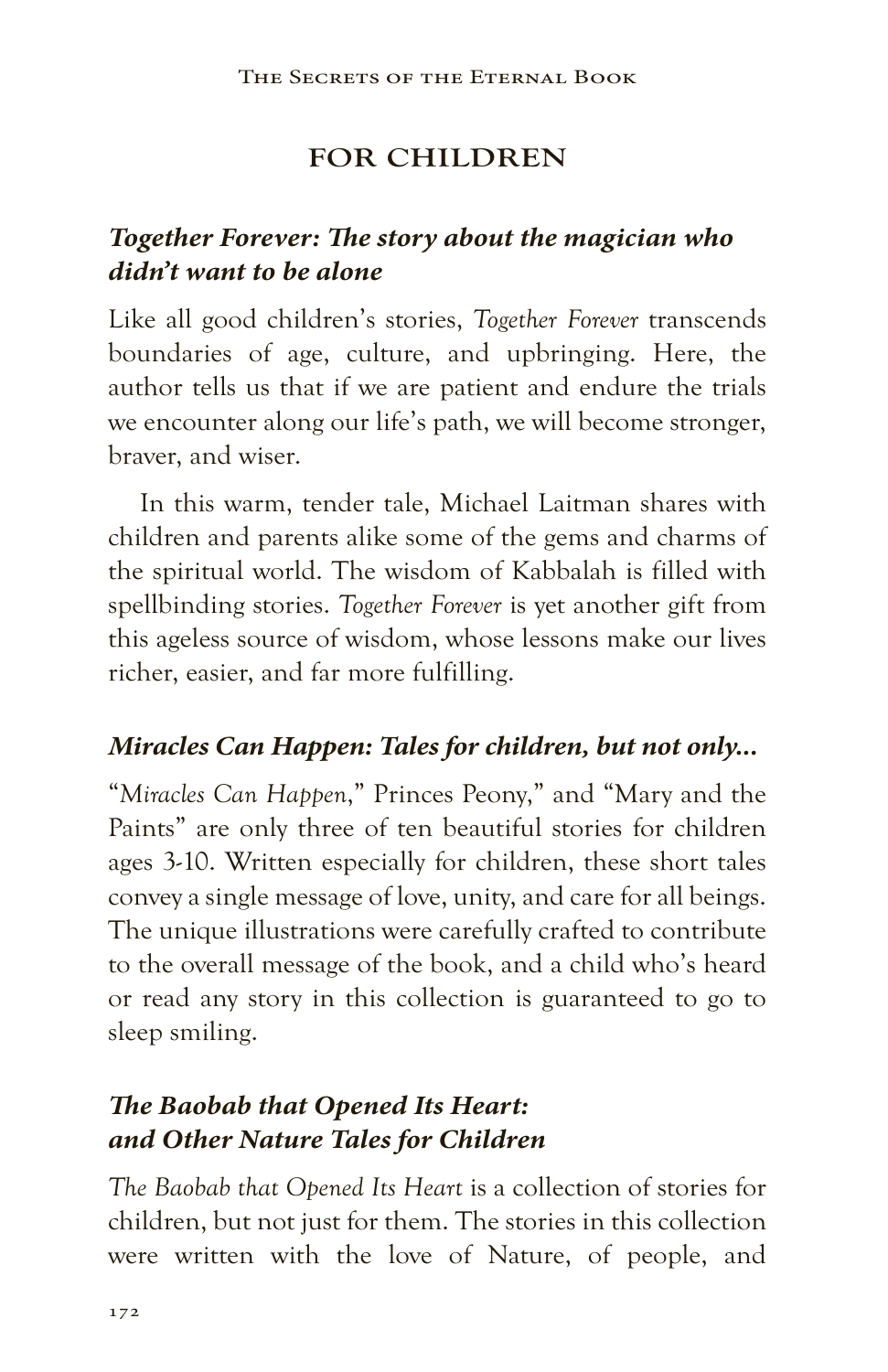specifically with children in mind. They all share the desire to tell nature's tale of unity, connectedness, and love.

Kabbalah teaches that love is nature's guiding force, the reason for creation. The stories in this book convey it in the unique way that Kabbalah engenders in its students. The variety of authors and diversity of styles allows each reader to find the story that they like most.

#### **BEGINNERS**

# *A Glimpse of Light: The Basics of the Wisdom of Kabbalah*

*A Glimpse of Light: The Basics of the Wisdom of Kabbalah* offers selected contemplations from the ocean of wisdom contained in the wisdom of Kabbalah. This book touches upon topics such as pleasure, ego, love, men and women, globalization, education, ecology, Nature, perception of reality, *The Book of Zohar*, and spirituality. Just open the book wherever you wish, and begin to read. Each chapter contains several sections that combine to form a complete picture. This collection will serve you as a "glimpse of the Light," a window into the profound emotions and perceptions we can all attain by studying the wisdom of Kabbalah.

# *The Spiritual Roots of the Holy Land*

*The Spiritual Roots of the Holy Land* takes you on a wondrous journey through the land of Israel. As you take in the breathtaking pictures of the holy land, another layer of the age-old country is revealed—its spiritual roots, the ebb and flow of forces that have shaped the curvy landscape that is sacred to billions of people around the world. At the end of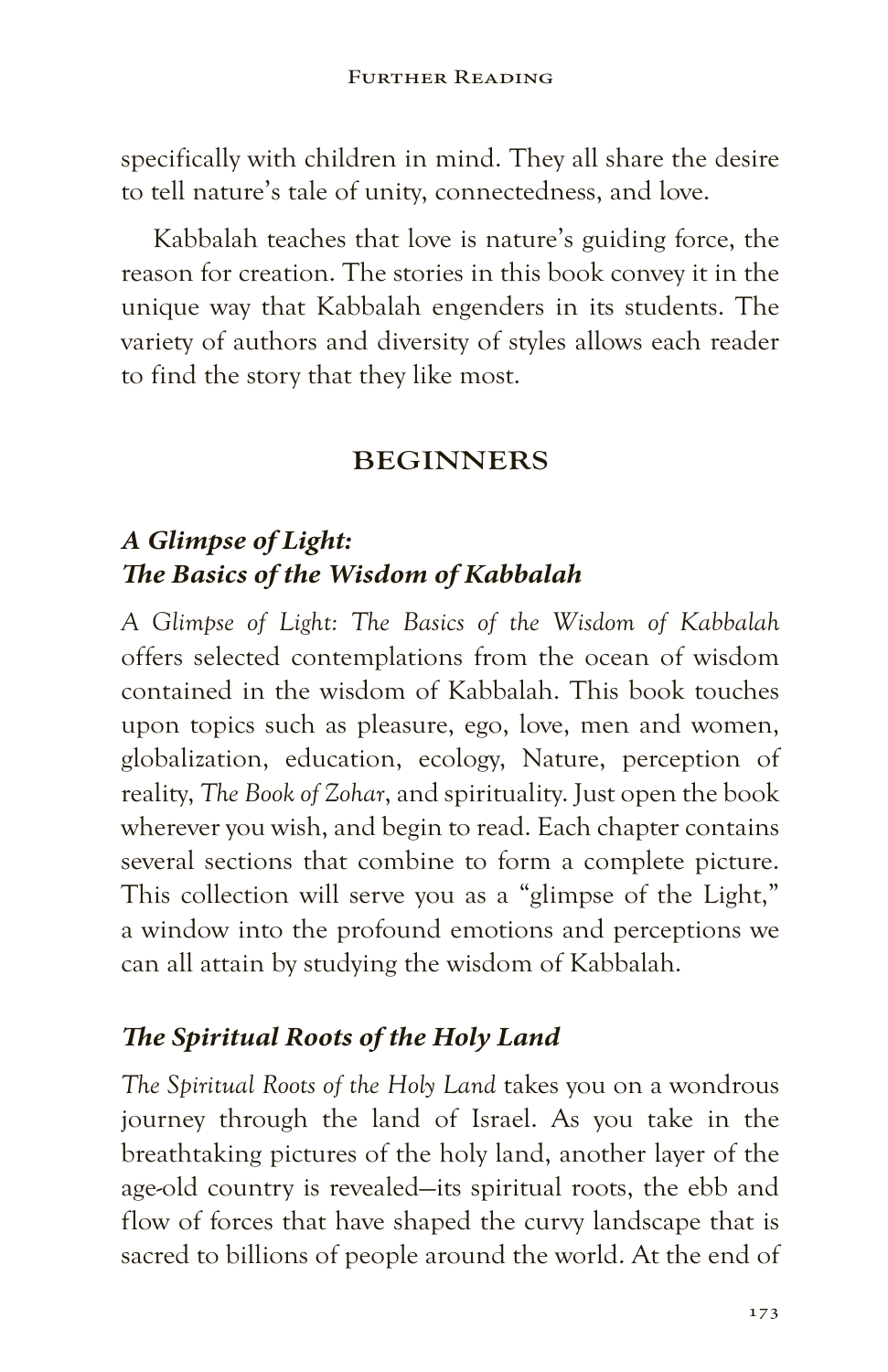the book, you'll find roadmaps of Israel, to help you locate each place you visit, whether in mind or in body, and more details on the forefathers who have made this land the focal point of an entire planet.

# *Self-Interest vs. Altruism in the Global Era: How society can turn self-interests into mutual benefit*

*Self-Interest vs. Altruism in the Global Era* presents a new perspective on the world's challenges, regarding them as necessary consequences of humanity's growing egotism, rather than a series of errors. In that spirit, the book suggests ways to *use* our egos for society's benefit, rather than trying to suppress them.

...Stating that society's future relies on cooperation of people to work together for society, stating that much of society's degradation in recent decades has been the result of narcissism and greed, *Self Interest vs. Altruism* is a curious and recommended read.

#### James A. Cox, Editor-in-Chief, *Midwest Book Review*

# *A Guide to the Hidden Wisdom of Kabbalah*

*A Guide to the Hidden Wisdom of Kabbalah* is a light and reader-friendly guide to beginners in Kabbalah, covering everything from the history of Kabbalah to how this wisdom can help resolve the world crisis.

The book is set up in three parts: Part 1 covers the history, facts, and fallacies about Kabbalah, and introduces its key concepts. Part 2 tells you all about the spiritual worlds and other neat stuff like the meaning of letters and the power of music. Part 3 covers the implementation of Kabbalah at a time of world crisis.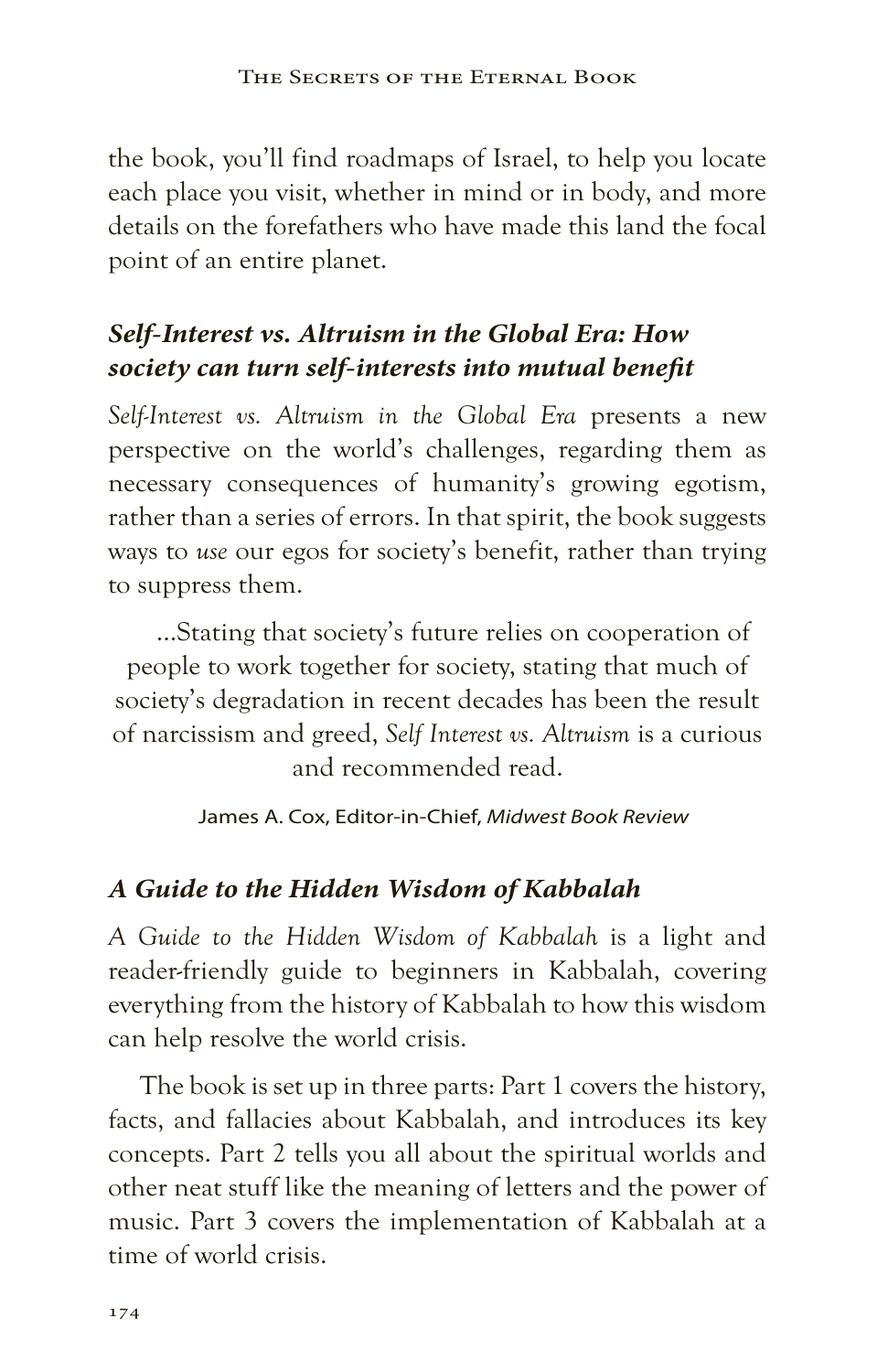#### *Kabbalah Revealed: A Guide to a More Peaceful Life*

This is the most clearly written, reader-friendly guide to making sense of the surrounding world. Each of its six chapters focuses on a different aspect of the wisdom of Kabbalah, illuminating its teachings and explaining them using various examples from our day-to-day lives.

The first three chapters in *Kabbalah Revealed* explain why the world is in a state of crisis, how our growing desires promote progress as well as alienation, and why the biggest deterrent to achieving positive change is rooted in our own spirits. Chapters Four through Six offer a prescription for positive change. In these chapters, we learn how we can use our spirits to build a personally peaceful life in harmony with all of Creation.

#### *Wondrous Wisdom*

This book offers an initial course on Kabbalah. Like all the books presented here, *Wondrous Wisdom* is based solely on authentic teachings passed down from Kabbalist teacher to student over thousands of years. At the heart of the book is a sequence of lessons revealing the nature of Kabbalah's wisdom and explaining how to attain it. For every person questioning 'Who am I really?' and 'Why am I on this planet?' this book is a must.

# *Awakening to Kabbalah: The Guiding Light of Spiritual Fulfillment*

A distinctive, personal, and awe-filled introduction to an ancient wisdom tradition. In this book, Rav Laitman offers a deeper understanding of the fundamental teachings of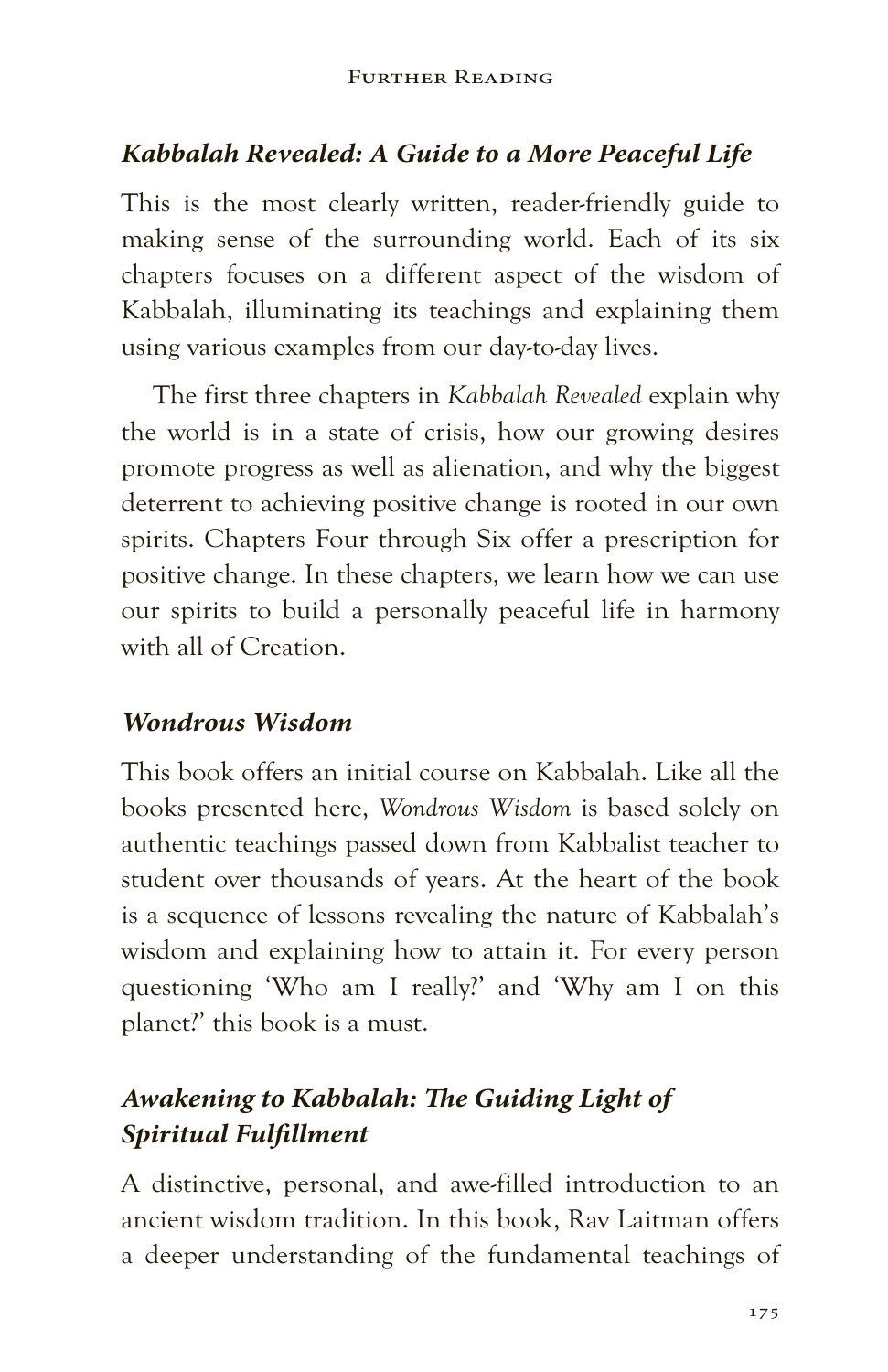Kabbalah, and how you can use its wisdom to clarify your relationship with others and the world around you.

Using language both scientific and poetic, he probes the most profound questions of spirituality and existence. This provocative, unique guide will inspire and invigorate you to see beyond the world as it is and the limitations of your everyday life, become closer to the Creator, and reach new depths of the soul.

#### *Kabbalah, Science, and the Meaning of Life*

Science explains the mechanisms that sustain life; Kabbalah explains why life exists. *Kabbalah, Science, and the Meaning of Life* combines science and spirituality in a captivating dialogue that reveals life's meaning.

For centuries, Kabbalists have been writing that the world is a single entity divided into separate beings. Today the cutting-edge science of quantum physics states a very similar idea: that at the most fundamental level of matter, we are all literally one.

Science proves that reality is affected by the observer who examines it; and so does Kabbalah. But Kabbalah makes an even bolder statement: even the Creator, the Maker of reality, is within the observer.

These earthshaking concepts and more are eloquently introduced so that even readers new to Kabbalah or science will easily understand them. So if you are curious about why you are here, what life means, and what you can do to enjoy it more, this book is for you.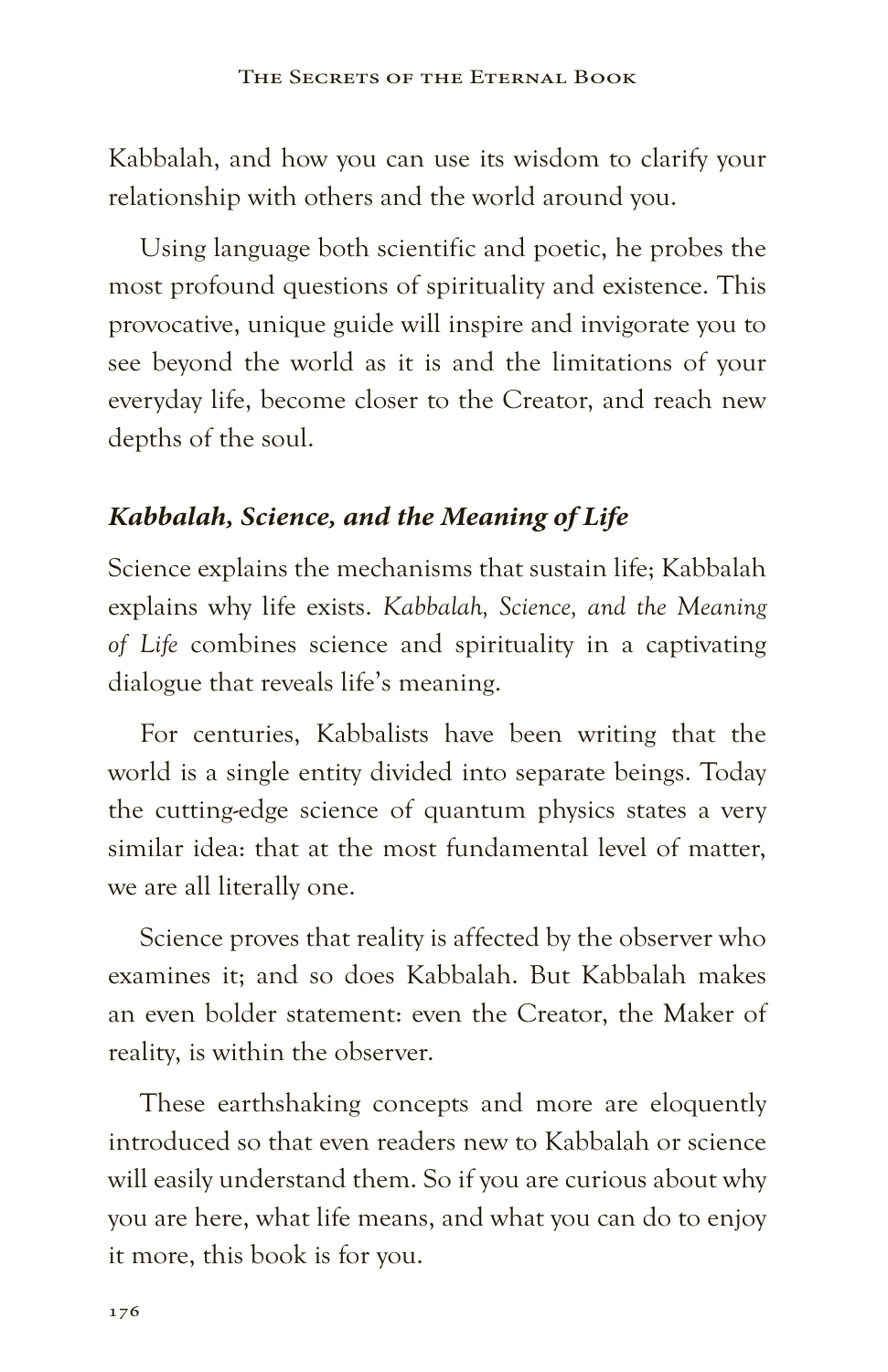#### *From Chaos to Harmony*

Many researchers and scientists agree that the ego is the reason behind the perilous state our world is in today. Laitman's groundbreaking book not only demonstrates that egoism has been the basis for all suffering throughout human history, but also shows how we can turn our plight to pleasure.

The book contains a clear analysis of the human soul and its problems, and provides a "roadmap" of what we need to do to once again be happy. *From Chaos to Harmony* explains how we can rise to a new level of existence on personal, social, national, and international levels.

#### *Kabbalah for Beginners*

*Kabbalah for Beginners* is a book for all those seeking answers to life's essential questions. We all want to know why we are here, why there is pain, and how we can make life more enjoyable. The four parts of this book provide us with reliable answers to these questions, as well as clear explanations of the gist of Kabbalah and its practical implementations.

Part One discusses the discovery of the wisdom of Kabbalah, and how it was developed, and finally concealed until our time. Part Two introduces the gist of the wisdom of Kabbalah, using ten easy drawings to help us understand the structure of the spiritual worlds, and how they relate to our world. Part Three reveals Kabbalistic concepts that are largely unknown to the public, and Part Four elaborates on practical means you and I can take, to make our lives better and more enjoyable for us and for our children.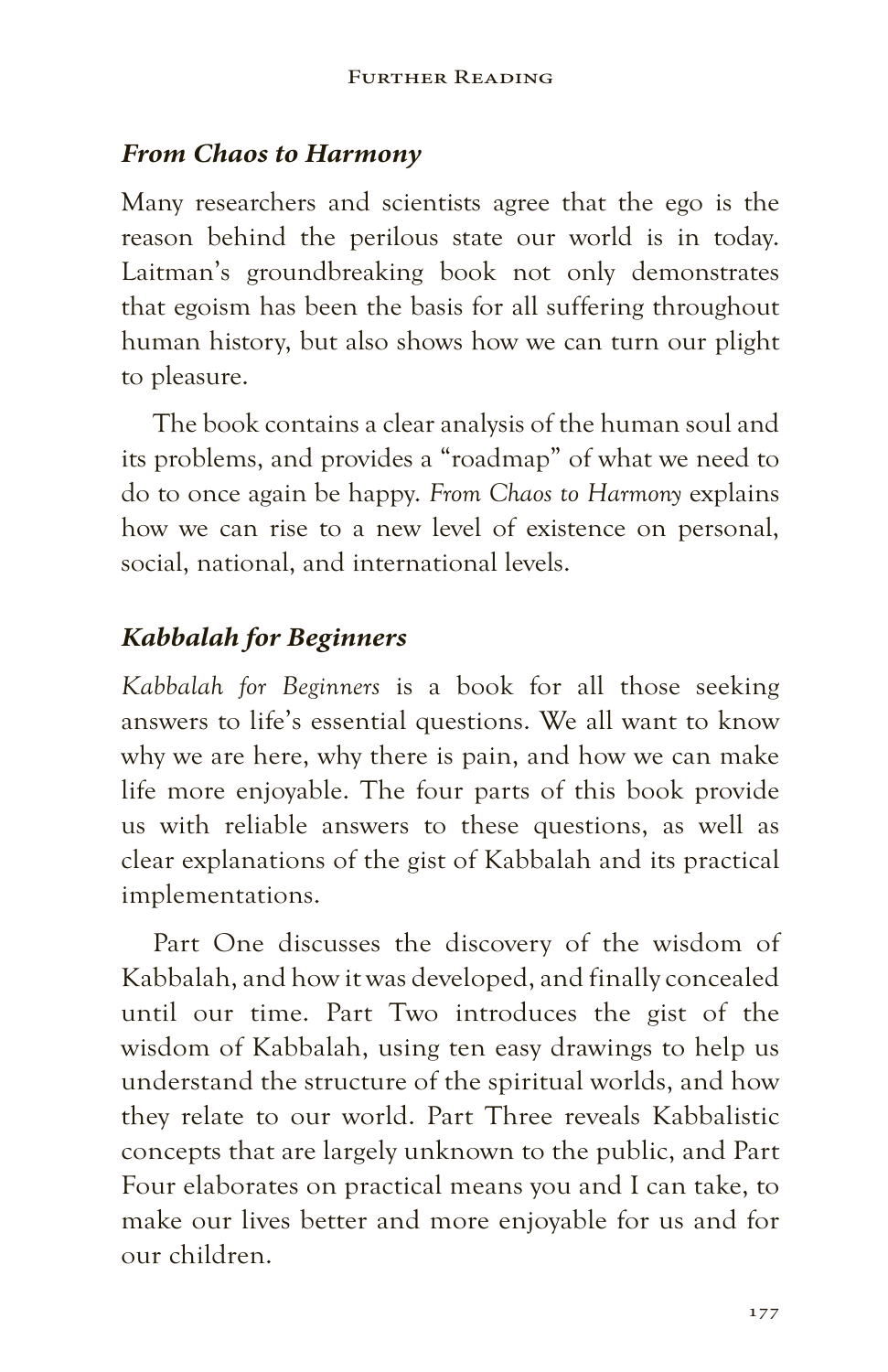# **INTERMEDIATE**

## *The Kabbalah Experience*

The depth of the wisdom revealed in the questions and answers within this book will inspire readers to reflect and contemplate. This is not a book to race through, but rather one that should be read thoughtfully and carefully. With this approach, readers will begin to experience a growing sense of enlightenment while simply absorbing the answers to the questions every Kabbalah student asks along the way.

*The Kabbalah Experience* is a guide from the past to the future, revealing situations that all students of Kabbalah will experience at some point along their journeys. For those who cherish every moment in life, this book offers unparalleled insights into the timeless wisdom of Kabbalah.

# *The Path of Kabbalah*

This unique book combines beginners' material with more advanced concepts and teachings. If you have read a book or two of Laitman's, you will find this book very easy to relate to.

While touching upon basic concepts such as perception of reality and Freedom of Choice, *The Path of Kabbalah* goes deeper and expands beyond the scope of beginners' books. The structure of the worlds, for example, is explained in greater detail here than in the "pure" beginners' books. Also described is the spiritual root of mundane matters such as the Hebrew calendar and the holidays.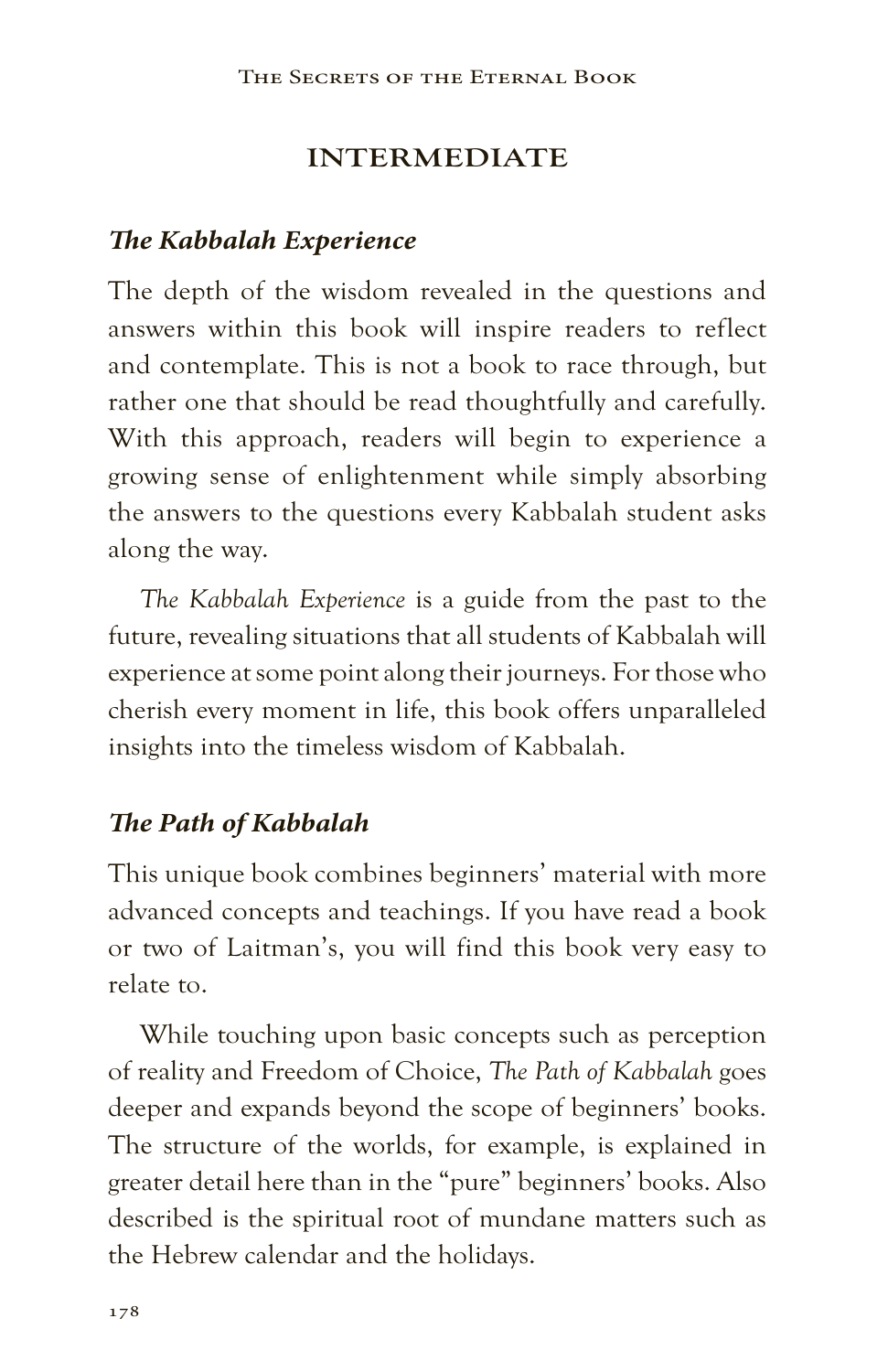# **ADVANCED**

#### *The Science of Kabbalah*

Kabbalist and scientist Rav Michael Laitman, PhD, designed this book to introduce readers to the special language and terminology of the authentic wisdom of Kabbalah. Here, Rav Laitman reveals authentic Kabbalah in a manner both rational and mature. Readers are gradually led to understand the logical design of the Universe and the life that exists in it.

*The Science of Kabbalah*, a revolutionary work unmatched in its clarity, depth, and appeal to the intellect, will enable readers to approach the more technical works of Baal HaSulam (Rabbi Yehuda Ashlag), such as *The Study of the Ten Sefirot* and *The Book of Zohar*. Readers of this book will enjoy the satisfying answers to the riddles of life that only authentic Kabbalah provides. Travel through the pages and prepare for an astonishing journey into the Upper Worlds.

#### *Introduction to the Book of Zohar*

This volume, along with *The Science of Kabbalah*, is a required preparation for those who wish to understand the hidden message of *The Book of Zohar*. Among the many helpful topics dealt with in this text is an introduction to the "language of roots and branches," without which the stories in *The Zohar*  are mere fable and legend. *Introduction to the Book of Zohar*  will provide readers with the necessary tools to understand authentic Kabbalah as it was originally meant to be—as a means to attain the Upper Worlds.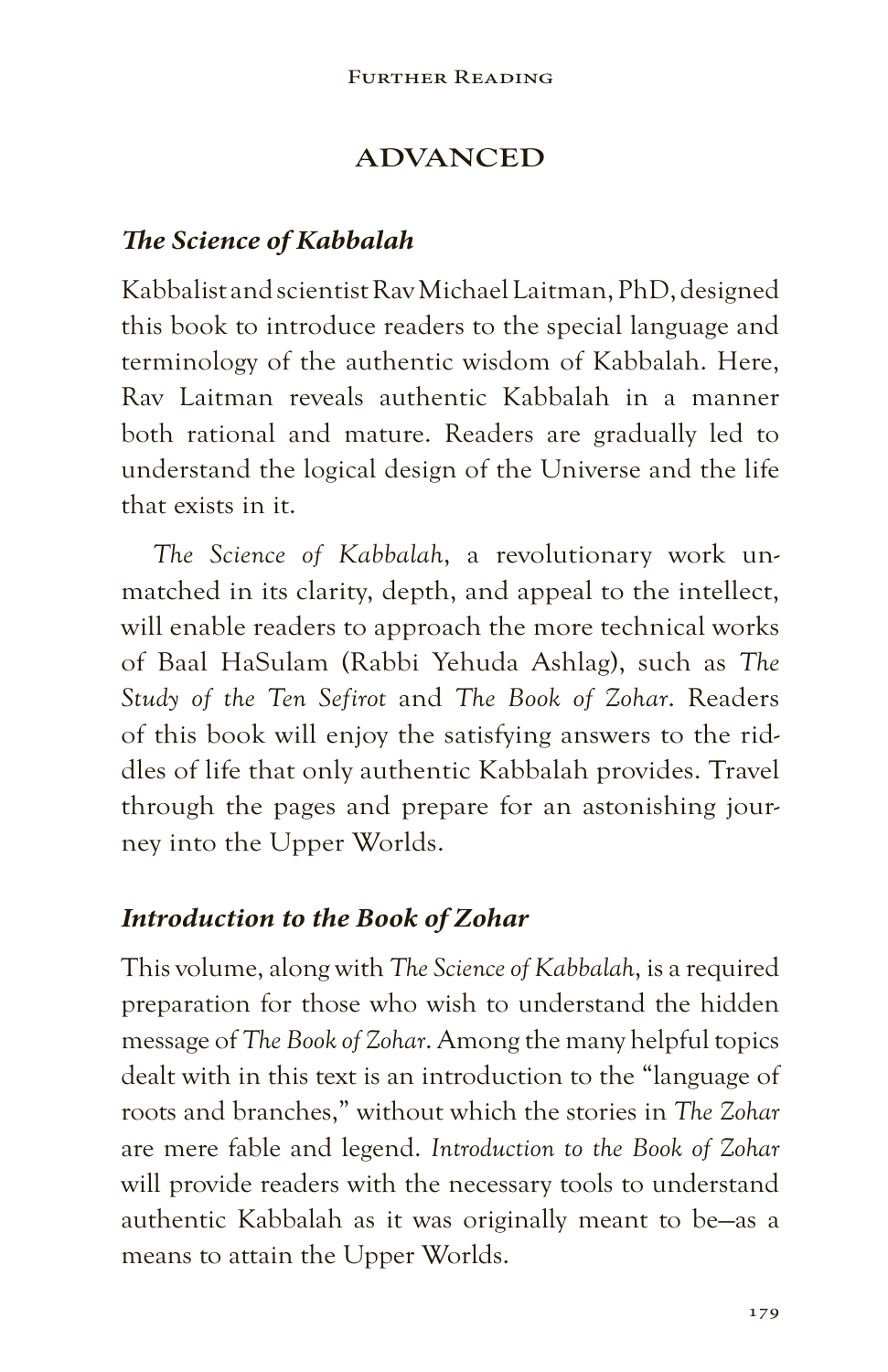## *The Book of Zohar: annotations to the Ashlag commentary*

*The Book of Zohar* is an age-old source of wisdom and the basis for all Kabbalistic literature. Since its appearance, it has been the primary, and often only source used by Kabbalists.

Written in a unique and metaphorical language, *The Book of Zohar* enriches our understanding of reality and widens our worldview. Rav Yehuda Ashlag's unique *Sulam* (Ladder) commentary allows us to grasp the hidden meanings of the text and "climb" toward the lucid perceptions and insights that the book holds for those who study it.

#### **TEXTBOOKS**

#### *Shamati (I Heard)*

Rav Michael Laitman's words on the book: "Among all the texts and notes that were used by my teacher, Rav Baruch Shalom Halevi Ashlag (the Rabash), there was one special notebook he always carried. This notebook contained transcripts of his conversations with his father, Rav Yehuda Leib Halevi Ashlag (Baal HaSulam), author of the *Sulam* (Ladder) commentary on *The Book of Zohar*, *The Study of the Ten Sefirot* (a commentary on the texts of the Kabbalist, Ari), and many other works on Kabbalah.

"Not feeling well on the Jewish New Year's Eve of September 1991, the Rabash summoned me to his bedside and handed me a notebook, whose cover contained only one word, *Shamati* (I Heard). As he handed the notebook, he said, 'Take it and learn from it.' The following morning,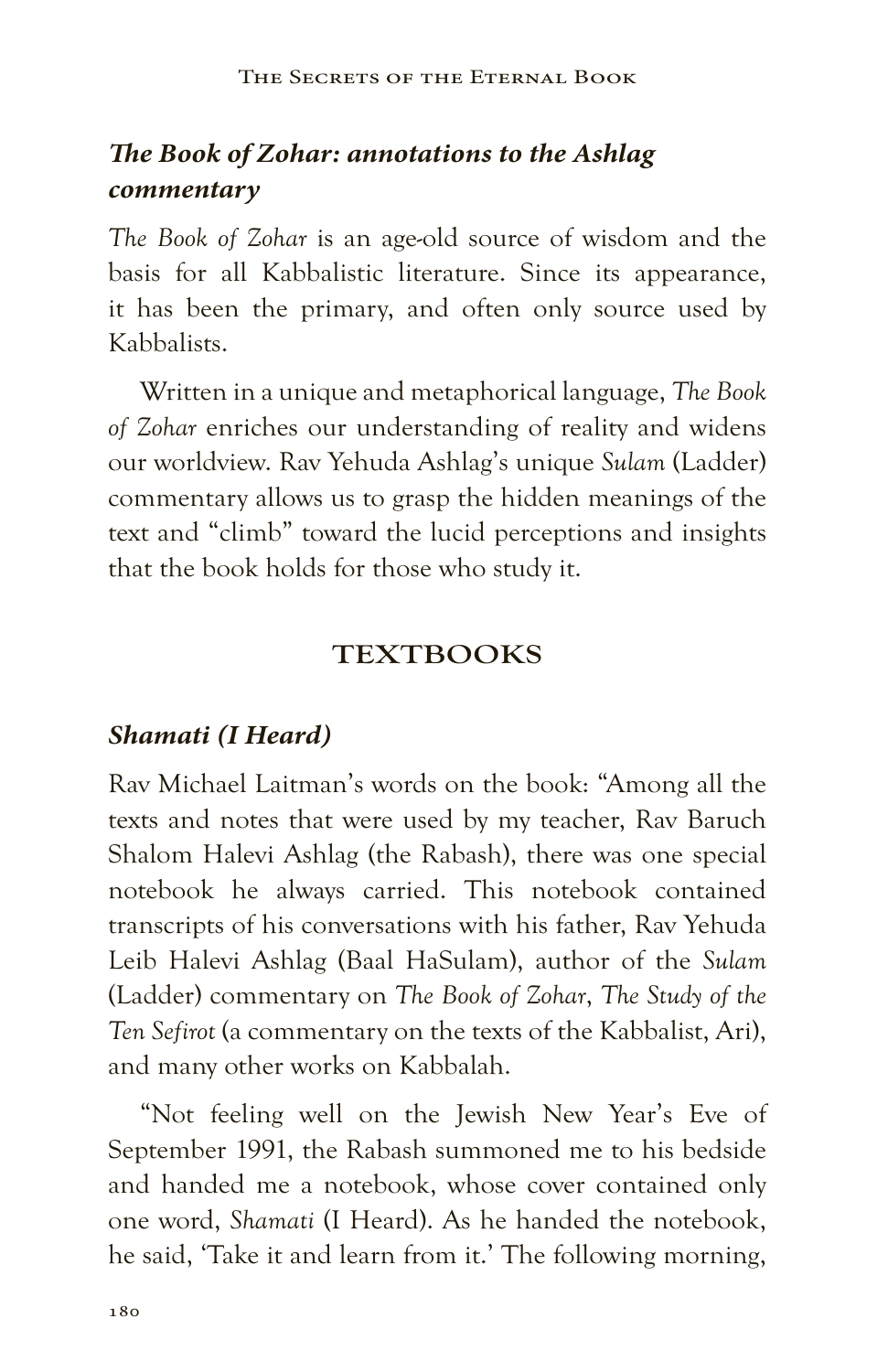my teacher perished in my arms, leaving me and many of his other disciples without guidance in this world.

Committed to Rabash's legacy to disseminate the wisdom of Kabbalah, I published the notebook just as it was written, thus retaining the text's transforming powers. Among all the books of Kabbalah, *Shamati* is a unique and compelling creation."

# *Kabbalah for the Student*

*Kabbalah for the Student* offers authentic texts by Rav Yehuda Ashlag, author of the *Sulam* (Ladder) commentary on *The Book of Zohar*, his son and successor, Rav Baruch Ashlag, as well as other great Kabbalists. It also offers illustrations that accurately depict the evolution of the Upper Worlds as Kabbalists experience them. The book also contains several explanatory essays that help us understand the texts within.

In *Kabbalah for the Student*, Rav Michael Laitman, PhD, Rav Baruch Ashlag's personal assistant and prime student, compiled all the texts a Kabbalah student would need in order to attain the spiritual worlds. In his daily lessons, Rav Laitman bases his teaching on these inspiring texts, thus helping novices and veterans alike to better understand the spiritual path we undertake on our fascinating journey to the Higher Realms.

## *Rabash—the Social Writings*

Rav Baruch Shalom HaLevi Ashlag (Rabash) played a remarkable role in the history of Kabbalah. He provided us with the necessary final link connecting the wisdom of Kabbalah to our human experience. His father and teacher was the great Kabbalist, Rav Yehuda Leib HaLevi Ashlag,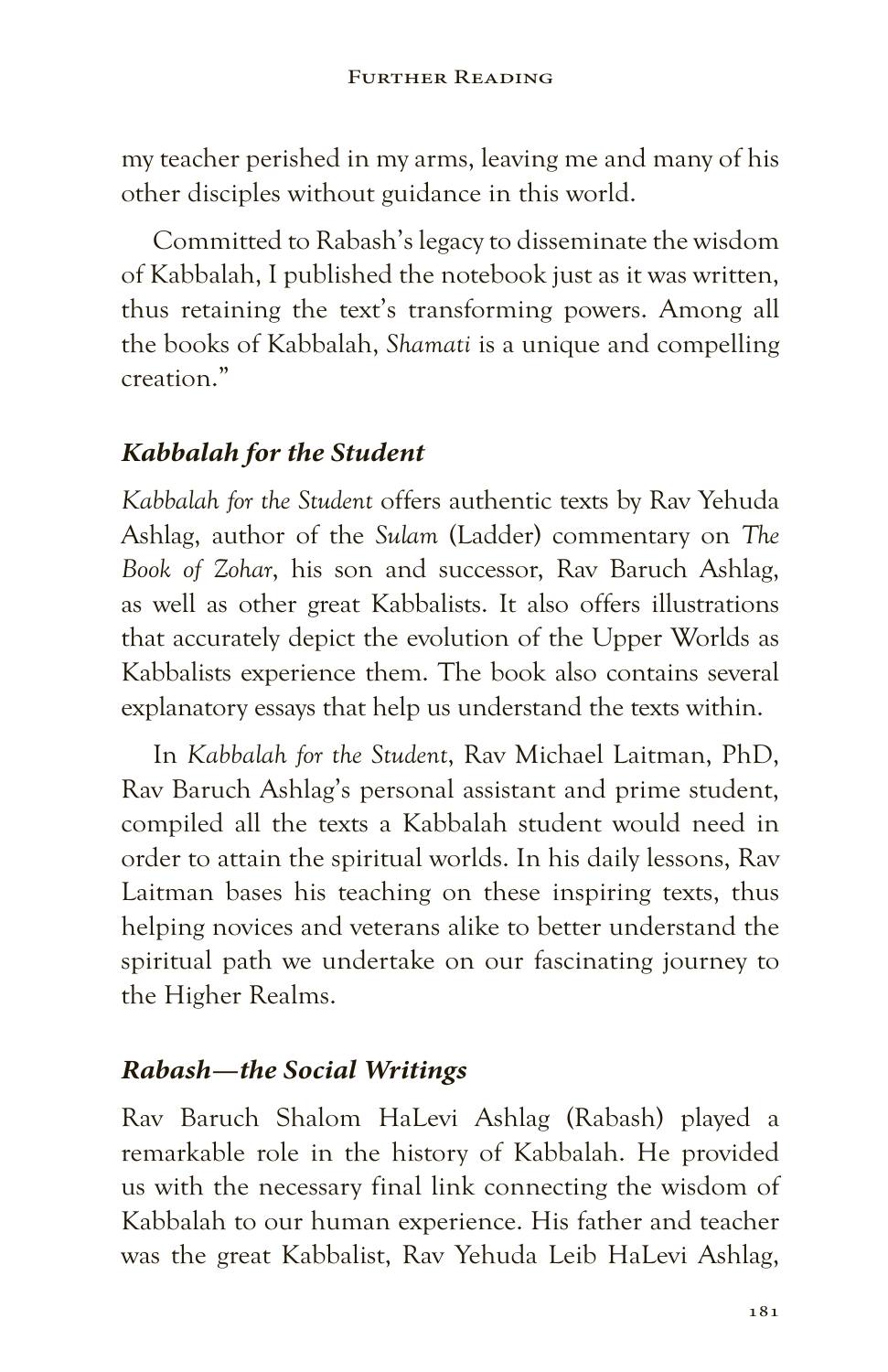known as Baal HaSulam for his *Sulam* (Ladder) commentary on *The Book of Zohar*. Yet, if not for the essays of Rabash, his father's efforts to disclose the wisdom of Kabbalah to all would have been in vain. Without those essays, few would be able to achieve the spiritual attainment that Baal HaSulam so desperately wanted us to obtain.

The writings in this book aren't just for reading. They are more like an experiential user's guide. It is very important to work with them in order to see what they truly contain. The reader should try to put them into practice by living out the emotions Rabash so masterfully describes. He always advised his students to summarize the articles, to work with the texts, and those who attempt it discover that it always yields new insights. Thus, readers are advised to work with the texts, summarize them, translate them, and implement them in the group. Those who do so will discover the power in the writings of Rabash.

## *Gems of Wisdom: words of the great Kabbalists from all generations*

Through the millennia, Kabbalists have bequeathed us with numerous writings. In their compositions, they have laid out a structured method that can lead, step by step, unto a world of eternity and wholeness.

*Gems of Wisdom* is a collection of selected excerpts from the writings of the greatest Kabbalists from all generations, with particular emphasis on the writings of Rav Yehuda Leib HaLevi Ashlag (Baal HaSulam), author of the *Sulam* [Ladder] commentary of *The Book of Zohar*.

The sections have been arranged by topics, to provide the broadest view possible on each topic. This book is a useful guide to any person desiring spiritual advancement.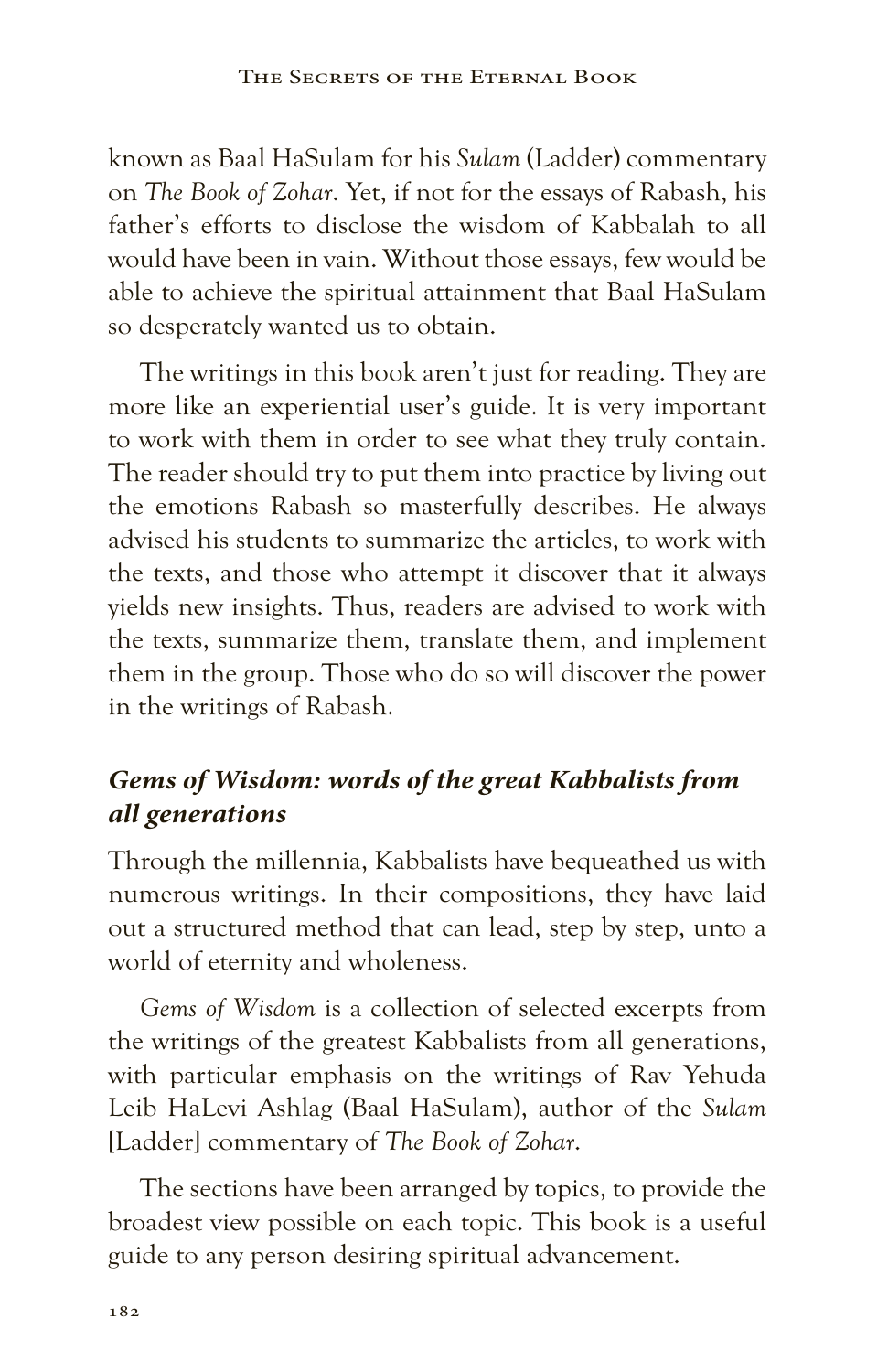## *Let There Be Light: selected excerpts from The Book of Zohar*

*The Zohar* contains all the secrets of Creation, but until recently the wisdom of Kabbalah was locked under a thousand locks. Thanks to the work of Rav Yehuda Ashlag (1884-1954), the last of the great Kabbalists, *The Zohar* is revealed today in order to propel humanity to its next degree.

*Let There Be Light* contains selected excerpts from the series *Zohar for All*, a refined edition of *The Book of Zohar* with the *Sulam* commentary. Each piece was carefully chosen for its beauty and depth as well as its capacity to draw the reader into *The Zohar* and get the most out of the reading experience. As *The Zohar* speaks of nothing but the intricate web that connects all souls, diving into its words attracts the special force that exists in that state of oneness, where we are all connected.